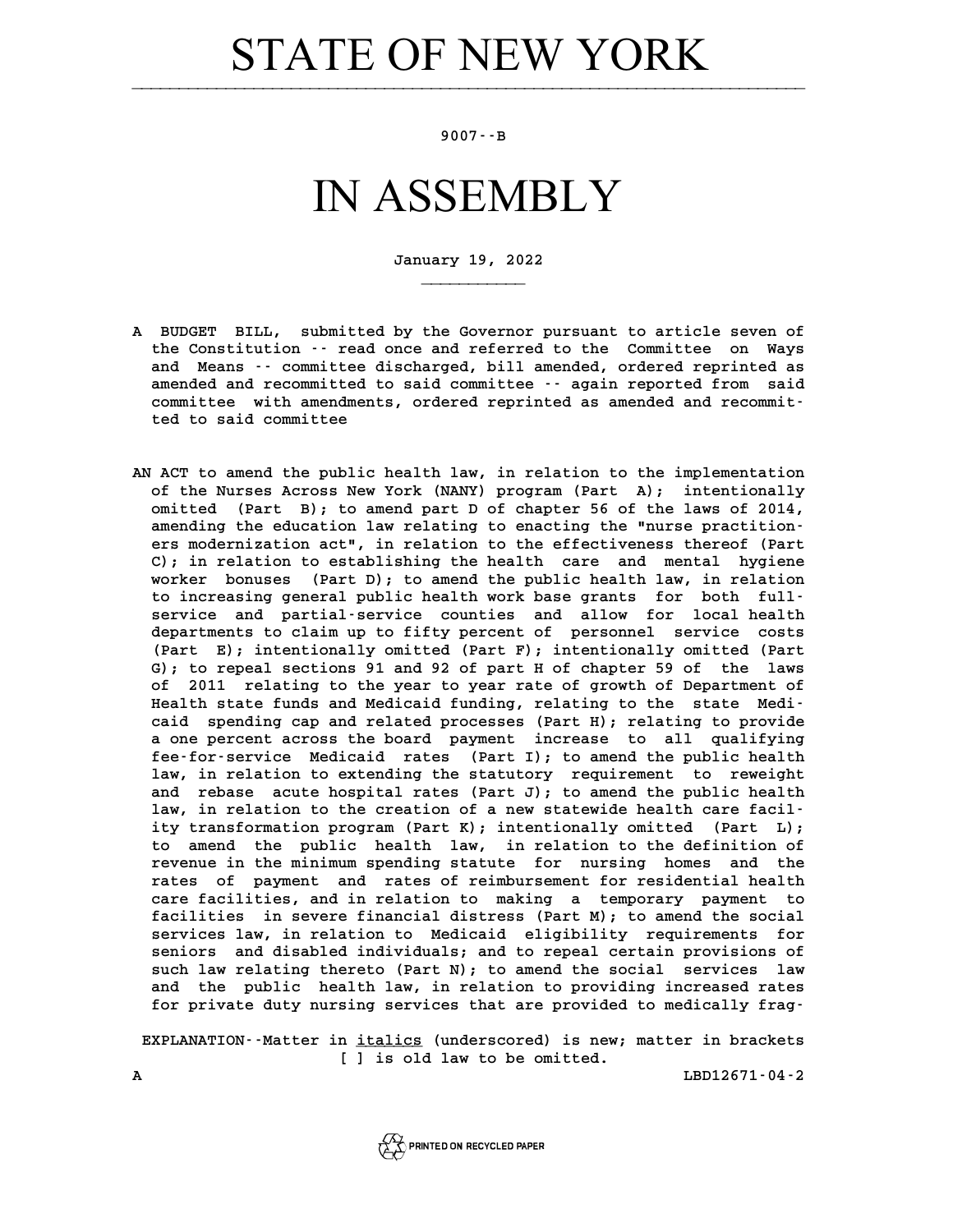**ile adults (Part O); intentionally omitted (Part P); to amend the** ile adults (Part O); intentionally omitted (Part P); to amend the public health law and the social services law, in relation to permit-<br>ting the commissioner of bealth to submit a vaiver that expands eligiile adults (Part O); intentionally omitted (Part P); to amend the public health law and the social services law, in relation to permitting the commissioner of health to submit a waiver that expands eligi-<br>hility for Now Yo public health law and the social services law, in relation to permit-<br>ting the commissioner of health to submit a waiver that expands eligi-<br>bility for New York's basic health program and increases the federal<br>poverty limi ting the commissioner of health to submit a waiver that expands eligi-<br>bility for New York's basic health program and increases the federal<br>poverty limit cap for basic health program eligibility from two<br>hundred to two hun bility for New York's basic health program and increases the federal<br>poverty limit cap for basic health program eligibility from two<br>hundred to two hundred fifty percent; to amend the social services<br>law in relation to all poverty limit cap for basic health program eligibility from two<br>hundred to two hundred fifty percent; to amend the social services<br>law, in relation to allowing pregnant individuals to be eligible for<br>the basic bally progra hundred to two hundred fifty percent; to amend the social services law, in relation to allowing pregnant individuals to be eligible for the basic health program and maintain coverage in the basic health program for one yea law, in relation to allowing pregnant individuals to be eligible for the basic health program and maintain coverage in the basic health<br>program for one year post pregnancy and to deem a child born to an<br>individual covered under the basic health program to be eligible for<br>medical assistance: program for one year post pregnancy and to deem a child born to an individual covered under the basic health program to be eligible for medical assistance; and providing for the repeal of certain provisions<br>upon the evaina individual covered under the basic health program to be eligible for<br>medical assistance; and providing for the repeal of certain provisions<br>upon the expiration thereof (Part Q); intentionally omitted (Part R);<br>to amend the medical assistance; and providing for the repeal of certain provisions<br>upon the expiration thereof (Part Q); intentionally omitted (Part R);<br>to amend the social services law, in relation to including expanded<br>procental and upon the expiration thereof (Part Q); intentionally omitted (Part R);<br>to amend the social services law, in relation to including expanded<br>pre-natal and post-partum care as standard coverage when determined to<br>be possessive to amend the social services law, in relation to including expanded<br>pre-natal and post-partum care as standard coverage when determined to<br>be necessary; and to repeal section 369-hh of the social services law,<br>relating the pre-natal and post-partum care as standard coverage when determined to<br>be necessary; and to repeal section 369-hh of the social services law,<br>relating thereto (Part S); intentionally omitted (Part T); to amend<br>the public b be necessary; and to repeal section 369 hh of the social services law,<br>relating thereto (Part S); intentionally omitted (Part T); to amend<br>the public health law, in relation to updating the definition of the<br>terms "severad relating thereto (Part S); intentionally omitted (Part T); to amend<br>the public health law, in relation to updating the definition of the<br>terms "covered health care services" and "premium payment" (Part U);<br>intentionally em the public health law, in relation to updating the definition of the terms "covered health care services" and "premium payment" (Part U); intentionally omitted (Part V); to amend the social services law, in relation to eli terms "covered health care services" and "premium payment" (Part U);<br>intentionally omitted (Part V); to amend the social services law, in<br>relation to eliminating unnecessary requirements for utilization<br>reviews (Part W); i intentionally omitted (Part V); to amend the social services law, in<br>relation to eliminating unnecessary requirements for utilization<br>reviews (Part W); intentionally omitted (Part X); intentionally omit-<br>tod (Part Y); to a relation to eliminating unnecessary requirements for utilization<br>reviews (Part W); intentionally omitted (Part X); intentionally omit-<br>ted (Part Y); to amend chapter 266 of the laws of 1986 amending the<br>civil practice law reviews (Part W); intentionally omitted (Part X); intentionally omit-<br>ted (Part Y); to amend chapter 266 of the laws of 1986 amending the<br>civil practice law and rules and other laws relating to malpractice<br>and professional ted (Part Y); to amend chapter 266 of the laws of 1986 amending the civil practice law and rules and other laws relating to malpractice<br>and professional medical conduct, in relation to extending the physi-<br>ciang medical ma civil practice law and rules and other laws relating to malpractice<br>and professional medical conduct, in relation to extending the physiand professional medical conduct, in relation to extending the physi-<br>cians medical malpractice program; to amend part J of chapter 63 of<br>the laws of 2001 amending chapter 266 of the laws of 1986, amending<br>the civil progra cians medical malpractice program; to amend part J of chapter 63 of<br>the laws of 2001 amending chapter 266 of the laws of 1986, amending<br>the civil practice law and rules and other laws relating to malpracthe laws of 2001 amending chapter 266 of the laws of 1986, amending<br>the civil practice law and rules and other laws relating to malprac-<br>tice and professional medical conduct, relating to the effectiveness<br>of cortain provi tice and professional medical conduct, relating to the effectiveness<br>of certain provisions of such chapter, in relation to extending tice and professional medical conduct, relating to the effectiveness<br>of certain provisions of such chapter, in relation to extending<br>certain provisions concerning the hospital excess liability pool; and<br>to amend part H of of certain provisions of such chapter, in relation to extending<br>certain provisions concerning the hospital excess liability pool; and<br>to amend part H of chapter 57 of the laws of 2017, amending the New<br>York Hoalth Care Bef **Certain provisions concerning the hospital excess liability pool; and<br>
to amend part H of chapter 57 of the laws of 2017, amending the New<br>
York Health Care Reform Act of 1996 and other laws relating to extend-<br>
in relati** to amend part H of chapter 57 of the laws of 2017, amending the New<br>York Health Care Reform Act of 1996 and other laws relating to extending<br>ing certain provisions relating thereto, in relation to extending<br>provisions rela York Health Care Reform Act of 1996 and other laws relating to extend-<br>ing certain provisions relating thereto, in relation to extending<br>provisions relating to excess coverage (Part Z); intentionally omitted<br>(Part AA), int ing certain provisions relating thereto, in relation to extending<br>provisions relating to excess coverage (Part Z); intentionally omitted<br>(Part AA); intentionally omitted (Part BB); to amend the social<br>convices law the exec provisions relating to excess coverage (Part Z); intentionally omitted (Part AA); intentionally omitted (Part BB); to amend the social services law, the executive law and the public health law, in relation to extending unr (Part AA); intentionally omitted (Part BB); to amend the social<br>services law, the executive law and the public health law, in relation<br>to extending various provisions relating to health and mental hygiene;<br>to amend part f services law, the executive law and the public health law, in relation<br>to extending various provisions relating to health and mental hygiene;<br>to amend part C of chapter 58 of the laws of 2009, amending the public<br>health la to extending various provisions relating to health and mental hygiene;<br>to amend part C of chapter 58 of the laws of 2009, amending the public<br>health law relating to payment by governmental agencies for general<br>heapital inn to amend part C of chapter 58 of the laws of 2009, amending the public<br>health law relating to payment by governmental agencies for general<br>hospital inpatient services, in relation to the effectiveness thereof;<br>to amend par health law relating to payment by governmental agencies for general<br>hospital inpatient services, in relation to the effectiveness thereof;<br>to amend part E of chapter 56 of the laws of 2013, amending the public<br>hoalth law r hospital inpatient services, in relation to the effectiveness thereof;<br>to amend part E of chapter 56 of the laws of 2013, amending the public<br>health law relating to the general public health work program, in<br>relation to th to amend part E of chapter 56 of the laws of 2013, amending the public<br>health law relating to the general public health work program, in<br>relation to the effectiveness thereof; to amend chapter 474 of the<br>laws of 1996, amen health law relating to the general public health work program, in relation to the effectiveness thereof; to amend chapter 474 of the relation to the effectiveness thereof; to amend chapter 474 of the<br>laws of 1996, amending the education law and other laws relating to<br>rates for residential health care facilities, in relation to the<br>offectiveness thereof, laws of 1996, amending the education law and other laws relating to<br>rates for residential health care facilities, in relation to the<br>effectiveness thereof; to amend chapter 21 of the laws of 2011, amend-<br>ing the education rates for residential health care facilities, in relation to the effectiveness thereof; to amend chapter 21 of the laws of 2011, amendeffectiveness thereof; to amend chapter 21 of the laws of 2011, amend-<br>ing the education law relating to authorizing pharmacists to perform<br>collaborative drug therapy management with physicians in certain<br>sottings in relat ing the education law relating to authorizing pharmacists to perform<br>collaborative drug therapy management with physicians in certain<br>settings, in relation to the effectiveness thereof; to amend part II<br>of chantor 54 of th collaborative drug therapy management with physicians in certain settings, in relation to the effectiveness thereof; to amend part II of chapter 54 of the laws of 2016, amending part C of chapter 58 of the laws of 2005 rel settings, in relation to the effectiveness thereof; to amend part II<br>of chapter 54 of the laws of 2016, amending part C of chapter 58 of<br>the laws of 2005 relating to authorizing reimbursements for expendi-<br>tures made by er of chapter 54 of the laws of 2016, amending part C of chapter 58 of<br>the laws of 2005 relating to authorizing reimbursements for expendi-<br>tures made by or on behalf of social services districts for medical<br>assistance for ne the laws of 2005 relating to authorizing reimbursements for expenditures made by or on behalf of social services districts for medical assistance for needy persons and administration thereof, in relation the effectiveness tures made by or on behalf of social services districts for medical<br>assistance for needy persons and administration thereof, in relation<br>to the effectiveness thereof; to amend chapter 74 of the laws of 2020,

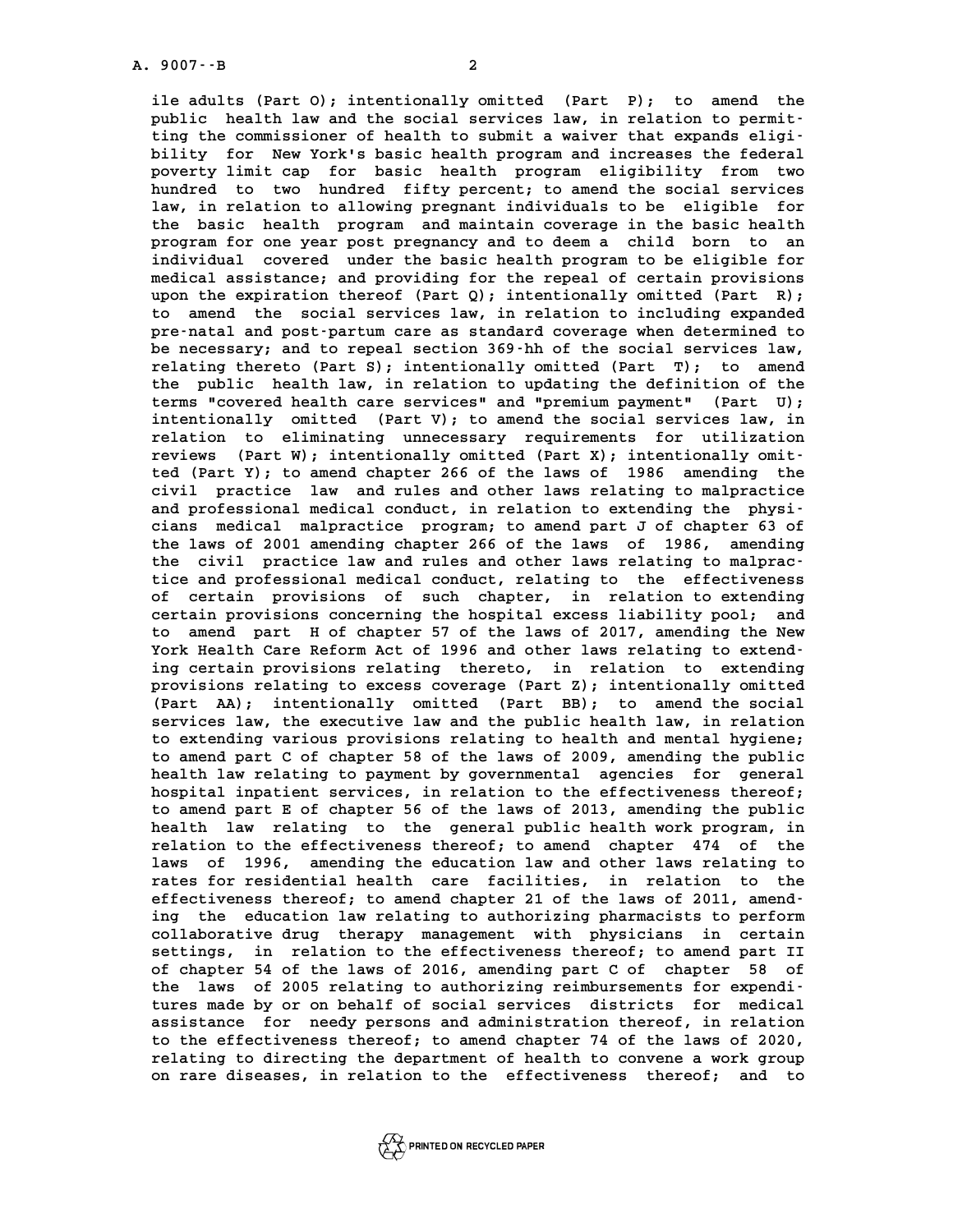**A. 9007--B 3 amend chapter 414 of the laws of 2018, creating the radon task force,** amend chapter 414 of the laws of 2018, creating the radon task force,<br>in relation to the effectiveness thereof (Part CC); in relation to in relation to the effectiveness thereof (Part CC); in relation to establishing a cost of living adjustment for designated human services in relation to the effectiveness thereof (Part CC); in relation to<br>establishing a cost of living adjustment for designated human services<br>programs (Part DD); to amend the mental hygiene law, in relation to a<br>0.9.9 quiside establishing a cost of living adjustment for designated human services<br>programs (Part DD); to amend the mental hygiene law, in relation to a<br>9-8-8 suicide prevention and behavioral health crisis hotline system<br>(Part FF): t programs (Part DD); to amend the mental hygiene law, in relation to a<br>9-8-8 suicide prevention and behavioral health crisis hotline system<br>(Part EE); to amend the social services law, in relation to reinvest-<br>ing suings re 9-8-8 suicide prevention and behavioral health crisis hotline system (Part EE); to amend the social services law, in relation to reinvesting savings recouped from behavioral health transition into managed care back into be (Part EE); to amend the social services law, in relation to reinvest-<br>ing savings recouped from behavioral health transition into managed<br>care back into behavioral health services (Part FF); intentionally<br>omitted (Part CC) ing savings recouped from behavioral health transition into managed<br>care back into behavioral health services (Part FF); intentionally<br>omitted (Part GG); intentionally omitted (Part HH); to amend the<br>montal bugione law in care back into behavioral health services (Part FF); intentionally<br>omitted (Part GG); intentionally omitted (Part HH); to amend the<br>mental hygiene law, in relation to providing for requirements for<br>recovery living residenc omitted (Part GG); intentionally omitted (Part HH); to amend the mental hygiene law, in relation to providing for requirements for recovery living residences (Part II); to amend the mental hygiene law, in relation to expan mental hygiene law, in relation to providing for requirements for<br>recovery living residences (Part II); to amend the mental hygiene law,<br>in relation to expanding the scope of the alcohol awareness program to<br>become the sub **become the substance (Part II); to amend the mental hygiene law,**<br>in relation to expanding the scope of the alcohol awareness program to<br>become the substance use awareness program (Part JJ); intentionally<br>cmitted (Part XX in relation to expanding the scope of the alcohol awareness program to<br>become the substance use awareness program (Part JJ); intentionally<br>omitted (Part KK); to amend chapter 56 of the laws of 2013 amending<br>the public boat become the substance use awareness program (Part JJ); intentionally<br>omitted (Part KK); to amend chapter 56 of the laws of 2013 amending<br>the public health law and other laws relating to general hospital<br>reimburgerant for an omitted (Part KK); to amend chapter 56 of the laws of 2013 amending<br>the public health law and other laws relating to general hospital<br>reimbursement for annual rates, in relation to extending government the public health law and other laws relating to general hospital<br>reimbursement for annual rates, in relation to extending government<br>rates for behavioral services and referencing the office of addiction<br>convices and curre reimbursement for annual rates, in relation to extending government<br>rates for behavioral services and referencing the office of addiction<br>services and supports; to amend part H of chapter 111 of the laws of<br>2010 relating t rates for behavioral services and referencing the office of addiction<br>services and supports; to amend part H of chapter 111 of the laws of<br>2010 relating to increasing Medicaid payments to providers through<br>managed same exa **services** and supports; to amend part H of chapter 111 of the laws of 2010 relating to increasing Medicaid payments to providers through an managed care organizations and providing equivalent fees through an ambulatory pa 2010 relating to increasing Medicaid payments to providers through<br>managed care organizations and providing equivalent fees through an<br>ambulatory patient group methodology, in relation to extending govern-<br>mont rates for b

managed care organizations and providing equivalent fees through an<br>ambulatory patient group methodology, in relation to extending govern-<br>ment rates for behavioral services referencing the office of addiction<br>services and ambulatory patient group methodology, in relation to extending government rates for behavioral services referencing the office of addiction services and supports and in relation to the effectiveness thereof (Part II), to a ment rates for behavioral services referencing the office of addiction<br>services and supports and in relation to the effectiveness thereof<br>(Part LL); to amend Kendra's law, in relation to extending the expira-<br>tion thereof, services and supports and in relation to the effectiveness thereof (Part LL); to amend Kendra's law, in relation to extending the expiration thereof; and to amend the mental hygiene law, in relation to pormition wideo conf (Part LL); to amend Kendra's law, in relation to extending the expiration thereof; and to amend the mental hygiene law, in relation to permitting video conferencing for certain physicians regarding tion thereof; and to amend the mental hygiene law, in relation to<br>permitting video conferencing for certain physicians regarding<br>assisted outpatient treatment (Part MM); to amend the mental hygiene<br>law in relation to renta permitting video conferencing for certain physicians regarding<br>assisted outpatient treatment (Part MM); to amend the mental hygiene<br>law, in relation to rental and mortgage payments for the mentally ill<br>(Part NM); to amond assisted outpatient treatment (Part MM); to amend the mental hygiene<br>law, in relation to rental and mortgage payments for the mentally ill<br>(Part NN); to amend part L of chapter 59 of the laws of 2016, amending<br>the montal h law, in relation to rental and mortgage payments for the mentally ill<br>(Part NN); to amend part L of chapter 59 of the laws of 2016, amending<br>the mental hygiene law relating to the appointment of temporary opera-<br>tors for t (Part NN); to amend part L of chapter 59 of the laws of 2016, amending<br>the mental hygiene law relating to the appointment of temporary opera-<br>tors for the continued operation of programs and the provision of<br>convices for p the mental hygiene law relating to the appointment of temporary opera-<br>tors for the continued operation of programs and the provision of<br>services for persons with serious mental illness and/or developmental<br>disabilities an tors for the continued operation of programs and the provision of<br>services for persons with serious mental illness and/or developmental<br>disabilities and/or chemical dependence, in relation to the effec-<br>tiveness thereof (B services for persons with serious mental illness and/or developmental disabilities and/or chemical dependence, in relation to the effectiveness thereof (Part 00); to amend the public health law, in **relation to the adult cystic fibrosis assistance program (Part PP); to** tiveness thereof (Part 00); to amend the public health law, in relation to the adult cystic fibrosis assistance program (Part PP); to amend the public health law, in relation to expanding review of correctional boalth corr relation to the adult cystic fibrosis assistance program (Part PP); to<br>amend the public health law, in relation to expanding review of<br>correctional health services and health care staffing at correctional<br>facilities (Part amend the public health law, in relation to expanding review of<br>correctional health services and health care staffing at correctional<br>facilities (Part QQ); to amend the social services law, in relation to<br>coverage for serv correctional health services and health care staffing at correctional<br>facilities (Part QQ); to amend the social services law, in relation to<br>coverage for services provided by school-based health centers for<br>modical assista facilities (Part QQ); to amend the social services law, in relation to coverage for services provided by school-based health centers for medical assistance recipients; and to amend part JJ of chapter 57 of the laws of 2021 coverage for services provided by school-based health centers for<br>medical assistance recipients; and to amend part JJ of chapter 57 of<br>the laws of 2021 amending the social services law relating to managed **care programs, in relation to the effectiveness thereof (Part RR); to amend the social services law, in relation to expanding eligibility** care programs, in relation to the effectiveness thereof (Part RR); to amend the social services law, in relation to expanding eligibility<br>for the medicare savings program (Part SS); to amend the public health<br>law and part amend the social services law, in relation to expanding eligibility<br>for the medicare savings program (Part SS); to amend the public health<br>law and part H of chapter 59 of the laws of 2011, amending the public<br>health law an for the medicare savings program (Part SS); to amend the public health<br>law and part H of chapter 59 of the laws of 2011, amending the public<br>health law and other laws relating to known and projected department<br>of boalth st law and part H of chapter 59 of the laws of 2011, amending the public<br>health law and other laws relating to known and projected department<br>of health state fund Medicaid expenditures, in relation to fair pay<br>for home care a health law and other laws relating to known and projected department<br>of health state fund Medicaid expenditures, in relation to fair pay<br>for home care aides (Part TT); and to amend the tax law, in relation<br>to the depesit o of health state fund Medicaid expenditures, in relation to fair pay<br>for home care aides (Part TT); and to amend the tax law, in relation<br>to the deposit of certain revenues from taxes into the New York state<br>proper trust fu for home care aides (Part TT); and to amend the tax law, in relation<br>to the deposit of certain revenues from taxes into the New York state<br>agency trust fund, distressed provider assistance account; to amend<br>chapter 56 of t to the deposit of certain revenues from taxes into the New York state<br>agency trust fund, distressed provider assistance account; to amend<br>chapter 56 of the laws of 2020 amending the tax law and the social<br>corrigos law rela agency trust fund, distressed provider assistance account; to amend<br>chapter 56 of the laws of 2020 amending the tax law and the social<br>services law relating to certain Medicaid management, in relation to<br>the effectiveness chapter 56 of the laws of 2020 amending the tax law and the social<br>services law relating to certain Medicaid management, in relation to<br>the effectiveness thereof; and to repeal certain provisions of the tax **law relating to financially distressed hospitals (Part UU)**

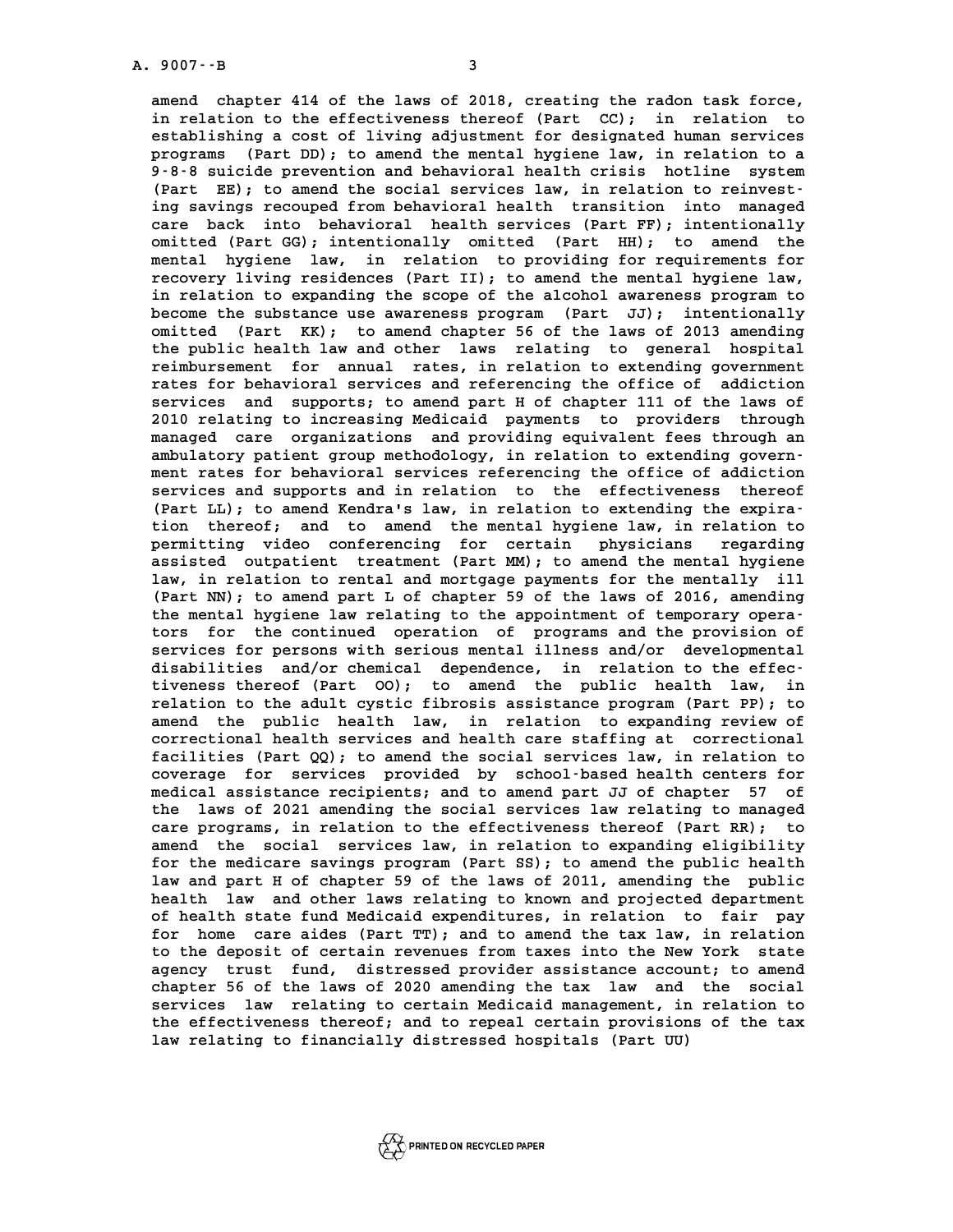### 9007 --B<br>The People of the State of New York, represented in Senate and Assem-<br>**We dedenge to a follows:** <u>The People of the State of the State</u><br>bly, do enact as follows:

**1 Section 1. This act enacts into law major components of legislation 2 necessary to implement the state health and mental hygiene budget for 3 1 Section 1. This act enacts into law major components of legislation**<br>2 necessary to implement the state health and mental hygiene budget for<br>3 the 2022-2023 state fiscal year. Each component is wholly contained<br>4 with a necessary to implement the state health and mental hygiene budget for<br>
4 within a Part identified as Parts A through UU. The effective date for<br>
2022 - 2023 state fiscal year. Each component is wholly contained<br>
4 within **5 the 2022-2023 state fiscal year. Each component is wholly contained<br>
4 within a Part identified as Parts A through UU. The effective date for<br>
5 each particular provision contained within such Part is set forth in the<br>** 4 within a Part identified as Parts A through UU. The effective date for<br>5 each particular provision contained within such Part is set forth in the<br>6 last section of such Part. Any provision in any section contained within **7 a Part, including the effective date of the Part, which makes a refer-8 last section of such Part. Any provision in any section contained within**<br> **8 Part, including the effective date of the Part, which makes a refer-**<br> **8 ence to a section "of this act", when used in connection with that a** Part, including the effective date of the Part, which makes a refer-<br> **9 particular component, shall be deemed to mean and refer to the corre-**<br> **9 particular component, shall be deemed to mean and refer to the corre-**8 ence to a section "of this act", when used in connection with that<br>9 particular component, shall be deemed to mean and refer to the corre-<br>10 sponding section of the Part in which it is found. Section three of this<br>21 ac 9 particular component, shall be deemed to mean and refer to the corre-<br>10 sponding section of the Part in which it is found. Section three of this<br>11 act sets forth the general effective date of this act. 11 act sets forth the general effective date of this act.<br>12

**12**<br>**13** Section 1. Short title. This act shall be known and may be cited as<br>14 the Unurges asress Now York (NANY) program! **13** Section 1. Short title. This act shall be know<br>14 the "nurses across New York (NANY) program".<br>15 5 3 The publis boalth law is arranded by add **13** Section 1. Short title. This act shall be known and may be cited as<br>14 the "nurses across New York (NANY) program".<br>15 § 2. The public health law is amended by adding a new section 2807-aa<br>16 to read as follows:

14 the "nurses across New<br>15 § 2. The public hea<br>16 to read as follows:<br><sup>17</sup> § 2807-22. Nurse loss **8** 2. The public health law is amended by adding a new section 2807-aa<br>16 to read as follows:<br>17 <u>§ 2807-aa. Nurse loan repayment program. 1. (a) Monies shall be made</u><br>18 available, subject to appropriations, for purposes

**16 to read as follows:<br>17 <u>§ 2807–aa. Nurse loan repayment program. 1. (a) Monies shall be made<br>18 available, subject to appropriations, for purposes of loan repayment<br>19 avaids in aggordange, with the provisions of t**</u> 16 to read as follows:<br>
17 <u>§ 2807–aa. Nurse loan repayment program. 1. (a) Monies shall be made</u><br>
18 <u>available, subject to appropriations, for purposes of loan repayment</u><br>
19 <u>awards in accordance with the provisions of </u> 20 tered professional nurses licensed to practice under section sixty-nine<br>21 hundred five of the education law and licensed practical nurses licensed awards in accordance with the provisions of this section for regis-<br>
20 <u>tered professional nurses licensed to practice under section sixty-nine</u><br>
21 hundred five of the education law and licensed practical nurses licensed **20** tered professional nurses licensed to practice under section sixty-nine hundred five of the education law and licensed practical nurses licensed under section sixty-nine hundred six of the education law. Funding about 21 <u>hundred five of the education law and licensed practical nurses licensed</u><br>22 <u>under section sixty-nine hundred six of the education law. Funding</u><br>23 <u>shall be allocated regionally with one-third of available funds goin</u> 22 <u>under section sixty-nine hundred six of the education law. Funding<br>23 shall be allocated regionally with one-third of available funds going to<br>24 New York city and two-thirds of available funds going to the rest of the</u> 23 <u>shall be</u><br>24 <u>New York</u><br>25 <u>state.</u><br>26 (i) LO

Xew York city and two-thirds of available funds going to the rest of the state.<br>
26 (i) Loan repayment awards made under this section shall be awarded to<br>
27 repay student loans of nurses who work in areas determined to be 25 <u>state.</u><br>26 (i) Loan repayment awards made under this section shall be awarded to<br>27 repay student loans of nurses who work in areas determined to be under-<br>28 served areas in New York state and who agree to work in suc 16 (i) Loan repayment awards made under this section shall be awarded to<br>27 <u>repay student loans of nurses who work in areas determined to be under-</u><br>28 served areas in New York state and who agree to work in such areas fo 27 <u>repay student loans of nurses who work in areas determined to be under-</u><br>28 <u>served areas in New York state and who agree to work in such areas for a</u><br><u>period of three consecutive years. A nurse may be deemed to be pra</u> **38** served areas in New York state and who agree to work in such areas for a<br> **period** of three consecutive years. A nurse may be deemed to be practic-<br> **ing in an underserved area if they practice in a facility, physicia** period of three consecutive years. A nurse may be deemed to be practic-<br>30 <u>ing in an underserved area if they practice in a facility, physician's<br>31 office, nurse practitioner's office, or physician assistant's office<br>tha</u> **30** ing in an underserved area if they practice in a facility, physician's<br> **31** office, nurse practitioner's office, or physician assistant's office<br> **32** that primarily serves an underserved population without regard to 31 office, nurse practitioner's office, or physician assistant's office<br>32 that primarily serves an underserved population without regard to wheth-<br>33 er the population or the facility or office is located in an under-<br>34 33 <u>er the population or the facility or office is located in an under-</u><br>34 <u>served area. For purposes of this section, "underserved areas" shall be</u><br>35 located in New York state and shall include, but not be limited to, 35 <u>located in New York state and shall include, but not be limited to,</u><br>36 areas designated by the federal government as a health professional **34** served area. For purposes of this section, "underserved areas" shall be<br>
<u>located in New York state and shall include, but not be limited to,</u><br> **areas designated by the federal government as a health professional**<br> **a 10cated in New York state and shall include, but not be limited to,**<br>36 areas designated by the federal government as a health professional<br>37 shortage area, a medically underserved area, or medically underserved<br>28 popul 36 <u>areas designated by the federal government as a health professional<br>37 <u>shortage area, a medically underserved area, or medically underserved</u><br>28 population, non-profit diagnostic and treatment centers which primarily<br></u> 37 <u>shortage area, a medically underserved area, or medically underserved</u><br>38 <u>population, non-profit diagnostic and treatment centers which primarily</u><br>39 serve Medicaid eligible or uninsured patients, and other areas and **40 lations as determined by the commissioner. \_\_\_\_\_\_\_\_\_\_\_\_\_\_\_\_\_\_\_\_\_\_\_\_\_\_\_\_\_\_\_\_\_\_\_\_\_\_\_\_\_\_ 40** serve Medicaid eligible or uninsured patients, and other areas and popu-<br> **40** lations as determined by the commissioner.<br> **41** (ii) Loan repayment awards made under this section shall not exceed<br>
the total qualifying

**40** lations as determined by the commissioner.<br> **41** (ii) Loan repayment awards made under this section shall not exceed<br>
<u>the total qualifying outstanding debt of the nurse from student loans</u><br>
to course tuition and othe 41 (ii) Loan repayment awards made under this section shall not exceed<br>42 the total qualifying outstanding debt of the nurse from student loans<br>43 to cover tuition and other related educational expenses, made by or<br>44 guar 42 <u>the total qualifying outstanding debt of the nurse from student loans<br>43 to cover tuition and other related educational expenses, made by or<br><u>quaranteed by the federal or state government, or made by a lending or</u><br>educ</u> to cover tuition and other related educational expenses, made by or<br>
44 guaranteed by the federal or state government, or made by a lending or<br>
45 educational institution approved under title IV of the federal higher<br>
46 e 44 guaranteed by the federal or state government, or made by a lending or educational institution approved under title IV of the federal higher education act. Loan repayment awards shall be used solely to repay <u>educational institution approved under title IV of the federal higher</u><br>46 <u>education act. Loan repayment awards shall be used solely to repay</u><br>47 <u>outstanding student loan debt.</u><br>48 (iii) Nurses shall be eligible for a lo 46 <u>education act. Loan repayment awards shall be used solely to repay</u><br>47 <u>Outstanding student loan debt.</u><br>48 (iii) Nurses shall be eligible for a loan repayment award to be deter-<br>49 mined by the commissioner over a thre

**47** <u>outstanding student loan debt.</u><br> **48** (iii) Nurses shall be eligible for a loan repayment award to be deter-<br>
<u>mined by the commissioner over a three-year period distributed as</u><br> **50** follows, thirty porsont of total 48 (iii) Nurses shall be eligible for a loan repayment award to be deter-<br>49 <u>mined by the commissioner over a three-year period distributed as</u><br>50 <u>follows: thirty percent of total award</u> for the first year; thirty<br>percen 49 <u>mined by the commissioner over a three-year period-distributed-as</u><br>50 <u>follows: thirty percent of total award for the first year; thirty</u><br>51 <u>percent of total award for the second-year; and any unpaid-balance of</u>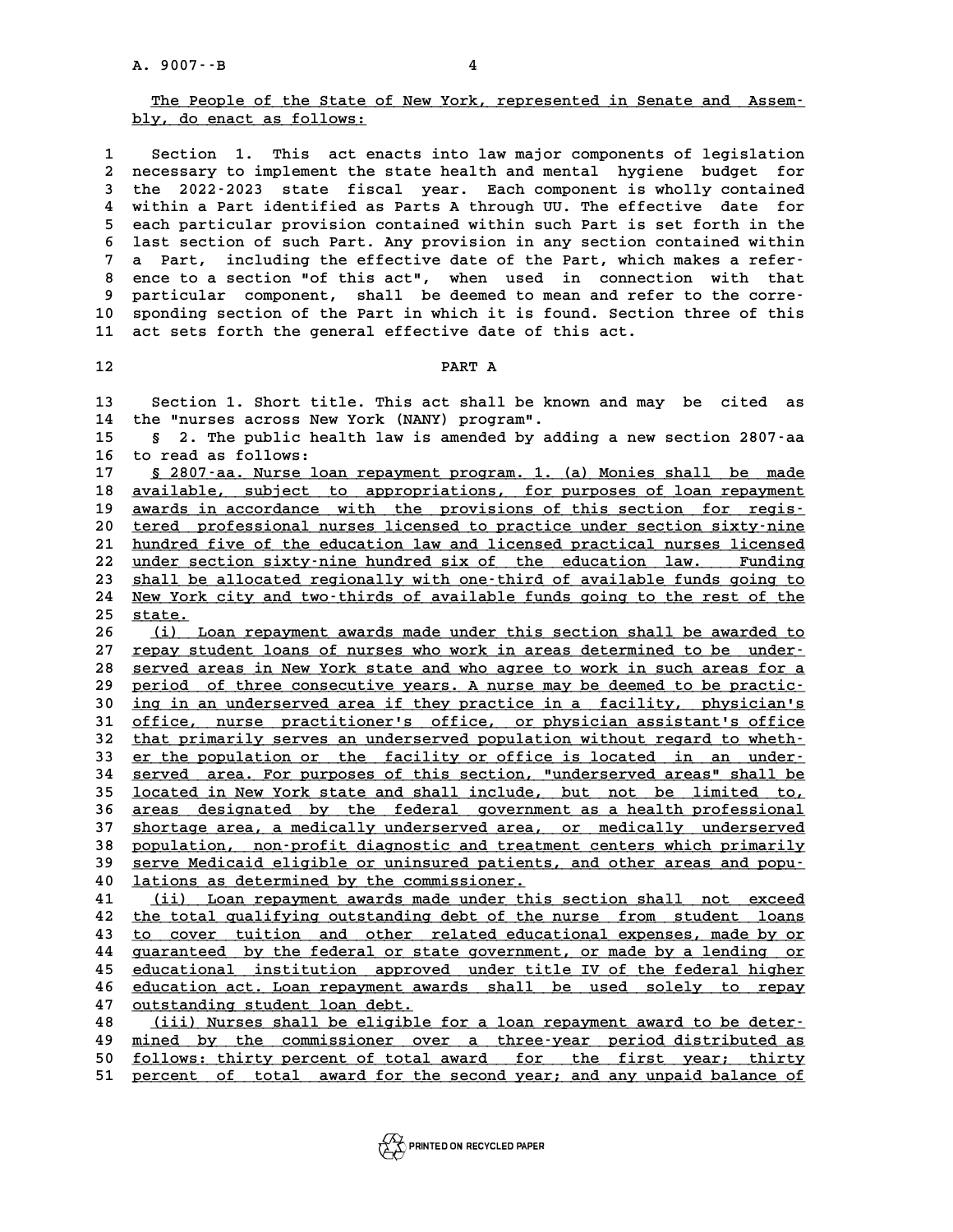|                         | A. 9007 -- B<br>5                                                                                                                                |
|-------------------------|--------------------------------------------------------------------------------------------------------------------------------------------------|
| 1                       | the total award not to exceed the maximum award amount for the third                                                                             |
| $\overline{\mathbf{2}}$ | year.                                                                                                                                            |
| 3                       | (iv) In the event that a three-year commitment under this section is                                                                             |
| 4                       | not fulfilled, the recipient shall be responsible for repayment of                                                                               |
| 5                       | amounts paid which shall be calculated in accordance with the formula                                                                            |
| 6<br>7                  | set forth in subdivision (b) of section two hundred fifty-four-o of<br>title forty-two of the United States Code, as amended, or any regu-       |
| 8                       | lations made thereunder.                                                                                                                         |
| 9                       | (b) The commissioner may postpone, change or waive the service obli-                                                                             |
| 10                      | gation and repayment amounts set forth in subparagraphs (i) and (iv) of                                                                          |
| 11                      | paragraph (a) of this subdivision in individual circumstances where                                                                              |
| 12<br>13                | there is compelling need or hardship.                                                                                                            |
| 14                      | 2. To develop a streamlined application process for the nurse loan<br>repayment program set forth under this section, the department             |
| 15                      | shall appoint a stakeholder work group from recommendations made by                                                                              |
| 16                      | associations representing nurses, general hospitals and other health                                                                             |
| 17                      | care facilities. Such recommendations shall be made by September thirti-                                                                         |
| 18                      | eth, two thousand twenty-two.                                                                                                                    |
| 19<br>20                | 3. In the event there are undistributed funds within amounts made<br>available for distributions under this section, such funds<br>shall be      |
| 21                      | reallocated and distributed in current or subsequent distribution peri-                                                                          |
| 22                      | ods for the purpose set forth in this section.                                                                                                   |
| 23                      | § 3. This act shall take effect immediately; provided, however, that                                                                             |
| 24                      | section two of this act shall be deemed to have been in full force and                                                                           |
| 25                      | effect on and after April 1, 2022.                                                                                                               |
| 26                      | PART B                                                                                                                                           |
|                         |                                                                                                                                                  |
| 27                      | Intentionally Omitted                                                                                                                            |
|                         |                                                                                                                                                  |
| 28                      | PART C                                                                                                                                           |
|                         |                                                                                                                                                  |
| 29<br>30                | Section 1. Section 3 of part D of chapter 56 of the laws of<br>2014,<br>amending the education law relating to enacting the "nurse practitioners |
| 31                      | modernization act", as amended by section 10 of part S of chapter 57 of                                                                          |
| 32                      | the laws of 2021, is amended to read as follows:                                                                                                 |
| 33                      | § 3. This act shall take effect on the first of January after it shall                                                                           |
| 34                      | have become a law [and shall expire June 30 of the seventh year after it                                                                         |
| 35                      | shall have become a law, when upon such date the provisions of this act                                                                          |
| 36<br>37                | shall be deemed repealed]; provided, however, that effective immediate-<br>ly, the addition, amendment and/or repeal of any rule or regulation   |
| 38                      | necessary for the implementation of this act on its effective date is                                                                            |
| 39                      | authorized and directed to be made and completed on or before such                                                                               |
| 40                      | effective date.                                                                                                                                  |
| 41                      | 2.<br>This act shall take effect immediately and shall be deemed to<br>Ş.                                                                        |
| 42                      | have been in full force and effect on and after April 1, 2022.                                                                                   |
| 43                      | PART D                                                                                                                                           |
| 44                      | Section 1. Short title. This act shall be known and may be cited as                                                                              |
| 45                      | "health care and mental hygiene worker bonuses for state employees"<br>the                                                                       |
| 46                      | act.                                                                                                                                             |
| 47                      | § 2. Health care and mental hygiene worker bonuses for state employ-                                                                             |
| 48                      | An employee who is employed by a state operated facility, an<br>ees.<br>1.                                                                       |
| 49                      | institutional or direct-care setting operated by the executive branch of                                                                         |
|                         |                                                                                                                                                  |
|                         |                                                                                                                                                  |

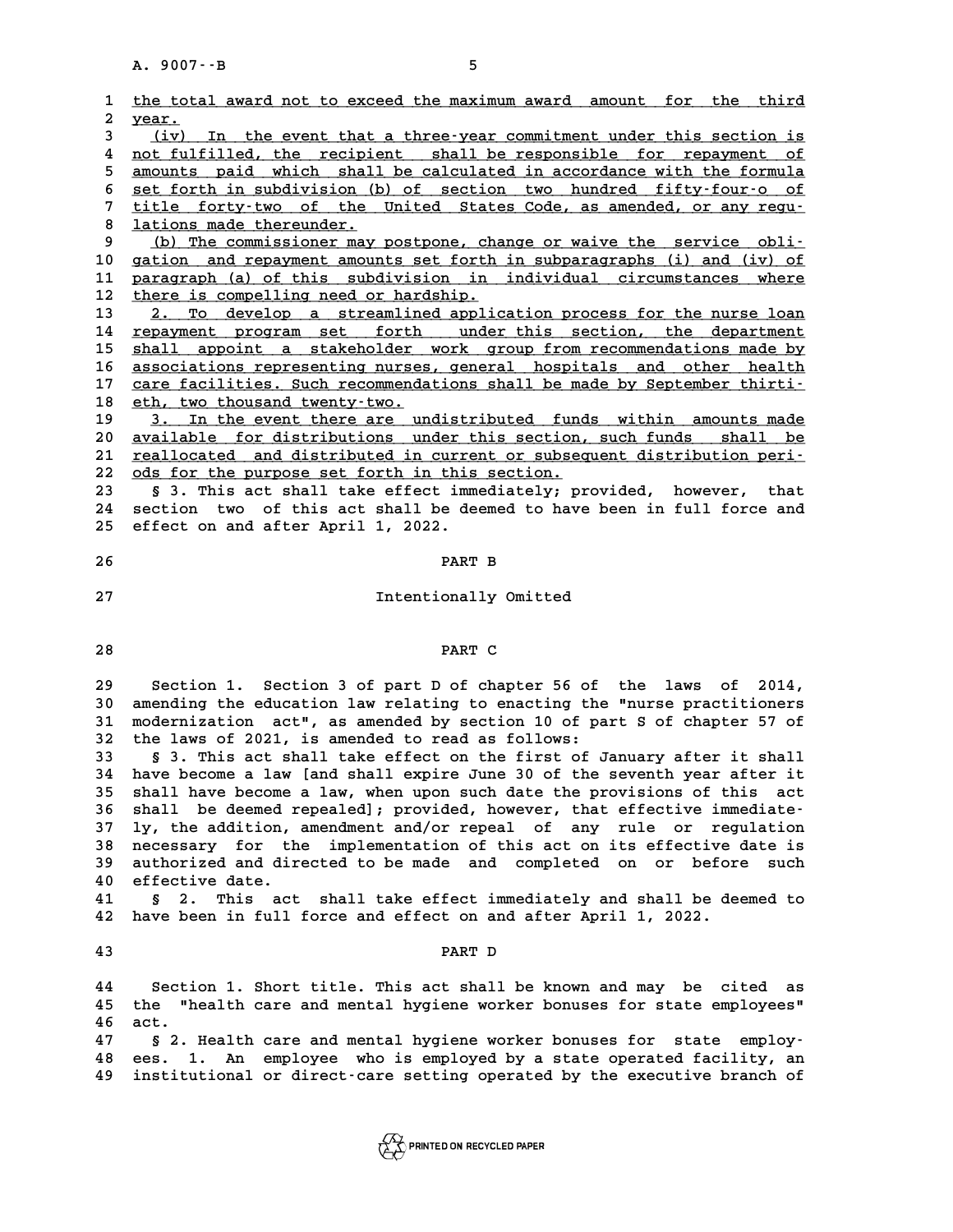A. 9007 - - B<br>1 the State of New York or a public hospital operated by the state univer-<br>2 sity of New York shall be eligible for the bealth sare and mental 1 the State of New York or a public hospital operated by the state univer-<br>2 sity of New York shall be eligible for the health care and mental<br>3 bygiene worker bonus, The bonus shall only be paid to employees that **3 hygiene worker bonus. The bonus shall only be paid to employees that** 2 sity of New York shall be eligible for the health care and mental<br>3 hygiene worker bonus. The bonus shall only be paid to employees that<br>4 receive an annualized base salary of one hundred twenty-five thousand<br>5 dollars o 3 hygiene worker bonus. The bonus shall only be paid to employees that<br>4 receive an annualized base salary of one hundred twenty-five thousand<br>5 dollars or less. For purposes of this act, "employee" shall mean front-<br><sup>5</sup> l 4 receive an annualized base salary of one hundred twenty-five thousand<br>
5 dollars or less. For purposes of this act, "employee" shall mean front-<br>
6 line health care and mental hygiene practitioners, technicians, assist-<br> 5 dollars or less. For purposes of this act, "employee" shall mean front-<br>6 line health care and mental hygiene practitioners, technicians, assist-<br>7 ants and aides that provide hands on health or care services to<br>8 patien 6 line health care and mental hygiene practitioners, technicians, assist-<br>
7 ants and aides that provide hands on health or care services to<br>
8 patients, without regard to whether the worker is employed on a full-<br>
<sup>8</sup> tim 7 ants and aides that provide hands on health or care services to<br>8 patients, without regard to whether the worker is employed on a full-<br>9 time, part-time, salaried, hourly, or temporary basis, that received an 8 patients, without regard to whether the worker is employed on a full-<br>9 time, part-time, salaried, hourly, or temporary basis, that received an<br>10 annualized base salary of one hundred twenty-five thousand dollars or<br>11 <sup>9</sup> time, part-time, salaried, hourly, or temporary basis, that received an annualized base salary of one hundred twenty-five thousand dollars or 11 less, to include such titles as determined by the commissioner of health 10 annualized base salary of one hundred twenty-five thousand dollars or<br>11 less, to include such titles as determined by the commissioner of<br>12 health, in consultation with the commissioner of the office of mental<br>13 heal 11 less, to include such titles as determined by the commissioner of<br>12 health, in consultation with the commissioner of the office of mental<br>13 health, the office for people with developmental disabilities, the<br>14 office 12 health, in consultation with the commissioner of the office of mental<br>13 health, the office for people with developmental disabilities, the<br>14 office of addiction services and supports, and the office of children<br>15 and 13 health, the office f<br>14 office of addiction ser<br>15 and family services.<br>16 **15 16** Funlouses shall 14 office of addiction services and supports, and the office of children<br>15 and family services.<br>16 2. Employees shall be eligible for health care and mental hygiene<br>17 worker bouges in an amount up to but not exceeding th

15 and family services.<br>16 2. Employees shall be eligible for health care and mental hygiene<br>17 worker bonuses in an amount up to but not exceeding three thousand<br>18 dollars per employee. The payment of bonuses shall be pa 16 2. Employees shall be eligible for health care and mental hygiene<br>17 worker bonuses in an amount up to but not exceeding three thousand<br>18 dollars per employee. The payment of bonuses shall be paid based on the<br>19 avera 17 worker bonuses in an amount up to but not exceeding three thousand<br>
18 dollars per employee. The payment of bonuses shall be paid based on the<br>
19 average number of hours worked during two vesting periods between Octo-<br> **20 dollars per employee. The payment of bonuses shall be paid based on the average number of hours worked during two vesting periods between Octo-**<br>**20 ber first, two thousand twenty-one and March thirty-first, two thousa** 19 average number of hours worked during two vesting periods between Octo-<br>20 ber first, two thousand twenty-one and March thirty-first, two thousand<br>21 twenty-three, based on the employee's start date with the employer. N 20 ber first, two thousand twenty-one and March thirty-first, two thousand<br>21 twenty-three, based on the employee's start date with the employer. No<br>22 employee's first vesting period may begin later than March thirty-firs 21 twenty-three, based on the employee's start date with the employer. No<br>22 employee's first vesting period may begin later than March thirty-first,<br>23 two thousand twenty-three, and in total both vesting periods may not<br> 22 employee's first vesting period may begin later than March thirty-first,<br>23 two thousand twenty-three, and in total both vesting periods may not<br>24 exceed one year in duration. For each vesting period, payments shall be 23 two thousand twenty-three, and i<br>24 exceed one year in duration. For each<br>25 in accordance with the following:<br>26 (a) employees the baye werked and 24 exceed one year in duration. For each vesting period, payments shall be<br>25 in accordance with the following:<br>26 (a) employees who have worked an average of at least twenty but less<br>27 than twenty-gover bours por yok ove

25 in accordance with the following:<br>
26 (a) employees who have worked an average of at least twenty but less<br>
27 than twenty-seven hours per week over the course of a vesting period<br>
28 shall receive a five hundred dollar **28 shall receive a five hundred dollar bonus for the vesting period;** 27 than twenty-seven hours per week over the course of a vesting period<br>28 shall receive a five hundred dollar bonus for the vesting period;<br>(b) employees who have worked an average of at least twenty-seven but<br>20 loss tha

**30 shall receive a five hundred dollar bonus for the vesting period;**<br>
(b) employees who have worked an average of at least twenty-seven but<br>
30 less than thirty-five hours per week over the course of a vesting period<br>
31 (b) employees who have worked an average of at least twenty-seven but<br>30 less than thirty-five hours per week over the course of a vesting period<br>31 shall receive a one thousand dollar bonus for such vesting period; and<br><sup>3</sup> **30** less than thirty-five hours per week over the course of a vesting period<br> **31** shall receive a one thousand dollar bonus for such vesting period; and<br> **32** (c) employees who have worked an average of at least thirty-f

31 shall receive a one thousand dollar bonus for such vesting period; and<br>
32 (c) employees who have worked an average of at least thirty-five hours<br>
33 per week over the course of a vesting period shall receive a one thou 32 (c) employees who have worked an average of at least thirty-five hours<br>33 per week over the course of a vesting period shall receive a one thou-<br>34 sand five hundred dollar bonus for such vesting period.<br>35 3. For the p 33 per week over the course of a vesting period shall receive a one thou-<br>34 sand five hundred dollar bonus for such vesting period.<br>35 3. For the purposes of this section, "vesting period" shall mean a<br>26 section of six m

**34** sand five hundred dollar bonus for such vesting period.<br>
35 3. For the purposes of this section, "vesting period" shall mean a<br>
36 series of six-month periods between the dates of October first, two<br>
27 thougand typet **35 3. For the purposes of this section, "vesting period" shall mean a**<br>**36 series of six-month periods between the dates of October first, two thousand twenty-one and March thirty-first, two thousand twenty-four for** 36 series of six-month periods between the dates of October first, two<br>37 thousand twenty-one and March thirty-first, two thousand twenty-four for<br>38 which employees that are continuously employed by an employer during<br>39 37 thousand twenty-one and March thirty-first, two thousand twenty-four for<br>38 which employees that are continuously employed by an employer during<br>39 such six-month periods, in accordance with a schedule issued by the<br>20 which employees that are continuously employed by an employer during<br>39 such six-month periods, in accordance with a schedule issued by the<br>40 commissioner of health or relevant agency commissioner as applicable,<br><sup>41</sup> may 39 such six-month periods, in accordance with a schedule issued by the commissioner of health or relevant agency commissioner as applicable,<br>41 may become eligible for a bonus pursuant to subdivision two of this<br><sup>42</sup> socti 40 commissione<br>41 may become<br>42 section. 41 may become eligible for a bonus pursuant to subdivision two of this<br>42 section.<br>43 § 3. An employee under this act shall be limited to a bonus of three<br>44 thousand dollars per employee.

**42 section.**<br> **43 § 3. An employee under this a**<br> **44 thousand dollars per employee.**<br> **45 § 4 Notwithstanding any provis 43 § 3. An employee under this act shall be limited to a bonus of three**<br>**44 thousand dollars per employee.**<br>**45 § 4. Notwithstanding any provision of law to the contrary, any bonus**<br>**46 pointing in this act, to the quich** 

44 thousand dollars per employee.<br>45 § 4. Notwithstanding any provision of law to the contrary, any bonus<br>46 payment paid under this act, to the extent includible in gross income<br>47 for federal income tax purposes, shall n 45 § 4. Notwithstanding any provision of law to the contrary, any bonus<br>46 payment paid under this act, to the extent includible in gross income<br>47 for federal income tax purposes, shall not be subject to state or local<br>48 % 46 payment paid under this act, to the extent includible in gross income 47 for federal income tax purposes, shall not be subject to state or local 48 income tax.<br>**49** \$5. This act shall take effect immediately. 47 for federal income tax purposes, shall not be sub<br>48 income tax.<br>49 § 5. This act shall take effect immediately.

50 **5. This act shall take effect immediately.**<br>50 **PART E** 

**51 Section 1. Subdivision 1 of section 605 of the public health law, as** 51 Section 1. Subdivision 1 of section 605 of the public health law, as<br>52 amended by section 20 of part E of chapter 56 of the laws of 2013, is 51 Section 1. Subdivision<br>52 amended by section 20 of pa<br>53 amended to read as follows:

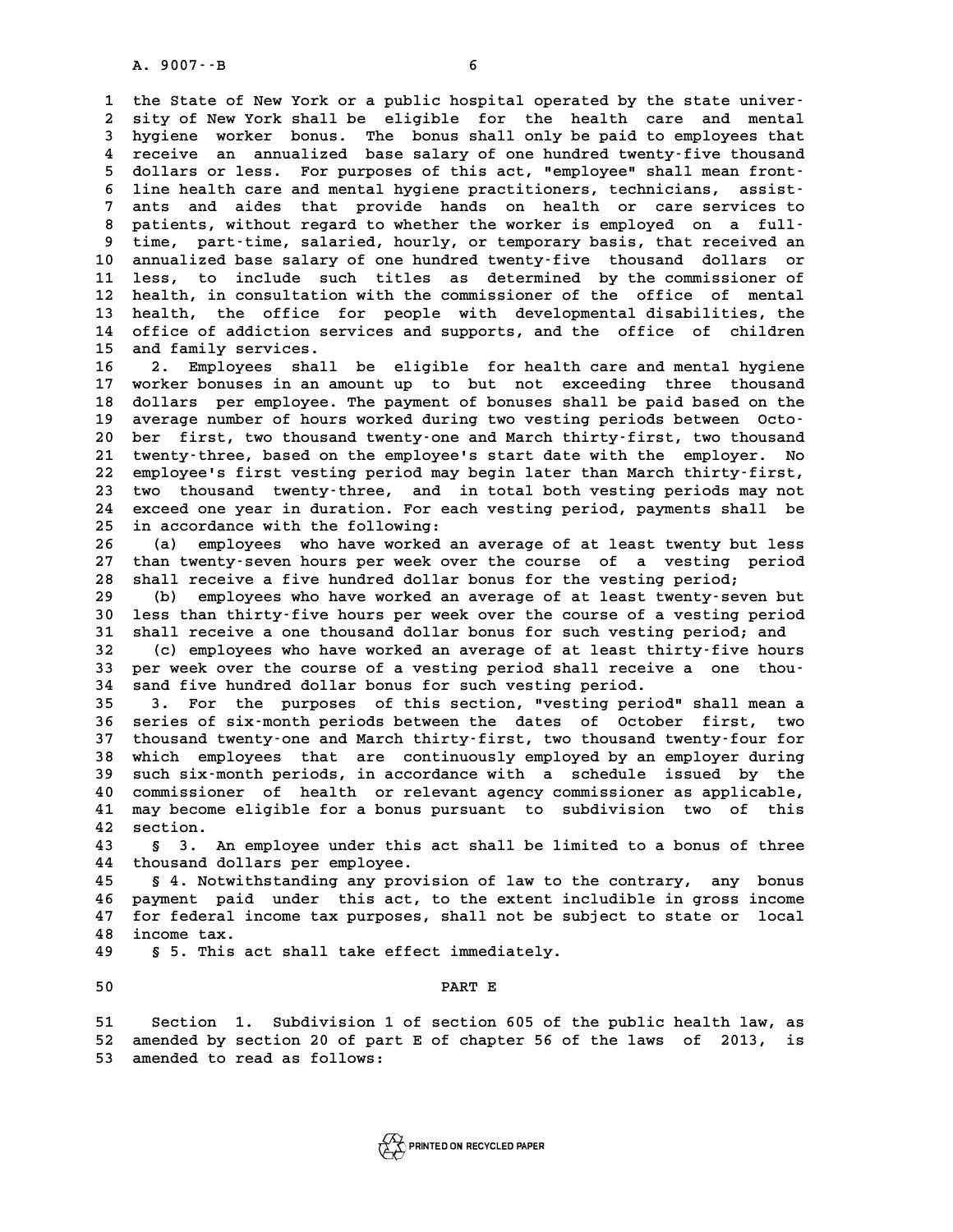**1 1. A state aid base grant shall be reimbursed to municipalities for 2 1.** A state aid base grant shall be reimbursed to municipalities for<br>2 the core public health services identified in section six hundred two of<br>3 this title in an amount of the greater of [sixty-five] one dollar, and 1 1. A state aid base grant shall be reimbursed to municipalities for<br>2 the core public health services identified in section six hundred two of<br>3 this title, in an amount of the greater of [sixty-five] <u>one dollar and</u><br>4 the core public health services identified in section six hundred two of<br>
this title, in an amount of the greater of [sixty-five] <u>one dollar and</u><br>
4 thirty cents per capita, for each person in the municipality, or [six<br>
h 5 this title, in an amount of the greater of [sixty-five] <u>one dollar and</u><br>4 <u>thirty</u> cents per capita, for each person in the municipality, or [six<br>5 hundred fifty thousand dollars] <u>seven hundred fifty thousand dollars,</u> 4 <u>thirty</u> cents per capita, for each person in the municipality, or [six<br>
5 hundred fifty thousand dollars] <u>seven hundred fifty thousand dollars,</u><br>
6 provided that the municipality expends at least [six hundred fifty tho 5 hundred fifty thousand dollars] <u>seven hundred fifty thousand dollars,</u><br>6 provided that the municipality expends at least [six hundred fifty thou-<br>7 sand dollars] <u>seven hundred fifty thousand dollars</u>, for such core pub 8 provided that the municipality expends at least [six hundred fifty thousand dollars] <u>seven hundred fifty thousand dollars</u>, for such core public health services. A municipality must provide all the core public health<br>a **9** sand dollars] <u>seven hundred fifty thousand dollars</u>, for such core public<br>
8 health services. A municipality must provide all the core public health<br>
9 services identified in section six hundred two of this title to q 8 health services. A municipality must provide all the core public health<br>9 services identified in section six hundred two of this title to qualify<br>10 for such base grant unless the municipality has the approval of the<br>11 9 services identified in section six hundred two of this title to qualify<br>10 for such base grant unless the municipality has the approval of the<br>11 commissioner to expend the base grant on a portion of such core public<br>12 10 for such base grant unless the municipality has the approval of the<br>11 commissioner to expend the base grant on a portion of such core public<br>12 health services. If any services in such section are not provided, the<br>23 11 commissioner to expend the base grant on a portion of such core public<br>12 health services. If any services in such section are not provided, the<br>13 commissioner [may] <u>shall</u> limit the municipality's per capita or base<br> 12 health services. If any services in such section are not provided, the<br>13 commissioner [may] <u>shall</u> limit the municipality's per capita or base<br>14 grant to reflect the scope of the reduced services, in an amount not to 13 commissioner [may] <u>shall</u> limit the municipality's per capita or base<br>14 grant to reflect the scope of the reduced services, in an amount not to<br>15 exceed five hundred seventy-seven thousand five hundred dollars. The<br>c 14 grant to reflect the scope of the reduced services, in an amount not to<br>15 <u>exceed five hundred seventy-seven thousand five hundred dollars</u>. The<br>16 commissioner may use the amount that is not granted to contract with<br>1 15 exceed five hundred seventy-seven thousand five hundred dollars. The commissioner may use the amount that is not granted to contract with agencies, associations, or organizations to provide such services; or the health 16 commissioner may use the amount that is not granted to contract with<br>17 agencies, associations, or organizations to provide such services; or<br>18 the health department may use such proportionate share to provide the<br>19 s 17 agencies, associations, or organizations to provide such services; or<br>18 the health department may use such proportionate share to provide the<br>19 services upon approval of the director of the division of the budget.<br>20 20 **18** the health department may use such proportionate share to provide the 19 services upon approval of the director of the division of the budget.<br>20 § 2. Subdivision 2 of section 605 of the public health law, as amend

**21 by services upon approval of the director of the division of the budget.**<br>**20 g** 2. Subdivision 2 of section 605 of the public health law, as amended by section 1 of part 0 of chapter 57 of the laws of 2019, is amend 20 § 2. Subdivision<br>
21 by section 1 of pa<br>
22 read as follows:<br>
23 <sup>2</sup> State aid reim 21 by section 1 of part 0 of chapter 57 of the laws of 2019, is amended to<br>22 read as follows:<br>23 2. State aid reimbursement for public health services provided by a<br>24 municipality under this title, shall be made if the m

22 read as follows:<br>23 2. State aid reimbursement for public health services provided by a<br>24 municipality under this title, shall be made if the municipality is<br>25 providing some areall of the sere public bealth services 23 2. State aid reimbursement for public health services provided by a<br>24 municipality under this title, shall be made if the municipality is<br>25 providing some or all of the core public health services identified in<br>26 acc 24 municipality under this title, shall be made if the municipality is<br>25 providing some or all of the core public health services identified in<br>26 section six hundred two of this title, pursuant to an approved applica-<br>27 25 providing some or all of the core public health services identified in<br>26 section six hundred two of this title, pursuant to an approved applica-<br>27 tion for state aid, at a rate of no less than thirty-six per centum,<br>2 26 section six hundred two of this title, pursuant to an approved applica-<br>27 tion for state aid, at a rate of no less than thirty-six per centum,<br>28 except for the city of New York which shall receive no less than twenty<br> 27 tion for state aid, at a rate of no less than thirty-six per centum,<br>28 except for the city of New York which shall receive no less than twenty<br>29 per centum, of the difference between the amount of moneys expended by<br>2 28 except for the city of New York which shall receive no less than twenty<br>29 per centum, of the difference between the amount of moneys expended by<br>30 the municipality for public health services required by section six<br>31 29 per centum, of the difference between the amount of moneys expended by<br>30 the municipality for public health services required by section six<br>31 hundred two of this title during the fiscal year and the base grant<br>32 pro 30 the municipality for public health services required by section six<br>31 hundred two of this title during the fiscal year and the base grant<br>32 provided pursuant to subdivision one of this section. <u>Provided, however,</u><br>33 31 hundred two of this title during the fiscal year and the base grant<br>32 provided pursuant to subdivision one of this section. <u>Provided, however,</u><br>33 <u>that a municipality's documented fringe benefit costs submitted under</u> 32 provided pursuant to subdivision one of this section. <u>Provided, however,</u><br>33 <u>that a municipality's documented fringe benefit costs submitted under an<br>34 application for state aid and otherwise eligible for reimburseme</u> 33 that a municipality's documented fringe benefit costs submitted under an application for state aid and otherwise eligible for reimbursement under this article shall not exceed fifty per centum of the municipality's clig 34 application for state aid and otherwise eligible for reimbursement under<br>35 this article shall not exceed fifty per centum of the municipality's<br>36 eligible personnel services. No such reimbursement shall be provided fo **35** this article shall not exceed fifty per centum of the municipality's<br>36 eligible personnel services. No such reimbursement shall be provided for<br>37 services that are not eligible for state aid pursuant to this article **88 8 38 eligible personnel services.** No such reimbursement shall be provided for services that are not eligible for state aid pursuant to this article.<br> **89 8** 3. Subdivision 2 of section 616 of the public health law

**37 services that are not eligible for state aid pursuant to this article.**<br>**38** § 3. Subdivision 2 of section 616 of the public health law, as added<br>**39** by chapter 901 of the laws of 1986, is amended, and a new subdivisi **40 is added to read as follows:**<br> **40 is added to read as follows:**<br> **40 is added to read as follows:**<br> **41 2** No payments shall be made **41 2. No payments shall be made from moneys appropriated for the purpose**<br>**41 2. No payments shall be made from moneys appropriated for the purpose**<br>**42 of this article to a municipality for contributions by the municipal** 

**40** is added to read as follows:<br> **41** 2. No payments shall be made from moneys appropriated for the purpose<br> **42** of this article to a municipality for contributions by the municipality<br> **13** for indirect costs [and frin 2. No payments shall be made from moneys appropriated for the purpose<br>42 of this article to a municipality for contributions by the municipality<br>43 for indirect costs [and fringe benefits, including but not limited to,<br>44 42 of this article to a municipality for contributions by the municipality<br>43 for indirect costs [and fringe benefits, including but not limited to,<br>44 employee retirement funds, health insurance and federal old age and<br>45 43 for indirect costs [and<br>44 employee retirement fu:<br>45 survivors insurance]. 44 employee retirement funds, health insurance and federal old age and<br>45 survivors insurance].<br>46 <u>4. Moneys appropriated for the purposes of this article to a munici-</u><br>47 pality may include reimburgement of a municipalit

**45 survivors insurance].**<br>46 <u>4. Moneys appropriated for the purposes of this article to a munici-</u><br>47 <u>pality may include reimbursement of a municipality's fringe benefits,</u><br>including but not limited to employee potireme **46**  <u>4. Moneys appropriated for the purposes of this article to a munici-</u><br>47 <u>pality may include reimbursement of a municipality's fringe benefits,</u><br>48 <u>including but not limited to employee retirement funds, health ins</u> **47 pality may include reimbursement of a municipality's fringe benefits,**<br>48 <u>including but not limited to employee retirement funds, health insurance</u><br><u>and federal old age and survivor's insurance. However, costs submitt</u> including but not limited to employee retirement funds, health insurance<br> **49** and federal old age and survivor's insurance. However, costs submitted<br>
50 under an application for state aid must be consistent with a municiand federal old age and survivor's insurance. However, costs submitted<br>50 <u>under an application for state aid must be consistent with a munici-</u><br>51 pality's documented fringe benefit costs and shall not exceed fifty per<br>52 50 <u>under an application for state aid must be consistent with a munici-<br>51 pality's documented fringe benefit costs and shall not exceed fifty per<br>52 centum of the municipality's eligible personnel services.<br>53 § 4. This </u> 51 <u>pality's documented fringe benefit costs and shall not exceed fifty per</u><br>52 <u>centum of the municipality's eligible personnel services.</u><br>53 § 4. This act shall take effect immediately and shall be deemed to<br>54 have been

52 centum of the municipality's eligible personnel services.<br>53 § 4. This act shall take effect immediately and shall be de<br>54 have been in full force and effect on and after April 1, 2022. 54 have been in full force and effect on and<br>55 **PART F** 

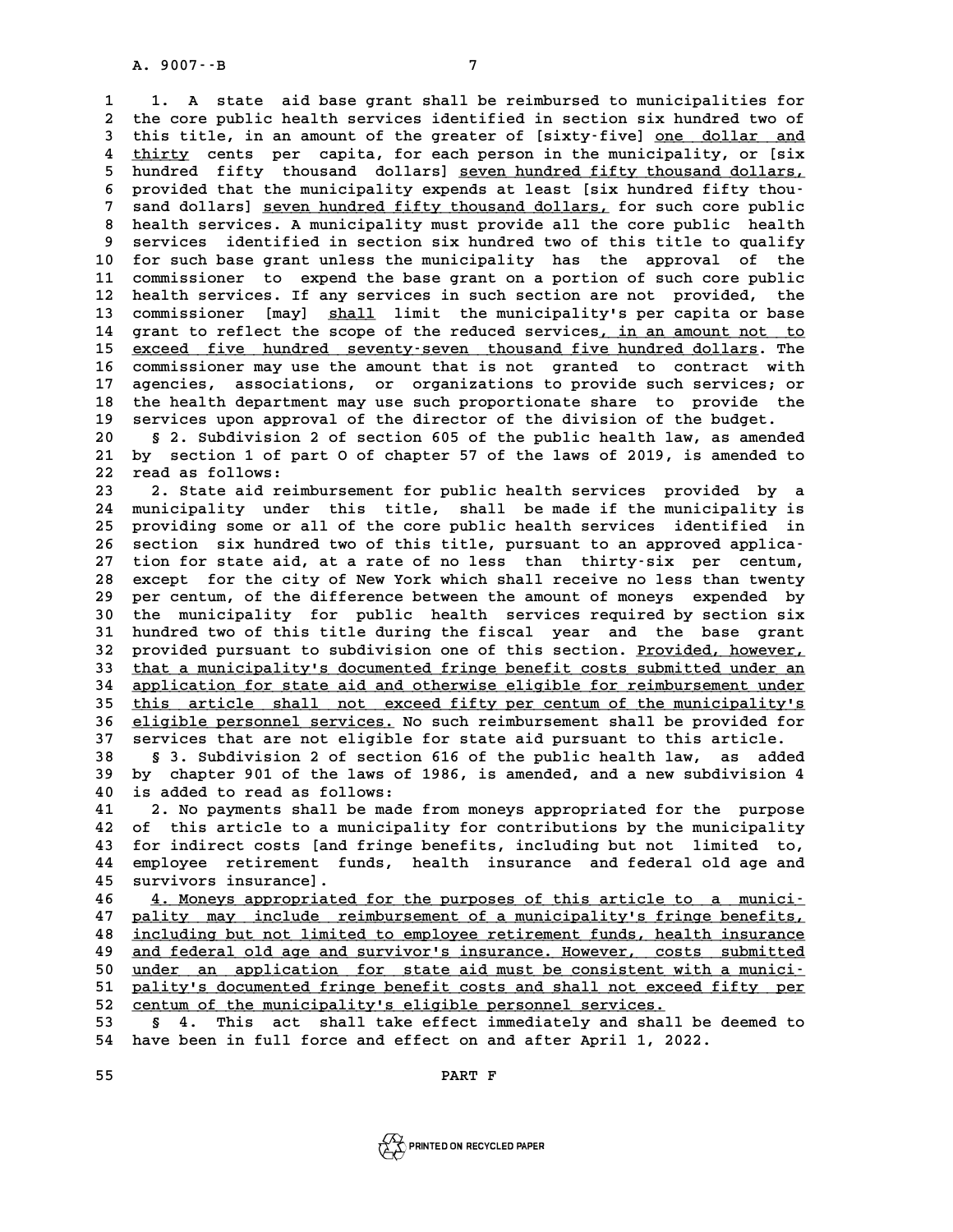|                                                                                                                                                          | 8<br>$A. 9007 - B$                                                                                                                                                                                                                                                                                                                                                                                                                                                                                                                                                                                                                                                                                                                                                                                                                                                                                                                                                                                                                                                                                                                                                                                                                                                                                                                                                                                                                                                                                                                                                                                                                                   |
|----------------------------------------------------------------------------------------------------------------------------------------------------------|------------------------------------------------------------------------------------------------------------------------------------------------------------------------------------------------------------------------------------------------------------------------------------------------------------------------------------------------------------------------------------------------------------------------------------------------------------------------------------------------------------------------------------------------------------------------------------------------------------------------------------------------------------------------------------------------------------------------------------------------------------------------------------------------------------------------------------------------------------------------------------------------------------------------------------------------------------------------------------------------------------------------------------------------------------------------------------------------------------------------------------------------------------------------------------------------------------------------------------------------------------------------------------------------------------------------------------------------------------------------------------------------------------------------------------------------------------------------------------------------------------------------------------------------------------------------------------------------------------------------------------------------------|
| 1                                                                                                                                                        | Intentionally Omitted                                                                                                                                                                                                                                                                                                                                                                                                                                                                                                                                                                                                                                                                                                                                                                                                                                                                                                                                                                                                                                                                                                                                                                                                                                                                                                                                                                                                                                                                                                                                                                                                                                |
| 2                                                                                                                                                        | PART G                                                                                                                                                                                                                                                                                                                                                                                                                                                                                                                                                                                                                                                                                                                                                                                                                                                                                                                                                                                                                                                                                                                                                                                                                                                                                                                                                                                                                                                                                                                                                                                                                                               |
| 3                                                                                                                                                        | Intentionally Omitted                                                                                                                                                                                                                                                                                                                                                                                                                                                                                                                                                                                                                                                                                                                                                                                                                                                                                                                                                                                                                                                                                                                                                                                                                                                                                                                                                                                                                                                                                                                                                                                                                                |
| 4                                                                                                                                                        | PART H                                                                                                                                                                                                                                                                                                                                                                                                                                                                                                                                                                                                                                                                                                                                                                                                                                                                                                                                                                                                                                                                                                                                                                                                                                                                                                                                                                                                                                                                                                                                                                                                                                               |
| 5.<br>6<br>7<br>8                                                                                                                                        | Sections 91 and 92 of part H of chapter 59 of the laws of<br>Section 1.<br>2011 relating to the year to year rate of growth of Department of Health<br>state funds and Medicaid funding are REPEALED.<br>§ 2. This act shall take effect immediately.                                                                                                                                                                                                                                                                                                                                                                                                                                                                                                                                                                                                                                                                                                                                                                                                                                                                                                                                                                                                                                                                                                                                                                                                                                                                                                                                                                                                |
| 9                                                                                                                                                        | PART I                                                                                                                                                                                                                                                                                                                                                                                                                                                                                                                                                                                                                                                                                                                                                                                                                                                                                                                                                                                                                                                                                                                                                                                                                                                                                                                                                                                                                                                                                                                                                                                                                                               |
| 10<br>11<br>12<br>13<br>14<br>15<br>16<br>17<br>18<br>19<br>20<br>21<br>22<br>23<br>24<br>25<br>26<br>27<br>28<br>29<br>30<br>31<br>32<br>33<br>34<br>35 | Section 1. 1. Notwithstanding any provision of law to the contrary,<br>for the state fiscal years beginning April 1, 2022, and thereafter, all<br>department of health Medicaid payments made for services provided on and<br>after April 1, 2022, shall be subject to a uniform rate increase of one<br>percent, subject to the approval of the commissioner of the department<br>of health and director of the budget. Such rate<br>shall be<br>increase<br>subject to federal financial participation.<br>following types of payments shall be exempt from increases<br>2.<br>The<br>pursuant to this section:<br>(a) payments that would violate federal law including, but not limited<br>to, hospital disproportionate share payments that would be in excess<br>оf<br>federal statutory caps;<br>payments made by other state agencies including, but not limited<br>(b)<br>to, those made pursuant to articles 16, 31 and 32 of the mental hygiene<br>law;<br>payments the state is obligated to make pursuant to court orders<br>(c)<br>or judgments;<br>(d) payments for which the non-federal share does<br>reflect<br>not<br>any<br>state funding; and<br>the discretion of the commissioner of health and the director<br>(e)<br>at<br>of the budget, payments with regard to which it is determined that<br>application of increases pursuant to this section would result, by oper-<br>ation of federal law, in a lower federal medical assistance percentage<br>applicable to such payments.<br>§ 2. This act shall take effect immediately and shall be deemed to<br>have been in full force and effect on and after April 1, 2022. |
| 36                                                                                                                                                       | PART J                                                                                                                                                                                                                                                                                                                                                                                                                                                                                                                                                                                                                                                                                                                                                                                                                                                                                                                                                                                                                                                                                                                                                                                                                                                                                                                                                                                                                                                                                                                                                                                                                                               |
| 37<br>38<br>39<br>40<br>41<br>42<br>43<br>44<br>45<br>46                                                                                                 | Paragraph (c) of subdivision 35 of section 2807-c of the<br>Section 1.<br>public health law, as amended by section 32 of part C of chapter 60<br>οf<br>the laws of 2014, is amended to read as follows:<br>The base period reported costs and statistics used for rate-set-<br>(c)<br>ting for operating cost components, including the weights assigned to<br>diagnostic related groups, shall be updated no less frequently than<br>every four years and the new base period [shall] may be no more than<br>four years prior to the first applicable rate period that utilizes such<br>new base period provided, however, that the first updated base period<br>shall begin on or after April first, two thousand fourteen, but no later                                                                                                                                                                                                                                                                                                                                                                                                                                                                                                                                                                                                                                                                                                                                                                                                                                                                                                           |

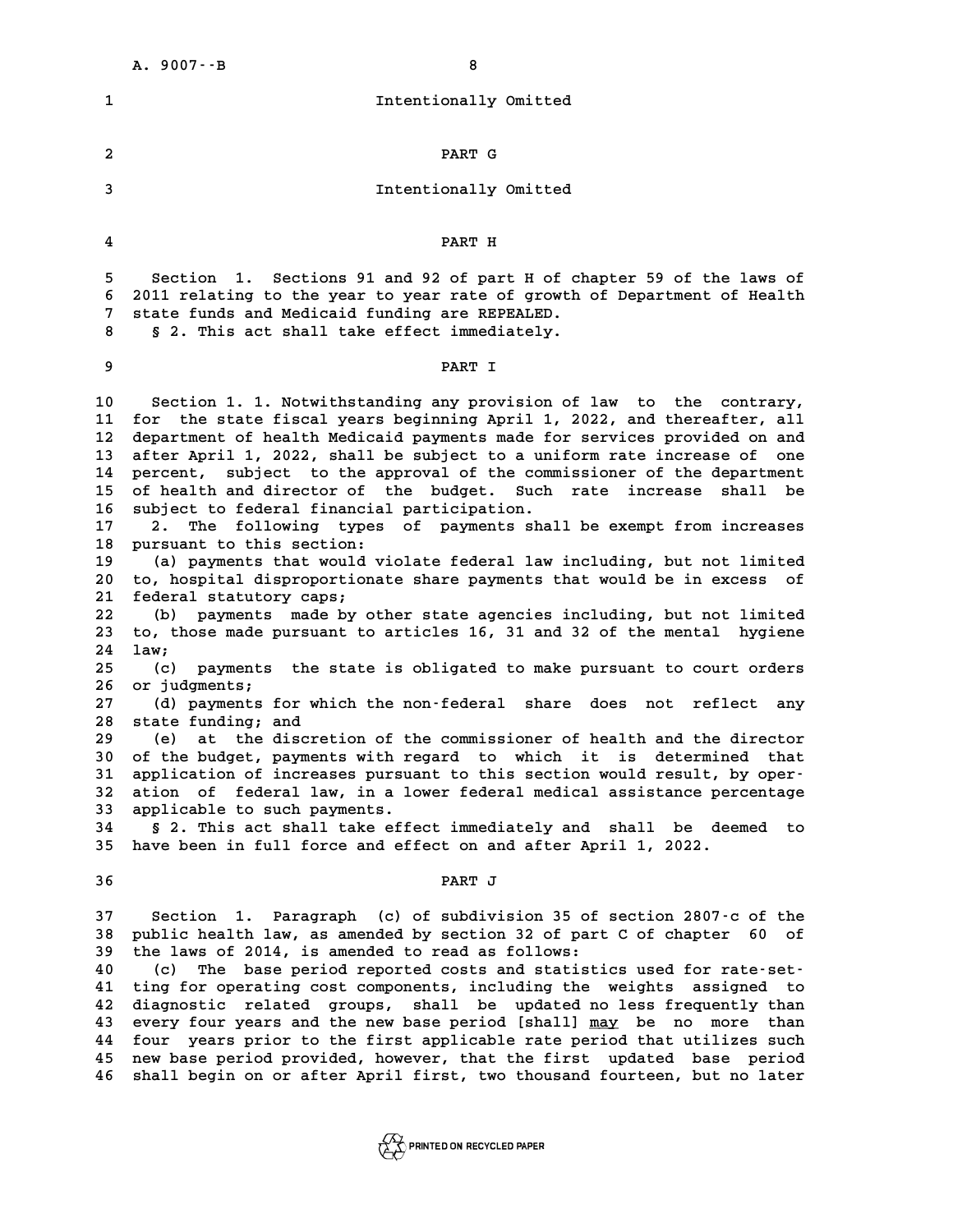|                                            | A. 9007 -- B<br>9                                                                                                                                                                                                                                                                                |
|--------------------------------------------|--------------------------------------------------------------------------------------------------------------------------------------------------------------------------------------------------------------------------------------------------------------------------------------------------|
| $\mathbf{1}$<br>$\boldsymbol{2}$<br>3<br>4 | than July first, two thousand fourteen; and further provided that the<br>updated base period subsequent to July first, two thousand eighteen<br>shall begin on or after January first, two thousand twenty-four.<br>act shall take effect immediately and shall be deemed to<br>This<br>Ş.<br>2. |
| 5                                          | have been in full force and effect on and after April 1, 2022.                                                                                                                                                                                                                                   |
| 6                                          | PART K                                                                                                                                                                                                                                                                                           |
| 7                                          | Section 1. The public health law is amended by adding a new<br>section                                                                                                                                                                                                                           |
| 8                                          | 2825-g to read as follows:                                                                                                                                                                                                                                                                       |
| 9<br>10                                    | § 2825-g. Health care facility transformation program: statewide IV.<br>1. A statewide health care facility transformation program is hereby                                                                                                                                                     |
| 11                                         | established within the department for the purpose of transforming, rede-                                                                                                                                                                                                                         |
| 12                                         | signing, and strengthening quality health care services in alignment                                                                                                                                                                                                                             |
| 13                                         | with statewide and regional health care needs, and in the ongoing                                                                                                                                                                                                                                |
| 14                                         | pandemic response. The program shall also provide funding, subject to                                                                                                                                                                                                                            |
| 15                                         | lawful appropriation, in support of capital projects that facilitate                                                                                                                                                                                                                             |
| 16                                         | furthering such transformational goals.                                                                                                                                                                                                                                                          |
| 17                                         | The commissioner shall enter into an agreement with the dormitory                                                                                                                                                                                                                                |
| 18<br>19                                   | authority of the state of New York pursuant to section sixteen hundred                                                                                                                                                                                                                           |
| 20                                         | eighty-r of the public authorities law, which shall apply to this agree-<br>ment, subject to the approval of the director of the division of the                                                                                                                                                 |
| 21                                         | budget, for the purposes of the distribution, and administration of                                                                                                                                                                                                                              |
| 22                                         | available funds, pursuant to such agreement, and made available pursuant                                                                                                                                                                                                                         |
| 23                                         | to this section and appropriation. Such funds may be awarded and                                                                                                                                                                                                                                 |
| 24                                         | distributed by the department for grants to health care facilities                                                                                                                                                                                                                               |
| 25                                         | including but not limited to, hospitals, residential health care facili-                                                                                                                                                                                                                         |
| 26                                         | ties, adult care facilities licensed under title two of article seven of                                                                                                                                                                                                                         |
| 27                                         | the social services law, diagnostic and treatment centers, and clinics                                                                                                                                                                                                                           |
| 28                                         | licensed or granted an operating certificate pursuant to this chapter or                                                                                                                                                                                                                         |
| 29<br>30                                   | the mental hygiene law, children's residential treatment facilities<br>licensed pursuant to article thirty-one of the mental hygiene law,                                                                                                                                                        |
| 31                                         | assisted living programs approved by the department pursuant to section                                                                                                                                                                                                                          |
| 32                                         | four hundred sixty-one-1 of the social services law, behavioral health                                                                                                                                                                                                                           |
| 33                                         | facilities licensed or granted an operating certificate pursuant to                                                                                                                                                                                                                              |
| 34                                         | articles thirty-one and thirty-two of the mental hygiene law, home care                                                                                                                                                                                                                          |
| 35                                         | providers certified or licensed pursuant to article thirty-six of this                                                                                                                                                                                                                           |
| 36                                         | <u>chapter, primary care providers, community-based programs funded under</u>                                                                                                                                                                                                                    |
| 37                                         | the office of mental health, the office for people with developmental                                                                                                                                                                                                                            |
| 38<br>39                                   | disabilities, the office of addiction services and supports or through a<br>local governmental unit as defined under article forty-one of the mental                                                                                                                                             |
| 40                                         | hygiene law, family and child service providers licensed under article                                                                                                                                                                                                                           |
| 41                                         | twenty-nine-I of this chapter, and independent practice associations or                                                                                                                                                                                                                          |
| 42                                         | organizations. A copy of such agreement, and any amendments thereto,                                                                                                                                                                                                                             |
| 43                                         | shall be provided by the department to the chair of the senate finance                                                                                                                                                                                                                           |
| 44                                         | committee, the chair of the assembly ways and means committee, and the                                                                                                                                                                                                                           |
| 45                                         | director of the division of the budget no later than thirty days after                                                                                                                                                                                                                           |
| 46                                         | such agreement is finalized. Projects awarded, in whole or part, under                                                                                                                                                                                                                           |
| 47                                         | sections twenty-eight hundred twenty-five-a and twenty-eight hundred                                                                                                                                                                                                                             |
| 48                                         | twenty-five-b of this article shall not be eligible for grants or awards                                                                                                                                                                                                                         |
| 49                                         | made available under this section.                                                                                                                                                                                                                                                               |
| 50<br>51                                   | 3. Notwithstanding subdivision two of this section or any inconsistent<br>provision of law to the contrary, and upon approval of the director of                                                                                                                                                 |
| 52                                         | the budget, the commissioner may, subject to the availability of lawful                                                                                                                                                                                                                          |
| 53                                         | appropriation, award up to four hundred fifty million dollars of the                                                                                                                                                                                                                             |
| 54                                         | funds made available pursuant to this section for unfunded project                                                                                                                                                                                                                               |
|                                            |                                                                                                                                                                                                                                                                                                  |

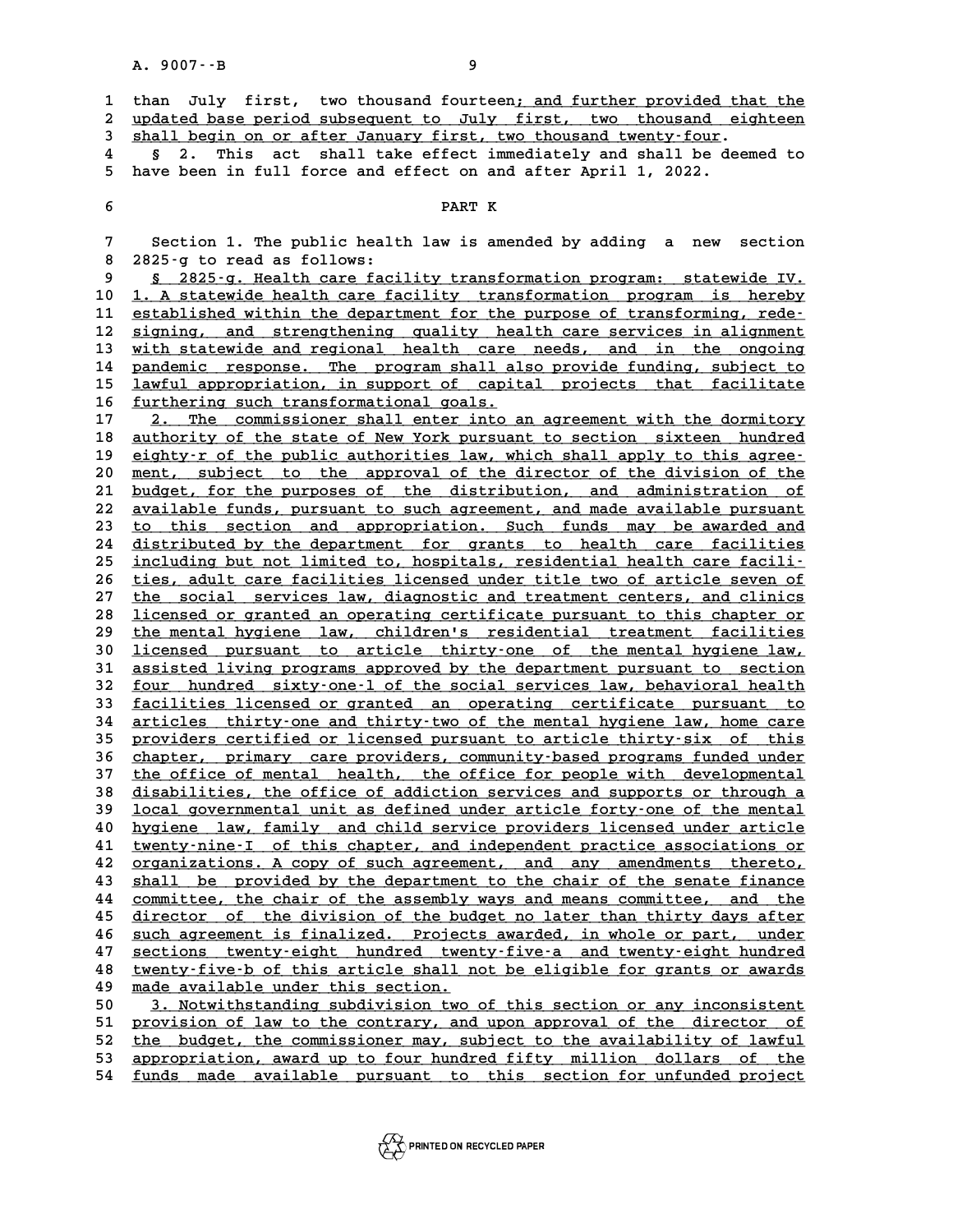A. 9007 · -B<br> **10**<br> **1** applications submitted in response to the request for application number<br>
2 19406 issued by the department on September, thirticth, two theusand 2 <u>applications submitted in response to the request for application number</u><br>2 18406 issued by the department on September thirtieth, two thousand<br>3 tyenty.one pursuant to section tyenty.eight hundred tyenty.five.f of 3 applications submitted in response to the request for application number<br>
2 18406 issued by the department on September thirtieth, two thousand<br>
3 <u>twenty-one</u> pursuant to section twenty-eight hundred twenty-five-f of<br>
<sup></sup> 1 8406 issued by the department on September thirtieth, two thousand<br>
<del>twenty one</del> pursuant to section twenty eight hundred twenty five for<br>
4 this article. Authorized amounts to be awarded pursuant to applications<br>
submit For the pursuant to section twenty-eight hundred twenty-five-f of<br>
this article. Authorized amounts to be awarded pursuant to applications<br>
submitted in response to the request for application number 18406 shall<br>
be avarde 4 this article. Authorized amounts to be awarded pursuant to applications<br>5 <u>submitted in response to the request for application number 18406 shall</u><br>6 <u>be awarded no later than December thirty-first</u>, two thousand twenty-5 <u>submitted in response to the request for application number 18406 shall</u><br>6 <u>be awarded no later than December thirty-first, two thousand twenty-two.</u><br>7 <u>Provided, however, that a minimum of:</u><br>(a) at least one hundred mi 8 <u>be awarded no later than December thirty-first, two thousand twenty-two.<br>
8 (a) at least one hundred million dollars of total awarded funds shall<br>
9 be made to community-based health care providers, which for purposes o</u> 9 <u>be made to community-based health care providers, which for purposes of</u><br>10 this section shall be defined as a diagnostic and treatment center 10 this section shall be defined as a diagnostic and treatment center<br>11 licensed or granted an operating certificate under this article; a 9 <u>be made to community-based health care providers, which for purposes of</u><br>10 <u>this section shall be defined as a diagnostic and treatment center</u><br>11 <u>licensed or granted an operating certificate under this article;</u> a<br>mo this section shall be defined as a diagnostic and treatment center<br>
11 <u>licensed or granted an operating certificate under this article; a<br>
12 mental health clinic licensed or granted an operating certificate under<br>
13 art</u> 11 <u>licensed or granted an operating certificate under this article; a</u><br>12 <u>mental health clinic licensed or granted an operating certificate under</u><br>13 <u>article thirty-one of the mental hygiene law; a substance use disorde</u> 12 <u>mental health clinic licensed or granted an operating certificate under</u><br>13 <u>article thirty one of the mental hygiene law; a substance use disorder</u><br>14 <u>treatment clinic licensed or granted an operating certificate und</u> **15** article thirty-two of the mental hygiene law; independent practice asso-<br>16 ciations or organizations: a clinic licensed or granted an operating 14 <u>treatment clinic licensed or granted an operating certificate under<br>
15 article thirty-two of the mental hygiene law; independent practice asso-<br>
16 ciations or organizations; a clinic licensed or granted an operating<br></u> article thirty two of the mental hygiene law; independent practice asso-<br>16 ciations or organizations; a clinic licensed or granted an operating<br>17 certificate under article sixteen of the mental hygiene law; a home care<br>p 16 ciations or organizations; a clinic licensed or granted an operating<br>17 <u>certificate under article sixteen of the mental hygiene law; a home care</u><br>18 provider certified or licensed pursuant to article thirty-six of this 17 certificate under article sixteen of the mental hygiene law; a home care<br>18 provider certified or licensed pursuant to article thirty-six of this<br>20 <u>chapter; primary</u> care providers, or hospices licensed or granted an<br> 18 <u>provider certified or licensed pursuant to article thirty six of this</u><br>19 <u>chapter; primary care providers, or hospices licensed or granted an</u><br>20 <u>operating certificate pursuant to article forty of this chapter; a</u><br>21 21 <u>chapter; primary care providers, or hospices licensed or granted an</u><br>20 <u>operating certificate pursuant to article forty of this chapter; a</u><br>21 <u>mental health outpatient provider licensed or granted an operating</u><br>22 ce 22 <u>certificate under article thirty-one of the mental hygiene law, a</u><br>23 <u>substance use disorder treatment provider licensed or granted an oper-</u> 21 <u>mental health outpatient provider licensed or granted an operating<br>22 <u>certificate under article thirty-one of the mental hygiene law, a</u><br>23 <u>substance use disorder treatment provider licensed or granted an oper-</u><br>24 a</u> 22 <u>certificate under article thirty-one of the mental hygiene law, a</u><br>23 <u>substance use disorder treatment provider licensed or granted an oper-</u><br>24 <u>ating certificate under article thirty-two of the mental hygiene law,</u><br> <sup>23</sup> substance use disorder treatment provider licensed or granted an oper-<br><sup>24</sup> ating certificate under article thirty-two of the mental hygiene law,<br><sup>25</sup> a program licensed under article forty-one of the mental hygiene l 24 ating certificate under article thirty-two of the mental hygiene law,<br>25 <u>a program licensed under article forty-one</u> of the mental hygiene law,<br>26 <u>a community-based program funded under the office of mental health, th</u> 25 <u>a program licensed under article forty-one of the mental hygiene law,</u><br>26 <u>a community-based program funded under the office of mental health, the</u><br>27 <u>office for people with developmental disabilities, the office of</u><br> 26 <u>a community-based program funded under the office of mental health, the office for people with developmental disabilities, the office of addiction services and supports or through a local governmental unit as defined u</u> 27 office for people with developmental disabilities, the office of addiction services and supports or through a local governmental unit as defined under article forty-one of the mental hygiene law, or a family and shild s **38** <u>addiction services and supports or through a local governmental unit as<br>
30 <u>and child service provider</u> licensed under article twenty-nine-I of<br>
<sup>31</sup> this chapter: and</u> 29 <u>defined under arti</u><br>30 <u>and child service</u><br>31 this chapter; and<br><sup>22</sup> (b) fifty million 30 and child service provider licensed under article twenty-nine-I of<br>31 <u>this chapter; and</u><br>32 <u>(b) fifty million dollars of total awarded funds shall be made to</u><br>33 residential bealth care facilities or adult care facili 31 <u>this chapter; and<br>32 (b) fifty million dollars of total awarded funds shall b<br>33 <u>residential health care facilities or adult care facilities.</u><br>34 . In to tup hundred million dollars of the funds appropri</u> **32** (b) fifty million dollars of total awarded funds shall be made to<br> **33** <u>residential health care facilities or adult care facilities.</u><br>
<u>4. Up to two hundred million dollars of the funds appropriated for</u><br>
this progra **33** <u>residential health care facilities or adult care facilities.</u><br> **4.** Up to two hundred million dollars of the funds appropriated for<br>
this program shall be awarded for grants to health care providers for<br>
nurresce of **4. Up to two hundred million dollars of the funds appropriated for<br>
this program shall be awarded for grants to health care providers for<br>
<u>purposes of modernization of an emergency department of regional signif</u>-<br>
<b>37** i this program shall be awarded for grants to health care providers for<br>36 purposes of modernization of an emergency department of regional signif-<br>37 <u>icance. For purposes of this subdivision, an emergency department shall</u> **36 purposes of modernization of an emergency department of regional signif-**<br>37 <u>icance. For purposes of this subdivision, an emergency department shall</u><br>38 <u>be considered to have regional significance if it:</u> (a) serves icance. For purposes of this subdivision, an emergency department shall<br>38 <u>be considered to have regional significance if it:</u> (a) serves as Level 1<br>39 trauma center with the highest volume in its region; (b) includes the be considered to have regional significance if it: (a) serves as Level 1<br> **trauma** center with the highest volume in its region; (b) includes the<br>
<u>capacity to segregate patients with communicable diseases, trauma or</u><br>
sev trauma center with the highest volume in its region; (b) includes the<br>40 <u>capacity to segregate patients with communicable diseases, trauma or</u><br>41 <u>severe behavioral health issues from other patients in the emergency</u><br>42 d capacity to segregate patients with communicable diseases, trauma or<br>41 <u>severe behavioral health issues from other patients in the emergency</u><br>42 department; (c) provides training in emergency care and trauma care to<br>resid 41 <u>severe behavioral health issues from other patients in the emergency</u><br>42 <u>department; (c) provides training in emergency care and trauma care to</u><br><u>residents from multiple hospitals in the region; and (d) serves a high</u> **42** department; (c) provides training is<br> **43** residents from multiple hospitals<br> **44** proportion of Medicaid patients.<br> **45** 5 (a) Un to souse hundred fifty. **43** residents from multiple hospitals in the region; and (d) serves a high<br>44 proportion of Medicaid patients.<br>45 5. (a) Up to seven hundred fifty million dollars of the funds appro-<br>26 priored for this program shall be p a to the proportion of Medicaid patients.<br>
45 **5.** (a) Up to seven hundred fifty million dollars of the funds appro-<br>
46 priated for this program shall be awarded, without a competitive bid or<br>
47 request for proposal proc 45 5. (a) Up to seven hundred fifty million dollars of the funds appro-<br> **priated for this program shall be awarded, without a competitive bid or**<br> **request for proposal process, for grants to health care providers (here-**46 <u>priated for this progr</u><br>47 <u>request for proposal proton after "applicants").</u><br>48 (b) Augrds made pursu **47** request for proposal process, for grants to health care providers (here-<br> **48** <u>(b) Awards made pursuant to this subdivision shall provide funding</u><br> **49** (b) Awards made pursuant to this subdivision shall provide fund **50 after "applicants").**<br> **49** (b) Awards made pursuant to this subdivision shall provide funding<br>
<u>by for capital projects, to the extent lawful appropriation and fund-</u><br>
ing is available to build innovative patient cent 49 (b) Awards made pursuant to this subdivision shall provide funding<br>50 <u>only for capital projects, to the extent lawful appropriation and fund-</u><br>51 <u>ing is available, to build innovative, patient-centered models of care,</u> only for capital projects, to the extent lawful appropriation and fund-<br>
ing is available, to build innovative, patient-centered models of care,<br>
<u>increase access to care, to improve the quality of care and to ensure</u><br>
fin 51 <u>ing is available, to build innovative, patient-center</u><br>52 <u>increase access to care, to improve the quality of</u><br>53 <u>financial sustainability of health care providers.</u><br>54 **6** Up to one hundred fifty million dollars of t 52 <u>increase access to care, to improve the quality of care and to ensure<br>53 <u>financial sustainability of health care providers.</u><br>54 <u>6. Up to one hundred fifty million dollars of the funds appropriated</u><br>55 for this progra</u> 53 <u>financial sustainability of health care providers.</u><br>54 <u>6. Up to one hundred fifty million dollars of the funds appropriated</u><br>55 <u>for this program shall be awarded, without a competitive bid or request</u>

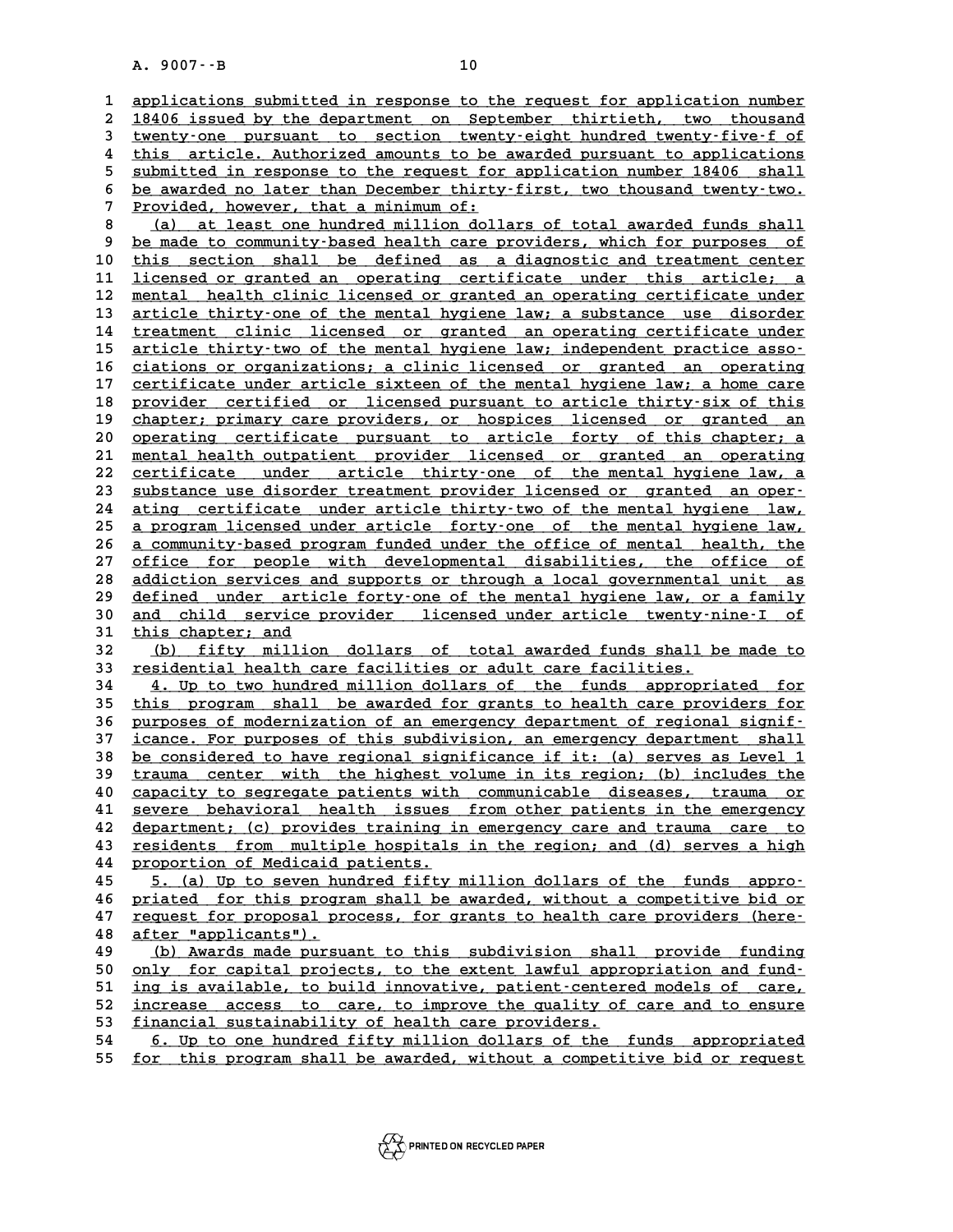|          | A. 9007 -- B<br>11                                                                                                                                |
|----------|---------------------------------------------------------------------------------------------------------------------------------------------------|
| 1        | for proposal process, for technological and telehealth transformation                                                                             |
| 2        | projects.                                                                                                                                         |
| 3        | 7. Up to fifty million dollars of the funds appropriated for this                                                                                 |
| 4        | program shall be awarded, without a competitive bid or a request for                                                                              |
| 5        | proposal process, to residential and community-based alternatives to the                                                                          |
| 6        | traditional model of nursing home care.                                                                                                           |
| 7        | 8. Disbursement of awards may be contingent on achieving certain proc-                                                                            |
| 8        | ess and performance metrics and milestones that are structured to ensure                                                                          |
| 9        | that the goals of the project are achieved. Awardees shall be notified                                                                            |
| 10       | whether section two hundred twenty or two hundred twenty-four-a of the                                                                            |
| 11       | labor law apply to any construction work that may be performed for                                                                                |
| 12       | projects funded under this section.                                                                                                               |
| 13       | 9. The department shall provide a report on a quarterly basis to the                                                                              |
| 14<br>15 | chairs of the senate finance, assembly ways and means, and senate and<br>assembly health committees, until such time as the department determines |
| 16       | that the projects that receive funding pursuant to this section are                                                                               |
| 17       | substantially complete. Such reports shall be submitted no later than                                                                             |
| 18       | sixty days after the close of the quarter, and shall include, for each                                                                            |
| 19       | award, the name of the applicant, a description of the project or                                                                                 |
| 20       | purpose, the amount of the award, disbursement date, and status of                                                                                |
| 21       | achievement of process and performance metrics and milestones pursuant                                                                            |
| 22       | to subdivision six of this section.                                                                                                               |
| 23       | § 2. This act shall take effect immediately and shall be deemed to                                                                                |
| 24       | have been in full force and effect on and after April 1, 2022.                                                                                    |
| 25       | PART L                                                                                                                                            |
|          |                                                                                                                                                   |
| 26       | Intentionally Omitted                                                                                                                             |
|          |                                                                                                                                                   |
| 27       | PART M                                                                                                                                            |
|          |                                                                                                                                                   |
| 28       | Section 1. Paragraph (d) of subdivision 2.c of section 2808 of the                                                                                |
| 29       | public health law, as amended by section 26-a of part C of chapter 60 of                                                                          |
| 30       | the laws of 2014, is amended to read as follows:                                                                                                  |
| 31       | (d) The commissioner shall promulgate regulations, and may promulgate                                                                             |
| 32       | emergency regulations, to implement the provisions of this subdivision.                                                                           |
| 33<br>34 | Such regulations shall be developed in consultation with the nursing<br>industry and advocates for residential health care facility resi-         |
| 35       | home<br>dents and, further, the commissioner shall provide notification concern-                                                                  |
| 36       | ing such regulations to the chairs of the senate and assembly health                                                                              |
| 37       | committees, the chair of the senate finance committee and the chair of                                                                            |
| 38       | the assembly ways and means committee. Such regulations<br>shall<br>include                                                                       |
| 39       | provisions for rate adjustments or payment enhancements to facilitate a                                                                           |
| 40       | minimum four-year transition of facilities to the rate-setting methodol-                                                                          |
| 41       | ogy established by this subdivision and may also include,<br>but<br>not be                                                                        |
| 42       | limited to, provisions for facilitating quality improvements in residen-                                                                          |
| 43       | health care facilities. For purposes of facilitating quality<br>tial                                                                              |
| 44       | improvements through the establishment of a nursing home quality pool to                                                                          |
| 45       | be funded at the discretion of the commissioner by (i) adjustments in                                                                             |
| 46       | medical assistance rates, (ii) funds made available through state appro-<br>priations, or (iii) a combination thereof, those facilities that      |
| 47<br>48 | contribute to the quality pool, but are deemed ineligible for quality                                                                             |
| 49       | pool payments due exclusively to a specific case of employee misconduct,                                                                          |
| 50       | shall nevertheless be eligible for a quality pool payment if the facili-                                                                          |
| 51       | ty properly reported the incident, did not receive a survey citation                                                                              |
|          |                                                                                                                                                   |

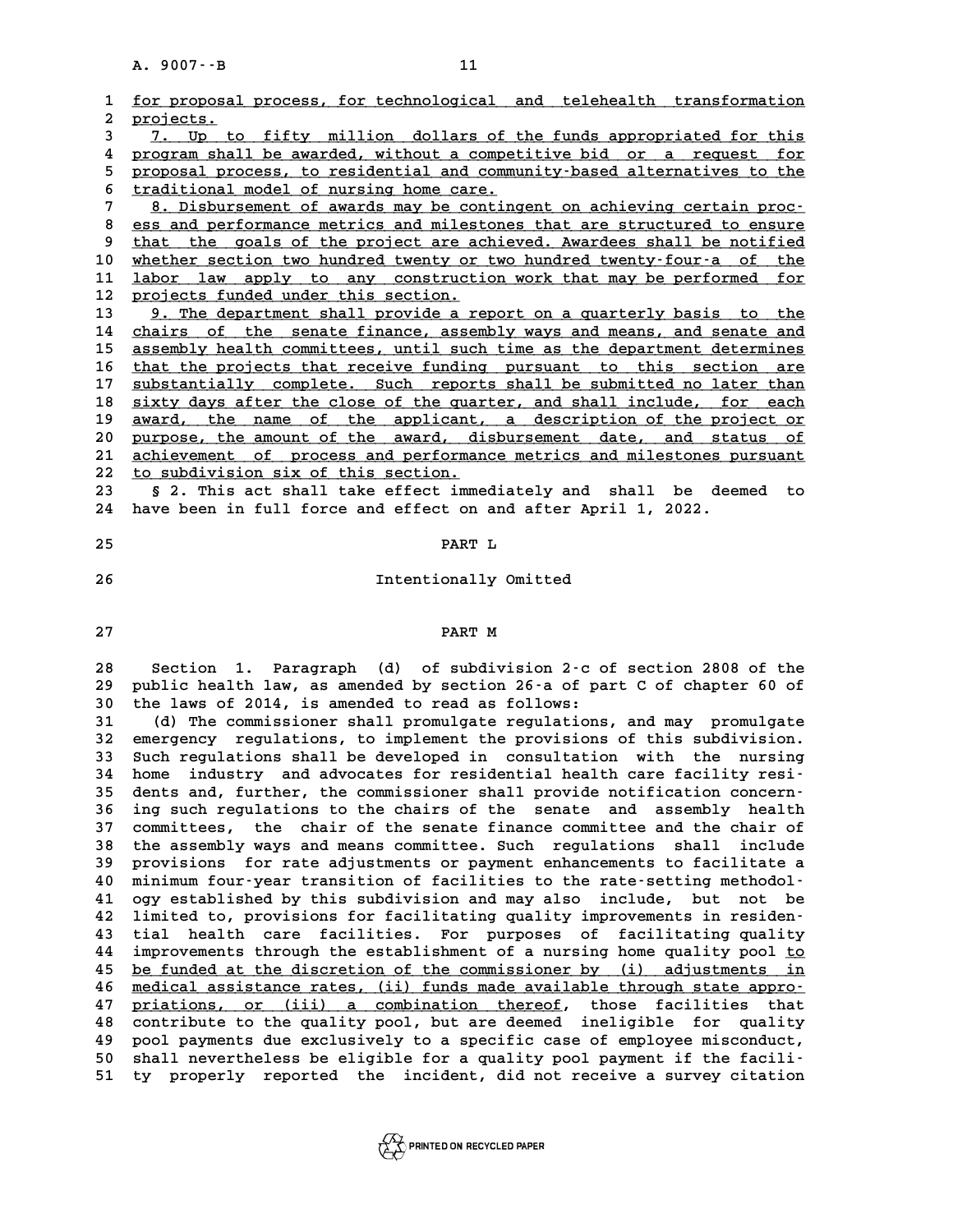**1 from the commissioner or the Centers for Medicare and Medicaid Services** 1 from the commissioner or the Centers for Medicare and Medicaid Services<br>2 establishing the facility's culpability with regard to such misconduct<br>3 and but for the specific case of employee misconduct, the facility 1 from the commissioner or the Centers for Medicare and Medicaid Services<br>2 establishing the facility's culpability with regard to such misconduct<br>3 and, but for the specific case of employee misconduct, the facility<br>2 wou 2 establishing the facility's culpability with regard to such misconduct<br>3 and, but for the specific case of employee misconduct, the facility<br>4 would have otherwise received a quality pool payment. Regulations<br>5 portainin 3 and, but for the specific case of employee misconduct, the facility<br>4 would have otherwise received a quality pool payment. Regulations<br>5 pertaining to the facilitation of quality improvement may be made effec-<br><sup>5</sup> tius 4 would have otherwise received a quality pool payment. Regulation<br>5 pertaining to the facilitation of quality improvement may be made effere<br>6 tive for periods on and after January first, two thousand thirteen. **7 5** pertaining to the facilitation of quality improvement may be made effector ive for periods on and after January first, two thousand thirteen.<br>**7** § 2. The opening paragraph and paragraph (i) of subdivision (g) of<br> 8 tive for periods on and after January first, two thousand thirteen.<br> **8 2.** The opening paragraph and paragraph (i) of subdivision (g<br> **8 section 2826** of the public health law, as added by section 6 of p<br> **9** of chapter **9 of chapter 60 of the laws of 2015, are amended to read as follows: 10 Notwithstanding subdivision (a) of this section, and within amounts 11 9 of chapter 60 of the laws of 2015, are amended to read as follows:**<br> **10 Notwithstanding subdivision (a) of this section, and within amounts**<br> **11 appropriated for such purposes as described herein, for the period of** 

11 appropriated for such purposes as described herein, for the period of<br>12 April first, two thousand [fifteen] <u>twenty-two</u> through March thirty-<br>13 first, two thousand [sixteen] twenty-three, the commissioner may award a 11 appropriated for such purposes as described herein, for the period of<br>12 April first, two thousand [fifteen] <u>twenty-two</u> through March thirty-<br>13 first, two thousand [sixteen] <u>twenty-three</u>, the commissioner may award 12 April first, two thousand [fifteen] <u>twenty-two</u> through March thirty-<br>13 first, two thousand [sixteen] <u>twenty-three</u>, the commissioner may award a<br>14 temporary adjustment to the non-capital components of rates, or mak 13 first, two thousand [sixteen] <u>twenty-three</u>, the commissioner may award a<br>14 temporary adjustment to the non-capital components of rates, or make<br>15 temporary lump-sum Medicaid payments to eligible [general hospitals]<br> 14 temporary adjustment to the non-capital components of rates, or make<br>15 temporary lump-sum Medicaid payments to eligible [general hospitals]<br>16 <u>facilities</u> in severe financial distress to enable such facilities to<br>27 m 15 temporary lump-sum Medicaid payments to eligible [general hospitals]<br>16 <u>facilities</u> in severe financial distress to enable such facilities to<br>17 maintain operations and vital services while such facilities establish<br>18 16 <u>facilities</u> in severe financial distress to enable such face 17 maintain operations and vital services while such facilities<br>18 long term solutions to achieve sustainable health services.<br>(i) Fligible [conoral begrifie 16 <u>facilities</u> in severe financial distress to enable such facilities to<br>17 maintain operations and vital services while such facilities establish<br>18 long term solutions to achieve sustainable health services.<br>19 (i) Elig

**20 (A) a public hospital, which for purposes of this subdivision, shall 21 mean a general hospital operated by a county or municipality, but shall 20** (A) a public hospital, which for purposes of this subdivision, sha<br>21 mean a general hospital operated by a county or municipality, but sha<br>22 exclude any such hospital operated by a public benefit corporation;<br><sup>23</sup> ( 21 mean a general hospital operated by a county or municipal<br>22 exclude any such hospital operated by a public benefit co<br>23 (B) a federally designated critical access hospital;<br><sup>24</sup> (C) a federally designated solo communi 22 exclude any such hospital operated by a public benefit corpor (B) a federally designated critical access hospital;<br>24 (C) a federally designated sole community hospital; [or]<br>25 (D) a regidential boath gave facility.

23 (B) a federally designated critical access<br>24 (C) a federally designated sole community<br>25 (D) <u>a residential health care facility;</u><br>26 (E) adult care facility;

24 (C) a federally designated sol<br>25 (D) <u>a residential health care<br>26 <u>(E) adult care facility; or</u><br>27 (E) a general heapital tha</u>

(D) <u>a residential health care facility;</u><br>
26 (E) adult care facility; or<br>
27 (F) a general hospital that is a safety net hospital, which for<br>
28 purpose of this subdivision shall mean: **28 purpose of this subdivision shall mean:**

**29 (1) such hospital has at least thirty percent of its inpatient 30 discharges made up of Medicaid eligible individuals, uninsured individ-**<sup>29</sup> (1) such hospital has at least thirty percent of its inpatient<br>
30 discharges made up of Medicaid eligible individuals, uninsured individ-<br>
31 uals or Medicaid dually eligible individuals and with at least thirty-<br>
<sup>2</sup> 30 discharges made up of Medicaid eligible individuals, uninsured individ-<br>31 uals or Medicaid dually eligible individuals and with at least thirty-<br>32 five percent of its outpatient visits made up of Medicaid eligible ind 31 uals or Medicaid dually eligible individuals and with at least thirty–<br>32 five percent of its outpatient visits made up of Medicaid eligible indi–<br>33 viduals, uninsured individuals or Medicaid dually–eligible individual 32 five percent of its outpatient visits made up of Medicaid eligible indi-<br>33 viduals, uninsured individuals or Medicaid dually-eligible individuals;<br>34 or<br>(2) such hospital serves at least thirty percent of the residents **33 viduals, uninsured individuals or Medicaid dually-eligible individuals;<br>34 or<br>(2) such hospital serves at least thirty percent of the residents of a<br>26 gounty or a multi-gounty area who are Medicaid aligible individual** 

**34 or**<br>35 (2) such hospital serves at least thirty percent of the residents of a<br>36 county or a multi-county area who are Medicaid eligible individuals,<br>37 uningured individuals or Medicaid dually-oligible individuals, or 35 (2) such hospital serves at least thirty percent of the residents<br>36 county or a multi-county area who are Medicaid eligible individuals; or<br>37 uninsured individuals or Medicaid dually-eligible individuals; or<br>28 (C) an 36 county or a multi-county area who are Medicaid eligible individuals,<br>37 uninsured individuals or Medicaid dually-eligible individuals<u>; or<br>38 (G) an independent practice association or accountable care organiza-<br>39 tion</u>

39 tion authorized under applicable regulations that participate in managed<br>40 care provider network arrangements with anv of the provider types in **40 care provider network arrangements with any of the provider types in \_\_\_\_\_\_\_\_\_\_\_\_\_\_\_\_\_\_\_\_\_\_\_\_\_\_\_\_\_\_\_\_\_\_\_\_\_\_\_\_\_\_\_\_\_\_\_\_\_\_\_\_\_\_\_\_\_\_\_\_\_\_\_\_\_\_\_\_\_\_\_\_ 40 care provider network arrangements with any of the provider types in subparagraphs (A) through (F) of this paragraph.<br>42 § 3. This act shall take effect immediately and shall be deemed to<br>have been in full force and** 

**41** <u>subparagraphs (A) through (F) of this paragraph</u>.<br>**42** § 3. This act shall take effect immediatel 41 **subparagraphs (A)** through (F) of this paragraph.<br>42 § 3. This act shall take effect immediately and shall be de<br>43 have been in full force and effect on and after April 1, 2022. %43 have been in full force and effect on and after April 1, 2022.<br>44<br>PART N

**44**<br>**45** Section 1. Subparagraph 4 of paragraph (b) of subdivision 1 of section<br><sup>46</sup> 366 of the secial services lay as added by section 1 of part B of shape 45 Section 1. Subparagraph 4 of paragraph (b) of subdivision 1 of section<br>46 366 of the social services law, as added by section 1 of part D of chap-**45 Section 1. Subparagraph 4 of paragraph (b) of subdivision 1**<br>**46 366 of the social services law, as added by section 1 of part**<br>**47 ter 56 of the laws of 2013, is amended to read as follows:**<br>(4) An individual who is a 46 366 of the social services law, as added by section 1 of part D of chap-<br>47 ter 56 of the laws of 2013, is amended to read as follows:<br>48 (4) An individual who is a pregnant woman or is a member of a family<br>49 that cont

**47 ter 56 of the laws of 2013, is amended to read as follows:**<br> **48** (4) An individual who is a pregnant woman or is a member of a family<br> **49** that contains a dependent child living with a parent or other caretaker<br> **50 50 relative is eligible for standard coverage if [his or her MAGI] their \_\_\_\_\_** 49 that contains a dependent child living with a parent or other caretaker<br>50 relative is eligible for standard coverage if [his or her MAGI] <u>their</u><br>51 <u>MAGI</u> household income does not exceed the MAGI-equivalent of one hu 50 relative is eligible for standard coverage if [his or her MAGI] <u>their</u><br>51 <u>MAGI</u> household income does not exceed the MAGI-equivalent of one hundred<br>52 [thirty] thirty-three percent of the [highest amount that ordinari 51 <u>MAGI</u> household income does not exceed the MAGI-equivalent of one hundred<br>52 [thirty] thirty-three percent of the [highest amount that ordinarily<br>53 would have been paid to a person without any income or resources unde 52 [thirty] <u>thirty-three</u> percent of the [highest amount that ordinarily<br>53 would have been paid to a person without any income or resources under<br>54 the family assistance program as it existed on the first day of Novem-

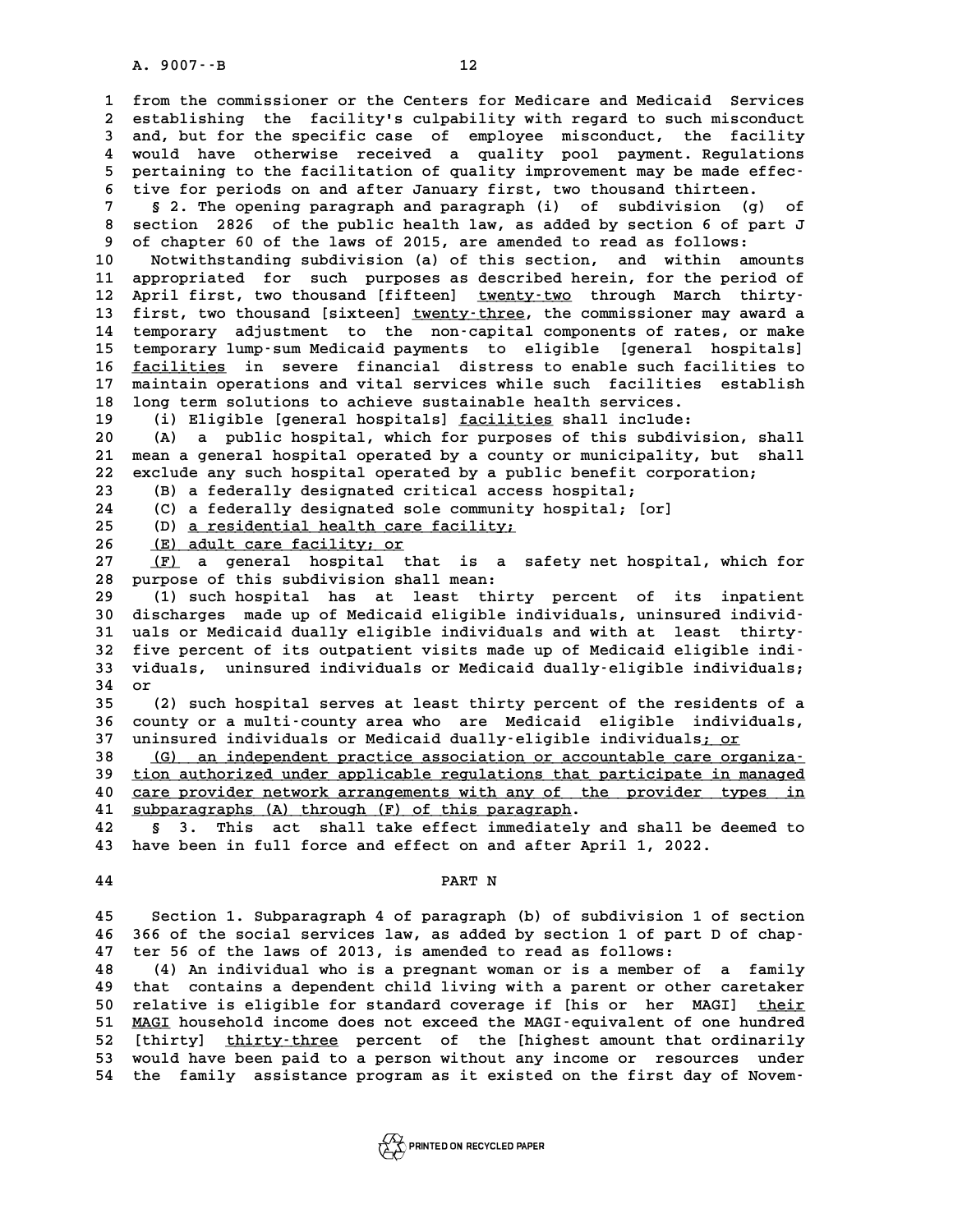A. 9007 · - B<br>1 ber, nineteen hundred ninety-seven] <u>federal poverty line for the appli-</u><br>2 sable family sige, which shall be salgulated in assessedance with guidance **2** ber, nineteen hundred ninety–seven] <u>federal poverty line for the appli-</u><br>2 <u>cable family size</u>, which shall be calculated in accordance with guidance<br>3 issued by the Secretary of the United States department of bealth **3** ber, nineteen hundred ninety-seven] <u>federal poverty line for the appli-</u><br> **3** cable family size, which shall be calculated in accordance with guidance<br> **3** issued by the Secretary of the United States department of he 2 cable family size, which shall be calculated in accordance with guidance<br>3 issued by the Secretary of the United States department of health and<br>4 human services; for purposes of this subparagraph, the term dependent<br>5 s **5** issued by the Secretary of the United States department of health and<br>4 human services; for purposes of this subparagraph, the term dependent<br>5 child means a person who is under eighteen years of age, or is eighteen<br>5 4 human services; for purposes of this subparagraph, the term dependent<br>5 child means a person who is under eighteen years of age, or is eighteen<br>6 years of age and a full-time student, who is deprived of parental<br>7 suppor 5 child means a person who is under eighteen years of age, or is eighteen<br>6 years of age and a full-time student, who is deprived of parental<br>7 support or care by reason of the death, continued absence, or physical<br>8 per p 8 years of age and a full-time student, who is deprived of parental<br>
8 or mental incapacity of a parent, or by reason of the unemployment of<br>
<sup>8</sup> the parent as defined by the department of bealth 9 support or care by reason of the death, continued absence, or physical<br>
9 or mental incapacity of a parent, or by reason of the unemployment of<br>
9 the parent, as defined by the department of health.<br>
9 10 8 2. Subparagra 8 or mental incapacity of a parent, or by reason of the unemployment of<br>
9 the parent, as defined by the department of health.<br>
10 § 2. Subparagraph 2 of paragraph (c) of subdivision 1 of section 366<br>
11 of the social serv

9 the parent, as defined by the department of health.<br>
10 § 2. Subparagraph 2 of paragraph (c) of subdivision 1 of section 366<br>
11 of the social services law, as added by section 1 of part D of chapter<br>
<sup>12 56</sup> of the laws **10** § 2. Subparagraph 2 of paragraph (c) of subdivision 1 o<br>11 of the social services law, as added by section 1 of pa<br>12 56 of the laws of 2013, is amended to read as follows:<br>(2) An individual who although not receiving 11 of the social services law, as added by section 1 of part D of chapter<br>12 56 of the laws of 2013, is amended to read as follows:<br>13 (2) An individual who, although not receiving public assistance or<br>14 care for [his or

12 56 of the laws of 2013, is amended to read as follows:<br>
13 (2) An individual who, although not receiving public assistance or<br>
14 care for [his or her] <u>their</u> maintenance under other provisions of this<br>
15 shapter has 13 (2) An individual who, although not receiving public assistance or<br>14 care for [his or her] <u>their</u> maintenance under other provisions of this<br>15 chapter, has income [and resources], including available support from<br>16 15 chapter, has income [and resources], including available support from<br>16 responsible relatives, that does not exceed the amounts set forth in<br>17 paragraph (a) of subdivision two of this section, and is (i) sixty-five **15 chapter, has income [and resources], including available support from**<br>16 responsible relatives, that does not exceed the amounts set forth in<br>17 paragraph (a) of subdivision two of this section, and is (i) sixty-five<br> 16 responsible relatives, that does not exceed the amounts set forth in<br>17 paragraph (a) of subdivision two of this section, and is (i) sixty-five<br>18 years of age or older, or certified blind or certified disabled or (ii)<br> 17 paragraph (a) of subdivision two of this section, and is (i) sixty-five<br>18 years of age or older, or certified blind or certified disabled or (ii)<br>19 for reasons other than income or resources, is eligible for federal<br>2 **20 supplemental security income or security** indicate than income or resources, is eligible for federal<br>
20 supplemental security income benefits and/or additional state payments.<br>
21 s. 3 subparagraph 5 of paragraph (c) **21 Source 3. Subplemental security income or resources, is eligible for federal**<br>
20 supplemental security income benefits and/or additional state payments.<br>
21 § 3. Subparagraph 5 of paragraph (c) of subdivision 1 of sec

20 supplemental security income benefits and/or additional state payments.<br>
21 § 3. Subparagraph 5 of paragraph (c) of subdivision 1 of section 366<br>
22 of the social services law, as added by section 1 of part D of chapter 21 § 3. Subparagraph 5 of paragraph (c) of subdivision 1<br>22 of the social services law, as added by section 1 of part<br>23 56 of the laws of 2013, is amended to read as follows:<br><sup>24</sup> (5) A displied individual at least sixtee 22 of the social services law, as added by section 1 of part D of chapter<br>23 56 of the laws of 2013, is amended to read as follows:<br>24 (5) A disabled individual at least sixteen years of age, but under the<br>25 370 of sixtu-

23 56 of the laws of 2013, is amended to read as follows:<br>
24 (5) A disabled individual at least sixteen years of age, but under the<br>
25 age of sixty-five, who: would be eligible for benefits under the supple-<br>
26 montal s (5) A disabled individual at least sixteen years of age, but under the<br>
25 age of sixty-five, who: would be eligible for benefits under the supple-<br>
26 mental security income program but for earnings in excess of the allow 25 age of sixty-five, who: would be eligible for benefits under the supple-<br>26 mental security income program but for earnings in excess of the allow-<br>27 able limit; has net available income that does not exceed two hundre **28 fifty percent of the applicable federal income official poverty line, as** 27 able limit; has net available income that does not exceed two hundred<br>28 fifty percent of the applicable federal income official poverty line, as<br>29 defined and updated by the United States department of health and huma **30 fifty percent of the applicable federal income official poverty line, as<br>29 defined and updated by the United States department of health and human<br>30 services, for a one-person or two-person household, as defined by t 31 commissioner in regulation; [has household resources, as defined in** 30 services, for a one-person or two-person household, as defined by the<br>31 commissioner in regulation; [has household resources, as defined in<br>32 paragraph (e) of subdivision two of section three hundred sixty-six-c of<br>th 31 commissioner in regulation; [has household resources, as defined in<br>32 paragraph (e) of subdivision two of section three hundred sixty-six-c of<br>33 this title, other than retirement accounts, that do not exceed twenty<br><sup>3</sup> 32 paragraph (e) of subdivision two of section three hundred sixty-six-c of<br>33 this title, other than retirement accounts, that do not exceed twenty<br>34 thousand dollars for a one-person household or thirty thousand dollars 33 this title, other than retirement accounts, that do not exceed twenty<br>34 thousand dollars for a one-person household or thirty thousand dollars<br>35 for a two-person household, as defined by the commissioner in regu-<br>26 l **34 thousand dollars for a one-person household or thirty thousand dollars**<br>35 for a two-person household, as defined by the commissioner in regu-<br>36 lation;] and contributes to the cost of medical assistance provided<br>27 n **35 for a two-person household, as defined by the commissioner in regu-**<br>**36 lation;**] and contributes to the cost of medical assistance provided<br>**37 pursuant to this subparagraph in accordance with subdivision twelve of**<br> **36 lation; and contributes to the cost of medical assistance provided**<br>**37 pursuant to this subparagraph in accordance with subdivision twelve of**<br>**38 section three hundred sixty-seven-a of this title; for purposes of thi** 37 pursuant to this subparagraph in accordance with subdivision twelve of<br>38 section three hundred sixty-seven-a of this title; for purposes of this<br>39 subparagraph, disabled means having a medically determinable impairmen **40 section three hundred sixty-seven-a of this title; for purposes of this**<br>**40 of sufficient severity and duration to qualify for benefits under**<br>**40 of sufficient severity and duration to qualify for benefits under**<br>**41** 39 subparagraph, disabled means having a medically determinable impairment<br>40 of sufficient severity and duration to qualify for benefits under<br>41 section 1902(a)(10)(A)(ii)(xv) of the social security act.<br>42 § 4. Subparag

**42 § 4. Subparagraph 10 of paragraph (c) of subdivision 1 of section 366 41 section 1902(a)(10)(A)(ii)(xv) of the social security act.**<br>**42 § 4. Subparagraph 10 of paragraph (c) of subdivision 1 of section 366**<br>**43 of the social services law, as added by section 1 of part D of chapter**<br><sup>44 56</sup> **44 56 of the laws of 2013, is amended to read as follows:** 43 of the social services law, as added by section 1 of part D of chapter<br>44 56 of the laws of 2013, is amended to read as follows:<br>45 (10) A resident of a home for adults operated by a social services<br>46 digitation of a p

**46 district, or a residential care center for adults or community residence** 45 (10) A resident of a home for adults operated by a social services<br>46 district, or a residential care center for adults or community residence<br>47 operated or certified by the office of mental health, and has not,<br>28 acc **46 district, or a residential care center for adults or community residence**<br>47 operated or certified by the office of mental health, and has not,<br>48 according to criteria promulgated by the department consistent with thi 47 operated or certified by the office of mental health, and has not,<br>48 according to criteria promulgated by the department consistent with this<br>49 title, sufficient income, or in the case of a person sixty-five years of<br> a according to criteria promulgated by the department consistent with this<br>
49 title, sufficient income, or in the case of a person sixty-five years of<br>
50 age or older, certified blind, or certified disabled, sufficient i 49 title, sufficient income, or in the case of a person sixty-five years of<br>50 age or older, certified blind, or certified disabled, sufficient income<br>51 [and resources], including available support from responsible relati 50 age or older, certified blind, or certified disabled, sufficient income<br>51 [and resources], including available support from responsible relatives,<br>52 to meet all the costs of required medical care and services availabl 51 [and resources], including available support from responsible relatives,<br>52 to meet all the costs of required medical care and services available<br>53 under this title.<br>54 \$5. Paragraph (a) of subdivision 2 of section 366

**54 § 5. Paragraph (a) of subdivision 2 of section 366 of the social** 53 under this title.<br>54 § 5. Paragraph (a) of subdivision 2 of section 366 of the social<br>55 services law, as separately amended by chapter 32 and 588 of the laws of<br>56 1968 the pooping paragraph of arounded by chapter 41 o 54 § 5. Paragraph (a) of subdivision 2 of section 366 of the social<br>55 services law, as separately amended by chapter 32 and 588 of the laws of<br>56 1968, the opening paragraph as amended by chapter 41 of the laws of

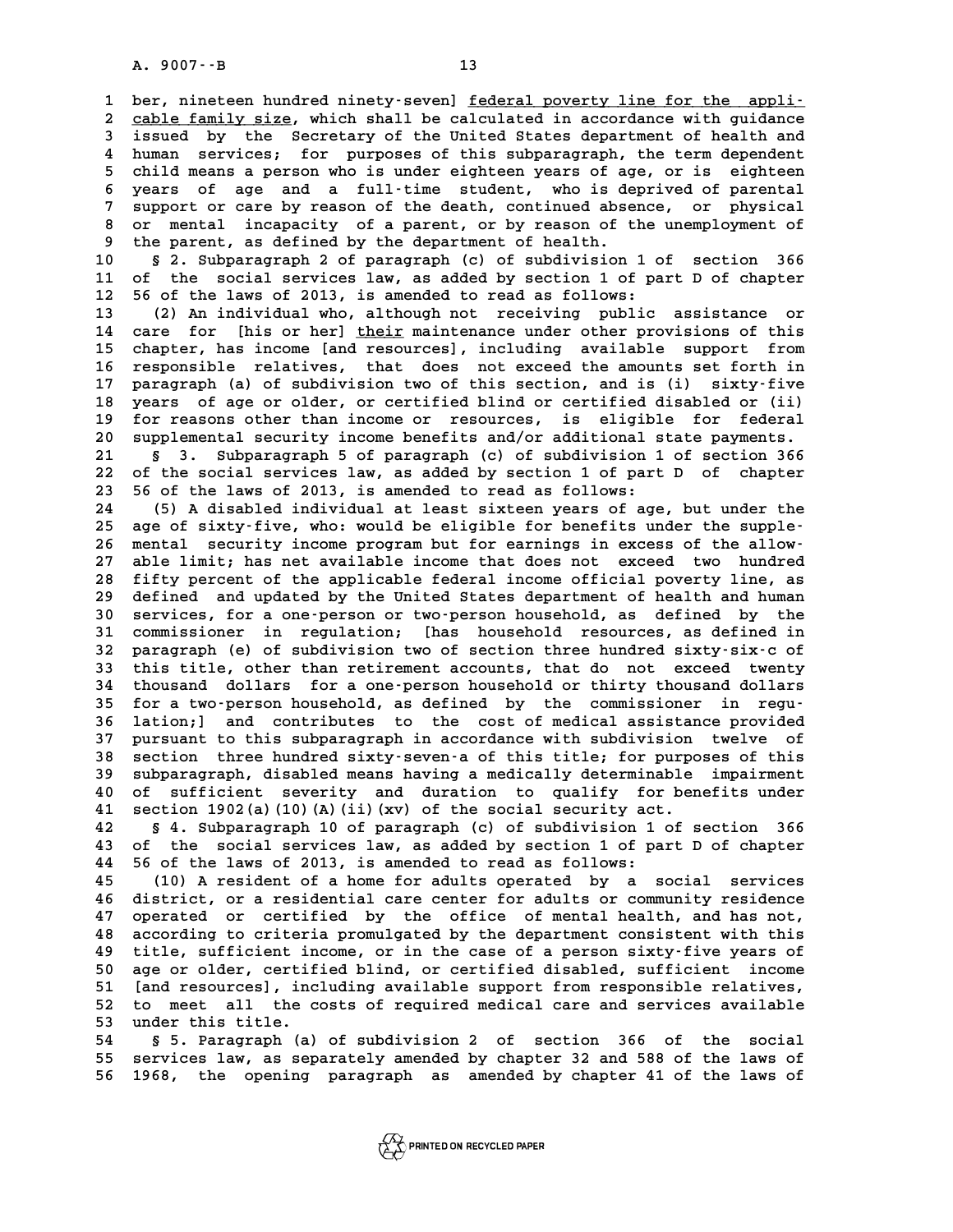**14**<br> **1992, subparagraph 1 as amended by section 27 of part C of chapter 109**<br> **1992, subparagraph 1 as amended by section 27 of part C of chapter 109 2** 1992, subparagraph 1 as amended by section 27 of part C of chapter 109<br>2 of the laws of 2006, subparagraphs 3 and 6 as amended by chapter 938 of<br>3 the laws of 1990, subparagraph 4 as amended by section 43 and subpara. 1 1992, subparagraph 1 as amended by section 27 of part C of chapter 109<br>
2 of the laws of 2006, subparagraphs 3 and 6 as amended by chapter 938 of<br>
3 the laws of 1990, subparagraph 4 as amended by section 43 and subpara-<br> 2 of the laws of 2006, subparagraphs 3 and 6 as amended by chapter 938 of<br>3 the laws of 1990, subparagraph 4 as amended by section 43 and subpara-<br>4 graph 7 as amended by section 47 of part C of chapter 58 of the laws of<br>5 the laws of 1990, subparagraph 4 as amended by section 43 and subpara-<br>4 graph 7 as amended by section 47 of part C of chapter 58 of the laws of<br>5 2008, subparagraph 5 as amended by chapter 576 of the laws of 2007,<br>6 subpa 4 graph 7 as amended by section 47 of part C of chapter 58 of the laws of 2008, subparagraph 5 as amended by chapter 576 of the laws of 2007,<br>6 subparagraph 9 as amended by chapter 110 of the laws of 1971, subpara-<br><sup>7</sup> gra <sup>2</sup> 2008, subparagraph 5 as amended by chapter 576 of the laws of 2007,<br>6 subparagraph 9 as amended by chapter 110 of the laws of 1971, subpara-<br>7 graph 10 as added by chapter 705 of the laws of 1988, clauses (i) and<br>(ii) 8 subparagraph 9 as amended by chapter 110 of the laws of 1971, subpara-<br> **8 (ii)** of subparagraph 10 as amended by chapter 672 of the laws of 2019,<br>
<sup>8</sup> (iii) of subparagraph 10 as amended by chapter 672 of the laws of 20 **9 graph 10 as added by chapter 705 of the laws of 1988, clauses (i) and<br>
8 (ii) of subparagraph 10 as amended by chapter 672 of the laws of 2019,<br>
9 clause (iii) of subparagraph 10 as amended by chapter 170 of the laws of 10 1994, and subparagraph 11 as added by chapter 576 of the laws of 2015,** 9 clause (iii) of subparagraph 10 a<br>10 1994, and subparagraph 11 as adde<br>11 is amended to read as follows: **10 1994, and subparagraph 11 as added by chapter 576 of the laws of 2015,<br>11 is amended to read as follows:**<br>12 (a) The following [income and resources] shall be exempt and shall not<br>13 be taken into consideration in dete

11 is amended to read as follows:<br>12 (a) The following [income and resources] shall be exempt and shall not<br>13 be taken into consideration in determining a person's eligibility for<br>14 modian are sorvices and supplies avail **12** (a) The following [income and resources] shall be exempt and sha<br>13 be taken into consideration in determining a person's eligibili<br>14 medical care, services and supplies available under this title:<br><sup>15</sup> (1) (i) for a 13 be taken into consideration in determining a person's eligibility for<br>14 medical care, services and supplies available under this title:<br>15 (1) (i) for applications for medical assistance filed on or before<br>16 December

14 medical care, services and supplies available under this title:<br>15 (1) (i) for applications for medical assistance filed on or before<br>16 December thirty-first, two thousand five, a homestead which is essential<br>17 and ap 15 (1) (i) for applications for medical assistance<br>16 December thirty-first, two thousand five, a homes<br>17 and appropriate to the needs of the household;<br>(ii) for applications for medical assistance fi **16 December thirty-first, two thousand five, a homestead which is essential**<br> **17 and appropriate to the needs of the household;**<br> **18** (ii) for applications for medical assistance filed on or after January<br> **19** first, t

17 and appropriate to the needs of the household;<br>18 (ii) for applications for medical assistance filed on or after January<br>19 first, two thousand six, a homestead which is essential and appropriate<br>20 to the needs of the **20 to the needs of the household; provided, however, that in determining 21 eligibility of an individual for medical assistance for nursing facility** 20 to the needs of the household; provided, however, that in determining<br>21 eligibility of an individual for medical assistance for nursing facility<br>22 services and other long term care services, the individual shall not b 21 eligibility of an individual for medical assistance for nursing facility<br>22 services and other long term care services, the individual shall not be<br>23 eligible for such assistance if the individual's equity interest in **24 homestead exceeds seven hundred fifty thousand dollars; provided** 23 eligible for such assistance if the individual's equity interest in the<br>24 homestead exceeds seven hundred fifty thousand dollars; provided<br>25 further, that the dollar amount specified in this clause shall be<br>ingressed 24 homestead exceeds seven hundred fifty thousand dollars; provided<br>25 further, that the dollar amount specified in this clause shall be<br>26 increased, beginning with the year two thousand eleven, from year to<br>27 year in an 25 further, that the dollar amount specified in this clause shall be increased, beginning with the year two thousand eleven, from year to year, in an amount to be determined by the secretary of the federal<br>22 department of 26 increased, beginning with the year two thousand eleven, from year to<br>27 year, in an amount to be determined by the secretary of the federal<br>28 department of health and human services, based on the percentage<br>increase in 27 year, in an amount to be determined by the secretary of the federal<br>28 department of health and human services, based on the percentage<br>29 increase in the consumer price index for all urban consumers, rounded to<br>20 the department of health and human services, based on the percentage<br>29 increase in the consumer price index for all urban consumers, rounded to<br>30 the nearest one thousand dollars. If such secretary does not determine<br><sup>31</sup> su 29 increase in the consumer price index for all urban consumers, rounded to<br>30 the nearest one thousand dollars. If such secretary does not determine<br>31 such an amount, the department of health shall increase such dollar 30 the nearest one thousand dollars. If such secretary does not determine<br>31 such an amount, the department of health shall increase such dollar<br>32 amount based on such increase in the consumer price index. Nothing in<br><sup>33</sup> 31 such an amount, the department of health shall increase such dollar<br>32 amount based on such increase in the consumer price index. Nothing in<br>33 this clause shall be construed as preventing an individual from using a<br><sup>34</sup> 32 amount based on such increase in the consumer price index. Nothing in<br>33 this clause shall be construed as preventing an individual from using a<br>34 reverse mortgage or home equity loan to reduce the individual's total<br>2 33 this clause shall be construed as preventing an individual from using a<br>34 reverse mortgage or home equity loan to reduce the individual's total<br>35 equity interest in the homestead. The home equity limitation establishe **34 reverse mortgage or home equity loan to reduce the individual's total**<br>35 equity interest in the homestead. The home equity limitation established<br>36 by this clause shall be waived in the case of a demonstrated hardshi 35 equity interest in the homestead. The home equity limitation established<br>36 by this clause shall be waived in the case of a demonstrated hardship,<br>37 as determined pursuant to criteria established by such secretary. The **36 by this clause shall be waived in the case of a demonstrated hardship,**<br>37 as determined pursuant to criteria established by such secretary. The<br>38 home equity limitation shall not apply if one or more of the following **37** as determined pursuant to criteria established by such secretary. The<br>38 home equity limitation shall not apply if one or more of the following<br>39 persons is lawfully residing in the individual's homestead: (A) the<br>40 **40 sponse of the individual; or (B)** to the individual's homestead: (A) the spouse of the individual; or (B) the individual's child who is under the<br>40 spouse of the individual; or (B) the individual's child who is under 39 persons is lawfully residing in the individual's homestead: (A) the<br>40 spouse of the individual; or (B) the individual's child who is under the<br>41 age of twenty-one, or is blind or permanently and totally disabled, as<br>4 40 spouse of the individual; or (B) the individual's child who is<br>41 age of twenty-one, or is blind or permanently and totally di<br>42 defined in section 1614 of the federal social security act.<br><sup>43</sup> (2) [essential personal 41 age of twenty-one, or is blind or pe<br>42 defined in section 1614 of the federal<br>43 (2) [essential personal property;<br><sup>44</sup> (3) a burial fund to the qutent all

**42 defined in section 1614 of the federal social security act.**<br>43 (2) [essential personal property;<br>44 (3) a burial fund, to the extent allowed as an exempt resource under<br>45 the sask assistance program to which the appl **43** (2) [essential personal property;<br>44 (3) a burial fund, to the extent allowed as an exempt resource under<br>45 the cash assistance program to which the applicant is most closely<br>46 related: (3) a burial fund, to the extent allowed as an exempt resource under<br>45 the cash assistance program to which the applicant is most closely<br>46 related;<br>47 (4) savings in amounts equal to one hundred fifty percent of the

**47 (4) savings in amounts equal to one hundred fifty percent of the 46 related;**<br>47 (4) savings in amounts equal to one hundred fifty percent of the<br>48 income amount permitted under subparagraph seven of this paragraph,<br>19 provided beyours, that the amounts for one and two person beysebol **47** (4) savings in amounts equal to one hundred fifty percent of the<br>48 income amount permitted under subparagraph seven of this paragraph,<br>49 provided, however, that the amounts for one and two person households<br>50 shall 48 income amount permitted under subparagraph seven of this paragraph,<br>
49 provided, however, that the amounts for one and two person households<br>
50 shall not be less than the amounts permitted to be retained by house-<br>
<sup>5</sup> 49 provided, however, that the amounts for one and two person households<br>
50 shall not be less than the amounts permitted to be retained by house-<br>
51 holds of the same size in order to qualify for benefits under the feder 50 shall not be less than the amounts permitted to be retained by house-<br>51 holds of the same size in order to qualify for benefits under the feder-<br>52 al supplemental security income program;<br>(5)] (i) such income as is di

51 holds of the same size in order to qualify for benefits under the feder-<br>52 al supplemental security income program;<br>53 (5)] (i) such income as is disregarded or exempt under the cash<br>54 assistance program to which the **52 al supplemental security income program;<br>
53 (5)] (i) such income as is disregarded or exempt under the cash**<br> **54 assistance program to which the applicant is most closely related for**<br> **55 purposes of this subparatio 53** (5)] (i) such income as is disregarded or exempt under the cash assistance program to which the applicant is most closely related for purposes of this subparagraph, cash assistance program means either the<br>55 purposes 54 assistance program to which the applicant is most closely related for<br>55 purposes of this subparagraph, cash assistance program means either the<br>56 aid to dependent children program as it existed on the sixteenth day of

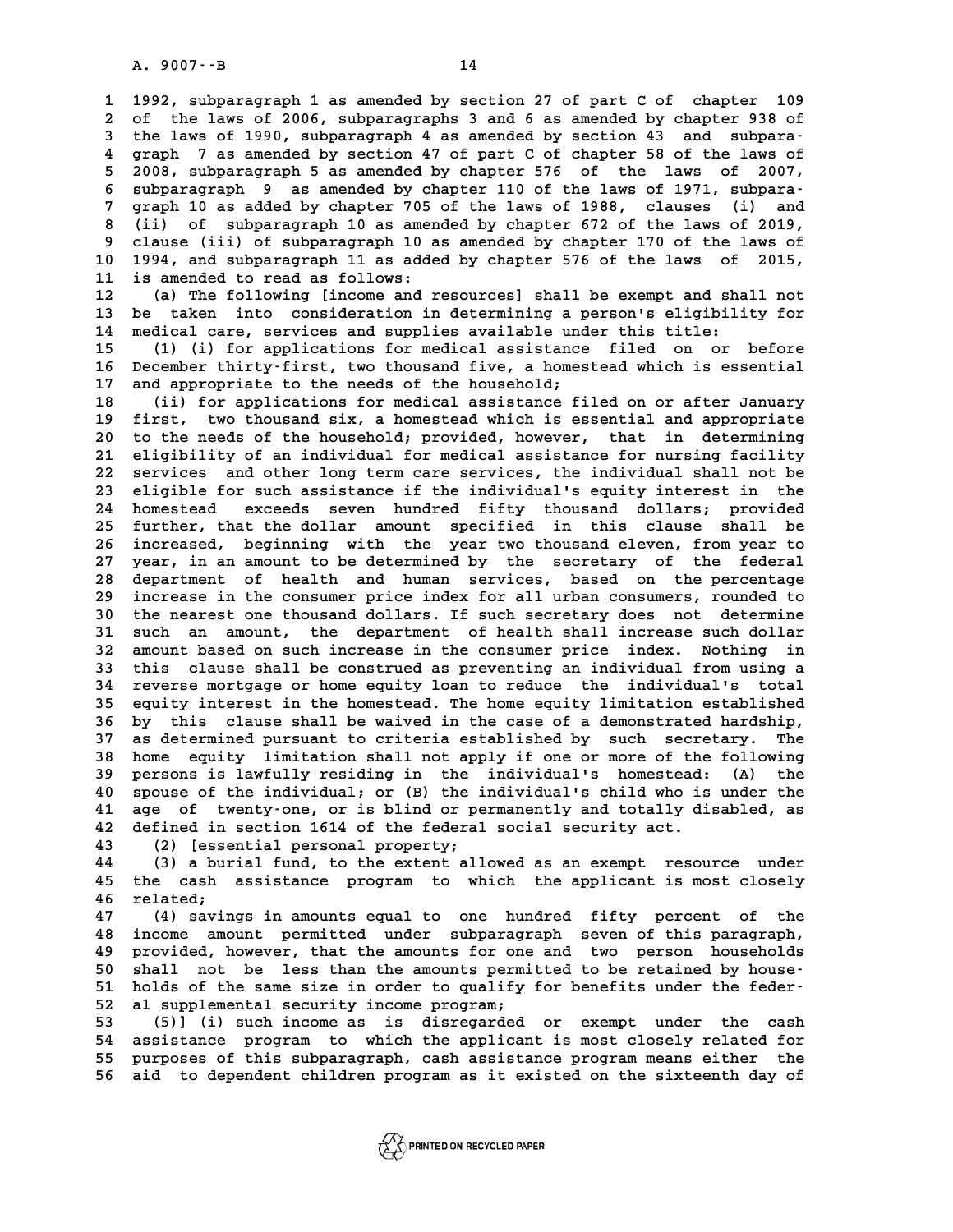**1 July, nineteen hundred ninety-six, or the supplemental security income 2** July, nineteen<br>2 program; and<br>3 (ii) such i **3 (ii)** such income of a disabled person (as such term is defined in<br> **3** (ii) such income of a disabled person (as such term is defined in<br> **4** section 1514(a)(3) of the foderal security and (42 H S C section **4** section 1614(a)(3) of the federal social security act (42 U.S.C. section<br> **4** section 1614(a)(3) of the federal social security act (42 U.S.C. section<br> **6** 13820(a)(3)) or in accordance with any other rules or regulati (ii) such income of a disabled person (as such term is defined in<br>4 section 1614(a)(3) of the federal social security act (42 U.S.C. section<br>5 1382c(a)(3)) or in accordance with any other rules or regulations estab-<br><sup>5</sup> li **6 6 6 1614(a)** (3) of the federal social security act (42 U.S.C. section<br> **6** 1382c(a)(3)) or in accordance with any other rules or regulations estab-<br> **6** lished by the social security administration), that is depo **7** 1382c(a)(3)) or in accordance with any other rules or regulations estab-<br>6 lished by the social security administration), that is deposited in<br>7 trusts as defined in clause (iii) of subparagraph two of paragraph (b)<br>0 **8 lished by the social security administration), that is deposited in trusts as defined in clause (iii) of subparagraph two of paragraph (b)**<br>**8 of this subdivision in the same calendar month within which said income**<br>is 7 trusts as defined in clause (iii) of subparagraph two of paragraph (b)<br>8 of this subdivision in the same calendar month within which said income<br>9 is received;<br>10 [(6)] <u>(3)</u> health insurance premiums; 8 of this subdivision in the same calendar month within which said income<br>9 is received;<br>10 [(6)] <u>(3)</u> health insurance premiums;<br>11 [(7)] (4) income based on the number of family members in the medical **11** [(7)] <u>(4)</u> income based on the number of family members in the medical<br>12 assistance household, as defined in regulations by the commissioner **12 assistance household, as defined in regulations by the commissioner** 11 [(7)] <u>(4)</u> income based on the number of family members in the medical<br>12 assistance household, as defined in regulations by the commissioner<br>13 consistent with federal regulations under title XIX of the federal<br>14 soc 12 assistance household, as defined in regulations<br>13 consistent with federal regulations under tit<br>14 social security act [and calculated as follows:<br><sup>15</sup> (i) The amounts for one and two person household 13 consistent with federal regulations under title XIX of the federal<br>14 social security act [and calculated as follows:<br>15 (i) The amounts for one and two person households and families shall<br>16 households and two times t 14 social security act [and calculated as follows:<br>15 (i) The amounts for one and two person households and families shall<br>16 be equal to twelve times the standard of monthly need for determining<br>17 eligibility for and the 15 (i) The amounts for one and two person households and families shall<br>16 be equal to twelve times the standard of monthly need for determining<br>17 eligibility for and the amount of additional state payments for aged,<br>18 b 16 be equal to twelve times the standard of monthly need for determining<br>17 eligibility for and the amount of additional state payments for aged,<br>18 blind and disabled persons pursuant to section two hundred nine of this<br>1 17 eligibility for and the amount of additional state payments for aged,<br>18 blind and disabled persons pursuant to section two hundred nine of this<br>19 article rounded up to the next highest one hundred dollars for eligible 18 blind and disabled persons pursuant to section two hundred nine of this<br>19 article rounded up to the next highest one hundred dollars for eligible<br>20 individuals and couples living alone, respectively.<br>21 (ii) The amoun article rounded up to the next highest one hundred dollars for eligible **22 by increasing the income standard for a household of two, established** 21 (ii) The amounts for households of three or more shall be calculated<br>22 by increasing the income standard for a household of two, established<br>23 pursuant to clause (i) of this subparagraph, by fifteen percent for each<br>2 22 by increasing the income standard for a household of two, established<br>23 pursuant to clause (i) of this subparagraph, by fifteen percent for each<br>24 additional household member above two, such that the income standard f 23 pursuant to clause (i) of this subparagraph, by fifteen percent for each<br>24 additional household member above two, such that the income standard for<br>25 a three-person household shall be one hundred fifteen percent of th 24 additional household member above two, such that the income standard for<br>25 a three-person household shall be one hundred fifteen percent of the<br>26 income standard for a two-person household, the income standard for a<br>2 25 a three-person household shall be one hundred fifteen percent of the<br>26 income standard for a two-person household, the income standard for a<br>27 four-person household shall be one hundred thirty percent of the income<br>28 26 income standard for a two-person household, the income standard for a<br>27 four-person household shall be one hundred thirty percent of the income<br>28 standard for a two-person household, and so on.<br>29 (iii)] <u>that does no</u> 27 four-person household shall be one hundred thirty percent of the income<br>28 standard for a two-person household, and so on.<br>29 (iii)] <u>that does not exceed one hundred thirty-eight percent of the</u><br>30 federal poverty line 30 <u>federal poverty line for the applicable family size, which shall be</u><br>31 calculated in accordance with guidance issued by the United States (iii)] <u>that does not exceed one hundred thirty-eight percent of the</u><br> **30 <u>federal</u>** poverty line for the applicable family size, which shall be<br>
<u>calculated in accordance with quidance issued by the United States</u><br> **32 S** 30 <u>federal poverty line for the applicable family size, which shall be<br>31 <u>calculated in accordance with guidance issued by the United States</u><br>32 <u>secretary for health and human services and with other provisions of</u><br>this</u> 31 calculated in ac.<br>32 <u>secretary for</u><br>33 this section. <u>secretary for health and human services and with other provisions of<br> **33** this section.<br> **34** (5) No other income [or resources], including federal old-age, survi-<br> **35** vors and disability insurance, state disability in</u> <sup>33</sup> <u>this section.</u><br>
<sup>34</sup> (5) No other income [or resources], including federal old-age, survi-<br>
<sup>35</sup> vors and disability insurance, state disability insurance or other<br>
<sup>36</sup> pourrall deductions whether mondatowy or optio **34 (5)** No other income [or resources], including federal old-age, survi-<br>35 vors and disability insurance, state disability insurance or other<br>36 payroll deductions, whether mandatory or optional, shall be exempt and<br>37 **35 vors and disability insurance, state disability insurance or other payroll deductions, whether mandatory or optional, shall be exempt and all other income [and resources] shall be taken into consideration and resources 36 payroll deductions, whether mandatory or optional, shall be exempt and all other income [and resources] shall be taken into consideration and required to be applied toward the payment or partial payment of the cost**<br>28 **37 all other income [and resources] shall be taken into consideration and required to be applied toward the payment or partial payment of the cost of medical care and services available under this title, to the extent 40 permitted by federal law.** of medical care and services available under this title, to the extent<br>40 permitted by federal law.<br>41 [(9) Subject to subparagraph eight, the] <u>(6) The</u> department, upon the<br>42 application of a local social services distr **40 permitted by federal law.**<br>41 [(9) Subject to subparagraph eight, the] <u>(6) The</u> department, upon the<br>42 application of a local social services district, after passage of a<br>43 resolution by the local legislative body a **41** [(9) Subject to subparagraph eight, the] <u>(6) The</u> department, upon the<br>42 application of a local social services district, after passage of a<br>43 resolution by the local legislative body authorizing such application,<br> 42 application of a local social services district, after passage of a<br>43 resolution by the local legislative body authorizing such application,<br>44 may adjust the income exemption based upon the variations between cost<br>45 **43 resolution by the local legislative body authorizing such application,<br>44 may adjust the income exemption based upon the variations between cost<br>45 of shelter in urban areas and rural areas in accordance with standards** 44 may adjust the income exemption based upon the variations between cost<br>45 of shelter in urban areas and rural areas in accordance with standards<br>46 prescribed by the United States secretary of health, education and<br><sup>47</sup> 45 of shelter in urban areas and rural areas in accordance with standards<br>46 prescribed by the United States secretary of health, education and<br>47 welfare.<br>48 [(10)] (7) (i) A person who is receiving or is eligible to rece prescribed by the United States secretary of health, education and<br>47 welfare.<br>48 [(10)] <u>(7)</u> (i) A person who is receiving or is eligible to receive<br>49 federal supplemental security income payments and/or additional stat **49 federal supplemental security income payments and/or additional state 50 payments is entitled to a personal needs allowance as follows: 50** federal supplemental security income payments and/or additional state<br>
50 payments is entitled to a personal needs allowance as follows:<br>
51 (A) for the personal expenses of a resident of a residential health<br>
52 care 50 payments is entitled to a personal needs allowance as follows:<br>51 (A) for the personal expenses of a resident of a residential health<br>52 care facility, as defined by section twenty-eight hundred one of the<br>53 public hea (A) for the personal expenses of a resident of a residential health 52 care facility, as defined by section twenty-eight hundred one of the public health law, the amount of fifty-five dollars per month;<br>(B) for the persona **54 (B) for the personal expenses of a resident of an intermediate care 55 facility operated or licensed by the office for people with develop-56 mental disabilities or a patient of a hospital operated by the office of**

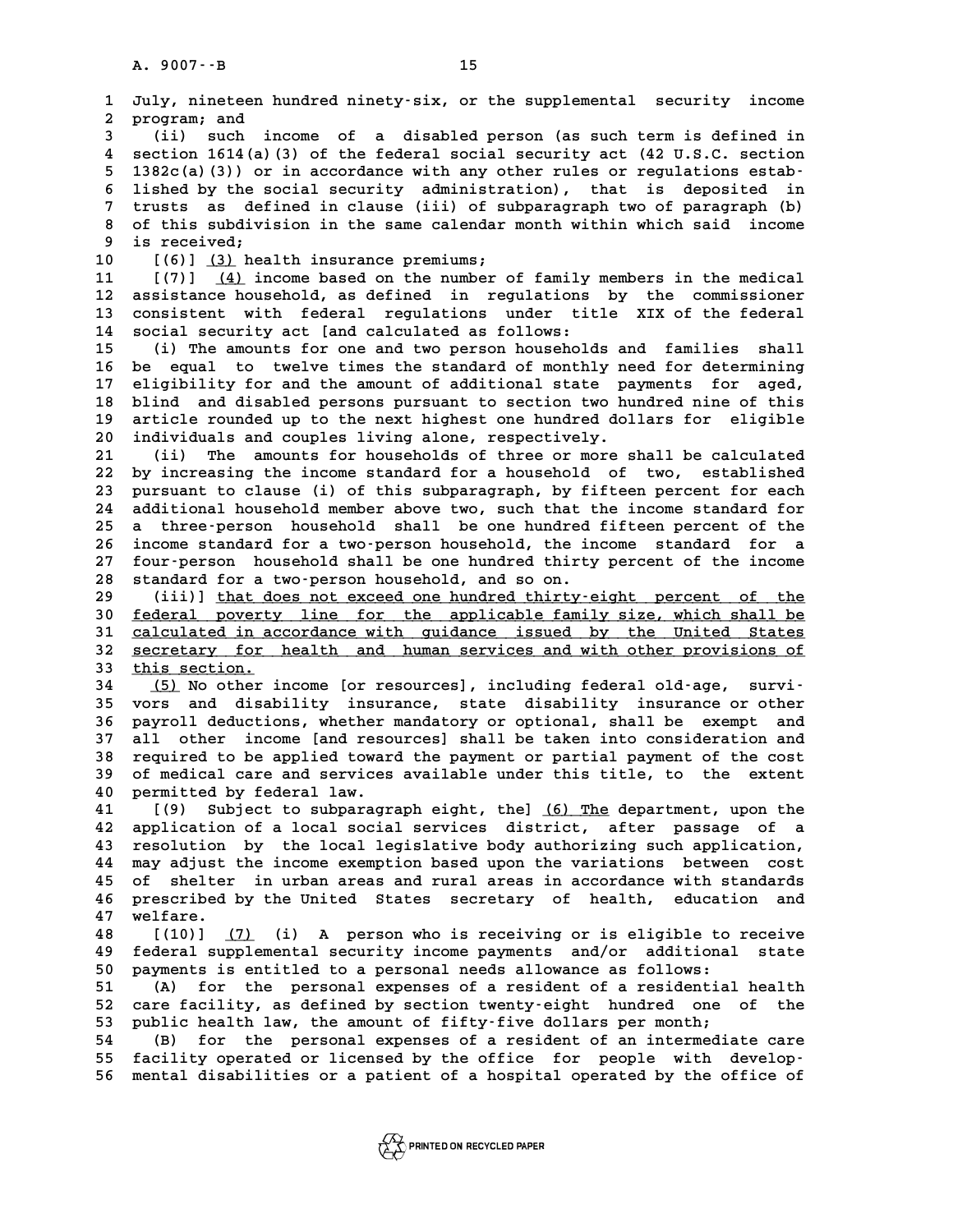**1 mental health, as defined by subdivision ten of section 1.03 of the 2** mental health, as defined by subdivision ten of section 1.03 of mental hygiene law, the amount of thirty-five dollars per month. **3** mental health, as defined by subdivision ten of section 1.03 of the<br> **2** mental hygiene law, the amount of thirty-five dollars per month.<br>
(ii) A person who neither receives nor is eligible to receive federal<br> **1** supp

a mental hygiene law, the amount of thirty-five dollars per month.<br>
4 (ii) A person who neither receives nor is eligible to receive federal<br>
4 supplemental security income payments and/or additional state payments<br>
5 is en (ii) A person who neither receives nor is eligible to<br>4 supplemental security income payments and/or additional<br>5 is entitled to a personal needs allowance as follows:<br><sup>5</sup> (2) for the personal supproces of a regident of a **6** (4) supplemental security income payments and/or additional state payments<br> **6** (A) for the personal expenses of a resident of a residential health<br> **6** (A) for the personal expenses of a resident of a residential heal

<sup>1</sup> is entitled to a personal needs allowance as follows:<br> **6** (A) for the personal expenses of a resident of a residential health<br>
7 care facility, as defined by section twenty-eight hundred one of the<br>
<sup>2</sup> mublic health **8 (A)** for the personal expenses of a resident of a reside:<br> **8 public health law, the amount of fifty dollars per month;<br>
<b>8 public health law, the amount of fifty dollars per month;**<br> **8** (B) for the personal expenses o 9 (B) for the personal expenses of a resident of an intermediate care<br>
9 (B) for the personal expenses of a resident of an intermediate care<br>
9 (B) for the personal expenses of a resident of an intermediate care<br>
10 facili

10 **10 for the and an absolut of fifty dollars per month;**<br>
10 **facility operated or licensed by the office for people with develop-**<br> **11 mental disabilities or a patient of a bospital operated by the office of 12 PM and The Second Separates of a resident of an intermediate care<br>
10 facility operated or licensed by the office for people with develop-**<br>
11 mental disabilities or a patient of a hospital operated by the office of<br> 10 facility operated or licensed by the office for people with develop-<br>11 mental disabilities or a patient of a hospital operated by the office of<br>12 mental health, as defined by subdivision ten of section 1.03 of the<br>13 11 mental disabilities or a patient of a hospital operated by the offi-<br>12 mental health, as defined by subdivision ten of section 1.03 of<br>13 mental hygiene law, the amount of thirty-five dollars per month. 12 mental health, as defined by subdivision ten of section 1.03 of the<br>13 mental hygiene law, the amount of thirty-five dollars per month.<br>14 (iii) Notwithstanding the provisions of clauses (i) and (ii) of this<br>15 subparaz

13 mental hygiene law, the amount of thirty-five dollars per month.<br>
14 (iii) Notwithstanding the provisions of clauses (i) and (ii) of this<br>
15 subparagraph, the personal needs allowance for a person who is a veteran<br>
16 14 (ii) Notwithstanding the provisions of clauses (i) and (ii) of this<br>15 subparagraph, the personal needs allowance for a person who is a veteran<br>16 having neither a spouse nor a child, or a surviving spouse of a veteran<br> 15 subparagraph, the personal needs allowance for a person who is a veteran<br>16 having neither a spouse nor a child, or a surviving spouse of a veteran<br>17 having no child, who receives a reduced pension from the federal vet 16 having neither a spouse nor a child, or a surviving spouse of a veteran<br>17 having no child, who receives a reduced pension from the federal veter-<br>18 ans administration, and who is a resident of a nursing facility, as<br>d 17 having no child, who receives a reduced pension from the federal veter-<br>18 ans administration, and who is a resident of a nursing facility, as<br>19 defined in section 1919 of the federal social security act, shall be<br>20 a 18 ans administration, and who is a resident of a nursing facility, as<br>19 defined in section 1919 of the federal social security act, shall be<br>20 equal to such reduced monthly pension but shall not exceed ninety<br>21 dollars 19 defined in section 19<br>20 equal to such redu<br>21 dollars per month.<br><sup>22</sup> [(11)] (8) subject equal to such reduced monthly pension but shall not exceed ninety<br> **21 dollars per month.**<br> **22** [(11)] <u>(8)</u> subject to the availability of federal financial partic-<br> **23** ipation, any amount, including earnings thereon,

**23 ipation, any amount, including earnings thereon, in a qualified NY ABLE 22** [(11)] <u>(8)</u> subject to the availability of federal financial partic-<br>23 ipation, any amount, including earnings thereon, in a qualified NY ABLE<br>24 account as established pursuant to article eighty-four of the mental<br> 23 ipation, any amount, including earnings thereon, in a qualified NY ABLE account as established pursuant to article eighty-four of the mental<br>
25 hygiene law, any contributions to such NY ABLE account, and any distrib-<br> 24 account as established pursuant to article eighty-four of the mental<br>25 hygiene law, any contributions to such NY ABLE account, and any distrib-<br>26 ution for qualified disability expenses from such account; provided<br>27 25 hygiene law, any contributions to such NY ABLE account, and any distrib-<br>26 ution for qualified disability expenses from such account; provided<br>27 however, that such exemption shall be consistent with section 529A of<br>28 26 ution for qualified disability expenses from such account; provided<br>27 however, that such exemption shall be consistent with section 529A of<br>28 the Internal Revenue Code of 1986, as amended.<br>29 § 6. Subparagraphs 1 and

**29 § 6. Subparagraphs 1 and 2 of paragraph (b) of subdivision 2 of 38 the Internal Revenue Code of 1986, as amended.<br>
<b>30 s 6. Subparagraphs 1 and 2 of paragraph (b) of subdivision 2 of**<br> **30 section 366 of the social services law, subparagraph 1 as amended by**<br> **31 shapter 638 of the la 30 s 6. Subparagraphs 1 and 2 of paragraph (b) of subdivision 2 of section 366 of the social services law, subparagraph 1 as amended by chapter 638 of the laws of 1993 and as designated by chapter 170 of the 1200 subparag** 30 section 366 of the social services law, subparagraph 1 as amended by chapter 638 of the laws of 1993 and as designated by chapter 170 of the laws of 1994, subparagraph 2 as added by chapter 170 of the laws of 1994 and a 31 chapter 638 of the laws of 1993 and as designated by chapter 170 of the<br>32 laws of 1994, subparagraph 2 as added by chapter 170 of the laws of<br>33 1994, clause (iii) of subparagraph 2 as amended by chapter 656 of<br>34 laws **32 laws of 1994, subparagraph 2 as added by chapter 170 of the laws of 1994, clause (iii) of subparagraph 2 as amended by chapter 187 of the laws of 2017, clause (iv) of subparagraph 2 as amended by chapter 656 of**<br>**14 la 1994, clause (iii) of subparagraph 2 as amended by chapter 187 of the laws of 2017, clause (iv) of subparagraph 2 as amended by chapter 656 of the laws of 1997 and as further amended by section 104 of part A of chapter 62 34 laws of 2017, clause (iv) of subparagraph 2 as amended by chapter 656 of the laws of 1997 and as further amended by section 104 of part A of chapter 62 of the laws of 2011, and clause (vi) of subparagraph 2 as added by** 35 the laws of 1997 and as further amended by section 104 of part A of 36 chapter 62 of the laws of 2011, and clause (vi) of subparagraph 2 as added by chapter 435 of the laws of 2018, are amended to read as follows: 36 chapter 62 of the laws of 2011, and clause (vi) of subparagraph 2 as<br>37 added by chapter 435 of the laws of 2018, are amended to read as<br>38 follows:<br>(1) In establishing standards for determining eligibility for and 37 added by chapter 435 of the laws of 2018, are amended to read as<br>38 follows:<br>(1) In establishing standards for determining eligibility for and<br>40 amount of such assistance, the department shall take into account only

**40 amount of such assistance, the department shall take into account only 41 such income [and resources], in accordance with federal requirements, as 42 [are] is available to the applicant or recipient and as would not be \_\_** 41 such income [and resources], in accordance with federal requirements, as<br>42 [are] <u>is</u> available to the applicant or recipient and as would not be<br>43 required to be disregarded or set aside for future needs, and there<br><sup></sup> **42 [are] <u>is</u> available to the applicant or recipient and as would not be required to be disregarded or set aside for future needs, and there shall be a reasonable evaluation of any such income [or resources]. The doportm 43 required to be disregarded or set aside for future needs, and there**<br>**44 shall be a reasonable evaluation of any such income [or resources]. The**<br>**45 department shall not consider the availability of an option for an**<br> 44 shall be a reasonable evaluation of any such income [or resources]. The<br>45 department shall not consider the availability of an option for an<br>46 accelerated payment of death benefits or special surrender value pursu-<br>47 department shall not consider the availability of an option for an accelerated payment of death benefits or special surrender value pursu-<br>47 ant to paragraph one of subsection (a) of section one thousand one<br>48 hundred thirteen of the insurance law, or an option to enter into a<br>19 witiga 47 ant to paragraph one of subsection (a) of section one thousand one<br>48 hundred thirteen of the insurance law, or an option to enter into a<br>49 viatical settlement pursuant to the provisions of article seventy-eight<br>50 of 48 hundred thirteen of the insurance law, or an option to enter into a<br>49 viatical settlement pursuant to the provisions of article seventy-eight<br>50 of the insurance law, as an available resource in determining eligibil-<br>5 **50 viatical settlement pursuant to the provisions of article seventy-eight**<br>
50 of the insurance law, as an available resource in determining eligibil-<br>
51 ity for an amount of such assistance, provided, however, that the 50 of the insurance law, as an available resource in determining eligibil-<br>51 ity for an amount of such assistance, provided, however, that the<br>52 payment of such benefits shall be considered in determining eligibility<br>53 51 ity for an amount of such assistance, provided, however, that the<br>
52 payment of such benefits shall be considered in determining eligibility<br>
53 for and amount of such assistance. There shall not be taken into consid-<br> 52 payment of such benefits shall be considered in determining eligibility<br>53 for and amount of such assistance. There shall not be taken into consideration the financial responsibility of any individual for any applicant<br> **53** for and amount of such assistance. There shall not be taken into consideration the financial responsibility of any individual for any applicant or recipient of assistance under this title unless such applicant or reci 55 or recipient of assistance under this title unless such applicant or<br>56 recipient is such individual's spouse or such individual's child who is

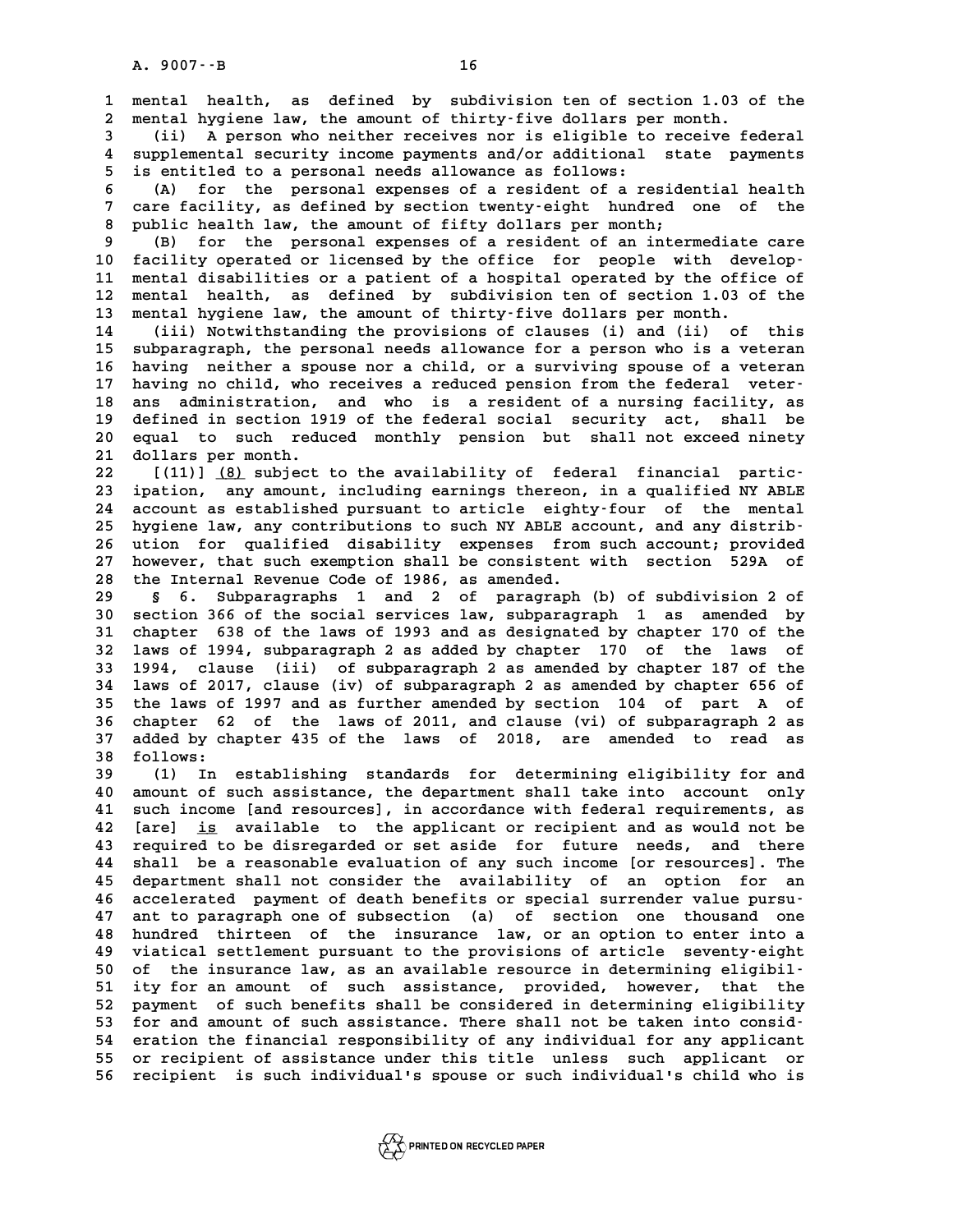A. 9007 - - B<br>1 under twenty-one years of age. In determining the eligibility of a child<br>2 who is sategorisally eligible as blind or disabled, as determined, under **2** under twenty one years of age. In determining the eligibility of a child<br>2 who is categorically eligible as blind or disabled, as determined under<br>3 regulations, prescribed, by the social sequrity act for medical assis 1 under twenty-one years of age. In determining the eligibility of a child<br>
2 who is categorically eligible as blind or disabled, as determined under<br>
3 regulations prescribed by the social security act for medical assistwho is categorically eligible as blind or disabled, as determined under<br> **4** regulations prescribed by the social security act for medical assist-<br> **4** ance, the income [and resources] of parents or spouses of parents are<br> **5 not considered available to that child if she/he does not regularly** 4 ance, the income [and resources] of parents or spouses of parents are<br>5 not considered available to that child if she/he does not regularly<br>6 share the common household even if the child returns to the common<br><sup>7</sup> househo 5 not considered available to that child if she/he does not regularly<br>
6 share the common household even if the child returns to the common<br>
7 household for periodic visits. In the application of standards of eligi-<br>
<sup>8</sup> h 8 share the common household even if the child returns to the common<br>
7 household for periodic visits. In the application of standards of eligi-<br>
8 bility with respect to income, costs incurred for medical care, whether<br>
<sup></sup> 9 household for periodic visits. In the application of standards of eligi-<br>8 bility with respect to income, costs incurred for medical care, whether<br>9 in the form of insurance premiums or otherwise, shall be taken into<br>10 8 bility with respect to income, costs incurred for medical care, whether<br>9 in the form of insurance premiums or otherwise, shall be taken into<br>10 account. Any person who is eligible for, or reasonably appears to meet<br>11 t 9 in the form of insurance premiums or otherwise, shall be taken into<br>10 account. Any person who is eligible for, or reasonably appears to meet<br>11 the criteria of eligibility for, benefits under title XVIII of the<br>12 foder 10 account. Any person who is eligible for, or reasonably appears to meet<br>11 the criteria of eligibility for, benefits under title XVIII of the<br>12 federal social security act shall be required to apply for and fully<br>13 uti 11 the criteria of eligibility for, benefits under title XVIII of the<br>12 federal social security act shall be required to apply for and fully<br>13 utilize such benefits in accordance with this chapter.<br>14 (2) In evaluating t 12 federal social security act shall be required to apply for and fully<br>13 utilize such benefits in accordance with this chapter.<br>14 (2) In evaluating the income [and resources] available to an applicant<br>15 for or recipien

**15 for or recipient of medical assistance, for purposes of determining** 14 (2) In evaluating the income [and resources] available to an applicant<br>15 for or recipient of medical assistance, for purposes of determining<br>16 eligibility for and the amount of such assistance, the department must<br>200 15 for or recipient of medical assistance, for purposes of determining<br>16 eligibility for and the amount of such assistance, the department must<br>17 consider assets [held in or] paid from trusts created by such applicant<br>28 16 eligibility for and the amount of such assistance, the department must<br>17 consider assets [held in or] paid from trusts created by such applicant<br>18 or recipient, as determined pursuant to the regulations of the depart-17 consider assets [held in or] paid from trusts created by such applicant<br>18 or recipient, as determined pursuant to the regulations of the depart-<br>19 ment, in accordance with the provisions of this subparagraph.<br>20 (i) I 18 or recipient, as determined pursuant to the regulations of the depart-<br>
19 ment, in accordance with the provisions of this subparagraph.<br>
20 (i) In the case of a revocable trust created by an applicant or recip-<br>
<sup>21</sup> i

**20** ment, in accordance with the provisions of this subparagraph.<br>
20 (i) In the case of a revocable trust created by an applicant or recip-<br>
21 ient, as determined pursuant to regulations of the department[: the<br>
22 trus (i) In the case of a revocable trust created by an applicant or recip-<br>21 ient, as determined pursuant to regulations of the department[: the<br>22 trust corpus must be considered to be an available resource;], payments<br><sup>23</sup> 21 ient, as determined pursuant to regulations of the department[: the<br>22 trust corpus must be considered to be an available resource;], payments<br>23 made from the trust to or for the benefit of such applicant or recipient<br> 22 trust corpus must be considered to be an available resource; <u>1,</u> payments<br>23 made from the trust to or for the benefit of such applicant or recipient<br>24 must be considered to be available income; and any other payments 23 made from the trust to or for the benefit of such applicant or recipient<br>24 must be considered to be available income; and any other payments from<br>25 the trust must be considered to be assets disposed of by such applica 24 must be considered to be available income; and any other payments from<br>25 the trust must be considered to be assets disposed of by such applicant<br>26 or recipient for purposes of paragraph (d) of subdivision five of this 26 or recipient for purposes of paragraph (d) of subdivision five of this<br>27 section.<br>28 (ii) In the case of an irrevocable trust created by an applicant or

**28 (ii) In the case of an irrevocable trust created by an applicant or 29 recipient, as determined pursuant to regulations of the department: any** (ii) In the case of an irrevocable trust created by an applicant or<br>29 recipient, as determined pursuant to regulations of the department: any<br>30 portion of the trust corpus, and of the income generated by the trust<br>31 cor **39 recipient, as determined pursuant to regulations of the department: any** portion of the trust corpus, and of the income generated by the trust corpus, from which no payment can under any circumstances be made to angle 30 portion of the trust corpus, and of the income generated by the trust<br>31 corpus, from which no payment can under any circumstances be made to<br>32 such applicant or recipient must be considered, as of the date of estab-<br><sup></sup> 31 corpus, from which no payment can under any circumstances be made to<br>32 such applicant or recipient must be considered, as of the date of estab-<br>33 lishment of the trust, or, if later, the date on which payment to the<br>3 32 such applicant or recipient must be considered, as of the date of estab-<br>33 lishment of the trust, or, if later, the date on which payment to the<br>34 applicant or recipient is foreclosed, to be assets disposed of by such **33 lishment of the trust, or, if later, the date on which payment to the applicant or recipient is foreclosed, to be assets disposed of by such applicant or recipient for purposes of paragraph (d) of subdivision five**<br>**35 34 applicant or recipient is foreclosed, to be assets disposed of by such applicant or recipient for purposes of paragraph (d) of subdivision five 36 of this section; [any portion of the trust corpus, and of the income ap** 35 applicant or recipient for purposes of paragraph (d) of subdivision five<br>36 of this section; [any portion of the trust corpus, and of the income<br>37 generated by the trust corpus, from which payment could be made to or<br>3 36 of this section; [any portion of the trust corpus, and of the income<br>37 generated by the trust corpus, from which payment could be made to or<br>38 for the benefit of such applicant or recipient must be considered to be<br>29 37 generated by the trust corpus, from which payment could be made to or<br>38 for the benefit of such applicant or recipient must be considered to be<br>39 an available resource; ] payments made from the trust to or for the ben **40 for the benefit of such applicant or recipient must be considered to be an available resource; ] payments made from the trust to or for the bene-<br>40 fit of such applicant or recipient must be considered to be available** 39 an available resource;] payments made from the trust to or for the bene-<br>40 fit of such applicant or recipient must be considered to be available<br>41 income; and any other payments from the trust must be considered to be 40 fit of such applicant or recipient must be considered to be available<br>41 income; and any other payments from the trust must be considered to be<br>42 assets disposed of by such applicant or recipient for purposes of para-<br> 41 income; and any other payments from the trust mus<br>42 assets disposed of by such applicant or recipien<br>43 graph (d) of subdivision five of this section.<br>14 (iii) Notwithstanding the provisions of glauses **42 assets disposed of by such applicant or recipient for purposes of para-**<br>**43 graph (d) of subdivision five of this section.**<br>**44** (iii) Notwithstanding the provisions of clauses (i) and (ii) of this<br><sup>45</sup> gubparagraph i

**43 graph (d) of subdivision five of this section.**<br> **44** (iii) Notwithstanding the provisions of clauses (i) and (ii) of this<br> **45 subparagraph, in the case of an applicant or recipient who is disabled,**<br> **46 signal term 44** (iii) Notwithstanding the provisions of clauses (i) and (ii) of this<br>45 subparagraph, in the case of an applicant or recipient who is disabled,<br>46 as such term is defined in section 1614(a)(3) of the federal social<br>47 45 subparagraph, in the case of an applicant or recipient who is disabled,<br>46 as such term is defined in section 1614(a)(3) of the federal social<br>47 security act, the department must not consider as available income [or<br>18 **46 as such term is defined in section 1614(a)(3) of the federal social**<br>**47 security act, the department must not consider as available income [or**<br>**48 resources] the [corpus or] income of the following trusts which compl 47 security act, the department must not consider as available income [or** resources] the [corpus or] income of the following trusts which comply with the provisions of the regulations authorized by clause (iv) of this su 48 resources] the [corpus or] income of the following trusts which comply<br>49 with the provisions of the regulations authorized by clause (iv) of this<br>50 subparagraph: (A) a trust containing the assets of such a disabled in with the provisions of the regulations authorized by clause (iv) of this<br>50 subparagraph: (A) a trust containing the assets of such a disabled indi-<br>51 vidual which was established for the benefit of the disabled individua 50 subparagraph: (A) a trust containing the assets of such a disabled indi-<br>
51 vidual which was established for the benefit of the disabled individual<br>
52 while such individual was under sixty-five years of age by the ind 51 vidual which was established for the benefit of the disabled individual<br>
52 while such individual was under sixty-five years of age by the individ-<br>
53 ual, a parent, grandparent, legal guardian, or court of competent j 52 while such individual was under sixty-five years of age by the individ-<br>53 ual, a parent, grandparent, legal guardian, or court of competent juris-<br>54 diction, if upon the death of such individual the state will receive 53 ual, a parent, grandparent, legal guardian, or court of competent juris-<br>54 diction, if upon the death of such individual the state will receive all<br>55 amounts remaining in the trust up to the total value of all medical 54 diction, if upon the death of such individual the state will receive all<br>55 amounts remaining in the trust up to the total value of all medical<br>56 assistance paid on behalf of such individual; (B) and a trust containing

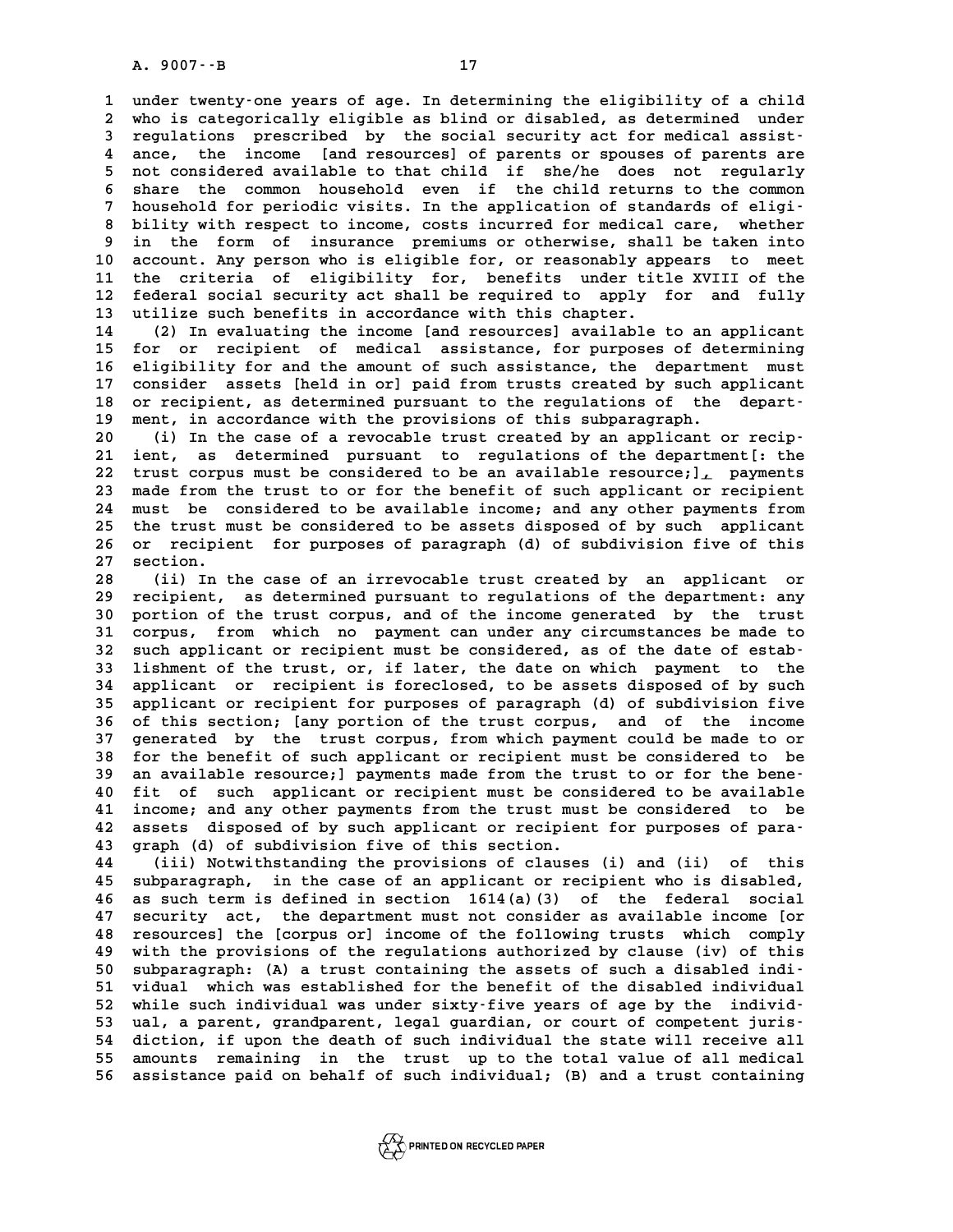**1 the assets of such a disabled individual established and managed by a** 1 the assets of such a disabled individual established and managed by a<br>2 non-profit association which maintains separate accounts for the benefit<br>3 of disabled individuals, but, for purposes of investment and management 1 the assets of such a disabled individual established and managed by a<br>2 non-profit association which maintains separate accounts for the benefit<br>3 of disabled individuals, but, for purposes of investment and management<br>4 2 non-profit association which maintains separate accounts for the benefit<br>3 of disabled individuals, but, for purposes of investment and management<br>4 of trust funds, pools the accounts, provided that accounts in the trust 3 of disabled individuals, but, for purposes of investment and management<br>4 of trust funds, pools the accounts, provided that accounts in the trust<br>5 fund are established solely for the benefit of individuals who are disa-**6 bled as such term is defined in section 1614(a)(3) of the federal social** <sup>5</sup> fund are established solely for the benefit of individuals who are disa-<br>6 bled as such term is defined in section 1614(a)(3) of the federal social<br>7 security act by such disabled individual, a parent, grandparent, leg **8 bled as such term is defined in section 1614(a)(3) of the federal social<br>7 security act by such disabled individual, a parent, grandparent, legal<br>8 guardian, or court of competent jurisdiction, and to the extent that<br>8** 9 security act by such disabled individual, a parent, grandparent, legal<br>**9 guardian, or court of competent jurisdiction**, and to the extent that<br>**9 amounts remaining in the individual's account are not retained by the**<br>**1** 8 guardian, or court of competent jurisdiction, and to the extent that<br>9 amounts remaining in the individual's account are not retained by the<br>10 trust upon the death of the individual, the state will receive all such<br>11 r 9 amounts remaining in the individual's account are not retained by the<br>10 trust upon the death of the individual, the state will receive all such<br>11 remaining amounts up to the total value of all medical assistance paid<br>2 10 trust upon the death of the individual, the state will receive all such<br>11 remaining amounts up to the total value of all medical assistance paid<br>12 on behalf of such individual. Notwithstanding any law to the contrary, 11 remaining amounts up to the total value of all medical assistance paid<br>12 on behalf of such individual. Notwithstanding any law to the contrary,<br>13 a not-for-profit corporation may, in furtherance of and as an adjunct t 12 on behalf of such individual. Notwithstanding any law to the contrary,<br>
13 a not-for-profit corporation may, in furtherance of and as an adjunct to<br>
14 its corporate purposes, act as trustee of a trust for persons with 13 a not-for-profit corporation may, in furtherance of and as an adjunct to<br>14 its corporate purposes, act as trustee of a trust for persons with disa-<br>15 bilities established pursuant to this subclause, provided that a tr 14 its corporate purposes, act as trustee of a trust for persons with disa-<br>15 bilities established pursuant to this subclause, provided that a trust<br>16 company, as defined in subdivision seven of section one hundred-c of **15 bilities established pursuant to th<br>16 company, as defined in subdivision<br>17 banking law, acts as co-trustee.**<br>19 (ii) The dopptment shall promuls

16 company, as defined in subdivision seven of section one hundred-c of the<br>17 banking law, acts as co-trustee.<br>18 (iv) The department shall promulgate such regulations as may be neces-<br>19 same to garry out the provisions 17 banking law, acts as co-trustee.<br>18 (iv) The department shall promulgate such regulations as may be neces-<br>19 sary to carry out the provisions of this subparagraph. Such regulations<br>20 shall include provisions for: assu (iv) The department shall promulgate such regulations as may be neces-<br>19 sary to carry out the provisions of this subparagraph. Such regulations<br>20 shall include provisions for: assuring the fulfillment of fiduciary<br>21 ob **20 sary to carry out the provisions of this subparagraph. Such regulations**<br>
20 shall include provisions for: assuring the fulfillment of fiduciary<br>
21 obligations of the trustee with respect to the remainder interest of 20 shall include provisions for: assuring the fulfillment of fiduciary<br>21 obligations of the trustee with respect to the remainder interest of the<br>22 department or state; monitoring pooled trusts; applying this subdivision 21 obligations of the trustee with respect to the remainder interest of the<br>22 department or state; monitoring pooled trusts; applying this subdivision<br>23 to legal instruments and other devices similar to trusts, in accord 22 department or state; monitoring pooled trusts; applying this subdivision<br>23 to legal instruments and other devices similar to trusts, in accordance<br>24 with applicable federal rules and regulations; and establishing proc 23 to legal instruments and other devices similar to trusts, in accordance<br>24 with applicable federal rules and regulations; and establishing proce-<br>25 dures under which the application of this subdivision will be waived<br>2 24 with applicable federal rules and regulations; and establishing proce-<br>25 dures under which the application of this subdivision will be waived<br>26 with respect to an applicant or recipient who demonstrates that such<br>27 a 25 dures under which the application of this subdivision will be waived<br>26 with respect to an applicant or recipient who demonstrates that such<br>27 application would work an undue hardship on him or her, in accordance<br>28 wi 26 with respect to an applicant or recipient who demonstrates that such<br>27 application would work an undue hardship on him or her, in accordance<br>28 with standards specified by the secretary of the federal department of<br>29 27 application would work an undue hardship on him or her, in accordance<br>28 with standards specified by the secretary of the federal department of<br>29 health and human services. Such regulations may require: notification of with standards specified by the secretary of the federal department of<br>
29 health and human services. Such regulations may require: notification of<br>
30 the department of the creation or funding of such a trust for the bene 29 health and human services. Such regulations may require: notification of 30 the department of the creation or funding of such a trust for the bene-<br>31 fit of an applicant for or recipient of medical assistance; notifica 30 the department of the creation or funding of such a trust for the bene-<br>31 fit of an applicant for or recipient of medical assistance; notification<br>32 of the department of the death of a beneficiary of such a trust who 31 fit of an applicant for or recipient of medical assistance; notification<br>32 of the department of the death of a beneficiary of such a trust who is a<br>33 current or former recipient of medical assistance; in the case of a 32 of the department of the death of a beneficiary of such a trust who is a<br>33 current or former recipient of medical assistance; in the case of a<br>34 trust, the corpus of which exceeds one hundred thousand dollars, notifi-33 current or former recipient of medical assistance; in the case of a<br>34 trust, the corpus of which exceeds one hundred thousand dollars, notifi-<br>35 cation of the department of transactions tending to substantially<br>26 dep 34 trust, the corpus of which exceeds one hundred thousand dollars, notification of the department of transactions tending to substantially deplete the trust corpus; notification of the department of any trans-<br>
<sup>27</sup> actio 35 cation of the department of transactions tending to substantially<br>36 deplete the trust corpus; notification of the department of any trans-<br>37 actions involving transfers from the trust corpus for less than fair<br>38 mark **36 deplete the trust corpus; notification of the department of any trans-**<br>37 actions involving transfers from the trust corpus for less than fair<br>38 market value; the bonding of the trustee when the assets of such a trus 37 actions involving transfers from the trust corpus for less than fair<br>
38 market value; the bonding of the trustee when the assets of such a trust<br>
39 equal or exceed one million dollars, unless a court of competent juri **40 a** 38 market value; the bonding of the trustee when the assets of such a trust<br> **40 diction waives such requirement; and the bonding of the trustee when the**<br> **41 assets of such a trust are less than one million dollar** 39 equal or exceed one million dollars, unless a court of competent juris-<br>40 diction waives such requirement; and the bonding of the trustee when the<br>41 assets of such a trust are less than one million dollars, upon order **40 diction waives such requirement; and the bonding of the trustee when the**<br>**41 assets of such a trust are less than one million dollars, upon order of<br><b>42 a court of competent jurisdiction. The department, together with** 41 assets of such a trust are less than one million dollars, upon order of<br>42 a court of competent jurisdiction. The department, together with the<br>43 department of financial services, shall promulgate regulations governing 42 a court of competent jurisdiction. The department, together with the<br>43 department of financial services, shall promulgate regulations governing<br>44 the establishment, management and monitoring of trusts established<br>15 n **43 department of financial services, shall promulgate regulations governing**<br>**44 the establishment, management and monitoring of trusts established**<br>**45 pursuant to subclause (B) of clause (iii) of this subparagraph in wh** 44 the establishment, management and monitoring of trusts established<br>45 pursuant to subclause (B) of clause (iii) of this subparagraph in which<br>46 a not-for-profit corporation and a trust company serve as co-trustees.<br><sup>47</sup> 45 pursuant to subclause (B) of clause (iii) of this subparagraph in which<br>46 a not-for-profit corporation and a trust company serve as co-trustees.<br>47 (v) Notwithstanding any acts, omissions or failures to act of a trus-<br>

**46 a not-for-profit corporation and a trust company serve as co-trustees.**<br>
47 (v) Notwithstanding any acts, omissions or failures to act of a trus-<br>
48 tee of a trust which the department or a local social services offic **47** (v) Notwithstanding any acts, omissions or failures to act of a trus-<br>48 tee of a trust which the department or a local social services official<br>49 has determined complies with the provisions of clause (iii) and the<br>5 49 has determined complies with the provisions of clause (iii) and the<br>50 regulations authorized by clause (iv) of this subparagraph, the depart-<br>51 ment must not consider the [corpus or] income of any such trust as As determined complies with the provisions of clause (iii) and the<br>50 regulations authorized by clause (iv) of this subparagraph, the depart-<br>51 ment must not consider the [corpus or] income of any such trust as<br>52 availab 50 regulations authorized by clause (iv) of this subparagraph, the depart-<br>51 ment must not consider the [corpus or] income of any such trust as<br>52 available income [or resources] of the applicant or recipient who is<br>53 di 51 ment must not consider the [corpus or] income of any such trust as<br>52 available income [or resources] of the applicant or recipient who is<br>53 disabled, as such term is defined in section 1614(a)(3) of the federal<br>54 aog 52 available income [or resources] of the applicant or recipient who is<br>53 disabled, as such term is defined in section 1614(a)(3) of the federal<br>54 social security act. The department's remedy for redress of any acts,<br>55 **55 omissions or failures to act by such a trustee which acts, omissions or 56 failures are considered by the department to be inconsistent with the**

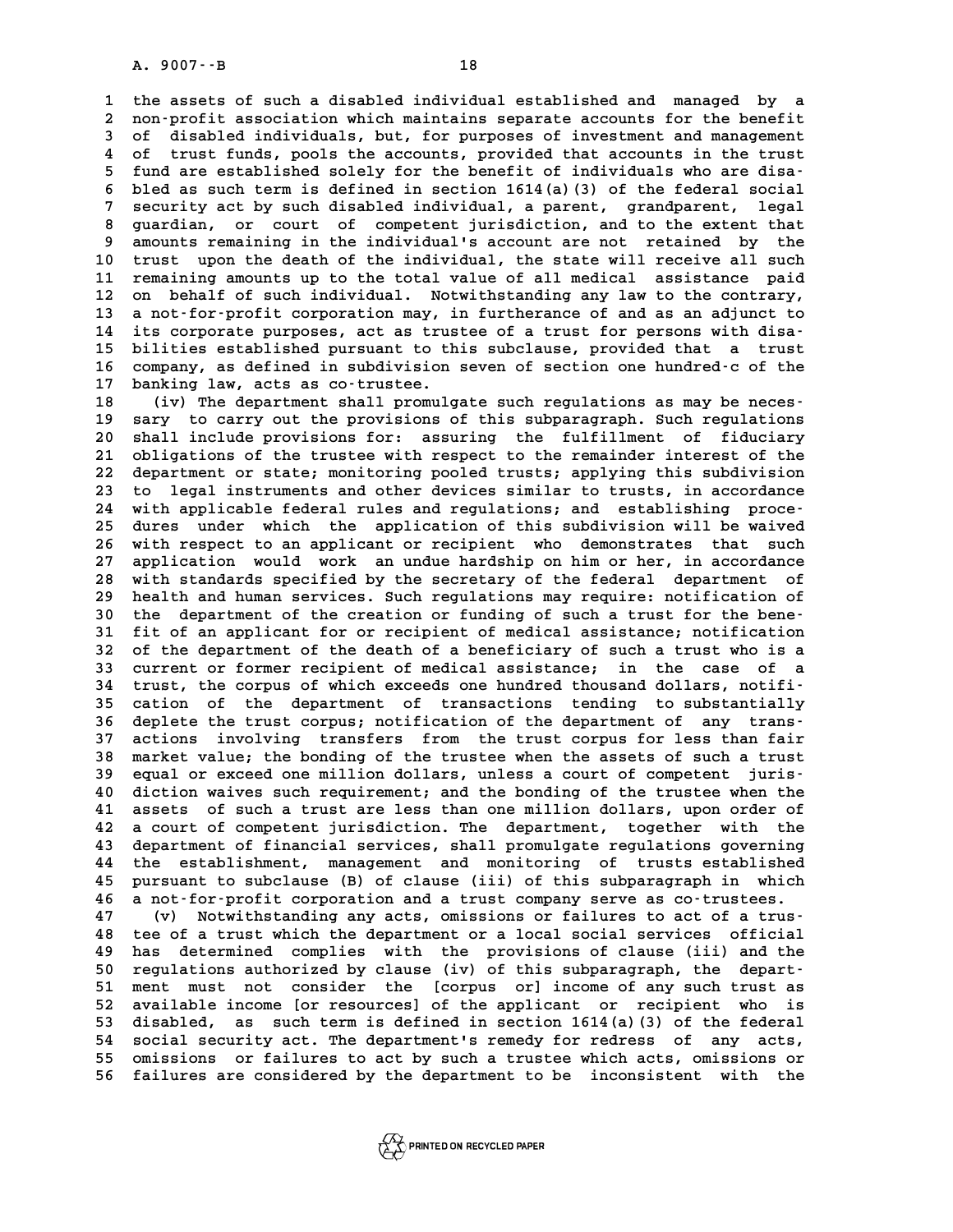A. 9007 -- B<br>1 terms of the trust, contrary to applicable laws and regulations of the<br>2 department or contrary to the fiduciary obligations of the trustee 1 terms of the trust, contrary to applicable laws and regulations of the<br>2 department, or contrary to the fiduciary obligations of the trustee<br>3 shall be the commencement of an action or proceeding under subdivision 1 terms of the trust, contrary to applicable laws and regulations of the department, or contrary to the fiduciary obligations of the trustee<br>3 shall be the commencement of an action or proceeding under subdivision<br>2000 of department, or contrary to the fiduciary obligations of the trustee<br>3 shall be the commencement of an action or proceeding under subdivision<br>4 one of section sixty-three of the executive law to safeguard or enforce<br><sup>5</sup> the **5** shall be the commencement of an action or proceeding under subdivision<br>4 one of section sixty-three of the executive law to safeguard or enforce<br>5 the state's remainder interest in the trust, or such other action or<br>5 4 one of section sixty-three of the executive law to safeguard or enforce<br>5 the state's remainder interest in the trust, or such other action or<br>6 proceeding as may be lawful and appropriate as to assure compliance by<br><sup>7</sup> 5 the state's remainder interest in the trust, or such other action or<br>6 proceeding as may be lawful and appropriate as to assure compliance by<br>7 the trustee or to safeguard and enforce the state's remainder interest<br>8 in **8** proceeding as 1<br> **8** in the trust.<br> **8** in the trust. 9 the trustee or to safeguard and enforce the state's remainder interest<br>
9 (vi) The department shall provide written notice to an applicant for<br>
10 or recipient of medical assistance who is or reasonably appears to be

**10 or recipient of medical assistance who is or reasonably appears to be** 9 (vi) The department shall provide written notice to an applicant for<br>10 or recipient of medical assistance who is or reasonably appears to be<br>11 eligible for medical assistance except for having income exceeding<br>22 appli 10 or recipient of medical assistance who is or reasonably appears to be<br>11 eligible for medical assistance except for having income exceeding<br>12 applicable income levels. The notice shall inform the applicant or<br>13 recipi 11 eligible for medical assistance except for having income exceeding<br>12 applicable income levels. The notice shall inform the applicant or<br>13 recipient, in plain language, that in certain circumstances the medical<br>14 assi 12 applicable income levels. The notice shall inform the applicant or<br>13 recipient, in plain language, that in certain circumstances the medical<br>14 assistance program does not count the income of disabled applicants and<br>15 **13 recipient, in plain language, that in certain circumstances the medical**<br>14 assistance program does not count the income of disabled applicants and<br>15 recipients if it is placed in a trust described in clause (iii) of 14 assistance program does not count the income of disabled applicants and<br>15 recipients if it is placed in a trust described in clause (iii) of this<br>16 subparagraph. The notice shall be included with the eligibility notic 15 recipients if it is placed in a trust described in clause (iii) of this<br>16 subparagraph. The notice shall be included with the eligibility notice<br>17 provided to such applicants and recipients and shall reference where<br>2 16 subparagraph. The notice shall be included with the eligibility notice<br>17 provided to such applicants and recipients and shall reference where<br>18 additional information may be found on the department's website. This<br>19 17 provided to such applicants and recipients and shall reference where<br>18 additional information may be found on the department's website. This<br>19 clause shall not be construed to change any criterion for eligibility **20 for medical assistance.** clause shall not be construed to change any criterion for eligibility

20 for medical assistance.<br>21 § 7. Paragraph (a) of subdivision 3 of section 366 of the social<br>22 services law, as amended by chapter 110 of the laws of 1971, is amended<br>23 to read as follows: 21 § 7. Paragraph (a) o<br>22 services law, as amen<br>23 to read as follows:<br><sup>24</sup> (a) Modiaal aggistan 22 services law, as amended by chapter 110 of the laws of 1971, is amended<br>23 to read as follows:<br>(a) Medical assistance shall be furnished to applicants in cases<br>25 where although such applicant has a responsible relative

23 to read as follows:<br>
24 (a) Medical assistance shall be furnished to applicants in cases<br>
25 where, although such applicant has a responsible relative with suffi-<br>
26 cient income [and resources] to provide medical assi **26 cient income [and resources] to provide medical assistance as determined 27 by the regulations of the department, the income [and resources] of the** 26 cient income [and resources] to provide medical assistance as determined<br>27 by the regulations of the department, the income [and resources] of the<br>28 responsible relative are not available to such applicant because of 27 by the regulations of the department, the income [and resources] of the<br>28 responsible relative are not available to such applicant because of the<br>29 absence of such relative or the refusal or failure of such relative t **28 responsible relative are not available to such applicant because of the absence of such relative or the refusal or failure of such relative to provide the necessary care and assistance. In such cases, however, the**<br>**30** 29 absence of such relative or the refusal or failure of such relative to<br>30 provide the necessary care and assistance. In such cases, however, the<br>31 furnishing of such assistance shall create an implied contract with suc 30 provide the necessary care and assistance. In such cases, however, the<br>31 furnishing of such assistance shall create an implied contract with such<br>32 relative, and the cost thereof may be recovered from such relative in 31 furnishing of such assistance shall create an implied contract with such<br>32 relative, and the cost thereof may be recovered from such relative in<br>33 accordance with title six of article three <u>of this chapter</u> and other 32 relative, and the cost thereof m<br>33 accordance with title six of<br>34 applicable provisions of law.<br><sup>35</sup> 5.9 Baraxanah b.9 subdivisi 33 accordance with title six of article three <u>of this chapter</u> and other<br>34 applicable provisions of law.<br>35 § 8. Paragraph h of subdivision 6 of section 366 of the social<br>36 services law, as amended by section 69 b of pa

**34 applicable provisions of law.**<br>35 § 8. Paragraph h of subdivision 6 of section 366 of the social<br>36 services law, as amended by section 69-b of part C of chapter 58 of the<br>37 laws of 2008 is amended to read as follows: 35 <sup>5</sup> 8. Paragraph h of subdivision 6 of sect<br>36 services law, as amended by section 69 b of pa<br>37 laws of 2008, is amended to read as follows: **36 services law, as amended by section 69 b of part C of chapter 58 of the**<br>**37 laws of 2008, is amended to read as follows:**<br>**38 h. Notwithstanding any other provision of this chapter or any other**<br>**39 law to the contrar** 

**1998 1998, 1998 12008, is amended to read as follows:**<br> **38** h. Notwithstanding any other provision of this chapter or any other<br> **19 law to the contrary, for purposes of determining medical assistance**<br> **10 eligibility f** At the Notwithstanding any other provision of this chapter or any other<br>
10 law to the contrary, for purposes of determining medical assistance<br>
40 eligibility for persons specified in paragraph b of this subdivision,<br>
<sup>11</sup> **40 law to the contrary, for purposes of determining medical assistance**<br>**40 eligibility for persons specified in paragraph b of this subdivision,**<br>**41 the income [and resources] of responsible relatives shall not be deeme 40 eligibility for persons specified in paragraph b of this subdivision,<br>41 the income [and resources] of responsible relatives shall not be deemed<br>42 available for as long as the person meets the criteria specified in th 41** the income [an]<br>**42** available for a<br>**43** subdivision.

are available for as long as the person meets the criteria specified in this<br>
43 subdivision.<br> **44** § 9. Subparagraph (vii) of paragraph b of subdivision 7 of section 366<br>
45 of the social services law, as amended by chapt **43 subdivision.**<br>44 § 9. Subparagraph (vii) of paragraph b of subdivision 7 of section 366<br>45 of the social services law, as amended by chapter 324 of the laws of<br>46 3004 is aroughed to read as follows: **44 S 9. Subparagraph (vii) of paragraph 145 of the social services law, as amended 146 2004, is amended to read as follows:** 45 of the social services law, as amended by chapter 324 of the laws of<br>46 2004, is amended to read as follows:<br>47 (vii) be ineligible for medical assistance because the income [and<br>18 recoursed of representile relatives a

**46 2004, is amended to read as follows:**<br>**47** (vii) be ineligible for medical assistance because the income [and<br>**48 resources] of responsible relatives are deemed available to him or her,**<br>49 gauging him or her to expect 47 (vii) be ineligible for medical assistance because the income [and resources] of responsible relatives are deemed available to him or her,<br>49 causing him or her to exceed the income or resource eligibility level<br>50 for % 48 resources] of responsible relatives are deemed available to him or her,<br>
49 causing him or her to exceed the income or resource eligibility level<br>
50 for such assistance;<br>
51 \$ 10. Paragraph i of subdivision 7 of sect **50** causing him or her to exceed the income or resource eligibility level<br>
50 for such assistance;<br>
51 § 10. Paragraph j of subdivision 7 of section 366 of the social<br>
52 services law as amended by shapter 324 of the laws

50 for such assistance;<br>51 § 10. Paragraph j of subdivision 7 of section 366 of the social<br>52 services law, as amended by chapter 324 of the laws of 2004, is amended<br>53 to read as follows: 51 § 10. Paragraph j of<br>52 services law, as amen<br>53 to read as follows:<br>54 in Notwithstanding a 52 services law, as amended by chapter 324 of the laws of 2004, is amended<br>53 to read as follows:<br>54 j. Notwithstanding any other provision of this chapter other than<br>55 subdivision six of this section or any other law to

53 to read as follows:<br>54 j. Notwithstanding any other provision of this chapter other than<br>55 subdivision six of this section or any other law to the contrary, for<br>56 purposes of determining medical assistance eligibility **56 purposes of determining medical assistance eligibility for persons spec-**

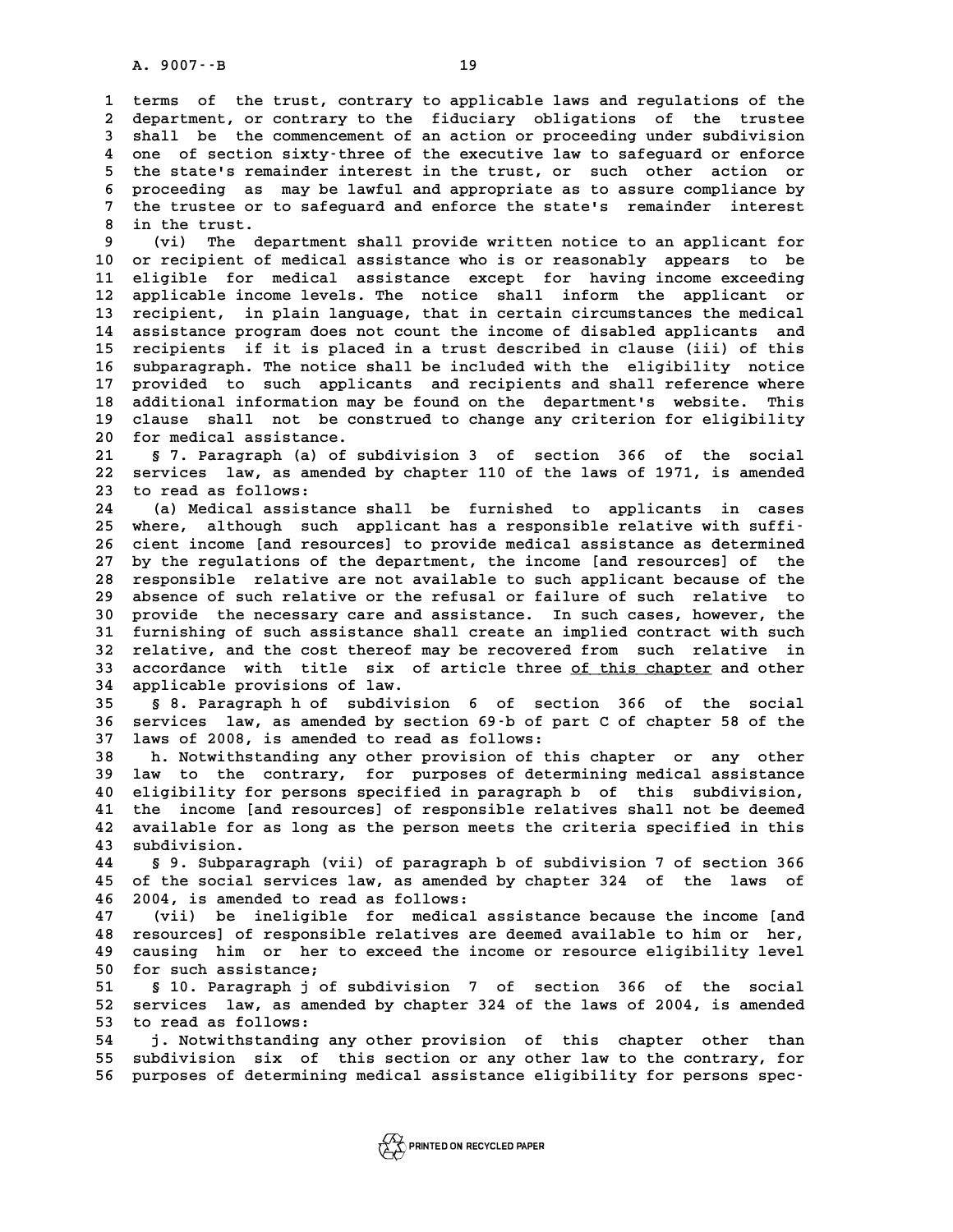**1 ified in paragraph b of this subdivision, the income [and resources] of** 1 ified in paragraph b of this subdivision, the income [and resources] of<br>2 a responsible relative shall not be deemed available for as long as the<br>3 person meets the griteria specified in this subdivision 1 ified in paragraph b of this subdivision, the income [and r<br>2 a responsible relative shall not be deemed available for a<br>3 person meets the criteria specified in this subdivision.<br>4 5 11 Subdivision 8 of sostion 366 of t **4 a** responsible relative shall not be deemed available for as long as the 3 person meets the criteria specified in this subdivision.<br>**4** § 11. Subdivision 8 of section 366 of the social services law, as<br>**5** added by ch **5** added by chapter 41 of the laws of section 366 of the social services law, as<br> **5** added by chapter 41 of the laws of 1992, is amended to read as follows:<br> **6** a Moturibation is any inconsistent provision of this shapt **6 8. 11. Subdivision 8 of section 366 of the social services law, as<br>
<b>6 added by chapter 41 of the laws of 1992, is amended to read as follows:**<br> **6 8. Notwithstanding any inconsistent provision of this chapter or any**<br> **7** added by chapter 41 of the laws of 1992, is amended to read as follows:<br>
8. Notwithstanding any inconsistent provision of this chapter or any<br>
7 other law to the contrary, income [and resources] which are otherwise<br>
2. 8. Notwithstanding any inconsistent provision of this chapter or any<br>
7 other law to the contrary, income [and resources] which are otherwise<br>
8 exempt from consideration in determining a person's eligibility for<br>
8 modica 9 other law to the contrary, income [and resources] which are otherwise<br>8 exempt from consideration in determining a person's eligibility for<br>9 medical care, services and supplies available under this title, shall be<br>20 se 8 exempt from consideration in determining a person's eligibility for<br>9 medical care, services and supplies available under this title, shall be<br>10 considered available for the payment or part payment of the costs of<br>11 su 9 medical care, services and supplies available under this title, shall be considered available for the payment or part payment of the costs of<br>11 such medical care, services and supplies as required by federal law and<br>12 10 considered ava<br>11 such medical ca<br>12 regulations.<br><sup>13 8</sub> 12 Subpara</sup> 11 such medical care, services and supplies as required by federal law and<br>12 regulations.<br>**13** § 12. Subparagraph (vi) of paragraph b of subdivision 9 of section 366<br>14 of the social services law, as added by chapter 170 12 regulations.<br>13 § 12. Subparagraph (vi) of paragraph b of subdivision 9 of section 366<br>14 of the social services law, as added by chapter 170 of the laws of 1994,<br>15 is arouded to read as follows. 13 § 12. Subparagraph (vi) of para<br>14 of the social services law, as ad<br>15 is amended to read as follows:<br><sup>16</sup> (vi) he oligible or if di 15 is amended to read as follows:<br>16 (vi) be eligible or, if discharged, would be eligible for medical<br>17 assistance, or are ineligible for medical assistance because the income 15 is amended to read as follows:<br>16 (vi) be eligible or, if discharged, would be eligible for medical<br>17 assistance, or are ineligible for medical assistance because the income<br>18 **Independent of propositional inclusion 16** (vi) be eligible or, if discharged, would be eligible for medical<br>17 assistance, or are ineligible for medical assistance because the income<br>18 [and resources] of responsible relatives are or, if discharged, would be<br> 17 assistance, or are ineligible for medical assistance because the income<br>18 [and resources] of responsible relatives are or, if discharged, would be<br>19 deemed available to such persons causing them to exceed the income [ 18 [and resources] of responsible relatives are or, if<br>19 deemed available to such persons causing them to<br>20 resource] eligibility level for such assistance;<br><sup>21</sup> 5.13 Personant b of subdivision 9 of section **20** deemed available to such persons causing them to exceed the income [or<br>
20 resource] eligibility level for such assistance;<br>
21 § 13. Paragraph k of subdivision 9 of section 366 of the social<br>
22 servises law as added 20 resource] eligibility level for such assistance;<br>21 § 13. Paragraph k of subdivision 9 of section 366 of the social<br>22 services law, as added by chapter 170 of the laws of 1994, is amended to<br>23 read as follows: 21 § 13. Paragraph k<br>22 services law, as ad<br>23 read as follows:<br><sup>24</sup> b Notwithstandi 22 services law, as added by chapter 170 of the laws of 1994, is amended to<br>
23 read as follows:<br>
24 k. Notwithstanding any provision of this chapter other than subdivi-<br>
25 sion six or source of this section or any other 23 read as follows:<br>
24 k. Notwithstanding any provision of this chapter other than subdivi-<br>
25 sion six or seven of this section, or any other law to the contrary, for<br>
26 purposes of determining medical assistance eligi **24 k. Notwithstanding any provision of this chapter other than subdivi-**<br>25 sion six or seven of this section, or any other law to the contrary, for<br>26 purposes of determining medical assistance eligibility for persons sp 25 sion six or seven of this section, or any other law to the contrary, for<br>26 purposes of determining medical assistance eligibility for persons spec-<br>27 ified in paragraphs b and c of this subdivision, the income [and<br>28 26 purposes of determining medical assistance eligibility for persons spec-<br>27 ified in paragraphs b and c of this subdivision, the income [and<br>28 resources] of a responsible relative shall not be deemed available for<br>29 2 27 ified in paragraphs b and c of this subdivision, the income [and resources] of a responsible relative shall not be deemed available for as long as the person meets the criteria specified in this subdivision. **28 resources] of a responsible relative shall not be deemed available for<br>29 as long as the person meets the criteria specified in this subdivision.<br>30 § 14. Paragraph (d) of subdivision 12 of section 366 of the social<br>31 39 as long as the person meets the criteria specified in this subdivision.**<br>**30 § 14. Paragraph (d) of subdivision 12 of section 366 of the social<br>31 services law, as added by section 1 of part E of chapter 58 of the laws 30 s** 14. Paragraph (d) of subdivision 12 of<br>31 services law, as added by section 1 of pa<br>32 of 2006, is amended to read as follows:<br>(d) Notwithstanding any provision of thi 31 services law, as added by section 1 of part E of chapter 58 of the laws<br>32 of 2006, is amended to read as follows:<br>33 (d) Notwithstanding any provision of this chapter or any other law to<br>34 the contrary, for purposes o **34 the contrary, for purposes of determining medical assistance eligibility 35 for persons specified in paragraph (b) of this subdivision, the income 34 the contrary, for purposes of determining medical assistance eligibility**<br>**35 for persons specified in paragraph** (b) of this subdivision, the income<br>**36 [and resources] of a legally responsible relative shall not be d 35 for persons specified in paragraph (b) of this subdivision, the income**<br>**36 [and resources] of a legally responsible relative shall not be deemed**<br>**37 available for as long as the person meets the criteria specified in 36 [and resources] of a legally responsible relative shall not be deemed**<br>37 available for as long as the person meets the criteria specified in this<br>38 subdivision; provided, however, that such income shall continue to b **37 available for as long as the person meets the criteria specified in this**<br>**38 subdivision; provided, however, that such income shall continue to be**<br>**39 deemed unavailable should responsibility for the care and placeme** 38 subdivision; provided, however, that such income shall continue to be deemed unavailable should responsibility for the care and placement of the person be returned to [his or her] <u>their</u> parent or other legally<br><sup>41</sup> re deemed unavailable should responsibility for the care and placement of the person be returned to [his or her] <u>their</u> parent or other legally responsible person.<br>42 § 15. Paragraph (b) of subdivision 2 of section 366-a of **42 § 15. Paragraph (b) of subdivision 2 of section 366-a of the social 41 responsible person.**<br> **42** § 15. Paragraph (b) of subdivision 2 of section 366-a of the social<br> **43 services law is REPEALED and paragraphs (c) and (d), paragraph (d) as**<br> **44 added by section 29 of part B of shapter 5 42** § 15. Paragraph (b) of subdivision 2 of section 366–a of the social<br>43 services law is REPEALED and paragraphs (c) and (d), paragraph (d) as<br>44 added by section 29 of part B of chapter 58 of the laws of 2010, are<br>45 r 43 services law is REPEALED and paragraphs 44 added by section 29 of part B of chap<br>45 relettered paragraphs (b) and (c).<br>46 September 2016 release to a set of andivision 44 added by section 29 of part B of chapter 58 of the laws of 2010, are<br>45 relettered paragraphs (b) and (c).<br>46 § 16. Paragraph (c) of subdivision 2 of section 366-a of the social<br>47 services law, as added by section 29 o **45 relettered paragraphs (b) and (c).**<br>46 § 16. Paragraph (c) of subdivision 2 of section 366-a of the social<br>47 services law, as added by section 29 of part B of section 58 of the laws<br>48 of 2010 and as relationed by sec **46** § 16. Paragraph (c) of subdivision 2 of section 366-a of the social<br>47 services law, as added by section 29 of part B of section 58 of the laws<br>48 of 2010 and as relettered by section fifteen of this act, is amended t **47 services law, as ad:**<br>**48 of 2010 and as rele<br><b>49 read as follows:**<br>50 (3) Notwithstand **50** 48 of 2010 and as relettered by section fifteen of this act, is amended to<br> **49** read as follows:<br>
(c) Notwithstanding the provisions of paragraph (a) of this subdivi-<br>
51 sion an applicant or recipient whose eligibil **50** read as follows:<br>
50 (c) Notwithstanding the provisions of paragraph (a) of this subdivi-<br>
51 sion, an applicant or recipient [whose eligibility under this title is<br>
52 determined without recard to the apount of his o 50 (c) Notwithstanding the provisions of paragraph (a) of this subdivi-<br>51 sion, an applicant or recipient [whose eligibility under this title is<br>52 determined without regard to the amount of his or her accumulated<br>53 reso 51 sion, an applicant or recipient [whose eligibility under this title is<br>52 determined without regard to the amount of his or her accumulated<br>53 resources] may attest to the amount of interest income generated by<br>54 [such 52 determined without regard to the amount of his or her accumulated<br>53 resources] may attest to the amount of interest income generated by<br>54 [such] resources if the amount of such interest income is expected to be<br>55 imm 53 resources] may attest to the amount of interest income generated by<br>54 [such] resources if the amount of such interest income is expected to be<br>55 immaterial to medical assistance eligibility, as determined by the<br>56 co 54 [such] resources if the amount of such interest income is expected to be<br>55 immaterial to medical assistance eligibility, as determined by the<br>56 commissioner of health. In the event there is an inconsistency between

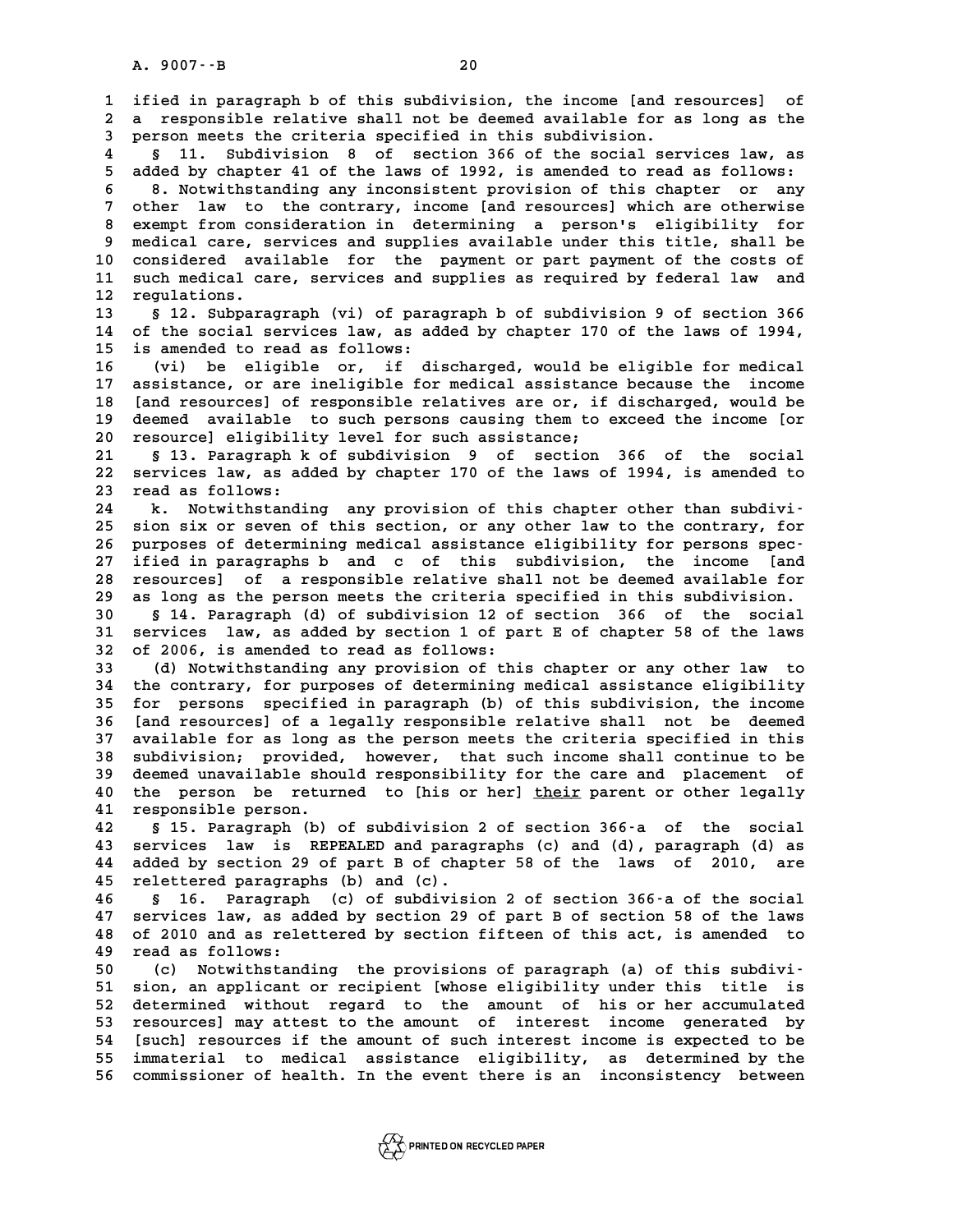A. 9007 · - B<br>1 the information reported by the applicant or recipient and any informa-<br><sup>2</sup> tion obtained by the commissioner of boalth from other sources and such **2** the information reported by the applicant or recipient and any information obtained by the commissioner of health from other sources and such<br>3 inconsistency is material to medical assistance eligibility, the commis. 1 the information reported by the applicant or recipient and any informa-<br>2 tion obtained by the commissioner of health from other sources and such<br>3 inconsistency is material to medical assistance eligibility, the commis-2 tion obtained by the commissioner of health from other sources and such<br>3 inconsistency is material to medical assistance eligibility, the commis-<br>4 sioner of health shall request that the applicant or recipient provide<br> 5 tion obtained by the commissioner of health from other sources and such<br>3 inconsistency is material to medical assistance eligibility, the commis-<br>4 sioner of health shall request that the applicant or recipient provide<br> 4 sioner of health shall request that the applicant or recipient provide<br>
5 adequate documentation to verify [his or her] <u>their</u> interest income.<br>
6 § 17. Paragraph (d) of subdivision 2 of section 366-a of the social<br>
7 S

5 adequate documentation to verify [his or her] <u>their</u> interest income.<br>6 § 17. Paragraph (d) of subdivision 2 of section 366-a of the social<br>7 services law, as amended by chapter 535 of the laws of 2010, is<br>8 BEREALED **8 8 17. Para<br>7 services la<br>8 REPEALED.<br>0 5 18 Para 9 Services law, as amended by chapter 535 of the laws of 2010, is<br>
<b>8 REPEALED.**<br> **9 § 18. Paragraph (a) of subdivision 8 of section 366-a of the social<br>
0 Services law as amended by section 7 of part B of shapter 58 of t** 

10 8 REPEALED.<br>
10 s 18. Paragraph (a) of subdivision 8 of section 366-a of the social<br>
10 services law, as amended by section 7 of part B of chapter 58 of the<br>
11 laws of 2010, is amended to read as follows: 8 18. Paragraph (a) of subdivision 8 of section<br>10 services law, as amended by section 7 of pa<br>11 laws of 2010, is amended to read as follows:<br><sup>12</sup> (a) Notwithing in subdivisions two and five 10 services law, as amended by section 7 of part B of chapter 58 of the<br>
11 laws of 2010, is amended to read as follows:<br>
(a) Notwithstanding subdivisions two and five of this section, infor-<br>
13 mation concerning income [

11 laws of 2010, is amended to read as follows:<br>
12 (a) Notwithstanding subdivisions two and five of this section, infor-<br>
13 mation concerning income [and resources] of applicants for and recipi-<br>
14 onte of modical assis 12 (a) Notwithstanding subdivisions two and five of this section, infor-<br>
13 mation concerning income [and resources] of applicants for and recipi-<br>
14 ents of medical assistance may be verified by matching client informa-13 mation concerning income [and resources] of applicants for and recipi-<br>14 ents of medical assistance may be verified by matching client informa-<br>15 tion with information contained in the wage reporting system establishe 14 ents of medical assistance may be verified by matching client informa-<br>15 tion with information contained in the wage reporting system established<br>16 by section one hundred seventy-one-a of the tax law and in similar<br>17 15 tion with information contained in the wage reporting system established<br>16 by section one hundred seventy-one-a of the tax law and in similar<br>17 systems operating in other geographically contiguous states, by means of<br> 16 by section one hundred seventy-one-a of the tax law and in similar<br>17 systems operating in other geographically contiguous states, by means of<br>18 an income verification performed pursuant to a memorandum of understand-<br> 17 systems operating in other geographically contiguous states, by means of an income verification performed pursuant to a memorandum of understand-<br>19 ing with the department of taxation and finance pursuant to subdivisio 18 an income verification performed pursuant to a memorandum of understand-<br>19 ing with the department of taxation and finance pursuant to subdivision<br>20 four of section one hundred seventy-one-b of the tax law, and, to th 19 ing with the department of taxation and finance pursuant to subdivision<br>20 four of section one hundred seventy-one-b of the tax law, and, to the<br>21 extent required by federal law, with information contained in the non-<br> 20 four of section one hundred seventy-one-b of the tax law, and, to the<br>21 extent required by federal law, with information contained in the non-<br>22 wage income file maintained by the United States internal revenue<br>23 ser 21 extent required by federal law, with information contained in the non-<br>22 wage income file maintained by the United States internal revenue<br>23 service, in the beneficiary data exchange maintained by the United<br>24 States 22 wage income file maintained by the United States internal revenue<br>23 service, in the beneficiary data exchange maintained by the United<br>24 States department of health and human services, and in the unemployment<br>25 incur 23 service, in the beneficiary data exchange maintained by the United<br>24 States department of health and human services, and in the unemployment<br>25 insurance benefits file. Such matching shall provide for procedures<br>26 whi 24 States department of health and human services, and in the unemployment<br>25 insurance benefits file. Such matching shall provide for procedures<br>26 which document significant inconsistent results of matching activities.<br>2 25 insurance benefits file. Such matching shall provide for procedures<br>26 which document significant inconsistent results of matching activities.<br>27 Nothing in this section shall be construed to prohibit activities the<br>28 which document significant inconsistent results of matching activities.<br>27 Nothing in this section shall be construed to prohibit activities the<br>28 department reasonably believes necessary to conform with federal<br>29 requir 27 Nothing in this section shall be construed to prohibit activities the<br>28 department reasonably believes necessary to conform with federal<br>29 requirements under section one thousand one hundred thirty-seven of the<br>20 soc 28 department reasonably<br>29 requirements under sect<br>30 social security act.<br><sup>31</sup> 5 19 Subdivision **39 requirements under section one thousand one hundred thirty-seven of the social security act.**<br>30 social security act.<br>31 § 19. Subdivision 1 of section 366-c of the social services law, as<br>32 added by chapter 558 of th

**30** social security act.<br> **31** § 19. Subdivision 1 of section 366-c of the social services law, as<br> **32** added by chapter 558 of the laws of 1989, is amended to read as follows:<br> **33** 1 Notwithstanding any other provision **31 § 19. Subdivision 1 of section 366-c of the social services law, as<br>32 added by chapter 558 of the laws of 1989, is amended to read as follows:<br>33 1. Notwithstanding any other provision of law to the contrary, in<br>34 de 32 added by chapter 558 of the laws of 1989, is amended to read as follows:**<br>**33 1. Notwithstanding any other provision of law to the contrary, in**<br>**34 determining the eligibility for medical assistance of a person define 1. Notwithstanding any other provision of law to the contrary, in**<br>**34 determining the eligibility for medical assistance of a person defined**<br>**35 as an institutionalized spouse, the income [and resources] of such**<br>**26 pe** 34 determining the eligibility for medical assistance of a person defined<br>35 as an institutionalized spouse, the income [and resources] of such<br>36 person and the person's community spouse shall be treated as provided in<br><sup>3</sup> 35 as an institutionalized spouse, the income [and resources] of such<br>36 person and the person's community spouse shall be treated as provided in<br>37 this section.<br>38 § 20. Paragraphs (c), (d) and (e) of subdivision 2 of se **36 person and the person's community spouse shall be treated as provided in**<br>**37 this section.**<br>**38 § 20. Paragraphs (c), (d) and (e) of subdivision 2 of section 366-c of**<br>**39** the social services law are REPEALED and par

 this section.<br> **38** § 20. Paragraphs (c), (d) and (e) of subdivision 2 of section 366-c of<br>
39 the social services law are REPEALED and paragraphs (f), (g), (h), (i),<br>
40 (i) and (b) of subdivision 2 are relattored pa **40 (j) and (k) of subdivision 2 are relettered paragraphs (c), (d), (e),** (j) and (k) of subditions (d) and (h).<br> **41** (f), (g) and (h).<br> **42** 5.21 Subdivisions (j) and (k) of subdivision 2 are relettered paragraphs (c), (d), (e),<br> **41** (f), (g) and (h).<br> **42** § 21. Subdivisions 5 and 6 of section 366-c of the social services law<br> **43** are PEPELED and subdivisions 7 and 8 are

**41 (f), (g) and (h).**<br>42 § 21. Subdivisions 5 and 6 of section 366–c of the social services law<br>43 are REPEALED and subdivisions 7 and 8 are renumbered subdivisions 5 and<br>44 6 41 (f), (g) and (h).<br>42 § 21. Subdivisions 5 and 6 of section 366 c of the social services law<br>43 are REPEALED and subdivisions 7 and 8 are renumbered subdivisions 5 and<br>44 6.<br>8 22. Subdivisions 5 and 6 of section 366 c of

**45 § 22. Subdivisions 5 and 6 of section 366-c of the social services 44 6.**<br>45 § 22. Subdivisions 5 and 6 of section 366–c of the social services<br>46 law, as added by chapter 558 of the laws of 1989 and as relettered by<br>47 section trenty one of this ast, are amorded to read as follows. **45 5** 22. Subdivisions 5 and 6 of section 366-c of the social se<br>46 law, as added by chapter 558 of the laws of 1989 and as relette<br>47 section twenty-one of this act, are amended to read as follows:<br><sup>49</sup> 5 (a) 1t the be **46 law, as added by chapter 558 of the laws of 1989 and as relettered by section twenty-one of this act, are amended to read as follows:**<br>**48 5. (a) At the beginning or after the commencement of a continuous** noried of in

47 section twenty-one of this act, are amended to read as follows:<br>48 5. (a) At the beginning or after the commencement of a continuous<br>49 period of institutionalization, either spouse may request [an assessment<br>50 of the **50 of the total value of their resources or] a determination of the commu**period of institutionalization, either spouse may request [an assessment<br>
50 of the total value of their resources or] a determination of the commu-<br>
51 nity spouse monthly income allowance, the amount of the family allow-50 of the total value of their resources or] a determination of the commu-<br>51 nity spouse monthly income allowance, the amount of the family allow-<br>52 ance, or the method of computing the amount of the community spouse inc 51 nity spouse monthly income allowance, the amount of the family allow-<br>52 ance, or the method of computing the amount of the family allowance, or<br>53 the method of computing the amount of the community spouse income allow 52 ance, or the method of computing the amount of the family allowance, or<br>53 the method of computing the amount of the community spouse income allow-<br>54 ance.<br>(b) (i) [Upon receipt of a request pursuant to paragraph (a) o 53 the method of computing the amount of the community spouse income allow-<br>54 ance.<br>55 (b) (i) [Upon receipt of a request pursuant to paragraph (a) of this<br>56 subdivision together with all relevant deguneration of the res

54 ance.<br>55 (b) (i) [Upon receipt of a request pursuant to paragraph (a) of this<br>56 subdivision together with all relevant documentation of the resources of

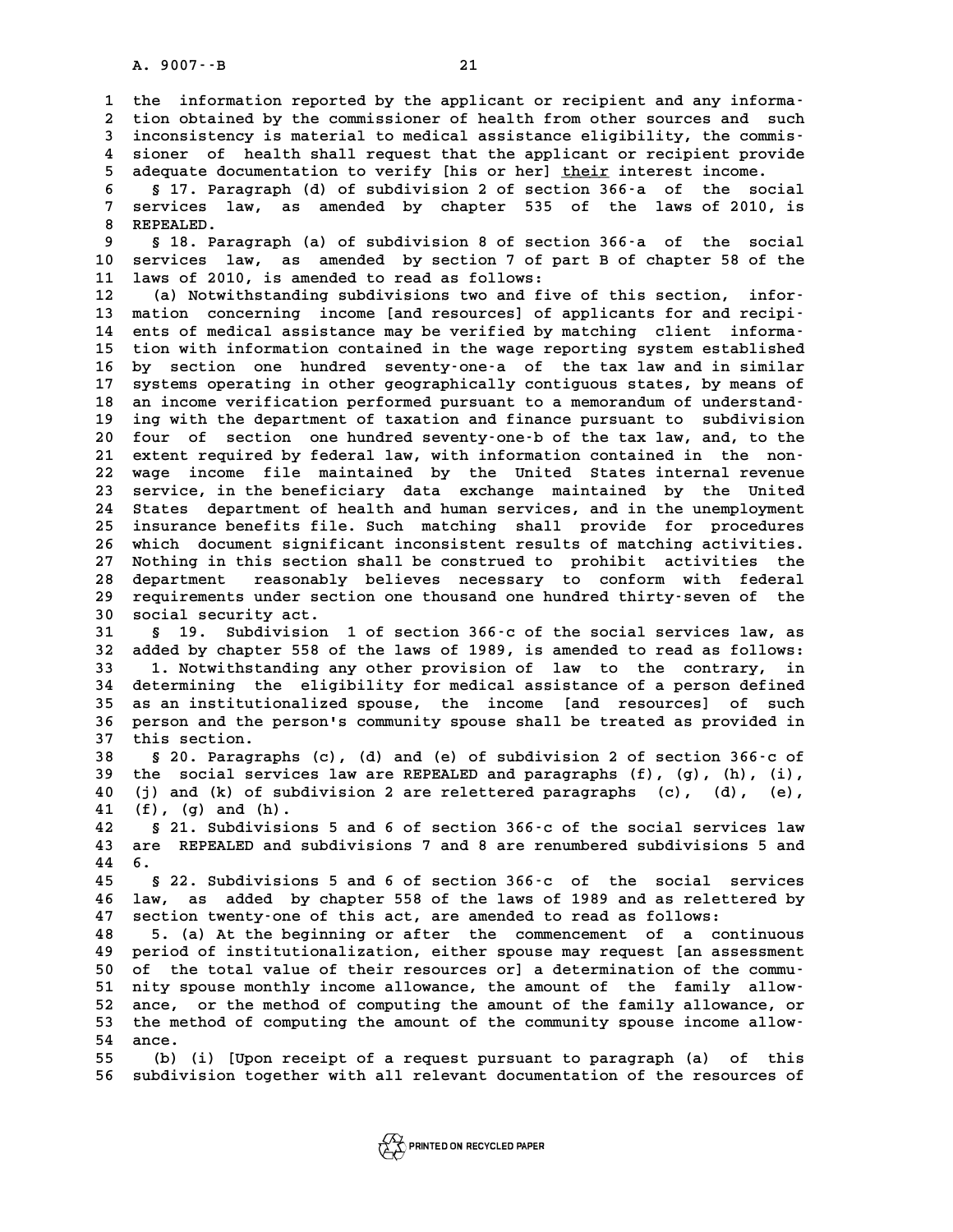**1 both spouses, the social services district shall assess and document the 2** both spouses, the social services district shall assess and document the<br>2 total value of the spouses' resources and provide each spouse with a<br>3 copy of the assessment and the documentation upon which it was based. If 1 both spouses, the social services district shall assess and document the<br>2 total value of the spouses' resources and provide each spouse with a<br>3 copy of the assessment and the documentation upon which it was based. If<br><sup></sup> total value of the spouses' resources and provide each spouse with a<br>
3 copy of the assessment and the documentation upon which it was based. If<br>
4 the request is not part of an application for medical assistance bene-<br>
<sup>5</sup> **5 fits, the assessment and the documentation upon which it was based. If**<br>4 the request is not part of an application for medical assistance bene-<br>5 fits, the social services district may charge a fee for the assessment<br>6 4 the request is not part of an application for medical assistance bene-<br>5 fits, the social services district may charge a fee for the assessment<br>6 which is related to the cost of preparing and copying the assessment and<br>7 5 fits, the social services district may charge a fee for the which is related to the cost of preparing and copying the asse<br>7 documentation which fee may not exceed twenty-five dollars.<br>(ii)] The social services district 6 which is related to the cost of preparing and copying the assessment and<br>7 documentation which fee may not exceed twenty-five dollars.<br>8 (ii)] The social services district shall also notify each requesting<br>8 spouse of th

9 documentation which fee may not exceed twenty-five dollars.<br>
8 (ii)] The social services district shall also notify each requesting<br>
9 spouse of the community spouse monthly income allowance, of the amount,<br>
10 if any, o **10 if any, of the family allowances, and of the method of computing the** 11 amount of the community spouse monthly income allowance.<br>12 [(c)]<u>(ii)</u> The social services district shall also provide to the **10 if any, of the family allowances, and of the method of computing the<br>
<b>11 amount of the community spouse monthly income allowance.**<br> **12** [(c)](ii) The social services district shall also provide to the<br> **13** spouse a

11 amount of the community spouse monthly income allowance.<br>
12 [(c)]<u>(ii)</u> The social services district shall also provide to the<br>
13 spouse a notice of the right to a fair hearing at the time of provision<br>
14 of the info 12 [(c)]<u>(ii)</u> The social services district shall also provide to the<br>13 spouse a notice of the right to a fair hearing at the time of provision<br>14 of the information requested under paragraph (a) of this subdivision or<br>15 13 spouse a notice of the right to a fair hearing at the time of provision<br>14 of the information requested under paragraph (a) of this subdivision or<br>15 after a determination of eligibility for medical assistance. Such not 14 of the information requested under paragraph (a) of this subdivision or<br>15 after a determination of eligibility for medical assistance. Such notice<br>16 shall be in the form prescribed or approved by the commissioner and<br> 15 after a determination of eligibility for medical assistance. Such notice<br>16 shall be in the form prescribed or approved by the commissioner and<br>17 include a statement advising the spouse of the right to a fair hearing<br>1 16 shall be in the fo<br>17 include a statement ad<br>18 under this section. 17 include a statement advising the spouse of the right to a fair hearing<br>
18 under this section.<br>
19 6. (a) If, after a determination on an application for medical assist-<br>
20 ance has been made, either spouse is dissatis

**20 and 18 and 18 and 18 and 18 and 18 and 18 and 18 ance has been made, either spouse is dissatisfied with the determination**<br> **20 ance has been made, either spouse is dissatisfied with the determination**<br>
21 of the commu **20** 6. (a) If, after a determination on an application for medical assist-<br>20 ance has been made, either spouse is dissatisfied with the determination<br>21 of the community spouse monthly allowance[,] <u>or</u> the amount of mon 20 ance has been made, either spouse is dissatisfied with the determination<br>21 of the community spouse monthly allowance[,] <u>or</u> the amount of monthly<br>22 income otherwise available to the community spouse, [the computation 21 of the community spouse monthly allowance[,] <u>or</u> the amount of monthly<br>22 income otherwise available to the community spouse, [the computation of<br>23 the spousal share of resources, the attribution of resources or the<br>2 22 income otherwise available to the community spouse, [the computation of<br>23 the spousal share of resources, the attribution of resources or the<br>24 determination of the community spouse's resource allocation,] the spouse<br> 23 the spousal share of resources, the attribution of resources or the determination of the community spouse's resource allocation,] the spouse 25 may request a fair hearing to dispute such determination. Such hearing 26 s 24 determination of the community spouse's resource allocation,] the spouse<br>25 may request a fair hearing to dispute such determination. Such hearing<br>26 shall be held within thirty days of the request therefor.<br>27 (b) If e 25 may request a fair hearing to dispute such determination. Such hearing<br>26 shall be held within thirty days of the request therefor.<br>27 (b) If either spouse establishes that the community spouse needs<br>28 income above the

**28 income above the level established by the social services district as** 27 (b) If either spouse establishes that the community spouse needs<br>28 income above the level established by the social services district as<br>29 the minimum monthly maintenance needs allowance, based upon exceptional<br>20 cir 28 income above the level established by the social services district as<br>29 the minimum monthly maintenance needs allowance, based upon exceptional<br>30 circumstances which result in significant financial distress (as define 29 the minimum monthly maintenance needs allowance, based upon exceptional<br>30 circumstances which result in significant financial distress (as defined<br>31 by the commissioner in regulations), the department shall substitute 30 circumstances which result in significant financial distress (as defined<br>31 by the commissioner in regulations), the department shall substitute an<br>32 amount adequate to provide additional necessary income from the inco 31 by the commissioner in regulations), the department sha<br>32 amount adequate to provide additional necessary incom<br>33 otherwise available to the institutionalized spouse.<br><sup>24</sup> [(g) If oither spouse of abblishes that incom 32 amount adequate to provide additional necessary income from the income<br>33 otherwise available to the institutionalized spouse.<br>34 [(c) If either spouse establishes that income generated by the commu-<br>35 nity spouse reso

33 otherwise available to the institutionalized spouse.<br>34 [(c) If either spouse establishes that income generated by the commu-<br>35 nity spouse resource allowance, established by the social services<br>36 digital is incleanan 14 [(c) If either spouse establishes that income generated by the commu-<br>35 nity spouse resource allowance, established by the social services<br>36 district, is inadequate to raise the community spouse's income to the<br><sup>37</sup> m 35 nity spouse resource allowance, established by the social services<br>36 district, is inadequate to raise the community spouse's income to the<br>37 minimum monthly maintenance needs allowance, the department shall estab-<br><sup>38</sup> **36 district, is inadequate to raise the community spouse's income to the minimum monthly maintenance needs allowance, the department shall establish a resource allowance for the spousal share of the institutionalized**<br>**38** 37 minimum monthly maintenance needs allowance, the department shall estab-<br>38 lish a resource allowance for the spousal share of the institutionalized<br>39 spouse adequate to provide such minimum monthly maintenance needs a **40 1ish a re**<br>**40 ance.**]<br>**41 6** 23

allow-<br>
40 ance.]<br>
41 § 23. The commissioner of health shall, consistent with the social<br>
42 services law, make any necessary amendments to the state plan for **42 services law, make any necessary amendments to the state plan for 43 medical assistance submitted pursuant to section three hundred sixty-**42 services law, make any necessary amendments to the state plan for<br>43 medical assistance submitted pursuant to section three hundred sixty-<br>44 three of the social services law, in order to ensure federal financial<br>15 par 43 medical assistance submitted pursuant to section three hundred sixty-<br>44 three of the social services law, in order to ensure federal financial<br>45 participation in expenditures under the provisions of this act. The<br>46 p 44 three of the social services law, in order to ensure federal financial<br>45 participation in expenditures under the provisions of this act. The<br>46 provisions of this act shall not take effect unless all necessary<br>47 provi 45 participation in expenditures under the provisions of this act. The<br>46 provisions of this act shall not take effect unless all necessary<br>47 approvals under federal law and regulation have been obtained to receive<br>48 fed 46 provisions of this act shall not take effect unless all necessary<br>47 approvals under federal law and regulation have been obtained to receive<br>48 federal financial participation for the costs of services provide here-<br>49 47 approvals under federal law and regulation have been obtained to receive<br>48 federal financial participation for the costs of services provide here-<br>49 under.<br>50 § 24. This act shall take effect January 1, 2023, subject **50 § 24. This act shall take effect January 1, 2023, subject to federal**

**50** s 24. This act shall take effect January 1, 2023, subject to federal<br>
51 financial participation; provided, however that the amendments to para-<br>
<sup>52</sup> graph b of subdivision 6 of sostion 366 of the sosial servises law 50 § 24. This act shall take effect January 1, 2023, subject to federal<br>51 financial participation; provided, however that the amendments to para-<br>52 graph h of subdivision 6 of section 366 of the social services law made<br> 51 financial participation; provided, however that the amendments to para-<br>
52 graph h of subdivision 6 of section 366 of the social services law made<br>
53 by section eight of this act shall not affect the repeal of such su 52 graph h of subdivision 6 of section 366 of the social services law made<br>53 by section eight of this act shall not affect the repeal of such subdi-<br>54 vision and shall be deemed repealed therewith; provided further that 53 by section eight of this act shall not affect the repeal of such subdi-<br>54 vision and shall be deemed repealed therewith; provided further that the<br>55 commissioner of health shall notify the legislative bill drafting<br>56 55 commissioner of health shall notify the legislative bill drafting<br>56 commission upon the occurrence of federal financial participation in



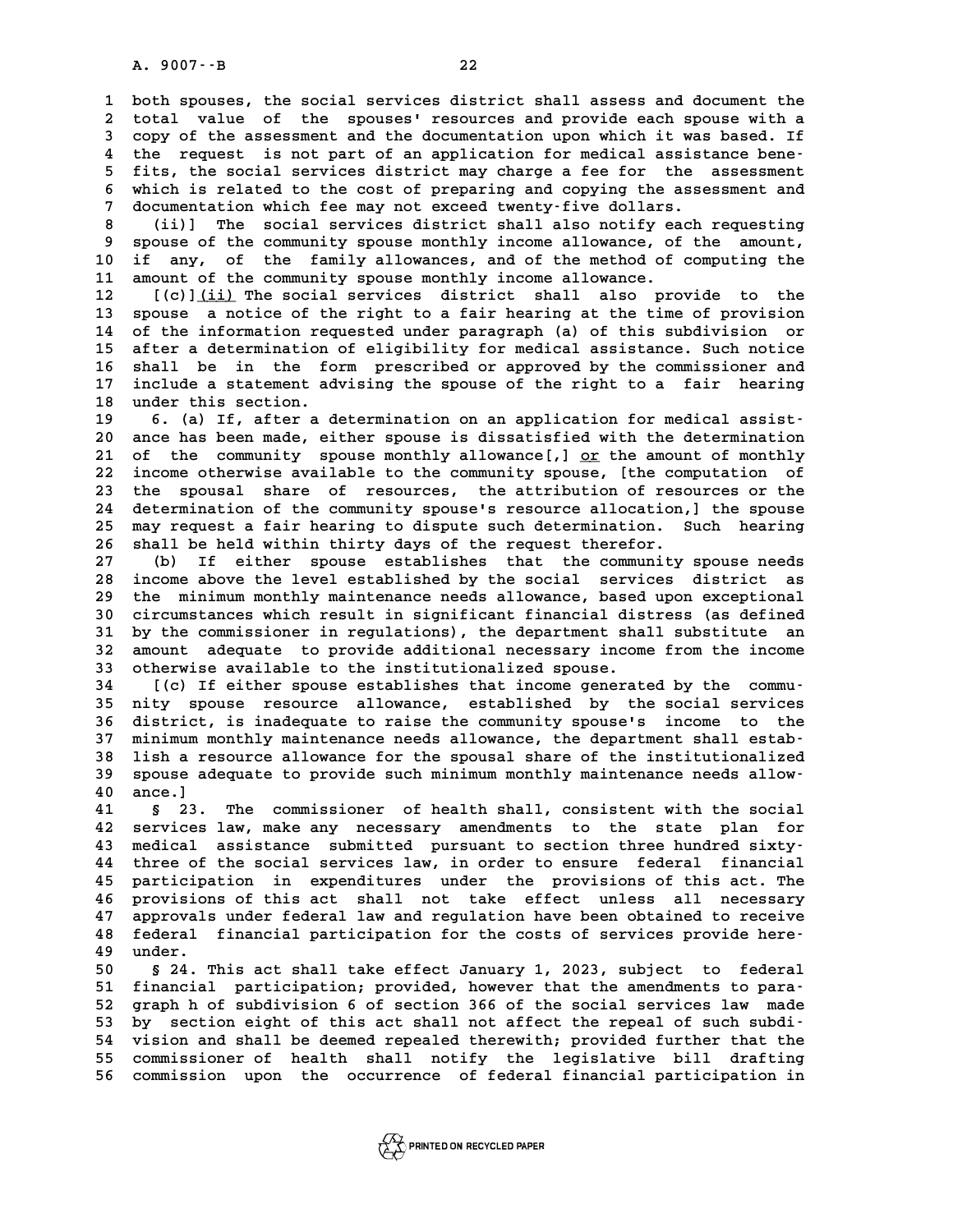**1 order that the commission may maintain an accurate and timely effective 2** order that the commission may maintain an accurate and timely effective<br>2 data base of the official text of the laws of the state of New York in<br>3 furtherance of effectuating the provisions of section 44 of the legisla 1 order that the commission may maintain an accurate and timely effective<br>
2 data base of the official text of the laws of the state of New York in<br>
3 furtherance of effectuating the provisions of section 44 of the legisla 2 data base of the official text of the laws of the stat<br>3 furtherance of effectuating the provisions of section 44<br>4 tive law and section 70<sup>-</sup>b of the public officers law. 4 tive law and section 70-b of the public of<br>5<br>PART O

**FART O**<br>**6** Section 1. Subdivisions 2 and 3 of section 367-r of the social<br>7 services law, subdivision 2 as amended and subdivision 3 as added by **7 services law, subdivision 2 as amended and subdivision 3 as added by 8 Section 1. Subdivisions 2 and 3 of section 367-r of the social<br>
<b>8 section 2 of part PP of chapter 56 of the laws of 2020, are amended to**<br> **8 section 2 of part PP of chapter 56 of the laws of 2020, are amended to**<br> **9 9 services law, subditum**<br> **9 read as follows:**<br> **9 read as follows:**<br> **9 Modically frag** 8 section 2 of part PP of chapter 56 of the laws of 2020, are amended to<br>9 read as follows:<br>10 2. Medically fragile children <u>and adults</u>. (a) In addition, the<br>11 commissioner shall further increase rates for private duty

9 read as follows:<br>10 2. Medically fragile children <u>and adults</u>. (a) In addition, the<br>11 commissioner shall further increase rates for private duty nursing<br>12 services that are provided to medically fragile children to en 10 2. Medically fragile children <u>and adults</u>. (a) In addition, the<br>11 commissioner shall further increase rates for private duty nursing<br>12 services that are provided to medically fragile children to ensure the<br>13 availab 11 commissioner shall further increase rates for private duty nursing<br>12 services that are provided to medically fragile children to ensure the<br>13 availability of such services to such children. Furthermore, no later<br>14 th 12 services that are provided to medically fragile children to ensure the<br>13 availability of such services to such children. Furthermore, no later<br>14 than sixty days after the chapter of the laws of two thousand twenty-two ar a that a thildren. Furthermore, no later<br>
14 than sixty days after the chapter of the laws of two thousand twenty-two<br>
15 that amended this subdivision takes effect, increased rates shall be<br>
cuterded for private duty p than sixty days after the chapter of the laws of two thousand twenty-two<br>
15 <u>that amended this subdivision takes effect</u>, increased rates shall be<br>
<u>extended for private duty nursing services provided to medically fragile</u> 15 that amended this subdivision takes effect, increased rates shall be<br>16 <u>extended for private duty nursing services provided to medically fragile</u><br>17 <u>adults</u>. In establishing rates of payment under this subdivision, th 16 extended for private duty nursing services provided to medically fragile<br>17 <u>adults</u>. In establishing rates of payment under this subdivision, the<br>18 commissioner shall consider the cost neutrality of such rates as rela **17 adults.** In establishing rates of payment under this subdivision, the commissioner shall consider the cost neutrality of such rates as related to the cost effectiveness of caring for medically fragile children <u>and</u> **20 20 20 adults in a non-institutional setting as compared to an institutional setting as compared to an institutional<br>
20 <u>adults</u> in a non-institutional setting as compared to an institutional<br>
21 setting Medically frac** 19 to the cost effectiveness of caring for medically fragile children <u>and</u><br>20 <u>adults</u> in a non-institutional setting as compared to an institutional<br>21 setting. Medically fragile children shall, for the purposes of this<br> 20 <u>adults</u> in a non-institutional setting as compared to an institutional<br>21 setting. Medically fragile children shall, for the purposes of this<br>22 subdivision, have the same meaning as in subdivision three-a of section<br>2 21 setting. Medically fragile children shall, for the purposes of this<br>22 subdivision, have the same meaning as in subdivision three-a of section<br>23 thirty-six hundred fourteen of the public health law. <u>For purposes of</u><br>2 24 this subdivision, "medically fragile adult" shall be defined as any<br>25 individual who previously qualified as a medically fragile child but no **25 individual who previously qualified as a medically fragile child but no \_\_\_\_\_\_\_\_\_\_\_\_\_\_\_\_\_\_\_\_\_\_\_\_\_\_\_\_\_\_\_\_\_\_\_\_\_\_\_\_\_\_\_\_\_\_\_\_\_\_\_\_\_\_\_\_\_\_\_\_\_\_\_\_\_\_\_\_\_\_\_\_** 24 this subdivision, "medically fragile adult" shall be defined as any<br>25 <u>individual who previously qualified as a medically fragile child but no</u><br>26 <u>longer meets the age requirement</u>. Such increased rates for services<br>2 individual who previously qualified as a medically fragile child but no<br>26 <u>longer meets the age requirement</u>. Such increased rates for services<br>27 rendered to such children <u>and adults</u> may take into consideration the<br>28 **26 longer meets the age requirement.** Such increased rates for services<br>27 rendered to such children and adults may take into consideration the<br>28 elements of cost, geographical differentials in the elements of cost<br>29 co 27 rendered to such children and adults may take into consideration the<br>
28 elements of cost, geographical differentials in the elements of cost<br>
29 considered, economic factors in the area in which the private duty nurs-<br> 28 elements of cost, geographical differentials in the elements of cost<br>29 considered, economic factors in the area in which the private duty nurs-<br>30 ing service is provided, costs associated with the provision of private 29 considered, economic factors in the area in which the private duty nurs-<br>30 ing service is provided, costs associated with the provision of private<br>31 duty nursing services to medically fragile children <u>and adults</u>, an **30 ing service is provided, costs associated with the provision of private**<br>**31 duty nursing services to medically fragile children <u>and adults</u>, and the<br>32 need for incentives to improve services and institute economies** 31 duty nursing services to medically fragile children <u>and adults</u>, and the<br>32 need for incentives to improve services and institute economies and such<br>33 increased rates shall be payable only to those private duty nurses 32 need for incentives to improve services and institute economies and such<br>33 increased rates shall be payable only to those private duty nurses who<br>34 can demonstrate, to the satisfaction of the department of health, sat 33 increased rates shall be payable only to those private duty nurses who<br>34 can demonstrate, to the satisfaction of the department of health, satis-<br>35 factory training and experience to provide services to such children 34 can demonstrate, to the satisfaction of the department of health, satis-<br>35 factory training and experience to provide services to such children <u>and</u><br>36 <u>adults</u>. Such increased rates shall be determined based on appli 35 factory training and experience to provide services to such children <u>and</u><br>36 <u>adults</u>. Such increased rates shall be determined based on application<br>37 of the case mix adjustment factor for AIDS home care program servi **36 <u>adults</u>. Such increased rates shall be determined based on application**<br>37 of the case mix adjustment factor for AIDS home care program services<br>38 rates as determined pursuant to applicable regulations of the departm 37 of the case mix adjustment factor for AIDS home care program services<br>38 rates as determined pursuant to applicable regulations of the department<br>39 of health. The commissioner may promulgate regulations to implement th 39 of health. The commissioner may promulgate regulations to implement the<br>40 provisions of this subdivision.<br>41 (b) Private duty nursing services providers which have their rates

**41 (b) Private duty nursing services providers which have their rates 40 provisions of this subdivision.**<br> **41** (b) Private duty nursing services providers which have their rates<br> **42 adjusted pursuant to paragraph** (b) of subdivision one of this section<br> **43 and paragraph** (a) of this subd **41** (b) Private duty nursing services providers which have their rates<br>42 adjusted pursuant to paragraph (b) of subdivision one of this section<br>43 and paragraph (a) of this subdivision shall use such funds solely for<br>44 t **42 adjusted pursuant to paragraph (b) of subdivision one of this section**<br>**43 and paragraph (a) of this subdivision shall use such funds solely for**<br>**44 the purposes of recruitment and retention of private duty nurses or** 43 and paragraph (a) of this subdivision shall use such funds solely for<br>44 the purposes of recruitment and retention of private duty nurses or to<br>45 ensure the delivery of private duty nursing services to medically frag-<br> 44 the purposes of recruitment and retention of private duty nurses or to<br>45 ensure the delivery of private duty nursing services to medically frag-<br>46 ile children <u>and adults</u> and are prohibited from using such funds for 45 ensure the delivery of private duty nursing services to medically frag-<br>46 ile children <u>and adults</u> and are prohibited from using such funds for any<br>47 other purpose. Funds provided under paragraph (b) of subdivision o **46 ile children <u>and adults</u> and are prohibited from using such funds for any other purpose. Funds provided under paragraph (b) of subdivision one of this section and paragraph (a) of this subdivision are not intended to** 47 other purpose. Funds provided under paragraph (b) of subdivision one of<br>48 this section and paragraph (a) of this subdivision are not intended to<br>49 supplant support provided by a local government. Each such provider,<br>5 this section and paragraph (a) of this subdivision are not intended to<br>49 supplant support provided by a local government. Each such provider,<br>50 with the exception of self-employed private duty nurses, shall submit,<br>51 at 49 supplant support provided by a local government. Each such provider,<br>50 with the exception of self-employed private duty nurses, shall submit,<br>51 at a time and in a manner to be determined by the commissioner of<br>52 heal 50 with the exception of self-employed private duty nurses, shall submit,<br>51 at a time and in a manner to be determined by the commissioner of<br>52 health, a written certification attesting that such funds will be used<br>53 so 51 at a time and in a manner to be determined by the commissioner of<br>52 health, a written certification attesting that such funds will be used<br>53 solely for the purpose of recruitment and retention of private duty<br>54 nurse **54 nurses or to ensure the delivery of private duty nursing services to**

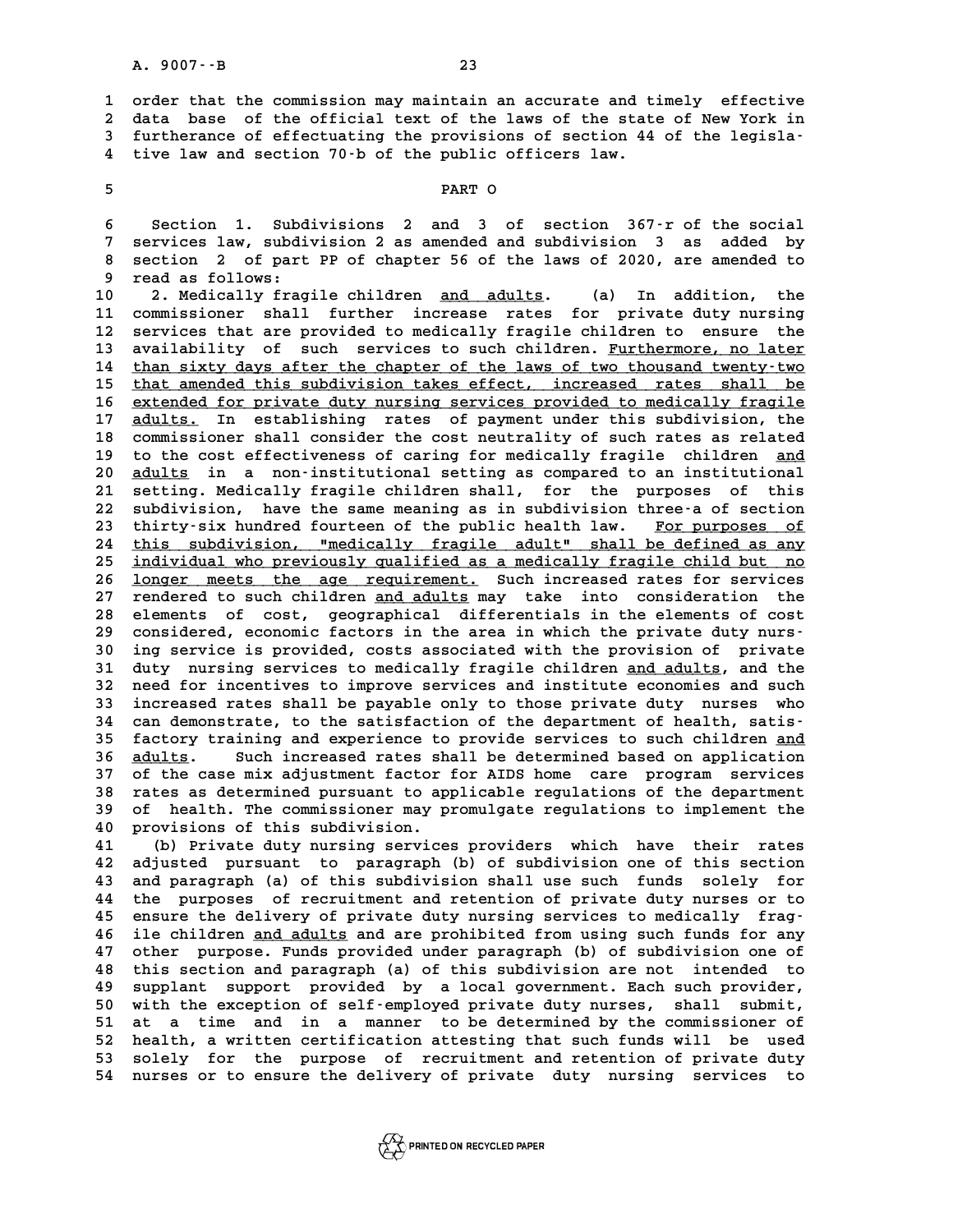A. 9007 --B<br>1 medically fragile children <u>and adults</u>. The commissioner of health is<br>2 authorized to audit each such provider to ensure compliance with the **2 authorized to audit each such provider to ensure compliance with the 3 written certification required by this subdivision and shall recoup all** 2 authorized to audit each such provider to ensure compliance with the<br>3 written certification required by this subdivision and shall recoup all<br>4 funds determined to have been used for purposes other than recruitment<br>5 an 3 written certification required by this subdivision and shall recoup all<br>4 funds determined to have been used for purposes other than recruitment<br>5 and retention of private duty nurses or the delivery of private duty<br>5 nu 4 funds determined to have been used for purposes other than recruitment<br>5 and retention of private duty nurses or the delivery of private duty<br>6 nursing services to medically fragile children <u>and adults</u>. Such recoup-<br>7 5 and retention of private duty nurses or the delivery of private shall be in addition to any other penalties provided by law.<br>7 ment shall be in addition to any other penalties provided by law.<br>2 (c) The commissioner of h 8 nursing services to medically fragile children <u>and adults</u>. Such recoup-<br>
7 ment shall be in addition to any other penalties provided by law.<br>
8 (c) The commissioner of health shall, subject to the provisions of<br>
8 narr

9 ment shall be in addition to any other penalties provided by law.<br>
8 (c) The commissioner of health shall, subject to the provisions of<br>
9 paragraph (b) of this subdivision, and the provisions of subdivision<br>
10 three of 10 (c) The commissioner of health shall, subject to the provisions of<br>
10 three of this section, and subject to the availability of federal finan-<br>
<sup>11</sup> dial participation annually increase fees for the fee-for-service 9 paragraph (b) of this subdivision, and the provisions of subdivision<br>10 three of this section, and subject to the availability of federal finan-<br>11 cial participation, annually increase fees for the fee-for-service<br>22 re **12 reimbursement of private duty nursing services provided to medically** 11 cial participation, annually increase fees for the fee-for-service<br>12 reimbursement of private duty nursing services provided to medically<br>13 fragile children by fee-for-service private duty nursing services<br>14 provider 12 reimbursement of private duty nursing services provided to medically<br>13 fragile children by fee-for-service private duty nursing services<br>14 providers who enroll and participate in the provider directory pursuant<br>15 to 13 fragile children by fee-for-service private duty nursing services<br>14 providers who enroll and participate in the provider directory pursuant<br>15 to subdivision three of this section, over a period of three years,<br>16 comp 14 providers who enroll and participate in the provider directory pursuant<br>15 to subdivision three of this section, over a period of three years,<br>16 commencing October first, two thousand twenty, by one-third annual<br>17 inc 15 to subdivision three of this section, over a period of three years,<br>16 commencing October first, two thousand twenty, by one-third annual<br>17 increments, until such fees for reimbursement equal the final benchmark<br>18 pay 16 commencing October first, two thousand twenty, by one-third annual<br>17 increments, until such fees for reimbursement equal the final benchmark<br>18 payment designed to ensure adequate access to the service. In developing<br>1 17 increments, until such fees for reimbursement equal the final benchmark<br>18 payment designed to ensure adequate access to the service. In developing<br>19 such benchmark the commissioner of health may utilize the average tw 18 payment designed to ensure adequate access to the service. In developing<br>19 such benchmark the commissioner of health may utilize the average two<br>20 thousand eighteen Medicaid managed care payments for reimbursement of<br> 19 such benchmark the commissioner of health may utilize the average two<br>20 thousand eighteen Medicaid managed care payments for reimbursement of<br>21 such private duty nursing services. The commissioner may promulgate<br>22 re **22 regulations to implement the provisions of this paragraph.**

**23 (d) The commissioner of health shall, subject to the provisions of \_\_\_\_\_\_\_\_\_\_\_\_\_\_\_\_\_\_\_\_\_\_\_\_\_\_\_\_\_\_\_\_\_\_\_\_\_\_\_\_\_\_\_\_\_\_\_\_\_\_\_\_\_\_\_\_\_\_\_\_\_\_\_\_\_\_\_\_\_\_** regulations to implement the provisions of this paragraph.<br>
23 (d) The commissioner of health shall, subject to the provisions of<br>
24 <u>paragraph (b) of this subdivision, and the provisions of subdivision</u><br>
25 three of this 23 (d) The commissioner of health shall, subject to the provisions of<br>24 paragraph (b) of this subdivision, and the provisions of subdivision<br>25 three of this section, and subject to the availability of federal finan-<br>26 s 24 paragraph (b) of this subdivision, and the provisions of subdivision<br>25 <u>three of this section, and subject to the availability of federal finance<br>26 cial participation, increase fees for the fee-for-service reimburseme</u> 25 <u>three of this section, and subject to the availability of federal finan-</u><br>26 <u>cial participation, increase fees for the fee-for-service reimbursement</u><br>27 <u>of private duty nursing services provided to medically fragile </u> 28 <u>fee-for-service private duty nursing services providers who enroll and</u><br>29 participate in the provider directory pursuant to subdivision three of of private duty nursing services provided to medically fragile adults by<br>
<u>fee-for-service private duty nursing services providers who enroll and</u><br>
<u>participate in the provider directory pursuant to subdivision three of</u><br> **30** <u>fee-for-service</u> private duty nursing services providers who enroll and participate in the provider directory pursuant to subdivision three of this section, no later than sixty days after the chapter of the laws of t **30** participate in the provider directory pursuant to subdivision three of this section, no later than sixty days after the chapter of the laws of two thousand twenty-two that amended this subdivision takes effect, so qua <sup>2</sup> 30 this section, no later than sixty days after the chapter of the laws of two thousand twenty-two that amended this subdivision takes effect, so such fees for reimbursement equal the benchmark payment designed to serv 31 <u>two thousand twenty-two that amended this subdivision takes effect, so<br>32 <u>such fees for reimbursement equal the benchmark payment designed to</u><br>33 <u>ensure adequate access to the service. In developing such benchmark th</u></u> 32 <u>such fees for reimbursement equal the benchmark payment designed to</u><br>33 <u>ensure adequate access to the service. In developing such benchmark the</u><br>25 coid managed gare nauments for reimbursement of such private duty nur 33 ensure adequate access to the service. In developing such benchmark the commissioner of health may utilize the average two thousand twenty Medi-<br>
<u>caid managed care payments for reimbursement of such private duty nurs-</u> 34 <u>commissioner of health may utilize the average two thousand twenty Medi-<br>35 caid managed care payments for reimbursement of such private duty nurs-<br>36 <u>ing services. The commissioner may promulgate regulations to imple</u></u> 35 caid managed care payments for reimbursement of such private duty nurs-<br>36 ing services. The commissioner may promulgate regulations to implement<br>37 the provisions of this paragraph.<br>38 3. Provider directory for fee-for 36 <u>ing services. The commissioner may promulgate regulations to implement</u><br>37 <u>the provisions of this paragraph.</u><br>38 3. Provider directory for fee-for-service private duty nursing<br>39 services provided to medically fragile

**1998**<br> **39 services provider directory for fee-for-service private duty nursing<br>
<b>39 services provided to medically fragile children and adults. The commis-**<br> **20 signor of boalth is authorized to ostablish a directory of** 38 3. Provider directory for fee-for-service private duty nursing<br>39 services provided to medically fragile children <u>and adults</u>. The commis-<br>40 sioner of health is authorized to establish a directory of qualified<br>41 prov **41 providers for the purpose of promoting the availability and ensuring** 40 sioner of health is authorized to establish a directory of qualified<br>41 providers for the purpose of promoting the availability and ensuring<br>42 delivery of fee-for-service private duty nursing services to medically<br><sup>43</sup> 41 providers for the purpose of promoting the availability and ensuring<br>42 delivery of fee-for-service private duty nursing services to medically<br>43 fragile children [and individuals transitioning out of such category of<br>4 **42 delivery of fee-for-service private duty nursing services to medically**<br>**43 fragile children [and individuals transitioning out of such category of**<br>**44 care]** <u>and adults</u>. Qualified providers enrolling in the directo 43 fragile children [and individuals transitioning out of such category of<br>44 care] <u>and adults</u>. Qualified providers enrolling in the directory shall<br>45 ensure the availability and delivery of and shall provide such servi **44 care] <u>and adults</u>. Qualified providers enrolling in the directory shall<br>45 ensure the availability and delivery of and shall provide such services<br>46 to those individuals as are in need of such services, and shall rec** 45 ensure the availability and delivery of and shall provide such services<br>46 to those individuals as are in need of such services, and shall receive<br>47 increased reimbursement for such services pursuant to [paragraph (c)] to those individuals as are in need of such services, and shall receive<br>47 increased reimbursement for such services pursuant to [paragraph (c)]<br>48 <u>paragraphs (c) and (d)</u> of subdivision two of this section. The directory 47 increased reimbursement for such services pursuant to [paragraph (c)]<br>48 <u>paragraphs (c) and (d)</u> of subdivision two of this section. The directory<br>49 shall offer enrollment to all private duty nursing services provider **50 paragraphs (c) and (d)** of subdivision two of this section. The directory<br> **50 promote and ensure the participation in the directory of all nursing**<br> **50 promote and ensure the participation in the directory of all nur 51 shall offer enrollment to all private duty nursing services providers to<br>50 promote and ensure the participation in the directory of all nursing<br>51 services providers available to serve medically fragile children <u>and</u>** 50 promote a:<br>51 services p<br>52 <u>adults</u>.<br>53 s 2 s 51 services providers available to serve medically fragile children <u>and</u><br>52 <u>adults</u>.<br>53 § 2. Subdivision 3-a of section 3614 of the public health law, as<br>54 amended by section 9 of part C of chapter 109 of the laws of 20

52 <u>adults</u>.<br>53 § 2. Subdivision 3-a of section 3614 of the public health law, as<br>54 amended by section 9 of part C of chapter 109 of the laws of 2006, is 53 **a** 2. Subdivision 3-a<br>54 amended by section 9 of par<br>55 amended to read as follows:

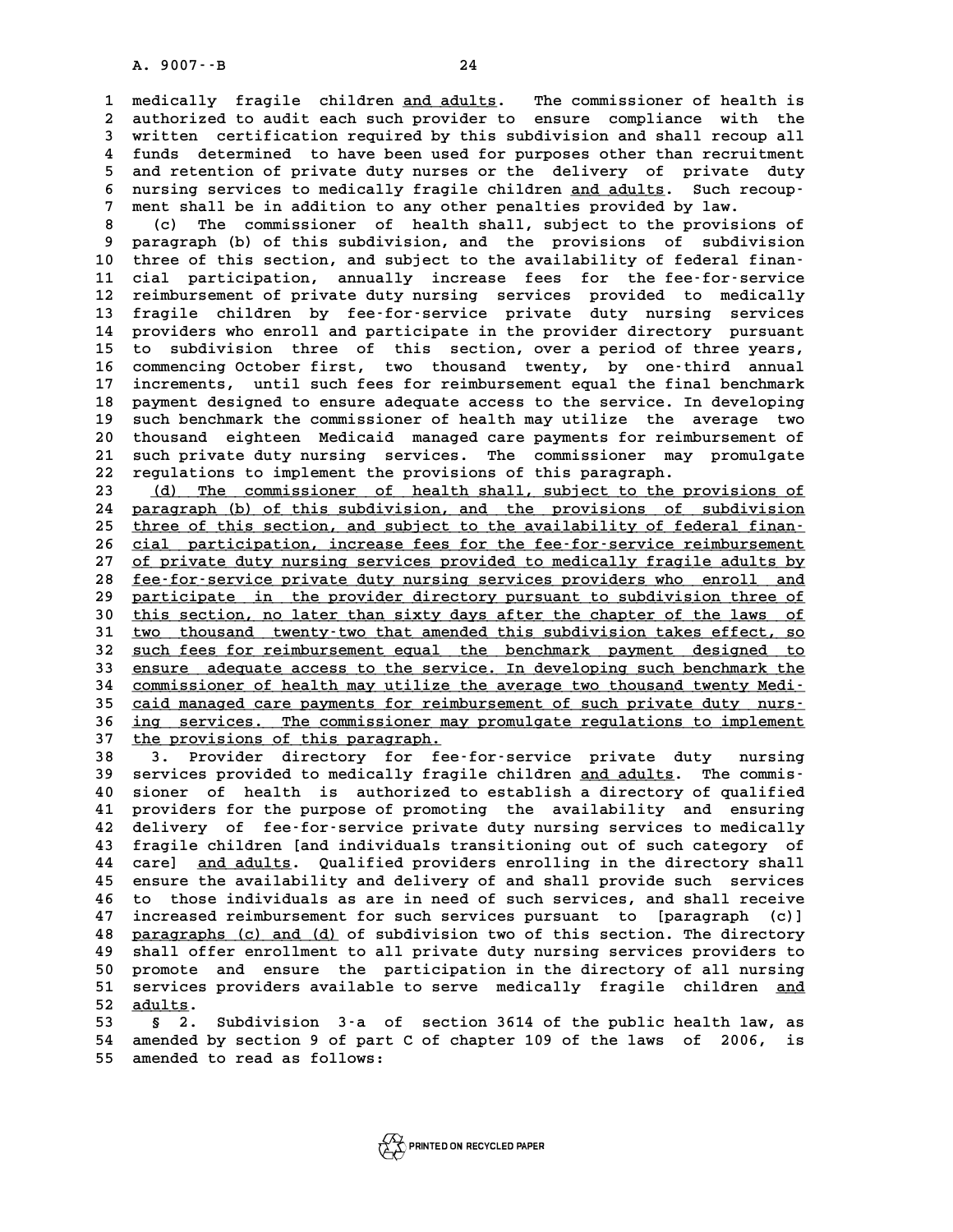A. 9007––B<br>1 3-a. Medically fragile children <u>and adults</u>. Rates of payment for<br>2 continuous nursing services for medically fragile children and adults **2 continuous nursing fragile children <u>and adults</u>. Rates of payment for<br>2 continuous nursing services for medically fragile children <u>and adults</u><br>3 provided by a certified bome bealth agency, a ligensed bome gare** 3 -a. Medically fragile children <u>and adults</u>. Rates of payment for<br>2 continuous nursing services for medically fragile children <u>and adults</u><br>3 provided by a certified home health agency, a licensed home care<br>4 services ag 2 continuous nursing services for medically fragile children <u>and adults</u><br>3 provided by a certified home health agency, a licensed home care<br>4 services agency or a long term home health care program shall be estab-<br><sup>5</sup> lig **5** provided by a certified home health agency, a licensed home care<br>4 services agency or a long term home health care program shall be estab-<br>5 lished to ensure the availability of such services, whether provided by<br>5 reg **6 4** services agency or a long term home health care program shall be estab-<br> **6** registered nurses or licensed practical nurses who are employed by or<br> **6** registered nurses or licensed practical nurses who are employe <sup>1</sup> 5 lished to ensure the availability of such services, whether provided by<br>
<sup>1</sup> registered nurses or licensed practical nurses who are employed by or<br>
<sup>1</sup> under contract with such agencies or programs, and shall be esta 8 registered nurses or licensed practical nurses who are employed by or<br>
7 under contract with such agencies or programs, and shall be established<br>
8 at a rate that is at least equal to rates of payment for such services<br> Part 19 render contract with such agencies or programs, and shall be established<br>
8 at a rate that is at least equal to rates of payment for such services<br>
9 rendered to patients eligible for AIDS home care programs; provi 8 at a rate that is at least equal to rates of payment for such services<br>9 rendered to patients eligible for AIDS home care programs; provided,<br>10 however, that a certified home health agency, a licensed home care<br>11 servi 9 rendered to patients eligible for AIDS home care programs; provided,<br>10 however, that a certified home health agency, a licensed home care<br>11 services agency or a long term home health care program that receives<br>22 such 10 however, that a certified home health agency, a licensed home care<br>
11 services agency or a long term home health care program that receives<br>
12 such enhanced rates for continuous nursing services for medically frag-<br>
<sup></sup> 11 services agency or a long term home health care program that receives<br>12 such enhanced rates for continuous nursing services for medically frag-<br>13 ile children <u>and adults</u> shall use such enhanced rates to increase 12 such enhanced rates for continuous nursing services for medically frag-<br>13 ile children <u>and adults</u> shall use such enhanced rates to increase<br>14 payments to registered nurses and licensed practical nurses who provide<br>1 13 ile children <u>and adults</u> shall use such enhanced rates to increase<br>14 payments to registered nurses and licensed practical nurses who provide<br>15 such services. In the case of services provided by certified home health<br> 14 payments to registered nurses and licensed practical nurses who provide<br>15 such services. In the case of services provided by certified home health<br>16 agencies and long term home health care programs through contracts w **15 such services. In the case of services provided by certified home health**<br>16 agencies and long term home health care programs through contracts with<br>17 licensed home care services agencies, rate increases received by s 16 agencies and long term home health care programs through contracts with<br>17 licensed home care services agencies, rate increases received by such<br>18 certified home health agencies and long term home health care programs<br> 17 licensed home care services agencies, rate increases received by such<br>18 certified home health agencies and long term home health care programs<br>19 pursuant to this subdivision shall be reflected in payments made to the<br> 20 registered nurses and long term home health care programs<br>
20 pursuant to this subdivision shall be reflected in payments made to the<br>
20 registered nurses or licensed practical nurses employed by such licensed<br>
21 home 19 pursuant to this subdivision shall be reflected in payments made to the<br>20 registered nurses or licensed practical nurses employed by such licensed<br>21 home care services agencies to render services to these children <u>an</u> registered nurses or licensed practical nurses employed by such licensed<br>21 home care services agencies to render services to these children <u>and</u><br>22 <u>adults</u>. In establishing rates of payment under this subdivision, the<br>2 21 home care services agencies to render services to these children <u>and</u><br>22 <u>adults</u>. In establishing rates of payment under this subdivision, the<br>23 commissioner shall consider the cost neutrality of such rates as relate 22 <u>adults</u>. In establishing rates of payment under this subdivision, the<br>23 commissioner shall consider the cost neutrality of such rates as related<br>24 to the cost effectiveness of caring for medically fragile children <u>a</u> 23 commissioner shall consider the cost neutrality of such rates as related<br>24 to the cost effectiveness of caring for medically fragile children <u>and</u><br>25 <u>adults</u> in a non-institutional setting as compared to an instituti 24 to the cost effectiveness of caring for medically fragile children <u>and</u><br>25 <u>adults</u> in a non-institutional setting as compared to an institutional<br>26 setting. For the purposes of this subdivision, a medically fragile c 25 <u>adults</u> in a non-institutional setting as compared to an institutional<br>26 setting. For the purposes of this subdivision, a medically fragile child<br>27 shall mean a child who is at risk of hospitalization or institutiona 26 setting. For the purposes of this subdivision, a medically fragile child<br>
27 shall mean a child who is at risk of hospitalization or institutionali-<br>
28 zation, including but not limited to children who are technologica 27 shall mean a child who is at risk of hospitalization or institutionali-<br>28 zation, including but not limited to children who are technologically-<br>29 dependent for life or health-sustaining functions, require complex med zation, including but not limited to children who are technologically-<br>29 dependent for life or health-sustaining functions, require complex medi-<br>30 cation regimen or medical interventions to maintain or to improve their<br> **31 health status or are in need of ongoing assessment or intervention to** 30 cation regimen or medical interventions to maintain or to improve their<br>
31 health status or are in need of ongoing assessment or intervention to<br>
32 prevent serious deterioration of their health status or medical compl 31 health status or are in need of ongoing assessment or intervention to<br>32 prevent serious deterioration of their health status or medical compli-<br>33 cations that place their life, health or development at risk, but who<br>3 32 prevent serious deterioration of their health status or medical compli-<br>33 cations that place their life, health or development at risk, but who<br>34 are capable of being cared for at home if provided with appropriate hom 33 cations that place their life, health or development at risk, but who<br>34 are capable of being cared for at home if provided with appropriate home<br>35 care services, including but not limited to case management services a 34 are capable of being cared for at home if provided with appropriate home<br>35 care services, including but not limited to case management services and<br>36 continuous nursing services. For the purposes of this subdivision, 35 care services, including but not limited to case management services and<br>36 continuous nursing services. For the purposes of this subdivision, a<br>37 <u>medically fragile adult shall mean any individual who previously quali</u> 36 continuous nursing services. <u>For the purposes of this subdivision, a</u><br>37 <u>medically fragile adult shall mean any individual who previously quali-</u><br><u>58 fied as a medically fragile child but no longer meets the age requi</u> **37 medically fragile adult shall mean any individual who previously quali-**<br>**38 fied as a medically fragile child but no longer meets the age require-**<br>**39 ment.** The commissioner shall promulgate regulations to implement **40 provisions of this subdivision and may also direct the providers speci-40 <u>ment</u>. The commissioner shall promulgate regulations to implement 40 provisions of this subdivision and may also direct the providers speci-**<br>41 fied in this subdivision to provide such additional information and in<br>4 **40** provisions of this subdivision and may also direct the providers speci-<br>41 fied in this subdivision to provide such additional information and in<br>42 such form as the commissioner shall determine is reasonably necessar 41 fied in this subdivision to provide such additional<br>42 such form as the commissioner shall determine is<br>43 implement the provisions of this subdivision. 42 such form as the commissioner shall determine is<br>43 implement the provisions of this subdivision.<br>44 § 3. This act shall take effect immediately. **44** § 3. This act shall take effect immediately.<br>45 PART P

# **45** PART P<br>16 Intentionally Omitted

**47 PART Q**

| 47 | PART O                                                                                                                                                                                                                                                                                                                                                    |
|----|-----------------------------------------------------------------------------------------------------------------------------------------------------------------------------------------------------------------------------------------------------------------------------------------------------------------------------------------------------------|
| 48 | Section 1. Section 268 c of the public health law is amended by adding                                                                                                                                                                                                                                                                                    |
|    | 49 a new subdivision 25 to read as follows:                                                                                                                                                                                                                                                                                                               |
|    | $50$ $25$ $\overline{25}$ $\overline{27}$ $\overline{27}$ $\overline{27}$ $\overline{27}$ $\overline{27}$ $\overline{27}$ $\overline{27}$ $\overline{27}$ $\overline{27}$ $\overline{27}$ $\overline{27}$ $\overline{27}$ $\overline{27}$ $\overline{27}$ $\overline{27}$ $\overline{27}$ $\overline{27}$ $\overline{27}$ $\overline{27}$ $\overline{27}$ |

- 50 25. The commissioner is authorized to submit the appropriate waiver
- **51 applications to the United States secretary of health and human services \_\_\_\_\_\_\_\_\_\_\_\_\_\_\_\_\_\_\_\_\_\_\_\_\_\_\_\_\_\_\_\_\_\_\_\_\_\_\_\_\_\_\_\_\_\_\_\_\_\_\_\_\_\_\_\_\_\_\_\_\_\_\_\_\_\_\_\_\_\_\_\_**

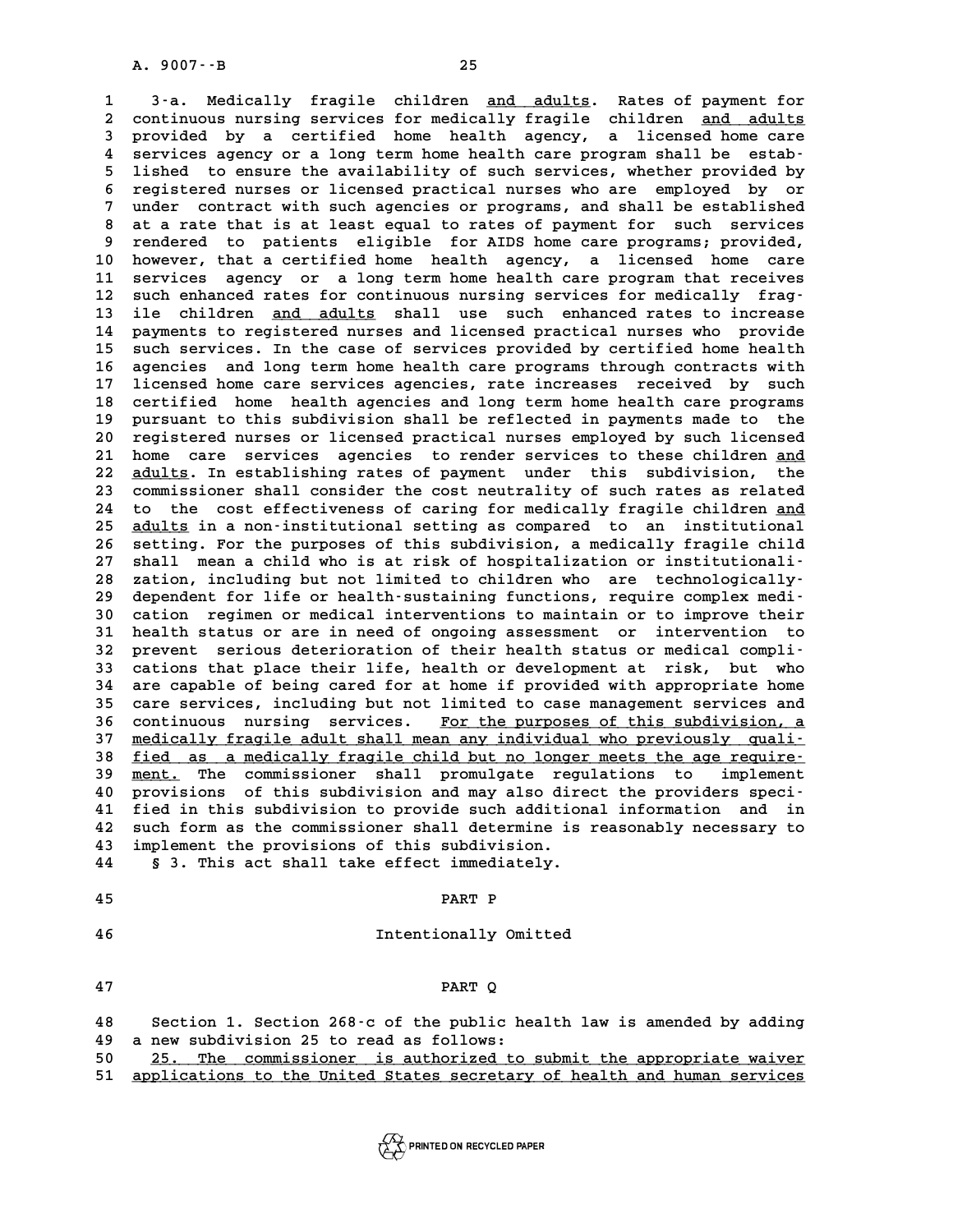A. 9007 --B<br> **1** <u>and/or the department of the treasury to waive any applicable provisions</u><br>
2 of the Patient Protection and Affordable Care Act, Pub. L. 111-148 as 2 of the Patient Protection and Affordable Care Act, Pub. L. 111-148 as<br>3 amended, or successor provisions, as provided for by 42 U.S.C. 18052, 3 and/or the department of the treasury to waive any applicable provisions<br>
3 <u>amended, or successor provisions, as provided for by 42 U.S.C. 18052,</u><br>
3 amended, or successor provisions, as provided for by 42 U.S.C. 18052, of the Patient Protection and Affordable Care Act, Pub. L. 111-148 as<br>3 <u>amended, or successor provisions, as provided for by 42 U.S.C. 18052,</u><br>4 and any other waivers necessary to achieve the purposes of high quality,<br>5 a 3 <u>amended, or successor provisions, as provided for by 42 U.S.C. 18052, and any other waivers necessary to achieve the purposes of high quality, affordable coverage through NY State of Health, the official health plan</u> 4 and any other waivers necessary to achieve the purposes of high quality,<br>
5 affordable coverage through NY State of Health, the official health plan<br>
6 marketplace. The commissioner shall implement the state plans of any 5 affordable coverage through NY State of Health, the official health plan<br>
6 marketplace. The commissioner shall implement the state plans of any<br>
<u>such waiver in a manner consistent with applicable state and federal</u><br>
la 8 <u>marketplace. The commissioner shall implement the state plans of any<br>
8 such waiver in a manner consistent with applicable state and federal<br>
<u>laws, as authorized by the secretary of health and human services and/or</u><br>
t</u> 9 such waiver in a manner consistent with applicable state and federal<br>
8 <u>laws, as authorized by the secretary of health and human services and/or</u><br>
9 the secretary of the treasury pursuant to 42 U.S.C. 18052. Copies of<br> 10 <u>such original waiver applications and amendments thereto shall be</u><br>11 provided to the chair of the senate finance committee, the chair of the <sup>9</sup> the secretary of the treasury pursuant to 42 U.S.C. 18052. Copies of<br>
10 <u>such original waiver applications and amendments thereto shall be<br>
provided to the chair of the senate finance committee, the chair of the<br>
acco</u> 10 <u>such original waiver applications and amendments thereto shall be<br>
11 provided to the chair of the senate finance committee, the chair of the<br>
12 assembly ways and means committee and the chairs of the senate and<br>
13 a</u> 11 provided to the chair of the senate finance committee, the chair of the<br>12 assembly ways and means committee and the chairs of the senate and<br>13 assembly health committees simultaneously with their submission to the<br>14 12 <u>assembly ways and means committee and the chairs of the senate and 13 assembly health committees simultaneously with their submission to the federal government.<br>15 § 2. Paragraph (d) of subdivision 3 of section 369-gg </u> 13 assembly health committees simultaneously with their submission to the<br>14 <u>federal government.</u><br>15 § 2. Paragraph (d) of subdivision 3 of section 369-gg of the social<br>16 services law, as amended by section 2 of part H o 14 <u>federal government.</u><br>15 § 2. Paragraph (d) of subdivision 3 of section 369-gg of the social<br>16 services law, as amended by section 2 of part H of chapter 57 of the<br>17 laws of 2021, is amended to read as follows: 15 § 2. Paragraph (d) of subdivision 3 of section<br>16 services law, as amended by section 2 of pa<br>17 laws of 2021, is amended to read as follows: 16 services law, as amended by section 2 of part H of chapter 57 of the<br>17 laws of 2021, is amended to read as follows:<br>(d) (i) <u>except as provided by subparagraph</u> (ii) of this paragraph, has<br>household income at or below **17 laws of 2021, is amended to read as follows:**<br> **18** (d) (i) except as provided by subparagraph (ii) of this paragraph, has<br> **19 household income at or below two hundred percent of the federal poverty**<br> **20 line defined 20 line defined and annually revised by the United States department of 22 household income at or below two hundred percent of the federal poverty**<br> **20 line defined and annually revised by the United States department of**<br> **21 health and human services for a household of the same size; and [** 20 line defined and annually revised by the United States department of health and human services for a household of the same size; and [(ii)] has household income that exceeds one hundred thirty-three percent of the feder 21 health and human services for a household of the same size; and [(ii)]<br>22 has household income that exceeds one hundred thirty-three percent of<br>23 the federal poverty line defined and annually revised by the United<br>24 S 22 has household income that exceeds one hundred thirty-three percent of<br>23 the federal poverty line defined and annually revised by the United<br>24 States department of health and human services for a household of the<br>25 sa 23 the federal poverty line defined and annually revised by the United<br>24 States department of health and human services for a household of the<br>25 same size; [however, MAGI eligible aliens lawfully present in the United<br>26 24 States department of health and human services for a household of the<br>25 same size; [however, MAGI eligible aliens lawfully present in the United<br>26 States with household incomes at or below one hundred thirty-three<br>27 25 same size; [however, MAGI eligible aliens lawfully present in the United<br>26 States with household incomes at or below one hundred thirty-three<br>27 percent of the federal poverty line shall be eligible to receive cover-<br>2 26 States with household incomes at or below one hundred thirty-three<br>27 percent of the federal poverty line shall be eligible to receive cover-<br>28 age for health care services pursuant to the provisions of this title if<br>2 27 percent of the federal poverty line shall be eligible to receive cover-<br>28 age for health care services pursuant to the provisions of this title if<br>29 such alien would be ineligible for medical assistance under title el age for health care services pursuant to the provisions of such alien would be ineligible for medical assistance und<br>30 of this article due to his or her immigration status.]<br><sup>31</sup> (ii) subject to federal approval and the u 31 such alien would be ineligible for medical assistance under title eleven<br>30 of this article due to his or her immigration status.]<br>31 <u>(ii) subject to federal approval and the use of state funds, unless</u><br>32 <u>the commiss</u> 30 of this article due to his or her immigration status.]<br>31 (ii) subject to federal approval and the use of state funds, unless<br>32 <u>the commissioner may use funds under subdivision seven of this section,</u><br>33 bas bousebold 31 (ii) subject to federal approval and the use of state funds, unless<br>32 <u>the commissioner may use funds under subdivision seven of this section,</u><br>33 <u>has household income at or below two hundred fifty percent of the fede</u> 33 <u>has household income at or below two hundred fifty percent of the feder-</u><br>34 <u>al poverty line defined and annually revised by the United States</u><br>35 department of health and human services for a household of the same has household income at or below two hundred fifty percent of the feder-<br> **al poverty line defined and annually revised by the United States**<br> **department of health and human services for a household of the same**<br> **a** sinc **34 al poverty line defined and annually revised by the United States**<br>35 <u>department of health and human services for a household of the same</u><br>36 <u>size; and has household income that exceeds one hundred thirty-three</u><br>27 p department of health and human services for a household of the same<br>36 <u>size; and has household income that exceeds</u> one hundred thirty-three<br>37 percent of the federal poverty line defined and annually revised by the<br>38 Un 36 size; and has household income that exceeds one hundred thirty-three<br>37 percent of the federal poverty line defined and annually revised by the<br>38 United States department of health and human services for a household of 37 <u>percent of the federal poverty line defined and annually revised by the United States department of health and human services for a household of the same size;<br>40 (iii) subject to federal approval if required and the u</u> United States department of health and human services for a household of<br>
<u>the same size;</u><br> **40** (iii) subject to federal approval if required and the use of state<br> **41** funds, unless the commissioner may use funds under s 41 <u>funds, unless the commissioner may use funds under subdivision seven of</u><br>42 <u>this section, a pregnant individual who is eligible for and receiving</u> 42 this section, a pregnant individual who is eligible for and receiving<br>43 coverage for health care services pursuant to this title is eligible to **43 coverage for health care services pursuant to this title is eligible to \_\_\_\_\_\_\_\_\_\_\_\_\_\_\_\_\_\_\_\_\_\_\_\_\_\_\_\_\_\_\_\_\_\_\_\_\_\_\_\_\_\_\_\_\_\_\_\_\_\_\_\_\_\_\_\_\_\_\_\_\_\_\_\_\_\_\_\_\_\_\_\_** 42 this section, a pregnant individual who is eligible for and receiving<br>43 <u>coverage for health care services</u> pursuant to this title is eligible to<br>44 continue to receive health care services pursuant to this title durin **43** coverage for health care services pursuant to this title is eligible to continue to receive health care services pursuant to this title during the pregnancy and for a period of one year following the end of the pregna 44 continue to receive health care services pursuant to this title during<br>45 <u>the pregnancy and for a period of one year following the end of the pregnancy without regard to any change in the income of the household<br>47 tha</u> the pregnancy and for a period of one year following the end of the<br>46 pregnancy without regard to any change in the income of the household<br>47 that includes the pregnant individual, even if such change would render<br>the pr **46** pregnancy without regard to any change in the income of the household<br> **47** that includes the pregnant individual, even if such change would render<br> **48** the pregnant individual ineligible to receive health care servi 47 that includes the pregnan<br>
48 the pregnant individual is<br>
<u>pursuant to this title;</u><br>  $f(x)$  (iv) qubiest to foderal the pregnant individual ineligible to receive health care services<br> **49** <u>(iv) subject to federal approval</u>, a child born to an individual eligi-<br> **50** (iv) subject to federal approval, a child born to an individual eligi-**50** <u>(iv) subject to federal approval, a child born to an individual eligi-<br>51 <u>ble for and receiving coverage for health care services pursuant to this</u><br>52 title who would be eligible for coverage pursuant to subparagrap</u> 50 (iv) subject to federal approval, a child born to an individual eligi-<br>51 <u>ble for and receiving coverage for health care services pursuant to this</u><br>52 <u>title who would be eligible for coverage pursuant to subparagraphs</u> 51 <u>ble for and receiving coverage for health care services pursuant to this</u><br>52 <u>title who would be eligible for coverage pursuant to subparagraphs (2)</u><br>53 <u>or (4) of paragraph (b) of subdivision 1 of section three hundre</u> 52 <u>title who would be eligible for coverage pursuant to subparagraphs (2)</u><br>53 <u>or (4) of paragraph (b) of subdivision 1 of section three hundred and<br>54 sixty-six of the social services law shall be deemed to have applied </u> or (4) of paragraph (b) of subdivision 1 of section three hundred and sixty-six of the social services law shall be deemed to have applied for medical assistance and to have been found eligible for such assistance

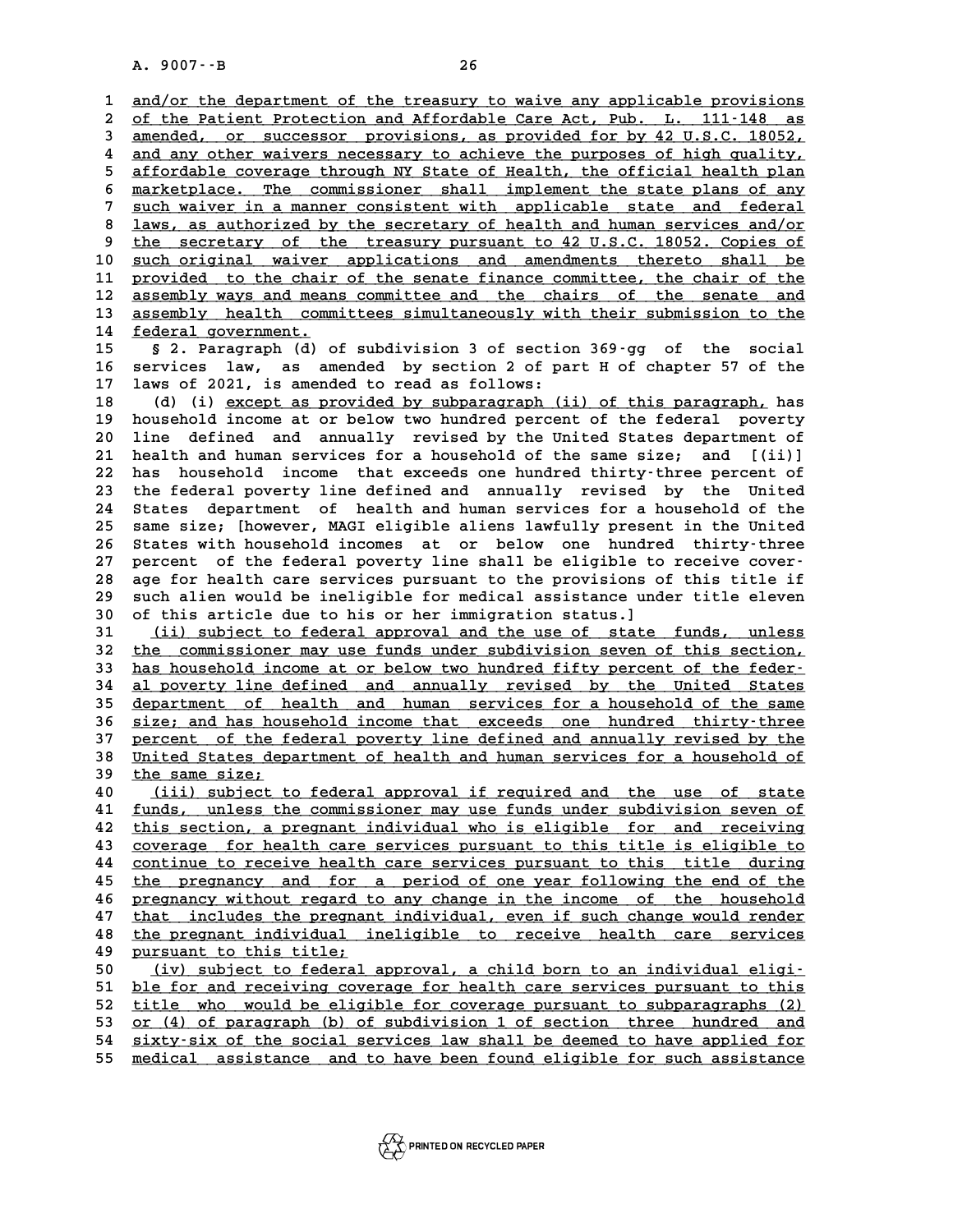**1** on the date of such birth and to remain eligible for such assistance for<br> **1** on the date of such birth and to remain eligible for such assistance for **2 a period of one year. \_\_\_\_\_\_\_\_\_\_\_\_\_\_\_\_\_\_\_\_\_ 3 An applicant who fails to make an applicable for such assistance for<br>
<b>3** An applicant who fails to make an applicable premium payment, if any,<br>
<sup>4</sup> Shall lose eligibility to reseive severage for bealth sare, services i **4 shall do the set of the shall set of the shall lose eligibility to receive coverage for health care services in**<br>4 shall lose eligibility to receive coverage for health care services in<br>5 accordance with time frames and 3 An applicant who fails to make an applicable premium payment, if any,<br>4 shall lose eligibility to receive coverage for health care services in<br>5 accordance with time frames and procedures determined by the commission-4 shall<br>5 accord<br>6 er.<br>7 s 3 **7** accordance with time frames and procedures determined by the commission-<br> **6 8** 3. Paragraph (d) of subdivision 3 of section 369-gg of the social<br> **8 accuries law as added by section** 51 of part 6 of shaptor 60 of **8 er.**<br> **8 3. Paragraph** (d) of subdivision 3 of section 369-gg of the social<br> **8 services law, as added by section 51 of part C of chapter 60 of the laws**<br> **8 of 2014 is aroughd to read as follows 9 9 3. Paragraph** (d) of subdivision 3 of<br>**8 services law, as added by section 51 of par**<br>**9 of 2014, is amended to read as follows:**<br>(d) (i) graph as provided by subparagraph) 8 services law, as added by section 51 of part C of chapter 60 of the laws<br>
9 of 2014, is amended to read as follows:<br>
10 (d) (i) <u>except as provided by subparagraph (ii) of this paragraph,</u> has<br>
11 household income at or **11 household income at or below two hundred percent of the federal poverty 10** (d) (i) except as provided by subparagraph (ii) of this paragraph, has<br>11 household income at or below two hundred percent of the federal poverty<br>12 line defined and annually revised by the United States department of 11 household income at or below two hundred percent of the federal poverty<br>12 line defined and annually revised by the United States department of<br>13 health and human services for a household of the same size; and [(ii)]<br><sup></sup> 12 line defined and annually revised by the United States department of<br>13 health and human services for a household of the same size; and [(ii)]<br>14 has household income that exceeds one hundred thirty-three percent of<br>the 13 health and human services for a household of the same size; and [(ii)]<br>14 has household income that exceeds one hundred thirty-three percent of<br>15 the federal poverty line defined and annually revised by the United<br>16 S 14 has household income that exceeds one hundred thirty-three percent of<br>15 the federal poverty line defined and annually revised by the United<br>16 States department of health and human services for a household of the<br>17 sa 15 the federal poverty line defined and annually revised by the United<br>16 States department of health and human services for a household of the<br>17 same size; [however, MAGI eligible aliens lawfully present in the United<br>18 16 States department of health and human services for a household of the<br>17 same size; [however, MAGI eligible aliens lawfully present in the United<br>18 States with household incomes at or below one hundred thirty-three<br>nor 16 States department of health and human services for a household of the<br>17 same size; [however, MAGI eligible aliens lawfully present in the United<br>18 States with household incomes at or below one hundred thirty-three<br>19 18 States with household incomes at or below one hundred thirty-three<br>19 percent of the federal poverty line shall be eligible to receive cover-<br>20 age for health care services pursuant to the provisions of this title if<br>2 19 percent of the federal poverty line shall be eligible to receive cover-<br>20 age for health care services pursuant to the provisions of this title if<br>21 such alien would be ineligible for medical assistance under title el 22 of this article due to his or her immigration status.]<br>23 <u>(ii) subject to federal approval and the use of state funds, unless</u> 21 such alien would be ineligible for medical assistance under title eleven<br>
22 of this article due to his or her immigration status.]<br>
<u>(ii) subject to federal approval and the use of state funds, unless</u><br>
24 the commissi 24 the commissioner may use funds under subdivision seven of this section,<br>25 has household income at or below two hundred fifty percent of the feder. 25 <u>has household income at or below two hundred fifty percent of the feder-</u><br>26 al poverty line defined and annually revised by the United States 24 the commissioner may use funds under subdivision seven of this section,<br>25 has household income at or below two hundred fifty percent of the feder-<br>26 <u>al poverty line defined and annually revised by the United States</u><br> has household income at or below two hundred fifty percent of the feder-<br> **al poverty line defined and annually revised by the United States**<br> **department of health and human services for a household of the same**<br> **a** sinc 26 <u>al poverty line defined and annually revised by the United States</u><br>27 <u>department of health and human services for a household of the same</u><br>28 <u>size; and has household income that exceeds one hundred thirty-three</u><br>29 p department of health and human services for a household of the same<br>
28 <u>size; and has household income that exceeds</u> one hundred thirty-three<br>
29 percent of the federal poverty line defined and annually revised by the<br>
20 30 size; and has household income that exceeds one hundred thirty-three<br>
29 percent of the federal poverty line defined and annually revised by the<br>
30 United States department of health and human services for a household 29 percent of the federal poverty line defined and annually revised by the<br>30 <u>United States department of health and human services for a household of</u><br>31 <u>the same size;</u><br>32 <u>(iii) subject to federal approval if required</u> 30 United States department of health and human services for a household of<br>
31 <u>the same size;</u><br>
32 (iii) subject to federal approval if required and the use of state<br>
33 funds, unless the commissioner may use funds under 33 <u>funds, unless the commissioner may use funds under subdivision seven of</u><br>34 this section, a pregnant individual who is eligible for and receiving 32 (iii) subject to federal approval if required and the use of state<br>33 <u>funds, unless the commissioner may use funds under subdivision seven of<br>34 this section, a pregnant individual who is eligible for and receiving<br>25 </u> **funds, unless the commissioner may use funds under subdivision seven of**<br> **25 coverage for health care services pursuant to this title is eligible to**<br> **25 continue to receive boalth care services pursuant to this title d** this section, a pregnant individual who is eligible for and receiving<br>35 <u>coverage for health care services</u> pursuant to this title is eligible to<br>36 continue to receive health care services pursuant to this title during<br>t 35 coverage for health care services pursuant to this title is eligible to<br>36 continue to receive health care services pursuant to this title during<br>37 the pregnancy and for a period of one year following the end of the<br>pr 36 <u>continue to receive health care services pursuant to this title during<br>37 <u>the pregnancy and for a period of one year following the end of the pregnancy without regard to any change in the income of the household<br>38 th</u></u> 37 the pregnancy and for a period of one year following the end of the pregnancy without regard to any change in the income of the household that includes the pregnant individual, even if such change would render the pregn 38 <u>pregnancy without regard to any change in the income of the household</u><br>
40 <u>that includes the pregnant individual</u>, even if such change would render<br>
40 the pregnant individual ineligible to receive health care service 39 that includes the pregnant individual, even if such change would render<br>40 <u>the pregnant individual ineligible to receive health care services</u><br>41 <u>jursuant to this title;</u><br>42 (iv) subject to federal approval, a child b the pregnant individual ineligible to receive health care services<br> **42** (iv) subject to federal approval, a child born to an individual eligi-<br> **43** ble for and receiving coverage for health care services pursuant to this **41 <u>pursuant to this title;</u><br>42 (iv) subject to federal approval, a child born to an individual eligi-<br><u>ble for and receiving coverage for health care services pursuant to this</u><br>14 title who would be eligible for severage 42** (iv) subject to federal approval, a child born to an individual eligi-<br> **43** ble for and receiving coverage for health care services pursuant to this<br> **44** title who would be eligible for coverage pursuant to subparag **43 ble for and receiving coverage for health care services pursuant to this**<br>**44 title who would be eligible for coverage pursuant to subparagraphs (2)**<br>**25 or (4) of paragraph (b) of subdivision 1 of section three hundre** 44 title who would be eligible for coverage pursuant to subparagraphs (2)<br>45 <u>or (4) of paragraph (b) of subdivision 1 of section three hundred and</u><br>46 <u>sixty-six of the social services law shall be deemed to have applied </u> 45 or (4) of paragraph (b) of subdivision 1 of section three hundred and<br>46 <u>sixty-six of the social services law shall be deemed to have applied for</u><br>47 <u>medical assistance and to have been found eligible for such assista</u> **46** sixty-six of the social services law shall be deemed to have applied for medical assistance and to have been found eligible for such assistance on the date of such birth and to remain eligible for such assistance for 47 <u>medical assistance and<br>48 on the date of such birt</u><br>49 <u>a period of one year.</u><br>50 an applicant who fails **50 An applicant who fails to make an applicable for such assistance for<br>
<b>50 An applicant who fails to make an applicable premium payment shall**<br> **51** lose eligibility to receive coverage for bealth gare services in accor **Example 18 a period of one year.**<br>
50 An applicant who fails to make an applicable premium payment shall<br>
51 lose eligibility to receive coverage for health care services in accord-<br>
52 ange with time frames and progedure **50** An applicant who fails to make an applicable premium payment shal<br>
51 lose eligibility to receive coverage for health care services in accord<br>
52 ance with time frames and procedures determined by the commissioner.<br>
5 51 lose eligibility to receive coverage for health care services in accord-<br>52 ance with time frames and procedures determined by the commissioner.<br>53 § 4. Paragraph (c) of subdivision 1 of section 369-gg of the social<br>54 52 ance with time frames and procedures determined by the commissioner.<br>53 § 4. Paragraph (c) of subdivision 1 of section 369 gg of the social<br>54 services law, as amended by section 2 of part H of chapter 57 of the<br>55 laws 53 § 4. Paragraph (c) of subdivision 1 of<br>54 services law, as amended by section 2 of par<br>55 laws of 2021, is amended to read as follows:

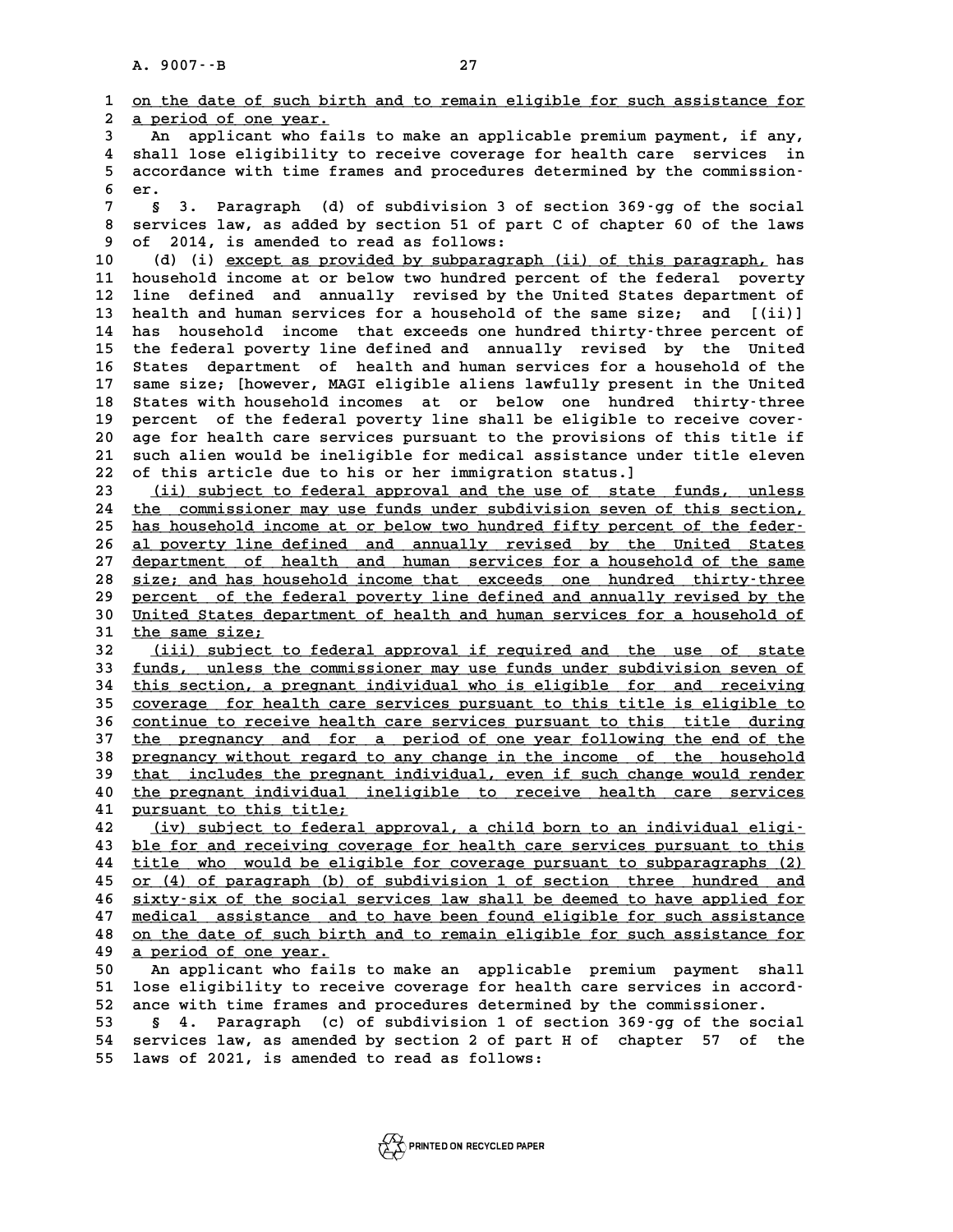**1 (c) "Health care services" means (i) the services and supplies as 2 defined by the commissioner in consultation with the superintendent of 3 financial services, and shall be consistent with and subject to the** defined by the commissioner in consultation with the superintendent of<br>
inancial services, and shall be consistent with and subject to the<br>
4 essential health benefits as defined by the commissioner in accordance<br>  $\frac{1}{2}$ **5** financial services, and shall be consistent with and subject to the<br>4 essential health benefits as defined by the commissioner in accordance<br>5 with the provisions of the patient protection and affordable care act<br>6 (B 4 essential health benefits as defined by the commissioner in accordance<br>
5 with the provisions of the patient protection and affordable care act<br>
6 (P.L. 111-148) and consistent with the benefits provided by the refer-<br>
<sup></sup> 5 with the provisions of the patient protection and affordable care act<br>6 (P.L. 111-148) and consistent with the benefits provided by the refer-<br>7 ence plan selected by the commissioner for the purposes of defining such<br>8 8 ence plan selected by the commissioner for the purposes of defining such<br>**8** benefits, [and] (ii) dental and vision services as defined by the<br>9 commissioner, and (iii) as defined by the commissioner and subject to 9 ence plan selected by the commissioner for the purposes of defining such<br>8 benefits, [and] (ii) dental and vision services as defined by the<br>9 commissioner, and (iii) as defined by the commissioner and subject to<br>6 folor 8 benefits, [and] (ii) dental and vision services as defined by the<br>9 commissioner<u>, and (iii) as defined by the commissioner and subject to</u><br>10 <u>federal approval, certain services and supports provided to enrollees</u><br>11 el 9 commissioner, and (iii) as defined by the commissioner and subject to<br>10 <u>federal approval, certain services and supports provided to enrollees</u><br>11 <u>eligible pursuant to subparagraph one of paragraph</u> (g) of subdivision<br> 10 <u>federal approval, certain services and supports provided to enrollees</u><br>11 <u>eligible pursuant to subparagraph one of paragraph (g) of subdivision</u><br>12 <u>one of section three hundred sixty-six of this article who have func</u> 11 eligible pursuant to subparagraph one of paragraph (g) of subdivision<br>12 <u>one of section three hundred sixty-six of this article who have func-</u><br>13 <u>tional limitations and/or chronic illnesses that have the primary</u><br>14 12 <u>one of section three hundred sixty-six of this article who have func-</u><br>13 <u>tional limitations and/or chronic illnesses that have the primary</u><br>14 <u>purpose of supporting the ability of the enrollee to live or work in the</u> tional limitations and/or chronic illnesses that have the primary<br>14 purpose of supporting the ability of the enrollee to live or work in the<br>15 setting of their choice, which may include the individual's home, a<br>16 verkat 14 purpose of supporting the ability of the enrollee to live or work in the<br>15 <u>setting of their choice, which may include the individual's home, a</u><br>16 <u>worksite, or a provider-owned or controlled residential setting</u>;<br>17 15 **setting of their choice, which may include the individual's home, a**<br>16 **worksite, or a provider-owned or controlled residential setting;**<br>17 § 5. Paragraph (c) of subdivision 1 of section 369-gg of the social<br>18 servi **16** worksite, or a provider-owned or controlled residential setting;<br>17 § 5. Paragraph (c) of subdivision 1 of section 369-gg of the social<br>18 services law, as added by section 51 of part C of chapter 60 of the laws<br>05 20 17 **S** 5. Paragraph (c) of subdivision 1 of s<br>18 services law, as added by section 51 of pa<br>19 of 2014, is amended to read as follows:<br>20 (c) Whealth gave services means (i) **20 (c) "Health care services" means (i) the services and supplies as \_\_\_** 20 114, is amended to read as follows:<br>
20 (c) "Health care services" means <u>(i)</u> the services and supplies as<br>
21 defined by the commissioner in consultation with the superintendent of<br>
22 financial services, and shall be 20 (c) "Health care services" means <u>(i)</u> the services and supplies as<br>21 defined by the commissioner in consultation with the superintendent of<br>22 financial services, and shall be consistent with and subject to the<br>23 ess 21 defined by the commissioner in consultation with the superintendent of<br>22 financial services, and shall be consistent with and subject to the<br>23 essential health benefits as defined by the commissioner in accordance<br>24 22 financial services, and shall be consistent with and subject to the<br>23 essential health benefits as defined by the commissioner in accordance<br>24 with the provisions of the patient protection and affordable care act<br>25 ( 23 essential health benefits as defined by the commissioner in accordance<br>
24 with the provisions of the patient protection and affordable care act<br>
25 (P.L. 111-148) and consistent with the benefits provided by the refer-24 with the provisions of the patient protection and affordable care act<br>25 (P.L. 111-148) and consistent with the benefits provided by the refer-<br>26 ence plan selected by the commissioner for the purposes of defining such 25 (P.L. 111-148) and consistent with the benefits provided by the refer-<br>26 ence plan selected by the commissioner for the purposes of defining such<br>27 benefits, and (ii) as defined by the commissioner and subject to fede 28 <u>approval, certain services and supports provided to enrollees eligible</u><br>29 pursuant to subparagraph one of paragraph (q) of subdivision one of 27 benefits<u>, and (ii) as defined by the commissioner and subject to federal<br>28 <u>approval, certain services and supports provided to enrollees eligible</u><br>29 <u>pursuant to subparagraph one of paragraph</u> (g) of subdivision one</u> **38 approval, certain services and supports provided to enrollees eligible**<br> **29 pursuant to subparagraph one of paragraph (g) of subdivision one of<br>
30 <u>section three hundred sixty-six of this article who have functional</u>** pursuant to subparagraph one of paragraph (g) of subdivision one of<br>30 <u>section three hundred sixty-six of this article</u> who have functional<br>31 <u>limitations and/or chronic illnesses that have the primary purpose of</u><br>22 sup 30 <u>section three hundred sixty-six of this article who have functional</u><br>31 <u>limitations and/or chronic illnesses that have the primary purpose of</u><br>32 <u>supporting the ability of the enrollee to live or work in the setting </u> 31 <u>limitations and/or chronic illnesses that have the primary purpose of</u><br>32 <u>supporting the ability of the enrollee to live or work in the setting of</u><br>33 <u>their choice, which may include the individual's home, a worksite</u> 34 provider-owned or controlled residential setting;<br>35 § 6. Paragraph (c) of subdivision 1 of section **33 their** choice, which may include the individual's home, a worksite, or a<br>34 provider-owned or controlled residential setting;<br>35 § 6. Paragraph (c) of subdivision 1 of section 369-gg of the social **34 provider-owned or controlled residential setting;**<br>35 § 6. Paragraph (c) of subdivision 1 of section 369-gg of the social<br>36 services law, as amended by section 2 of part H of chapter 57 of the<br>37 laws of 2021 is amend 35 § 6. Paragraph (c) of subdivision 1 of section<br>36 services law, as amended by section 2 of pa<br>37 laws of 2021, is amended to read as follows: **36 services law, as amended by section 2 of part H of chapter 57 of the 137 laws of 2021, is amended to read as follows:**<br>(c) "Health care services" means (i) the services and supplies as<br>defined by the commissioner in co **39 defined by the commissioner in consultation with the superintendent of**

**40 (c) "Health care services" means (i) the services and supplies as<br>
<b>40 financial services, and shall be consistent with and subject to the**<br> **40 financial services, and shall be consistent with and subject to the**<br> **41** 39 defined by the commissioner in consultation with the superintendent of 40 financial services, and shall be consistent with and subject to the essential health benefits as defined by the commissioner in accordance 42 wit 40 financial services, and shall be consistent with and subject to the<br>41 essential health benefits as defined by the commissioner in accordance<br>42 with the provisions of the patient protection and affordable care act<br>43 ( 41 essential health benefits as defined by the commissioner in accordance<br>42 with the provisions of the patient protection and affordable care act<br>43 (P.L. 111-148) and consistent with the benefits provided by the refer-<br><sup></sup> 42 with the provisions of the patient protection and affordable care act<br>43 (P.L. 111-148) and consistent with the benefits provided by the refer-<br>44 ence plan selected by the commissioner for the purposes of defining such **43** (P.L. 111-148) and consistent with the benefits provided by the refer-<br>44 ence plan selected by the commissioner for the purposes of defining such<br>45 benefits, [and] (ii) dental and vision services as defined by the<br>4 44 ence plan selected by the commissioner for the purposes of defining such<br>45 benefits, [and] (ii) dental and vision services as defined by the<br>46 commissioner<u>, and (ii) as defined by the commissioner and subject to</u><br>47 benefits, [and] (ii) dental and vision services as defined by the<br>46 commissioner<u>, and (iii) as defined by the commissioner and subject to</u><br>47 <u>federal approval, certain services and supports provided to enrollees</u><br>18 who 46 commissioner<u>, and (iii) as defined by the commissioner and subject to<br>47 <u>federal approval, certain services and supports</u> provided to enrollees<br>who have functional limitations and/or chronic illnesses that have the<br>pr</u> **47 <u>federal approval, certain services</u> and supports provided to enrollees<br>48 who have functional limitations and/or chronic illnesses that have the<br><u>primary purpose of supporting the ability of the enrollee to live or</u><br>5** who have functional limitations and/or chronic illnesses that have the<br> **50** primary purpose of supporting the ability of the enrollee to live or<br> **WORK** in the setting of their choice, which may include the individual's<br> 9 primary purpose of supporting the ability of the enrollee to live or<br>
50 <u>work in the setting of their choice, which may include the individual's</u><br>
51 <u>home, a worksite, or a provider-owned or controlled residential sett</u> **50** work in the setting of their choice, which may include the individual's<br>51 home, a worksite, or a provider-owned or controlled residential setting;<br>52 § 7. Paragraph (c) of subdivision 1 of section 369-gg of the socia 51 home, a worksite, or a provider-owned or controlled residential setting;<br>52 § 7. Paragraph (c) of subdivision 1 of section 369-gg of the social<br>53 services law, as added by section 51 of part C of chapter 60 of the laws 52 § 7. Paragraph (c) of subdivision 1 of s<br>53 services law, as added by section 51 of pa<br>54 of 2014, is amended to read as follows:<br>55 (c) Whealth gave services means (i) 53 services law, as added by section 51 of part C of chapter 60 of the laws<br>54 of 2014, is amended to read as follows:<br>55 (c) "Health care services" means <u>(i)</u> the services and supplies as<br>56 defined by the commissioner i

**56 defined by the commissioner in consultation with the superintendent of**

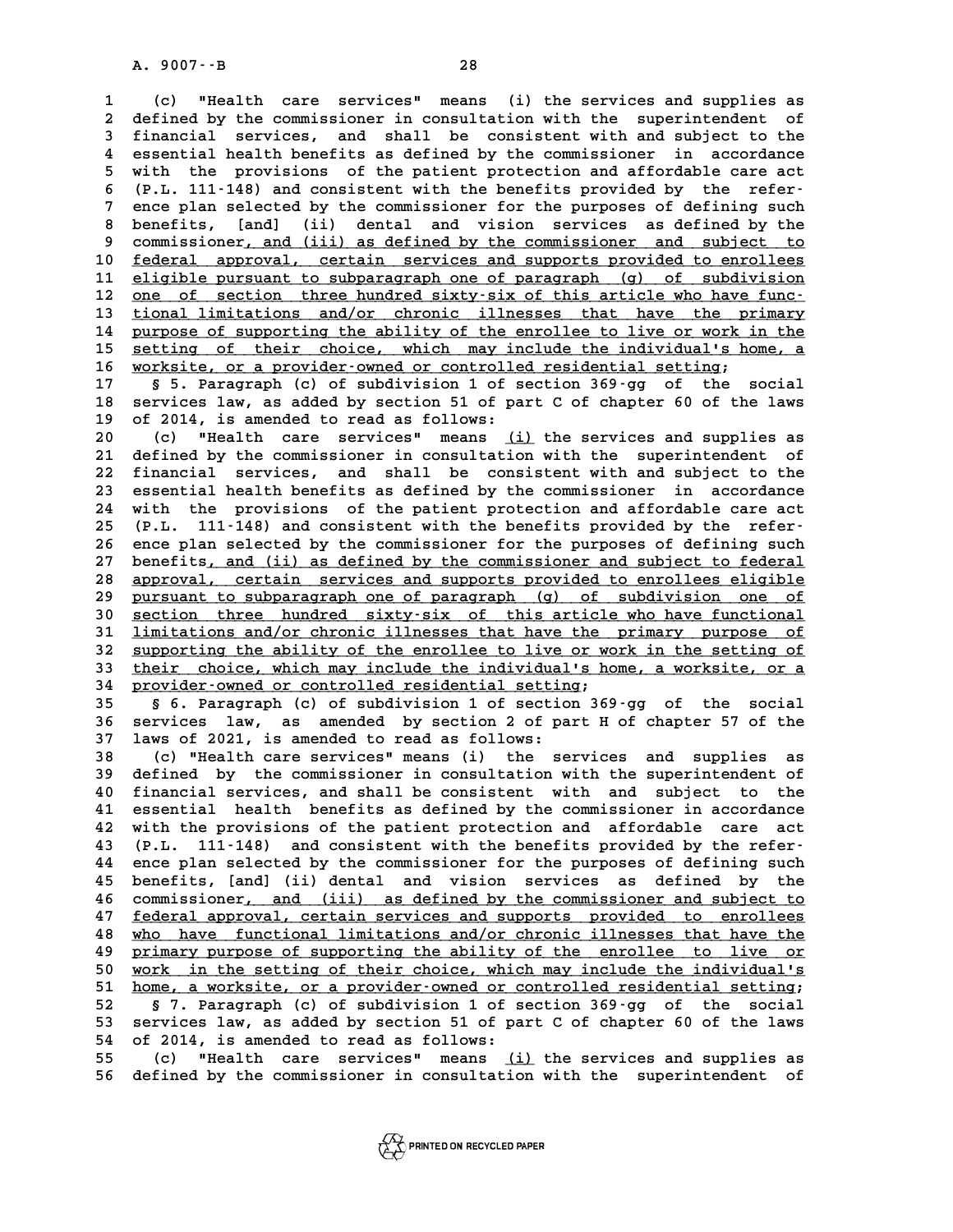**1 financial services, and shall be consistent with and subject to the** 1 financial services, and shall be consistent with and subject to the<br>2 essential health benefits as defined by the commissioner in accordance<br>3 with the provisions of the patient protection and affordable gare agt 1 financial services, and shall be consistent with and subject to the<br>2 essential health benefits as defined by the commissioner in accordance<br>3 with the provisions of the patient protection and affordable care act<br><sup>4</sup> (B. 2 essential health benefits as defined by the commissioner in accordance<br>3 with the provisions of the patient protection and affordable care act<br>4 (P.L. 111-148) and consistent with the benefits provided by the refer-<br>5 an 3 with the provisions of the patient protection and affordable care act<br>4 (P.L. 111-148) and consistent with the benefits provided by the refer-<br>5 ence plan selected by the commissioner for the purposes of defining such<br>5 4 (P.L. 111-148) and consistent with the benefits provided by the refer-<br>5 ence plan selected by the commissioner for the purposes of defining such<br>6 benefits<u>, and (ii) as defined by the commissioner and subject to federa</u> 5 ence plan selected by the commissioner for the purposes of defining such<br>6 benefits, and (ii) as defined by the commissioner and subject to federal<br>7 approval, certain services and supports provided to enrollees who have 8 benefits, and (ii) as defined by the commissioner and subject to federal<br> **2 approval, certain services and supports provided to enrollees** who have<br> **8 functional limitations and/or chronic illnesses that have the prima** approval, certain services and supports provided to enrollees who have<br> **9 functional limitations and/or chronic illnesses that have the primary**<br> **purpose of supporting the ability of the enrollee to live or work in the**<br> 8 <u>functional limitations and/or chronic illnesses that have the primary</u><br>
9 purpose of supporting the ability of the enrollee to live or work in the<br>
10 <u>setting of their choice, which may include the individual's home, a</u> 9 purpose of supporting the ability of the enrollee to live or work in setting of their choice, which may include the individual's home worksite, or a provider-owned or controlled residential setting;<br>11 worksite, or a pro **10 setting of their choice, which may include the individual's home, a**<br>11 worksite, or a provider-owned or controlled residential setting;<br>12 § 7-a. Section 369-gg of the social services law is amended by adding<br>13 a n 11 <u>worksite, or a provider-owned or controlled residential setting;<br>12 § 7-a. Section 369-gg of the social services law is amended by adding<br>13 a new subdivision 3-a to read as follows:<br>14 3-a. Alternate eligibility. A pe</u> **14 3-a. Alternate eligibility. A person shall be eligible to receive**<br>15 coverage for health care services under this title, without regard to **15** coverage for health care services under this title, without regard to 16 federal financial participation, if he or she is a resident of New York **14 1.1. 1.1. 1.1. 1.1. 1.1. 1.1. 1.1. 1.1. 1.1. 1.1. 1.1. 1.1. 1.1. 1.1. 1.1. 1.1. 1.1. 1.1. 1.1. 1.1. 1.1. 1.1. 1.1. 1.1. 1.1. 1.1. 1.1. 1.1. 1.1. 1.1. 1.1.** 15 <u>coverage for health care services under this title, without regard to</u><br>16 <u>federal financial participation</u>, if he or she is a resident of New York<br>17 state, has household income below two hundred fifty percent of the<br> **16 <u>federal financial participation</u>, if he or she is a resident of New York<br>17 state, has household income below two hundred fifty percent of the<br><u>federal poverty line as defined and annually revised by the United</u><br>State** 17 state, has household income below two hundred fifty percent of the<br>18 <u>federal poverty line as defined and annually revised by the United</u><br>19 <u>States department of health and human services for a household of the</u><br>20 <u>s</u> 18 <u>federal poverty line as defined and annually revised by the United</u><br>19 <u>States department of health and human services for a household of the</u><br>20 <u>same size, and is ineligible for federal financial participation in the</u> 19 <u>States department of health and human services for a household of the</u><br>20 <u>same size, and is ineligible for federal financial participation in the</u><br>21 <u>basic health program under 42 USC section 18051 on the basis of im</u> 20 same size, and is ineligible for federal financial participation in the<br>
21 basic health program under 42 USC section 18051 on the basis of immi-<br>
22 gration status, but otherwise meets the eligibility requirements in<br> 21 <u>basic health program under 42 USC section 18051 on the basis of immi-</u><br>22 gration status, but otherwise meets the eligibility requirements in<br>23 paragraphs (b) and (c) of subdivision three of this section. An appli-<br>24 22 gration status, but otherwise meets the eligibility requirements in<br>23 paragraphs (b) and (c) of subdivision three of this section. An appli-<br>24 cant who fails to make an applicable premium payment shall lose eligi-<br>bil **23 paragraphs** (b) and (c) of subdivision three of this section. An appli-<br>24 cant who fails to make an applicable premium payment shall lose eligi-<br>25 bility to receive coverage for health care services in accordance wit 24 cant who fails to make an applicable premium payment shall 1<br>25 bility to receive coverage for health care services in acco<br>26 time frames and procedures determined by the commissioner. **25 bility to receive coverage for health care services in accordance with**<br>26 <u>time frames and procedures determined by the commissioner.</u><br>27 § 7-b. Paragraph (b) of subdivision 5 of section 369-gg of the social **26** time frames and procedures determined by the commissioner.<br>
27 § 7-b. Paragraph (b) of subdivision 5 of section 369-gg of the social<br>
28 services law, as amended by section 2 of part H of chapter 57 of the<br>
29 laws of 87 -b. Paragraph (b) of subdivision 5 of sect<br>
28 services law, as amended by section 2 of pa<br>
29 laws of 2021, is amended to read as follows:<br>
<sup>20</sup> (b) The commissioner shall establish sect **30 Services law, as amended by section 2 of part H of chapter 57 of the 129 laws of 2021, is amended to read as follows:**<br> **30** (b) The commissioner shall establish cost sharing obligations for<br> **31 enrolles:** Subject to 1 aws of 2021, is amended to read as follows:<br>
30 (b) The commissioner shall establish cost sharing obligations for<br>
31 enrollees, subject to federal approval. There shall be no cost-sharing<br>
32 obligations for enrollees f **30** (b) The commissioner shall establish cost sharing obligations for enrollees, subject to federal approval. There shall be no cost-sharing obligations for enrollees for dental and vision services as defined in<br>32 outpar 31 enrollees, subject to federal approval. There shall be no cost-sharing<br>32 obligations for enrollees for dental and vision services as defined in<br>33 subparagraph (ii) of paragraph (c) of subdivision one of this section;<br> 32 obligations for enrollees for dental and vision services as defined in<br>33 subparagraph (ii) of paragraph (c) of subdivision one of this section;<br>34 <u>services and supports as defined in subparagraph (iii) of paragraph (c</u> 33 subparagraph (ii) of paragraph (c) of subdivision one of this section;<br>34 <u>services and supports as defined in subparagraph (iii) of paragraph (c)</u><br>35 <u>of subdivision one of this section; and health care services author</u> 34 <u>services and supports as defined in subparagraph (iii) of paragraph (c)</u><br>35 <u>of subdivision one of this section; and health care services authorized</u><br>36 <u>under subparagraphs (iii) and (iv) of paragraph (d) of subdivisi</u> <u>of subdivision one of this section; and health care services authorized</u><br>36 <u>under subparagraphs (iii) and (iv) of paragraph (d) of subdivision three</u><br>37 <u>of this section</u>.<br>38 § 8. This act shall take effect immediately a **38 § 8. This act shall take effect immediately and shall be deemed to 37** of this section.<br> **38** § 8. This act shall take effect immediately and shall be deemed to<br>
39 have been in full force and effect on and after April 1, 2022, provided<br>
<sup>40</sup> housings **40 6 8**. This<br> **40** however:<br> **41 (a)** the a **41** have been in full force and effect on and after April 1, 2022, provided<br> **40** however:<br> **41** (a) the amendments to paragraph (d) of subdivision 3 and paragraph (b)<br> **42** of subdivision 5 of sostion 260.55 of the sosia **40 however:**<br> **41** (a) the amendments to paragraph (d) of subdivision 3 and paragraph (b)<br> **42** of subdivision 5 of section 369-gg of the social services law made by<br> **43** sections two and seventh of this act shall be sub **41** (a) the amendments to paragraph (d) of subdivision 3 and paragraph (b)<br>42 of subdivision 5 of section 369-gg of the social services law made by<br>43 sections two and seven-b of this act shall be subject to the expiratio 42 of subdivision 5 of section 369-gg of the social services law made by<br>43 sections two and seven-b of this act shall be subject to the expiration<br>44 and reversion of such paragraph pursuant to section 3 of part H of chap 43 sections two and seven-b of this act shall be subject to the expiration<br>44 and reversion of such paragraph pursuant to section 3 of part H of chap-<br>45 ter 57 of the laws of 2021 as amended, when upon such date the<br>46 pr 44 and reversion of such paragraph pursuant to section 3 of part H of chap-<br>45 ter 57 of the laws of 2021 as amended, when upon such date the<br>46 provisions of section three of this act shall take effect;<br>47 (b) section fou 45 ter 57 of the laws of 2021 as amended, when upon such date the<br>46 provisions of section three of this act shall take effect;<br>47 (b) section four of this act shall expire and be deemed repealed<br>28 December 21 2024 provid **46 provisions of section three of this act shall take effect;<br>47 (b) section four of this act shall expire and be deemed repealed**<br>48 December 31, 2024; provided, however, the amendments to paragraph (c) of<br>19 subdivision **47** (b) section four of this act shall expire and be deemed repealed December 31, 2024; provided, however, the amendments to paragraph (c) of subdivision 1 of section 369-gg of the social services law made by such<br>50 soci **50 secember 31, 2024; provided, however, the amendments to paragraph (c) of subdivision 1 of section 369-gg of the social services law made by such section of this act shall be subject to the expiration and reversion of s 50** subdivision 1 of section 369-gg of the social services law made by such section of this act shall be subject to the expiration and reversion of such paragraph pursuant to section 2 of part H of chapter 57 of the laws<br> 50 section of this act shall be subject to the expiration and reversion of<br>51 such paragraph pursuant to section 2 of part H of chapter 57 of the laws<br>52 of 2021 when upon such date, the provisions of section five of this 51 such paragraph pursuant to section 2 of part H of chapter 57 of the laws<br>52 of 2021 when upon such date, the provisions of section five of this act<br>53 shall take effect; provided, however, the amendments to such paragra 52 of 2021 when upon such date, the provisions of section five of this act<br>53 shall take effect; provided, however, the amendments to such paragraph<br>54 made by section five of this act shall expire and be deemed repealed<br>5 53 shall take effect; pr<br>54 made by section five of<br>55 December 31, 2024; and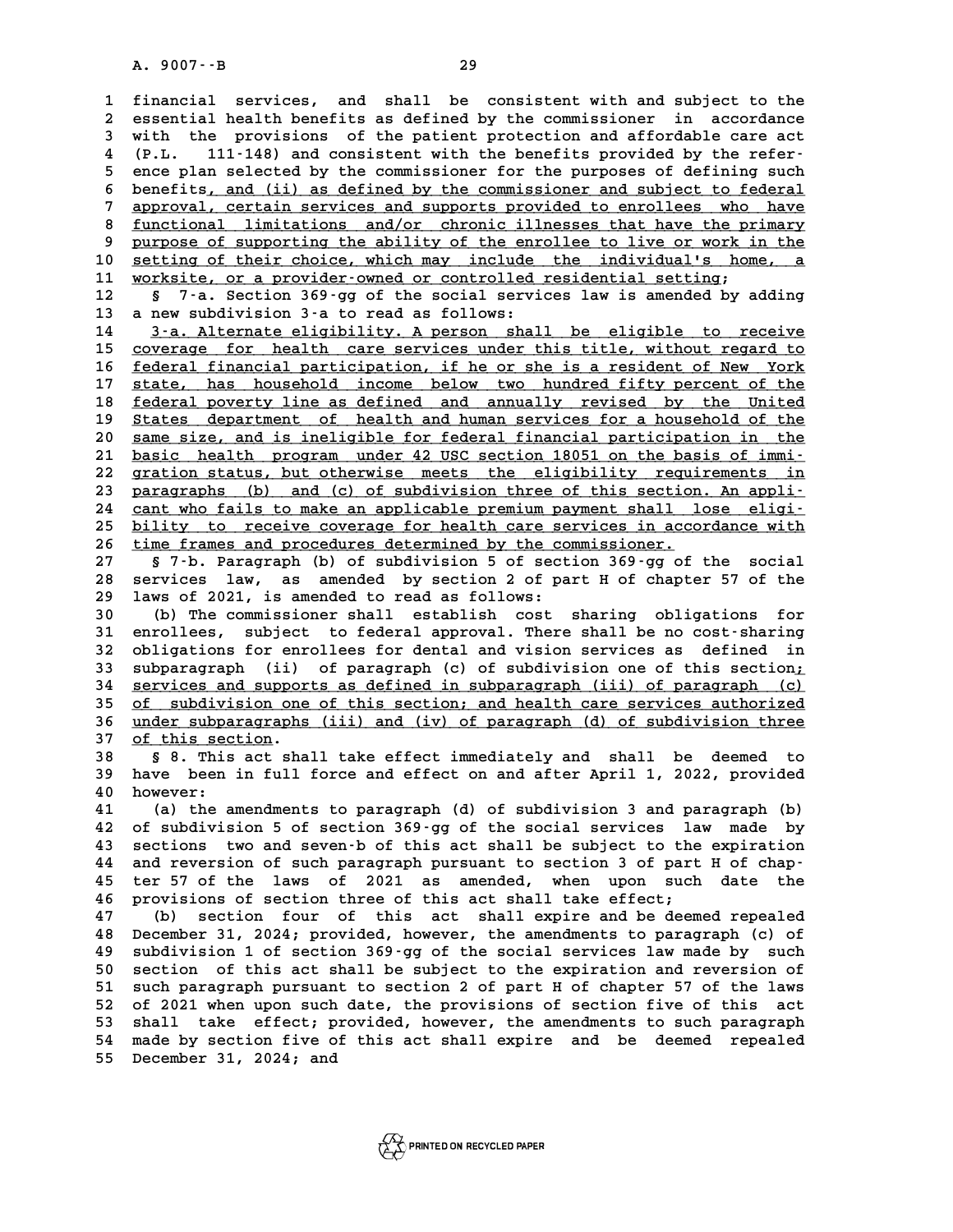**1 (c) section six of this act shall take effect January 1, 2025; 2 provided, however, the amendments to paragraph (c) of subdivision 1 of** 1 (c) section six of this act shall take effect January 1, 2025;<br>2 provided, however, the amendments to paragraph (c) of subdivision 1 of<br>3 section 369-gg of the social services law made by such section of this<br>4 act shall **4 act shall be subject to the expiration and reversion of such paragraph 5 pursuant 169-gg of the social services law made by such section of this**<br>4 act shall be subject to the expiration and reversion of such paragraph<br>5 pursuant to section 2 of part H of chapter 57 of the laws of 2021 when<br> 4 act shall be subject to the expiration and reversion of such paragraph<br>5 pursuant to section 2 of part H of chapter 57 of the laws of 2021 when<br>6 upon such date, the provisions of section seven of this act shall take 5 pursuant<br>6 upon such<br>7 effect. 8 (d) section seven-a of section seven of this act shall take effect.<br>
8 (d) section seven-a of this act shall take effect on the one hundred<br>
9 eightieth day after it shall have become a law. Effective immediately,

**9 eightieth day after it shall have become a law. Effective immediately, 10 the addition, amendment and/or repeal of any rule or regulation neces-**9 eightieth day after it shall have become a law. Effective immediately,<br>10 the addition, amendment and/or repeal of any rule or regulation neces-<br>11 sary for the implementation of this act on its effective date are<br><sup>12</sup> a 10 the addition, amendment and/or repeal of any rule or regulation neces<sup>-</sup><br>11 sary for the implementation of this act on its effective date are<br>12 authorized to be made and completed on or before such effective date. 12 authorized to be made and completed on or before such effective date.<br>13 PART R

# **13**<br> **14** Intentionally Omitted

# **15 PART S**

**15**<br>**16** Section 1. Subdivision 2 of section 365-a of the social services law<br>17 is arouded by adding a now paragraph (ii) to read as follows: 16 Section 1. Subdivision 2 of section 365–a of the social services<br>17 is amended by adding a new paragraph (jj) to read as follows:<br>18 (jj) pre-natal and post-partum care and services for the purpose **16** Section 1. Subdivision 2 of section 365-a of the social services law<br>
17 is amended by adding a new paragraph (jj) to read as follows:<br>
<u>(jj) pre-natal and post-partum care and services for the purpose of<br>
improving m</u>

18 <u>(jj) pre-natal and post-partum care and services for the purpose of</u><br>19 <u>improving maternal health outcomes and reduction of maternal mortality,</u><br>20 when such services are recommended by a physician or other health car 20 <u>when such services are recommended by a physician or other health care</u><br>21 practitioner authorized under title eight of the education law, and **20** <u>improving maternal health outcomes and reduction of maternal mortality,</u><br>20 <u>when such services are recommended by a physician or other health care</u><br>21 practitioner authorized under title eight of the education law, when such services are recommended by a physician or other health care<br>21 practitioner authorized under title eight of the education law, and<br>22 provided by qualified practitioners. Such services shall include but<br>23 pot b 21 practitioner authorized under title eight of the education law, and<br>22 provided by qualified practitioners. Such services shall include but<br>23 <u>not be limited to nutrition services provided by certified dietitians</u><br>24 a Provided by qualified practitioners. Such services shall include but<br>
23 <u>not be limited to nutrition services provided by certified dietitians</u><br>
24 <u>and certified nutritionists; care coordination, case management, and</u><br>
2 23 <u>not be limited to nutrition services provided by certified dietitians<br>24 and certified nutritionists; care coordination, case management, and<br>25 peer support; patient navigation services; services provided by licensed<br></u> 24 and certified nutritionists; care coordination, case management, and<br>
25 peer support; patient navigation services; services provided by licensed<br>
26 clinical social workers; dyadic services; Bluetooth-enabled devices f **25 peer support; patient navigation services; services provided by licensed**<br>26 clinical social workers; dyadic services; Bluetooth-enabled devices for<br>27 remote patient monitoring; and other services determined by the co 26 clinical social workers; dyadic services; Bluetooth-enabled devices for<br>27 <u>remote patient monitoring; and other services determined by the commis-</u><br><u>sioner of health; provided, however, that the provisions of this para</u> 27 <u>remote patient monitoring; and other services determined by the commis-</u><br>28 <u>sioner of health; provided, however, that the provisions of this para-</u><br>29 graph shall not take effect unless there is federal financial part **30 sioner** of health; provided, however, that the provisions of this para-<br> **qraph shall not take effect unless there is federal financial partic-**<br> **jointing** in this paragraph shall be construed to modify any<br> **ligari** 39 graph shall not take effect unless there is federal financial partic-<br>30 <u>ipation. Nothing in this paragraph shall be construed to modify any</u><br>31 licensure, certification or scope of practice provision under title<br>22 e 30 <u>ipation. Nothing in this<br>31 <u>licensure, certification or sc</u><br>32 <u>eight of the education law.</u><br>33 September 2011</u>

31 <u>licensure, certification or scope of practice provision under title</u><br>32 <u>eight of the education law.</u><br>33 § 2. Subparagraph 3 of paragraph (d) of subdivision 1 of section 366<br>34 of the social services law, as added by s **32** eight of the education law.<br> **33** § 2. Subparagraph 3 of paragraph (d) of subdivision 1 of section 366<br>
34 of the social services law, as added by section 1 of part D of chapter<br>
35 56 of the laws of 2013 is arranded **33** § 2. Subparagraph 3 of paragraph (d) of subdivision 1<br>34 of the social services law, as added by section 1 of part<br>35 56 of the laws of 2013, is amended to read as follows:<br>(3) cooperates with the appropriate social s

**36 (3) cooperates with the appropriate social services official or the 35 56 of the laws of 2013, is amended to read as follows:**<br> **37 department in establishing paternity or in establishing, modifying, or**<br> **38 enforcing a support order with respect to bis or ber child; provided 38 (3) cooperates with the appropriate social services official or the department in establishing paternity or in establishing, modifying, or an enforcing a support order with respect to his or her child; provided, 37 department in establishing paternity or in establishing, modifying, or enforcing a support order with respect to his or her child; provided, however, that nothing herein contained shall be construed to require a**<br>10 no **40 payment of the support of the service of the services, the construed to require a**<br>**40 payment under this title for care or services, the cost of which may be**<br>**41 pair in whole CE is part by a third party, potyithatin** At the set of that in thing the set of state of the construed to require a<br>
40 payment under this title for care or services, the cost of which may be<br>
41 met in whole or in part by a third party; notwithstanding the foreg 40 payment under this title for care or services, the cost of which may be<br>41 met in whole or in part by a third party; notwithstanding the foregoing,<br>42 a social services official shall not require such cooperation if the 41 met in whole or in part by a third party; notwithstanding the foregoing,<br>42 a social services official shall not require such cooperation if the<br>5 social services official or the department determines that such actions<br> **42 a social services official shall not require such cooperation if the social services official or the department determines that such actions would be detrimental to the best interest of the child, applicant, or require** 43 social services official or the department determines that such actions<br>44 would be detrimental to the best interest of the child, applicant, or<br>45 recipient, or with respect to pregnant women during pregnancy and durin would be detrimental to the best interest of the child, applicant, or<br>45 recipient, or with respect to pregnant women during pregnancy and during<br>46 the [sixty-day] <u>one year</u> period beginning on the last day of pregnancy, **45 recipient, or with respect to pregnant women during pregnancy and during**<br>**46 the [sixty-day] <u>one year</u> period beginning on the last day of pregnancy,<br>47 in accordance with procedures and criteria established by regul** the [sixty-day] <u>one year</u> period beginning on the last day of pregnancy,<br>47 in accordance with procedures and criteria established by regulations of<br>48 the department consistent with federal law; and<br>49 § 3. Subparagraph

**49 § 3. Subparagraph 1 of paragraph (b) of subdivision 4 of section 366 50 of the social services law, as added by section 2 of part D of chapter 51 56 of the laws of 2013, is amended to read as follows:**

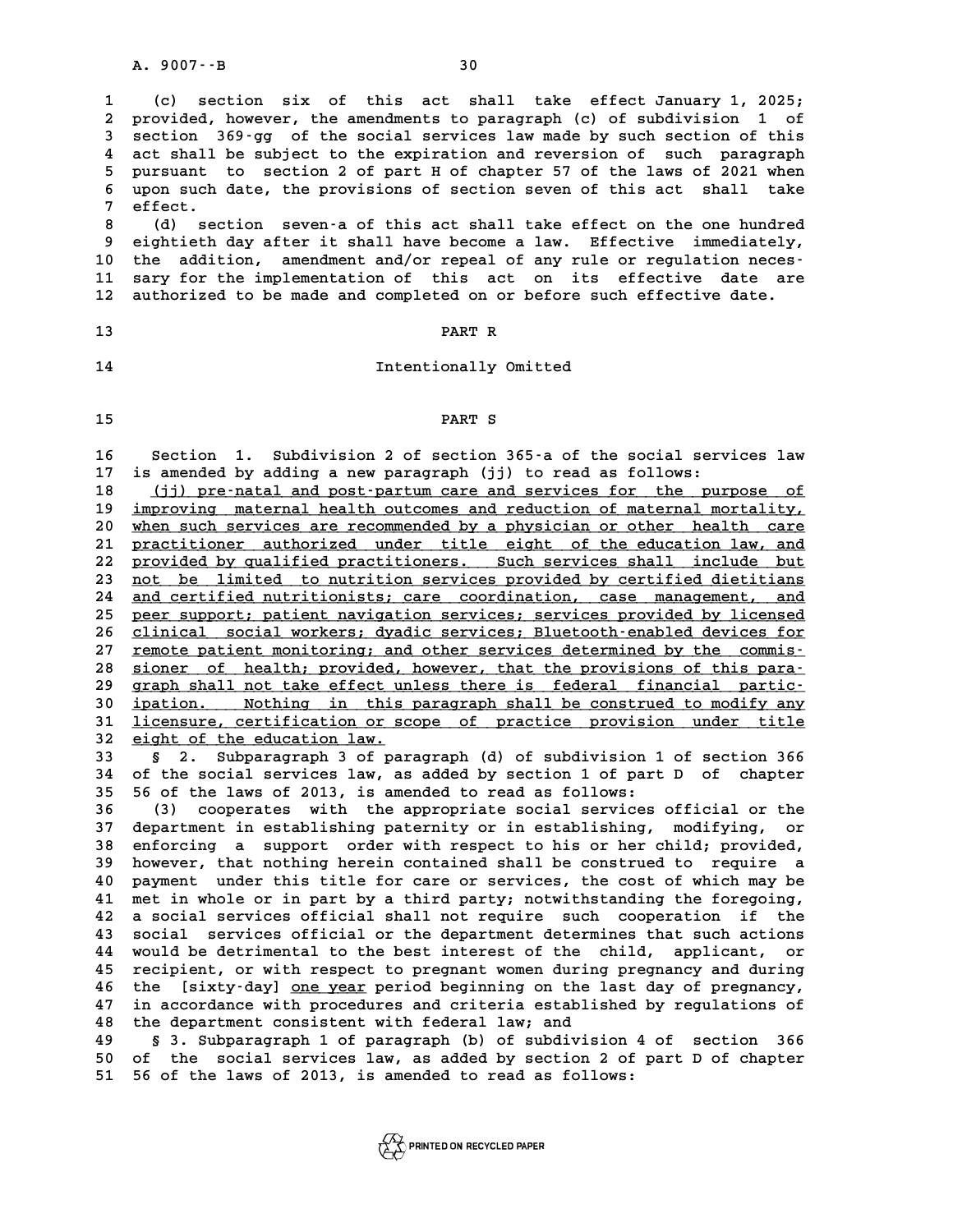A. 9007 - - B<br>
1 (1) A pregnant woman eligible for medical assistance under subpara-<br>
<sup>2</sup> graph typer four of paragraph (b) of subdivision one of this soction on **2** (1) A pregnant woman eligible for medical assistance under subpara-<br>2 graph two or four of paragraph (b) of subdivision one of this section on<br>3 any day of ber pregnangy will continue to be eligible for such gare and 1 (1) A pregnant woman eligible for medical assistance under subpara-<br>2 graph two or four of paragraph (b) of subdivision one of this section on<br>3 any day of her pregnancy will continue to be eligible for such care and<br>4 s 2 graph two or four of paragraph (b) of subdivision one of this section on<br>3 any day of her pregnancy will continue to be eligible for such care and<br>4 services [through the end of the month in which the sixtieth day follow 3 any day of her pregnancy will continue to be eligible for such care and<br>4 services [through the end of the month in which the sixtieth day follow-<br>5 ing the end of the pregnancy occurs,] <u>for a period of one year beginni</u> 4 services [through the end of the month in which the sixtieth day follow-<br>5 ing the end of the pregnancy occurs,] <u>for a period of one year beginning</u><br>6 <u>on the last day of pregnancy</u>, without regard to any change in the <sup>5</sup> ing the end of the pregnancy occurs, 1 <u>for a period of one year beginning</u><br>
<sup>6</sup> <u>on the last day of pregnancy</u>, without regard to any change in the income<br>
<sup>7</sup> of the family that includes the pregnant woman, even if s **8 on the last day of pregnancy, without regard to any change in the incom**<br>7 of the family that includes the pregnant woman, even if such chang<br>8 otherwise would have rendered her ineligible for medical assistance.<br>8 5 4 **9 § 4. Section 369-hh of the social services law is REPEALED.**

**10 § 5. This act shall take effect immediately and shall be deemed to 10 S 4. Section 369-hh of the social services law is REPEALED.**<br> **10 S 5. This act shall take effect immediately and shall be deemed to**<br> **11 have been in full force and effect on and after April 1, 2022; provided,**<br> **12 10** § 5. This act shall take effect immediately and shall be deemed to<br>11 have been in full force and effect on and after April 1, 2022; provided,<br>12 however, that sections two, three and four of this act shall take effec 11 have been in full<br>12 however, that sec<br>13 March 1, 2023. 13 March 1, 2023.<br>14 **PART T** 

# **14** PART T<br> **15** Intentionally Omitted

# **16 PART U**

**16**<br>17 Section 1. Subdivision 7 of section 2510 of the public health law, as<br>18 amended by chapter 436 of the laws of 2021, is amended to read as 17 Section 1. Subdivision 7 of section 2510 of the public health law, as<br>18 amended by chapter 436 of the laws of 2021, is amended to read as 17 Section<br>18 amended by<br>19 follows:<br><sup>20</sup> <sup>7</sup> "Cove 18 amended by chapter 436 of the laws of 2021, is amended to read as<br>19 follows:<br>20 7. "Covered health care services" means: the services of physicians,<br>21 optomobility purses purse preditioners midnings and other related

**20 1. "Covered health care services" means: the services of physicians,<br>21 optometrists, nurses, nurse practitioners, midwives and other related<br>22 professional personnal which are provided on an outpatient basis 20 2.** "Covered health care services" means: the services of physicians,<br> **21 optometrists, nurses, nurse practitioners, midwives and other related**<br> **22 professional personnel which are provided on an outpatient basis,<br>** 21 optometrists, nurses, nurse practitioners, midwives and other related<br>22 professional personnel which are provided on an outpatient basis,<br>23 including routine well-child visits; diagnosis and treatment of illness<br>24 an 22 professional personnel which are provided on an outpatient basis,<br>23 including routine well-child visits; diagnosis and treatment of illness<br>24 and injury; inpatient health care services; laboratory tests; diagnostic<br>25 Including routine well-child visits; diagnosis and treatment of illness<br>24 and injury; inpatient health care services; laboratory tests; diagnostic<br>25 x-rays; prescription and non-prescription drugs, ostomy <u>and other</u><br>26 24 and injury; inpatient health care services; laboratory tests; diagnostic<br>25 x-rays; prescription and non-prescription drugs, ostomy <u>and other</u><br>26 <u>medical</u> supplies and durable medical equipment; radiation therapy;<br>27 25 x-rays; prescription and non-prescription drugs, ostomy <u>and other</u><br>26 <u>medical</u> supplies and durable medical equipment; radiation therapy;<br>27 chemotherapy; hemodialysis; outpatient blood clotting factor products<br>28 and 26 <u>medical</u> supplies and durable medical equipment; radiation therapy;<br>27 chemotherapy; hemodialysis; outpatient blood clotting factor products<br>28 and other treatments and services furnished in connection with the care<br>29 27 chemotherapy; hemodialysis; outpatient blood clotting factor products<br>28 and other treatments and services furnished in connection with the care<br>29 of hemophilia and other blood clotting protein deficiencies; emergency and other treatments and services furnished in connection with the care<br>
29 of hemophilia and other blood clotting protein deficiencies; emergency<br>
30 room services; <u>ambulance services;</u> hospice services; emergency, preve 39 of hemophilia and other blood clotting protein deficiencies; emergency<br>30 room services; <u>ambulance services;</u> hospice services; emergency, preven-<br>31 tive and routine dental care, including [medically necessary] orthod **30 room services; ambulance services; hospice services; emergency, preventive and routine dental care, including [medically necessary] orthodon-<br>32 tia but excluding cosmetic surgery; emergency, preventive and routine<br>23** 31 tive and routine dental care, including [medically necessary] orthodon-<br>32 tia but excluding cosmetic surgery; emergency, preventive and routine<br>33 vision care, including eyeglasses; speech and hearing services; [and,]<br> 32 tia but excluding cosmetic surgery; emergency, preventive and routine<br>33 vision care, including eyeglasses; speech and hearing services; [and,]<br>34 inpatient and outpatient mental health, alcohol and substance abuse<br>25 c 33 vision care, including eyeglasses; speech and hearing services; [and,]<br>34 inpatient and outpatient mental health, alcohol and substance abuse<br>35 services<u>, including children and family treatment and support services,</u><br> 34 inpatient and outpatient mental health, alcohol and substance abuse<br>35 services, <u>including children and family treatment and support services,<br>26 children's home and community based services, assertive community treat-</u> 35 services, including children and family treatment and support services,<br>36 <u>children's home and community based services, assertive community treat-</u><br>37 <u>ment services and residential rehabilitation for youth services w</u> 36 children's home and community based services, assertive community treat-<br>37 <u>ment services and residential rehabilitation for youth services which</u><br>38 shall be reimbursed in accordance with the ambulatory patient group<br> 38 shall be reimbursed in accordance with the ambulatory patient group<br>39 (APG) rate-setting methodology under section twenty-eight hundred seven 38 shall be reimbursed in accordance with the ambulatory patient group<br>
40 <u>(APG)</u> rate-setting methodology under section twenty-eight hundred seven<br>
40 of this chapter; and health-related services provided by voluntary<br>
5 **41 (APG) rate-setting methodology under section twenty-eight hundred seven**<br> **40** of this chapter; and health-related services provided by voluntary<br> **41** foster care agency health facilities licensed pursuant to article **40** <u>of this chapter; and health-related services provided by voluntary</u><br> **41** <u>foster care agency health facilities licensed pursuant to article twen</u><br> **42** <u>ty-nine-I of this chapter</u>; as defined by the commissioner [in **41** <u>foster care agency health facilities licensed pursuant to article twen</u><br>42 <u>ty-nine-I of this chapter</u> as defined by the commissioner [in consulta-<br>43 tion with the superintendent]. "Covered health care services" sha **42** <u>ty-nine-I of this chapter</u>; as defined by the commissioner [in consulta-<br>43 tion with the superintendent]. "Covered health care services" shall not<br>44 include drugs, procedures and supplies for the treatment of erect 43 tion with the superintendent]. "Covered health care services" shall not<br>44 include drugs, procedures and supplies for the treatment of erectile<br>45 dysfunction when provided to, or prescribed for use by, a person who is<br> 44 include drugs, procedures and supplies for the treatment of erectile<br>45 dysfunction when provided to, or prescribed for use by, a person who is<br>46 required to register as a sex offender pursuant to article six-C of the<br> 45 dysfunction when provided to, or prescribed for use by, a person who is<br>46 required to register as a sex offender pursuant to article six C of the<br>47 correction law, provided that any denial of coverage of such drugs,<br>1 **46 required to register as a sex offender pursuant to article six-C of the correction law, provided that any denial of coverage of such drugs, procedures or supplies shall provide the patient with the means of abinition a** 47 correction law, provided that any denial of coverage of such drugs,<br>48 procedures or supplies shall provide the patient with the means of<br>49 obtaining additional information concerning both the denial and the<br>50 means o 48 procedures or supplies shall<br>49 obtaining additional information<br>50 means of challenging such denial.

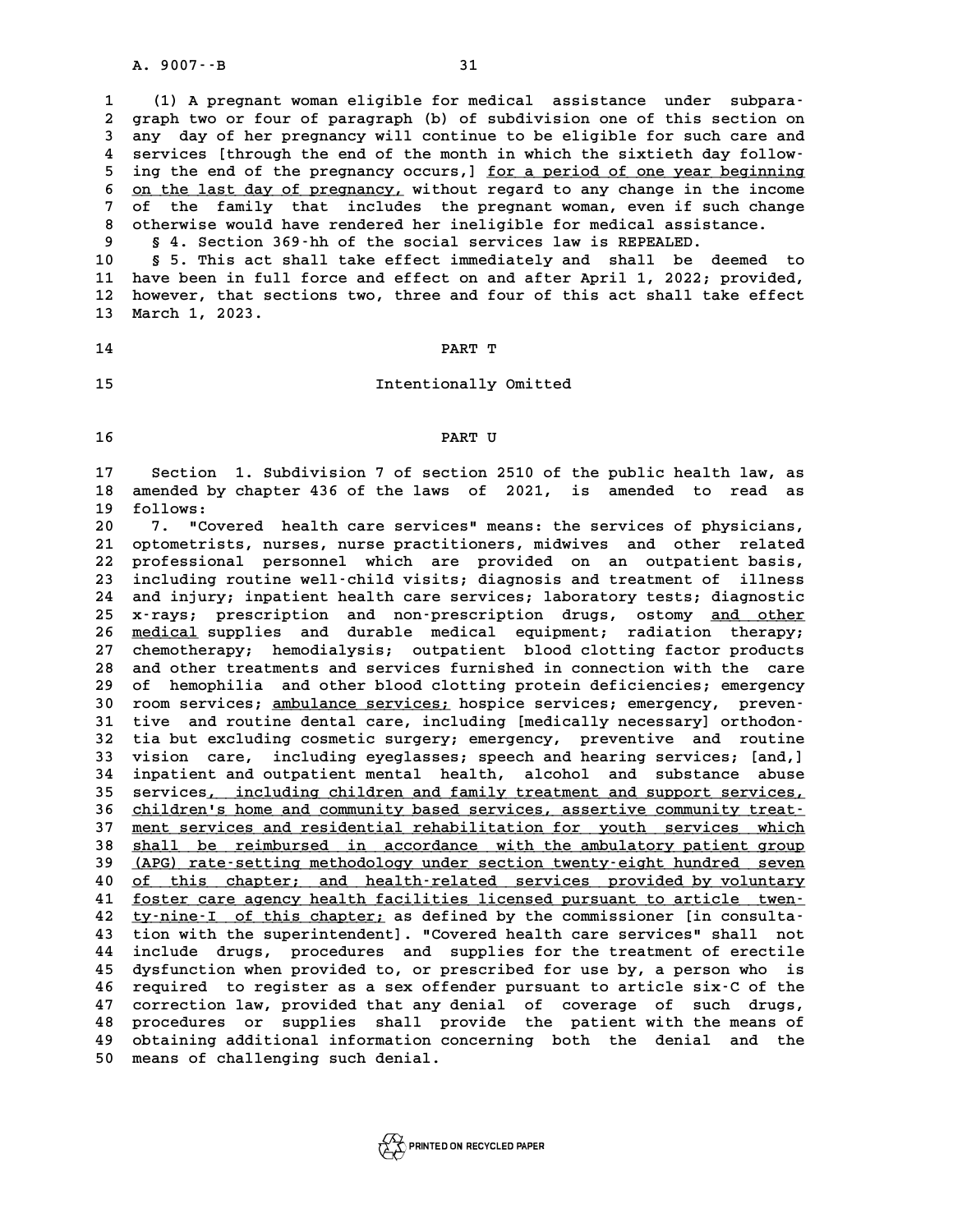|                  | A. 9007 -- B<br>32                                                                                                                                 |
|------------------|----------------------------------------------------------------------------------------------------------------------------------------------------|
|                  |                                                                                                                                                    |
| 1                | § 2. Subdivision 9 of section 2510 of the public health law is amended                                                                             |
| 2                | by adding a new paragraph (e) to read as follows:                                                                                                  |
| 3                | (e) for periods on or after October first, two thousand twenty-two,                                                                                |
| 4                | amounts as follows:                                                                                                                                |
| 5                | (i) no payments are required for eligible children whose family house-                                                                             |
| 6                | hold income is less than two hundred twenty-three percent of the non-                                                                              |
| 7                | farm federal poverty level and for eligible children who are American                                                                              |
| 8<br>9           | Indians or Alaskan Natives, as defined by the United States department<br>of health and human services, whose family household income is less than |
| 10               | two hundred fifty-one percent of the non-farm federal poverty level; and                                                                           |
| 11               | (ii) fifteen dollars per month for each eligible child whose family                                                                                |
| 12               | household income is between two hundred twenty-three percent and two                                                                               |
| 13               | hundred fifty percent of the non-farm federal poverty level, but no more                                                                           |
| 14               | than forty-five dollars per month per family; and                                                                                                  |
| 15               | (iii) thirty dollars per month for each eligible child whose family                                                                                |
| 16               | household income is between two hundred fifty-one percent and three                                                                                |
| 17               | hundred percent of the non-farm federal poverty level, but no more than                                                                            |
| 18               | ninety dollars per month per family; and                                                                                                           |
| 19               | (iv) forty-five dollars per month for each eligible child whose family                                                                             |
| 20               | household income is between three hundred one percent and three hundred                                                                            |
| 21               | fifty percent of the non-farm federal poverty level, but no more than                                                                              |
| 22               | one hundred thirty-five dollars per month per family; and                                                                                          |
| 23               | (v) sixty dollars per month for each eligible child whose family                                                                                   |
| 24               | household income is between three hundred fifty-one percent and four                                                                               |
| 25               | hundred percent of the non-farm federal poverty level, but no more than                                                                            |
| 26               | one hundred eighty dollars per month per family.                                                                                                   |
| 27               | This act shall take effect immediately; provided, however, that<br>3.<br>Ş.                                                                        |
| 28               | section one of this act shall take effect January 1, 2023 and section                                                                              |
| 29               | two of this act shall take effect April 1, 2022.                                                                                                   |
| 30               | PART V                                                                                                                                             |
|                  |                                                                                                                                                    |
| 31               | Intentionally Omitted                                                                                                                              |
|                  |                                                                                                                                                    |
|                  |                                                                                                                                                    |
| 32               | PART W                                                                                                                                             |
| 33               | Section 1. Section 365-g of the social services law, as added by chap-                                                                             |
| 34               | 938 of the laws of 1990, subdivisions 1 and 3 as amended by chapter<br>ter                                                                         |
| 35               | 165 of the laws of 1991, subdivisions 2 and 4 as amended by section 31                                                                             |
| 36               | of part C of chapter 58 of the laws of 2008, clause (B) of subparagraph                                                                            |
| 37               | (iii) of paragraph (b) of subdivision 3 as amended by chapter 59 of the                                                                            |
| 38               | of 1993, subparagraphs (vi) and (vii) of paragraph (b) of subdivi-<br>laws                                                                         |
| 39               | sion 3 as amended and subparagraph (viii) as added by section 31-b of                                                                              |
| 40               | part C of chapter 58 of the laws of 2008, subdivision 5 as amended by                                                                              |
| 41               | chapter 41 of the laws of 1992, paragraphs (f) and (g) of subdivision 5                                                                            |
| 42               | amended by and paragraphs (h) and (i) as added by section 31-a of<br>as                                                                            |
| 43               | part C of chapter 58 of the laws of 2008, is amended to read as follows:                                                                           |
| 44               | § 365-g. Utilization [thresholds] review for certain care,<br>services                                                                             |
| 45               | supplies. 1. The department may implement a system for utilization<br>and                                                                          |
| 46               | [controls] review, pursuant to this section, for persons eligible for                                                                              |
| 47               | benefits under this title, [including annual service limitations or                                                                                |
| 48               | utilization thresholds above which the department may not pay for addi-                                                                            |
| 49<br><b>E 0</b> | tional care, services or supplies, unless such care,<br>services or<br>dupplied have been proviously approved by the department or unless such     |

48 utilization thresholds above which the department may not pay for addi-<br>49 tional care, services or supplies, unless such care, services or<br>50 supplies have been previously approved by the department or unless such<br>51 s 49 tional care, services or supplies, unless such care, services or<br>50 supplies have been previously approved by the department or unless such<br>51 care, services or supplies were provided pursuant to subdivision three,

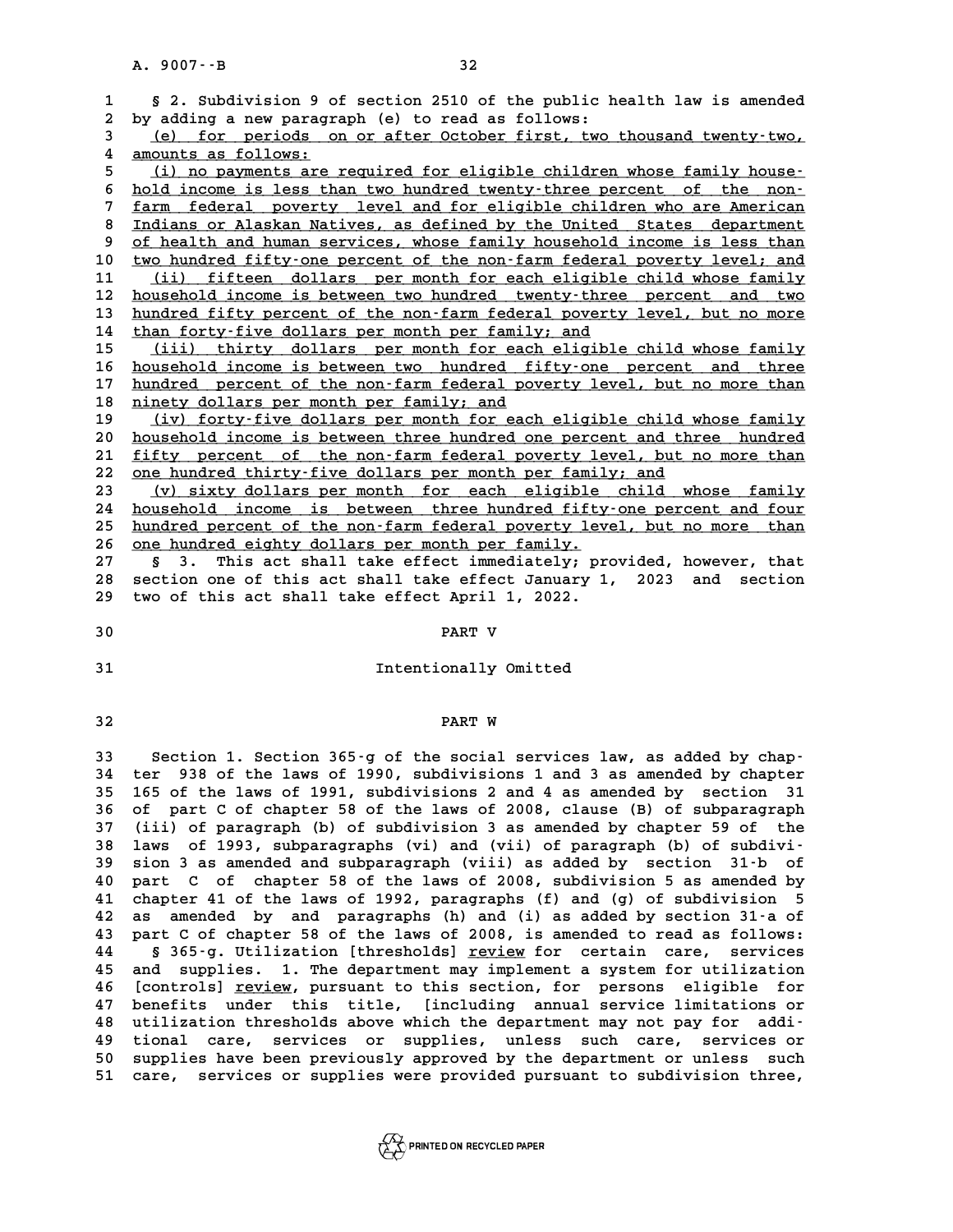A. 9007 · -B<br>**1** four or five of this section] <u>to evaluate the appropriateness and quali-</u> **2 ty of medical assistance, and safeguard against unnecessary utilization \_\_\_\_\_\_\_\_\_\_\_\_\_\_\_\_\_\_\_\_\_\_\_\_\_\_\_\_\_\_\_\_\_\_\_\_\_\_\_\_\_\_\_\_\_\_\_\_\_\_\_\_\_\_\_\_\_\_\_\_\_\_\_\_\_\_\_\_\_\_\_\_** four or five of this section] <u>to evaluate the appropriateness and quali-</u><br>2 <u>ty of medical assistance, and safequard against unnecessary utilization</u><br>3 <u>of care and services, which shall include a post-payment review proc</u> 4 ty of medical assistance, and safeguard against unnecessary utilization<br>
4 <u>to develop and review beneficiary utilization profiles, provider service</u><br> **profiles, and exactions criteria to serve this illustion profiles** 5 of care and services, which shall include a post-payment review process<br>
to develop and review beneficiary utilization profiles, provider service<br>
5 profiles, and exceptions criteria to correct misutilization practices o 4 <u>to develop and review beneficiary utilization profiles, provider service</u><br>5 <u>profiles, and exceptions criteria to correct misutilization practices of</u><br>6 <u>beneficiaries and providers; and for referral to the office of Me</u> 5 profiles, and exceptions criteria to correct misutilization practices of<br>6 <u>beneficiaries and providers; and for referral to the office of Medicaid</u><br>7 <u>inspector general where suspected fraud</u>, waste or abuse are identif 8 <u>beneficiaries and providers; and for referral to the office of Medicaid</u><br>7 <u>inspector general where suspected fraud, waste or abuse are identified</u><br>8 <u>in the unnecessary or inappropriate use of care, services or supplie</u> The suspector deneral where suspector of the unnecessary or inapp<br> **9 furnished under this title.**<br> **2** The denertment may limple: 8 in the unnecessary or inappropriate use of care, services or supplies<br>
9 <u>furnished under this title</u>.<br>
10 2. The department may [implement] <u>review</u> utilization [thresholds] by<br>
11 provider service type medical procedur <sup>9</sup> <u>furnished under this title</u>.<br>
10 2. The department may [implement] <u>review</u> utilization [thresholds] by<br>
11 provider service type, medical procedure and patient, in consultation<br>
12 with the state department of mental 10 2. The department may [implement] <u>review</u> utilization [thresholds] by<br>11 provider service type, medical procedure and patient, in consultation<br>12 with the state department of mental hygiene, other appropriate state<br>13 11 provider service type, medical procedure and patient, in consultation<br>
12 with the state department of mental hygiene, other appropriate state<br>
13 agencies, and other stakeholders including provider and consumer repre-<br> **12** with the state department of mental hygiene, other appropriate state<br>13 agencies, and other stakeholders including provider and consumer repre-<br>14 sentatives. In [developing] <u>reviewing</u> utilization [thresholds], the<br> 13 agencies, and other stakeholders including provider and consumer repre-<br>14 sentatives. In [developing] <u>reviewing</u> utilization [thresholds], the<br>15 department shall consider historical recipient utilization patterns,<br>16 14 sentatives. In [developing] <u>reviewing</u> utilization [thresholds], the<br>15 department shall consider historical recipient utilization patterns,<br>16 patient-specific diagnoses and burdens of illness, and the anticipated<br>17 15 department shall consider historical recipient u<br>16 patient-specific diagnoses and burdens of illness, a<br>17 recipient needs in order to maintain good health.<br>19 <sup>2</sup> <sup>15</sup> the department implements [al utilization 16 patient specific diagnoses and burdens of illness, and the anticipated<br>17 recipient needs in order to maintain good health.<br>18 3. If the department implements [a] utilization [threshold program]<br>19 review at a minimum q **17** recipient needs in order to maintain good health.<br>18 3. If the department implements [a] utilization [threshold pr<br>19 <u>review</u>, at a minimum, such [program must] <u>review shall</u> include:<br>20 (a) prior potice to the reci **20 (a) prior notice to the recipients affected by [the] utilization 21 19 <u>review</u>, at a minimum, such [program must] <u>review shall</u> include:<br>
20 (a) prior notice to the recipients affected by [the] utilization<br>
21 [threshold program] <u>review</u>, which <u>the</u> notice must describe: [(i)] the** 20 (a) prior notice to the recipients affected by [the] utilization 21 [threshold program] <u>review</u>, which <u>the</u> notice must describe: [(i)] the nature and extent of the utilization [program] <u>review</u>, [the procedures for 21 [threshold program] <u>review</u>, which <u>the</u> notice must describe: [(i)] the<br>22 nature and extent of the utilization [program] <u>review</u>, [the procedures<br>23 for obtaining an exemption from or increase in a utilization thres 22 nature and extent of the utilization [program] <u>review</u>, [the procedures<br>23 for obtaining an exemption from or increase in a utilization threshold,]<br>24 the recipients' fair hearing rights, and referral to an information 23 for obtaining an exemption from or increase in a utilization threshold,]<br>24 the recipients' fair hearing rights, and referral to an informational<br>25 toll-free hot-line operated by the department; and<br>26 [(ii) alternativ **26 [(ii) alternatives to the utilization threshold program such as 27 enrollment in managed care programs and referral to preferred primary** 26 [(ii) alternatives to the utilization threshold program such as<br>27 enrollment in managed care programs and referral to preferred primary<br>28 care providers designated pursuant to subdivision twelve of section<br>29 twortu-o 27 enrollment in managed care programs and referral to prefe<br>28 care providers designated pursuant to subdivision twelve<br>29 twenty-eight hundred seven of the public health law; and]<br>20 (b) procedures for: 28 care providers designate<br>29 twenty-eight hundred sev<br>30 (b) procedures for:<br><sup>31</sup> (i) requesting an incr 29 twenty-eight hundred seven of the public health law; and]<br>30 (b) procedures for:<br>31 (i) requesting an increase in amount of authorized services;<br>32 (ii) extending amount of authorized services when an appli **30** (b) procedures for:<br>
31 (i) requesting an increase in amount of authorized services;<br>
32 (ii) extending amount of authorized services when an application for<br>
33 an increase in the amount of authorized services is pen **31** (i) requesting an increase in amount of authorized services;<br>32 (ii) extending amount of authorized services when an applic<br>33 an increase in the amount of authorized services is pending;<br><sup>24</sup> (iii) requesting an exem **32** (ii) extending amount of authorized services when an application for<br>33 an increase in the amount of authorized services is pending;<br>(iii) requesting an exemption from utilization [thresholds] <u>reviews</u>,<br><sup>35</sup> which th 33 an increase in the amount of<br>34 (iii) requesting an exempt<br>35 which <u>the</u> procedure must:<br><sup>26</sup> (2) allow the regimient **34** (ii) requesting an exemption from utilization [thresholds] <u>reviews</u>,<br>35 which <u>the</u> procedure must:<br>36 (A) allow the recipient, or a provider on behalf of a recipient, to<br>37 apply to the department for an exemption f 35 which <u>the</u> procedure must:<br>36 (A) allow the recipient, or a provider on behalf of a recipient, to<br>37 apply to the department for an exemption from one or more utilization<br>38 [thresholds] reviews based upon documentatio **36** (A) allow the recipient, or a provider on behalf of a recipient, to apply to the department for an exemption from one or more utilization 38 [thresholds] <u>reviews</u> based upon documentation of the medical necessity 37 apply to the department for an exemption fr<br>38 [thresholds] <u>reviews</u> based upon documenta<br>39 for services in excess of the threshold,<br>40 (B) provided for exemptions consistent wi **40 (thresholds) <u>reviews</u> based upon documentation of the medical necessity<br>
40 (B) provided for exemptions consistent with department guidelines for<br>
40 (B) provided for exemptions consistent with department guidelines f 40** (B) provided for exemptions consistent with department guidelines for approving exemptions, which guidelines must be established by the department in consultation with the department of health and, as appro-**42 department in consultation with the department of health and, as appro-**41 approving exemptions, which guidelines must be established by the<br>42 department in consultation with the department of health and, as appro-<br>43 priate, with the department of mental hygiene, and consistent with the<br>44 c 42 department in consultation with the department of health and, as appro-<br>43 priate, with the department of mental hygiene, and consistent with the<br>44 current regulations of the office of mental health governing outpatien 43 priate, with<br>44 current regul<br>45 treatment.<br>46 (C) provid 44 current regulations of the office of mental health governing outpatient<br>45 treatment.<br>46 (C) provide for an exemption when medical and clinical documentation<br>47 substantiates a condition of a chronic medical nature whic **45 treatment.**<br>46 (C) provide for an exemption when medical and clinical documentation<br>47 substantiates a condition of a chronic medical nature which requires<br>28 sections and frequent use of medical care, servises ar supp **46 (C)** provide for an exemption when medical and clinical documentation<br>47 substantiates a condition of a chronic medical nature which requires<br>48 ongoing and frequent use of medical care, services or supplies such that<br> 47 substantiates a condition of a chronic medical nature which requires<br>48 ongoing and frequent use of medical care, services or supplies such that<br>49 an increase in the amount of authorized services is not sufficient to<br>5 % ongoing and frequent use of medical care, services or supplies such that<br>
49 an increase in the amount of authorized services is not sufficient to<br>
50 meet the medical needs of the recipient;<br>
51 ((iv) reimbursing a prov 49 an increase in the amount of authorized services is not sufficient to<br>50 meet the medical needs of the recipient;<br>51 [(iv) reimbursing a provider, regardless of the recipient's previous<br>52 use of services when same serv 50 meet the medical needs of the recipient;<br>51 [(iv) reimbursing a provider, regardless of the recipient's previous<br>52 use of services, when care, services or supplies are provided in a case<br>53 of urgent medical need as de 51 [(iv) reimbursing a provider, regardless of the recipient's previous<br>52 use of services, when care, services or supplies are provided in a case<br>53 of urgent medical need, as defined by the department, or when provided<br>5 52 use of services, when care, services or supplies are provided in a case<br>53 of urgent medical need, as defined by the department, or when provided<br>54 on an emergency basis, as defined by the department;<br>(v) notifying rec **55 (v) notifying recipients of and referring recipients to appropriate 56 and accessible managed care programs and to preferred primary care**

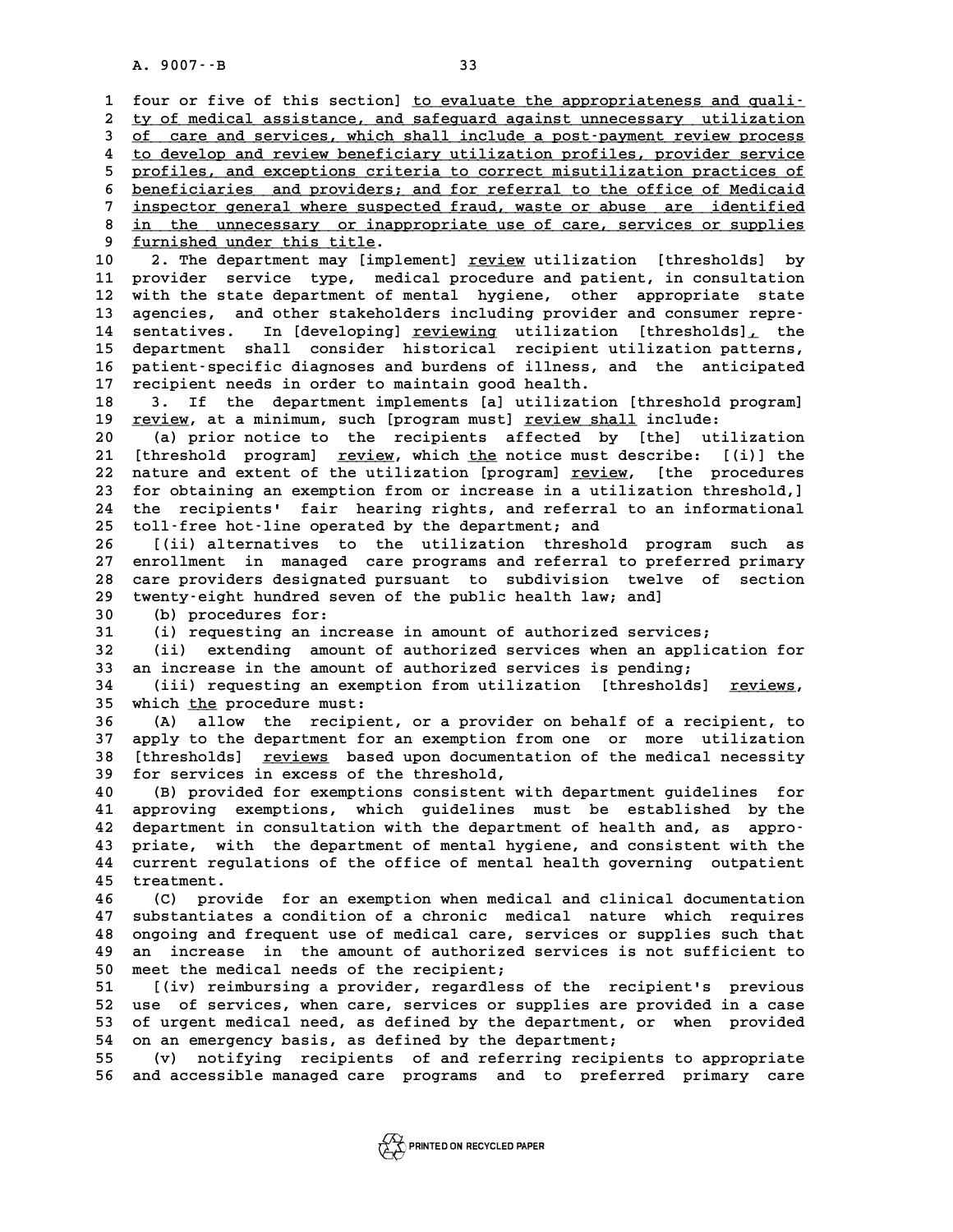A. 9007 - - B<br>1 providers designated pursuant to subdivision twelve of section twenty-<br>2 cight hundred sover of the public bealth law at the same time such **2** providers designated pursuant to subdivision twelve of section twenty-<br>2 eight hundred seven of the public health law at the same time such<br>3 recipients are potified that they are pearing or have reached the utili-1 providers designated pursuant to subdivision twelve of section twenty-<br>
2 eight hundred seven of the public health law at the same time such<br>
3 recipients are notified that they are nearing or have reached the utili-<br>
<sup>4</sup> 2 eight hundred seven of the public health law at the recipients are notified that they are nearing or have zation threshold for each specific provider type;<br><sup>4</sup> zation threshold for each specific provider type;<br><sup>5</sup> **5** find the same interpretation threshold for each specific provider type;<br> **5** (vi) notifying recipients at the same time such recipients are noti-<br> **5** field that they have received an exerction from a utilization thres 4 zation threshold for each specific provider type;<br>
5 (vi) notifying recipients at the same time such recipients are noti-<br>
6 fied that they have received an exemption from a utilization threshold,<br>
7 an increase in the a **7** (vi) notifying recipients at the same time such recipients are noti-<br> **6** fied that they have received an exemption from a utilization threshold,<br> **7** an increase in the amount of authorized services, or that they are 6 fied that they have received an exemption from a utilization threshold,<br>7 an increase in the amount of authorized services, or that they are near-<br>8 ing or have reached their utilization threshold, of their possible<br>2 al 9 an increase in the amount of authorized services, or that they are near-<br>
8 ing or have reached their utilization threshold, of their possible<br>
9 eligibility for federal disability benefits and directing such recipi-<br>
10 8 ing or have reached their utilization threshold, of their possible<br>9 eligibility for federal disability benefits and directing such recipi-<br>10 ents to their social services district for information and assistance in<br><sup>11</sup> 9 eligibility for federal di<br>10 ents to their social servi<br>11 securing such benefits;<br><sup>12</sup> (vii) seconorating with 10 ents to their social services district for information and assistance in<br>
11 securing such benefits;<br>
12 (vii) cooperating with social services districts in sharing informa-<br>
<sup>13</sup> tion collected and developed by the dep 11 securing such benefits;<br>12 (vii) cooperating with social services districts in sharing informa<sup>.</sup><br>13 tion collected and developed by the department regarding recipients'<br><sup>14 modical reserds, and</sup> 12 (vii) cooperating w<br>13 tion collected and deve<br>14 medical records; and<br>15 (viii)) (iv) agguri 13 tion collected and developed by the department regarding recipients'<br>14 medical records; and<br>15 (viii)] <u>(iv)</u> assuring that no request for an increase in amount of<br>16 putboring services or for an evention from utilizat 14 medical records; and<br>
15 (viii)] <u>(iv)</u> assuring that no request for an increase in amount of<br>
16 authorized services or for an exemption from utilization [thresholds]<br>
17 reviews shall be denied unless the request is f (viii)] <u>(iv)</u> assuring that no request for an increase in amount of<br>16 authorized services or for an exemption from utilization [thresholds]<br>17 <u>reviews</u> shall be denied unless the request is first reviewed by a health<br>20 16 authorized services or for an exemption from utilization [th]<br>17 <u>reviews</u> shall be denied unless the request is first reviewed by<br>18 care professional possessing appropriate clinical expertise.<br>19 december 11: The util 17 <u>reviews</u> shall be denied unless the request is first reviewed by a health<br>18 care professional possessing appropriate clinical expertise.<br>19 4. The utilization [thresholds] <u>review</u> established pursuant to this<br>20 sect 20 section shall possessing appropriate clinical expertise.<br>
20 section shall not apply to [mental retardation and] developmental disa-<br>
21 bilities services provided in clinics certified under article typety. 19 4. The utilization [thresholds] <u>review</u> established pursuant to this<br>
20 section shall not apply to [mental retardation and] developmental disa-<br>
21 bilities services provided in clinics certified under article twenty-20 section shall not apply to [mental retardation and] developmental disa-<br>21 bilities services provided in clinics certified under article twenty-<br>22 eight of the public health law, or article twenty-two or article thir-<br> 21 bilities services provided in climate 22 eight of the public health law, or a<br>23 ty-one of the mental hygiene law.<br>24 5 Thiligation [throsholds] row 22 eight of the public health law, or article twenty-two or article thir-<br>23 ty-one of the mental hygiene law.<br>24 5. Utilization [thresholds] <u>review</u> established pursuant to this<br>25 section shall not apply to sexuises eve 23 ty-one of the mental hygiene law.<br>24 5. Utilization [thresholds] <u>review</u> established pursuant to this<br>25 section shall not apply to services, even though such services might<br>26 stherwice be subject to utilization [thre 24 5. Utilization [thresholds] <u>review</u> established pursuant to this<br>25 section shall not apply to services, even though such services might<br>26 otherwise be subject to utilization [thresholds] <u>review</u>, when provided<br>27 25 25 section shall:<br>26 otherwise be<br>27 as follows:<br>28 (2) through composity of the subject to utilization [thresholds] <u>review</u>, when provided<br>
28 (a) through a managed care program;<br>
29 (b) subject to prior approval or prior authorization; **27 as follows:**<br> **28** (a) through a managed care program;<br> **29** (b) subject to prior approval or prior authorization;<br> **20** (a) as family planning services; **38** (a) through a managed care program;<br>**29** (b) subject to prior approval or pr<br>30 (c) as family planning services;<br><sup>31</sup> (d) as methadore maintenance services **39** (b) subject to prior approval or prior au<br>30 (c) as family planning services;<br>31 (d) as methadone maintenance services;<br>22 (e) on a foo-for-services basis to in-pat **30** (c) as family planning services;<br> **31** (d) as methadone maintenance services;<br> **32** (e) on a fee-for-services basis to in-patients in general hospitals<br> **33** certified under article twenty-eight of the public bealth l **31 (d) as methadone maintenance services;<br>32 (e) on a fee-for-services basis to in-patients in general hospitals<br>33 certified under article twenty-eight of the public health law or article<br>34 thirty-one of the montal hugi 32** (e) on a fee-for-services basis to in-patients in general hospitals<br>
33 certified under article twenty-eight of the public health law or article<br>
34 thirty-one of the mental hygiene law and residential health care fac 33 certified under article twenty-eight of the public he<br>34 thirty-one of the mental hygiene law and residential 35<br>35 ties, with the exception of podiatrists' services;<br><sup>26</sup> (5) for boredialysis. 34 thirty-one of the mental here it is the security of the second of the second of the second of the second of the second of the second of the second of the second of the second of the second of the second of the second of 35 ties, with the exception of podiatrists' services;<br>36 (f) for hemodialysis;<br>37 (g) through or by referral from a preferred primary care provider<br>28 decignated pursuant to subdivision treation frontrolection treation tre **36** (f) for hemodialysis;<br>37 (g) through or by referral from a preferred primary care provider<br>38 designated pursuant to subdivision twelve of section twenty-eight<br>39 hundred souse of the public boalth law. **37** (g) through or by referral from a p<br>38 designated pursuant to subdivision twe<br>39 hundred seven of the public health law;<br>40 (b) pursuant to a sourt order or designated pursuant to subdivision twelve of section twenty-eight<br>
40 (h) pursuant to a court order; or<br>
41 (i) as a condition of eligibility for any other public program, **41 (i) as a condition of eligibility for any other public program, 42 including but not limited to public assistance. 43 6. The department shall consult with representatives of medical** 42 including but not limited to public assistance.<br>43 6. The department shall consult with representatives of medical<br>44 assistance providers, social services districts, voluntary organizations<br><sup>45</sup> that represent or adves 43 6. The department shall consult with representatives of medical<br>44 assistance providers, social services districts, voluntary organizations<br>45 that represent or advocate on behalf of recipients, the managed care<br>46 advi 44 assistance providers, social services districts, voluntary organizations<br>45 that represent or advocate on behalf of recipients, the managed care<br>46 advisory council and other state agencies regarding the ongoing opera-<br> that represent or advocate on behalf of recipients, the managed care<br>46 advisory council and other state agencies regarding the ongoing opera-<br>47 tion of a utilization [threshold] <u>review</u> system.<br>48 7. On or before Februa advisory council and other state agencies regarding the ongoing opera-<br>47 tion of a utilization [threshold] <u>review</u> system.<br>48 7. On or before February first, nineteen hundred ninety-two, the<br>49 commissioner shall submit **49 commissioner shall submit to the governor, the temporary president of 50 the senate and the speaker of the assembly a report detailing the imple-50** commissioner shall submit to the governor, the temporary president of<br>50 the senate and the speaker of the assembly a report detailing the imple-<br>51 mentation of the utilization threshold program and evaluating the<br>52 50 the senate and the speaker of the assembly a report detailing the imple-<br>51 mentation of the utilization threshold program and evaluating the<br>52 results of establishing utilization thresholds. Such report shall<br>include 51 mentation of the utilization threshold program and evaluating the<br>52 results of establishing utilization thresholds. Such report shall<br>53 include, but need not be limited to, a description of the program as<br>54 implement 52 results of establishing utilization thresholds. Such report shall<br>53 include, but need not be limited to, a description of the program as<br>54 implemented; the number of requests for increases in service above the<br>55 thre include, but need not be limited to, a description of the program as



**56 sions granted; the number of claims that were submitted for emergency**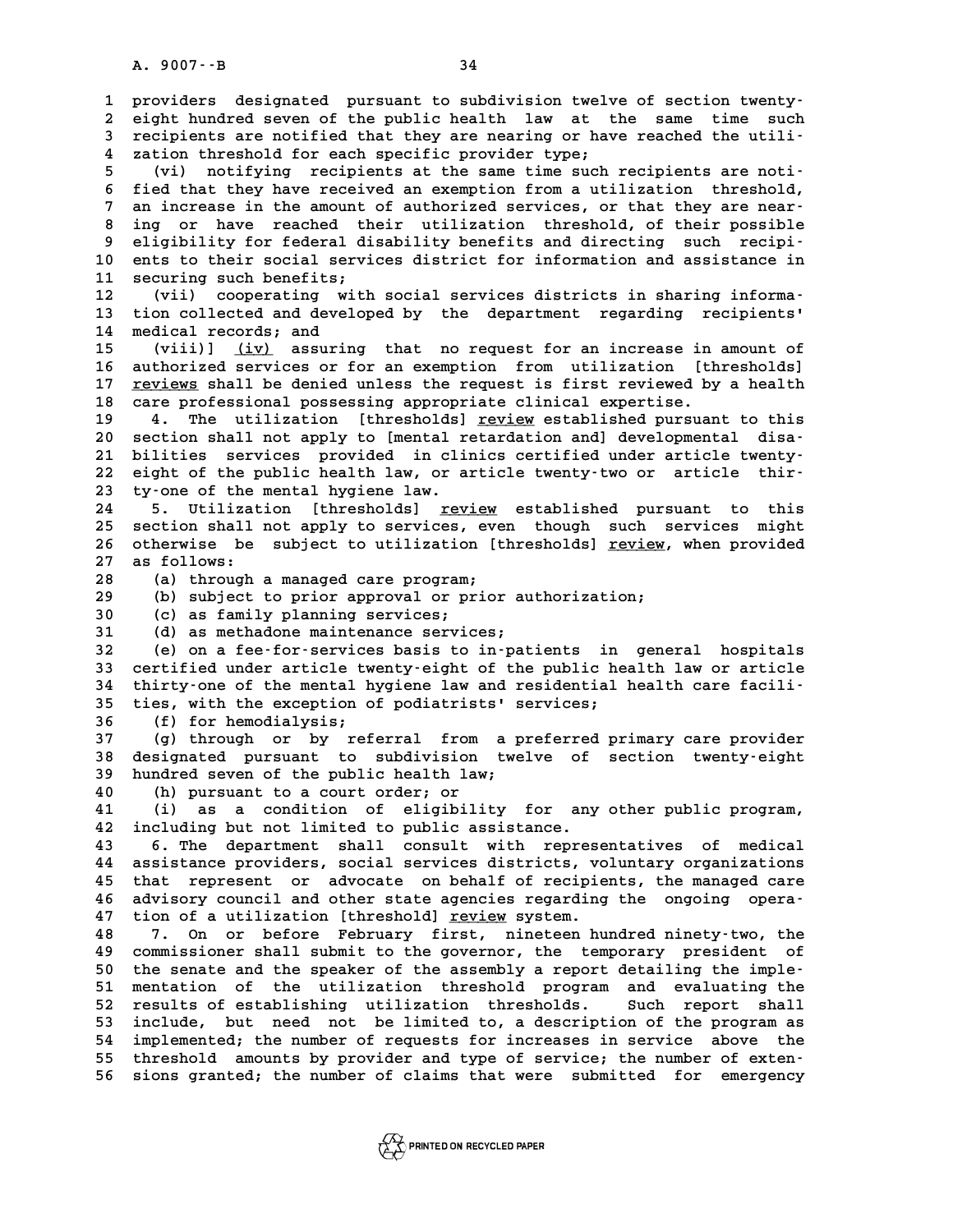**1 care or urgent care above the threshold level; the number of recipients 2** care or urgent care above the threshold level; the number of recipients<br>2 referred to managed care; an estimate of the fiscal savings to the<br>3 medical assistance program as a result of the program: recommendations 2 referred to managed care; an estimate of the fiscal savings to the<br>3 medical assistance program as a result of the program; recommendations<br>4 for medical condition that may be more appropriately served through 2 referred to managed care; an estimate of the fiscal savings to the<br>3 medical assistance program as a result of the program; recommendations<br>4 for medical condition that may be more appropriately served through<br>5 managed **5** medical assistance program as a result of the program; recommendat<br>4 for medical condition that may be more appropriately served thr<br>5 managed care programs; and the costs of implementing the program. **6 § 2. This act shall take effect July 1, 2022; provided, however, that:**

5 managed care programs; and the costs of implementing the program.<br>
§ 2. This act shall take effect July 1, 2022; provided, however, that:<br>
a. the amendments to subdivision 5 of section 365-g of the social<br>
sorriess law m 8 **8 2.** This act shall take effect July 1, 2022; provided, however, that:<br>
7 a. the amendments to subdivision 5 of section 365-g of the social<br>
8 services law made by section one of this act shall not affect the expi-<br>
8 **a. the amendments to subdivision 5 of section 365-g of the social<br>
8 services law made by section one of this act shall not affect the expiration and reversion of paragraphs (f) and (g) of such subdivision<br>
9 nursuant to** 8 services law made by section one of this act shall not affect the expi-<br>
9 ration and reversion of paragraphs (f) and (g) of such subdivision<br>
10 pursuant to subdivision (i-1) of section 79 of part C of chapter 58 of<br>
<sup>1</sup> 9 ration and reversion of paragraphs<br>10 pursuant to subdivision (i-1) of s<br>11 the laws of 2008, as amended; and<br><sup>12</sup> h<sup>the amendments to subdivision 5</sup> 10 pursuant to subdivision (i-1) of section 79 of part C of chapter 58 of<br>11 the laws of 2008, as amended; and<br>12 b. the amendments to subdivision 5 of section 365-g of the social<br>13 services law made by section one of thi

11 the laws of 2008, as amended; and<br>12 b. the amendments to subdivision 5 of section 365-g of the social<br>13 services law made by section one of this act shall not affect the repeal<br>14 of paragraphs (b) and (i) of such sub **12** b. the amendments to subdivision 5 of section 365-g of the social<br>13 services law made by section one of this act shall not affect the repeal<br>14 of paragraphs (h) and (i) of such subdivision pursuant to subdivision<br>15 13 services law made by section one of this act shall not affect the repeal<br>14 of paragraphs (h) and (i) of such subdivision pursuant to subdivision<br>15 (i-1) of section 79 of part C of chapter 58 of the laws of 2008, as<br>16 14 of paragraphs (h) and (i) of such subdivision pursuant to subdivision<br>15 (i-1) of section 79 of part C of chapter 58 of the laws of 2008, as<br>16 amended. 16 amended.<br>17 PART X

**17**<br> **18**<br> **18**<br> **18**<br> **18**<br> **18** 

- **19 PART Y**
- **20** Intentionally Omitted<br> **20** Intentionally Omitted
- **21 PART Z**

PART Z<br>
22 Section 1. Intentionally Omitted.<br>
23 § 2. Paragraph (a) of subdivision **23 § 2. Paragraph (a) of subdivision 1 of section 18 of chapter 266 of 22 Section 1. Intentionally Omitted.**<br> **23 § 2. Paragraph (a) of subdivision 1 of section 18 of chapter 266 of**<br> **24 the laws of 1986, amending the civil practice law and rules and other**<br> **25 laws relating to malpragtice** 8 2. Paragraph (a) of subdivision 1 of section 18 of chapter 266 of<br>24 the laws of 1986, amending the civil practice law and rules and other<br>25 laws relating to malpractice and professional medical conduct, as<br>26 amended b 24 the laws of 1986, amending the civil practice law and rules and other<br>25 laws relating to malpractice and professional medical conduct, as<br>26 amended by section 1 of part K of chapter 57 of the laws of 2021, is<br><sup>27</sup> ame 25 laws relating to malpractic<br>26 amended by section 1 of part K<br>27 amended to read as follows:<br><sup>28</sup> (2) The superintedent of 26 amended by section 1 of part K of chapter 57 of the laws of 2021, is<br>27 amended to read as follows:<br>28 (a) The superintendent of financial services and the commissioner of<br>29 holth or their designee shall from funds ava

27 amended to read as follows:<br>
28 (a) The superintendent of financial services and the commissioner of<br>
29 health or their designee shall, from funds available in the hospital<br>
30 excess liability pool created pursuant to **30 (a)** The superintendent of financial services and the commissioner of<br> **30 health or their designee shall, from funds available in the hospital**<br> **30 excess liability pool created pursuant to subdivision 5 of this sect 39 health or their designee shall, from funds available in the hospital excess liability pool created pursuant to subdivision 5 of this section, purchase a policy or policies for excess insurance coverage, as author-<br>
<b>31 30 excess liability pool created pursuant to subdivision 5 of this section,<br>31 purchase a policy or policies for excess insurance coverage, as author-<br>32 ized by paragraph 1 of subsection (e) of section 5502 of the insura** 31 purchase a policy or policies for excess insurance coverage, as author-<br>32 ized by paragraph 1 of subsection (e) of section 5502 of the insurance<br>33 law; or from an insurer, other than an insurer described in section 55 ized by paragraph 1 of subsection (e) of section 5502 of the insurance<br>
33 law; or from an insurer, other than an insurer described in section 5502<br>
34 of the insurance law, duly authorized to write such coverage and actua **33 law; or from an insurer, other than an insurer described in section 5502**<br>**34 of the insurance law, duly authorized to write such coverage and actual-**<br>**35 ly writing medical malpractice insurance in this state; or sha** 34 of the insurance law, duly authorized to write such coverage and actual-<br>35 ly writing medical malpractice insurance in this state; or shall<br>36 purchase equivalent excess coverage in a form previously approved by the<br><sup>3</sup> **19 state; or shall manufacture in surance in this state; or shall<br>
<b>36 purchase equivalent excess coverage in a form previously approved by the**<br> **37 superintendent of financial services for purposes of providing equiv-**<br> **36 purchase equivalent excess coverage in a form previously approved by the**<br>37 superintendent of financial services for purposes of providing equiv-<br>38 alent excess coverage in accordance with section 19 of chapter 294 o 37 superintendent of financial services for purposes of providing equiv-<br>38 alent excess coverage in accordance with section 19 of chapter 294 of<br>39 the laws of 1985, for medical or dental malpractice occurrences between<br><sup></sup> alent excess coverage in accordance with section 19 of chapter 294 of<br>
40 July 1, 1986 and June 30, 1987, between July 1, 1987 and June 30, 1988,<br>
41 between July 1, 1988 and June 30, 1987, between July 1, 1987 and June 30 **41 between 1985, for medical or dental malpractice occurrences between**<br> **40 July 1, 1986 and June 30, 1987, between July 1, 1987 and June 30, 1988,<br>
41 between July 1, 1988 and June 30, 1989, between July 1, 1989 and Jun 42 30, 1990, between July 1, 1990 and June 30, 1991, between July 1, 1991 41 between July 1, 1988 and June 30, 1989, between July 1, 1989 and June 42 30, 1990, between July 1, 1990 and June 30, 1991, between July 1, 1991 and June 30, 1992, between July 1, 1992 and June 30, 1993, between July<br>43 42 30, 1990, between July 1, 1990 and June 30, 1991, between July 1, 1991**<br>**43 and June 30, 1992, between July 1, 1992 and June 30, 1993, between July 1, 1993 and June 30, 1994, between July 1, 1994 and June 30, 1995, <br><b>4 43 and June 30, 1992, between July 1, 1992 and June 30, 1993, between July 1, 1993 and June 30, 1994, between July 1, 1996 and June<br>44 1, 1993 and June 30, 1994, between July 1, 1994 and June 30, 1995, between July 1, 199 44 1, 1993 and June 30, 1994, between July 1, 1994 and June 30, 1995, between July 1, 1995 and June 30, 1996, between July 1, 1996 and June 30, 1997, between July 1, 1997 and June 30, 1998, between July 1, 1998**<br>**46 30, 1 45 between July 1, 1995 and June 30, 1996, between July 1, 1996 and June 30, 1997, between July 1, 1997 and June 30, 1998, between July 1, 1998 and June 30, 1999, between July 1, 1999 and June 30, 2000, between July**<br>**47** 46 30, 1997, between July 1, 1997 and June 30, 1998, between July 1, 1998<br>47 and June 30, 1999, between July 1, 1999 and June 30, 2000, between July<br>48 1, 2000 and June 30, 2001, between July 1, 2001 and June 30, 2002,

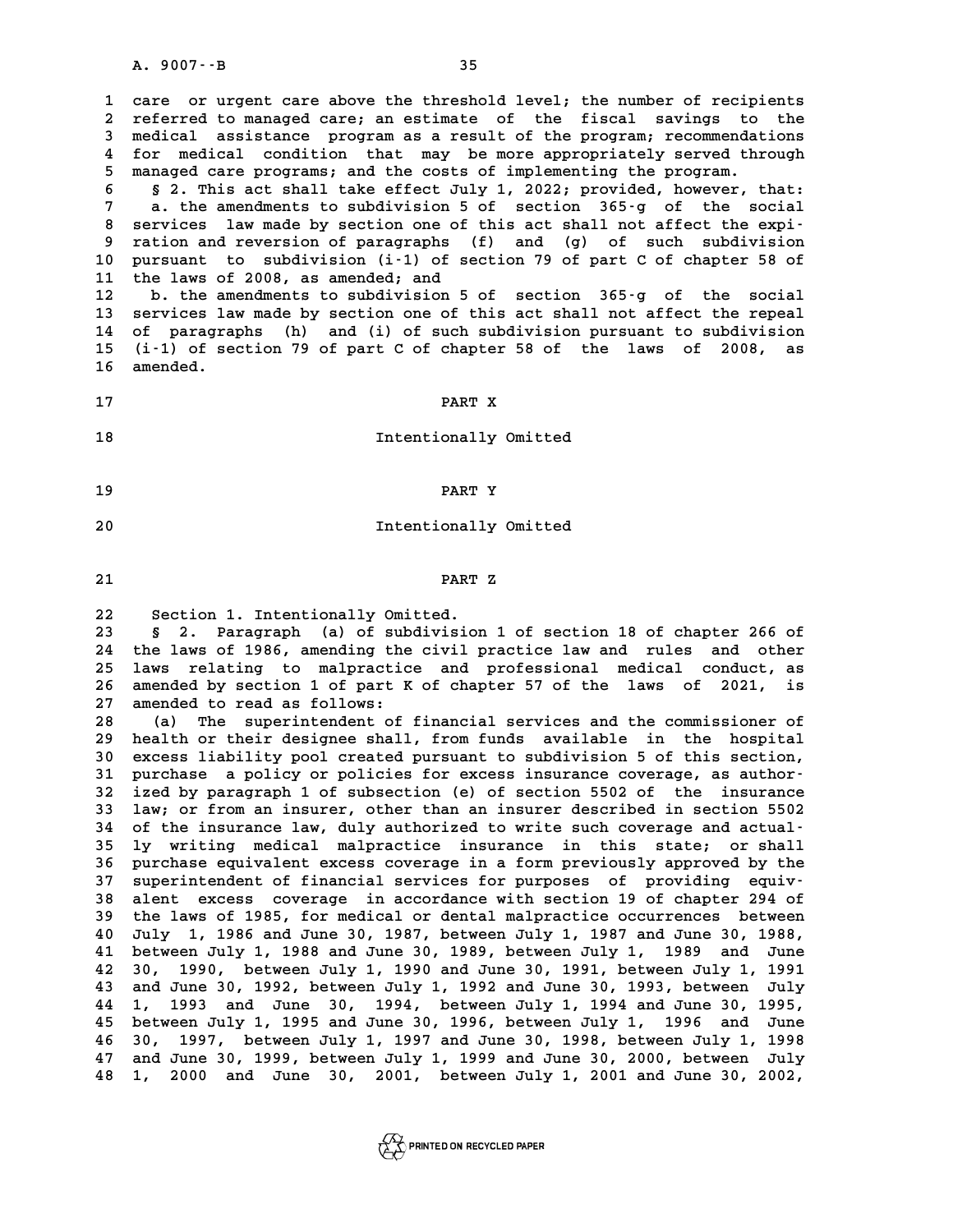**1 between July 1, 2002 and June 30, 2003, between July 1, 2003 and June 2** 1 between July 1, 2002 and June 30, 2003, between July 1, 2003 and June<br>2 30, 2004, between July 1, 2004 and June 30, 2005, between July 1, 2005<br>3 and June 30, 2006, between July 1, 2006 and June 30, 2007, between, Jul **3 and June 30, 2006, between July 1, 2006 and June 30, 2007, between July 4 1, 2007 and June 30, 2008, between July 1, 2008 and June 30, 2009, 5** and June 30, 2006, between July 1, 2006 and June 30, 2007, between July 1, 2007 and June 30, 2008, between July 1, 2008 and June 30, 2009, between July 1, 2010 and June<br>5 between July 1, 2009 and June 30, 2010, between **6 30, 2007 and June 30, 2008, between July 1, 2008 and June 30, 2009, <br>
<b>6 30, 2011, between July 1, 2011 and June 30, 2012, between July 1, 2012**<br> **6 30, 2011, between July 1, 2011 and June 30, 2012, between July 1, 2012 7 between July 1, 2009 and June 30, 2010, between July 1, 2010 and June 30, 2011, between July 1, 2011 and June 30, 2012, between July 1, 2012**<br>**7 and June 30, 2013, between July 1, 2013 and June 30, 2014, between July**<br> **8 1, 2014 and June 30, 2015, between July 1, 2015 and June 30, 2016,** 7 and June 30, 2013, between July 1, 2013 and June 30, 2014, between July 8 1, 2014 and June 30, 2015, between July 1, 2015 and June 30, 2016, 9 between July 1, 2016 and June 30, 2017, between July 1, 2017 and June 10 30, **10 30, 2018, between July 1, 2018 and June 30, 2019, between July 1, 2019 11 and June 30, 2020, between July 1, 2020 and June 30, 2021, [and] between 10** 30, 2018, between July 1, 2018 and June 30, 2019, between July 1, 2019<br> **11** and June 30, 2020, between July 1, 2020 and June 30, 2021, [and] between<br> **12** July 1, 2021 and June 30, 2022, and between July 1, 2022 and 11 and June 30, 2020, between July 1, 2020 and June 30, 2021, [and] between<br>12 July 1, 2021 and June 30, 2022<u>, and between July 1, 2022 and June 30,</u><br>13 <u>2023</u> or reimburse the hospital where the hospital purchases equiva **12 July 1, 2021 and June 30, 2022, and between July 1, 2022 and June 30, 13 2023 or reimburse the hospital where the hospital purchases equivalent excess coverage as defined in subparagraph (i) of paragraph (a) of<br>15 guid** 13 2023 or reimburse the hospital where the hospital purchases equivalent<br>14 excess coverage as defined in subparagraph (i) of paragraph (a) of<br>15 subdivision 1-a of this section for medical or dental malpractice occur-<br>16 **14 excess coverage as defined in subparagraph (i) of paragraph (a) of subdivision 1-a of this section for medical or dental malpractice occur-**<br>**16 rences between July 1, 1987 and June 30, 1988, between July 1, 1988 and**<br> **15 subdivision 1-a of this section for medical or dental malpractice occur-**<br>16 rences between July 1, 1987 and June 30, 1988, between July 1, 1988 and<br>17 June 30, 1989, between July 1, 1989 and June 30, 1990, between Jul **16 rences between July 1, 1987 and June 30, 1988, between July 1, 1988 and<br>17 June 30, 1989, between July 1, 1989 and June 30, 1990, between July 1,<br>18 1990 and June 30, 1991, between July 1, 1991 and June 30, 1992, betwe 17 June 30, 1989, between July 1, 1989 and June 30, 1990, between July 1, 18 1990 and June 30, 1991, between July 1, 1991 and June 30, 1992, between July 1, 1992 and June 30, 1993, between July 1, 1993 and June 30, 1994, 20 1990 and June 30, 1991, between July 1, 1991 and June 30, 1992, between**<br>**20 between July 1, 1994 and June 30, 1995, between July 1, 1995 and June**<br>**20 between July 1, 1994 and June 30, 1995, between July 1, 1995 and J 21 30, 1996, 1996, 1996, 1996, 1996, 1996, 1996, 1996, 1996, 1996, 1996, 1996, 1996, 1996, between July 1, 1996 and June 30, 1995, between July 1, 1997**<br> **21 30, 1996, between July 1, 1996 and June 30, 1997, between July** 20 between July 1, 1994 and June 30, 1995, between July 1, 1995 and June 21 30, 1996, between July 1, 1996 and June 30, 1997, between July 1, 1997 and June 30, 1998, between July 1, 1998 and June 30, 1999 and June 30, 2000 21 30, 1996, between July 1, 1996 and June 30, 1997, between July 1, 1997<br>22 and June 30, 1998, between July 1, 1998 and June 30, 1999, between July<br>23 1, 1999 and June 30, 2000, between July 1, 2000 and June 30, 2001,<br>24 22 and June 30, 1998, between July 1, 1998 and June 30, 1999, between July<br>23 1, 1999 and June 30, 2000, between July 1, 2000 and June 30, 2001,<br>24 between July 1, 2001 and June 30, 2002, between July 1, 2002 and June<br>25 3 **23 1, 1999 and June 30, 2000, between July 1, 2000 and June 30, 2001, <br>24 between July 1, 2001 and June 30, 2002, between July 1, 2002 and June 25 30, 2003, between July 1, 2003 and June 30, 2004, between July 1, 2004<br>25** 24 between July 1, 2001 and June 30, 2002, between July 1, 2002 and June<br>25 30, 2003, between July 1, 2003 and June 30, 2004, between July 1, 2004<br>26 and June 30, 2005, between July 1, 2005 and June 30, 2006, between July<br> 25 30, 2003, between July 1, 2003 and June 30, 2004, between July 1, 2004<br>26 and June 30, 2005, between July 1, 2005 and June 30, 2006, between July<br>27 1, 2006 and June 30, 2007, between July 1, 2007 and June 30, 2008, 26 and June 30, 2005, between July 1, 2005 and June 30, 2006, between July 27 1, 2006 and June 30, 2007, between July 1, 2007 and June 30, 2008, 28 between July 1, 2008 and June 30, 2009, between July 1, 2010 and June 30, **29 30, 2010, between July 1, 2010 and June 30, 2011, between July 1, 2011 28 between July 1, 2008 and June 30, 2009, between July 1, 2009 and June 29 30, 2010, between July 1, 2010 and June 30, 2011, between July 1, 2011 and June 30, 2012, between July 1, 2012 and June 30, 2013, between July<br>
<b> 30, 2010, between July 1, 2010 and June 30, 2011, between July 1, 2011**<br> **30 and June 30, 2012, between July 1, 2012 and June 30, 2013, between July 1, 2013 and June 30, 2014, between July 1, 2014 and June 30, 2015, betwe 30 and June 30, 2012, between July 1, 2012 and June 30, 2013, between July 1, 2013 and June 30, 2014, between July 1, 2014 and June 30, 2015, between July 1, 2015 and June 30, 2016, between July 1, 2016 and June<br>32 betwee 1, 2013 and June 30, 2014, between July 1, 2014 and June 30, 2015, between July 1, 2015 and June 30, 2016, between July 1, 2018**<br>**32 between July 1, 2015 and June 30, 2016, between July 1, 2018**<br>**30, 2017, between July 1, 32 between July 1, 2015 and June 30, 2016, between July 1, 2016 and June 30, 2017, between July 1, 2017 and June 30, 2018, between July 1, 2018 and June 30, 2019, between July 1, 2019 and June 30, 2020, between July**<br>**34** 32 between July 1, 2015 and June 30, 2016, between July 1, 2016 and June 30, 2017, between July 1, 2017 and June 30, 2018, between July 1, 2018 and June 30, 2019, between July 1, 2019 and June 30, 2020, between July 1, 20 34 and June 30, 2019, between July 1, 2019 and June 30, 2020, between July<br>35 1, 2020 and June 30, 2021, [and] between July 1, 2021 and June 30, 2022,<br>36 <u>and between July 1, 2022 and June 30, 2023</u> for physicians or denti **35 1, 2020 and June 30, 2021, [and] between July 1, 2021 and June 30, 2022<sub>1</sub><br>
<b>36 and between July 1, 2022 and June 30, 2023** for physicians or dentists<br>
37 certified as eligible for each such period or periods pursuant **36 and between July 1, 2022 and June 30, 2023 for physicians or dentists**<br>37 certified as eligible for each such period or periods pursuant to subdi-<br>38 vision 2 of this section by a general hospital licensed pursuant to<br> **37** certified as eligible for each such period or periods pursuant to subdivision 2 of this section by a general hospital licensed pursuant to article 28 of the public health law; provided that no single insurer<br>20 abili **40 shall write more than the section is a seneral hospital licensed pursuant to**<br>**40 shall write more than fifty percent of the total excess premium for a**<br>**41 siyer policy wear, and provided boyever** that such eligible p 39 article 28 of the public health law; provided that no single insurer<br>40 shall write more than fifty percent of the total excess premium for a<br>41 given policy year; and provided, however, that such eligible physicians<br>22 40 shall write more than fifty percent of the total excess premium for a<br>41 given policy year; and provided, however, that such eligible physicians<br>42 or dentists must have in force an individual policy, from an insurer<br>43 41 given policy year; and provided, however, that such eligible physicians<br>42 or dentists must have in force an individual policy, from an insurer<br>43 licensed in this state of primary malpractice insurance coverage in<br>44 a 42 or dentists must have in force an individual policy, from an insurer<br>43 licensed in this state of primary malpractice insurance coverage in<br>44 amounts of no less than one million three hundred thousand dollars for<br>45 ea 43 licensed in this state of primary malpractice insurance coverage in<br>44 amounts of no less than one million three hundred thousand dollars for<br>45 each claimant and three million nine hundred thousand dollars for all<br>46 e 44 amounts of no less than one million three hundred thousand dollars for<br>45 each claimant and three million nine hundred thousand dollars for all<br>46 claimants under that policy during the period of such excess coverage<br>47 45 each claimant and three million nine hundred thousand dollars for all<br>46 claimants under that policy during the period of such excess coverage<br>47 for such occurrences or be endorsed as additional insureds under a<br>48 hos 46 claimants under that policy during the period of such excess coverage<br>47 for such occurrences or be endorsed as additional insureds under a<br>48 hospital professional liability policy which is offered through a volun-<br>19 47 for such occurrences or be endorsed as additional insureds under a<br>48 hospital professional liability policy which is offered through a volun-<br>49 tary attending physician ("channeling") program previously permitted by<br>5 **50 the superintendent of financial services during the period of such 50 tary attending physician ("channeling") program previously permitted by**<br>
50 the superintendent of financial services during the period of such<br>
51 excess coverage for such occurrences. During such period, such policy<br> 50 the superintendent of financial services during the period of such<br>51 excess coverage for such occurrences. During such period, such policy<br>52 for excess coverage or such equivalent excess coverage shall, when<br>53 combin 51 excess coverage for such occurrences. During such period, such policy<br>52 for excess coverage or such equivalent excess coverage shall, when<br>53 combined with the physician's or dentist's primary malpractice insurance<br>54 52 for excess coverage or such equivalent excess coverage shall, when<br>53 combined with the physician's or dentist's primary malpractice insurance<br>54 coverage or coverage provided through a voluntary attending physician<br>55 53 combined with the physician's or dentist's primary malpractice insurance<br>54 coverage or coverage provided through a voluntary attending physician<br>55 ("channeling") program, total an aggregate level of two million three<br> 54 coverage or coverage provided through a voluntary attending physician<br>55 ("channeling") program, total an aggregate level of two million three<br>56 hundred thousand dollars for each claimant and six million nine hundred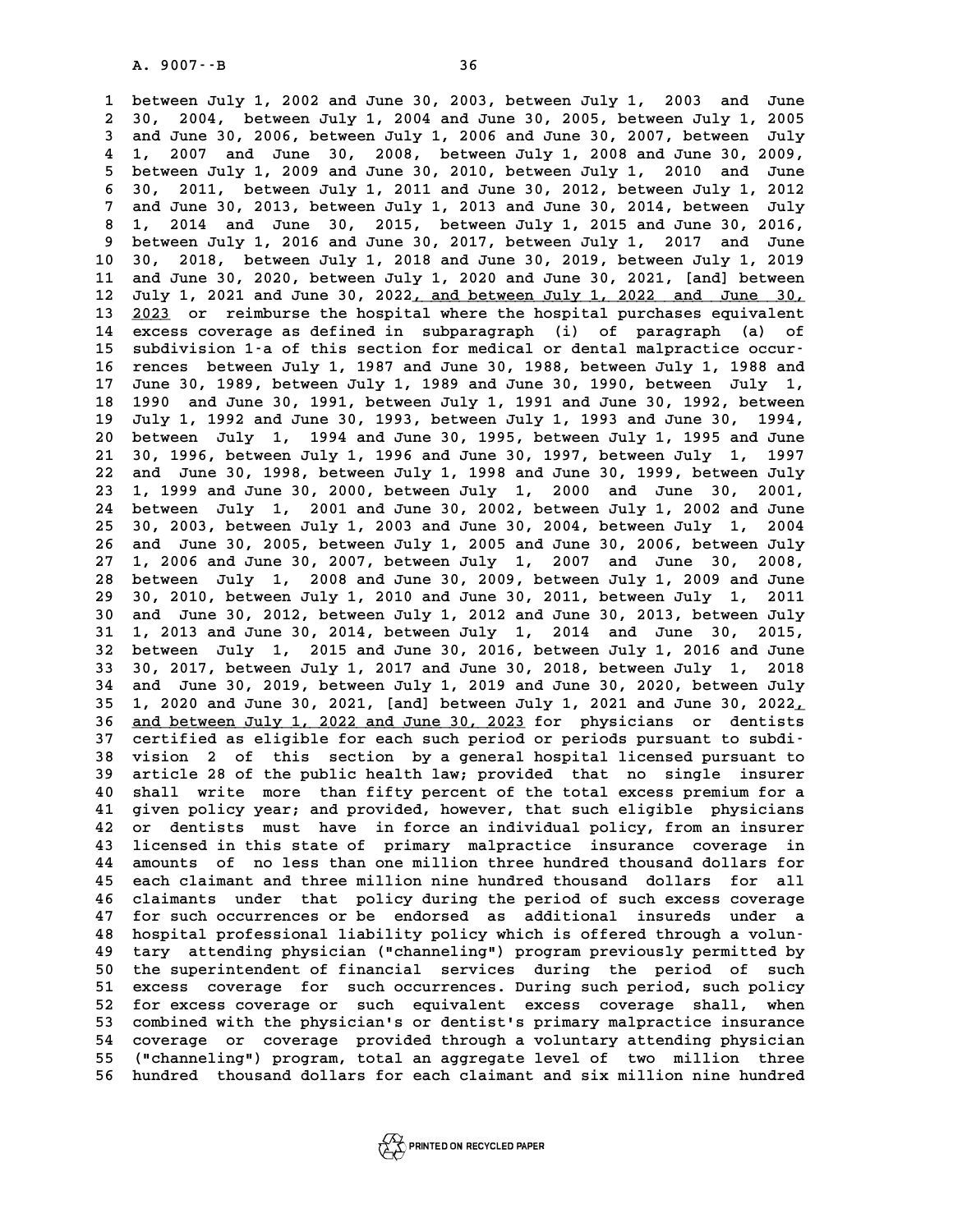**1 thousand dollars for all claimants from all such policies with respect** 1 thousand dollars for all claimants from all such policies with respect<br>2 to occurrences in each of such years provided, however, if the cost of<br>3 primary malpragtice insurance coverage in excess of one million dollars 1 thousand dollars for all claimants from all such policies with respect<br>2 to occurrences in each of such years provided, however, if the cost of<br>3 primary malpractice insurance coverage in excess of one million dollars,<br><sup></sup> 2 to occurrences in each of such years provided, however, if the cost of<br>3 primary malpractice insurance coverage in excess of one million dollars,<br>4 but below the excess medical malpractice insurance coverage provided<br>5 p 3 primary malpractice insurance coverage in excess of one million dollars,<br>4 but below the excess medical malpractice insurance coverage provided<br>5 pursuant to this act, exceeds the rate of nine percent per annum, then<br>5 t 4 but below the excess medical malpractice insurance coverage provided<br>5 pursuant to this act, exceeds the rate of nine percent per annum, then<br>6 the required level of primary malpractice insurance coverage in excess<br>7 of 5 pursuant to this act, exceeds the rate of nine percent per annum, then<br>6 the required level of primary malpractice insurance coverage in excess<br>7 of one million dollars for each claimant shall be in an amount of not<br>1955 **8 the required level of primary malpractice insurance coverage in excess**<br> **8 desired than the dollar amount of such coverage available at nine percent**<br> **8 nor annum, the required lovel of such coverage for all claimants** 9 of one million dollars for each claimant shall be in an amount of not<br>8 less than the dollar amount of such coverage available at nine percent<br>9 per annum; the required level of such coverage for all claimants under<br>8 th **10 that policy shall be in an amount not less than three times the dollar** 9 per annum; the required level of such coverage for all claimants under<br>10 that policy shall be in an amount not less than three times the dollar<br>11 amount of coverage for each claimant; and excess coverage, when combined that policy shall be in an amount not less than three times the dollar<br>11 amount of coverage for each claimant; and excess coverage, when combined<br>12 with such primary malpractice insurance coverage, shall increase the<br>13 11 amount of coverage for each claimant; and excess coverage, when combined<br>12 with such primary malpractice insurance coverage, shall increase the<br>13 aggregate level for each claimant by one million dollars and three<br>14 m 12 with such primary malpractice insurance coverage, shall increase the<br>13 aggregate level for each claimant by one million dollars and three<br>14 million dollars for all claimants; and provided further, that, with<br>15 regnes 13 aggregate level for each claimant by one million dollars and three<br>14 million dollars for all claimants; and provided further, that, with<br>15 respect to policies of primary medical malpractice coverage that include<br>16 co 14 million dollars for all claimants; and provided further, that, with<br>15 respect to policies of primary medical malpractice coverage that include<br>16 occurrences between April 1, 2002 and June 30, 2002, such requirement<br>17 15 respect to policies of primary medical malpractice coverage that include<br>16 occurrences between April 1, 2002 and June 30, 2002, such requirement<br>17 that coverage be in amounts no less than one million three hundred tho **16 occurrences between April 1, 2002 and June 30, 2002, such requirement**<br>17 that coverage be in amounts no less than one million three hundred thousand<br>18 dollars for all glaimants for such equipments can be affective Ap 17 that coverage be in amounts no less than one million three hundred thou-<br>18 sand dollars for each claimant and three million nine hundred thousand<br>19 dollars for all claimants for such occurrences shall be effective Apr 18 sand dollar<br>19 dollars fo<br>20 1, 2002.<br>21 8 3 Subd **21 \$1. Subdivision 3 of section 18 of chapter 266 of the laws of 1986,<br>
21 \$3. Subdivision 3 of section 18 of chapter 266 of the laws of 1986,<br>
22. Subdivision in practice, law and rules and other laws relating to** 

**20 1, 2002.**<br> **21 § 3. Subdivision 3 of section 18 of chapter 266 of the laws of 1986,<br>
<b>22 amending the civil practice law and rules and other laws relating to**<br> **23 malgraphs and professional medical conduct** as amended 8 3. Subdivision 3 of section 18 of chapter 266 of the laws of 1986,<br>22 amending the civil practice law and rules and other laws relating to<br>23 malpractice and professional medical conduct, as amended by section 2 of<br>24 pa 22 amending the civil practice law and rules and other laws relating to<br>23 malpractice and professional medical conduct, as amended by section 2 of<br>24 part K of chapter 57 of the laws of 2021, is amended to read as follows 23 malpractice and professional medical conduct, as amended by section 2 of part K of chapter 57 of the laws of 2021, is amended to read as follows:<br>25 (3)(a) The superintendent of financial services shall determine and<br>26 24 part K of chapter 57 of the laws of 2021, is amended to read as follows:<br>25 (3) (a) The superintendent of financial services shall determine and<br>26 certify to each general hospital and to the commissioner of health the<br> 25 (3) (a) The superintendent of financial services shall determine and<br>26 certify to each general hospital and to the commissioner of health the<br>27 cost of excess malpractice insurance for medical or dental malpractice<br>28 **28 occurrences between July 1, 1986 and June 30, 1987, between July 1, 1988 29 and June 30, 1989, between July 1, 1989 and June 30, 1990, between July 30 1, 1990 and June 30, 1991, between July 1, 1991 and June 30, 1992, 39 and June 30, 1989, between July 1, 1989 and June 30, 1990, between July 1, 1990 and June 30, 1991, between July 1, 1991 and June 30, 1992, between July 1, 1992 and June 30, 1993, between July 1, 1993 and June<br>31 betwee 1, 1990 and June 30, 1991, between July 1, 1991 and June 30, 1992, between July 1, 1992 and June 30, 1993, between July 1, 1993 and June 30, 1994, between July 1, 1994 and June 30, 1995, between July 1, 1995**<br>**32 30, 1994 31 between July 1, 1992 and June 30, 1993, between July 1, 1993 and June 30, 1994, between July 1, 1994 and June 30, 1995, between July 1, 1995 and June 30, 1996, between July 1, 1996 and June 30, 1997, between July**<br> **33 34 1, 1997 and June 30, 1998, between July 1, 1998 and June 30, 1999, 33 and June 30, 1996, between July 1, 1996 and June 30, 1997, between July 1, 1997 and June 30, 1998, between July 1, 1998 and June 30, 1999, between July 1, 1999 and June 30, 2000, between July 1, 2000 and June<br>35 betwee 1, 1997 and June 30, 1998, between July 1, 1998 and June 30, 1999, between July 1, 1999 and June 30, 2000, between July 1, 2002**<br>**35 between July 1, 1999 and June 30, 2000, between July 1, 2002**<br>**36 30, 2001, between July 35 between July 1, 1999 and June 30, 2000, between July 1, 2000 and June 30, 2001, between July 1, 2001 and June 30, 2002, between July 1, 2002**<br>**37 and June 30, 2003, between July 1, 2003 and June 30, 2004, between July 38 1, 2004 and June 30, 2005, between July 1, 2005 and June 30, 2006, 37 and June 30, 2003, between July 1, 2003 and June 30, 2004, between July 1, 2004 and June 30, 2005, between July 1, 2005 and June 30, 2006, between July 1, 2006 and June 30, 2007, between July 1, 2007 and June<br>39 betwee 40 30 30 30 30 30 30 4 40 30, 2005, between July 1, 2005 and June 30, 2006, 39 between July 1, 2006 and June 30, 2007, between July 1, 2009**<br>**40 30, 2008, between July 1, 2008 and June 30, 2009, between July 1, 2009**<br>**41** 39 between July 1, 2006 and June 30, 2007, between July 1, 2007 and June 40 30, 2008, between July 1, 2008 and June 30, 2010, between July 1, 2010 and June 30, 2011, between July 1, 2012 and June 30, 2013, between July 1, **42 1, 2011 and June 30, 2012, between July 1, 2012 and June 30, 2013, 43 between July 1, 2013 and June 30, 2014, between July 1, 2014 and June 42 1, 2011 and June 30, 2012, between July 1, 2012 and June 30, 2013,<br>
<b>43 between July 1, 2013 and June 30, 2014, between July 1, 2014 and June 30, 2015, between July 1, 2015**<br> **44 30, 2015, between July 1, 2015 and June 43 between July 1, 2013 and June 30, 2014, between July 1, 2014 and June 30, 2015, between July 1, 2015 and June 30, 2016, between July 1, 2016 and June 30, 2017, between July 1, 2017 and June 30, 2018, between July**<br>**45 44 30, 2015, between July 1, 2015 and June 30, 2016, between July 1, 2016<br>
45 and June 30, 2017, between July 1, 2017 and June 30, 2018, between July<br>
46 1, 2018 and June 30, 2019, between July 1, 2019 and June 30, 2020,<br> 45 and June 30, 2017, between July 1, 2017 and June 30, 2018, between July 1, 2018 and June 30, 2020, <br>46 1, 2018 and June 30, 2019, between July 1, 2019 and June 30, 2020, <br>47 between July 1, 2020 and June 30, 2021, [and 46 1, 2018 and June 30, 2019, between July 1, 2019 and June 30, 2020, between July 1, 2020 and June 30, 2021, [and] between July 1, 2021 and 30 and 50, 2021, [and] between July 1, 2021 and 48 June 30, 2022, and between Ju 47 between July 1, 2020 and June 30, 2021, [and] between July 1, 2021 and<br>48 June 30, 2022<u>, and between July 1, 2022 and June 30, 2023</u> allocable to<br>49 each general hospital for physicians or dentists certified as eligib 50 for purchase of a policy in the Solution Solution 19 for purchase of a policy for excess insurance coverage by such general**<br> **50** for purchase of a policy for excess insurance coverage by such general<br> **51** hospital i **50** each general hospital for physicians or dentists certified as eligible<br>50 for purchase of a policy for excess insurance coverage by such general<br>51 hospital in accordance with subdivision 2 of this section, and may am 50 for purchase of a policy for excess insurance coverage hospital in accordance with subdivision 2 of this sec<br>52 such determination and certification as necessary.<br>53 (b) The superintendent of financial services 51 hospital in accordance with subdivision 2 of this section, and may amend<br>52 such determination and certification as necessary.<br>53 (b) The superintendent of financial services shall determine and<br>54 certify to each gener

52 such determination and certification as necessary.<br>
53 (b) The superintendent of financial services shall determine and<br>
54 certify to each general hospital and to the commissioner of health the<br>
55 cert of excess malar 53 (b) The superintendent of financial services shall determine and<br>54 certify to each general hospital and to the commissioner of health the<br>55 cost of excess malpractice insurance or equivalent excess coverage for<br>56 mod **56 medical or dental malpractice occurrences between July 1, 1987 and June**

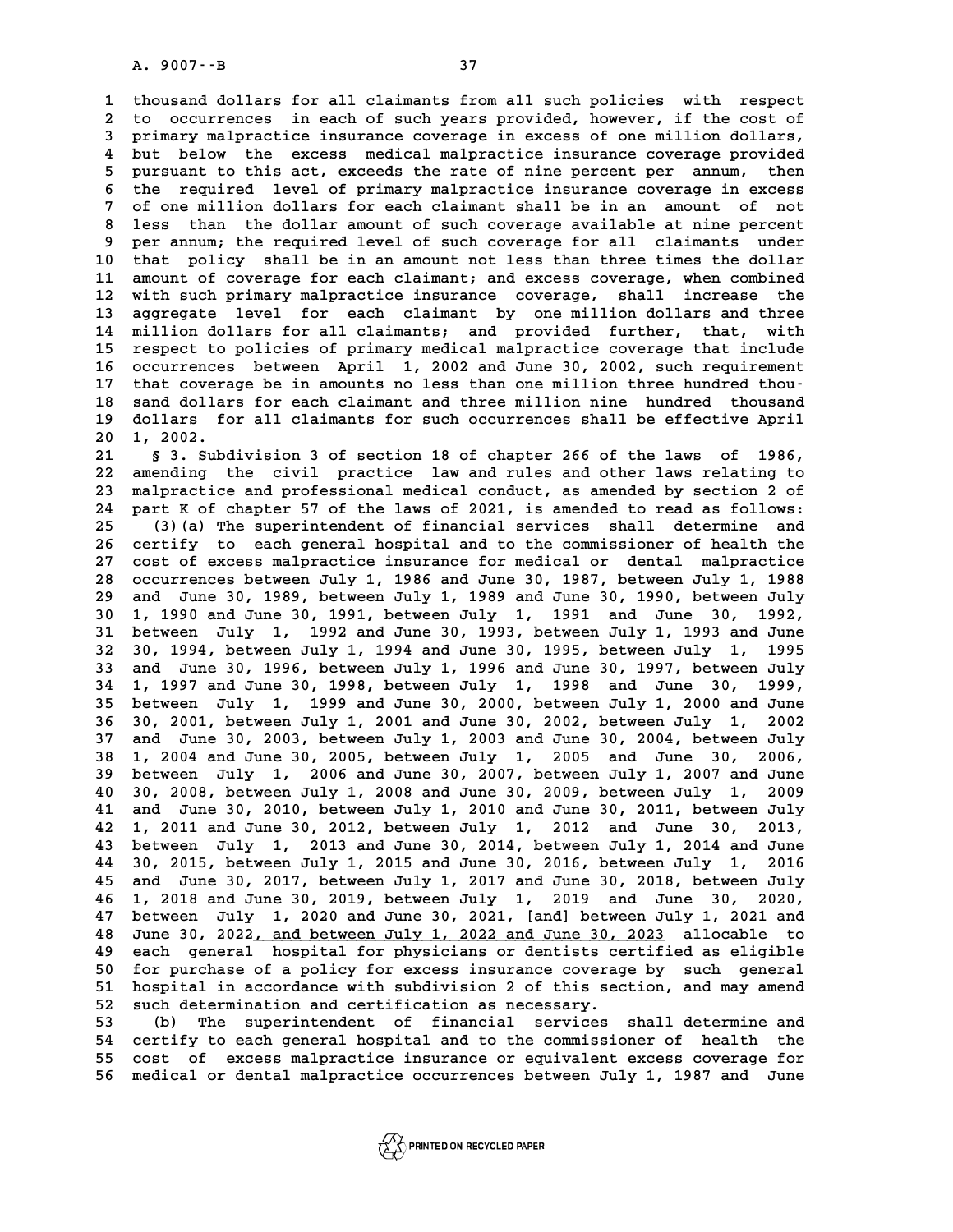**1 30, 1988, between July 1, 1988 and June 30, 1989, between July 1, 1989 2 2 and June 30, 2 and June 30, 1989, between July 1, 1989**<br>**2 and June 30, 1990, between July 1, 1990 and June 30, 1991, between July<br>2 1, 1991, and June 30, 1992, between July 1, 1992 and June 30, 1993 30, 1988, between July 1, 1988 and June 30, 1989, between July 1, 1989**<br> **2 and June 30, 1990, between July 1, 1990 and June 30, 1991, between July 1, 1991 and June 30, 1992, between July 1, 1992 and June 30, 1993,<br>
<b>4 be 4 and June 30, 1990, between July 1, 1990 and June 30, 1991, between July 1, 1991 and June 30, 1992, between July 1, 1992 and June 30, 1993, between July 1, 1993 and June<br>4 between July 1, 1993 and June 30, 1994, between 5 1, 1991 and June 30, 1992, between July 1, 1992 and June 30, 1993, <br>
4 between July 1, 1993 and June 30, 1994, between July 1, 1994 and June 5 30, 1995, between July 1, 1995<br>
5 30, 1995, between July 1, 1995 and June 30 6 4 and July 1, 1993 and June 30, 1994, between July 1, 1994 and June 30, 1995, between July 1, 1995 and June 30, 1996, between July 1, 1996 and June 30, 1997, between July 1, 1997 and June 30, 1998, between July<br>
<b>6 and 7 1, 1998 and June 30, 1999, between July 1, 1999 and June 30, 2000, 8 and June 30, 1997, between July 1, 1997 and June 30, 1998, between July 1, 1998 and June 30, 1999, between July 1, 1999 and June 30, 2000, between July 1, 2000 and June 30, 2001, between July 1, 2003 30, 2002, between J** 1, 1998 and June 30, 1999, between July 1, 1999 and June 30, 2000,<br>8 between July 1, 2000 and June 30, 2001, between July 1, 2001 and June<br>9 30, 2002, between July 1, 2002 and June 30, 2003, between July 1, 2003<br>10 and Jun **10 and June 30, 2004, between July 1, 2004 and June 30, 2005, between July 11 1, 2002, between July 1, 2002 and June 30, 2003, between July 1, 2003**<br> **10 and June 30, 2004, between July 1, 2004 and June 30, 2005, between July 1, 2005 and June 30, 2006, between July 1, 2006 and June 30, 2007,<br>
<b>1 10** and June 30, 2004, between July 1, 2004 and June 30, 2005, between July 1, 2005 and June 30, 2006, between July 1, 2006 and June 30, 2007, <br>12 between July 1, 2007 and June 30, 2008, between July 1, 2008 and June<br>13 3 11 1, 2005 and June 30, 2006, between July 1, 2006 and June 30, 2007,<br>12 between July 1, 2007 and June 30, 2008, between July 1, 2008 and June<br>13 30, 2009, between July 1, 2009 and June 30, 2010, between July 1, 2010<br>14 an 12 between July 1, 2007 and June 30, 2008, between July 1, 2008 and June 13 30, 2009, between July 1, 2009 and June 30, 2010, between July 1, 2010 and June 30, 2011, between July 1, 2011 and June 30, 2012, between July 1, **13 30, 2009, between July 1, 2009 and June 30, 2010, between July 1, 2010**<br>**14 and June 30, 2011, between July 1, 2011 and June 30, 2012, between July 1, 2012 and June 30, 2013, between July 1, 2013 and June 30, 2014,<br><b>15 14 and June 30, 2011, between July 1, 2011 and June 30, 2012, between July 1, 2012 and June 30, 2013, between July 1, 2013 and June 30, 2014, <br>16 between July 1, 2014 and June 30, 2015, between July 1, 2015 and June<br>17 30 15 1, 2012 and June 30, 2013, between July 1, 2013 and June 30, 2014, 16 between July 1, 2014 and June 30, 2015, between July 1, 2015 and June 30, 2016, between July 1, 2016 and June 30, 2017, between July 1, 2017**<br>**17 30 16 between July 1, 2014 and June 30, 2015, between July 1, 2015 and June 17 30, 2016, between July 1, 2016 and June 30, 2017, between July 1, 2017 and June 30, 2018, between July 1, 2018 and June 30, 2019, between July<br>18 17 30, 2016, between July 1, 2016 and June 30, 2017, between July 1, 2017**<br>**18 and June 30, 2018, between July 1, 2018 and June 30, 2019, between July 1, 2019 and June 30, 2020, between July 1, 2020 and June 30, 2021, [an 20 and June 30, 2018, between July 1, 2018 and June 30, 2019, between July 1, 2019 and June 30, 2020, between July 1, 2020 and June 30, 2021, [and]<br>20 between July 1, 2021 and June 30, 2022<u>, and between July 1, 2022 and</u>** 19 1, 2019 and June 30, 2020, between July 1, 2020 and June 30, 2021, [and]<br>20 between July 1, 2021 and June 30, 2022<u>, and between July 1, 2022 and</u><br>21 <u>June 30, 2023</u> allocable to each general hospital for physicians or<br> 20 between July 1, 2021 and June 30, 2022<u>, and between July 1, 2022 and</u><br>21 <u>June 30, 2023</u> allocable to each general hospital for physicians or<br>22 dentists certified as eligible for purchase of a policy for excess<br>23 ins 21 June 30, 2023 allocable to each general hospital for physicians or<br>
22 dentists certified as eligible for purchase of a policy for excess<br>
23 insurance coverage or equivalent excess coverage by such general hospi-<br>
24 t 22 dentists certified as eligible for purchase of a policy for excess<br>23 insurance coverage or equivalent excess coverage by such general hospi-<br>24 tal in accordance with subdivision 2 of this section, and may amend such<br>2 23 insurance coverage or equivalent excess coverage by such general hospi-<br>24 tal in accordance with subdivision 2 of this section, and may amend such<br>25 determination and certification as necessary. The superintendent of<br> 24 tal in accordance with subdivision 2 of this section, and may amend such<br>25 determination and certification as necessary. The superintendent of<br>26 financial services shall determine and certify to each general hospital<br> 25 determination and certification as necessary. The superintendent of<br>
26 financial services shall determine and certify to each general hospital<br>
27 and to the commissioner of health the ratable share of such cost alloca 26 financial services shall determine and certify to each general hospital<br>
27 and to the commissioner of health the ratable share of such cost alloca-<br>
28 ble to the period July 1, 1987 to December 31, 1987, to the period **29 ary 1, 1988 to June 30, 1988, to the period July 1, 1988 to December 31, 30 1988, to the period January 1, 1989 to June 30, 1989, to the period July 39 ary 1, 1988 to June 30, 1988, to the period July 1, 1988 to December 31, 1988, to the period January 1, 1989 to June 30, 1989, to the period July 1, 1989 to December 31, 1989, to the period January 1, 1990 to June 30, 1988, to the period January 1, 1989 to June 30, 1989, to the period July 1, 1989 to December 31, 1989, to the period January 1, 1990 to June 30, 1990, to the period July 1, 1990 to December 31, 1990, to the period**<br>**32 19 31 1, 1989 to December 31, 1989, to the period January 1, 1990 to June 30, 1990, to the period July 1, 1990 to December 31, 1990, to the period 33 January 1, 1991 to June 30, 1991, to the period July 1, 1991 to December**<br> **34 31, 1991, to the period January 1, 1992 to June 30, 1992, to the period 33 January 1, 1991 to June 30, 1991, to the period July 1, 1991 to December 31, 1991, to the period January 1, 1992 to June 30, 1992, to the period January 1, 1992 to December 31, 1992, to the period January 1, 1993 to Ju 34 31, 1991, to the period January 1, 1992 to June 30, 1992, to the period**<br>**35 July 1, 1992 to December 31, 1992, to the period January 1, 1993 to June 36 30, 1993, to the period July 1, 1993 to December 31, 1993, to the 35 July 1, 1992 to December 31, 1992, to the period January 1, 1993 to June 36 30, 1993, to the period July 1, 1993 to December 31, 1993, to the period 37 January 1, 1994 to June 30, 1994, to the period January 1, 1995 to 36 30, 1993, to the period July 1, 1993 to December 31, 1993, to the period**<br>**37 January 1, 1994 to June 30, 1994, to the period July 1, 1994 to December 38 31, 1994, to the period January 1, 1995 to June 30, 1995, to the 37 January 1, 1994 to June 30, 1994, to the period July 1, 1994 to December 38 31, 1994, to the period January 1, 1995 to June 30, 1995, to the period January 1, 1996 to June<br>39 July 1, 1995 to December 31, 1995, to the p 40 31, 1994, to the period January 1, 1995 to June 30, 1995, to the period**<br>**40 30, 1996, to the period July 1, 1996 to December 31, 1996, to the period**<br>**40 30, 1996, to the period July 1, 1996 to December 31, 1996, to t** 39 July 1, 1995 to December 31, 1995, to the period January 1, 1996 to June 40 30, 1996, to the period July 1, 1996 to December 31, 1996, to the period 41 January 1, 1997 to June 30, 1997, to the period July 1, 1997 to Dec **40 30, 1996, to the period July 1, 1996 to December 31, 1996, to the period**<br>**41 January 1, 1997 to June 30, 1997, to the period July 1, 1997 to December<br>42 31, 1997, to the period January 1, 1998 to June 30, 1998, to the 41 January 1, 1997 to June 30, 1997, to the period July 1, 1997 to December 42 31, 1997, to the period January 1, 1998 to June 30, 1998, to the period January 1, 1998 to December 31, 1998, to the period January 1, 1999 to 42 31, 1997, to the period January 1, 1998 to June 30, 1998, to the period**<br>**43 July 1, 1998 to December 31, 1998, to the period January 1, 1999 to June 30, 1999, to the period July 1, 1999 to December 31, 1999, to the pe 43 July 1, 1998 to December 31, 1998, to the period January 1, 1999 to June 30, 1999, to the period July 1, 1999 to December 31, 1999, to the period January 1, 2000 to June 30, 2000, to the period July 1, 2000 to December 44 30, 1999, to the period July 1, 1999 to December 31, 1999, to the period**<br>**45 January 1, 2000 to June 30, 2000, to the period July 1, 2000 to December**<br>**46 31, 2000, to the period January 1, 2001 to June 30, 2001, to t** 45 January 1, 2000 to June 30, 2000, to the period July 1, 2000 to December 46 31, 2000, to the period January 1, 2001 to June 30, 2001, to the period 47 July 1, 2001 to June 30, 2002, to the period July 1, 2002 to June 30 **48 2003, to the period July 1, 2003 to June 30, 2004, to the period July 1, 47 July 1, 2001 to June 30, 2002, to the period July 1, 2002 to June 30, 2003, to the period July 1, 2003 to June 30, 2004, to the period July 1, 2004 to June 30, 2005, to the period July 1, 2005 and June 30, 2006, to**<br>**4 50 10000 10000 10000 10000 10000 10000 10000 10000 10000 10000 10000 10000 10000 100000 100000 100000 100000 100000 100000 100000 100000 100000 100000 100000 100000 100000 100000 100000 100000 100000 100000 100000 100000 49 2004 to June 30, 2005, to the period July 1, 2005 and June 30, 2006, to the period July 1, 2006 and June 30, 2007, to the period July 1, 2007 and June 30, 2008, to the period July 1, 2008 and June 30, 2009, to the peri** 50 the period July 1, 2006 and June 30, 2007, to the period July 1, 2007<br>51 and June 30, 2008, to the period July 1, 2008 and June 30, 2009, to the<br>52 period July 1, 2009 and June 30, 2010, to the period July 1, 2010 and<br>5 51 and June 30, 2008, to the period July 1, 2008 and June 30, 2009, to the<br>52 period July 1, 2009 and June 30, 2010, to the period July 1, 2010 and<br>53 June 30, 2011, to the period July 1, 2011 and June 30, 2012, to the<br>54 **52 period July 1, 2009 and June 30, 2010, to the period July 1, 2010 and<br>53 June 30, 2011, to the period July 1, 2011 and June 30, 2012, to the<br>54 period July 1, 2012 and June 30, 2013, to the period July 1, 2013 and<br>55 J 53** June 30, 2011, to the period July 1, 2011 and June 30, 2012, to the<br>54 period July 1, 2012 and June 30, 2013, to the period July 1, 2013 and<br>55 June 30, 2014, to the period July 1, 2014 and June 30, 2015, to the<br>56 pe **56 period July 1, 2015 and June 30, 2016, to the period July 1, 2016 and**

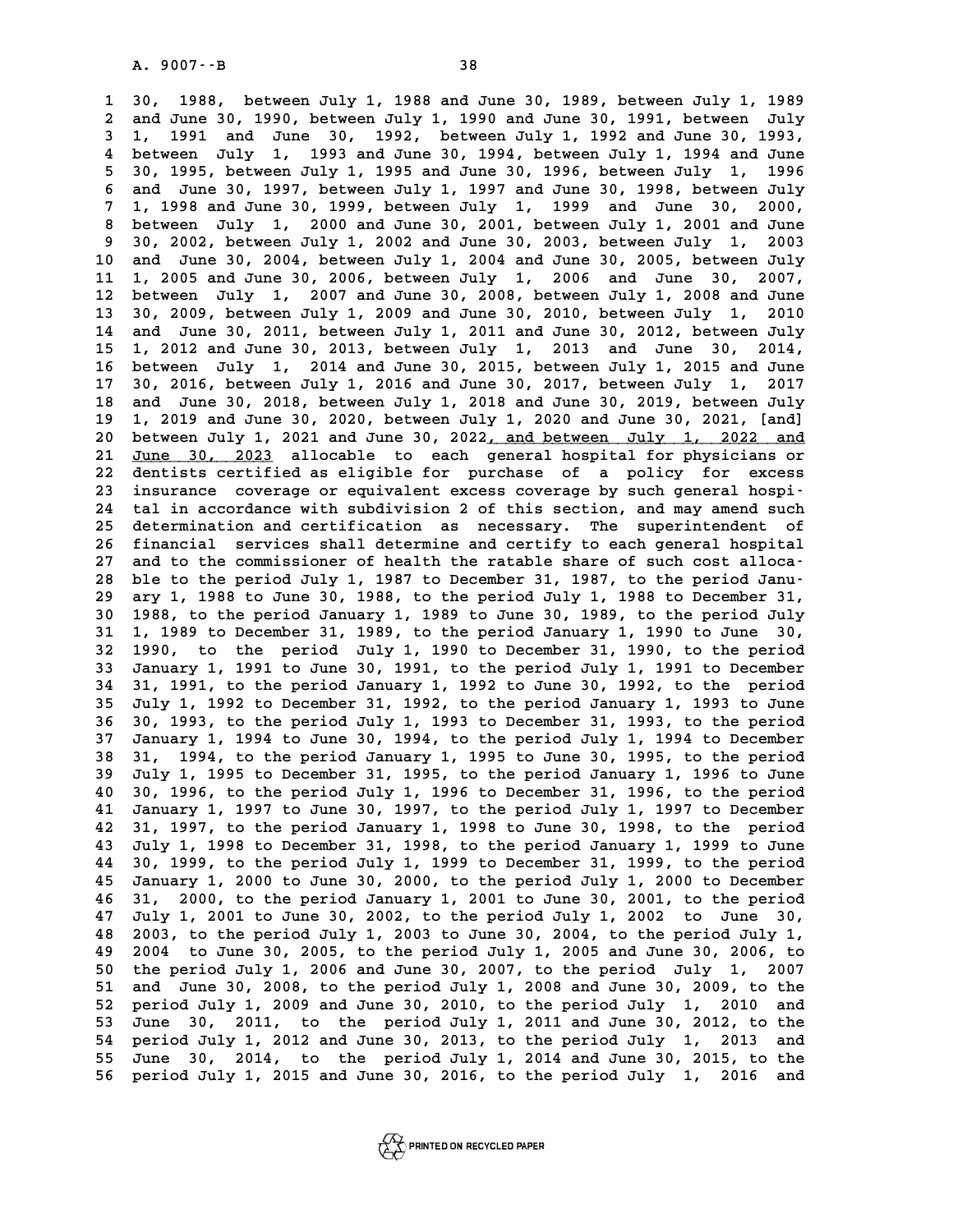**1** June 30, 2017, to the period July 1, 2017 to June 30, 2018, to the peri-<br> **1** June 30, 2017, to the period July 1, 2017 to June 30, 2018, to the peri-**2** June 30, 2017, to the period July 1, 2017 to June 30, 2018, to the peri-<br>2 od July 1, 2018 to June 30, 2019, to the period July 1, 2019 to June 30,<br>3 2020, to the period July 1, 2020 to June 30, 2021, [and] to the peri **3 3 2020, 10 3020 11 3020 11:** June 30, 2018, to the period July 1, 2018 to June 30, 2019, to the period July 1, 2019 to June 30, 2020, to the period July 1, 2020 to June 30, 2021, [and] to the period<br> **3 2020, to the per** 2 od July 1, 2018 to June 30, 2019, to the period July 1, 2019 to June 30,<br>3 2020, to the period July 1, 2020 to June 30, 2021, [and] to the period<br>4 July 1, 2021 to June 30, 2022<u>, and to the period July 1, 2022 to June</u><br> d July 1, 2018 to June 30, 2019, to the period July 1, 2019 to June 30, 2020, to the period July 1, 2020 to June 30, 2021, [and] to the period 4 July 1, 2021 to June 30, 2022<u>, and to the period July 1, 2022 to June</u> 5 30, **6 § 4. Paragraphs (a), 2022, and to the period July 1, 2022 to June<br>
<u>5 30, 2023</u>.<br>
6 § 4. Paragraphs (a), (b), (c), (d) and (e) of subdivision 8 of section<br>
7 <sup>18</sup> of shantor 266 of the laws of 1986, amonding the givil p** 

**7 18 of 2023.**<br> **8 4. Paragraphs (a), (b), (c), (d) and (e) of subdivision 8 of section<br>
<b>7 18 of chapter 266 of the laws of 1986, amending the civil practice law**<br> **8** and write and other laws relating to malanceti **8 4. Paragraphs (a), (b), (c), (d) and (e) of subdivision 8 of section**<br> **8 and rules and other laws relating to malpractice and professional**<br> **8 and rules and other laws relating to malpractice and professional**<br> **9 and 9 medical conducts** and other laws of 1986, amending the civil practice law<br> **9 and rules and other laws relating to malpractice and professional<br>
<b>9 medical conduct, as amended by section 3 of part K of chapter 57 of the** 8 and rules and other laws relating to malpractice and professional<br>
9 medical conduct, as amended by section 3 of part K of chapter 57 of the<br>
10 laws of 2021, are amended to read as follows:<br>
11 (a) To the extent funds a 9 medical conduct, as amended by section 3 of part K of chapter 57 of the 10 laws of 2021, are amended to read as follows:<br>11 (a) To the extent funds available to the hospital excess liability<br>12 pool pursuant to subdivisi

**10 laws of 2021, are amended to read as follows:**<br> **11** (a) To the extent funds available to the hospital excess liability<br> **12** pool pursuant to subdivision 5 of this section as amended, and pursuant<br> **13** to section 6 o 11 (a) To the extent funds available to the hospital excess liability<br>12 pool pursuant to subdivision 5 of this section as amended, and pursuant<br>13 to section 6 of part J of chapter 63 of the laws of 2001, as may from<br>14 t 12 pool pursuant to subdivision 5 of this section as amended, and pursuant<br>
13 to section 6 of part J of chapter 63 of the laws of 2001, as may from<br>
14 time to time be amended, which amended this subdivision, are insuffi-13 to section 6 of part J of chapter 63 of the laws of 2001, as may from<br>14 time to time be amended, which amended this subdivision, are insuffi-<br>15 cient to meet the costs of excess insurance coverage or equivalent<br>16 exc **16 excess coverage for coverage periods during the period July 1, 1992 to** 15 cient to meet the costs of excess insurance coverage or equivalent<br>16 excess coverage for coverage periods during the period July 1, 1992 to<br>17 June 30, 1993, during the period July 1, 1993 to June 30, 1994, during<br>the **16 excess coverage for coverage periods during the period July 1, 1992 to June 30, 1993, during the period July 1, 1993 to June 30, 1994, during the period July 1, 1994 to June 30, 1995, during the period July 1, 1995**<br>**1 17** June 30, 1993, during the period July 1, 1993 to June 30, 1994, during<br>18 the period July 1, 1994 to June 30, 1995, during the period July 1, 1995<br>19 to June 30, 1996, during the period July 1, 1996 to June 30, 1997,<br> 18 the period July 1, 1994 to June 30, 1995, during the period July 1, 1995<br>19 to June 30, 1996, during the period July 1, 1996 to June 30, 1997,<br>20 during the period July 1, 1997 to June 30, 1998, during the period July<br>2 19 to June 30, 1996, during the period July 1, 1996 to June 30, 1997,<br>20 during the period July 1, 1997 to June 30, 1998, during the period July<br>21 1, 1998 to June 30, 1999, during the period July 1, 1999 to June 30,<br>22, 2 **20 during the period July 1, 1997 to June 30, 1998, during the period July 1, 1998 to June 30, 1999, during the period July 1, 1999 to June 30, 2000, during the period July 1, 2000 to June 30, 2001, during the period**<br>22 **21 1, 1998 to June 30, 1999, during the period July 1, 1999 to June 30, 2000, during the period July 1, 2000 to June 30, 2001, during the period 3 July 1, 2001 to October 29, 2001, during the period April 1, 2002 to**  $\frac{$ 22 2000, during the period July 1, 2000 to June 30, 2001, during the period<br>23 July 1, 2001 to October 29, 2001, during the period April 1, 2002 to<br>24 June 30, 2002, during the period July 1, 2002 to June 30, 2003, during<br> **23 July 1, 2001 to October 29, 2001, during the period April 1, 2002 to June 30, 2002, during the period July 1, 2002 to June 30, 2003, during the period July 1, 2003 to June 30, 2004, during the period July 1, 2004<br>25 th** 24 June 30, 2002, during the period July 1, 2002 to June 30, 2003, during<br>25 the period July 1, 2003 to June 30, 2004, during the period July 1, 2004<br>26 to June 30, 2005, during the period July 1, 2005 to June 30, 2006,<br>27 25 the period July 1, 2003 to June 30, 2004, during the period July 1, 2004<br>26 to June 30, 2005, during the period July 1, 2005 to June 30, 2006,<br>27 during the period July 1, 2006 to June 30, 2007, during the period July<br>2 26 to June 30, 2005, during the period July 1, 2005 to June 30, 2006, 27 during the period July 1, 2006 to June 30, 2007, during the period July 28 1, 2007 to June 30, 2008, during the period July 1, 2008 to June 30, 2010, **29 2009, during the period July 1, 2009 to June 30, 2010, during the period 30 1, 2007 to June 30, 2008, during the period July 1, 2008 to June 30, 2010, during the period July 1, 2010 to June 30, 2011, during the period July 1, 2011 to June<br>30 July 1, 2010 to June 30, 2011, during the period Jul 29 2009, during the period July 1, 2009 to June 30, 2010, during the period July 1, 2010 to June 30, 2011, during the period July 1, 2011 to June 31 30, 2012, during the period July 1, 2012 to June 30, 2013, during the pe 30 July 1, 2010 to June 30, 2011, during the period July 1, 2011 to June 31 30, 2012, during the period July 1, 2012 to June 30, 2013, during the period July 1, 2013 to June 30, 2014, during the period July 1, 2014 to \frac** 31 30, 2012, during the period July 1, 2012 to June 30, 2013, during the period July 1, 2013 to June 30, 2014, during the period July 1, 2014 to 33 June 30, 2015, during the period July 1, 2015 to June 30, 2016, during<br>34 32 period July 1, 2013 to June 30, 2014, during the period July 1, 2014 to 33 June 30, 2015, during the period July 1, 2015 to June 30, 2016, during the period July 1, 2016 to June 30, 2017, during the period July 1, 2017<br> **35 to June 30, 2018, during the period July 1, 2018 to June 30, 2019, 34 the period July 1, 2016 to June 30, 2017, during the period July 1, 2017**<br>**35 to June 30, 2018, during the period July 1, 2018 to June 30, 2019,<br>36 during the period July 1, 2019 to June 30, 2020, during the period Jul 35 to June 30, 2018, during the period July 1, 2018 to June 30, 2019,<br>36 during the period July 1, 2019 to June 30, 2020, during the period July<br>37 1, 2020 to June 30, 2021, [and] during the period July 1, 2021 to June<br>28** 36 during the period July 1, 2019 to June 30, 2020, during the period July 1, 2020 to June 30, 2021, [and] during the period July 1, 2021 to June 30, 2022, and during the period July 1, 2022 to June 30, 2023 allocated or r 37 1, 2020 to June 30, 2021, [and] during the period July 1, 2021 to June 30, 2022, and during the period July 1, 2022 to June 30, 2023 allocated or reallocated in accordance with paragraph (a) of subdivision 4-a of this s 30 30, 2022<u>, and during the period July 1, 2022 to June 30, 2023</u> allocated<br>39 or reallocated in accordance with paragraph (a) of subdivision 4-a of<br>40 this section to rates of payment applicable to state governmental age **41 cies, each physician or dentist for whom a policy for excess insurance** 40 this section to rates of payment applicable to state governmental agen-<br>41 cies, each physician or dentist for whom a policy for excess insurance<br>42 coverage or equivalent excess coverage is purchased for such period<br>43 41 cies, each physician or dentist for whom a policy for excess insurance<br>42 coverage or equivalent excess coverage is purchased for such period<br>43 shall be responsible for payment to the provider of excess insurance<br>44 co 42 coverage or equivalent excess coverage is purchased for such period<br>43 shall be responsible for payment to the provider of excess insurance<br>44 coverage or equivalent excess coverage of an allocable share of such<br>15 inqu 43 shall be responsible for payment to the provider of excess insurance<br>44 coverage or equivalent excess coverage of an allocable share of such<br>45 insufficiency, based on the ratio of the total cost of such coverage for<br>46 44 coverage or equivalent excess coverage of an allocable share of such<br>45 insufficiency, based on the ratio of the total cost of such coverage for<br>46 such physician to the sum of the total cost of such coverage for all<br>47 45 insufficiency, based on the ratio of the total cost of such coverage for<br>46 such physician to the sum of the total cost of such coverage for all<br>47 physicians applied to such insufficiency.<br>48 (b) Each provider of exces

46 such physician to the sum of the total cost of such coverage for all<br>47 physicians applied to such insufficiency.<br>48 (b) Each provider of excess insurance coverage or equivalent excess<br>49 coverage covering the period Ju **49 coverage covering the period July 1, 1992 to June 30, 1993, or covering** (b) Each provider of excess insurance coverage or equivalent excess<br>49 coverage covering the period July 1, 1992 to June 30, 1993, or covering<br>50 the period July 1, 1993 to June 30, 1994, or covering the period July 1,<br>51 **50 coverage covering the period July 1, 1992 to June 30, 1993, or covering the period July 1, 1993 to June 30, 1994, or covering the period July 1, 1994 to June 30, 1995, or covering the period July 1, 1995 to June 30, 19 50** the period July 1, 1993 to June 30, 1994, or covering the period July 1, 1994 to June 30, 1995, or covering the period July 1, 1995 to June 30, 1996, or covering the period July 1, 1996 to June 30, 1997, or covering<br>5 1994 to June 30, 1995, or covering the period July 1, 1995 to June 30, 1996, or covering the period July 1, 1996 to June 30, 1997, or covering the period July 1, 1997 to June 30, 1998, or covering the period July 1, 1998 t **54 1998 to June 30, 1999, or covering the period July 1, 1999 to June 30, 53 the period July 1, 1997 to June 30, 1998, or covering the period July 1, 1998 to June 30, 1999, or covering the period July 1, 1999 to June 30, 2000, or covering the period July 1, 2000 to June 30, 2001, or covering<br>55** 54 1998 to June 30, 1999, or covering the period July 1, 1999 to June 30,<br>55 2000, or covering the period July 1, 2000 to June 30, 2001, or covering<br>56 the period July 1, 2001 to October 29, 2001, or covering the period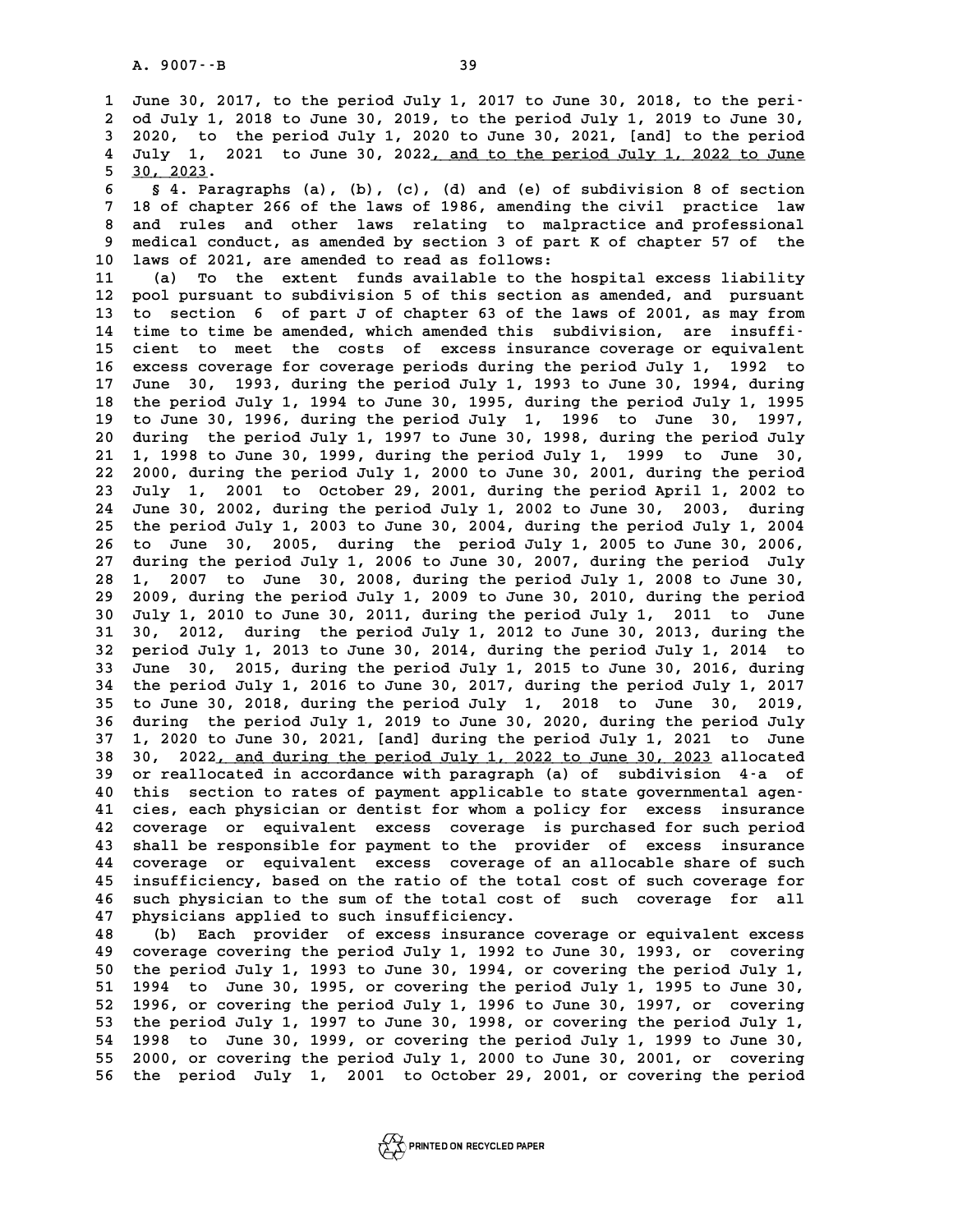**1 April 1, 2002 to June 30, 2002, or covering the period July 1, 2002 to 2** April 1, 2002 to June 30, 2002, or covering the period July 1, 2002 to June 30, 2003, or covering the period July 1, 2003 to June 30, 2004, or **3** April 1, 2002 to June 30, 2002, or covering the period July 1, 2002 to June 30, 2003, or covering the period July 1, 2003 to June 30, 2004, or covering the period July 1, 2004 to June 30, 2005, or covering the peri-<br> **4** June 30, 2003, or covering the period July 1, 2003 to June 30, 2004, or covering the period July 1, 2004 to June 30, 2005, or covering the period July 1, 2005 to June 30, 2006, or covering the period July 1, 2006 to Ju **5 Supering the period July 1, 2004 to June 30, 2005, or covering the peri-**<br>**4 Od July 1, 2005 to June 30, 2006, or covering the period July 1, 2006 to<br><b>5 June 30, 2007, or covering the period July 1, 2007 to June 30, 200 6 July 1, 2005 to June 30, 2006, or covering the period July 1, 2006 to June 30, 2007, or covering the period July 1, 2007 to June 30, 2008, or covering the period July 1, 2008 to June 30, 2009, or covering the peri-<br>
<b>6 7** June 30, 2007, or covering the period July 1, 2007 to June 30, 2008, or covering the period July 1, 2008 to June 30, 2009, or covering the period July 1, 2009 to June 30, 2010, or covering the period July 1, 2010 to<br>7 **8 covering the period July 1, 2008 to June 30, 2009, or covering the peri-<br>
7 od July 1, 2009 to June 30, 2010, or covering the period July 1, 2010 to<br>
8 June 30, 2011, or covering the period July 1, 2011 to June 30, 2012** 7 od July 1, 2009 to June 30, 2010, or covering the period July 1, 2010 to 3 June 30, 2011, or covering the period July 1, 2011 to June 30, 2012, or covering the period July 1, 2012 to June 30, 2013, or covering the peri-<br> 8 June 30, 2011, or covering the period July 1, 2011 to June 30, 2012, or<br>9 covering the period July 1, 2012 to June 30, 2013, or covering the peri-<br>10 od July 1, 2013 to June 30, 2014, or covering the period July 1, 2014 9 covering the period July 1, 2012 to June 30, 2013, or covering the peri-<br>10 od July 1, 2013 to June 30, 2014, or covering the period July 1, 2014 to<br>11 June 30, 2015, or covering the period July 1, 2015 to June 30, 2016, 10 od July 1, 2013 to June 30, 2014, or covering the period July 1, 2014 to June 30, 2015, or covering the period July 1, 2015 to June 30, 2016, or covering the period July 1, 2016 to June 30, 2017, or covering the peri-<br> **11** June 30, 2015, or covering the period July 1, 2015 to June 30, 2016, or<br>12 covering the period July 1, 2016 to June 30, 2017, or covering the peri-<br>13 od July 1, 2017 to June 30, 2018, or covering the period July 1, 2 12 covering the period July 1, 2016 to June 30, 2017, or covering the peri-<br>13 od July 1, 2017 to June 30, 2018, or covering the period July 1, 2018 to<br>14 June 30, 2019, or covering the period July 1, 2019 to June 30, 2020 13 od July 1, 2017 to June 30, 2018, or covering the period July 1, 2018 to 14 June 30, 2019, or covering the period July 1, 2021 to June 30, 2021, or covering the peri-<br>15 covering the period July 1, 2020 to June 30, 2021 **16** od July 1, 2021 to June 30, 2022, or covering the period July 1, 2022 to <br>17 June 30, 2023 shall notify a covered physician or dentist by mail, covering the period July 1, 2020 to June 30, 2021, or covering the peri-<br>16 od July 1, 2021 to June 30, 2022<u>, or covering the period July 1, 2022 to</u><br>17 <u>June 30, 2023</u> shall notify a covered physician or dentist by mail, **16 od July 1, 2021 to June 30, 2022<u>, or covering the period July 1, 2022 to</u><br>17 <u>June 30, 2023</u> shall notify a covered physician or dentist by mail,<br>18 mailed to the address shown on the last application for excess insur 17 June 30, 2023 shall notify a covered physician or dentist by mail,**<br>18 mailed to the address shown on the last application for excess insurance<br>19 coverage or equivalent excess coverage, of the amount due to such<br>20 pr 18 mailed to the address shown on the last application for excess insurance<br>
20 coverage or equivalent excess coverage, of the amount due to such<br>
20 provider from such physician or dentist for such coverage period deter-<br> 21 coverage or equivalent excess coverage, of the amount due to such<br>20 provider from such physician or dentist for such coverage period deter-<br>21 mined in accordance with paragraph (a) of this subdivision. Such amount<br>22 20 provider from such physician or dentist for such coverage period deter-<br>21 mined in accordance with paragraph (a) of this subdivision. Such amount<br>22 shall be due from such physician or dentist to such provider of exces 21 mined in accordance with paragraph (a) of this subdivision. Such amount<br>22 shall be due from such physician or dentist to such provider of excess<br>23 insurance coverage or equivalent excess coverage in a time and manner<br> 22 shall be due from such physician or dentist to such prov<br>23 insurance coverage or equivalent excess coverage in a time<br>24 determined by the superintendent of financial services.<br>25 (a) If a physician or dentist liable f 23 insurance coverage or equivalent excess coverage in a time and manner<br>24 determined by the superintendent of financial services.<br>25 (c) If a physician or dentist liable for payment of a portion of the<br>26 costs of excess **26 costs of excess insurance coverage or equivalent excess coverage cover-27 ing the period July 1, 1992 to June 30, 1993, or covering the period 28 July 1, 1993 to June 30, 1994, or covering the period July 1, 1994 to** 27 ing the period July 1, 1992 to June 30, 1993, or covering the period<br>28 July 1, 1993 to June 30, 1994, or covering the period July 1, 1994 to<br>29 June 30, 1995, or covering the period July 1, 1995 to June 30, 1996, or<br>20 **30 July 1, 1993 to June 30, 1994, or covering the period July 1, 1994 to June 30, 1995, or covering the period July 1, 1995 to June 30, 1996, or covering the period July 1, 1996 to June 30, 1997, or covering the peri-<br>
<b>3 30 June 30, 1995, or covering the period July 1, 1995 to June 30, 1996, or covering the period July 1, 1996 to June 30, 1997, or covering the period July 1, 1997 to June 30, 1998, or covering the period July 1, 1998 to<br>31** 30 covering the period July 1, 1996 to June 30, 1997, or covering the peri<sup>31</sup> od July 1, 1997 to June 30, 1998, or covering the period July 1, 1998 to June 30, 1999, or covering the period July 1, 1999 to June 30, 2000, o 31 od July 1, 1997 to June 30, 1998, or covering the period July 1, 1998 to 32 June 30, 1999, or covering the period July 1, 1999 to June 30, 2000, or covering the period July 1, 2000 to June 30, 2001, or covering the peri 32 June 30, 1999, or covering the period July 1, 1999 to June 30, 2000, or covering the period July 1, 2000 to June 30, 2001, or covering the period April 1, 35 2002 to June 30, 2002, or covering the period July 1, 2002 to **35 2002 to June 30, 2002, or covering the period July 1, 2002 to June 30, 34 od July 1, 2001 to October 29, 2001, or covering the period April 1, 2002 to June 30, 2002 to June 30, 2003, or covering the period July 1, 2003 to June 30, 2003, or covering the period July 1, 2003 to June 30, 2004, o 35 2002 to June 30, 2002, or covering the period July 1, 2002 to June 30, 2003, or covering the period July 1, 2003 to June 30, 2004, or covering the period July 1, 2004 to June 30, 2005, or covering the period July 1, 20** 

**36 2003, or covering the period July 1, 2003 to June 30, 2004, or covering the period July 1, 2004 to June 30, 2005, or covering the period July 1, 2005 to June 30, 2006, or covering the period July 1, 2006 to June 30, 20** 37 the period July 1, 2004 to June 30, 2005, or covering the period July 1, 38 2005 to June 30, 2006, or covering the period July 1, 2006 to June 30, 2007, or covering the period July 1, 2007 to June 30, 2008, or covering 2005 to June 30, 2006, or covering the period July 1, 2006 to June 30, 2007, or covering the period July 1, 2007 to June 30, 2008, or covering the period July 1, 2008 to June 30, 2009, or covering the period July 1, 2009 t **41 2009 to June 30, 2010, or covering the period July 1, 2010 to June 30, 42 2011, or covering the period July 1, 2011 to June 30, 2012, or covering 41 2009 to June 30, 2010, or covering the period July 1, 2010 to June 30, 2011, or covering the period July 1, 2011 to June 30, 2012, or covering the period July 1, 2012 to June 30, 2013, or covering the period July 1, 20** 42 2011, or covering the period July 1, 2011 to June 30, 2012, or covering<br>43 the period July 1, 2012 to June 30, 2013, or covering the period July 1,<br>44 2013 to June 30, 2014, or covering the period July 1, 2014 to June 3 **43 the period July 1, 2012 to June 30, 2013, or covering the period July 1, 2013 to June 30, 2014, or covering the period July 1, 2014 to June 30, 2015, or covering the period July 1, 2015 to June 30, 2016, or covering<br>45 44 2013 to June 30, 2014, or covering the period July 1, 2014 to June 30, 2015, or covering the period July 1, 2015 to June 30, 2016, or covering the period July 1, 2016 to June 30, 2017, or covering the period July 1, 20** 45 2015, or covering the period July 1, 2015 to June 30, 2016, or covering<br>46 the period July 1, 2016 to June 30, 2017, or covering the period July 1,<br>47 2017 to June 30, 2018, or covering the period July 1, 2018 to June 3 **46 the period July 1, 2016 to June 30, 2017, or covering the period July 1, 2017 to June 30, 2018, or covering the period July 1, 2018 to June 30, 2019, or covering the period July 1, 2019 to June 30, 2020, or covering<br>48 47 2017 to June 30, 2018, or covering the period July 1, 2018 to June 30, 2020, or covering the period July 1, 2019 to June 30, 2020, or covering the period July 1, 2020 to June 30, 2021, or covering the period July 1, 20** 2019, or covering the period July 1, 2019 to June 30, 2020, or covering<br>
49 the period July 1, 2020 to June 30, 2021, or covering the period July 1,<br>
50 2021 to June 30, 2022<u>, or covering the period July 1, 2022 to June 3</u> **50 2021 to June 30, 2021, or covering the period July 1, 2021 to June 30, 2022 comparagraph (a) of this subdivision**<br> **51 2023** determined in accordance with paragraph (a) of this subdivision<br> **52 5315 refuses or periods 50 2021 to June 30, 2022, or covering the period July 1, 2022 to June 30, 2023 determined in accordance with paragraph (a) of this subdivision fails, refuses or neglects to make payment to the provider of excess insurance** 51 <u>2023</u> determined in accordance with paragraph (a) of this subdivision<br>52 fails, refuses or neglects to make payment to the provider of excess<br>53 insurance coverage or equivalent excess coverage in such time and manner<br> **54 as determined by the superintendent of financial services pursuant to 55 paragraph (b) of this subdivision, excess insurance coverage or equiv-**



**56 alent excess coverage purchased for such physician or dentist in accord-**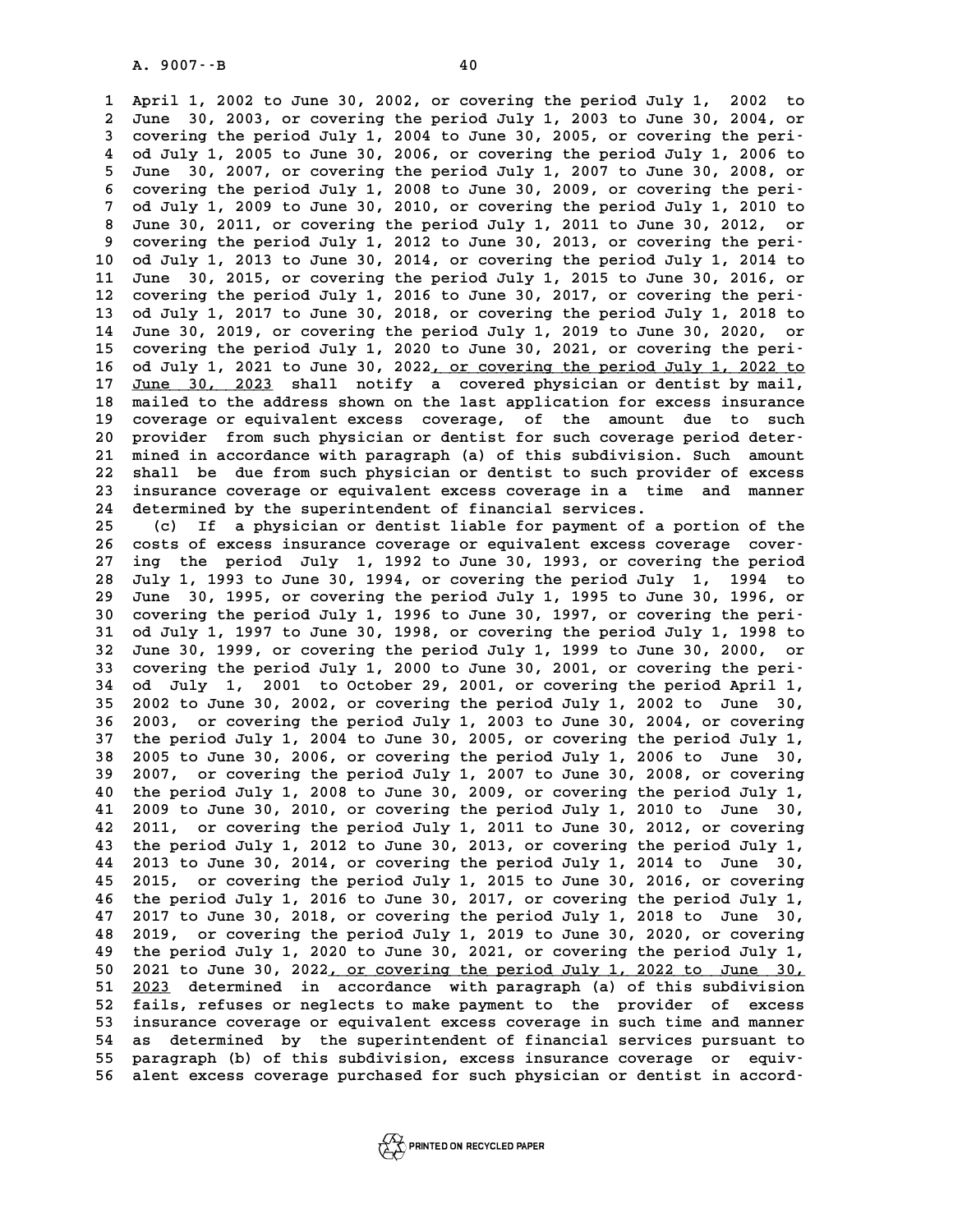**1 ance with this section for such coverage period shall be cancelled and 2** ance with this section for such coverage period shall be cancelled and<br>2 shall be null and void as of the first day on or after the commencement<br>3 of a policy period where the lishility for payment pursuant to this **3** ance with this section for such coverage period shall be cancelled and shall be null and void as of the first day on or after the commencement of a policy period where the liability for payment pursuant to this 2 shall be null and void as of the<br>3 of a policy period where the<br>4 subdivision has not been met.<br>5 (d) Fach provider of excess **5** of a policy period where the liability for payment pursuant to this<br>
4 subdivision has not been met.<br>
5 (d) Each provider of excess insurance coverage or equivalent excess<br>
5 separate shall potify the superintendent of

**6 coverage shall notify the superintendent of excess insurance coverage or equivalent excess<br>
6 coverage shall notify the superintendent of financial services and the<br>
<b>6 commissions** of boalth or their dogines of each ph **7** (d) Each provider of excess insurance coverage or equivalent excess<br>6 coverage shall notify the superintendent of financial services and the<br>7 commissioner of health or their designee of each physician and dentist<br>alig **8 coverage shall notify the superintendent of financial services and the commissioner of health or their designee of each physician and dentist<br>
8 eligible for purchase of a policy for excess insurance coverage or<br>
8 equi** 9 commissioner of health or their designee of each physician and dentist<br>8 eligible for purchase of a policy for excess insurance coverage or<br>9 equivalent excess coverage covering the period July 1, 1992 to June 30,<br>10 199 8 eligible for purchase of a policy for excess insurance coverage or<br>9 equivalent excess coverage covering the period July 1, 1992 to June 30,<br>10 1993, or covering the period July 1, 1993 to June 30, 1994, or covering<br><sup>11</sup> 9 equivalent excess coverage covering the period July 1, 1992 to June 30, 1993, or covering the period July 1, 1993 to June 30, 1994, or covering the period July 1, 1994 to June 30, 1995, or covering the period July 1, 199 10 1993, or covering the period July 1, 1993 to June 30, 1994, or covering<br>11 the period July 1, 1994 to June 30, 1995, or covering the period July 1,<br>12 1995 to June 30, 1996, or covering the period July 1, 1996 to June 3 11 the period July 1, 1994 to June 30, 1995, or covering the period July 1,<br>12 1995 to June 30, 1996, or covering the period July 1, 1996 to June 30,<br>13 1997, or covering the period July 1, 1997 to June 30, 1998, or coveri 12 1995 to June 30, 1996, or covering the period July 1, 1996 to June 30,<br>13 1997, or covering the period July 1, 1997 to June 30, 1998, or covering<br>14 the period July 1, 1998 to June 30, 1999, or covering the period July 13 1997, or covering the period July 1, 1997 to June 30, 1998, or covering<br>14 the period July 1, 1998 to June 30, 1999, or covering the period July 1,<br>15 1999 to June 30, 2000, or covering the period July 1, 2000 to June 3 14 the period July 1, 1998 to June 30, 1999, or covering the period July 1, 15 1999 to June 30, 2000, or covering the period July 1, 2000 to June 30, 16 2001, or covering the period July 1, 2001 to October 29, 2001, or cov 15 1999 to June 30, 2000, or covering the period July 1, 2000 to June 30,<br>16 2001, or covering the period July 1, 2001 to October 29, 2001, or cover-<br>17 ing the period April 1, 2002 to June 30, 2002, or covering the period **16 2001, or covering the period July 1, 2001 to October 29, 2001, or cover-<br>17 ing the period April 1, 2002 to June 30, 2002, or covering the period<br>18 July 1, 2002 to June 30, 2003, or covering the period July 1, 2003 to 17 ing the period April 1, 2002 to June 30, 2002, or covering the period July 1, 2002 to June 30, 2003, or covering the period July 1, 2003 to June 30, 2004, or covering the period July 1, 2004 to June 30, 2005, or coveri** 18 July 1, 2002 to June 30, 2003, or covering the period July 1, 2003 to June 30, 2004, or covering the period July 1, 2006 to June 30, 2006, or covering the peri-<br>
20 covering the period July 1, 2005 to June 30, 2006, or **21 June 30, 2004, or covering the period July 1, 2004 to June 30, 2005, or covering the period July 1, 2005 to June 30, 2006, or covering the period July 1, 2006 to June 30, 2007, or covering the period July 1, 2007 to Ju 22 June 30, 2008, or covering the period July 1, 2008 to June 30, 2009, or** 21 od July 1, 2006 to June 30, 2007, or covering the period July 1, 2007 to 22 June 30, 2008, or covering the period July 1, 2008 to June 30, 2009, or covering the period July 1, 2009 to June 30, 2010, or covering the peri **22 June 30, 2008, or covering the period July 1, 2008 to June 30, 2009, or covering the period July 1, 2009 to June 30, 2010, or covering the period July 1, 2010 to June 30, 2011, or covering the period July 1, 2011 to<br>24** 23 covering the period July 1, 2009 to June 30, 2010, or covering the peri-<br>24 od July 1, 2010 to June 30, 2011, or covering the period July 1, 2011 to<br>25 June 30, 2012, or covering the period July 1, 2012 to June 30, 2013 24 od July 1, 2010 to June 30, 2011, or covering the period July 1, 2011 to June 30, 2012, or covering the period July 1, 2012 to June 30, 2013, or covering the period July 1, 2013 to June 30, 2014, or covering the peri-<br> **25 June 30, 2012, or covering the period July 1, 2012 to June 30, 2013, or covering the period July 1, 2013 to June 30, 2014, or covering the period July 1, 2014 to June 30, 2015, or covering the period July 1, 2015 to<br>27** 26 covering the period July 1, 2013 to June 30, 2014, or covering the peri-<br>27 od July 1, 2014 to June 30, 2015, or covering the period July 1, 2015 to<br>28 June 30, 2016, or covering the period July 1, 2016 to June 30, 2017 27 od July 1, 2014 to June 30, 2015, or covering the period July 1, 2015 to 28 June 30, 2016, or covering the period July 1, 2016 to June 30, 2017, or covering the period July 1, 2017 to June 30, 2018, or covering the peri **30 dune 30, 2016, or covering the period July 1, 2016 to June 30, 2017, or covering the period July 1, 2017 to June 30, 2018, or covering the period July 1, 2018 to June 30, 2019, or covering the period July 1, 2019 to<br>30 29 covering the period July 1, 2017 to June 30, 2018, or covering the peri-**<br>30 od July 1, 2018 to June 30, 2019, or covering the period July 1, 2019 to<br>31 June 30, 2020, or covering the period July 1, 2020 to June 30, 20 30 od July 1, 2018 to June 30, 2019, or covering the period July 1, 2019 to<br>31 June 30, 2020, or covering the period July 1, 2020 to June 30, 2021, or<br>32 covering the period July 1, 2021 to June 30, 2022<u>, or covering the </u> June 30, 2020, or covering the period July 1, 2020 to June 30, 2021, or<br>covering the period July 1, 2021 to June 30, 2022, <u>or covering the peri-</u><br>33 <u>od July 1, 2022 to June 1, 2023</u> that has made payment to such provider 32 covering the period July 1, 2021 to June 30, 2022<u>, or covering the peri-</u><br>33 <u>od July 1, 2022 to June 1, 2023</u> that has made payment to such provider<br>34 of excess insurance coverage or equivalent excess coverage in acc 33 <u>od July 1, 2022 to June 1, 2023</u> that has made payment to such provider<br>34 of excess insurance coverage or equivalent excess coverage in accordance<br>35 with paragraph (b) of this subdivision and of each physician and de 34 of excess insurance coverage or equivalent excess coverage in<br>35 with paragraph (b) of this subdivision and of each physician<br>36 who has failed, refused or neglected to make such payment.<br><sup>37</sup> (c) deprovided as expresse 35 with paragraph (b) of this subdivision and of each physician and dentist<br>36 who has failed, refused or neglected to make such payment.<br>37 (e) A provider of excess insurance coverage or equivalent excess<br>38 coverage shal

**36 who has failed, refused or neglected to make such payment.**<br> **37** (e) A provider of excess insurance coverage or equivalent excess<br> **38 coverage shall refund to the hospital excess liability pool any amount**<br> **39 alloc 37** (e) A provider of excess insurance coverage or equivalent excess<br>38 coverage shall refund to the hospital excess liability pool any amount<br>39 allocable to the period July 1, 1992 to June 30, 1993, and to the period<br><sup>4</sup> **40 38 coverage shall refund to the hospital excess liability pool any amount**<br>**40 July 1, 1993 to June 30, 1994, and to the period July 1, 1994 to June**<br>**40 July 1, 1993 to June 30, 1994, and to the period July 1, 1994 to 41 30, 1993 to June 30, 1992 to June 30, 1993, and to the period July 1, 1993 to June 30, 1994, and to the period July 1, 1994 to June 41 30, 1995, and to the period July 1, 1995 to June 30, 1996, and to the period July 1 42 period July 1, 1996 to June 30, 1997, and to the period July 1, 1997 to 41 30, 1995, and to the period July 1, 1995 to June 30, 1996, and to the period July 1, 1996 to June 30, 1997, and to the period July 1, 1997 to June 30, 1998, and to the period July 1, 1998 to June 30, 1999, and to the p 42 period July 1, 1996 to June 30, 1997, and to the period July 1, 1997 to June 30, 1998, and to the period July 1, 1998 to June 30, 1999, and to the period July 1, 1999 to June 30, 2000, and to the period July 1, 2000<br><b>4 43** June 30, 1998, and to the period July 1, 1998 to June 30, 1999, and to<br>44 the period July 1, 1999 to June 30, 2000, and to the period July 1, 2000<br>45 to June 30, 2001, and to the period July 1, 2001 to October 29, 200 44 the period July 1, 1999 to June 30, 2000, and to the period July 1, 2000<br>45 to June 30, 2001, and to the period July 1, 2001 to October 29, 2001,<br>46 and to the period April 1, 2002 to June 30, 2002, and to the period Ju **45 to June 30, 2001, and to the period July 1, 2001 to October 29, 2001,<br>46 and to the period April 1, 2002 to June 30, 2002, and to the period July<br>47 1, 2002 to June 30, 2003, and to the period July 1, 2003 to June 30,<br> 46 and to the period April 1, 2002 to June 30, 2002, and to the period July 1, 2002 to June 30, 2003, and to the period July 1, 2003 to June 30, 2004, and to the period July 1, 2004 to June 30, 2005, and to the period**<br>**4 47 1, 2002 to June 30, 2003, and to the period July 1, 2003 to June 30, 2004, and to the period July 1, 2004 to June 30, 2005, and to the period July 1, 2005 to June 30, 2006, and to the period July 1, 2006 to June<br><b>49 Ju 48 2004, and to the period July 1, 2004 to June 30, 2005, and to the period**<br>**49 July 1, 2005 to June 30, 2006, and to the period July 1, 2006 to June 50 30, 2007, and to the period July 1, 2007 to June 30, 2008, and to t 50 July 1, 2005 to June 30, 2006, and to the period July 1, 2006 to June 50 30, 2007, and to the period July 1, 2007 to June 30, 2008, and to the period July 1, 2009 to June 30, 2009, and to the period July 1, 2009 to Jun 50 30, 2007, and to the period July 1, 2007 to June 30, 2008, and to the period July 1, 2008 to June 30, 2010, and to the period July 1, 2009 to June 30, 2010, and to the period July 1, 2010 to June 30, 2011, and to the p** 51 period July 1, 2008 to June 30, 2009, and to the period July 1, 2009 to June 30, 2010, and to the period July 1, 2010 to June 30, 2011, and to the period July 1, 2011 to June 30, 2012, and to the period July 1, 2012<br>
54 52 June 30, 2010, and to the period July 1, 2010 to June 30, 2011, and to<br>53 the period July 1, 2011 to June 30, 2012, and to the period July 1, 2012<br>54 to June 30, 2013, and to the period July 1, 2013 to June 30, 2014, a **53 the period July 1, 2011 to June 30, 2012, and to the period July 1, 2012**<br>**54 to June 30, 2013, and to the period July 1, 2013 to June 30, 2014, and to the period July 1, 2014 to June 30, 2015, and to the period July 1 56 2015 to June 30, 2016, to the period July 1, 2016 to June 30, 2017, and**

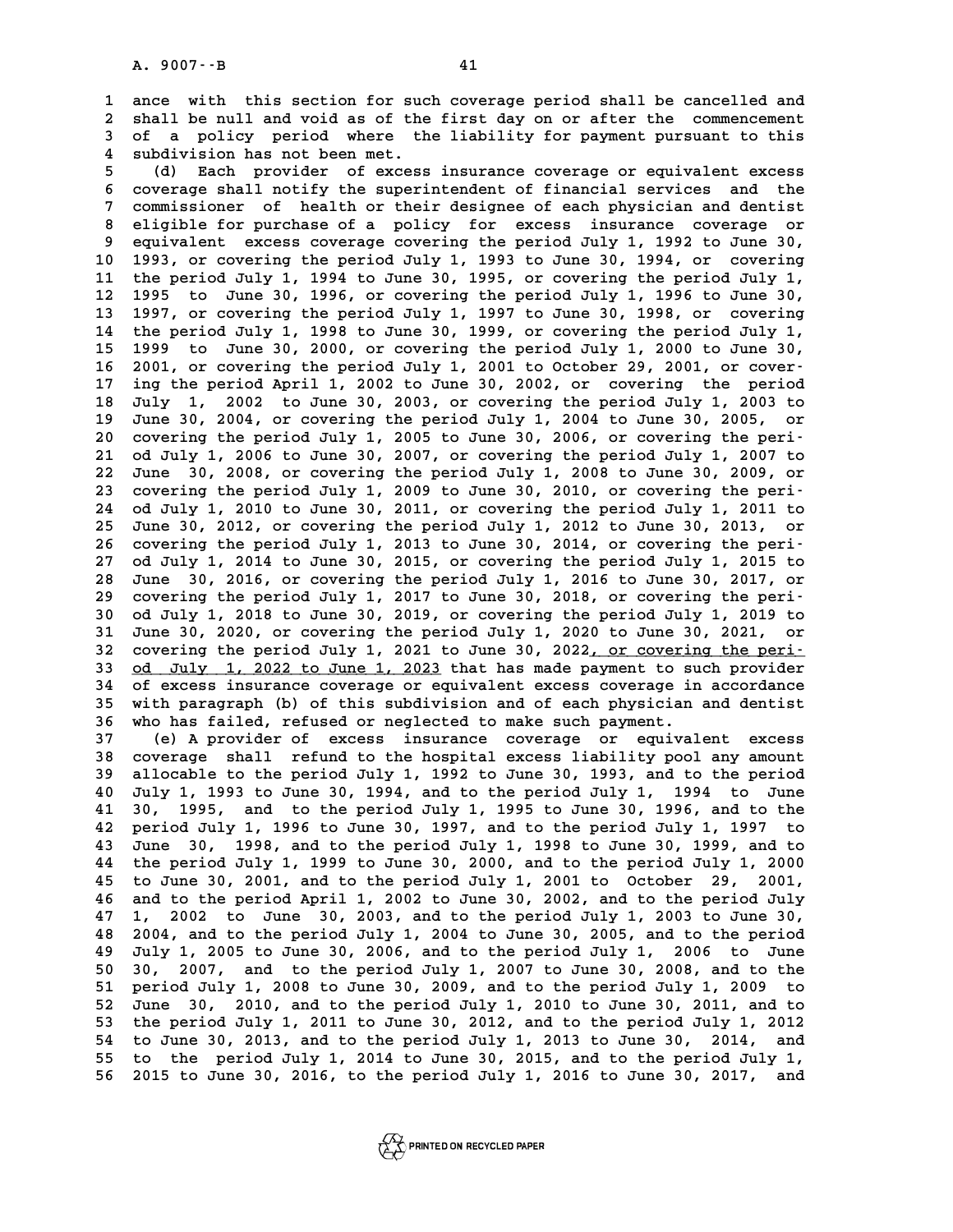**1 to the period July 1, 2017 to June 30, 2018, and to the period July 1, 2 2018 to June 30, 2019, and to the period July 1, 2019 to June 30, 2020, 3 and to the period July 1, 2020 to June 30, 2021, and to the period July** 2 2018 to June 30, 2019, and to the period July 1, 2019 to June 30, 2020,<br>3 and to the period July 1, 2020 to June 30, 2021, and to the period July<br>4 1, 2021 to June 30, 2022<u>, and to the period July 1, 2022 to June 30,</u><br>5 3 and to the period July 1, 2020 to June 30, 2021, and to the period July<br>4 1, 2021 to June 30, 2022<u>, and to the period July 1, 2022 to June 30,</u><br>5 <u>2023</u> received from the hospital excess liability pool for purchase of<br>6 4 1, 2021 to June 30, 2022<u>, and to the period July 1, 2022 to June 30,</u><br>
5 <u>2023</u> received from the hospital excess liability pool for purchase of<br>
6 excess insurance coverage or equivalent excess coverage covering the<br>
7 <sup>2023</sup> received from the hospital excess liability pool for purchase of<br> **6** excess insurance coverage or equivalent excess coverage covering the<br>
period July 1, 1992 to June 30, 1993, and covering the period July 1,<br>
<sup>200</sup> **8 excess insurance coverage or equivalent excess coverage covering the<br>
<b>8 1993 to June 30, 1994, and covering the period July 1, 1994 to June 30,<br>
1993 to June 30, 1994, and covering the period July 1, 1994 to June 30,<br>** 9 1993 to July 1, 1992 to June 30, 1993, and covering the period July 1, 1993 to June 30, 1994, and covering the period July 1, 1994 to June 30, 1995, and covering the period July 1, 1995 to June 30, 1996, and cover-<br> **10** 1993 to June 30, 1994, and covering the period July 1, 1994 to June 30,<br>
9 1995, and covering the period July 1, 1995 to June 30, 1996, and cover-<br>
10 ing the period July 1, 1996 to June 30, 1997, and covering the period<br> **1995, and covering the period July 1, 1995 to June 30, 1996, and cover-<br>
10 ing the period July 1, 1996 to June 30, 1997, and covering the period<br>
11 July 1, 1997 to June 30, 1998, and covering the period July 1, 1998 to<br> 10** ing the period July 1, 1996 to June 30, 1997, and covering the period 11 July 1, 1997 to June 30, 1998, and covering the period July 1, 1998 to 12 June 30, 1999, and covering the period July 1, 1999 to June 30, 2000, **11 July 1, 1997 to June 30, 1998, and covering the period July 1, 1998 to June 30, 1999, and covering the period July 1, 1999 to June 30, 2000, and covering the period July 1, 2000 to June 30, 2001, and covering the perio 12 June 30, 1999, and covering the period July 1, 1999 to June 30, 2000, and covering the period July 1, 2000 to June 30, 2001, and covering the period July 1, 2001 to October 29, 2001, and covering the period April**<br>**14 13 and covering the period July 1, 2000 to June 30, 2001, and covering the period July 1, 2001 to October 29, 2001, and covering the period April 15 1, 2002 to June 30, 2002, and covering the period July 1, 2002 to June<br>1** 14 period July 1, 2001 to October 29, 2001, and covering the period April<br>15 1, 2002 to June 30, 2002, and covering the period July 1, 2002 to June<br>16 30, 2003, and covering the period July 1, 2003 to June 30, 2004, and<br>17 **17 covering the period July 1, 2004 to June 30, 2005, and covering the 16 30, 2003, and covering the period July 1, 2003 to June 30, 2004, and covering the period July 1, 2004 to June 30, 2005, and covering the period July 1, 2005 to June 30, 2006, and covering the period July 1, 2005 to Jun** 17 covering the period July 1, 2004 to June 30, 2005, and covering the<br>18 period July 1, 2005 to June 30, 2006, and covering the period July 1,<br>19 2006 to June 30, 2007, and covering the period July 1, 2007 to June 30,<br>200 18 period July 1, 2005 to June 30, 2006, and covering the period July 1, 2006 to June 30, 2007, and covering the period July 1, 2007 to June 30, 2008, and covering the period July 1, 2008 to June 30, 2009, and cover-<br><sup>21</sup> 2006 to June 30, 2007, and covering the period July 1, 2007 to June 30, 2008, and covering the period July 1, 2008 to June 30, 2009, and cover-<br>21 ing the period July 1, 2009 to June 30, 2010, and covering the period<br>22 Ju **22 July 1, 2010 to June 30, 2011, and covering the period July 1, 2011 to** 21 ing the period July 1, 2009 to June 30, 2010, and covering the period<br>22 July 1, 2010 to June 30, 2011, and covering the period July 1, 2011 to<br>23 June 30, 2012, and covering the period July 1, 2012 to June 30, 2013,<br>24 **22 July 1, 2010 to June 30, 2011, and covering the period July 1, 2011 to June 30, 2012, and covering the period July 1, 2012 to June 30, 2013, and covering the period July 1, 2013 to June 30, 2014, and covering the perio 23 June 30, 2012, and covering the period July 1, 2012 to June 30, 2013,<br>24 and covering the period July 1, 2013 to June 30, 2014, and covering the<br>25 period July 1, 2014 to June 30, 2015, and covering the period July 1,<br>** 24 and covering the period July 1, 2013 to June 30, 2014, and covering the<br>25 period July 1, 2014 to June 30, 2015, and covering the period July 1,<br>26 2015 to June 30, 2016, and covering the period July 1, 2016 to June 30, 25 period July 1, 2014 to June 30, 2015, and covering the period July 1, 2015 to June 30, 2016, and covering the period July 1, 2016 to June 30, 2017, and covering the period July 1, 2017 to June 30, 2018, and cover-<br><sup>27</sup> 26 2015 to June 30, 2016, and covering the period July 1, 2016 to June 30, 2017, and covering the period July 1, 2017 to June 30, 2018, and cover-<br>28 ing the period July 1, 2018 to June 30, 2019, and covering the period<br>29 27 2017, and covering the period July 1, 2017 to June 30, 2018, and cover-<br>28 ing the period July 1, 2018 to June 30, 2019, and covering the period<br>29 July 1, 2019 to June 30, 2020, and covering the period July 1, 2020 to<br> **30 ing the period July 1, 2018 to June 30, 2019, and covering the period 30 July 1, 2019 to June 30, 2020, and covering the period July 1, 2020 to June 30, 2021, and covering the period July 1, 2021 to June 30, 2022, and 30 July 1, 2019 to June 30, 2020, and covering the period July 1, 2020 to June 30, 2021, and covering the period July 1, 2021 to June 30, 2022, and covering the period July 1, 2022 to June 30, 2023 for a physician or any** June 30, 2021, and covering the period July 1, 2021 to June 30, 2022<sub>1</sub><br>31 <u>and covering the period July 1, 2022 to June 30, 2023</u> for a physician or<br>32 dentist where such excess insurance coverage or equivalent excess cov 31 <u>and covering the period July 1, 2022 to June 30, 2023</u> for a physician or<br>32 dentist where such excess insurance coverage or equivalent excess cover-<br>33 age is cancelled in accordance with paragraph (c) of this subdivi 32 dentist where such excess insurance coverage or equivalent excess cover-<br>33 age is cancelled in accordance with paragraph (c) of this subdivision.<br>34 § 5. Section 40 of chapter 266 of the laws of 1986, amending the civi **33 age is cancelled in accordance with paragraph (c) of this subdivision.**<br> **85. Section 40 of chapter 266 of the laws of 1986, amending the civil<br>
35 practice law and rules and other laws relating to malpractice and<br>
26** 

**34** § 5. Section 40 of chapter 266 of the laws of 1986, amending the civil<br>
35 practice law and rules and other laws relating to malpractice and<br>
36 professional medical conduct, as amended by section 4 of part K of chap-35 practice law and rules and other laws relating to malpr<br>36 professional medical conduct, as amended by section 4 of part<br>37 ter 57 of the laws of 2021, is amended to read as follows: **36 professional medical conduct, as amended by section 4 of part K of chap-**<br>37 ter 57 of the laws of 2021, is amended to read as follows:<br>38 § 40. The superintendent of financial services shall establish rates<br>for polici

**39 for policies providing coverage for physicians and surgeons medical** 8 § 40. The superintendent of financial services shall establish rates<br>
39 for policies providing coverage for physicians and surgeons medical<br>
40 malpractice for the periods commencing July 1, 1985 and ending June 30,<br>
41 39 for policies providing coverage for physicians and surgeons medical<br>40 malpractice for the periods commencing July 1, 1985 and ending June 30,<br>41 [2022] <u>2023</u>; provided, however, that notwithstanding any other provisio **42 of law, the superintendent shall not establish or approve any increase 41 [2022] <u>2023</u>; provided, however, that notwithstanding any other provision<br>42 of law, the superintendent shall not establish or approve any increase<br>43 in rates for the period commencing July 1, 2009 and ending June 30** 42 of law, the superintendent shall not establish or approve any increase<br>43 in rates for the period commencing July 1, 2009 and ending June 30,<br>44 2010. The superintendent shall direct insurers to establish segregated<br>45 43 in rates for the period commencing July 1, 2009 and ending June 30,<br>44 2010. The superintendent shall direct insurers to establish segregated<br>45 accounts for premiums, payments, reserves and investment income attrib-<br>46 **44 2010. The superintendent shall direct insurers to establish segregated**<br>**45 accounts for premiums, payments, reserves and investment income attrib-**<br>**46 utable to such premium periods and shall require periodic reports** 45 accounts for premiums, payments, reserves and investment income attrib-<br>46 utable to such premium periods and shall require periodic reports by the<br>47 insurers regarding claims and expenses attributable to such periods 46 utable to such premium periods and shall require periodic reports by the<br>47 insurers regarding claims and expenses attributable to such periods to<br>48 monitor whether such accounts will be sufficient to meet incurred cla **49 and expenses. On or after July 1, 1989, the superintendent shall impose 50 a surcharge on premiums 10 and expenses.** On or after July 1, 1989, the superintendent shall impose<br>50 a surcharge on premiums to satisfy a projected deficiency that is<br>51 attributable to the premium levels established **50 and expenses. On or after July 1, 1989, the superintendent shall impose**<br> **50 a surcharge on premiums to satisfy a projected deficiency that is<br>
51 attributable to the premium levels established pursuant to this sectio** 50 a surcharge on premiums to satisfy a projected deficiency that is<br>51 attributable to the premium levels established pursuant to this section<br>52 for such periods; provided, however, that such annual surcharge shall<br>53 no 51 attributable to the premium levels established pursuant to this section<br>52 for such periods; provided, however, that such annual surcharge shall<br>53 not exceed eight percent of the established rate until July 1, [2022]<br>5 52 for such periods; provided, however, that such annual surcharge shall<br>53 not exceed eight percent of the established rate until July 1, [2022]<br>54 <u>2023</u>, at which time and thereafter such surcharge shall not exceed twen 53 not exceed eight percent of the established rate until July 1, [2022]<br>54 <u>2023</u>, at which time and thereafter such surcharge shall not exceed twen-<br>55 ty-five percent of the approved adequate rate, and that such annual<br> **56 surcharges shall continue for such period of time as shall be sufficient**

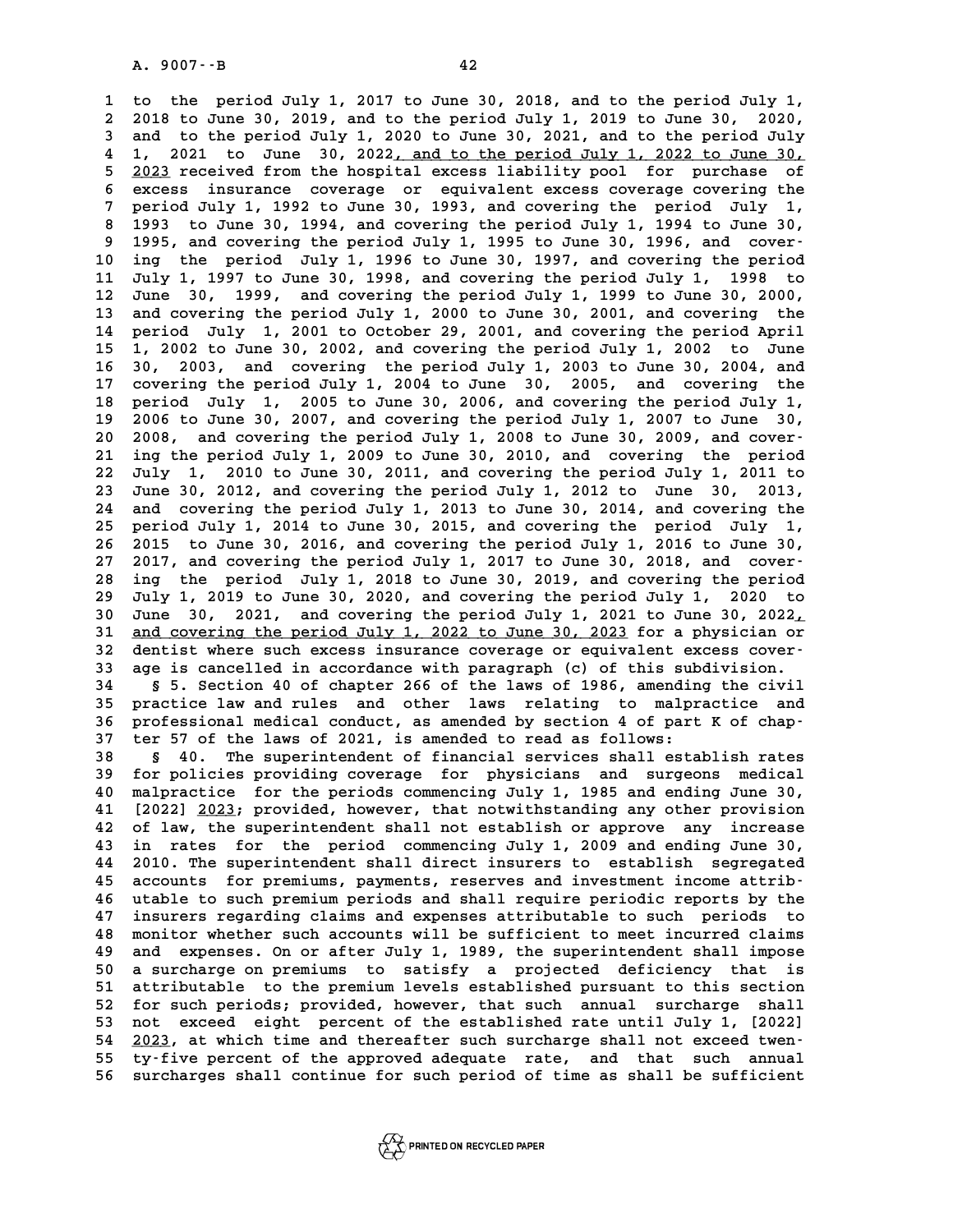A. 9007 - B<br>1 to satisfy such deficiency. The superintendent shall not impose such<br>2 surcharge during the period commencing July 1, 2009 and ending June 30, **2 surcharge during the period commencing July 1, 2009 and ending June 30, 3 2010. On and after July 1, 1989, the surcharge prescribed by this** 2 surcharge during the period commencing July 1, 2009 and ending June 30,<br>3 2010. On and after July 1, 1989, the surcharge prescribed by this<br>4 section shall be retained by insurers to the extent that they insured<br>5 physic 2010. On and after July 1, 1989, the surcharge prescribed by this<br>4 section shall be retained by insurers to the extent that they insured<br>5 physicians and surgeons during the July 1, 1985 through June 30, [2022]<br>6 2023 pol 4 section shall be retained by insurers to the extent that they insured<br>5 physicians and surgeons during the July 1, 1985 through June 30, [2022]<br>6 <u>2023</u> policy periods; in the event and to the extent physicians and<br>7 gur **7 surper insurgeons during the July 1, 1985 through June 30, [2022]**<br> **6 2023** policy periods; in the event and to the extent physicians and<br> **7 surgeons were insured by another insurer during such periods, all or a**<br> **1 8 2023** policy periods; in the event and to the extent physicians and<br> **8 pro rata share of the surcharge, as the case may be, shall be remitted**<br> **8 pro rata share of the surcharge, as the case may be, shall be remitted** 9 surgeons were insured by another insurer during such periods, all or a<br>**9** to such other insurer in accordance with rules and regulations to be<br>10 promulgated by the superintendent. Surcharges collected from physicians 8 promuta share of the surcharge, as the case may be, shall be remitted<br>
9 to such other insurer in accordance with rules and regulations to be<br>
10 promulgated by the superintendent. Surcharges collected from physicians<br>
<sup></sup> <sup>9</sup> to such other insurer in accordance with rules and regulations to be<br>
10 promulgated by the superintendent. Surcharges collected from physicians<br>
11 and surgeons who were not insured during such policy periods shall be 10 promulgated by the superintendent. Surcharges collected from physicians<br>11 and surgeons who were not insured during such policy periods shall be<br>12 apportioned among all insurers in proportion to the premium written by<br> 11 and surgeons who were not insured during such policy periods shall be<br>12 apportioned among all insurers in proportion to the premium written by<br>13 each insurer during such policy periods; if a physician or surgeon was<br>1 12 apportioned among all insurers in proportion to the premium written by<br>13 each insurer during such policy periods; if a physician or surgeon was<br>14 insured by an insurer subject to rates established by the superintenden 13 each insurer during such policy periods; if a physician or surgeon was<br>14 insured by an insurer subject to rates established by the superintendent<br>15 during such policy periods, and at any time thereafter a hospital,<br>16 14 insured by an insurer subject to rates established by the superintendent<br>15 during such policy periods, and at any time thereafter a hospital,<br>16 health maintenance organization, employer or institution is responsible<br>1 **15 during such policy periods, and at any time thereafter a hospital,<br>16 health maintenance organization, employer or institution is responsible<br>17 for responding in damages for liability arising out of such physician's<br>2** 16 health maintenance organization, employer or institution is responsible<br>17 for responding in damages for liability arising out of such physician's<br>18 or surgeon's practice of medicine, such responsible entity shall also 17 for responding in damages for liability arising out of such physician's<br>18 or surgeon's practice of medicine, such responsible entity shall also<br>19 remit to such prior insurer the equivalent amount that would then be<br>20 18 or surgeon's practice of medicine, such responsible entity shall also<br>19 remit to such prior insurer the equivalent amount that would then be<br>20 collected as a surcharge if the physician or surgeon had continued to<br>21 r 19 remit to such prior insurer the equivalent amount that would then be<br>20 collected as a surcharge if the physician or surgeon had continued to<br>21 remain insured by such prior insurer. In the event any insurer that<br>22 pro 20 collected as a surcharge if the physician or surgeon had continued to<br>21 remain insured by such prior insurer. In the event any insurer that<br>22 provided coverage during such policy periods is in liquidation, the<br>23 prop 21 remain insured by such prior insurer. In the event any insurer that<br>22 provided coverage during such policy periods is in liquidation, the<br>23 property/casualty insurance security fund shall receive the portion of<br>24 sur 22 provided coverage during such policy periods is in liquidation, the<br>23 property/casualty insurance security fund shall receive the portion of<br>24 surcharges to which the insurer in liquidation would have been entitled.<br>2 Property/casualty insurance security fund shall receive the portion of<br>24 surcharges to which the insurer in liquidation would have been entitled.<br>25 The surcharges authorized herein shall be deemed to be income earned for 24 surcharges to which the insurer in liquidation would have been entitled.<br>25 The surcharges authorized herein shall be deemed to be income earned for<br>26 the purposes of section 2303 of the insurance law. The superintende The surcharges authorized herein shall be deemed to be income earned for<br>
26 the purposes of section 2303 of the insurance law. The superintendent,<br>
27 in establishing adequate rates and in determining any projected defi-<br> 26 the purposes of section 2303 of the insurance law. The superintendent,<br>27 in establishing adequate rates and in determining any projected defi-<br>28 ciency pursuant to the requirements of this section and the insurance<br>29 **29 law, shall give substantial weight, determined in his discretion and** 28 ciency pursuant to the requirements of this section and the insurance<br>29 law, shall give substantial weight, determined in his discretion and<br>30 judgment, to the prospective anticipated effect of any regulations<br>31 prom 1 aw, shall give substantial weight, determined in his discretion and<br>30 judgment, to the prospective anticipated effect of any regulations<br>31 promulgated and laws enacted and the public benefit of stabilizing<br><sup>32</sup> malpras 30 judgment, to the prospective anticipated effect of any regulations<br>
31 promulgated and laws enacted and the public benefit of stabilizing<br>
32 malpractice rates and minimizing rate level fluctuation during the peri-<br>
33 31 promulgated and laws enacted and the public benefit of stabilizing<br>32 malpractice rates and minimizing rate level fluctuation during the peri-<br>33 od of time necessary for the development of more reliable statistical<br><sup>34</sup> 32 malpractice rates and minimizing rate level fluctuation during the peri-<br>33 od of time necessary for the development of more reliable statistical<br>34 experience as to the efficacy of such laws and regulations affecting<br>2 33 od of time necessary for the development of more reliable statistical<br>34 experience as to the efficacy of such laws and regulations affecting<br>35 medical, dental or podiatric malpractice enacted or promulgated in 1985,<br>3 34 experience as to the efficacy of such laws and regulations affecting<br>35 medical, dental or podiatric malpractice enacted or promulgated in 1985,<br>36 1986, by this act and at any other time. Notwithstanding any provision<br> 35 medical, dental or podiatric malpractice enacted or promulgated in 1985, 36 1986, by this act and at any other time. Notwithstanding any provision of the insurance law, rates already established and to be established by **36 1986, by this act and at any other time. Notwithstanding any provision**<br>37 of the insurance law, rates already established and to be established by<br>38 the superintendent pursuant to this section are deemed adequate if 37 of the insurance law, rates already established and to be established by<br>38 the superintendent pursuant to this section are deemed adequate if such<br>39 rates would be adequate when taken together with the maximum authori the superintendent pursuant to this section are deemed adequate if such<br>39 rates would be adequate when taken together with the maximum authorized<br>40 annual surcharges to be imposed for a reasonable period of time whether<br> 39 rates would be adequate when taken together with the maximum authorized 40 annual surcharges to be imposed for a reasonable period of time whether 41 or not any such annual surcharge has been actually imposed as of the 41 or not any such annual surcharge has been actually imposed as of the<br>42 establishment of such rates.<br>43 § 6. Section 5 and subdivisions (a) and (e) of section 6 of part J of

**43 § 6. Section 5 and subdivisions (a) and (e) of section 6 of part J of** 42 establishment of such rates.<br>43 § 6. Section 5 and subdivisions (a) and (e) of section 6 of part J of<br>44 chapter 63 of the laws of 2001, amending chapter 266 of the laws of<br>45 1996 smonding the civil prostige law and ru **43 6.** Section 5 and subdivisions (a) and (e) of section 6 of part J of<br>44 chapter 63 of the laws of 2001, amending chapter 266 of the laws of<br>45 1986, amending the civil practice law and rules and other laws relating<br>4 44 chapter 63 of the laws of 2001, amending chapter 266 of the laws of<br>45 1986, amending the civil practice law and rules and other laws relating<br>46 to malpractice and professional medical conduct, as amended by section 5<br> 45 1986, amending the civil practice law and rules and other laws relating<br>46 to malpractice and professional medical conduct, as amended by section 5<br>47 of part K of chapter 57 of the laws of 2021, are amended to read as<br> **46** to malpract<br>**47** of part K<br>**48** follows: **47 of part K of chapter 57 of the laws of 2021, are amended to read as<br>
<b>48 follows:**<br> **59. The superintendent of financial services and the commissioner of<br>
<b>69. ho**rth shall determine and later than June 15, 2002, June

**50 health shall determine, no later than June 15, 2002, June 15, 2003, June 51 15, 2004, June 15, 2006, June 15, 2007, June 15, 2003, June 15, 2003, June 15, 2004, June 15, 2005, June 15, 2006, June 15, 2007, June 15, 2008, Tune 15, 2009, Tune 15, 2009, Tune 15, 2009, Tune 15, 2009, Tune 15, 2009 50** health shall determine, no later than June 15, 2002, June 15, 2003, June 15, 2004, June 15, 2005, June 15, 2006, June 15, 2007, June 15, 2008, June 15, 2009, June 15, 2010, June 15, 2011, June 15, 2012, June 15, 2013, **51 15, 2004, June 15, 2005, June 15, 2006, June 15, 2007, June 15, 2008,<br>
52 June 15, 2009, June 15, 2010, June 15, 2011, June 15, 2012, June 15,<br>
53 2013, June 15, 2014, June 15, 2015, June 15, 2016, June 15, 2017, June<br>** 52 June 15, 2009, June 15, 2010, June 15, 2011, June 15, 2012, June 15, 3013, June 15, 2014, June 15, 2015, June 15, 2016, June 15, 2017, June 15, 2018, June 15, 2019, June 15, 2020, June 15, 2021, [and] June 15, 2022, and **53 2013, June 15, 2014, June 15, 2015, June 15, 2016, June 15, 2017, June 15, 2018, June 15, 2019, June 15, 2020, June 15, 2021, [and] June 15, 2022, and June 15, 2023 the amount of funds available in the hospital<br>
<b>55 20** 54 15, 2018, June 15, 2019, June 15, 2020, June 15, 2021, [and] June 15,<br>55 2022<u>, and June 15, 2023</u> the amount of funds available in the hospital<br>56 excess liability pool, created pursuant to section 18 of chapter 266 of

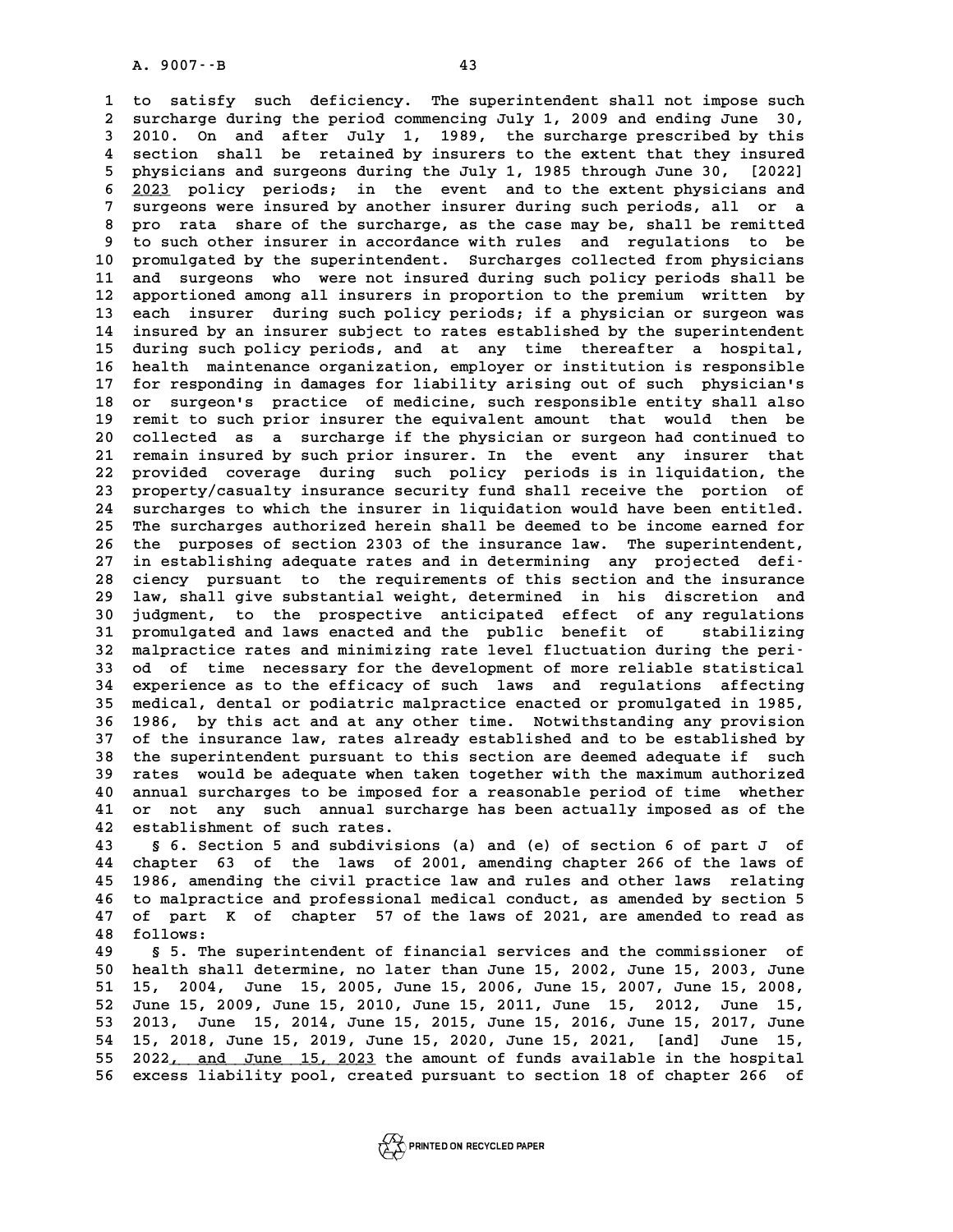**1 the laws of 1986, and whether such funds are sufficient for purposes of** 1 the laws of 1986, and whether such funds are sufficient for purposes of<br>2 purchasing excess insurance coverage for eligible participating physi-<br>3 cians, and dentists during the period July 1, 2001 to June 30, 2002, or **1 the laws of 1986, and whether such funds are sufficient for purposes of<br>2 purchasing excess insurance coverage for eligible participating physicians and dentists during the period July 1, 2001 to June 30, 2002, or<br>4 Jul** purchasing excess insurance coverage for eligible participating physi-<br>3 cians and dentists during the period July 1, 2001 to June 30, 2002, or<br>4 July 1, 2002 to June 30, 2003, or July 1, 2003 to June 30, 2004, or July<br>5 1 **5 1, 2004 to June 30, 2003, or July 1, 2001 to June 30, 2002, or** July 1, 2002 to June 30, 2003, or July 1, 2003 to June 30, 2004, or July 1, 2004 to June 30, 2005, or July 1, 2005 to June 30, 2006, or July 1, 2006 to Tun **6 201y 1, 2002 to June 30, 2003, or July 1, 2003 to June 30, 2004, or July 1, 2004 to June 30, 2005, or July 1, 2005 to June 30, 2006, or July 1, 2008<br>6 2006 to June 30, 2007, or July 1, 2007 to June 30, 2008, or July 1,** 1, 2004 to June 30, 2005, or July 1, 2005 to June 30, 2006, or July 1, 6 2006 to June 30, 2007, or July 1, 2007 to June 30, 2008, or July 1, 2008<br>7 to June 30, 2009, or July 1, 2009 to June 30, 2010, or July 1, 2010 to<br>8 J 8 2006 to June 30, 2007, or July 1, 2007 to June 30, 2008, or July 1, 2008<br>
7 to June 30, 2009, or July 1, 2009 to June 30, 2010, or July 1, 2010 to<br>
8 June 30, 2011, or July 1, 2011 to June 30, 2012, or July 1, 2012 to Ju **9 30, 2013, or July 1, 2013 to June 30, 2014, or July 1, 2014 to June 30, 10 2015, or July 1, 2015 to June 30, 2016, or July 1, 2016 to June 30, 11 2017, or July 1, 2013 to June 30, 2014, or July 1, 2014 to June 30, 10 2015, or July 1, 2015 to June 30, 2016, or July 1, 2016 to June 30, 11 2017, or July 1, 2017 to June 30, 2018, or July 1, 2018 to June 30, 11 2017,** 10 2015, or July 1, 2015 to June 30, 2016, or July 1, 2016 to June 30,<br>11 2017, or July 1, 2017 to June 30, 2018, or July 1, 2018 to June 30,<br>12 2019, or July 1, 2019 to June 30, 2020, or July 1, 2020 to June 30,<br>13 2021 o 11 2017, or July 1, 2017 to June 30, 2018, or July 1, 2018 to June 30,<br>12 2019, or July 1, 2019 to June 30, 2020, or July 1, 2020 to June 30,<br>13 2021, or July 1, 2021 to June 30, 2022<u>, or July 1, 2022 to June 30, 2023</u> **12 2019, or July 1,<br>
<b>13 2021, or July 1,**<br> **14 as applicable.**<br> **15 (a)** This sosti

13 2021, or July 1, 2021 to June 30, 2022<u>, or July 1, 2022 to June 30, 2023</u><br>14 as applicable.<br>15 (a) This section shall be effective only upon a determination, pursu-<br>16 ant to section five of this act, by the superinten **16 ant to section five of this act, by the superintendent of financial 15** (a) This section shall be effective only upon a determination, pursu-<br>16 ant to section five of this act, by the superintendent of financial<br>17 services and the commissioner of health, and a certification of such<br>dete 16 ant to section five of this act, by the superintendent of financial<br>17 services and the commissioner of health, and a certification of such<br>18 determination to the state director of the budget, the chair of the<br>2021 ser 17 services and the commissioner of health, and a certification of such<br>18 determination to the state director of the budget, the chair of the<br>19 senate committee on finance and the chair of the assembly committee on<br>20 yo 18 determination to the state director of the budget, the chair of the senate committee on finance and the chair of the assembly committee on 20 ways and means, that the amount of funds in the hospital excess liabil-<br> **21** 21 senate committee on finance and the chair of the assembly committee on 20 ways and means, that the amount of funds in the hospital excess liabil-<br>21 ity pool, created pursuant to section 18 of chapter 266 of the laws of 20 ways and means, that the amount of funds in the hospital excess liabil-<br>
21 ity pool, created pursuant to section 18 of chapter 266 of the laws of<br>
22 1986, is insufficient for purposes of purchasing excess insurance co 21 ity pool, created pursuant to section 18 of chapter 266 of the laws of<br>22 1986, is insufficient for purposes of purchasing excess insurance cover-<br>23 age for eligible participating physicians and dentists during the per **22 1986, is insufficient for purposes of purchasing excess insurance cover-<br>23 age for eligible participating physicians and dentists during the period<br>24 July 1, 2001 to June 30, 2002, or July 1, 2002 to June 30, 2003, o** age for eligible participating physicians and dentists during the period<br>24 July 1, 2001 to June 30, 2002, or July 1, 2002 to June 30, 2003, or July<br>25 1, 2003 to June 30, 2004, or July 1, 2004 to June 30, 2005, or July 1, **24 July 1, 2001 to June 30, 2002, or July 1, 2002 to June 30, 2003, or July 1, 25 1, 2003 to June 30, 2004, or July 1, 2004 to June 30, 2005, or July 1, 2007**<br>26 2005 to June 30, 2006, or July 1, 2006 to June 30, 2007, or **27 to June 30, 2008, or July 1, 2008 to June 30, 2009, or July 1, 2009 to** 26 2005 to June 30, 2006, or July 1, 2006 to June 30, 2007, or July 1, 2007<br>27 to June 30, 2008, or July 1, 2008 to June 30, 2009, or July 1, 2009 to<br>28 June 30, 2010, or July 1, 2010 to June 30, 2011, or July 1, 2011 to J 27 to June 30, 2008, or July 1, 2008 to June 30, 2009, or July 1, 2009 to 30 June 30, 2010, or July 1, 2010 to June 30, 2011, or July 1, 2011 to June 29 30, 2012, or July 1, 2012 to June 30, 2013, or July 1, 2013 to June 3 **30 June 30, 2010, or July 1, 2010 to June 30, 2011, or July 1, 2011 to June 29 30, 2012, or July 1, 2012 to June 30, 2013, or July 1, 2013 to June 30, 2014, or July 1, 2014 to June 30, 2015, or July 1, 2015 to June 30, 20 30 30, 2012, or July 1, 2012 to June 30, 2013, or July 1, 2013 to June 30, 2014, or July 1, 2014 to June 30, 2015, or July 1, 2015 to June 30, 2016, or July 1, 2016 to June 30, 2017, or July 1, 2017 to June 30, 2018 or Ju 30 2014, or July 1, 2014 to June 30, 2015, or July 1, 2015 to June 30, 2016, or July 1, 2016 to June 30, 2017, or July 1, 2017 to June 30, 2018, or July 1, 2018 to June 30, 2019, or July 1, 2019 to June 30, 2020 or July 1 31 2016, or July 1, 2016 to June 30, 2017, or July 1, 2017 to June 30, 2020, or July 1, 2018 to June 30, 2021, or July 1, 2020 to June 30, 2021, or July 1, 2021 to June 30, 2020, or July 1, 2020 to June 30, 2021, or July** 32 2018, or July 1, 2018 to June 30, 2019, or July 1, 2019 to June 30, 33 2020, or July 1, 2020 to June 30, 2021, or July 1, 2021 to June 30, 2022, or July 1, 2022 to June 30, 2023 as applicable.<br> **35** (e) The commissioner **33 2020, or July 1, 2020 to June 30, 2021, or July 1, 2021 to June 30, 2022, or July 1, 2022 to June 30, 2023 as applicable.**<br>**35** (e) The commissioner of health shall transfer for deposit to the<br>**36** hospital excess liab

**34 2022, or July 1, 2022 to June 30, 2023 as applicable.**<br> **35** (e) The commissioner of health shall transfer for deposit to the<br> **36 hospital excess liability pool created pursuant to section 18 of chapter**<br> **37 256 of t 35** (e) The commissioner of health shall transfer for deposit to the hospital excess liability pool created pursuant to section 18 of chapter 266 of the laws of 1986 such amounts as directed by the superintendent of finan **36 hospital excess liability pool created pursuant to section 18 of chapter**<br>**37 266 of the laws of 1986 such amounts as directed by the superintendent**<br>**38 of financial services for the purchase of excess liability insur 37 266 of the laws of 1986 such amounts as directed by the superintendent**<br>**38 of financial services for the purchase of excess liability insurance**<br>**39 coverage for eligible participating physicians and dentists for the 40 38 of financial services for the purchase of excess liability insurance**<br> **40 policy year July 1, 2001 to June 30, 2002, or July 1, 2002 to June 30,**<br> **41 2003 or July 1, 2003 to June 30, 2004 or July 1, 2004 to June 3** 39 coverage for eligible participating physicians and dentists for the 40 policy year July 1, 2001 to June 30, 2002, or July 1, 2002 to June 30, 41 2003, or July 1, 2003 to June 30, 2004, or July 1, 2006 to June 30, 42 200 **40 policy year July 1, 2001 to June 30, 2002, or July 1, 2002 to June 30, 41 2003, or July 1, 2003 to June 30, 2004, or July 1, 2004 to June 30, 2005, or July 1, 2005 to June 30, 2006, or July 1, 2006 to June 30, 2005, or 41 2003, or July 1, 2003 to June 30, 2004, or July 1, 2004 to June 30, 42 2005, or July 1, 2005 to June 30, 2006, or July 1, 2006 to June 30, 2007, as applicable, and the cost of administering the hospital excess 42 2005, or July 1, 2005 to June 30, 2006, or July 1, 2006 to June 30, 2007, as applicable, and the cost of administering the hospital excess 14 liability pool for such applicable policy year, pursuant to the program**<br>A<sup>5</sup> **43 2007, as applicable, and the cost of administering the hospital excess**<br>**44 liability pool for such applicable policy year, pursuant to the program**<br>**45 established in chapter 266 of the laws of 1986, as amended, no la** 44 liability pool for such applicable policy year, pursuant to the program<br>45 established in chapter 266 of the laws of 1986, as amended, no later<br>46 than June 15, 2002, June 15, 2003, June 15, 2004, June 15, 2005, June<br>47 45 established in chapter 266 of the laws of 1986, as amended, no later than June 15, 2002, June 15, 2003, June 15, 2004, June 15, 2005, June 15, 2010, June 15, 2011, June 15, 2012, June 15, 2013, June 15, 2014, June 15, 2 **48 June 15, 2011, June 15, 2012, June 15, 2013, June 15, 2014, June 15, 47 15, 2006, June 15, 2007, June 15, 2008, June 15, 2009, June 15, 2010,<br>48 June 15, 2011, June 15, 2012, June 15, 2013, June 15, 2014, June 15,<br>49 2015, June 15, 2016, June 15, 2017, June 15, 2018, June 15, 2019, June<br>50 48 June 15, 2011, June 15, 2012, June 15, 2013, June 15, 2014, June 15, 2015, June 15, 2016, June 15, 2017, June 15, 2015, June 15, 2020, June 15, 2021, [and] June 15, 2022<u>, and June 15, 2023</u> as <br><b>50 15, 2020, June 15, 49 2015, June 1<br>50 15, 2020, June<br>51 applicable.<br>52 5 7 Sostion 50 15, 2020, June 15, 2021, [and] June 15, 2022<u>, and June 15, 2023</u> as<br>
<b>51 applicable.**<br> **52** § 7. Section 20 of part H of chapter 57 of the laws of 2017, amending<br> **53** the New York Health Care Reform Act of 1996 and o

**53 the New York Health Care Reform Act of 1996 and other laws relating to 54 extending certain provisions thereto, as amended by section 6 of part K 55 of chapter 57 of the laws of 2021, is amended to read as follows:**

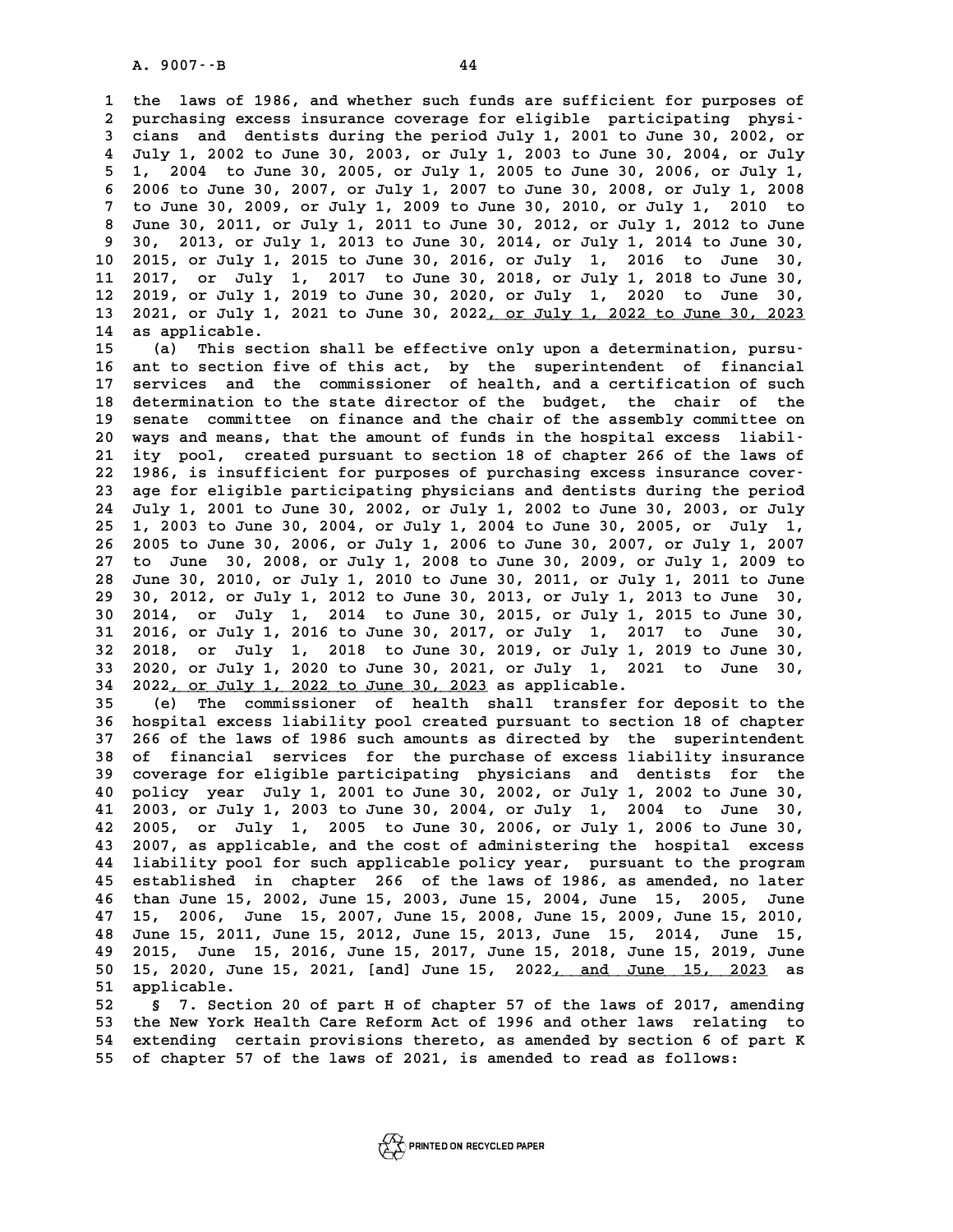**1 § 20. Notwithstanding any law, rule or regulation to the contrary,** 1 § 20. Notwithstanding any law, rule or regulation to the contrary,<br>2 only physicians or dentists who were eligible, and for whom the super-<br>3 intendent of financial services and the commissioner of bealth or their 8 20. Notwithstanding any law, rule or regulation to the contrary,<br>2 only physicians or dentists who were eligible, and for whom the super-<br>3 intendent of financial services and the commissioner of health, or their<br>4 decia only physicians or dentists who were eligible, and for whom the super-<br>
intendent of financial services and the commissioner of health, or their<br>
4 designee, purchased, with funds available in the hospital excess liabil-<br> 3 intendent of financial services and the commissioner of health, or their<br>4 designee, purchased, with funds available in the hospital excess liabil-<br>5 ity pool, a full or partial policy for excess coverage or equivalent<br>6 4 designee, purchased, with funds available in the hospital excess liabil-<br>5 ity pool, a full or partial policy for excess coverage or equivalent<br>6 excess coverage for the coverage period ending the thirtieth of June,<br>7 tw 5 ity pool, a full or partial policy for excess coverage or equivalent<br>6 excess coverage for the coverage period ending the thirtieth of June,<br>7 two thousand [twenty-one] <u>twenty-two</u>, shall be eligible to apply for<br>2 quar **8 excess coverage for the coverage period ending the thirtieth of June,<br>
7 two thousand [twenty-one] <u>twenty-two</u>, shall be eligible to apply for<br>
8 such coverage for the coverage period beginning the first of July, two<br> 9 two thousand [twenty-one] <u>twenty-two</u>, shall be eligible to apply for<br>8 such coverage for the coverage period beginning the first of July, two<br>9 thousand [twenty-one] <u>twenty-two</u>; provided, however, if the total numbe** 8 such coverage for the coverage period beginning the first of July, two<br>9 thousand [twenty-one] <u>twenty-two</u>; provided, however, if the total number<br>10 of physicians or dentists for whom such excess coverage or equivalent 9 thousand [twenty-one] <u>twenty-two</u>; provided, however, if the total number<br>10 of physicians or dentists for whom such excess coverage or equivalent<br>11 excess coverage was purchased for the policy year ending the thirtiet 10 of physicians or dentists for whom such excess coverage or equivalent<br>11 excess coverage was purchased for the policy year ending the thirtieth<br>12 of June, two thousand [twenty-one] <u>twenty-two</u> exceeds the total number 11 excess coverage was purchased for the policy year ending the thirtieth<br>12 of June, two thousand [twenty-one] <u>twenty-two</u> exceeds the total number<br>13 of physicians or dentists certified as eligible for the coverage peri 14 beginning the first of July, two thousand [twenty-one] <u>twenty-two</u>, then<br>15 the general hospitals may certify additional eligible physicians or 13 of physicians or dentists certified as eligible for the coverage period<br>14 beginning the first of July, two thousand [twenty-one] <u>twenty-two</u>, then<br>15 the general hospitals may certify additional eligible physicians or 14 beginning the first of July, two thousand [twenty-one] <u>twenty-two</u>, then<br>15 the general hospitals may certify additional eligible physicians or<br>16 dentists in a number equal to such general hospital's proportional shar 15 the general hospitals may certify additional eligible physicians or<br>16 dentists in a number equal to such general hospital's proportional share<br>17 of the total number of physicians or dentists for whom excess coverage<br>1 **16 dentists in a number equal to such general hospital's proportional share**<br>17 of the total number of physicians or dentists for whom excess coverage<br>18 or equivalent excess coverage was purchased with funds available in 17 of the total number of physicians or dentists for whom excess coverage<br>18 or equivalent excess coverage was purchased with funds available in the<br>19 hospital excess liability pool as of the thirtieth of June, two thousa 20 18 18 18 19 are unitaryted was purchased with funds available in the hospital excess liability pool as of the thirtieth of June, two thousand 10 [twenty-one] <u>twenty-two</u>, as applied to the difference between the number 19 hospital excess liability pool as of the thirtieth of June, two thousand<br>20 [twenty-one] <u>twenty-two</u>, as applied to the difference between the number<br>21 of eligible physicians or dentists for whom a policy for excess c 20 [twenty-one] <u>twenty-two</u>, as applied to the difference between the number<br>21 of eligible physicians or dentists for whom a policy for excess coverage<br>22 or equivalent excess coverage was purchased for the coverage peri 21 of eligible physicians or dentists for whom a policy for excess coverage<br>22 or equivalent excess coverage was purchased for the coverage period<br>23 ending the thirtieth of June, two thousand [twenty-one] <u>twenty-two</u> and 22 or equivalent excess coverage was purchased for the coverage period<br>23 ending the thirtieth of June, two thousand [twenty-one] <u>twenty-two</u> and<br>24 the number of such eligible physicians or dentists who have applied for<br> 23 ending the thirtieth of June, two thousand [twenty-one] <u>twenty-two</u> and<br>24 the number of such eligible physicians or dentists who have applied for<br>25 excess coverage or equivalent excess coverage for the coverage perio the number of such eligible physicians or dentists who have applied<br>25 excess coverage or equivalent excess coverage for the coverage per<br>26 beginning the first of July, two thousand [twenty-one] <u>twenty-two</u>.<br>27 ... 25 excess coverage or equivalent excess coverage for the coverage period<br>26 beginning the first of July, two thousand [twenty-one] <u>twenty-two</u>.<br>27 § 8. This act shall take effect immediately and shall be deemed to<br>28 have

26 beginning the first of July, two thousand [twenty-one] <u>twenty-two</u><br>27 § 8. This act shall take effect immediately and shall be de<br>28 have been in full force and effect on and after April 1, 2022. 28 have been in full force and effect on and after April 1, 2022.<br>29 **PART AA** 

- 
- PART AA<br> **30** Intentionally Omitted
- **31 PART BB**
- **31** PART BB<br>**32** Intentionally Omitted
- **33** PART CC

<sup>33</sup> PART CC<br>34 Section 1. Paragraph (m) of subdivision 3 of section 461-1 of the<br>35 social services law, as added by section 2 of part B of chapter 57 of **35 social services law, as added by section 2 of part B of chapter 57 of** 34 Section 1. Paragraph (m) of subdivision 3 of se<br>35 social services law, as added by section 2 of pa<br>36 the laws of 2018, is amended to read as follows:<br><sup>27</sup> (m) Boginning April first, two thousand liventur 35 social services law, as added by section 2 of part B of chapter 57 of<br>36 the laws of 2018, is amended to read as follows:<br>37 (m) Beginning April first, two thousand [twenty-three] <u>twenty-five</u>,<br>28 additional aggisted l

36 the laws of 2018, is amended to read as follows:<br>37 (m) Beginning April first, two thousand [twenty-three] <u>twenty-five</u>,<br>38 additional assisted living program beds shall be approved on a case by<br>39 case basis whenever **37** (m) Beginning April first, two thousand [twenty-three] <u>twenty-five</u>,<br>38 additional assisted living program beds shall be approved on a case by<br>39 case basis whenever the commissioner of health is satisfied that publi **40 additional assisted living program beds shall be approved on a case by**<br>**40 need exists at the time and place and under circumstances proposed by**<br>**41 the applicant** 39 case basis whenev<br>40 need exists at<br>41 the applicant.<br><sup>42</sup> (i) The conside A meed exists at the time and place and under circumstances proposed by<br>
41 the applicant.<br>
42 (i) The consideration of public need may take into account factors<br>
<sup>43</sup> such as but not limited to regional occupancy rates fo

<sup>1</sup><br>
42 (i) The consideration of public need may take into account factors<br>
43 such as, but not limited to, regional occupancy rates for adult care<br>
44 facilities and assisted living pregram essuperay rates and the extent 42 (i) The consideration of public need may take into account factors<br>43 such as, but not limited to, regional occupancy rates for adult care<br>44 facilities and assisted living program occupancy rates and the extent to<br>45 w 43 such as, but not limited to, regional occupancy rates for adult care<br>44 facilities and assisted living program occupancy rates and the extent to<br>45 which the project will serve individuals receiving medical assistance.<br>

45 which the project will serve individuals receiving medical assistance.<br>46 (ii) Existing assisted living program providers may apply for approv<br>47 to add up to nine additional assisted living program beds that do n **47 to add up to nine additional assisted living program beds that do not 48 require major renovation or construction under an expedited review proc-**

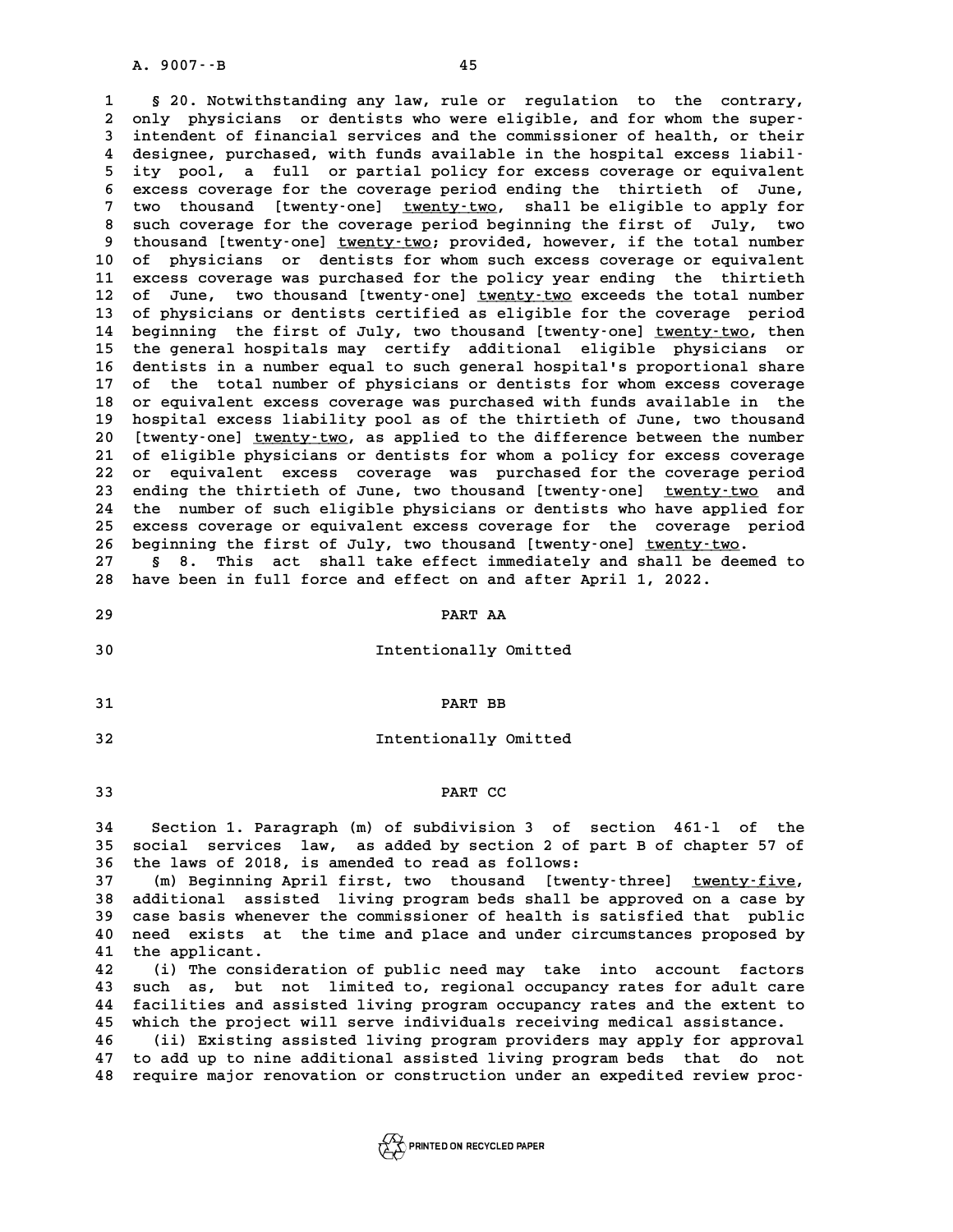**1 ess. The expedited review process is available to applicants that are in 2** ess. The expedited review process is available to applicants that are in<br>2 good standing with the department of health, and are in compliance with<br>3 appropriate state and local requirements as determined by the departm **3 appropriate state and local requirements as determined by the department**<br>**3 appropriate state and local requirements as determined by the department**<br>**4** of boalth, who expedited review process shall allow sertificatio 4 good standing with the department of health, and are in compliance with<br>3 appropriate state and local requirements as determined by the department<br>4 of health. The expedited review process shall allow certification of th 3 appropriate state and local requirements as determined by the department<br>4 of health. The expedited review process shall allow certification of the<br>5 additional beds for which the commissioner of health is satisfied that 4 of health. The expedited review process shall allow certification of the<br>5 additional beds for which the commissioner of health is satisfied that<br>6 public need exists within ninety days of such department's receipt of a<br> 5 additional beds for which the commissioner of health is satisfied that<br>6 public need exists within ninety days of such department's receipt of a<br>7 satisfactory application.<br>8 \$ 2. Subdivision (f) of section 129 of part C **8 § 2. Subdivision (f) of section 129 of part C of chapter 58 of the**

**9 laws of 2009, amending the public health law relating to payment by** 8 § 2. Subdivision (f) of section 129 of part C of chapter 58 of the<br>9 laws of 2009, amending the public health law relating to payment by<br>10 governmental agencies for general hospital inpatient services, as<br>11 amended by 9 laws of 2009, amending the public health law relating to payment by<br>10 governmental agencies for general hospital inpatient services, as<br>11 amended by section 6 of part E of chapter 57 of the laws of 2019, is<br><sup>12</sup> amende 10 governmental agencies for g<br>11 amended by section 6 of part E<br>12 amended to read as follows:<br><sup>13</sup> (f) section twenty-five 2 11 amended by section 6 of part E of chapter 57 of the laws of 2019, is<br>12 amended to read as follows:<br>13 (f) section twenty-five of this act shall expire and be deemed<br>14 repealed April 1, [2022] 2025;

**14 repealed April 1, [2022] 2025; \_\_\_\_**

**15 § 3. Subdivision (c) of section 122 of part E of chapter 56 of the 16 laws of 2013 amending the public health law relating to the general 17 public health work program, as amended by section 7 of part E of chapter** 16 laws of 2013 amending the public health law relating<br>17 public health work program, as amended by section 7 of pa<br>18 57 of the laws of 2019, is amended to read as follows:<br>(c) section fifty of this ast shall take offect 17 public health work program, as amended by section 7 of part E of chapter<br>18 57 of the laws of 2019, is amended to read as follows:<br>(c) section fifty of this act shall take effect immediately and shall<br>20 evening languag

20 18 2019, is amended to read as follows:<br>
20 (c) section fifty of this act shall take effect immediately and shall<br>
20 expire [nine years after it becomes law] <u>and be deemed repealed April 1,</u><br>
21 2031; 20 expire [nine years after it becomes law] <u>and be deemed repealed April 1,</u><br>21 <u>2031</u>;<br>22 § 4. Paragraph (a) of subdivision 1 of section 212 of chapter 474 of **20 expire [nine years after it becomes law] <u>and be deemed repealed April 1,</u><br>21 <u>2031</u>;<br>22 § 4. Paragraph (a) of subdivision 1 of section 212 of chapter 474 of<br>23 the laws of 1996, amending the education law and other la** 

**21 2031;**<br> **22 § 4. Paragraph (a) of subdivision 1 of section 212 of chapter 474 of**<br> **23 the laws of 1996, amending the education law and other laws relating to**<br> **24 rates for residential boalthsare fasilities, as amend 22 8** 4. Paragraph (a) of subdivision 1 of section 212 of chapter 474 of<br> **23** the laws of 1996, amending the education law and other laws relating to<br> **24** rates for residential healthcare facilities, as amended by sec 23 the laws of 1996, amending the education law and other laws relating to<br>24 rates for residential healthcare facilities, as amended by section 22 of<br>25 part E of chapter 57 of the laws of 2019, is amended to read as foll 24 rates for residential healthcare facilities, as amended by section 22 of<br>25 part E of chapter 57 of the laws of 2019, is amended to read as follows:<br>26 (a) Notwithstanding any inconsistent provision of law or regulation **25 part E of chapter 57 of the laws of 2019, is amended to read as follows:**<br> **26** (a) Notwithstanding any inconsistent provision of law or regulation to<br>
27 the contrary, effective beginning August 1, 1996, for the perio **28 (a) Notwithstanding any inconsistent provision of law or regulation to the contrary, effective beginning August 1, 1996, for the period April 28 1, 1997 through March 31, 1998, April 1, 1998 for the period April 1, 199** 27 the contrary, effective beginning August 1, 1996, for the period April<br>28 1, 1997 through March 31, 1998, April 1, 1998 for the period April 1,<br>29 1998 through March 31, 1999, August 1, 1999, for the period April 1,<br>20 **30 1999 through March 31, 2000, April 1, 2000, for the period April 1, 2000 1998** through March 31, 1999, August 1, 1999, for the period April 1, 1999 through March 31, 2000, April 1, 2000, for the period April 1, 2000<br>31 through March 31, 2001, April 1, 2001, for the period April 1, 2001<br>23 thro **1999 through March 31, 2000, April 1, 2000, for the period April 1, 2000**<br>**31 through March 31, 2001, April 1, 2001, for the period April 1, 2001**<br>**32 through March 31, 2002, April 1, 2002, for the period April 1, 2002**<br> **31 through March 31, 2001, April 1, 2001, for the period April 1, 2001**<br>**32 through March 31, 2002, April 1, 2002, for the period April 1, 2002**<br>**33 through March 31, 2003, and for the state fiscal year beginning April 1,** 32 through March 31, 2002, April 1, 2002, for the period April 1, 2002<br>33 through March 31, 2003, and for the state fiscal year beginning April 1,<br>34 2005 through March 31, 2006, and for the state fiscal year beginning<br>35 **33 through March 31, 2003, and for the state fiscal year beginning April 1, 2005 through March 31, 2006, and for the state fiscal year beginning April 1, 2006 through March 31, 2007, and for the state fiscal year heginnin 34 2005 through March 31, 2006, and for the state fiscal year beginning<br>35 April 1, 2006 through March 31, 2007, and for the state fiscal year<br>36 beginning April 1, 2007 through March 31, 2008, and for the state fiscal<br>37 35 April 1, 2006 through March 31, 2007, and for the state fiscal year<br>36 beginning April 1, 2007 through March 31, 2008, and for the state fiscal<br>37 year beginning April 1, 2008 through March 31, 2009, and for the state<br> 36 beginning April 1, 2007 through March 31, 2008, and for the state fiscal<br>37 year beginning April 1, 2008 through March 31, 2009, and for the state<br>38 fiscal year beginning April 1, 2009 through March 31, 2010, and for 37 year beginning April 1, 2008 through March 31, 2009, and for the state fiscal year beginning April 1, 2009 through March 31, 2010, and for the state fiscal year beginning April 1, 2010 through March 31, 2016, and<br>39 st** fiscal year beginning April 1, 2009 through March 31, 2010, and for the state fiscal year beginning April 1, 2010 through March 31, 2016, and for the state fiscal year beginning April 1, 2016 through March 31, 2019 and for 39 state fiscal year beginning April 1, 2010 through March 31, 2016, and<br>40 for the state fiscal year beginning April 1, 2016 through March 31,<br>41 2019, and for the state fiscal year beginning April 1, 2019 through<br>42 Marc **42 March 31, 2022<u>, and for the state fiscal year beginning April 1, 2022**<br>43 through March 31, 2025, the department of health is authorized to pay</u> **41 2019, and for the state fiscal year beginning April 1, 2019 through<br>42 March 31, 2022<u>, and for the state fiscal year beginning April 1, 2022</u><br>43 <u>through March 31, 2025</u>, the department of health is authorized to pay<br> 42 March 31, 2022<u>, and for the state fiscal year beginning April 1, 2022**<br>**43 <u>through March 31, 2025</u>, the department of health is authorized to pay<br>44 public general hospitals, as defined in subdivision 10 of section 2**</u> **43 through March 31, 2025, the department of health is authorized to pay**<br>**44 public general hospitals, as defined in subdivision 10 of section 2801**<br>**45 of the public health law, operated by the state of New York or by t 44 public general hospitals, as defined in subdivision 10 of section 2801**<br>45 of the public health law, operated by the state of New York or by the<br>46 state university of New York or by a county, which shall not include a 45 of the public health law, operated by the state of New York or by the<br>46 state university of New York or by a county, which shall not include a<br>47 city with a population of over one million, of the state of New York,<br>28 46 state university of New York or by a county, which shall not include a<br>47 city with a population of over one million, of the state of New York,<br>48 and those public general hospitals located in the county of Westchester, 47 city with a population of over one million, of the state of New York,<br>48 and those public general hospitals located in the county of Westchester,<br>49 the county of Erie or the county of Nassau, additional payments for<br>50 and those public general hospitals located in the county of Westchester,<br>
49 the county of Erie or the county of Nassau, additional payments for<br>
50 inpatient hospital services as medical assistance payments pursuant to<br>
5 49 the county of Erie or the county of Nassau, additional payments for<br>50 inpatient hospital services as medical assistance payments pursuant to<br>51 title 11 of article 5 of the social services law for patients eligible<br>52 50 inpatient hospital services as medical assistance payments pursuant to<br>51 title 11 of article 5 of the social services law for patients eligible<br>52 for federal financial participation under title XIX of the federal<br>53 s 51 title 11 of article 5 of the social services law for patients eligible<br>52 for federal financial participation under title XIX of the federal<br>53 social security act in medical assistance pursuant to the federal laws<br>54 a 52 for federal financial participation under title XIX of the federal<br>53 social security act in medical assistance pursuant to the federal laws<br>54 and regulations governing disproportionate share payments to hospitals<br>55 u 53 social security act in medical assistance pursuant to the federal laws<br>54 and regulations governing disproportionate share payments to hospitals<br>55 up to one hundred percent of each such public general hospital's medica 54 and regulations governing disproportionate share payments to hospitals<br>55 up to one hundred percent of each such public general hospital's medical<br>56 assistance and uninsured patient losses after all other medical assis

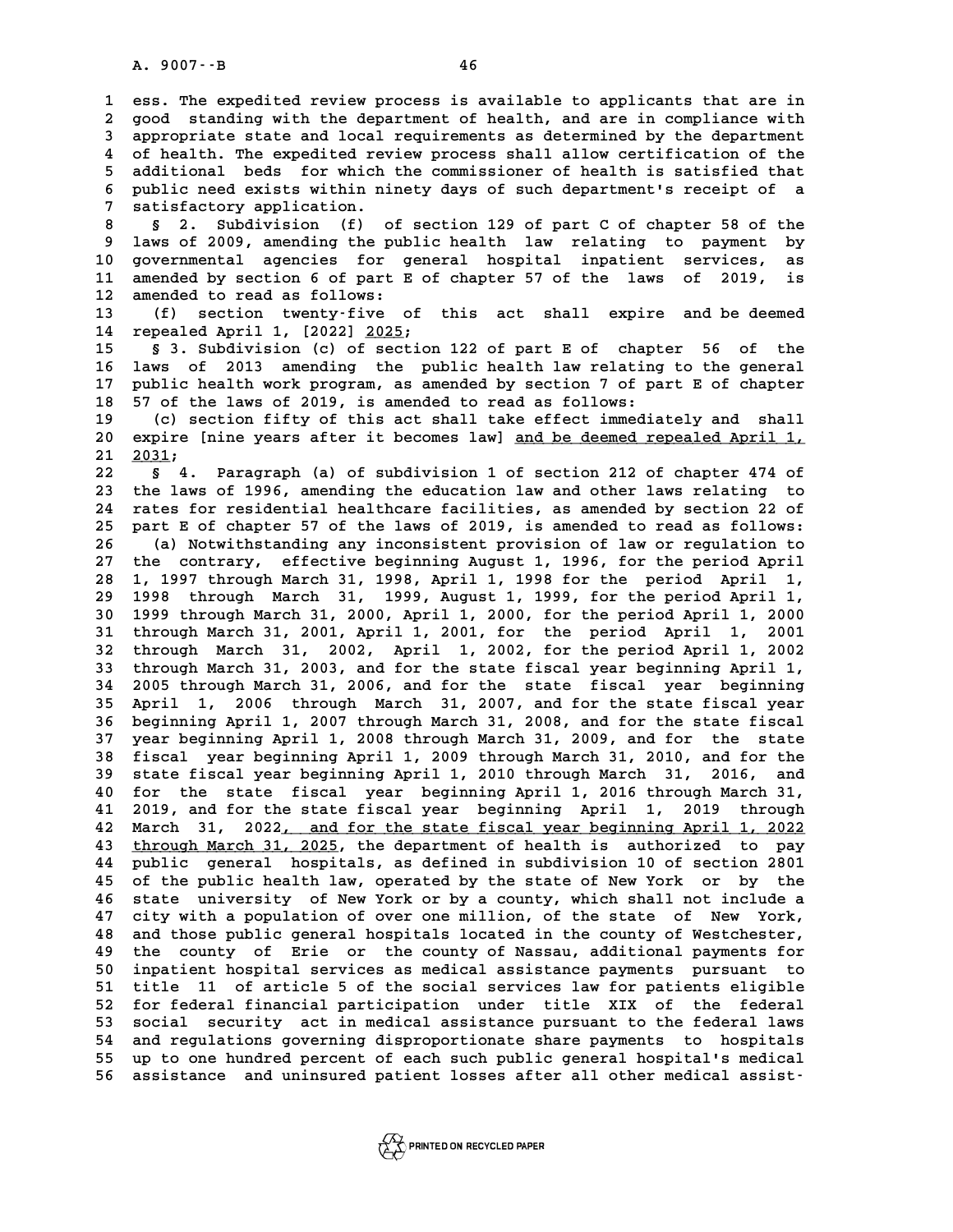**1 ance, including disproportionate share payments to such public general 2** ance, including disproportionate share payments to such public general<br>2 hospital for 1996, 1997, 1998, and 1999, based initially for 1996 on<br>3 reported 1994 reconciled data as further reconciled to actual reported **3 ance, including disproportionate share payments to such public general<br>
2 hospital for 1996, 1997, 1998, and 1999, based initially for 1996 on<br>
3 reported 1994 reconciled data as further reconciled to actual reported<br>
4** 2 hospital for 1996, 1997, 1998, and 1999, based initially for 1996 on<br>3 reported 1994 reconciled data as further reconciled to actual reported<br>4 1996 reconciled data, and for 1997 based initially on reported 1995<br>5 reconc **5 reported 1994 reconciled data as further reconciled to actual reported 1995**<br>**4 1996 reconciled data, and for 1997 based initially on reported 1995**<br>**5 reconciled data as further reconciled to actual reported 1997 recon** 4 1996 reconciled data, and for 1997 based initially on reported 1995<br>5 reconciled data as further reconciled to actual reported 1997 reconciled<br>6 data, for 1998 based initially on reported 1995 reconciled data as<br>5 furthe 5 reconciled data as further reconciled to actual reported 1997 reconciled<br>6 data, for 1998 based initially on reported 1995 reconciled data as<br>7 further reconciled to actual reported 1998 reconciled data, for 1999<br>based i 6 data, for 1998 based initially on reported 1995 reconciled data as<br>7 further reconciled to actual reported 1998 reconciled data, for 1999<br>8 based initially on reported 1995 reconciled data as further reconciled<br>1998 reco 9 further reconciled to actual reported 1998 reconciled data, for 1999<br>8 based initially on reported 1995 reconciled data as further reconciled<br>9 to actual reported 1999 reconciled data, for 2000 based initially on<br>10 repo 8 based initially on reported 1995 reconciled data as further reconciled<br>9 to actual reported 1999 reconciled data, for 2000 based initially on<br>10 reported 1995 reconciled data as further reconciled to actual reported<br>11 2 9 to actual reported 1999 reconciled data, for 2000 based initially on<br>10 reported 1995 reconciled data as further reconciled to actual reported<br>11 2000 data, for 2001 based initially on reported 1995 reconciled data as<br><sup>1</sup> 10 reported 1995 reconciled data as further reconciled to actual reported<br>11 2000 data, for 2001 based initially on reported 1995 reconciled data as<br>12 further reconciled to actual reported 2001 data, for 2002 based initia 11 2000 data, for 2001 based initially on reported 1995 reconciled data as<br>12 further reconciled to actual reported 2001 data, for 2002 based initial-<br>13 ly on reported 2000 reconciled data as further reconciled to actual<br> 12 further reconciled to actual reported 2001 data, for 2002 based initial-<br>13 ly on reported 2000 reconciled data as further reconciled to actual<br>14 reported 2002 data, and for state fiscal years beginning on April 1,<br>15 13 ly on reported 2000 reconciled data as further reconciled to actual<br>
14 reported 2002 data, and for state fiscal years beginning on April 1,<br>
15 2005, based initially on reported 2000 reconciled data as further recon-**16 ciled to actual reported data for 2005, and for state fiscal years** 15 2005, based initially on reported 2000 reconciled data as further recon-<br>16 ciled to actual reported data for 2005, and for state fiscal years<br>17 beginning on April 1, 2006, based initially on reported 2000 reconciled<br>1 16 ciled to actual reported data for 2005, and for state fiscal years<br>17 beginning on April 1, 2006, based initially on reported 2000 reconciled<br>18 data as further reconciled to actual reported data for 2006, for state<br>19 17 beginning on April 1, 2006, based initially on reported 2000 reconciled<br>18 data as further reconciled to actual reported data for 2006, for state<br>19 fiscal years beginning on and after April 1, 2007 through March 31,<br>20 18 data as further reconciled to actual reported data for 2006, for state<br>
19 fiscal years beginning on and after April 1, 2007 through March 31,<br>
20 2009, based initially on reported 2000 reconciled data as further recon-19 fiscal years beginning on and after April 1, 2007 through March 31,<br>20 2009, based initially on reported 2000 reconciled data as further recon-<br>21 ciled to actual reported data for 2007 and 2008, respectively, for state 20 2009, based initially on reported 2000 reconciled data as further recon-<br>21 ciled to actual reported data for 2007 and 2008, respectively, for state<br>22 fiscal years beginning on and after April 1, 2009, based initially 21 ciled to actual reported data for 2007 and 2008, respectively, for state<br>22 fiscal years beginning on and after April 1, 2009, based initially on<br>23 reported 2007 reconciled data, adjusted for authorized Medicaid rate<br>2 22 fiscal years beginning on and after April 1, 2009, based initially on<br>23 reported 2007 reconciled data, adjusted for authorized Medicaid rate<br>24 changes applicable to the state fiscal year, and as further reconciled<br>25 23 reported 2007 reconciled data, adjusted for authorized Medicaid rate<br>24 changes applicable to the state fiscal year, and as further reconciled<br>25 to actual reported data for 2009, for state fiscal years beginning on<br>26 24 changes applicable to the state fiscal year, and as further reconciled<br>25 to actual reported data for 2009, for state fiscal years beginning on<br>26 and after April 1, 2010, based initially on reported reconciled data<br>27 25 to actual reported data for 2009, for state fiscal years beginning on<br>26 and after April 1, 2010, based initially on reported reconciled data<br>27 from the base year two years prior to the payment year, adjusted for<br>28 su 26 and after April 1, 2010, based initially on reported reconciled data<br>27 from the base year two years prior to the payment year, adjusted for<br>28 authorized Medicaid rate changes applicable to the state fiscal year,<br>29 an 27 from the base year two years prior to the payment year, adjusted for<br>28 authorized Medicaid rate changes applicable to the state fiscal year,<br>29 and further reconciled to actual reported data from such payment year,<br>20 and further reconciled to actual reported data from such payment year,<br>
30 and to actual reported data for each respective succeeding year. The<br>
31 narments may be added to rates of payment or made as aggregate payments 29 and further reconciled to actual reported data from such payment year,<br>30 and to actual reported data for each respective succeeding year. The<br>31 payments may be added to rates of payment or made as aggregate payments<br>3 and further reconciled to actual reported data from such payment year,<br>30 and to actual reported data for each respective succeeding year. The<br>31 payments may be added to rates of payment or made as aggregate payments<br>32 t 31 payments may be added to rates of payment or made as aggregate payments<br>32 to an eligible public general hospital.<br>33 § 5. Section 5 of chapter 21 of the laws of 2011, amending the educa-<br><sup>34</sup> tion, law relating to auth

**34 tion law relating to authorizing pharmacists to perform collaborative 55. Section 5 of chapter 21 of the laws of 2011, amending the educa-**<br>**34 tion law relating to authorizing pharmacists to perform collaborative**<br>**35 drug therapy management with physicians in certain settings, as amended** 34 tion law relating to authorizing pharmacists to perform collaborative<br>35 drug therapy management with physicians in certain settings, as amended<br>36 by section 20 of part BB of chapter 56 of the laws of 2020, is amended<br> 35 drug therapy managemen<br>36 by section 20 of par<br>37 to read as follows:<br><sup>39</sup> 55 mbis 25t abll **36 by section 20 of part BB of chapter 56 of the laws of 2020, is amended**<br>37 to read as follows:<br>38 § 5. This act shall take effect on the one hundred twentieth day after<br>it shall have become a law provided beyoner, that

**37 to read as follows:**<br> **38 S 5. This act shall take effect on the one hundred twentieth day after**<br> **39 it shall have become a law, provided, however, that the provisions of**<br> **10 Soctions two three and four of this ast** 8 s 5. This act shall take effect on the one hundred twentieth day after<br>
40 sections two, three, and four of this act shall expire and be deemed<br>
40 sections two, three, and four of this act shall expire and be deemed<br>
41 39 it shall have become a law, provided, however, that the provisions of 40 sections two, three, and four of this act shall expire and be deemed 11 repealed July 1, [2022]  $\frac{2024}{100}$ ; provided, however, that the amendm **42 subdivision 1 of section 6801 of the education law made by section one 41 repealed July 1, [2022] <u>2024</u>; provided, however, that the amendments to subdivision 1 of section 6801 of the education law made by section one 43 of this act shall be subject to the expiration and reversion of such**<br> 42 subdivision 1 of section 6801 of the education law made by section one<br>43 of this act shall be subject to the expiration and reversion of such<br>44 subdivision pursuant to section 8 of chapter 563 of the laws of 2008,<br>45 43 of this act shall be subject to the expiration and reversion of such<br>44 subdivision pursuant to section 8 of chapter 563 of the laws of 2008,<br>45 when upon such date the provisions of section one-a of this act shall<br>16 t 44 subdivision pursuant to section 8 of chapter 563 of the laws of 2008,<br>45 when upon such date the provisions of section one-a of this act shall<br>46 take effect; provided, further, that effective immediately, the addi-<br>47 when upon such date the provisions of section one-a of this act shall<br>46 take effect; provided, further, that effective immediately, the addi-<br>47 tion, amendment and/or repeal of any rule or regulation necessary for<br>the im **46 take effect; provided, further, that effective immediately, the addi-**<br>47 tion, amendment and/or repeal of any rule or regulation necessary for<br>48 the implementation of this act on its effective date are authorized and 47 tion, amendment and/or repeal of any rule or regulation necessary for the implementation of this act on its effective date are authorized and directed to be made and completed on or before such effective date.<br>
50 5 5 6 48 the implementation of this act on its effective date are authorized and<br>49 directed to be made and completed on or before such effective date.<br>50 § 6. Section 2 of part II of chapter 54 of the laws of 2016, amending<br>51

49 directed to be made and completed on or before such effective date.<br>50 § 6. Section 2 of part II of chapter 54 of the laws of 2016, amending<br>51 part C of chapter 58 of the laws of 2005 relating to authorizing<br>52 reimbur 50 § 6. Section 2 of part II of chapter 54 of the laws of 2016, amending<br>51 part C of chapter 58 of the laws of 2005 relating to authorizing<br>52 reimbursements for expenditures made by or on behalf of social services<br>53 dis 51 part C of chapter 58 of the laws of 2005 relating to authorizing<br>52 reimbursements for expenditures made by or on behalf of social services<br>53 districts for medical assistance for needy persons and administration<br>54 the 52 reimbursements for expenditures made by or on behalf of social services<br>53 districts for medical assistance for needy persons and administration<br>54 thereof, as amended by section 1 of item C of subpart H of part XXX of<br> 53 districts for medical assistance for needy persons and admi<br>54 thereof, as amended by section 1 of item C of subpart H of par<br>55 chapter 58 of the laws of 2020, is amended to read as follows: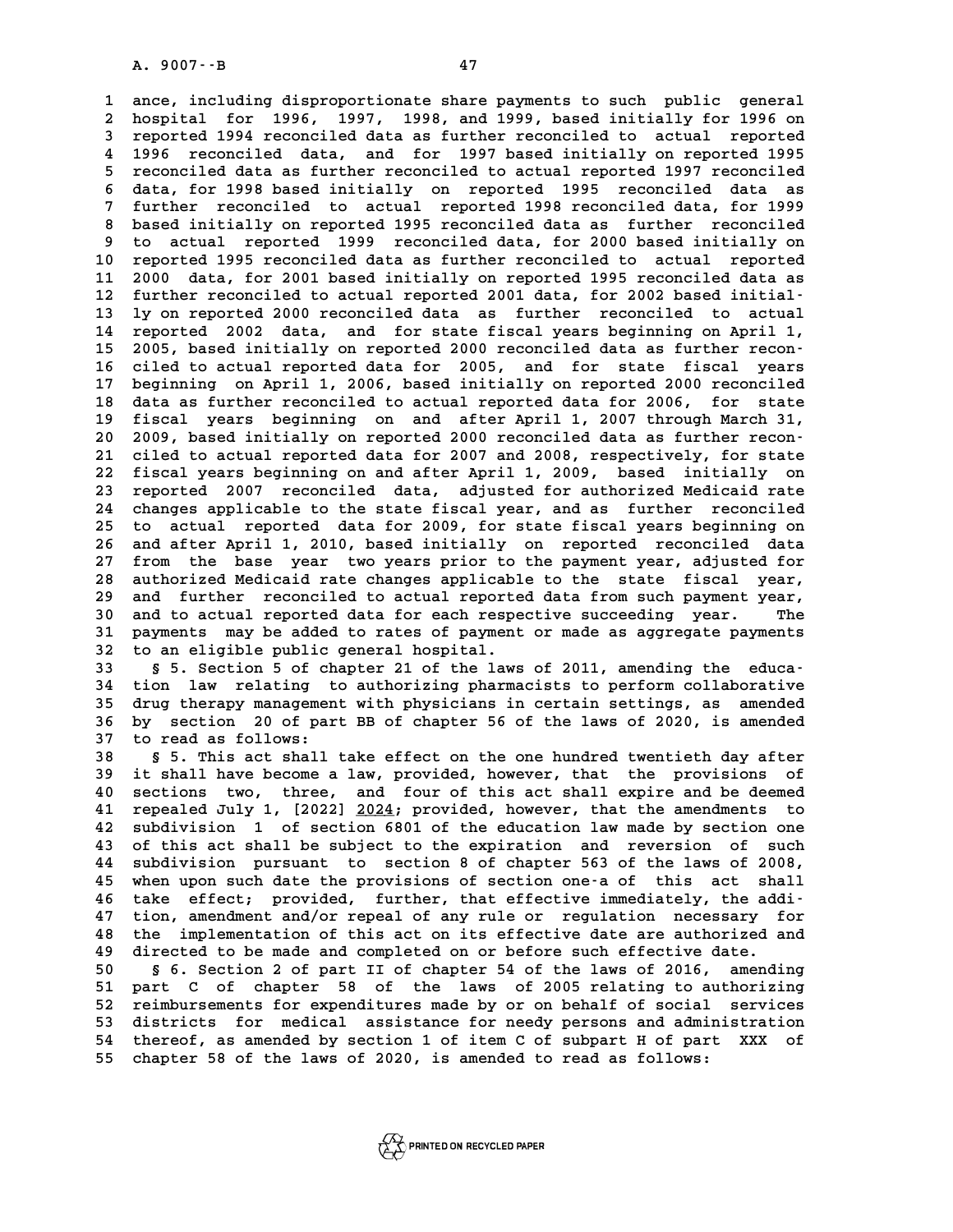**1 § 2. This act shall take effect immediately and shall expire and be 2** Sumplement Sumplement Sumplement Sumplement Sumplement Sumplement Sumplement Sumplement Sumplement Sumplement Sumplement Sumplement Sumplement Sumplement Sumplement Sumplement Sumplement Sumplement Sumplement Sumplemen **3 3.** This act shall take ef<br> **2** deemed repealed March 31, [2022]<br> **3 5 7.** Intentionally omitted. **4 § 8. Paragraph (c) of subdivision 6 of section 958 of the executive** 5 7. Intentionally omitted.<br>4 § 8. Paragraph (c) of subdivision 6 of section 958 of the executive<br>5 law, as added by chapter 337 of the laws of 2018, is amended to read as<br>5 follows: **6 follows: 7** law, as added by chapter 337 of the laws of 2018, is amended to read as<br>6 follows:<br>7 (c) prepare and issue a report on the working group's findings and<br>8 recommendations by May first, two thousand [pinoteon], typety, t 8 follows:<br>
8 recommendations by May first, two thousand [nineteen] <u>twenty-three</u> to<br>
8 recommendations by May first, two thousand [nineteen] <u>twenty-three</u> to<br>
9 the governor, the temporary president of the senate and th (c) prepare and issue a report on the working group's findings and<br>8 recommendations by May first, two thousand [nineteen] <u>twenty-three</u> to<br>9 the aggembly 8 recommendations **10**<br>9 the governor,<br>10 the assembly. 9 the governor, the temporary president of the senate and the speaker of<br>10 the assembly.<br>11 § 9. Subdivision 2 of section 207-a of the public health law, as added<br>12 by chapter 364 of the laws of 2018, is amended to read <sup>1</sup><br>
12 by chapter 364 of the laws of 2018, is amended to read as follows:<br>
12 by chapter 364 of the laws of 2018, is amended to read as follows:<br>
13 <sup>2</sup> Such report shall be submitted to the terporary president of **11 S 9. Subdivision 2 of section 207-a of the public health law, as added**<br> **12 by chapter 364 of the laws of 2018, is amended to read as follows:**<br> **2. Such report shall be submitted to the temporary president of the**<br> 12 by chapter 364 of the laws of 2018, is amended to read as follows:<br>13 2. Such report shall be submitted to the temporary president of the<br>14 senate and the speaker of the assembly no later than October first, two<br>15 tho 13 <sup>2</sup> 2. Such report shall be submitted to the temporary president of the<br>14 senate and the speaker of the assembly no later than October first, two<br>15 thousand [nineteen] <u>twenty-two</u>. The department and the commissioner 14 senate and the speaker of the assembly no later than October first, two<br>15 thousand [nineteen] <u>twenty-two</u>. The department and the commissioner of<br>16 mental health may engage stakeholders in the compilation of the repo 15 thousand [nineteen] <u>twenty-two</u>. The department and the commissioner of 16 mental health may engage stakeholders in the compilation of the report, including but not limited to, medical research institutions, health car 16 mental health may engage stakeholders in the compilation of the report,<br>17 including but not limited to, medical research institutions, health care<br>18 practitioners, mental health providers, county and local government, including but not limited to, medical research institutions, health care<br>18 practitioners, mental health providers, county and local government, and<br>19 advocates.<br>20 § 10. Sections 2 and 3 of chapter 74 of the laws of 2020 18 practitioners, mental health providers, county and local government, and<br>19 advocates.<br>20 § 10. Sections 2 and 3 of chapter 74 of the laws of 2020 relating to<br>21 directing the department of health to convene a work grou **21 directing the department of health to convene a work group on rare** 8 10. Sections 2 and 3 of chapter 74 of the laws of 2020 relating to<br>21 directing the department of health to convene a work group on rare<br>22 diseases, as amended by chapter 199 of the laws of 2021, are amended to 21 directing the dep<br>22 diseases, as amende<br>23 read as follows:<br><sup>24</sup> 5.<sup>2</sup> The department 22 diseases, as amended by chapter 199 of the laws of 2021, are amended to<br>23 read as follows:<br>8 2. The department of health, in collaboration with the department of<br>25 financial services, shall convene a verkersup of indi 23 read as follows:<br>
24 § 2. The department of health, in collaboration with the department of<br>
25 financial services, shall convene a workgroup of individuals with exper-<br>
26 tise, in, rare, diseases, including physicians **24 S 2. The department of health, in collaboration with the department of<br>25 financial services, shall convene a workgroup of individuals with exper-<br>26 tise in rare diseases, including physicians, nurses and other health** 25 financial services, shall convene a workgroup of individuals with exper-<br>26 tise in rare diseases, including physicians, nurses and other health<br>27 care professionals with experience researching, diagnosing or treating<br> 26 tise in rare diseases, including physicians, nurses and other health<br>27 care professionals with experience researching, diagnosing or treating<br>28 rare diseases; members of the scientific community engaged in rare<br>diseas 27 care professionals with experience researching, diagnosing or treating<br>28 rare diseases; members of the scientific community engaged in rare<br>29 disease research; representatives from the health insurance industry;<br>indiv 28 rare diseases; members of the scientific community engaged in rare<br>29 disease research; representatives from the health insurance industry;<br>30 individuals who have a rare disease or caregivers of a person with a<br>31 rare disease research; representatives from the health insurance industry;<br>30 individuals who have a rare disease or caregivers of a person with a<br>31 rare disease; and representatives of rare disease patient organizations.<br><sup>32</sup> 30 individuals who have a rare disease or caregivers of a person with a<br>31 rare disease; and representatives of rare disease patient organizations.<br>32 The workgroup's focus shall include, but not be limited to: identifying 31 rare disease; and representatives of rare disease patient organizations.<br>32 The workgroup's focus shall include, but not be limited to: identifying<br>33 best practices that could improve the awareness of rare diseases and 32 The workgroup's focus shall include, but not be limited to: identifying<br>33 best practices that could improve the awareness of rare diseases and<br>34 referral of people with potential rare diseases to specialists and eval-**33 best practices that could improve the awareness of rare diseases and referral of people with potential rare diseases to specialists and eval-**<br>**35 uating barriers to treatment, including financial barriers on access to** 34 referral of people with potential rare diseases to specialists and eval-<br>35 uating barriers to treatment, including financial barriers on access to<br>36 care. The department of health shall prepare a written report summar 35 uating barriers to treatment, including financial barriers on access to<br>36 care. The department of health shall prepare a written report summariz-<br>37 ing opinions and recommendations from the workgroup which includes a<br> 36 care. The department of health shall prepare a written report summariz-<br>37 ing opinions and recommendations from the workgroup which includes a<br>38 list of existing, publicly accessible resources on research, diagnosis,<br> 37 ing opinions and recommendations from the workgroup which includes a<br>38 list of existing, publicly accessible resources on research, diagnosis,<br>39 treatment, coverage options and education relating to rare diseases. The 10 1 ist of existing, publicly accessible resources on research, diagnosis,<br>
40 workgroup shall convene no later than December twentieth, two thousand<br>
41 twenty.ore, and this report shall be submitted to the covernor, spe 39 treatment, coverage options and education relating to rare diseases. The<br>40 workgroup shall convene no later than December twentieth, two thousand<br>41 twenty-one and this report shall be submitted to the governor, speake 40 workgroup shall convene no later than December twentieth, two thousand<br>41 twenty-one and this report shall be submitted to the governor, speaker<br>42 of the assembly and temporary president of the senate no later than<br>43 41 twenty-one and this report shall be submitted to the governor, speaker<br>42 of the assembly and temporary president of the senate no later than<br>43 [three] <u>four</u> years following the effective date of this act and shall be 42 of the assembly and temporary president of the<br>43 [three] <u>four</u> years following the effective date<br>44 posted on the department of health's website.<br><sup>45</sup> 5<sup>2</sup> mbis 20th shall take offect on the 5 43 [three] <u>four</u> years following the effective date of this act and shall be<br>44 posted on the department of health's website.<br>45 § 3. This act shall take effect on the same date and in the same<br>46 manner as a chapter of t

**46 manner as a chapter of the laws of 2019, amending the public health law** 45 § 3. This act shall take effect on the same date and in the same<br>46 manner as a chapter of the laws of 2019, amending the public health law<br>47 relating to establishing the rare disease advisory council, as proposed<br>in l **46 manner as a chapter of the laws of 2019, amending the public health law**<br>**47 relating to establishing the rare disease advisory council, as proposed<br>48 in legislative bills numbers S. 4497 and A. 5762; provided, howeve** 47 relating to establishing the rare disease advisory council, as proposed<br>48 in legislative bills numbers S. 4497 and A. 5762; provided, however,<br>49 that the provisions of section two of this act shall expire and be<br>50 de in legislative bills numbers S. 4497 and A. 5762; provided, however, 49 that the provisions of section two of this act shall expire and be deemed repealed [three] <u>four</u> years after such effective date.<br>51 \$ 11. Sections 5 49 that the provisions of section two of this act shall expire and be<br>50 deemed repealed [three] <u>four</u> years after such effective date.<br>51 § 11. Sections 5 and 6 of chapter 414 of the laws of 2018, creating<br>52 the rador t

50 deemed repealed [three] <u>four</u> years after such effective date.<br>51 § 11. Sections 5 and 6 of chapter 414 of the laws of 2018, creating<br>52 the radon task force, as amended by section 1 of item M of subpart B of<br>53 part X 51 § 11. Sections 5 and 6 of chapter 414 of the laws of 2018, creating<br>52 the radon task force, as amended by section 1 of item M of subpart B of<br>53 part XXX of chapter 58 of the laws of 2020, are amended to read as<br>54 fol 53 part XXX of chapter 58 of the laws of 2020, are amended to read as<br>54 follows:<br>55 § 5. A report of the findings and recommendations of the task force

**55 § 5. A report of the findings and recommendations of the task force 56 and any proposed legislation necessary to implement such findings shall**

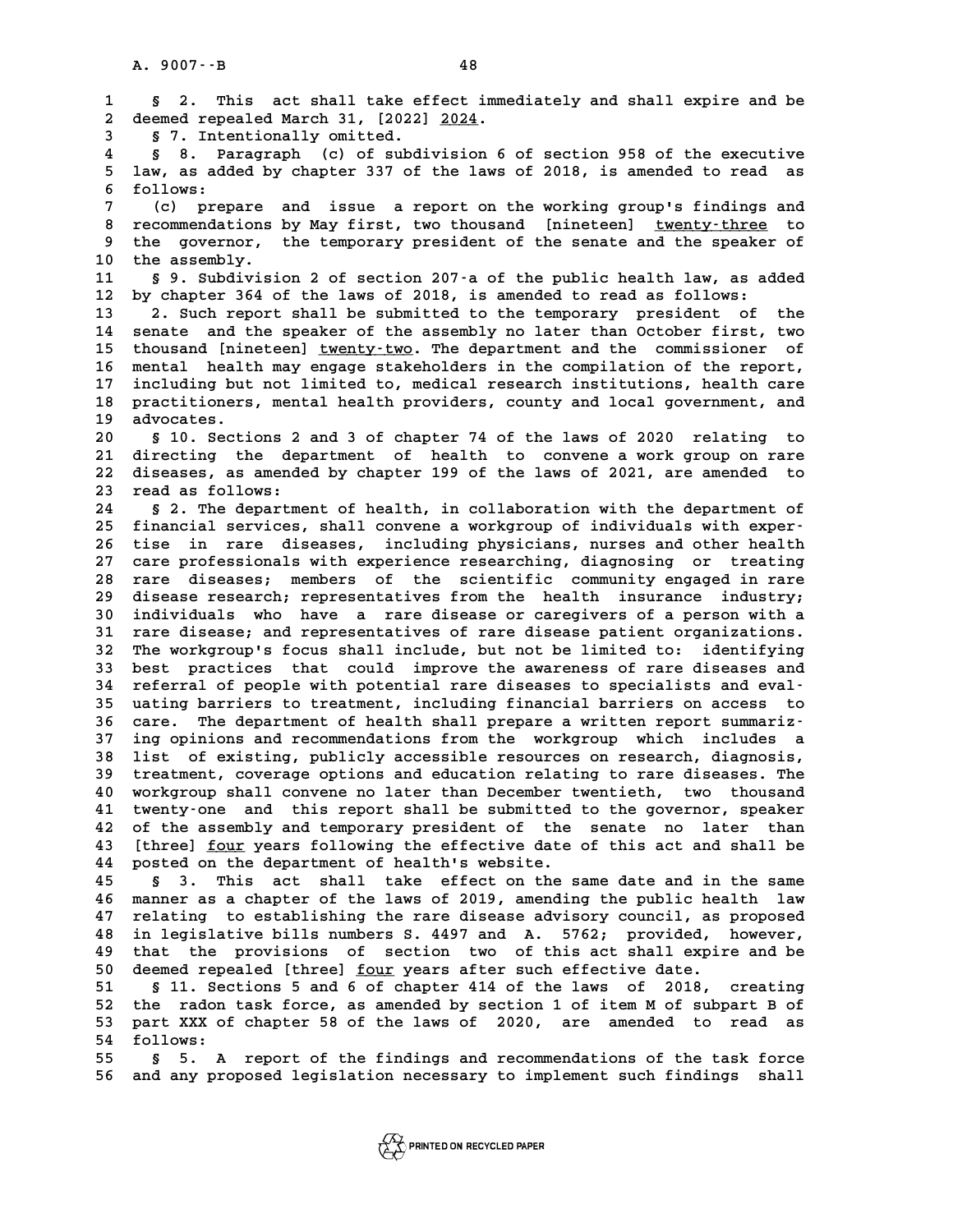**1 be filed with the governor, the temporary president of the senate, the** 1 be filed with the governor, the temporary president of the senate, the<br>2 speaker of the assembly, the minority leader of the senate, and the<br>3 minority leader of the assembly on or before November first, two thou. 1 be filed with the governor, the temporary president of the senate, the speaker of the assembly, the minority leader of the senate, and the minority leader of the assembly on or before November first, two thou-2 speaker of the assembly, the minority leader of the senate, and the<br>3 minority leader of the assembly on or before November first, two thou-<br>4 sand [twenty-one] <u>twenty-two</u>.<br>5 § 6. This act shall take effect immediately **5 § 6. This act shall take effect immediately and shall expire and be**

**6 deemed repealed December 31, [2021] 2022.**<br> **6 deemed repealed December 31, [2021] 2022.**<br> **6 deemed repealed December 31, [2021] 2022.**<br> **12** mbig ast shall take offert immediate **8 § 6. This act shall take effect immediately and shall expire and be deemed repealed December 31, [2021] <u>2022</u>.<br><b>8 12. This act shall take effect immediately and shall be deemed to**<br>be here been in full forge and effect

**8 deemed repealed December 31, [2021] <u>2022</u>.<br>
<b>8 12. This act shall take effect immediately and shall be deemed to**<br> **8 have been in full force and effect on and after April 1, 2022; provided,**<br> **8 hoveour** that soction **9 12. This act shall take effect immediately and shall be deemed to<br>
8 however, that section eleven of this act shall be deemed to have been in**<br>
9 however, that section eleven of this act shall be deemed to have been in<br> 8 have been in full force and effect on and after April 1, 2022; provided,<br>9 however, that section eleven of this act shall be deemed to have been in<br>10 full force and effect on and after December 31, 2021; and provided,<br><sup></sup> 9 however, that section eleven of this act shall be deemed to have been in<br>10 full force and effect on and after December 31, 2021; and provided,<br>11 further, that the amendments to section 2 of chapter 74 of the laws of<br>12 **10 full force and effect on and after December 31, 2021; and provided,<br>11 further, that the amendments to section 2 of chapter 74 of the laws of<br>12 2020 made by section ten of this act and the amendments to section 5 of<br>1** 11 further, that the amendments to section 2 of chapter 74 of the laws of<br>12 2020 made by section ten of this act and the amendments to section 5 of<br>13 chapter 414 of the laws of 2018 made by section eleven of this act,<br>14 12 2020 made by section ten of this act and the amendments to section 5 of<br>13 chapter 414 of the laws of 2018 made by section eleven of this act,<br>14 shall not affect the repeal of such sections and be deemed repealed<br>15 th 13 chapter 414 of the laws of 2018 made by section eleven of this act,<br>14 shall not affect the repeal of such sections and be deemed repealed<br>15 therewith. 15 therewith.<br>16 **PART DD** 

PART DD<br>17 Section 1. 1. Subject to available appropriations and approval of the<br>18 director of the budget, the commissioners of the department of health, **17** Section 1. 1. Subject to available appropriations and approval of the<br>18 director of the budget, the commissioners of the department of health,<br>19 office of mental bealth, office for people with developmental disabili 17 Section 1. 1. Subject to available appropriations and approval of the<br>
18 director of the budget, the commissioners of the department of health,<br>
19 office of mental health, office for people with developmental disabili 18 director of the budget, the commissioners of the department of health,<br>19 office of mental health, office for people with developmental disabili-<br>20 ties, office of addiction services and supports, office of temporary a **21 office of mental health, office for people with developmental disabili-**<br>20 ties, office of addiction services and supports, office of temporary and<br>21 disability assistance, office of children and family services, and 20 ties, office of addiction services and supports, office of temporary and<br>21 disability assistance, office of children and family services, and the<br>22 state office for the aging shall establish a cost of living adjustmen 21 disability assistance, office of children and family services, and the<br>22 state office for the aging shall establish a cost of living adjustment<br>23 (COLA), effective April 1, 2022, for projecting for the effects of<br><sup>24</sup> 22 state office for the aging shall establish a cost of living adjustment<br>23 (COLA), effective April 1, 2022, for projecting for the effects of<br>24 inflation upon rates of payments, contracts, or any other form of<br>25 reimbu **23 (COLA), effective April 1, 2022, for projecting for the effects of inflation upon rates of payments, contracts, or any other form of reimbursement for the programs and services listed in paragraphs (i),**<br>25 reimburseme 24 inflation upon rates of payments, contracts, or any other form of<br>25 reimbursement for the programs and services listed in paragraphs (i),<br>26 (ii), (iii), (iv), (v), (vi), and (vii) of subdivision six of this<br>27 section 25 reimbursement for the programs and services listed in paragraphs (i),<br>
26 (ii), (iii), (iv), (v), (vi), and (vii) of subdivision six of this<br>
27 section. The COLA established herein shall be applied to the appropri-<br>
<sup>2</sup> 26 (ii), (iii), (iv), (v), (vi), and (vii) of subdivision six of this<br>27 section. The COLA established herein shall be applied to the appropri-<br>28 ate portion of reimbursable costs or contract amounts. Where appropri-27 section. The COLA established herein shall be applied to the appropri-<br>28 ate portion of reimbursable costs or contract amounts. Where appropri-<br>29 ate, transfers to the department of health (DOH) shall be made as<br>20 re 28 ate portion of reimbursable costs or contract amounts. Whe<br>29 ate, transfers to the department of health (DOH) sha<br>30 reimbursement for the state share of medical assistance.<br><sup>31</sup> <sup>2</sup> In developing cost of living adjust 29 ate, transfers to the department of health (DOH) shall be made as<br>30 reimbursement for the state share of medical assistance.<br>31 2. In developing cost of living adjustments under this section, the<br><sup>32</sup> commissioners sha

30 reimbursement for the state share of medical assistance.<br>31 2. In developing cost of living adjustments under this section, the<br>32 commissioners shall use the most recent congressional budget office<br>33 cotimate of the b **31 2. In developing cost of living adjustments under this section, the commissioners shall use the most recent congressional budget office**<br>**33 estimate of the budget year's U.S. consumer price index for all urban**<br>**24 en** 32 commissioners shall use the most recent congressional budget office<br>33 estimate of the budget year's U.S. consumer price index for all urban<br>34 consumers published in the congressional budget office economic and<br><sup>35</sup> bu 33 estimate of the budget year's U.S. consumer price index for all urban<br>34 consumers published in the congressional budget office economic and<br>35 budget outlook after June first of the budget year prior to the year for<br>36 34 consumers published in the congressional budget office economic and<br>35 budget outlook after June first of the budget year prior to the year for<br>36 which rates of payments, contracts or any other form of reimbursement<br>37 35 budget outlook after June first of the budget year prior to the year for<br>36 which rates of payments, contracts or any other form of reimbursement<br>37 are being developed.<br>38 3. After final U.S. consumer price index (CPI) 36 which rates of payments, contracts or any other form of reimbursement<br>37 are being developed.<br>38 3. After final U.S. consumer price index (CPI) for all urban consum-<br>39 ers published by the United States department of l

**39 ers published by the United States department of labor, bureau of labor 40 statistics, for a particular budget year, the commissioners shall recon-41 cile such final CPI with the estimate used in subdivision two of this** 40 statistics, for a particular budget year, the commissioners shall recon-<br>41 cile such final CPI with the estimate used in subdivision two of this<br>42 section and any difference will be included in the next prospective co 41 cile such final CPI with<br>42 section and any differen<br>43 of living adjustment. **42 section and any difference will be included in the next prospective cost**<br>**43 of living adjustment.**<br>**44 4. Notwithstanding any inconsistent provision of law, subject to the**<br>**45** 

43 of living adjustment.<br>44 4. Notwithstanding any inconsistent provision of law, subject to the<br>45 approval of the director of the budget and available appropriations<br>46 therefore, for the period of April 1, 2022 through **44 4. Notwithstanding any inconsistent provision of law, subject to the approval of the director of the budget and available appropriations therefore, for the period of April 1, 2022 through March 31, 2023, the commission** 45 approval of the director of the budget and available appropriations<br>46 therefore, for the period of April 1, 2022 through March 31, 2023, the<br>47 commissioners shall provide funding to support an eleven percent (11%)<br>200 **46 therefore, for the period of April 1, 2022 through March 31, 2023, the commissioners shall provide funding to support an eleven percent (11%)**<br>48 cost of living adjustment under this section for all eligible programs<br>a 47 commissioners shall provide funding to support an eleven percent (11%)<br>48 cost of living adjustment under this section for all eligible programs<br>49 and services as determined pursuant to subdivision six of this section. **50** 48 cost of living adjustment under this section for all eligible programs<br> **49** and services as determined pursuant to subdivision six of this section.<br>
50 5. Notwithstanding any inconsistent provision of law, and as

**51 by the director of the budget, the 11 percent cost of this section.**<br> **51 by the director of the budget, the 11 percent cost of living adjustment**<br> **52 (COLA) established herein shall be inclusive of all other cost of** 50 5. Notwithstanding any inconsistent provision of law, and as approved<br>
51 by the director of the budget, the 11 percent cost of living adjustment<br>
52 (COLA) established herein shall be inclusive of all other cost of liv 51 by the director of the budget, the 11 percent cost of living adjustment<br>52 (COLA) established herein shall be inclusive of all other cost of living<br>53 type increases, inflation factors, or trend factors that are newly<br>5 **54 applied effective April 1, 2022. Except for the 11 percent cost of**

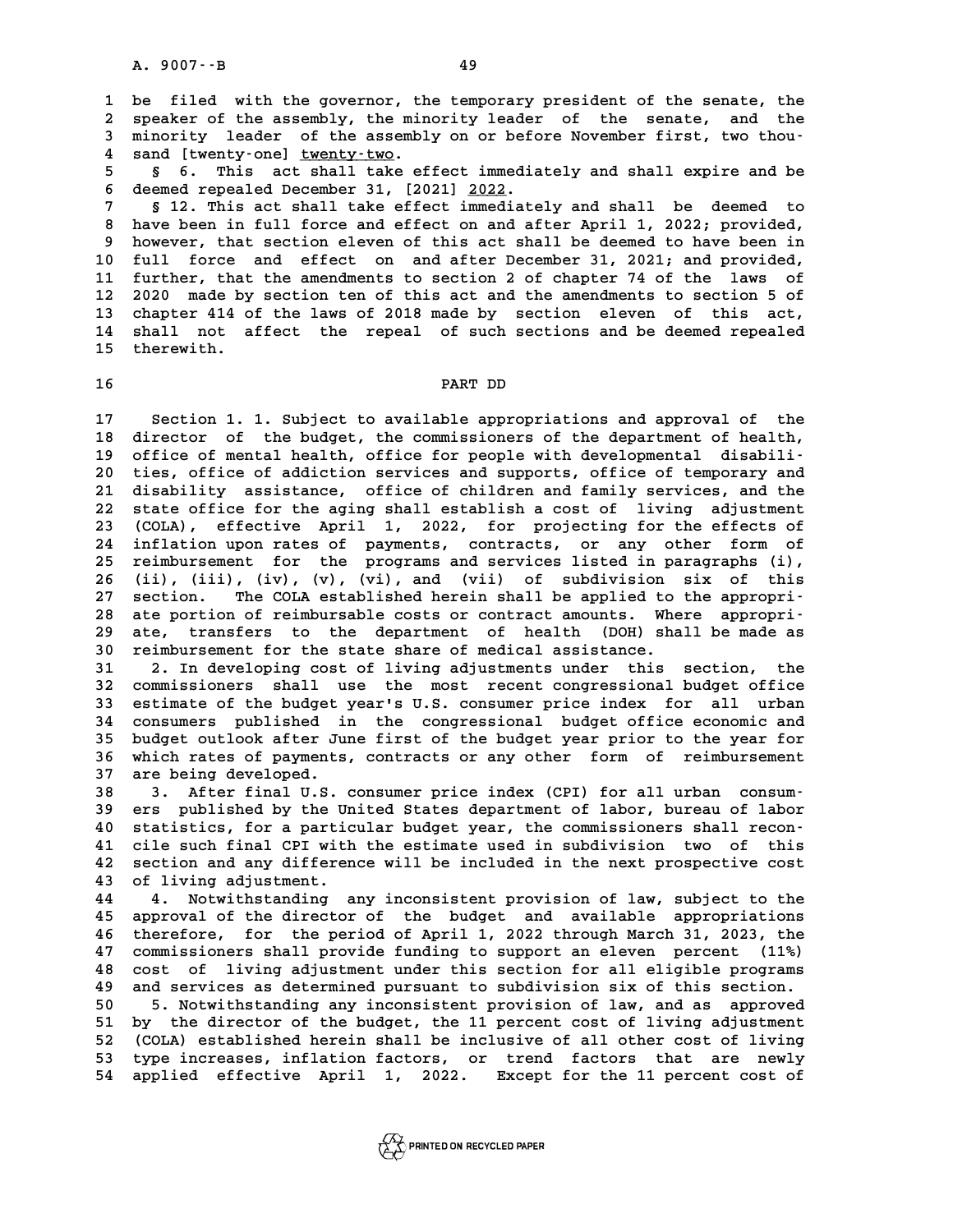**1 living adjustment (COLA) established herein, for the period commencing** 1 living adjustment (COLA) established herein, for the period commencing<br>2 on April 1, 2022 the commissioners shall not apply any other new cost of<br>3 living adjustments, for the purpose of establishing rates of payments 1 living adjustment (COLA) established herein, for the period commencing<br>2 on April 1, 2022 the commissioners shall not apply any other new cost of<br>3 living adjustments for the purpose of establishing rates of payments,<br>2 2 on April 1, 2022 the commissioners shall not apply any other new cost of<br>3 living adjustments for the purpose of establishing rates of payments,<br>4 contracts or any other form of reimbursement. The phrase "all other cost<br> 3 living adjustments for the purpose of establishing rates of payments,<br>4 contracts or any other form of reimbursement. The phrase "all other cost<br>5 of living type increases, inflation factors, or trend factors" as<br>6 defin 4 contracts or any other form of reimbursement. The phrase "all other cost<br>5 of living type increases, inflation factors, or trend factors" as<br>6 defined in this subdivision shall not include payments made pursuant to<br><sup>7</sup> t 5 of living type increases, inflation factors, or trend factors" as<br>6 defined in this subdivision shall not include payments made pursuant to<br>7 the American Rescue Plan Act or other federal relief programs related to<br>8 the 6 defined in this subdivision shall not include payments made pursuant to<br>7 the American Rescue Plan Act or other federal relief programs related to<br>8 the Coronavirus Disease 2019 (COVID-19) pandemic Public Health Emergen-The American Rescue Plan Act or other federal relief programs related to<br>8 the Coronavirus Disease 2019 (COVID-19) pandemic Public Health Emergen-<br>9 cy.<br>8. Eligible programs and services. (i) Programs and services funded, 10 6. Eligible programs and services. (i) Programs and services funded,<br>
10 6. Eligible programs and services. (i) Programs and services funded,<br>
11 ligensed or certified by the office of mental bealth (OMH) eligible for

<sup>9</sup> cy.<br>
10 6. Eligible programs and services. (i) Programs and services funded,<br>
11 licensed, or certified by the office of mental health (OMH) eligible for<br>
<sup>12</sup> the sest of living adjustment established berein, pending 10 <sup>6</sup> 6. Eligible programs and services. (i) Programs and services funded,<br>11 licensed, or certified by the office of mental health (OMH) eligible for<br>12 the cost of living adjustment established herein, pending federal<br>1 11 licensed, or certified by the office of mental health (OMH) eligible for<br>12 the cost of living adjustment established herein, pending federal<br>13 approval where applicable, include: office of mental health licensed<br>14 au 12 the cost of living adjustment established herein, pending federal<br>13 approval where applicable, include: office of mental health licensed<br>14 outpatient programs, pursuant to parts 587 and 599 of title 14 CRR-NY of<br>the o 13 approval where applicable, include: office of mental health licensed<br>14 outpatient programs, pursuant to parts 587 and 599 of title 14 CRR-NY of<br>15 the office of mental health regulations including clinic, continuing da 14 outpatient programs, pursuant to parts 587 and 599 of title 14 CRR-NY of<br>15 the office of mental health regulations including clinic, continuing day<br>16 treatment, day treatment, intensive outpatient programs and partial 15 the office of mental health regulations including clinic, continuing day<br>16 treatment, day treatment, intensive outpatient programs and partial<br>17 hospitalization, outreach; crisis residence; crisis stabilization,<br>20 cr 16 treatment, day treatment, intensive outpatient programs and partial<br>17 hospitalization; outreach; crisis residence; crisis stabilization,<br>18 crisis/respite beds; mobile crisis, part 590 comprehensive psychiatric<br>20 cont 17 hospitalization; outreach; crisis residence; crisis stabilization,<br>18 crisis/respite beds; mobile crisis, part 590 comprehensive psychiatric<br>19 emergency program services; crisis intervention; home based crisis<br>interven 18 crisis/respite beds; mobile crisis, part 590 comprehensive psychiatric<br>19 emergency program services; crisis intervention; home based crisis<br>20 intervention; family care; supported single room occupancy; supported<br>21 bo 19 emergency program services; crisis intervention; home based crisis<br>20 intervention; family care; supported single room occupancy; supported<br>21 housing; supported housing community services; treatment congregate; **22 supported congregate; community residence - children and youth;** 21 housing; supported housing community services; treatment congregate;<br>22 supported congregate; community residence - children and youth;<br>23 treatment/apartment; supported apartment; community residence single<br>24 room occ 22 supported congregate; community residence - children and youth;<br>23 treatment/apartment; supported apartment; community residence single<br>24 room occupancy; on-site rehabilitation; employment programs; recreation;<br>25 room 23 treatment/apartment; supported apartment; community residence single<br>24 room occupancy; on-site rehabilitation; employment programs; recreation;<br>25 respite care; transportation; psychosocial club; assertive community<br>16 24 room occupancy; on-site rehabilitation; employment programs; recreation;<br>25 respite care; transportation; psychosocial club; assertive community<br>26 treatment; case management; care coordination, including health home<br>27 **25 respite care; transportation; psychosocial club; assertive community**<br>26 treatment; case management; care coordination, including health home<br>27 plus services; local government unit administration; monitoring and<br>28 cu 26 treatment; case management; care coordination, including health home<br>27 plus services; local government unit administration; monitoring and<br>28 evaluation; children and youth vocational services; single point of<br>29 eggss plus services; local government unit administration; monitoring and<br>28 evaluation; children and youth vocational services; single point of<br>29 access; school-based mental health program; family support children and<br>20 uouth **30 evaluation; children and youth vocational services; single point of access; school-based mental health program; family support children and youth; advocacy/support services; drop in centers; recovery centers; transitio** 29 access; school-based mental health program; family support children and<br>30 youth; advocacy/support services; drop in centers; recovery centers;<br>31 transition management services; bridger; home and community based waiver 30 youth; advocacy/support services; drop in centers; recovery centers;<br>31 transition management services; bridger; home and community based waiver<br>32 services; behavioral health waiver services authorized pursuant to the<br> **follow 113 section 1115 MRT waiverservices; bridger; home and community based waiver**<br>32 services; behavioral health waiver services authorized pursuant to the<br>33 section 1115 MRT waiver; self-help programs; consumer serv 32 services; behavioral health waiver services authorized pursuant to the<br>33 section 1115 MRT waiver; self-help programs; consumer service dollars;<br>34 conference of local mental hygiene directors; multicultural initiative; 33 section 1115 MRT waiver; self-help programs; consumer service dollars;<br>34 conference of local mental hygiene directors; multicultural initiative;<br>35 ongoing integrated supported employment services; supported education; 34 conference of local mental hygiene directors; multicultural initiative;<br>35 ongoing integrated supported employment services; supported education;<br>36 mentally ill/chemical abuse (MICA) network; personalized recovery<br>27 o 35 ongoing integrated supported employment services; supported education;<br>36 mentally ill/chemical abuse (MICA) network; personalized recovery<br>37 oriented services; children and family treatment and support services;<br>28 po **36 mentally ill/chemical abuse (MICA) network; personalized recovery**<br>37 oriented services; children and family treatment and support services;<br>38 residential treatment facilities operating pursuant to part 584 of title<br>3 37 oriented services; children and family treatment and support services;<br>38 residential treatment facilities operating pursuant to part 584 of title<br>39 14-NYCRR; geriatric demonstration programs; community-based mental<br>10 **40 and SE health family treatment facilities operating pursuant to part 584 of title<br>
40 health family treatment and support; coordinated children's service<br>
41 initiative: bomeless services: and promises zone** 14 NYCRR; geriatric demonstration programs; community-based mental<br>
40 health family treatment and support; coordinated children's service<br>
41 initiative; homeless services; and promises zone.<br>
42 (ii) Programs and service

**42 (ii) Programs and services funded, licensed, or certified by the 43 office for people with developmental disabilities (OPWDD) eligible for 42 (ii) Programs and services funded, licensed, or certified by the office for people with developmental disabilities (OPWDD) eligible for the cost of living adjustment established herein, pending federal<br>15 approvel wher** 43 office for people with developmental disabilities (OPWDD) eligible for<br>44 the cost of living adjustment established herein, pending federal<br>45 approval where applicable, include: local/unified services; chapter 620<br>46 a 44 the cost of living adjustment established herein, pending federal<br>45 approval where applicable, include: local/unified services; chapter 620<br>46 services; voluntary operated community residential services; article 16<br>47 45 approval where applicable, include: local/unified services; chapter 620<br>46 services; voluntary operated community residential services; article 16<br>47 clinics; day treatment services; family support services; 100% day<br>48 **46 services; voluntary operated community residential services; article 16**<br>**47 clinics; day treatment services; family support services; 100% day**<br>**48 training; epilepsy services; traumatic brain injury services; hepatit 47 clinics; day treatment services; family support services; 100% day<br>48 training; epilepsy services; traumatic brain injury services; hepatitis<br>49 B services; independent practitioner services for individuals with<br>50 int 50 intellectual and/or developmental disabilities; crisis services for 51 B services; independent practitioner services for individuals with<br>
50 intellectual and/or developmental disabilities; crisis services for<br>
51 individuals with intellectual and/or developmental disabilities; family<br>
52** 50 intellectual and/or developmental disabilities; crisis services for<br>51 individuals with intellectual and/or developmental disabilities; family<br>52 care residential habilitation; supervised residential habilitation;<br>53 su 51 individuals with intellectual and/or developmental disabilities; family<br>52 care residential habilitation; supervised residential habilitation;<br>53 supportive residential habilitation; respite; day habilitation; prevoca-<br> 52 care residential habilitation; supervised residential habilitation;<br>53 supportive residential habilitation; respite; day habilitation; prevoca-<br>54 tional services; supported employment; community habilitation; interme-<br> 53 supportive residential habilitation; respite; day habilitation; prevoca-<br>54 tional services; supported employment; community habilitation; interme-<br>55 diate care facility day and residential services; specialty hospital 54 tional services; supported employment; community habilitation; interme-<br>55 diate care facility day and residential services; specialty hospital;<br>56 pathways to employment; intensive behavioral services; basic home and

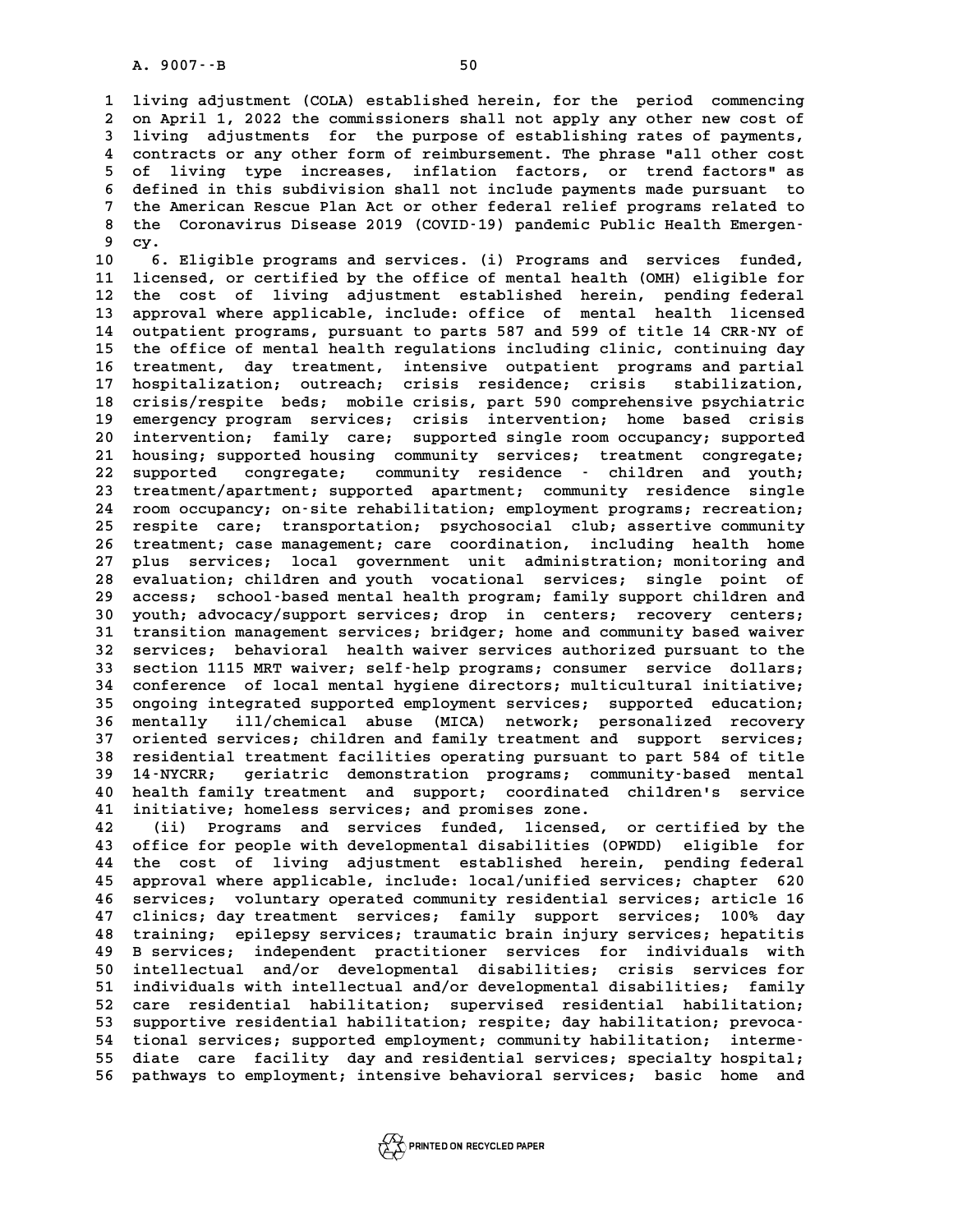**1 community based services (HCBS) plan support; health home services** 1 community based services (HCBS) plan support; health-home-services<br>2 provided by care coordination organizations; community transition<br>3 services: family education and training: fiscal intermediary, support 1 community based services (HCBS) plan support; health home services<br>2 provided by care coordination organizations; community transition<br>3 services; family education and training; fiscal intermediary; support<br>4 broker: and 2 provided by care coordination organiza<br>3 services; family education and training<br>4 broker; and personal resource accounts.<br>5 (iii) Programs and services funded **5** (i) Services; family education and training; fiscal intermediary; support<br>
4 broker; and personal resource accounts.<br>
5 (iii) Programs and services funded, licensed, or certified by the<br>
5 office of addiction corriers

**6 of the set of addiction services**<br> **6 of fice of addiction services and supports (OASAS) eligible for the cost**<br> **6 of living adjustment ostablished bergin pending foderal approval where Fig. 2018** (iii) Programs and services funded, licensed, or certified by the<br>6 office of addiction services and supports (OASAS) eligible for the cost<br>7 of living adjustment established herein, pending federal approval wh 6 office of addiction services and supports (OASAS) eligible for the cost<br>7 of living adjustment established herein, pending federal approval where<br>8 applicable, include: medically supervised withdrawal services - residen-9 of living adjustment established herein, pending federal approval where<br>**9 applicable, include: medically** supervised withdrawal services - residen-<br>9 tial; medically supervised withdrawal services - outpatient; medicall 8 applicable, include: medically supervised withdrawal services - residen-<br>
9 tial; medically supervised withdrawal services - outpatient; medically<br>
10 managed detoxification; medically monitored withdrawal; inpatient reh 9 tial; medically supervised withdrawal services - outpatient; medically<br>10 managed detoxification; medically monitored withdrawal; inpatient reha-<br>11 bilitation services; outpatient opioid treatment; residential opioid<br>tr 10 managed detoxification; medically monitored withdrawal; inpatient reha-<br>
11 bilitation services; outpatient opioid treatment; residential opioid<br>
12 treatment; KEEP units outpatient; residential opioid treatment to abst 11 bilitation services; outpatient opioid treatment; residential opioid<br>12 treatment; KEEP units outpatient; residential opioid treatment to absti-<br>13 nence; problem gambling treatment; medically supervised outpatient;<br>14 12 treatment; KEEP units outpatient; residential opioid treatment to absti-<br>13 nence; problem gambling treatment; medically supervised outpatient;<br>14 outpatient rehabilitation; specialized services substance abuse<br>15 progr 13 nence; problem gambling treatment; medically supervised outpatient;<br>14 outpatient rehabilitation; specialized services substance abuse<br>15 programs; home and community based waiver services pursuant to subdivi-<br>16 sion 9 14 outpatient rehabilitation; specialized services substance abuse<br>15 programs; home and community based waiver services pursuant to subdivi-<br>16 sion 9 of section 366 of the social services law; children and family<br>17 trea 15 programs; home and community based waiver services pursuant to subdivi-<br>16 sion 9 of section 366 of the social services law; children and family<br>17 treatment and support services; continuum of care rental assistance cas 16 sion 9 of section 366 of the social services law; children and family<br>17 treatment and support services; continuum of care rental assistance case<br>18 management; NY/NY III post-treatment housing; NY/NY III housing for<br>19 17 treatment and support services; continuum of care rental assistance case<br>18 management; NY/NY III post-treatment housing; NY/NY III housing for<br>19 persons at risk for homelessness; permanent supported housing; youth<br>20 18 management; NY/NY III post-treatment housing; NY/NY III housing for<br>19 persons at risk for homelessness; permanent supported housing; youth<br>20 clubhouse; recovery community centers; recovery community organizing<br><sup>21</sup> in 19 persons at risk for homelessness; permanent supported housing; youth<br>20 clubhouse; recovery community centers; recovery community organizing<br>21 initiative; residential rehabilitation services for youth (RRSY); inten-20 clubhouse; recovery community centers; recovery community organizing<br>21 initiative; residential rehabilitation services for youth (RRSY); inten-<br>22 sive residential; community residential; supportive living; residential 21 initiative; residential rehabilitation services for youth (RRSY); inten-<br>22 sive residential; community residential; supportive living; residential<br>23 services; job placement initiative; case management; family support<br> 22 sive residential; community residential; supportive living; residential<br>23 services; job placement initiative; case management; family support<br>24 navigator; local government unit administration; peer engagement; voca-<br>2 23 services; job placement initiative; case management; family support<br>24 navigator; local government unit administration; peer engagement; voca-<br>25 tional rehabilitation; support services; HIV early intervention<br>26 servic 24 navigator; local government unit administration; peer engagement; voca-<br>25 tional rehabilitation; support services; HIV early intervention<br>26 services; dual diagnosis coordinator; problem gambling resource centers;<br>27 p 25 tional rehabilitation; support services; HIV early intervention<br>26 services; dual-diagnosis-coordinator; problem gambling resource centers;<br>27 problem gambling prevention; prevention resource centers; primary<br>28 provent 26 services; dual diagnosis coordinator; problem gambling resource centers;<br>27 problem gambling prevention; prevention resource centers; primary<br>28 prevention services; other prevention services; and community services.<br>(i 27 problem gambling prevention; prevention resource centers; primary<br>28 prevention services; other prevention services; and community services.<br>29 (iv) Programs and services funded, licensed, or certified by the<br>30 office

**30 prevention services; other prevention services; and community services.**<br> **30 (iv) Programs and services funded, licensed, or certified by the**<br> **30 office of temporary and disability assistance (OTDA) eligible for the** <sup>29</sup> (iv) Programs and services funded, licensed, or certified by the<br>30 office of temporary and disability assistance (OTDA) eligible for the<br>31 cost of living adjustment established herein, pending federal approval<br><sup>32</sup> 30 office of temporary and disability assistance (OTDA) eligible for the<br>31 cost of living adjustment established herein, pending federal approval<br>32 where applicable, include: nutrition outreach and education program<br>33 ( 31 cost of living adjustment established herein, pending federal approval<br>32 where applicable, include: nutrition outreach and education program<br>33 (NOEP) and the New York state supportive housing program (NYSSHP).<br>(v) Pro 32 where applicable, include: nutrition outreach and education program<br>33 (NOEP) and the New York state supportive housing program (NYSSHP).<br>34 (v) Programs and services funded, licensed, or certified by the office<br>35 of c

**33 (NOEP)** and the New York state supportive housing program (NYSSHP).<br> **34** (v) Programs and services funded, licensed, or certified by the office<br> **35** of children and family services (OCFS) eligible for the cost of liv (v) Programs and services funded, licensed, or certified by the office<br>
35 of children and family services (OCFS) eligible for the cost of living<br>
36 adjustment established herein, pending federal approval where applica-<br> **35 of children and family services (OCFS) eligible for the cost of living<br>36 adjustment established herein, pending federal approval where applica-<br>37 ble, include: programs for which the office of children and family<br>28 36 adjustment established herein, pending federal approval where applica-**<br>37 ble, include: programs for which the office of children and family<br>38 services establishes maximum state aid rates pursuant to section 398-a<br>29 37 ble, include: programs for which the office of children and family<br>38 services establishes maximum state aid rates pursuant to section 398-a<br>39 of the social services law and section 4003 of the education law; emer-<br>40 **40 services establishes maximum state aid rates pursuant to section 398-a**<br>**40 of the social services law and section 4003 of the education law; emer-**<br>**40 gency foster homes; foster family boarding homes and therapeutic** 39 of the social services law and section 4003 of the education law; emer-<br>40 gency foster homes; foster family boarding homes and therapeutic foster<br>41 homes as defined by the regulations of the office of children and fam **42 services; supervised settings as defined by subdivision twenty-two of** 41 homes as defined by the regulations of the office of children and family<br>42 services; supervised settings as defined by subdivision twenty-two of<br>43 section 371 of the social services law; adoptive parents receiving<br>44 42 services; supervised settings as defined by subdivision twenty-two of<br>43 section 371 of the social services law; adoptive parents receiving<br>44 adoption subsidy pursuant to section 453 of the social services law;<br>45 cong 43 section 371 of the social services law; adoptive parents receiving<br>44 adoption subsidy pursuant to section 453 of the social services law;<br>45 congregate and scattered supportive housing programs and supportive<br>46 corrig **44 adoption subsidy pursuant to section 453 of the social services law;**<br>45 congregate and scattered supportive housing programs and supportive<br>46 services provided under the NY/NY III supportive housing agreement to<br>47 y 45 congregate and scattered supportive housing programs and supportive<br>46 services provided under the NY/NY III supportive housing agreement to<br>47 young adults leaving or having recently left foster care; and preventive<br>28 46 services provided under the NY/NY III supportive housing agreement to<br>47 young adults leaving or having recently left foster care; and preventive<br>48 services as defined pursuant to section 409 of the social services law **47 young adults leaving or having recently left foster care; and preventive**<br>**48 services as defined pursuant to section 409 of the social services law.**<br>(vi) Programs and services funded, licensed, or certified by the st

**50 of the social services as defined pursuant to section 409 of the social services law.**<br> **49** (vi) Programs and services funded, licensed, or certified by the state<br>
50 office for the aging (SOFA) eligible for the cost (vi) Programs and services funded, licensed, or certified by the state<br>50 office for the aging (SOFA) eligible for the cost of living adjustment<br>51 established herein, pending federal approval where applicable, include:<br>52 50 office for the aging (SOFA) eligible for the cost of living adjustment<br>51 established herein, pending federal approval where applicable, include:<br>52 community services for the elderly; expanded in-home services for the<br> 51 established herein, pending federal approval where applicable, include:<br>52 community services for the elderly; expanded in-home services for the<br>53 elderly; and supplemental nutrition assistance program.<br>54 (vii) Progra

**54 (vii) Programs and services funded, licensed, or certified by the 55 state department of health (DOH) eligible for the cost of living adjust-56 ment established herein, pending federal approval where applicable,**

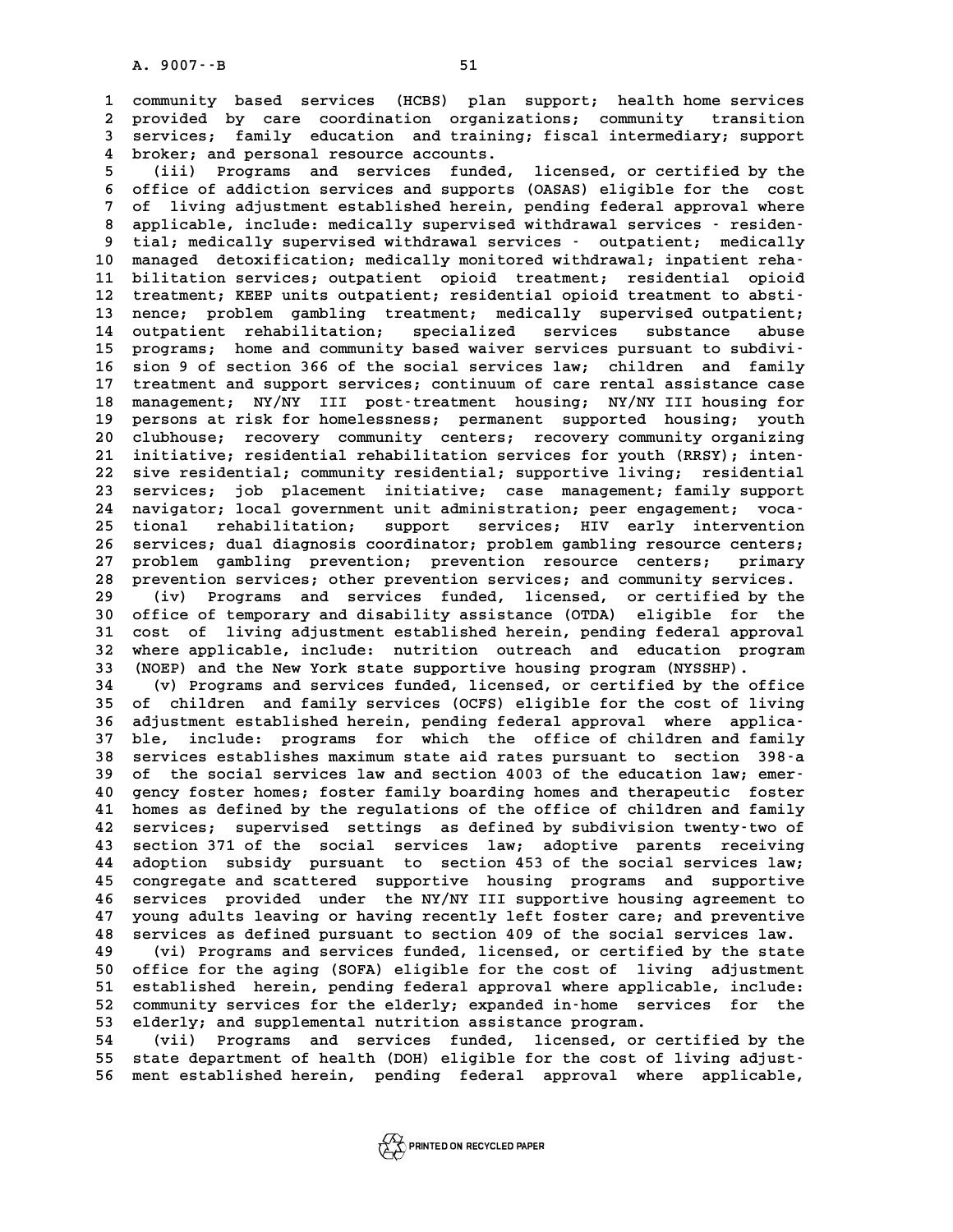**1 shall include the health home care management program as authorized by** 1 shall include the health home care managem<br>2 section 365-1 of the social services law.<br>3 3 Teach logal government unit or direct **3** 1 shall include the health home care management program as authorized by<br>
2 section 365-1 of the social services law.<br>
3 7. Each local government unit or direct contract provider receiving<br>
4 funding for the sost of li **4 funding for the cost of living adjustment established herein shall 5 3 3 3 3 submit a submit a written certification, in such form and at such time as each**<br>**5 submit a written certification, in such form and at such time as each**<br>**6 semminationar shall prescripe attention boy such fundi** 4 funding for the cost of living adjustment established herein shall<br>5 submit a written certification, in such form and at such time as each<br>6 commissioner shall prescribe, attesting how such funding will be or was<br>7 used 5 submit a written certification, in such form and at such time as each<br>6 commissioner shall prescribe, attesting how such funding will be or was<br>7 used to first promote the recruitment and retention of non-executive<br>8 dir 8 commissioner shall prescribe, attesting how such funding will be or was<br>
7 used to first promote the recruitment and retention of non-executive<br>
8 direct care staff, non-executive direct support professionals, non-exe-<br> used to first promote the recruitment and retention of non-executive 8 direct care staff, non-executive direct support professionals, non-exe-<br>9 cutive clinical staff, or respond to other critical non-personal service<br>10 costs prior to supporting any salary increases or other compensation f 9 cutive clinical staff, or resp<br>10 costs prior to supporting any<br>11 executive level job titles. 10 costs prior to supporting any salary increases or other compensation for<br>11 executive level job titles.<br>12 8. Notwithstanding any inconsistent provision of law to the contrary,<br>13 exercy commissioners shall be authorize 11 executive level job titles.<br>12 8. Notwithstanding any inconsistent provision of law to the contrary,<br>13 agency commissioners shall be authorized to recoup funding from a local 12 8. Notwithstanding any inconsistent provision of law to the contrary,<br>13 agency commissioners shall be authorized to recoup funding from a local<br>14 governmental unit or direct contract provider for the cost of living<br>15 13 agency commissioners shall be authorized to recoup funding from a local<br>14 governmental unit or direct contract provider for the cost of living<br>15 adjustment established herein determined to have been used in a manner<br>1 14 governmental unit or direct contract provider for the cost of living<br>15 adjustment established herein determined to have been used in a manner<br>16 inconsistent with the appropriation, or any other provision of this<br>17 se **15 adjustment established herein determined to have been used in a manner**<br>16 inconsistent with the appropriation, or any other provision of this<br>17 section. Such agency commissioners shall be authorized to employ any<br>18 16 inconsistent with the appropriation, or any other provision of this<br>17 section. Such agency commissioners shall be authorized to employ any<br>18 legal mechanism to recoup such funds, including an offset of other funds<br>tha 17 section. Such agency commissioners shall be authorized to employ any legal mechanism to recoup such funds, including an offset of other funds that are owed to such local governmental unit or direct contract provid-<br>
<sup>20</sup> 18 legal mechanism to recoup such funds, including an offset of other funds<br>19 that are owed to such local governmental unit or direct contract provid-<br>20 er.<br>21 § 2. This act shall take effect immediately and shall be dee **21 but are owed to such local governmental unit or direct contract providents.**<br> **21 § 2.** This act shall take effect immediately and shall be deemed to<br> **22** have been in full force and effect on and after April 1, 2022. 20 er.<br>21 § 2. This act shall take effect immediately and shall be de<br>22 have been in full force and effect on and after April 1, 2022. **23 PART EE 23**<br>**24** Section 1. Short title. This act shall be known and may be cited as<br>25 the 50.8.8 quigide prevention and behavioral bealth grisis betline ast. **25 the "9-8-8 suicide prevention and behavioral health crisis hotline act".** Section 1. Short title. This act shall be known and may be cited as<br>25 the "9-8-8 suicide prevention and behavioral health crisis hotline act".<br>26 § 2. The mental hygiene law is amended by adding a new section 36.03<br>27 to 25 the "9-8-8 suicide prevention and behavioral health crisis hotline act".<br>26 § 2. The mental hygiene law is amended by adding a new section 36.03<br>27 to read as follows:<br>28 § 36.03 9-8-8 suicide prevention and behavioral **8 § 2. The mental hygiene law is amended by adding a new section 36.03**<br>27 to read as follows:<br>28 <u>§ 36.03 9-8-8 suicide prevention and behavioral health crisis hotline</u><br>29 surstem 27 to read as follows:<br>
28 <u>\$ 36.03 9-8-8 suicid</u><br>
29 5ystem.<br>
20 (2) Dofinitions **30 8 36.03 9-8-8 suicide prevention and behavioral health crisis hotline<br>
29 30 (a) Definitions. When used in this article, the following words and<br>
31 phrases shall have the following meanings unless, the specific contex 30** system.<br> **30** (a) Definitions. When used in this article, the following words and<br> **phrases shall have the following meanings unless** the specific context<br> **22** cloarly indicated otherwise: **30** (a) Definitions. When used<br>31 phrases shall have the followine<br>32 clearly indicates otherwise:<br>23 (1) US-2-2U moong the thr 10 (a) Definitions. When used in this article, the following words and<br>
11 phrases shall have the following meanings unless the specific context<br>
22 clearly indicates otherwise:<br>
13 (1) "9-8-8" means the three digit phone 32 clearly indicates otherwise:<br>
33 (1) "9-8-8" means the three digit phone number designated by the<br>
<u>federal communications commission for the purpose of connecting individence</u><br>
25 uple exportencing a behavioral boalth **33** (1) "9-8-8" means the three digit phone number designated by the<br>34 <u>federal communications commission for the purpose of connecting individ-<br>35 uals experiencing a behavioral health crisis with suicide prevention and</u> **14 <u>federal</u> communications commission for the purpose of connecting individ-<br>
<b>15 uals experiencing a behavioral health crisis with suicide prevention and<br>
<u>16 behavioral health crisis counselors, mobile crisis teams, an**</u> 35 uals experiencing a behavioral health crisis with suicide prevention and<br>36 <u>behavioral health crisis counselors, mobile crisis teams, and crisis</u><br>37 <u>stabilization services and other behavioral health crises services</u><br> 36 <u>behavioral health crisis counselors, mobile crisis teams, and crisis</u><br>37 <u>stabilization services and other behavioral health crises services</u><br>38 <u>through the national suicide prevention lifeline.</u><br>(2) "9-8-8 crisis hot **39** (2) "9-8-8 crisis hotline center" means a state-identified and funded<br>40 center participating in the National Suicide Prevention Lifeline Network through the national suicide prevention lifeline.<br>  $\frac{(2) - 9 - 8 - 8 \text{ crisis hotline center} \text{ means a state-identified and funded}}{\text{center partition in the National Suite Prevention lifetime Network}}$ **40** (2)  $\textbf{M}9 - 8 - 8$  crisis hotline center" means a state-i-<br> **40** center participating in the National Suicide Preven<br> **41** to respond to statewide or regional 9-8-8 calls.<br> **42** (3) UCrisis atobilization contoral mea **40** center participating in the National Suicide Prevention Lifeline Network<br> **41** to respond to statewide or regional 9-8-8 calls.<br> **42** (3) "Crisis stabilization centers" means facilities providing short-<br> **42** torm obs **41** to respond to statewide or regional 9-8-8 calls.<br> **42** (3) "Crisis stabilization centers" means facilities providing short-<br> **43** term observation and crisis stabilization services jointly licensed by<br>
the office of m **42** (3) "Crisis stabilization centers" means facilities providing short-<br>43 term observation and crisis stabilization services jointly licensed by<br>the office of mental health and the office of addiction services and<br>45 su 43 <u>term observation and crisis stabilization services jointly licensed by<br>44 the office of mental health and the office of addiction services and<br>45 supports under section 36.01 of this article.<br>46 (4) "Crisis residential</u> **44** the office of mental health and the office of addiction services and<br>45 supports under section 36.01 of this article.<br>46 (4) "Crisis residential services" means a short-term residential<br>17 program designed to provide 45 supports under section 36.01 of this article.<br>
46 (4) "Crisis residential services" means a short-term residential<br>
47 program designed to provide residential and support services to persons<br>
with sumptoms of montal ill **46** (4) "Crisis residential services" means a short-term residential<br>47 program designed to provide residential and support services to persons<br>with symptoms of mental illness who are at risk of or experiencing a<br>nevertia **47 program designed to p**<br>**48 with symptoms of menta**<br>**49 psychiatric crisis.**<br>50 (5) UCrisis interv **50 48 (5)** With symptoms of mental illness who are at risk of or experiencing a<br> **49 psychiatric crisis.**<br>
<u>50 (5) "Crisis intervention services" means the continuum to address</u><br>
51 crisis intervention crisis stabilizatio 90 psychiatric crisis.<br>
50 <u>(5) "Crisis intervention services" means the continuum to address</u><br>
51 <u>crisis intervention, crisis stabilization, and crisis residential treat-</u><br>
52 ment needs that are wellness, resiliency, an 50 (5) "Crisis intervention services" means the continuum to address<br>
51 <u>crisis intervention, crisis stabilization</u>, and crisis residential treat-<br>
<u>52</u> ment needs that are wellness, resiliency, and recovery oriented. Cri 51 <u>crisis intervention, crisis stabilization, and crisis residential treat-</u><br>52 <u>ment needs that are wellness, resiliency, and recovery oriented. Crisis<br>53 intervention services include but not limited to: crisis stabiliz</u> 53 <u>intervention services include but not limited to: crisis stabilization</u><br>54 <u>centers, mobile crisis teams, and crisis residential services.</u>

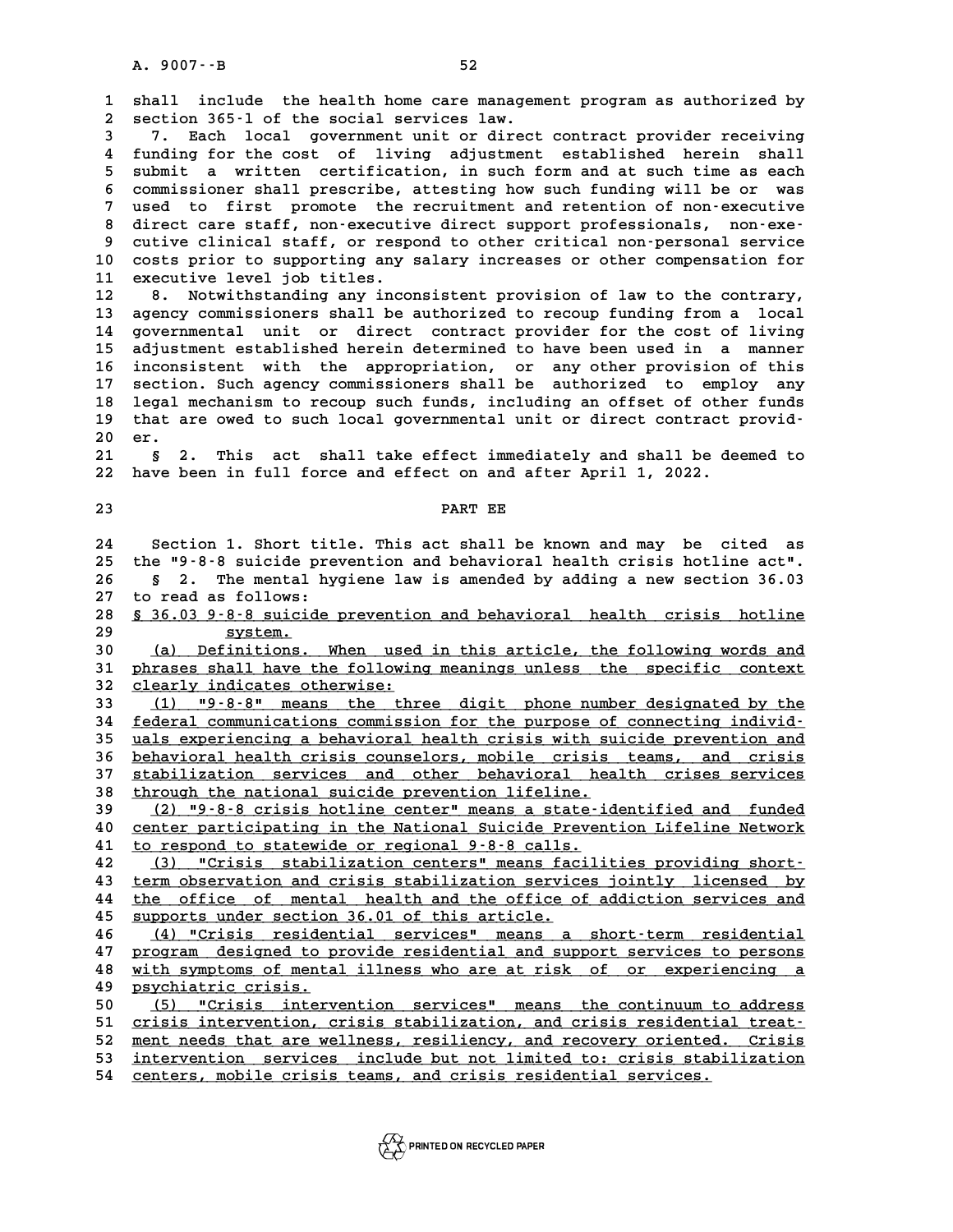|                   | A. 9007 -- B<br>53                                                                                                                            |
|-------------------|-----------------------------------------------------------------------------------------------------------------------------------------------|
|                   |                                                                                                                                               |
| $\mathbf{1}$<br>2 | (6) "Behavioral health professional" shall mean any of the following,<br>but shall not be limited to:                                         |
| 3                 | (i) a licensed clinical social worker, licensed under article one                                                                             |
| 4                 | hundred fifty-four of the education law;                                                                                                      |
| 5                 | (ii) a licensed psychologist, licensed under<br>article<br>one                                                                                |
| 6                 | hundred fifty-three of the education law;                                                                                                     |
| 7                 | (iii) a registered professional nurse, licensed under article                                                                                 |
| 8                 | one hundred thirty-nine of the education law;                                                                                                 |
| 9                 | a licensed master social worker, licensed under article<br>(iv)                                                                               |
| 10                | one hundred fifty-four of the education law, under the supervision                                                                            |
| 11                | of a physician, psychologist or licensed clinical social worker;                                                                              |
| 12                | (v) a licensed mental health counselor, licensed under article one                                                                            |
| 13                | hundred sixty-three of the education law; or                                                                                                  |
| 14<br>15          | (vi) a credentialed alcoholism and substance use counselor with a<br>valid credential issued or approved by the office.                       |
| 16                | (7) "Peer" shall mean an individual who is a current or former recipi-                                                                        |
| 17                | ent of mental health or substance use services who provides advocacy and                                                                      |
| 18                | mutual support for other services users through a model of shared                                                                             |
| 19                | personal experience, who is employed on the basis of their personal                                                                           |
| 20                | knowledge and recovery from a mental illness, addiction, or both, and                                                                         |
| 21                | who meets the certification requirements set forth by the New York state                                                                      |
| 22                | peer specialist certification board.                                                                                                          |
| 23                | (8) "Family peer advocates" shall mean individuals with lived experi-                                                                         |
| 24                | ence as the biological, foster, or adoptive parents or primary caregiv-                                                                       |
| 25                | ers of a child or youth with a social, emotional, behavioral, mental                                                                          |
| 26<br>27          | health, substance use disorder, or developmental disability, who meet<br>the current requirements for a credentialed family peer advocate, or |
| 28                | other certification related to culturally responsive trauma-informed                                                                          |
| 29                | care.                                                                                                                                         |
| 30                | (9) "Mobile crisis team" means a team licensed, certified, or author-                                                                         |
| 31                | ized by the office of mental health and the office of addiction services                                                                      |
| 32                | and supports to provide community-based mental health or substance use                                                                        |
| 33                | disorder interventions for individuals who are experiencing a mental                                                                          |
| 34                | health or substance use disorder crisis. Members of a mobile crisis                                                                           |
| 35                | team may include, but not be limited to: behavioral health profes-                                                                            |
| 36                | sionals family peer advocates, and peers.                                                                                                     |
| 37                | (10) "National suicide prevention lifeline" or "NSPL" means the<br>national network of local crisis centers that provide free and confiden-   |
| 38<br>39          | tial emotional support to people in suicidal crisis or emotional                                                                              |
| 40                | distress twenty-four hours a day, seven days a week via a toll-free                                                                           |
| 41                | hotline number, which receives calls made through the 9-8-8 system.<br>The                                                                    |
| 42                | toll-free number is maintained by the Assistant Secretary for Mental                                                                          |
| 43                | Health and Substance Use under Section 50-E-3 of the Public Health                                                                            |
| 44                | Service Act, Section 290bb-36c of Title 42 of the United States Code.                                                                         |
| 45                | The commissioner of the office of mental health, in conjunction<br>(b)                                                                        |
| 46                | with the commissioner of the office of addiction services and supports,                                                                       |
| 47                | shall have joint oversight of the 9-8-8 suicide prevention and behav-                                                                         |
| 48                | ioral health crisis hotline and shall work in concert with NSPL for the<br>purposes of ensuring consistency of public messaging.              |
| 49<br>50          | The commissioner of the office of mental health, in conjunction<br>(c)                                                                        |
| 51                | with the commissioner of the office of addiction services and supports,                                                                       |
| 52                | shall, on or before July sixteenth, two thousand twenty-two, designate a                                                                      |
| 53                | crisis hotline center or centers to provide or arrange for crisis inter-                                                                      |
| 54                | vention services to individuals accessing the 9-8-8 suicide prevention                                                                        |
| 55                | and behavioral health crisis hotline from anywhere within the<br>state                                                                        |
|                   |                                                                                                                                               |

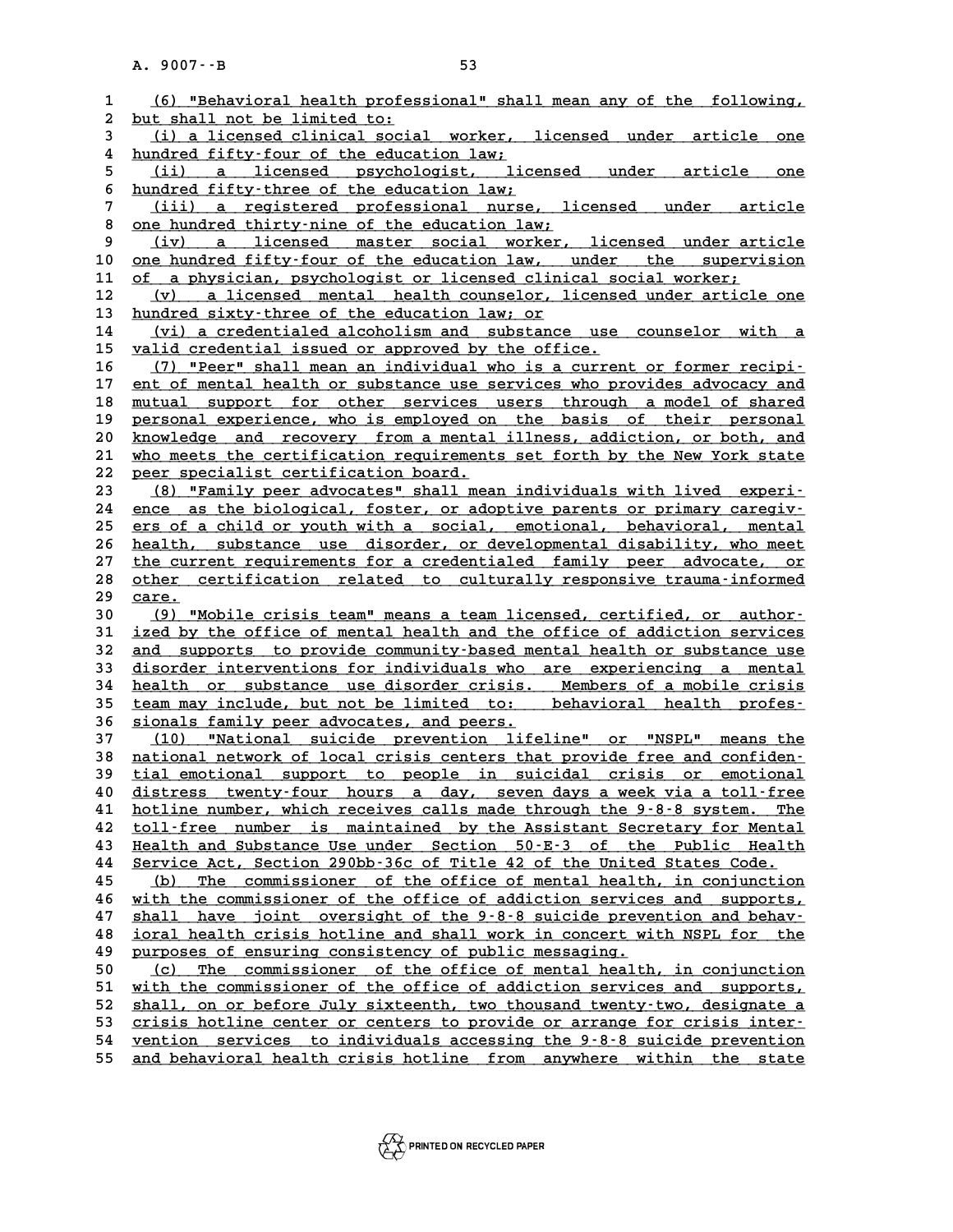|                   | A. 9007 -- B<br>54                                                                                                                                   |
|-------------------|------------------------------------------------------------------------------------------------------------------------------------------------------|
|                   |                                                                                                                                                      |
| $\mathbf{1}$<br>2 | twenty-four hours a day, seven days a week. Each 9-8-8 crisis hotline<br>center shall do all of the following:                                       |
| 3                 | (1) A designated hotline center shall have an active agreement with                                                                                  |
| 4                 | the administrator of the National Suicide Prevention Lifeline for                                                                                    |
| 5                 | participation within the network.                                                                                                                    |
| 6                 | (2) A designated hotline center shall meet NSPL requirements and best                                                                                |
| 7                 | practices guidelines for operation and clinical standards.                                                                                           |
| 8                 | (3) A designated hotline center may utilize technology, including but                                                                                |
| 9                 | not limited to, chat and text that is interoperable between and across                                                                               |
| 10                | the 9-8-8 suicide prevention and behavioral health crisis hotline system                                                                             |
| 11                | and the administrator of the National Suicide Prevention Lifeline.                                                                                   |
| 12                | (4) A designated hotline center shall accept transfers of any call                                                                                   |
| 13                | from 9-1-1 pertaining to a behavioral health crisis.                                                                                                 |
| 14                | (5) A designated hotline center shall ensure coordination between the                                                                                |
| 15                | 9-8-8 crisis hotline centers, 9-1-1, behavioral health crisis services,                                                                              |
| 16                | and, when appropriate, other specialty behavioral health warm lines and                                                                              |
| 17                | hotlines and other emergency services. If a law enforcement, medical,                                                                                |
| 18<br>19          | or fire response is also needed, 9-8-8 and 9-1-1 operators shall coordi-<br>nate the simultaneous deployment of those services with mobile crisis    |
| 20                | services.                                                                                                                                            |
| 21                | (6) A designated hotline center shall have the authority to deploy                                                                                   |
| 22                | crisis intervention services, including but not limited to mobile crisis                                                                             |
| 23                | teams, and coordinate access to crisis stabilization centers, and other                                                                              |
| 24                | behavioral health crisis intervention services, as appropriate, and                                                                                  |
| 25                | according to guidelines and best practices established by New York State                                                                             |
| 26                | and the NSPL.                                                                                                                                        |
| 27                | A designated hotline center shall meet the requirements set forth<br>(7)                                                                             |
| 28                | by New York State and the NSPL for serving high risk and specialized                                                                                 |
| 29                | populations including but not limited to: Black, African American,                                                                                   |
| 30                | Hispanic, Latino, Asian, Pacific Islander, Native American, Alaskan                                                                                  |
| 31                | Native; lesbian, gay, bisexual, transgender, nonbinary, queer, and ques-                                                                             |
| 32<br>33          | tioning individuals; veterans; members of rural communities; individuals<br>with intellectual and developmental disabilities; individuals experienc- |
| 34                | ing homelessness or housing instability; immigrants and refugees; chil-                                                                              |
| 35                | dren and youth; older adults; and religious communities as identified by                                                                             |
| 36                | the federal Substance Abuse and Mental Health Services Administration,                                                                               |
| 37                | including training requirements and policies for providing linguis-                                                                                  |
| 38                | <u>tically and culturally competent care.</u>                                                                                                        |
| 39                | (8) A designated hotline center shall provide follow-up services as                                                                                  |
| 40                | needed to individuals accessing the 9-8-8 suicide prevention and behav-                                                                              |
| 41                | ioral health crisis hotline consistent with guidance and policies estab-                                                                             |
| 42                | lished by New York State and the NSPL. Follow-up services guidelines                                                                                 |
| 43                | and policies shall include but not be limited to: (i) criteria for                                                                                   |
| 44<br>45          | enrollment in a designated hotline center follow-up program, including<br>consideration of a caller's suicide risk, staff resources, the crisis      |
| 46                | center's capacity to follow up with a caller, an individual's consent to                                                                             |
| 47                | participate in such follow-up program, and any relevant state or federal                                                                             |
| 48                | confidentiality provisions; (ii) linkage to services as needed; and                                                                                  |
| 49                | (iii) the maximum duration of involvement that is appropriate with the                                                                               |
| 50                | follow-up program depending on an individual's potential risk level.                                                                                 |
| 51                | (9) A designated hotline center shall provide data, and reports, and                                                                                 |
| 52                | participate in evaluations and quality improvement activities as                                                                                     |
| 53                | required by the office of mental health and the office of addiction                                                                                  |
| 54                | services and supports.                                                                                                                               |
| 55                | The commissioner of the office of mental health, in conjunction<br>(d)                                                                               |
| 56                | with the commissioner of the office of addiction services and supports,                                                                              |

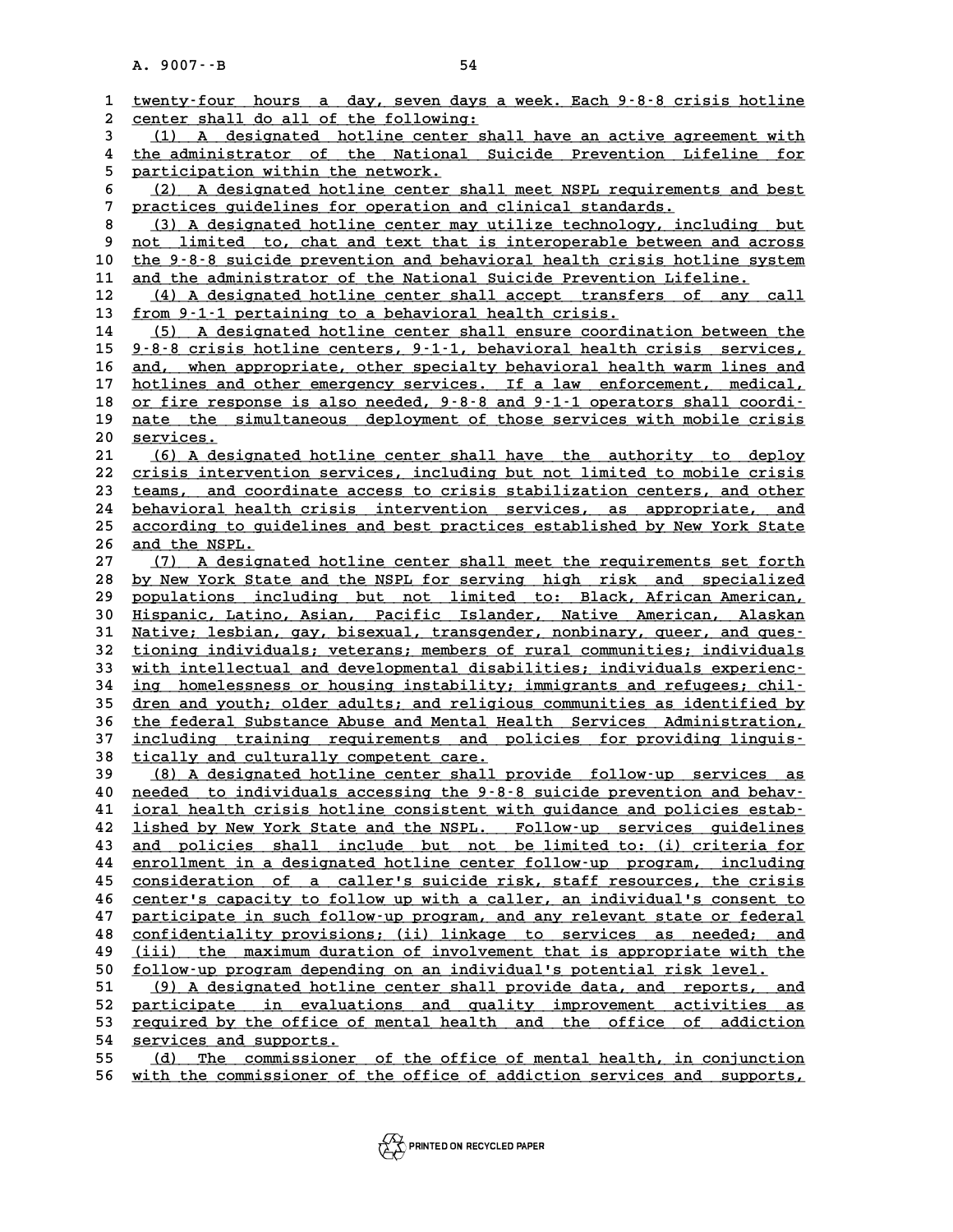A. 9007 · - B<br>1 <u>shall establish a comprehensive list of reporting metrics regarding the</u><br>2 9-8-8 quigide prevention and behavioral bealth grisis, betlinels, usage 2 <u>shall establish a comprehensive list of reporting metrics regarding the <br>2 9-8-8 suicide prevention and behavioral health crisis hotline's usage,<br>3 services and impact which shall include, at a minimum.</u> **3 shall establish a comprehensive list of reporting metric<br>
<u>2 9.8.8 suicide prevention and behavioral health crisis ho<br>
3 services and impact which shall include, at a minimum:**<br>
<sup>1</sup> (1) The volume of requests for aggist</u> 9-8-8 suicide prevention and behavioral health crisis hotline's usage,<br>
services and impact which shall include, at a minimum:<br>
(1) The volume of requests for assistance that the 9-8-8 suicide<br>
proud and health crisis hotl **5 previces and impact which shall include, at a minimum:**<br> **4** (1) The volume of requests for assistance that the 9<br>
<u>prevention and behavioral health crisis hotline received;</u><br>
(2) The prevents length of time taken to re 4 (1) The volume of requests for assistance that the 9-8-8 suicide<br>
5 prevention and behavioral health crisis hotline received;<br>
6 (2) The average length of time taken to respond to each request for<br>
7 assistance and the a 9 prevention and behavioral health crisis hotline received;<br> **7** (2) The average length of time taken to respond to each request for<br> **7** assistance, and the aggregate rates of call abandonment;<br> **8** (3) The types of reque 8 (2) The average length of time taken to respond to each request for<br> **8** (3) The types of requests for assistance that the 9-8-8 suicide<br>
9 prevention and behavioral health crisis hotline received; and 9 assistance, and the aggregate rates of call abandonment;<br>8 (3) The types of requests for assistance that the<br>9 prevention and behavioral health crisis hotline received;<br>10 (4) The number of mobile crisis teams dispatched 9 <u>prevention and behavioral health crisis hotline received; and</u><br>10 <u>(4) The number of mobile crisis teams dispatched.</u><br>11 (e) The commissioner of the office of mental health, in **11** (e) The commissioner of the office of mental health, in conjunction<br>**12** with the commissioner of the office of addiction services and supports, 10 (4) The number of mobile crisis teams dispatched.<br>
11 (e) The commissioner of the office of mental health, in conjunction<br>
12 with the commissioner of the office of addiction services and supports,<br>
13 shall submit an a 11 (e) The commissioner of the office of mental health, in conjunction<br>
12 with the commissioner of the office of addiction services and supports,<br>
<u>shall submit an annual report on or by December thirty-first, two thou-</u><br> **12** with the commissioner of the office of addiction services and supports,<br> **13** shall submit an annual report on or by December thirty-first, two thou-<br> **214** sand twenty-three and annually thereafter, regarding the com **13** shall submit an annual report on or by December thirty-first, two thou-<br>14 sand twenty-three and annually thereafter, regarding the comprehensive<br>15 list of reporting metrics to the governor, the temporary president o 14 sand twenty-three and annually thereafter, regarding the comprehensive<br>15 <u>list of reporting metrics to the governor, the temporary president of</u><br>16 <u>the senate, the speaker of the assembly</u>, the minority leader of the<br> 15 list of reporting metrics to the governor, the text<br>16 <u>the senate, the speaker of the assembly, the</u><br>17 <u>senate and the minority leader of the assembly.</u><br>(5) Monour allocated for the payment of social the senate, the speaker of the assembly, the minority leader of the senate and the minority leader of the assembly.<br>
18 (f) Moneys allocated for the payment of costs determined in consulta-<br>
<sup>19</sup> tion with the commissioner **17** senate and the minority leader of the assembly.<br> **18** (f) Moneys allocated for the payment of costs determined in consulta-<br>
<u>tion with the commissioners of mental health and the office of addiction</u><br> **CONTIFICAL CONT** 18 (f) Moneys allocated for the payment of costs determined in consulta-<br>
20 <u>services and supports associated with the administration, design,</u><br>
21 installation construction operation or maintenance of a 9.8.8 suicide <sup>19</sup> tion with the commissioners of mental health and the office of addiction<br>
<sup>20</sup> services and supports associated with the administration, design,<br>
<sup>21</sup> installation, construction, operation, or maintenance of a 9-8-8 s **20** services and supports associated with the administration, design,<br>
21 <u>installation, construction, operation, or maintenance of a 9-8-8 suicide</u><br>
22 prevention and behavioral health crisis hotline system serving the<br> 21 <u>installation, construction, operation, or maintenance of a 9-8-8 suicide</u><br>22 prevention and behavioral health crisis hotline system serving the<br>23 state, including, but not limited to: staffing, hardware, software,<br>24 22 prevention and behavioral health crisis hotline system serving the<br>23 <u>state, including, but not limited to: staffing, hardware, software,</u><br>24 <u>consultants, financing and other administrative costs to operate crisis</u><br>25 23 state, including, but not limited to: staffing, hardware, software, consultants, financing and other administrative costs to operate crisis<br>
25 call-centers throughout the state and the provision of acute and crisis<br>
26 24 <u>consultants, financing and other administrative costs to operate crisis<br>25 call-centers throughout the state and the provision of acute and crisis<br>26 <u>intervention services for mental health and substance use disorder </u></u> <u>call-centers throughout the state and the provision of acute and crisis</u><br>26 <u>intervention services for mental health and substance use disorder by<br>27 directly responding to the 9-8-8 hotline established pursuant to the<br>Na</u> 26 <u>intervention services for mental health and substance use disorder by<br>27 directly responding to the 9-8-8 hotline established pursuant to the<br>28 National Suicide Hotline Designation Act of 2020 (47 U.S.C. § 251a) and<br>2</u> directly responding to the 9-8-8 hotline established pursuant to the<br>
28 National Suicide Hotline Designation Act of 2020 (47 U.S.C. § 251a) and<br>
<u>rules adopted by the Federal Communications Commission, including such</u><br>
20 **38 National Suicide Hotline Designation Act of 2020 (47 U.S.C. § 251a) and<br>29 rules adopted by the Federal Communications Commission, including such<br>30 costs incurred by the state, shall not supplant any separate existing** The state of the state communications Commission, including such<br>30 costs incurred by the state, shall not supplant any separate existing,<br>31 <u>future appropriations, or future funding sources dedicated to the 9-8-8</u><br>22 cri 30 costs incurred by the stat.<br>31 <u>future appropriations, or</u><br>32 crisis response system. 31 <u>future appropriations, or future funding sources</u><br>32 crisis response system.<br>33 § 3. This act shall take effect immediately. 32 <u>crisis response system.</u><br>33 § 3. This act shall take effect immediately.<br>34 **PART FF** 

**35 Section 1. Subdivision 5 of section 365-m of the social services law,** 35 Section 1. Subdivision 5 of section 365<sup>-</sup>m of the social services law,<br>36 as added by section 11 of part C of chapter 60 of the laws of 2014, is 35 Section 1. Subdivision 5 of<br>36 as added by section 11 of pa<br>37 amended to read as follows: **36 as added by section 11 of part C of chapter 60 of the laws of 2014, is<br>37 amended to read as follows:**<br>5. Pursuant to appropriations within the offices of mental health or<br>39 addiction services and supports the departm

37 amended to read as follows:<br>
38 5. Pursuant to appropriations <u>within the offices of mental health or</u><br>
39 <u>addiction services and supports</u>, the department of health shall reinvest<br>
40 [funds allocated for behavioral h **5. Pursuant to appropriations <u>within the offices of mental health or</u><br>
<b>40** <u>[funds allocated for behavioral health</u> services, which are general fund<br> **40** [funds allocated for behavioral health services, which are gener **41 and Supports, the department of health shall reinvest**<br>
40 [funds allocated for behavioral health services, which are general fund<br>
41 savings directly related to] savings realized through the transition of<br>
12 populat 40 [funds allocated for behavioral health services, which are general fund<br>41 savings directly related to] savings realized through the transition of<br>42 populations covered by this section from the applicable Medicaid fee-41 savings directly related to] savings realized through the transition of<br>42 populations covered by this section from the applicable Medicaid fee-<br>43 for-service system to a managed care model, including savings [resultin 42 populations covered by this section from the applicable Medicaid fee-<br>43 for-service system to a managed care model, including savings [resulting<br>44 from the reduction of inpatient and outpatient behavioral health<br>45 se 43 for-service system to a managed care model, including savings [resulting<br>44 from the reduction of inpatient and outpatient behavioral health<br>45 services provided under the Medicaid programs licensed or certified<br>46 purs 44 from the reduction of inpatient and outpatient behavioral health<br>45 services provided under the Medicaid programs licensed or certified<br>46 pursuant to article thirty-one or thirty-two of the mental hygiene law,<br>47 or pr **45 services provided under the Medicaid programs licensed or certified**<br>46 pursuant to article thirty-one or thirty-two of the mental hygiene law,<br>47 or programs that are licensed pursuant to both article thirty-one of th **48 mental hygiene law and article twenty-eight of the public health law, or 47 or programs that are licensed pursuant to both article thirty-one of the mental hygiene law and article twenty-eight of the public health law, or certified under both article thirty-two of the mental hygiene law and ar** As mental hygiene law and article twenty-eight of the public health law, or<br>
49 certified under both article thirty-two of the mental hygiene law and<br>
50 article twenty-eight of the public health law] <u>realized through the</u> 49 certified under both article thirty-two of the mental hygiene law and<br>50 article twenty-eight of the public health law] <u>realized through the<br>51 recovery of premiums from managed care providers which represent a<br>52 redu</u> 50 article twenty-eight of the public health law] <u>realized through the</u><br>51 <u>recovery of premiums from managed care providers which represent a</u><br>52 <u>reduction of spending on qualifying behavioral health services against</u><br>5 51 <u>recovery of premiums from managed care providers which represent a</u><br>52 <u>reduction of spending on qualifying behavioral health services against</u><br>53 <u>established premium targets for behavioral health services and the</u><br>54 52 <u>reduction of spending on qualifying behavioral health services against</u><br>53 <u>established premium targets for behavioral health services and the</u><br>54 <u>medical loss ratio applicable to special needs managed care plans</u>, fo

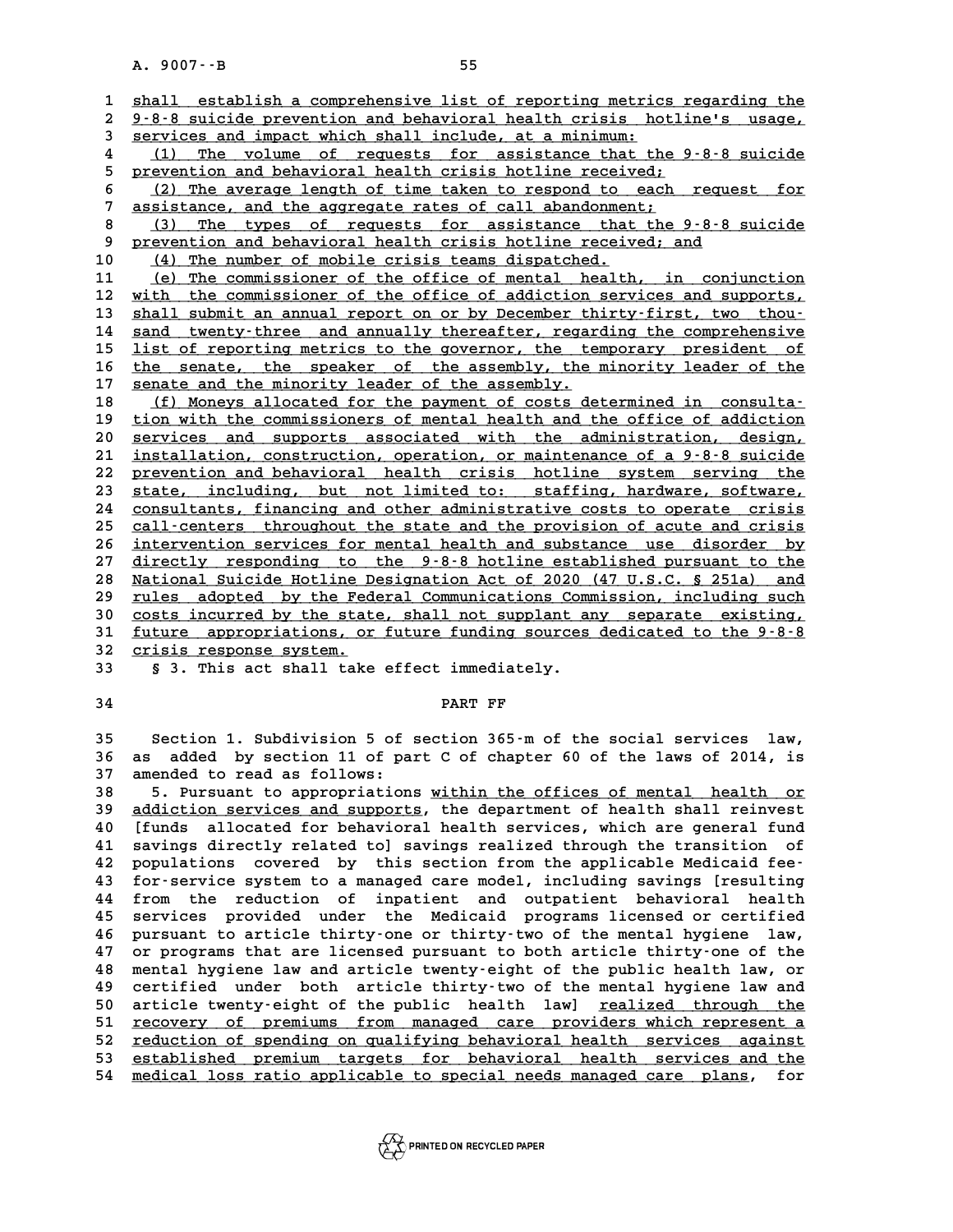**1 the purpose of increasing investment in community based behavioral** 1 the purpose of increasing investment in community-based-behavioral<br>2 health-services, including residential services certified by the office<br>3 of [alsobolism and substance abuse] addiction-services and supports the purpose of increasing investment in community based behavioral<br>2 health services, including residential services certified by the office<br>3 of [alcoholism and substance abuse] <u>addiction</u> services and supports.<br><sup>4</sup> The 2 health services, including residential services certified by the office<br>3 of [alcoholism and substance abuse] <u>addiction</u> services <u>and supports</u>.<br>4 The methodologies used to calculate the savings shall be developed by<br>5 3 of [alcoholism and substance abuse] <u>addiction</u> services and supports.<br>
4 The methodologies used to calculate the savings shall be developed by<br>
5 the commissioner of health and the director of the budget in consulta-<br>
<sup></sup> The methodologies used to calculate the savings shall be developed by<br>
5 the commissioner of health and the director of the budget in consulta-<br>
6 tion with the commissioners of the office of mental health and the<br>
<sup>7</sup> off 5 the commissioner of health and the director of the budget in consulta-<br>6 tion with the commissioners of the office of mental health and the<br>7 office of [alcoholism and substance abuse] <u>addiction</u> services <u>and</u><br>2 suppor 6 tion with the commissioners of the office of mental health and the<br>7 office of [alcoholism and substance abuse] <u>addiction</u> services <u>and</u><br>8 <u>supports</u>. In no event shall the full annual value of the [community<br>based beh 9 based behavioral health services and substance abuse] addiction services and supports. In no event shall the full annual value of the [community based behavioral health service] reinvestment [savings attributable to the 8 <u>supports</u>. In no event shall the full annual value of the [community<br>9 based behavioral health service] reinvestment [savings attributable to<br>10 the transition to managed care] <u>pursuant to this subdivision</u> exceed the<br> 9 based behavioral health service] reinvestment [savings attributable to<br>10 the transition to managed care] <u>pursuant to this subdivision</u> exceed the<br>11 [twelve month value of the department of health general fund reductio 10 the transition to managed care] <u>pursuant to this subdivision</u> exceed the<br>11 [twelve month value of the department of health general fund reductions<br>12 resulting from such transition] <u>value of the premiums recovered fr</u> 11 [twelve month value of the department of health general fund reductions<br>12 resulting from such transition] <u>value of the premiums recovered from</u><br>13 <u>managed care providers which represent a reduction of spending on qua</u> 12 resulting from such transition] <u>value of the premiums recovered from</u><br>13 <u>managed care providers which represent a reduction of spending on quali-</u><br>14 <u>fying behavioral health services</u>. Within any fiscal year where ap 13 <u>managed care providers which represent a reduction of spending on quali-</u><br>14 <u>fying behavioral health services</u>. Within any fiscal year where appropri-<br>15 ation increases are recommended for reinvestment, insofar as ma **16 care transition savings do not occur as estimated, [and general fund** ation increases are recommended for reinvestment, insofar as managed<br>16 care transition savings do not occur as estimated, [and general fund<br>17 savings do not result,] then spending for such reinvestment may be<br>18 reduced 16 care transition savings do not occur as estimated, [and general fund<br>17 savings do not result,] then spending for such reinvestment may be<br>18 reduced in the next year's annual budget itemization. [The commissioner<br>19 of 17 savings do not result, then spending for such reinvestment may be<br>18 reduced in the next year's annual budget itemization. [The commissioner<br>19 of health shall promulgate regulations, and prior to October first, two<br>20 18 reduced in the next year's annual budget itemization. [The commissioner 19 of health shall promulgate regulations, and prior to October first, two 20 thousand fifteen, may promulgate emergency regulations as required to of health shall promulgate regulations, and prior to October first, two 20 thousand fifteen, may promulgate emergency regulations as required to<br>21 distribute funds pursuant to this subdivision; provided, however, that<br>22 any emergency regulations promulgated pursuant to this section shall<br>23 21 distribute funds pursuant to this subdivision; provided, however, that<br>22 any emergency regulations promulgated pursuant to this section shall<br>23 expire no later than December thirty-first, two thousand fifteen.] The<br>24 22 any emergency regulations promulgated pursuant to this section shall<br>23 expire no later than December thirty-first, two thousand fifteen.] The<br>24 commissioner shall include detailed descriptions of the methodology used<br> 23 expire no later than December thirty-first, two thousand fifteen.] The<br>24 commissioner shall include detailed descriptions of the methodology used<br>25 to calculate savings<u>, information regarding the funds available</u> for 24 commissioner shall include detailed descriptions of the methodology used<br>25 to calculate savings<u>, information regarding the funds available</u> for<br>26 reinvestment, the results of applying such methodologies, the details<br> 25 to calculate savings<u>, information regarding the funds available</u> for<br>26 reinvestment, the results of applying such methodologies, the details<br>27 regarding implementation of such reinvestment pursuant to this section[,<br> **26 reinvestment, the results of applying such methodologies, the details**<br>27 regarding implementation of such reinvestment pursuant to this section[,<br>28 and any regulations promulgated under this subdivision,] in the annu 27 regarding implementation of such reinvestment pursuant to this section [, 28 and any regulations promulgated under this subdivision,] in the annual report required under section forty-five-c of part A of chapter fifty-<br> and any regulations promulgated under this subdivision, in the annual<br>
29 report required under section forty-five-c of part A of chapter fifty-<br>
30 six of the laws of two thousand thirteen. <u>Beginning April first, two</u><br>
3 29 report required under section forty-five-c of part A of chapter fifty-<br>30 six of the laws of two thousand thirteen. <u>Beginning April first, two</u><br>31 <u>thousand twenty-two, the department shall also post on its website the</u> 30 six of the laws of two thousand thirteen. <u>Beginning April first, two</u><br>31 <u>thousand twenty-two, the department shall also post on its website the</u><br>32 <u>list of managed care providers that provided a recovery of premiums</u> 31 <u>thousand twenty-two, the department shall also post on its website the</u><br>32 <u>list of managed care providers that provided a recovery of premiums</u><br>33 <u>under this section, a detailed accounting of the amount that was reco</u> **12 list of managed care providers that provided a recovery of premiums**<br> **33** <u>under this section</u>, a detailed accounting of the amount that was recov-<br> **ered from each provider, and the dates that the recovery was applie** 33 under this section, a detailed accounting of the amount that was recov-<br>34 ered from each provider, and the dates that the recovery was applied to,<br>35 beginning with recoveries from two thousand thirteen. After the init 34 <u>ered from each provider, and the dates that the recovery was applied to,<br>35 <u>beginning with recoveries from two thousand thirteen. After the initial</u><br>36 <u>posting of this information on its website, the department shall</u></u> **35 <u>beginning with recoveries from two thousand thirteen. After the initial**<br>36 <u>posting of this information on its website, the department shall update</u><br>37 <u>it on an annual basis by December thirty-first each year.</u><br>38 <sup></u></sup> 36 <u>posting of this information on its website</u>, the department shall update **5 2. This act shall take effect immediately.**<br>**39** PART GG

**40** Intentionally Omitted Execution of the Contract of the Contract of the Contract of the Contract of the Contract of the Contract of the Contract of the Contract of the Contract of the Contract of the Contract of the Co **41 PART HH 41** PART HH<br> **42** Intentionally Omitted **43 PART II** PART II<br>44 Section 1. Subdivision 38 of section 1.03 of the mental hygiene law,<br>45 as amended by chapter 281 of the laws of 2019, is amended and a new

**44** Section 1. Subdivision 38 of section 1.03 of the mental hygiene law,<br>45 as amended by chapter 281 of the laws of 2019, is amended and a new **44** Section 1. Subdivision 38 of section 1.03<br> **45** as amended by chapter 281 of the laws of 2019,<br> **46** subdivision 59 is added to read as follows:<br> **47** 38 **UPosidential services facility!** or " 45 as amended by chapter 281 of the laws of 2019, is amended and a new<br>46 subdivision 59 is added to read as follows:<br>47 38. "Residential services facility" or "Alcoholism community resi-<br><sup>49</sup> densel means any facility lig 46 subdivision 59 is added to read as follows:<br>47 38. "Residential services facility" or "Alcoholism community resi<sup>.</sup><br>48 dence" means any facility licensed or operated pursuant to article thir<sup>.</sup>

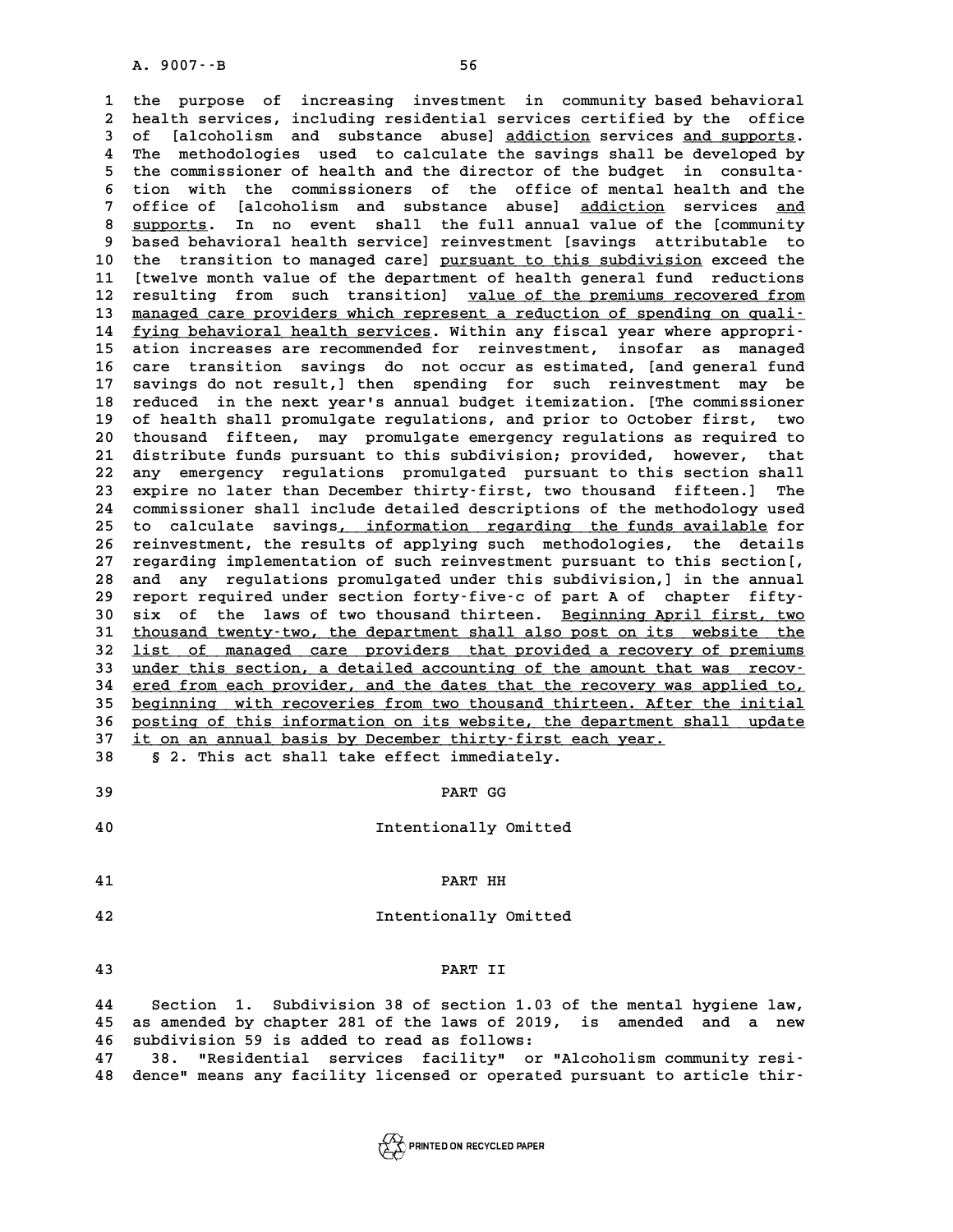**1 ty-two of this chapter which provides residential services for the 2** ty-two of this chapter which provides residential services for the<br>2 treatment of an addiction disorder and a homelike environment, including<br>3 room, board, and responsible supervision as part of an overall service 1 ty-two of this chapter which provides residential services for the<br>2 treatment of an addiction disorder and a homelike environment, including<br>3 room, board and responsible supervision as part of an overall service<br>4 deli a treatment of an addiction disorder and a homelike environment, including<br>3 room, board and responsible supervision as part of an overall service<br>4 delivery system. <u>Provided however, "recovery living residence" as</u><br>5 def 5 room, board and responsible supervision as part of an overall service<br>
4 delivery system. <u>Provided however, "recovery living residence" as</u><br>
5 <u>defined in subdivision fifty-nine of this section shall not be consid-</u><br>
5 delivery system. <u>Provided however, "recovery living residence" as</u><br>
5 <u>defined in subdivision fifty-nine of this section shall not be considered</u><br>
<u>ered a residential services facility for the purposes of this chapter.</u><br> 5 defined in subdivision fifty-nine of this section shall not be consid-<br>6 <u>ered a residential services facility for the purposes of this chapter.</u><br>7 59. "Recovery living residence" means any shared residence in the<br>8 stat 8 <u>ered a residential services facility for the purposes of this chapter.</u><br>
8 <u>state that has been certified by the office of addiction services and</u><br>
8 supports and meets criteria established pursuant to section 32.05-a 9 state that has been certified by the office of addiction services and<br>8 state that has been certified by the office of addiction services and<br>9 supports and meets criteria established pursuant to section 32.05-a of<br>10 th 8 state that has been certified by the office of addiction services and<br>9 supports and meets criteria established pursuant to section 32.05 a of<br>10 this chapter, where the owner or operator provides a supportive living<br>11 9 <u>supports and meets criteria established pursuant to section 32.05-a of</u><br>10 <u>this chapter, where the owner or operator provides a supportive living</u><br>11 <u>arrangement for individuals recovering from a substance use disorde</u> **10** this chapter, where the owner or operator provides a supportive living<br>11 <u>arrangement for individuals recovering from a substance use disorder.</u><br>12 § 2. The mental hygiene law is amended by adding a new section 32.05 11 <u>arrangement for individuals recovering from a substance use disorder.</u><br>12 § 2. The mental hygiene law is amended by adding a new section 32.0!<br>13 to read as follows:<br>14 <u>§ 32.05-a Certification of recovery living resid</u> § 2. The mental hygiene law is amended by adding a new section 32.05 a<br>13 to read as follows:<br><u>§ 32.05 a Certification of recovery living residences.</u><br>15 1. No person or entity may purport to operate a recovery living resi 15 1. No person or entity may purport to operate a recovery living resi-<br>16 dence except upon compliance with the requlations promulgated pursuant **14 § 32.05 a Certification of recovery living residences.**<br> **15 1. No person or entity may purport to operate a recovery living resi-**<br> **16 dence except upon compliance with the regulations promulgated pursuant**<br> **17 to t** 15 1. No person or entity may purport to operate a recovery living resi-<br>
16 <u>dence except upon compliance with the regulations</u> promulgated pursuant<br>
17 to this section. Any person or entity shall be considered purporting dence except upon compliance with the regulations promulgated pursuant<br>
17 to this section. Any person or entity shall be considered purporting to<br>
18 operate a recovery living residence, regardless of whether such person<br> to this section. Any person or entity shall be considered purporting to<br>18 operate a recovery living residence, regardless of whether such person<br>20 or entity is offering onsite recovery services, so long as such person<br>20 **20 or entity is offering onsite recovery services, so long as such person**<br> **20 or entity holds itself out as a place where an individual reasonably**<br> **21 believes** such person or entity is providing requery services and/ 19 or entity is offering onsite recovery services, so long as such person 20 or entity holds itself out as a place where an individual reasonably 21 believes such person or entity is providing recovery services and/or a so 20 <u>or entity holds itsel<br>
21 <u>believes such perso:</u><br>
22 <u>sober environment.</u><br>
23 2 The commissioner</u> 21 <u>believes such person or entity is providing recovery services and/or a</u><br>
22 <u>sober environment.</u><br>
23 <u>2. The commissioner shall promulgate regulations consistent with this</u><br>
24 section for the purpose of cortifiung rec 22 <u>sober environment.</u><br>
23 <u>2. The commissioner shall promulgate regulations consistent with this</u><br>
24 <u>section for the purpose of certifying recovery living residences.</u><br>
25 Becaucuu living residences shall provide a sup 23 2. The commissioner shall promulgate regulations consistent with this<br>
24 <u>section</u> for the purpose of certifying recovery living residences.<br>
25 Recovery living residences shall provide a supportive home like living<br>
2 24 <u>section for the purpose of certifying recovery living residences.</u><br>25 <u>Recovery living residences shall provide a supportive home like living</u><br>26 <u>environment for individuals recovering from a substance use disorder.</u><br> <u>Recovery living residences shall provide a supportive home like living</u><br>26 <u>environment for individuals recovering from a substance use disorder.</u><br>27 3. Such regulations shall be evidence-based, utilizing information<br>28 f 28 <u>from sources with expertise in treatment and recovery, with a focus on</u><br>29 appropriate settings and activities most suited toward the recovery of 3. Such regulations shall be evidence-based, utilizing information<br>
28 <u>from sources with expertise in treatment and recovery, with a focus on</u><br>
29 appropriate settings and activities most suited toward the recovery of<br>
20 **38 from sources with expertise in treatment and recovery, with a focu**<br> **29 appropriate settings and activities most suited toward the recove**<br> **30** the individual. Such regulations shall, at minimum, provide for:<br>
(a) ac 39 appropriate settings and activities most suited toward the recovery of<br>30 <u>the individual. Such regulations shall</u>, at minimum, provide for:<br>31 (a) access to a certified alcohol and substance abuse counselor either<br>32 o 30 the individual. Such regulations shal<br>
31 (a) access to a certified alcohol a<br>
32 <u>onsite or via telehealth services;</u><br>
(b) appropriate responses to indivi-**31** (a) access to a certified alcohol and substance abuse counselor either<br> **32** <u>(b)</u> appropriate responses to individuals who relapse, which take into<br> **34** consideration the need for the individual to continue their re 32 <u>onsite or via telehealth services;</u><br>33 (b) appropriate responses to individuals who relapse, which take into<br>34 consideration the need for the individual to continue their recovery<br>35 process at the residence as well a 32 <u>onsite or via telehealth services;</u><br>
33 (b) appropriate responses to individuals who relapse, which take into<br>
34 <u>consideration the need for the individual to continue their recovery</u><br>
35 process at the residence as w consideration the need for the individual to continue their recovery<br>
35 process at the residence as well as the impact on other residents;<br>
<u>(c)</u> access to a licensed professional whose scope of practice includes<br>
<sup>37</sup> th 37 the diagnosis of mental health disorders either onsite or via telehealth<br>38 services for those recovering from a co-occurring mental health disor-36 (c) access to a licensed professional whose scope of practice includes<br>37 <u>the diagnosis of mental health disorders either onsite or via telehealth</u><br>38 services for those recovering from a co-occurring mental health dis **37** <u>the dia</u><br>38 <u>service</u><br>39 <u>der;</u><br>40 (4) **48 services for those recovering from a co-occurring mental health disor-**<br> **40** (d) informing individuals of their rights while residing at the resi-<br> **41** dence which shall include but not be limited to rights related t **40** <u>(d) informing individuals of their rights while residing at the resi-</u><br>41 <u>dence, which shall include but not be limited to rights related to</u><br>42 <u>privacy and confidentiality as provided by state and federal law, rig</u> 40 (d) informing individuals of their rights while residing at the resi-<br>41 <u>dence, which shall include but not be limited to rights related to</u><br>22 privacy and confidentiality as provided by state and federal law, rights<br>2 41 <u>dence, which shall include but not be limited to rights related to</u><br>42 <u>privacy and confidentiality as provided by state and federal law, rights</u><br>43 <u>related to potential eviction from the recovery living residence and</u> **42 privacy and confidentiality as provided by state and federal law, rights**<br>43 <u>related to potential eviction from the recovery living residence and<br>44 general rights and procedures related to individuals while residing </u> 43 **related to potential eviction from 44**<br>44 **deneral rights and procedures related**<br>45 **the recovery living residence; and**<br>46 (c) considers procedures which **44** general rights and procedures related to individuals while residing in<br> **45** the recovery living residence; and<br> **46** (e) operating procedures, which shall include administrative oper-<br> **47** ations as voll as opsuring **45** <u>the recovery living residence; and</u><br>46 (e) operating procedures, which shall include administrative oper-<br>47 ations as well as ensuring residents are receiving other necessary<br>health are corrises 46 <u>(e) operating proced</u><br>47 <u>ations as well as ensur</u><br>48 <u>health care services.</u> **47 ations as well as ensuring residents are receiving other necessary**<br> **48 health care services.**<br> **49 <u>4.</u> (a) The commissioner may certify recovery living residences that:**<br> **60 (i) complete an application for such cor 50 (i) complete an application for such certification; (ii) are in compli- \_\_\_\_\_\_\_\_\_\_\_\_\_\_\_\_\_\_\_\_\_\_\_\_\_\_\_\_\_\_\_\_\_\_\_\_\_\_\_\_\_\_\_\_\_\_\_\_\_\_\_\_\_\_\_\_\_\_\_\_\_\_\_\_\_\_\_\_\_\_\_\_** 49 4. (a) The commissioner may certify recovery living residences that:<br>
50 (i) complete an application for such certification; (ii) are in compli-<br>
51 <u>ance with the regulations established pursuant to subdivision two of</u> 50 (i) complete an application for such certification; (ii) are in compli-<br>51 ance with the regulations established pursuant to subdivision two of<br>this section; (iii) have demonstrated a need for a recovery living resi-<br>de 51 <u>ance with the regulations established pursuant to subdivision two of this section; (ii) have demonstrated a need for a recovery living resi-<br>53 <u>dence in the particular location identified by the applicant; (iv) can</u><br>5</u> **52 this section; (ii) have demonstrated a need for a recovery living resi-**<br>53 <u>dence in the particular location identified by the applicant; (iv) can<br>provide evidence or demonstrate their ability to effectively deliver a</u> dence in the particular location identified by the applicant; (iv) can<br>54 provide evidence or demonstrate their ability to effectively deliver an<br>55 appropriate environment for individuals recovering from a substance use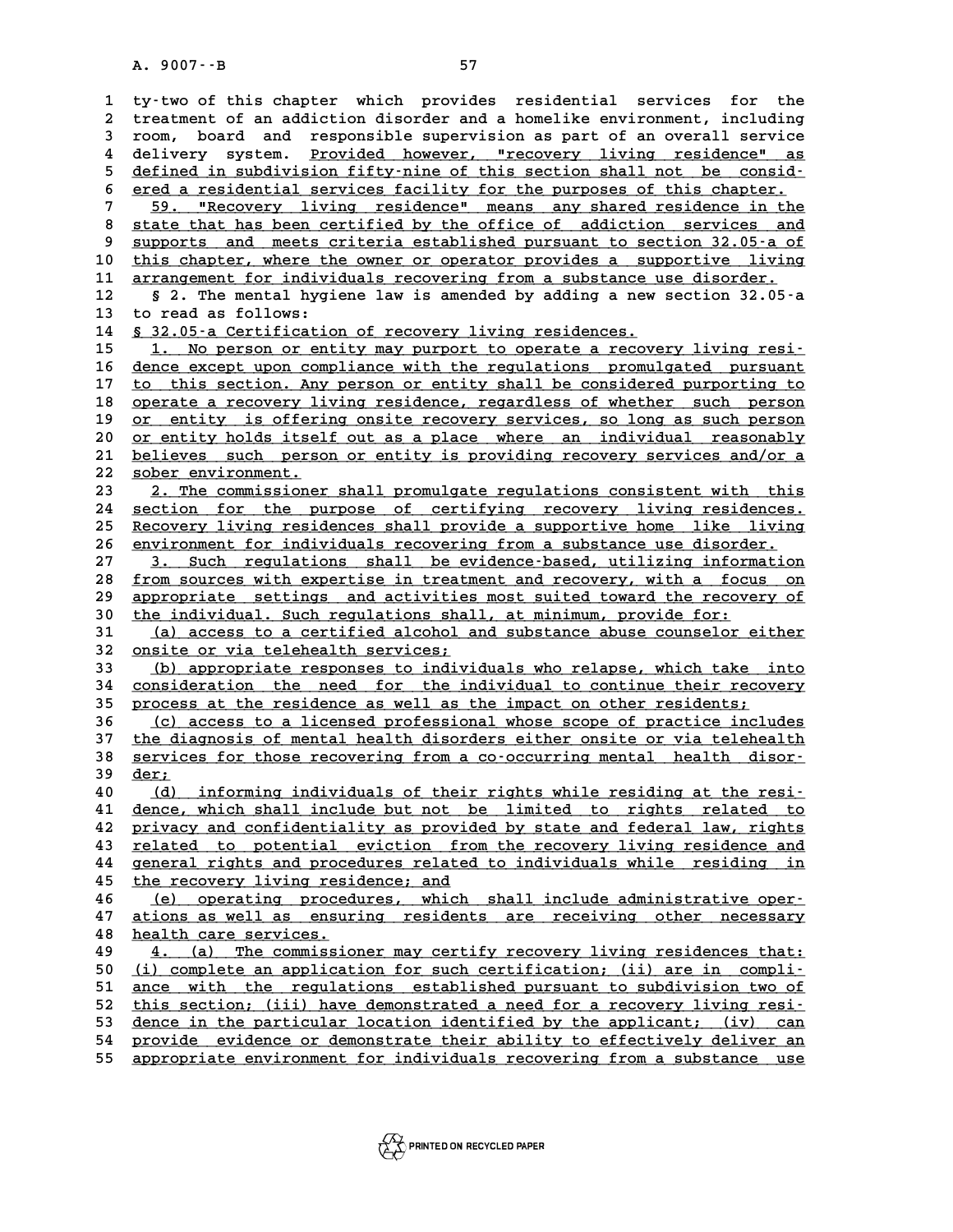A. 9007 · - B<br>1 <u>disorder; and (v) meet or exceed the housing quality standards for safe</u><br>2 and babitual bouging which are established by legal bouging godes **2** disorder; and (v) meet or exceed the housing quality standards for s<br>2 and habitual housing which are established by local housing codes.<br>(b) As part of the application process, the applicant shall disorder; and (v) meet or exceed the housing quality standards for safe<br>
<u>and habitual housing which are established by local housing codes.</u><br>
<u>(b) As part of the application process, the applicant shall be</u><br> **a** required and habitual housing which are established by local housing codes.<br>
4 <u>required to demonstrate the outreach such applicant conducted in the</u><br>
<u>community</u> including input provided by the community concerns raised by (b) As part of the application process, the applicant shall be<br>required to demonstrate the outreach such applicant conducted in the<br>sommunity, including input provided by the community, concerns raised by<br>the community and for the community, including input provided by the community, concerns raised by the community, including input provided by the community, concerns raised by the community and steps such applicant has taken or will take to 5 <u>community, including input provided by the community, concerns raised by<br>
6 the community and steps such applicant has taken or will take to poten-<br>
7 tially remediate some of those concerns.<br>
8 5. Once the commissioner</u> 8 the community and steps such applicant has taken or will take to poten-<br> **8** 5. Once the commissioner has certified a location as a recovery living<br>
9 residence, such residence shall be included on the office's website a 9 **tially remediate some of those concerns.**<br>
8 5. Once the commissioner has certified a location as a recovery living<br>
9 residence, such residence shall be included on the office's website as<br>
2 an available ontion for in 10 <u>an available option for individuals seeking such an environment.</u><br>11 6. The commissioner shall regulate and ensure residences who are 9 <u>residence, such residence shall be included on the office's website as</u><br>10 <u>an available option for individuals seeking such an environment.</u><br>11 <u>6. The commissioner shall regulate and ensure residences who are</u><br>22 cont 12 <u>certified to be a recovery living residence are continuing to meet the</u><br>13 requirements of this section. The commissioner has the authority to 11 6. The commissioner shall regulate and ensure residences who are<br>
12 <u>certified to be a recovery living residence are continuing to meet the</u><br>
13 <u>requirements of this section. The commissioner has the authority to</u><br>
14 12 <u>certified to be a recovery living residence are continuing to meet the requirements of this section. The commissioner has the authority to inspect such residences and impose penalties, including limiting, revok-<br>inspec</u> **13** requirements of this section. The commissioner has the authority to inspect such residences and impose penalties, including limiting, revok-<br> **15** <u>ing or suspending a certification</u>, as appropriate, for failure to co **14** inspect such residences and impose pena<br> **15** ing or suspending a certification, as a<br> **16** with the provisions of this section.<br> **17** 7 Currently operating poperatified **15** ing or suspending a certification, as appropriate, for failure to comply<br> **16** with the provisions of this section.<br> **17** 7. Currently operating non-certified residences shall have up to sixty<br>
days following the offe **16** with the provisions of this section.<br>
17 1. Currently operating non-certified residences shall have up to sixty<br>
18 days following the effective date of this section to ensure compliance<br>
with the regulations establis 17 7. Currently operating non-certified residences shall have up to sixty<br>18 days following the effective date of this section to ensure compliance<br>with the regulations established pursuant to subdivision two of this<br>20 se 18 <u>days follow</u><br>19 <u>with the</u><br>20 <u>section.</u><br>21 & 3 Subd **20 19 19 10 20 11 20 20 20 20 20 21 5** 3. Subdivisions 1, 2, 3, 5 and 6 of section 32.06 of the mental<br>**21 5** 3. Subdivisions 1, 2, 3, 5 and 6 of section 32.06 of the mental **20 <u>section.</u><br>21 § 3. Subdivisions 1, 2, 3, 5 and 6 of section 32.06 of the mental<br>22 hygiene law, as added by chapter 223 of the laws of 2018, are amended to<br>23 read as follows:** 21 § 3. Subdivisions<br>
22 hygiene law, as add<br>
23 read as follows:<br>
<sup>24</sup> <sup>1</sup> For nurnosos 12 hygiene law, as added by chapter 223 of the laws of 2018, are amended to<br>23 read as follows:<br>24 1. For purposes of this section, unless the context clearly requires<br>25 ctherwise "provider" shall mean any person firm, pa <sup>23</sup> read as follows:<br>
24 1. For purposes of this section, unless the context clearly requires<br>
25 otherwise, "provider" shall mean any person, firm, partnership, group,<br>
26 prostige aggesiation, fidugiary, appleuse, repre **24 1. For purposes of this section, unless the context clearly requires**<br>25 otherwise, "provider" shall mean any person, firm, partnership, group,<br>26 practice association, fiduciary, employer, representative thereof or an 25 otherwise, "provider" shall mean any person, firm, partnership, group,<br>26 practice association, fiduciary, employer, representative thereof or any<br>27 other entity who is providing or purporting to provide substance use<br> 26 practice association, fiduciary, employer, representative thereof or any<br>27 other entity who is providing or purporting to provide substance use<br>28 disorder services <u>or operating or purporting to operate a recovery</u><br>29 27 other entity who is providing or purporting to provide substance use<br>28 disorder services <u>or operating or purporting to operate a recovery</u><br>29 <u>living residence</u>. Provided, however, that "provider" shall not include<br>20 disorder services <u>or operating or purporting to operate a recovery</u><br>29 <u>living residence</u>. Provided, however, that "provider" shall not include<br>30 a person receiving substance use disorder services from the provider.<br>31 2 **31 2. No provider shall intentionally solicit, receive, accept or agree a person receiving substance use disorder services from the provider.**<br> **31** 2. No provider shall intentionally solicit, receive, accept or agree<br> **32** to receive or accept any payment, benefit or other consideration in a **31 2. No provider shall intentionally solicit, receive, accept or agree**<br> **32 to receive or accept any payment, benefit or other consideration in any**<br> **33 form to the extent such payment, benefit or other consideration i** 32 to receive or accept any payment, benefit or other consideration in any<br>33 form to the extent such payment, benefit or other consideration is given<br>34 for the referral of a person as a potential patient for substance us 35 disorder services <u>or as a resident at a recovery living residence</u>.<br>36 3. No provider providing or purporting to provide substance use disor-34 for the referral of a person as a potential patient for substance use<br>35 disorder services <u>or as a resident at a recovery living residence</u>.<br>36 3. No provider providing or purporting to provide substance use disor-<br>37 35 disorder services <u>or as a resident at a recovery living residence</u>.<br>36 3. No provider providing or purporting to provide substance use disor-<br>37 der services <u>or operating or purporting to operate a recovery living</u><br>28 36 3. No provider providing or purporting to provide substance use disorder services <u>or operating or purporting to operate a recovery living</u><br>38 <u>residence</u> pursuant to this chapter, shall intentionally make, offer,<br><sup>29</sup> 37 der services <u>or operating or purporting to operate a recovery living</u><br>38 <u>residence</u> pursuant to this chapter, shall intentionally make, offer,<br>39 give, or agree to make, offer, or give any payment, benefit or other<br>40 **40 30 sesidence pursuant to this chapter, shall intentionally make, offer,**<br>**40 consideration in any form to the extent such payment, benefit or other**<br>**41 consideration is given for the referral of a person as a potentia** 39 give, or agree to make, offer, or give any payment, benefit or other<br>40 consideration in any form to the extent such payment, benefit or other<br>41 consideration is given for the referral of a person as a potential<br>42 pat 41 consideration is given for the referral of a person as a potential<br>42 patient for substance use disorder services.<br>43 5. Any provider who intentionally violates the provisions of subdivi<sup>.</sup> **43 5. Any provider who intentionally violates the provisions of subdivi-42 patient for substance use disorder services.**<br> **43 5. Any provider who intentionally violates the provisions of subdivi-**<br> **44 sion two or three of this section shall be guilty of a misdemeanor as**<br> **45 defined in the 43** 5. Any provider who intentionally violates the provisions of subdivi-<br>44 sion two or three of this section shall be guilty of a misdemeanor as<br>45 defined in the penal law. <u>Additionally, any entity purporting to oper-</u> 44 sion two or three of this section shall be guilty of a misdemeanor as<br>45 defined in the penal law. <u>Additionally, any entity purporting to oper-</u><br>46 <u>ate a recovery living residence without receiving a certification fro</u> defined in the penal law. <u>Additionally, any entity purporting to oper-</u><br>46 <u>ate a recovery living residence without receiving a certification from</u><br>47 <u>the office shall, upon reasonable notice of non-compliance, be guilty</u> A ate a recovery living residence without receiving a certification from<br>
47 the office shall, upon reasonable notice of non-compliance, be guilty of<br>
48 a misdemeanor as defined in the penal law; provided, however, this<br> the office shall, upon reasonable notice of non-compliance, be guilty of<br> **48** a misdemeanor as defined in the penal law; provided, however, this<br>
<u>provision shall not apply to currently operating non-certified resi-</u><br>
den **50 dences are the step in the penal law; provided, however, this**<br> **50 dences who are taking steps to come into compliance with section 32.05-a**<br> **provision are taking steps to come into compliance with section 32.05-a**<br> 9 provision shall not apply to currently operating non-certified resi-<br>50 <u>dences who are taking steps to come into compliance with section 32.05-a</u><br>51 <u>of this article and have submitted an application to the office and a</u> dences who are taking steps to come into compliance with section 32.05 a<br>
<u>of this article and have submitted an application to the office and are</u><br> **32** awaiting certification from the commissioner.<br> **6.** If the commissio 51 of this article and have submitted an application to the office and are<br>52 <u>awaiting certification from the commissioner.</u><br>53 6. If the commissioner has reason to believe a provider has violated<br>54 subdivision two or th **52** <u>awaiting certification from the commissioner.</u><br>53 6. If the commissioner has reason to believe a provider has violated<br>54 subdivision two or three of this section, the commissioner may proceed<br>55 to investigate and i 53 6. If the commissioner has reason to believe a provider has violated<br>54 subdivision two or three of this section, the commissioner may proceed<br>55 to investigate and institute enforcement actions, as may be authorized<br>56 54 subdivision two or three of this section, the commissioner may proceed<br>55 to investigate and institute enforcement actions, as may be authorized<br>56 pursuant to the applicable provisions of this article. <u>Additionally, i</u>

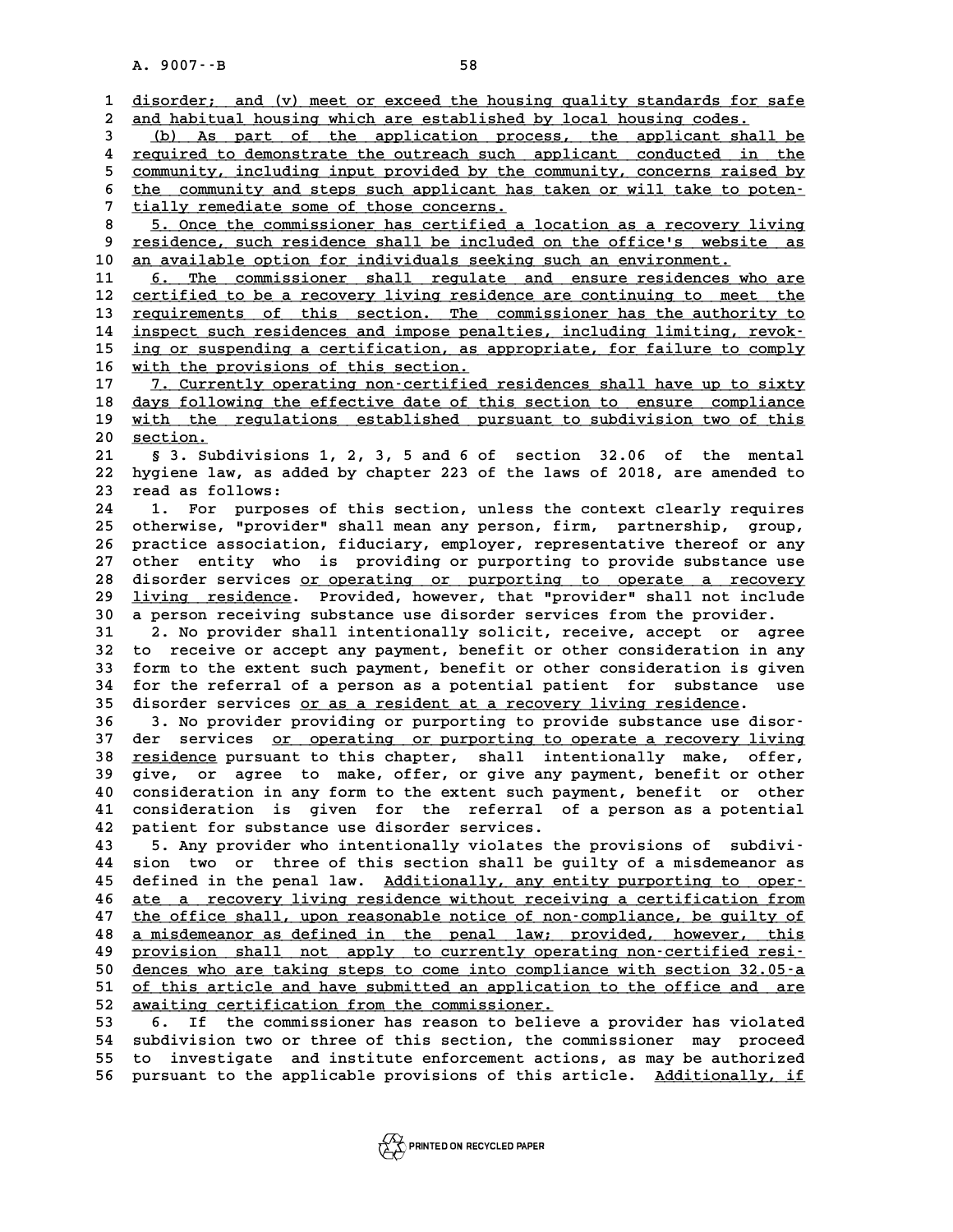|                                                                                                                                                    | A. 9007 -- B<br>59                                                                                                                                                                                                                                                                                                                                                                                                                                                                                                                                                                                                                                                                                                                                                                                                                                                                                                                                                                                                                                                                                                                                                                                                                                                                                                                                                                                                                                                                                                                                                                                                                                                                                                                                                                                                                                                                                                |
|----------------------------------------------------------------------------------------------------------------------------------------------------|-------------------------------------------------------------------------------------------------------------------------------------------------------------------------------------------------------------------------------------------------------------------------------------------------------------------------------------------------------------------------------------------------------------------------------------------------------------------------------------------------------------------------------------------------------------------------------------------------------------------------------------------------------------------------------------------------------------------------------------------------------------------------------------------------------------------------------------------------------------------------------------------------------------------------------------------------------------------------------------------------------------------------------------------------------------------------------------------------------------------------------------------------------------------------------------------------------------------------------------------------------------------------------------------------------------------------------------------------------------------------------------------------------------------------------------------------------------------------------------------------------------------------------------------------------------------------------------------------------------------------------------------------------------------------------------------------------------------------------------------------------------------------------------------------------------------------------------------------------------------------------------------------------------------|
| 1<br>2<br>3<br>4<br>5<br>6<br>7                                                                                                                    | the commissioner has reason to believe an entity is operating a recovery<br>living residence without receiving a certification from the office or<br>purporting to operate a recovery living residence, the commissioner may<br>proceed to investigate and institute enforcement actions, as may be<br>authorized pursuant to the applicable provisions of this article.<br>§ 4. This act shall take effect on the sixtieth day after<br>it<br>shall<br>have become a law.                                                                                                                                                                                                                                                                                                                                                                                                                                                                                                                                                                                                                                                                                                                                                                                                                                                                                                                                                                                                                                                                                                                                                                                                                                                                                                                                                                                                                                        |
| 8                                                                                                                                                  | PART JJ                                                                                                                                                                                                                                                                                                                                                                                                                                                                                                                                                                                                                                                                                                                                                                                                                                                                                                                                                                                                                                                                                                                                                                                                                                                                                                                                                                                                                                                                                                                                                                                                                                                                                                                                                                                                                                                                                                           |
| 9<br>10<br>11<br>12<br>13<br>14<br>15<br>16<br>17<br>18<br>19<br>20<br>21                                                                          | Section 1. The section heading and subdivisions (a) and (d) of section<br>19.25 of the mental hygiene law, as added by chapter 223 of the laws of<br>1992, are amended to read as follows:<br>[Alcohol] Substance use awareness program.<br>(a) The office shall establish [an alcohol] a substance use awareness<br>program within the office which shall focus upon, but not be limited to,<br>the health effects and social costs of [alcoholism and alcohol abuse]<br>substance use disorders.<br>(d) [A] Upon completion, a certificate of completion shall be sent<br>to<br>the court by the [office upon completion of the program by all] program<br>for participants who have been ordered by the court to complete such<br>program.<br>§ 2. This act shall take effect immediately.                                                                                                                                                                                                                                                                                                                                                                                                                                                                                                                                                                                                                                                                                                                                                                                                                                                                                                                                                                                                                                                                                                                     |
| 22                                                                                                                                                 | PART KK                                                                                                                                                                                                                                                                                                                                                                                                                                                                                                                                                                                                                                                                                                                                                                                                                                                                                                                                                                                                                                                                                                                                                                                                                                                                                                                                                                                                                                                                                                                                                                                                                                                                                                                                                                                                                                                                                                           |
| 23                                                                                                                                                 | Intentionally Omitted                                                                                                                                                                                                                                                                                                                                                                                                                                                                                                                                                                                                                                                                                                                                                                                                                                                                                                                                                                                                                                                                                                                                                                                                                                                                                                                                                                                                                                                                                                                                                                                                                                                                                                                                                                                                                                                                                             |
| 24                                                                                                                                                 | PART LL                                                                                                                                                                                                                                                                                                                                                                                                                                                                                                                                                                                                                                                                                                                                                                                                                                                                                                                                                                                                                                                                                                                                                                                                                                                                                                                                                                                                                                                                                                                                                                                                                                                                                                                                                                                                                                                                                                           |
| 25<br>26<br>27<br>28<br>29<br>30<br>31<br>32<br>33<br>34<br>35<br>36<br>37<br>38<br>39<br>40<br>41<br>42<br>43<br>44<br>45<br>46<br>47<br>48<br>49 | Section 1. Section 48-a of part A of chapter 56 of the laws of 2013<br>amending the public health law and other laws relating to general hospi-<br>tal reimbursement for annual rates, as amended by section 18 of part E<br>of chapter 57 of the laws of 2019, is amended to read as follows:<br>48-a. 1. Notwithstanding any contrary provision of law, the commis-<br>Ş.<br>sioners of the office of [alcoholism and substance abuse] addiction<br>services<br>and supports and the office of mental health are authorized,<br>subject to the approval of the director of the budget, to transfer<br>to.<br>the commissioner of health state funds to be utilized as the state share<br>for the purpose of increasing payments under the medicaid program to<br>managed care organizations licensed under article 44 of the public<br>health law or under article 43 of the insurance law. Such managed care<br>organizations shall utilize such funds for the purpose of<br>reimbursing<br>providers licensed pursuant to article 28 of the public health law or<br>article 36, 31 or 32 of the mental hygiene law for ambulatory behavioral<br>health services, as determined by the commissioner of health, in consul-<br>tation with the commissioner of [alcoholism and substance abuse]<br>services and supports and the commissioner of the office of<br>addiction<br>mental health, provided to medicaid enrolled outpatients and for all<br>other behavioral health services except inpatient included in New York<br>state's Medicaid redesign waiver approved by the centers for medicare<br>and Medicaid services (CMS). Such reimbursement shall be in the form of<br>for such services which are equivalent to the payments established<br>fees<br>for such services under the ambulatory patient group (APG) rate-setting<br>methodology as utilized by the department of health, the office of |

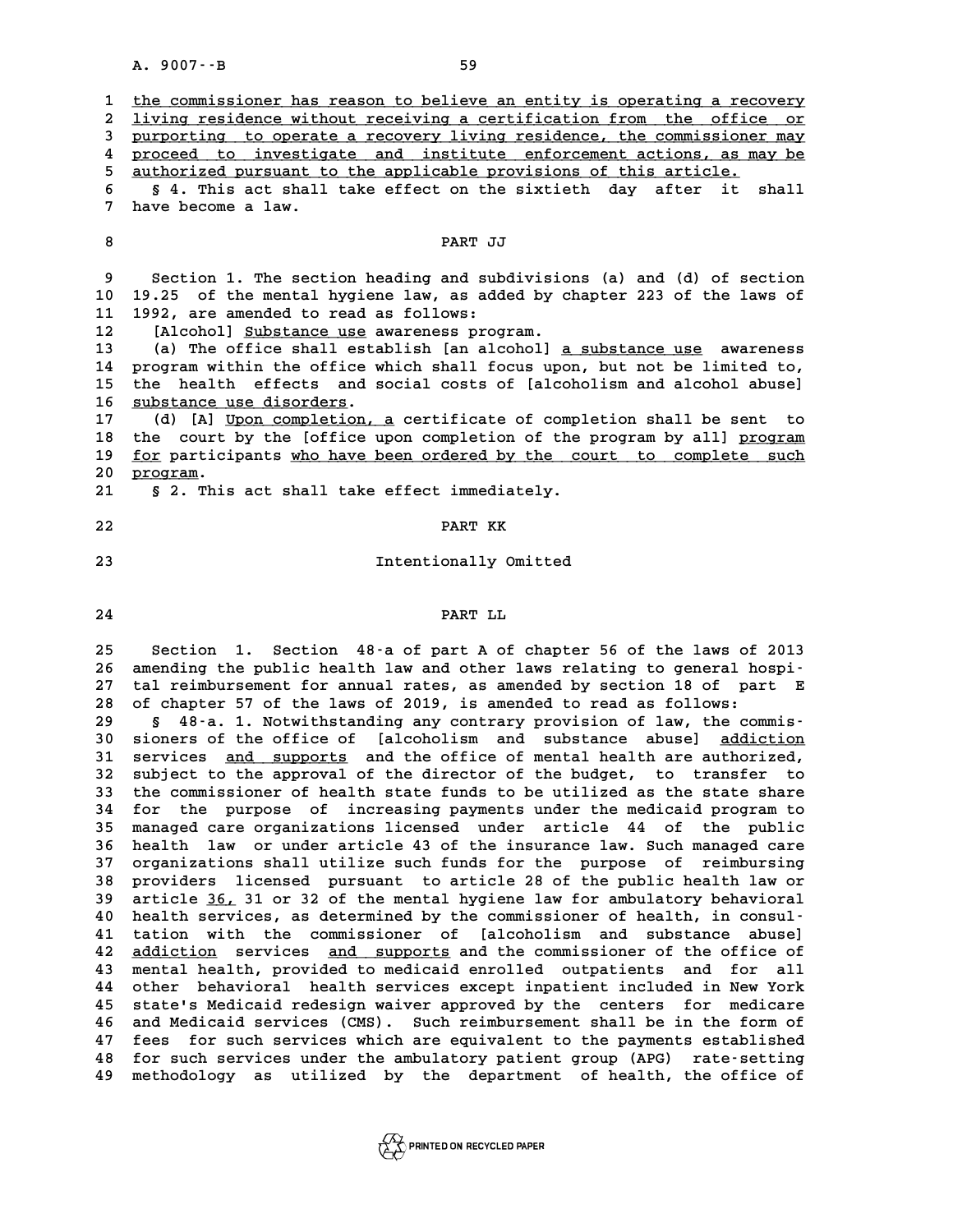A. 9007 --B<br>
1 [alcoholism and substance abuse] <u>addiction</u> services <u>and supports</u>, or the<br>
2 office of montal boalth for rate-setting purposes or any such other foos 1 [alcoholism and substance abuse] <u>addiction</u> services <u>and supports</u>, or the<br>2 office of mental health for rate-setting purposes or any such other fees<br>3 pursuant to the Medicaid state plan or otherwise approved by CMS i 1 [alcoholism and substance abuse] <u>addiction</u> services <u>and supports</u>, or the<br>2 office of mental health for rate-setting purposes or any such other fees<br>3 pursuant to the Medicaid state plan or otherwise approved by CMS i 2 office of mental health for rate-setting purposes or any such other fees<br>3 pursuant to the Medicaid state plan or otherwise approved by CMS in the<br>4 Medicaid redesign waiver; provided, however, that the increase to such<br> 3 pursuant to the Medicaid state plan or otherwise approved by CMS in the<br>4 Medicaid redesign waiver; provided, however, that the increase to such<br>5 fees that shall result from the provisions of this section shall not, in<br> **6** Medicaid redesign waiver; provided, however, that the increase to such<br>5 fees that shall result from the provisions of this section shall not, in<br>6 the aggregate and as determined by the commissioner of health, in<br>2 co 5 fees that shall result from the provisions of this section shall not, in<br>6 the aggregate and as determined by the commissioner of health, in<br>7 consultation with the commissioner of [alcoholism and substance abuse]<br>8 addi 6 the aggregate and as determined by the commissioner of health, in<br>
7 consultation with the commissioner of [alcoholism and substance abuse]<br>
8 <u>addiction</u> services and supports and the commissioner of the office of<br>
mont 9 consultation with the commissioner of [alcoholism and substance abuse]<br>
<u>addiction</u> services <u>and supports</u> and the commissioner of the office of<br>
9 mental health, be greater than the increased funds made available pursu 8 <u>addiction</u> services <u>and supports</u> and the commissioner of the office of<br>9 mental health, be greater than the increased funds made available pursu-<br>10 ant to this section. The increase of such ambulatory behavioral heal 9 mental health, be greater than the increased funds made available pursu-<br>10 ant to this section. The increase of such ambulatory behavioral health<br>11 fees to providers available under this section shall be for all rate<br>1 **10** ant to this section. The increase of such ambulatory behavioral health<br>11 fees to providers available under this section shall be for all rate<br>12 periods on and after the effective date of section [1] <u>18</u> of part [P] **11** fees to providers available under this section shall be for all rate<br>12 periods on and after the effective date of section [1] <u>18</u> of part [P] <u>E</u><br>13 of chapter 57 of the laws of [2017] <u>2019</u> through March 31, [2023 12 periods on and after the effective date of section [1] <u>18</u> of part [P] <u>E</u><br>13 of chapter 57 of the laws of [2017] <u>2019</u> through March 31, [2023] 2027<br>14 for patients in the city of New York, for all rate periods on an 13 of chapter 57 of the laws of [2017] <u>2019</u> through March 31, [2023]  $\frac{2027}{2027}$ <br>14 for patients in the city of New York, for all rate periods on and after<br>15 the effective date of section [1] <u>18</u> of part [P] <u>E</u> o **14** for patients in the city of New York, for all rate periods on and after<br>15 the effective date of section [1] <u>18</u> of part [P] <u>E</u> of chapter 57 of the<br>16 laws of [2017] <u>2019</u> through March 31, [2023] <u>2027</u> for patie 15 the effective date of section [1] <u>18</u> of part [P] <u>E</u> of chapter 57 of the<br>16 laws of [2017] <u>2019</u> through March 31, [2023] <u>2027</u> for patients outside<br>17 the city of New York, and for all rate periods on and after th **16 laws of [2017] <u>2019</u> through March 31, [2023] <u>2027</u> for patients outside<br>17 the city of New York, and for all rate periods on and after the effec-<br>18 tive date of such chapter through March 31, [2023] <u>2027</u> for all** 17 the city of New York, and for all rate periods on and after the effec-<br>18 tive date of such chapter through March 31, [2023] <u>2027</u> for all services<br>19 provided to persons under the age of twenty-one; provided, however, 18 tive date of such chapter through March 31, [2023] <u>2027</u> for all services<br>19 provided to persons under the age of twenty-one; provided, however, the<br>20 commissioner of health, in consultation with the commissioner of [ provided to persons under the age of twenty-one; provided, however, the<br>20 commissioner of health, in consultation with the commissioner of [alco-<br>21 holism and substance abuse] <u>addiction</u> services and supports and the<br>22 **20 commissioner of health, in consultation with the commissioner of [alco-**<br>21 holism and substance abuse] <u>addiction</u> services and supports and the<br>22 commissioner of mental health, may require, as a condition of approva 21 holism and substance abuse] <u>addiction</u> services <u>and supports</u> and the<br>22 commissioner of mental health, may require, as a condition of approval<br>23 of such ambulatory behavioral health fees, that aggregate managed care 22 commissioner of mental health, may require, as a condition of approval<br>
23 of such ambulatory behavioral health fees, that aggregate managed care<br>
24 expenditures to eligible providers meet the alternative payment metho 23 of such ambulatory behavioral health fees, that aggregate managed care<br>24 expenditures to eligible providers meet the alternative payment method-<br>25 ology requirements as set forth in attachment I of the New York state<br> 24 expenditures to eligible providers meet the alternative payment method-<br>25 ology requirements as set forth in attachment I of the New York state<br>26 medicaid section one thousand one hundred fifteen medicaid redesign tea 25 ology requirements as set forth in attachment I of the New York state<br>26 medicaid section one thousand one hundred fifteen medicaid redesign team<br>27 waiver as approved by the centers for medicare and medicaid services.<br> 27 waiver as approved by the centers for medicare and medicaid services.<br>28 The commissioner of health shall, in consultation with the commissioner<br>29 of [alcoholism and substance abuse] addiction services and supports and 27 waiver as approved by the centers for medicare and medicaid services.<br>28 The commissioner of health shall, in consultation with the commissioner<br>29 of [alcoholism and substance abuse] <u>addiction</u> services <u>and supports</u> The commissioner of health shall, in consultation with the commissioner<br>29 of [alcoholism and substance abuse] <u>addiction</u> services <u>and supports</u> and<br>30 the commissioner of mental health, waive such conditions if a suffic 30 the commissioner of mental health, waive such conditions if a sufficient<br>31 number of providers, as determined by the commissioner, suffer a finan-<br>32 cial hardship as a consequence of such alternative payment methodolo **30 the commissioner of mental health, waive such conditions if a sufficient**<br>31 number of providers, as determined by the commissioner, suffer a finan-<br>32 cial hardship as a consequence of such alternative payment methodo 31 number of providers, as determined by the commissioner, suffer a finan-<br>32 cial hardship as a consequence of such alternative payment methodology<br>33 requirements, or if he or she shall determine that such alternative<br>34 32 cial hardship as a consequence of such alternative payment methodology<br>
33 requirements, or if he or she shall determine that such alternative<br>
34 payment methodologies significantly threaten individuals access to ambu-33 requirements, or if he or she shall determine that such alternative<br>34 payment methodologies significantly threaten individuals access to ambu-<br>35 latory behavioral health services. Such waiver may be applied on a<br>36 pr **34 payment methodologies significantly threaten individuals access to ambu-**<br>35 latory behavioral health services. Such waiver may be applied on a<br>36 provider specific or industry wide basis. Further, such conditions may<br> **135 latory behavioral health services.** Such waiver may be applied on a<br>36 provider specific or industry wide basis. Further, such conditions may<br>37 be waived, as the commissioner determines necessary, to comply with<br>58 f 36 provider specific or industry wide basis. Further, such conditions may<br>37 be waived, as the commissioner determines necessary, to comply with<br>38 federal rules or regulations governing these payment methodologies.<br>29 Met 37 be waived, as the commissioner determines necessary, to comply with<br>38 federal rules or regulations governing these payment methodologies.<br>39 Nothing in this section shall prohibit managed care organizations and<br>40 prov 38 federal rules or regulations governing these payment methodologies.<br>39 Nothing in this section shall prohibit managed care organizations and<br>40 providers from negotiating different rates and methods of payment during<br>41 39 Nothing in this section shall prohibit managed care organizations and<br>40 providers from negotiating different rates and methods of payment during<br>41 such periods described above, subject to the approval of the departmen **40 providers from negotiating different rates and methods of payment during<br>41 such periods described above, subject to the approval of the department<br>42 of health. The department of health shall consult with the office o** 41 such periods described above, subject to the approval of the department<br>42 of health. The department of health shall consult with the office of<br>43 [alcoholism and substance abuse] <u>addiction</u> services <u>and supports</u> and 42 of health. The department of health shall consult with the office of<br>43 [alcoholism and substance abuse] <u>addiction</u> services <u>and supports</u> and the<br>44 office of mental health in determining whether such alternative rat 43 [alcoholism and substance abuse] <u>addiction</u> services <u>and supports</u> and the<br>44 office of mental health in determining whether such alternative rates<br>45 shall be approved. The commissioner of health may, in consultation office of mental health in determining whether such alternative rates<br>45 shall be approved. The commissioner of health may, in consultation with<br>46 the commissioner of [alcoholism and substance abuse] <u>addiction</u> services<br> 45 shall be approved. The commissioner of health may, in consultation with<br>46 the commissioner of [alcoholism and substance abuse] <u>addiction</u> services<br>47 <u>and supports</u> and the commissioner of the office of mental health, 46 the commissioner of [alcoholism and substance abuse] <u>addiction</u> services<br>47 <u>and supports</u> and the commissioner of the office of mental health,<br>48 promulgate regulations, including emergency regulations promulgated<br>19 47 <u>and supports</u> and the commissioner of the office of mental health,<br>48 promulgate regulations, including emergency regulations promulgated<br>49 prior to October 1, 2015 to establish rates for ambulatory behavioral<br>50 boak **50 and Services are services, as are necessary to implement the provisions of this**<br>50 health services, as are necessary to implement the provisions of this<br>51 section Pates promulgated under this section shall be include **51** prior to October 1, 2015 to establish rates for ambulatory behavioral<br>50 health services, as are necessary to implement the provisions of this<br>51 section. Rates promulgated under this section shall be included in the<br> prior to October 1, 2015 to establish rates for ambulatory behavioral<br>50 health services, as are necessary to implement the provisions of this<br>51 section. Rates promulgated under this section shall be included in the<br>52 re 51 section. Rates promulgated under this section shall be included in the<br>52 report required under section 45 c of part A of this chapter.<br>53 2. Notwithstanding any contrary provision of law, the fees paid by<br>54 managed ga

52 report required under section 45-c of part A of this chapter.<br>53 2. Notwithstanding any contrary provision of law, the fees paid by<br>54 managed care organizations licensed under article 44 of the public<br>55 hoalth law or <sup>53</sup> <sup>2</sup>. Notwithstanding any contrary provision of law, the fees paid by<br>
<sup>54</sup> managed care organizations licensed under article 44 of the public<br>
<sup>55</sup> health law or under article 43 of the insurance law, to providers<br>
<sup>5</sup> 54 managed care organizations licensed under article 44 of the public<br>55 health law or under article 43 of the insurance law, to providers<br>56 licensed pursuant to article 28 of the public health law or article 36,

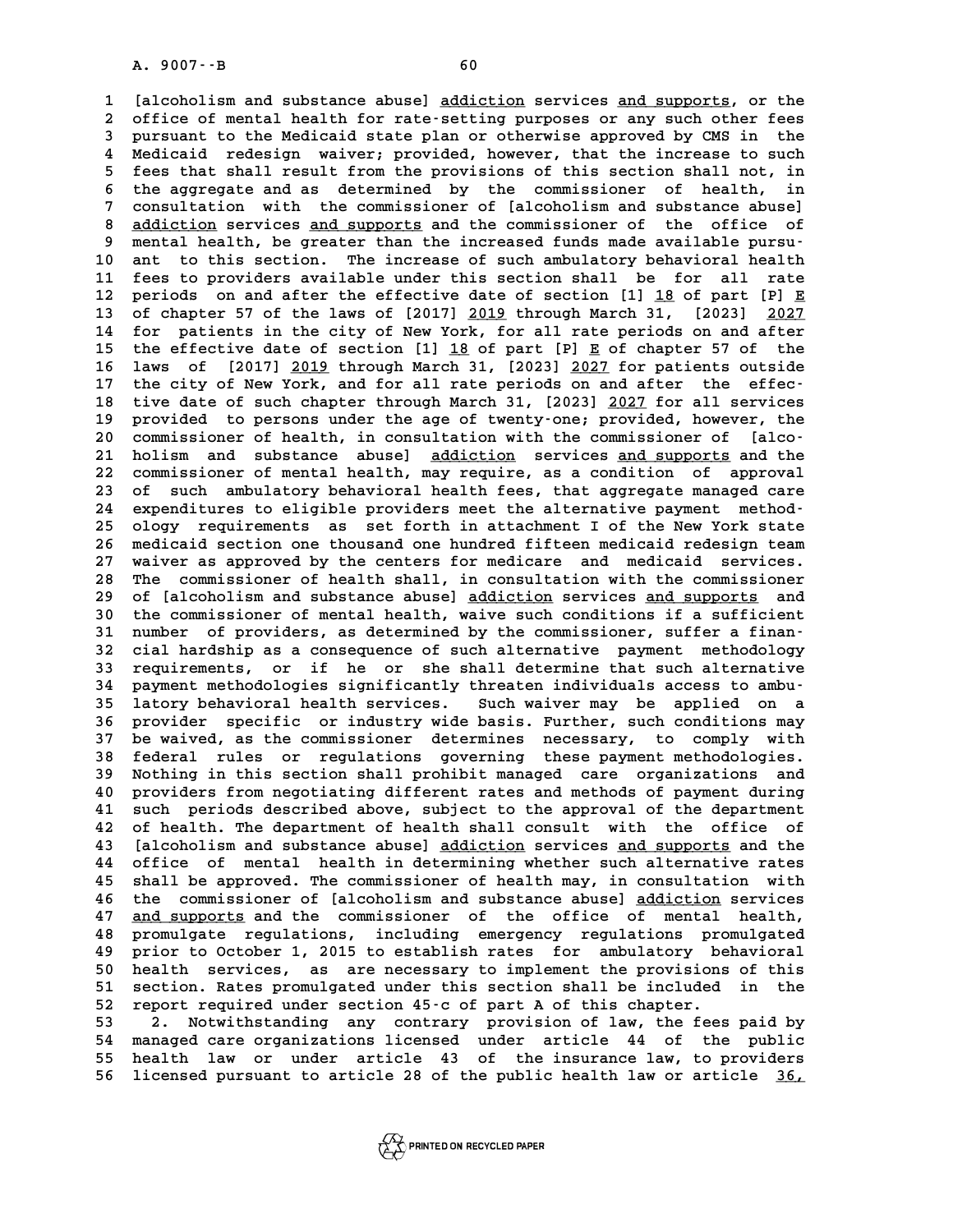**1 31 or 32 of the mental hygiene law, for ambulatory behavioral health 2** 31 or 32 of the mental hygiene law, for ambulatory behavioral health<br>2 services provided to patients enrolled in the child health insurance<br>3 program pursuant to title 1.2 of artigle 25 of the public bealth law **31 or 32 of the mental hygiene law, for ambulatory behavioral health**<br>**2 services provided to patients enrolled in the child health insurance**<br>**3 program pursuant to title 1-A of article 25 of the public health law,**<br> **4 4** services provided to patients enrolled in the child health insurance<br> **4 shall be in the form of fees for such services which are equivalent to**<br> **4 shall be in the form of fees for such services which are equivalent t 5 program pursuant to title 1-A of article 25 of the public health law,**<br>4 shall be in the form of fees for such services which are equivalent to<br>5 the payments established for such services under the ambulatory patient 4 shall be in the form of fees for such services which are equivalent to<br>5 the payments established for such services under the ambulatory patient<br>6 group (APG) rate-setting methodology or any such other fees established<br>7 5 the payments established for such services under the ambulatory patient<br>6 group (APG) rate-setting methodology or any such other fees established<br>7 pursuant to the Medicaid state plan. The commissioner of health shall<br>8 8 group (APG) rate-setting methodology or any such other fees established<br>
8 pursuant to the Medicaid state plan. The commissioner of health shall<br>
8 consult with the commissioner of [alcoholism and substance abuse]<br>
9 add pursuant to the Medicaid state plan. The commissioner of health shall 8 consult with the commissioner of [alcoholism and substance abuse]<br>
9 <u>addiction</u> services <u>and supports</u> and the commissioner of the office of<br>
10 mental health in determining such services and establishing such fees.<br>
1 9 <u>addiction</u> services <u>and supports</u> and the commissioner of the office of<br>10 mental health in determining such services and establishing such fees.<br>11 Such ambulatory behavioral health fees to providers available under t **10** mental health in determining such services and establishing such fees.<br>
11 Such ambulatory behavioral health fees to providers available under this<br>
12 section shall be for all rate periods on and after the effective 11 Such ambulatory behavioral health fees to providers available under this<br>12 section shall be for all rate periods on and after the effective date of<br>13 this chapter through March 31, [2023] 2027, provided, however, that 12 section shall be for all rate periods on and after the effective date of<br>13 this chapter through March 31, [2023] <u>2027</u>, provided, however, that<br>14 managed care organizations and providers may negotiate different rates **13 this chapter through March 31, [2023] <u>2027</u>, provided, however, that<br>14 managed care organizations and providers may negotiate different rates<br>15 and methods of payment during such periods described above, subject to<br>** 14 managed care organizations and providers may negotiate different rates<br>15 and methods of payment during such periods described above, subject to<br>16 the approval of the department of health. The department of health<br>17 s 15 and methods of payment during such periods described above, subject to<br>16 the approval of the department of health. The department of health<br>17 shall consult with the office of [alcoholism and substance abuse]<br>18 addict 16 the approval of the department of health. The department of health<br>17 shall consult with the office of [alcoholism and substance abuse]<br>18 <u>addiction</u> services <u>and supports</u> and the office of mental health in<br>determini 17 shall consult with the office of [alcoholism and substance abuse]<br>18 <u>addiction</u> services <u>and supports</u> and the office of mental health in<br>19 determining whether such alternative rates shall be approved. The<br>20 report **20 addiction services and supports and the office of mental health in**<br> **20 report required under section 16-a of part C of chapter 60 of the laws**<br> **21 of 2014 shall also include the population of patients enrolled in th** 19 determining whether such alternative rates shall be approved. The<br>20 report required under section 16-a of part C of chapter 60 of the laws<br>21 of 2014 shall also include the population of patients enrolled in the<br>22 chi **20 report required under section 16-a of part C of chapter 60 of the laws**<br>21 of 2014 shall also include the population of patients enrolled in the<br>22 child health insurance program pursuant to title 1-A of article 25 of<br> 21 of 2014 shall also include the population of patients enrolled in the<br>22 child health insurance program pursuant to title 1-A of article 25 of<br>23 the public health law in its examination on the transition of behavioral<br> 22 child health insurance program pur<br>23 the public health law in its examinat<br>24 health services into managed care.<br>25 5 2 Sotion 1 of part H of ghaptor 23 the public health law in its examination on the transition of behavioral<br>24 health services into managed care.<br>25 § 2. Section 1 of part H of chapter 111 of the laws of 2010 relating<br>26 to increasing Medicaid parments t

24 health services into managed care.<br>25 § 2. Section 1 of part H of chapter 111 of the laws of 2010 relating<br>26 to increasing Medicaid payments to providers through managed care organ-<br>27 inctions and providing equivalent **25 § 2. Section 1 of part H of chapter 111 of the laws of 2010 relating<br>26 to increasing Medicaid payments to providers through managed care organ-**<br>27 izations and providing equivalent fees through an ambulatory patient<br> 26 to increasing Medicaid payments to providers through managed care organ-<br>27 izations and providing equivalent fees through an ambulatory patient<br>28 group methodology, as amended by section 19 of part E of chapter 57 of<br> 27 izations and providing equivalent fees through<br>28 group methodology, as amended by section 19 of part<br>29 the laws of 2019, is amended to read as follows:<br>20 section 1 a Motwithstanding any contrary **30 Section 19 Section 19 Section 19 Section 19 Section 19 Section 1. a. Notwithstanding any contrary provision of law, the**<br>30 Section 1. a. Notwithstanding any contrary provision of law, the<br>31 Section of mental balis an

the laws of 2019, is amended to read as follows:<br>30 Section 1. a. Notwithstanding any contrary provision of law, the<br>31 commissioners of mental health and [alcoholism and substance abuse]<br>32 addiction corriece and supports 30 Section 1. a. Notwithstanding any contrary provision of law, the<br>31 commissioners of mental health and [alcoholism and substance abuse]<br>32 <u>addiction</u> services <u>and supports</u> are authorized, subject to the approval<br>33 o 31 commissioners of mental health and [alcoholism and substance abuse]<br>32 <u>addiction</u> services <u>and supports</u> are authorized, subject to the approval<br>33 of the director of the budget, to transfer to the commissioner of hea **32** <u>addiction</u> services <u>and supports</u> are authorized, subject to the approval<br>33 of the director of the budget, to transfer to the commissioner of health<br>34 state funds to be utilized as the state share for the purpose 33 of the director of the budget, to transfer to the commissioner of health<br>34 state funds to be utilized as the state share for the purpose of<br>35 increasing payments under the medicaid program to managed care organiza-<br><sup>3</sup> 34 state funds to be utilized as the state share for the purpose of<br>
35 increasing payments under the medicaid program to managed care organiza-<br>
36 tions licensed under article 44 of the public health law or under arti-<br> 35 increasing payments under the medicaid program to managed care organiza-<br>36 tions licensed under article 44 of the public health law or under arti-<br>37 cle 43 of the insurance law. Such managed care organizations shall<br>3 36 tions licensed under article 44 of the public health law or under arti-<br>37 cle 43 of the insurance law. Such managed care organizations shall<br>38 utilize such funds for the purpose of reimbursing providers licensed<br>purgu 37 cle 43 of the insurance law. Such managed care organizations shall<br>38 utilize such funds for the purpose of reimbursing providers licensed<br>39 pursuant to article 28 of the public health law, or pursuant to article<br>40 36 38 utilize such funds for the purpose of reimbursing providers licensed<br>39 pursuant to article 28 of the public health law, or pursuant to article<br>40 <u>36,</u> 31 or article 32 of the mental hygiene law for ambulatory behavior 39 pursuant to article 28 of the public health law, or pursuant to article<br>40 <u>36,</u> 31 or article 32 of the mental hygiene law for ambulatory behavioral<br>41 health services, as determined by the commissioner of health in co 40 36, 31 or article 32 of the mental hygiene law for ambulatory behavioral<br>41 health services, as determined by the commissioner of health in consul-<br>42 tation with the commissioner of mental health and commissioner of [a 41 health services, as determined by the commissioner of health in consul-<br>42 tation with the commissioner of mental health and commissioner of [alco-<br>43 holism and substance abuse] <u>addiction</u> services <u>and supports</u>, pro 42 tation with the commissioner of mental health and commissioner of [alco-<br>43 holism and substance abuse] <u>addiction</u> services <u>and supports</u>, provided to<br>44 medicaid enrolled outpatients and for all other behavioral heal A solism and substance abuse] <u>addiction</u> services <u>and supports</u>, provided to<br>44 medicaid enrolled outpatients and for all other behavioral health<br>45 services except inpatient included in New York state's Medicaid redesig medicaid enrolled outpatients and for all other behavioral health<br>45 services except inpatient included in New York state's Medicaid redesign<br>46 waiver approved by the centers for medicare and Medicaid services (CMS).<br>47 S **45 services except inpatient included in New York state's Medicaid redesign<br>46 waiver approved by the centers for medicare and Medicaid services (CMS).<br>47 Such reimbursement shall be in the form of fees for such services 46 waiver approved by the centers for medicare and Medicaid services (CMS).**<br>47 Such reimbursement shall be in the form of fees for such services which<br>48 are equivalent to the payments established for such services under 47 Such reimbursement shall be in the form of fees for such services which<br>48 are equivalent to the payments established for such services under the<br>49 ambulatory patient group (APG) rate-setting methodology as utilized by are equivalent to the payments established for such services under the<br>49 ambulatory patient group (APG) rate-setting methodology as utilized by<br>50 the department of health or by the office of mental health or office of<br>51 49 ambulatory patient group (APG) rate-setting methodology as utilized by<br>50 the department of health or by the office of mental health or office of<br>51 [alcoholism and substance abuse] <u>addiction</u> services <u>and supports</u> f 50 the department of health or by the office of mental health or office of<br>51 [alcoholism and substance abuse] <u>addiction</u> services <u>and supports</u> for<br>52 rate-setting purposes or any such other fees pursuant to the Medicai 51 [alcoholism and substance abuse] <u>addiction</u> services <u>and supports</u> for<br>52 rate-setting purposes or any such other fees pursuant to the Medicaid<br>53 state plan or otherwise approved by CMS in the Medicaid redesign waive 52 rate-setting purposes or any such other fees pursuant to the Medicaid<br>53 state plan or otherwise approved by CMS in the Medicaid redesign waiver;<br>54 provided, however, that the increase to such fees that shall result fr 53 state plan or otherwise approved by CMS in the Medicaid redesign waiver;<br>54 provided, however, that the increase to such fees that shall result from<br>55 the provisions of this section shall not, in the aggregate and as d 54 provided, however, that the increase to such fees that shall result from<br>55 the provisions of this section shall not, in the aggregate and as deter-<br>56 mined by the commissioner of health in consultation with the commis

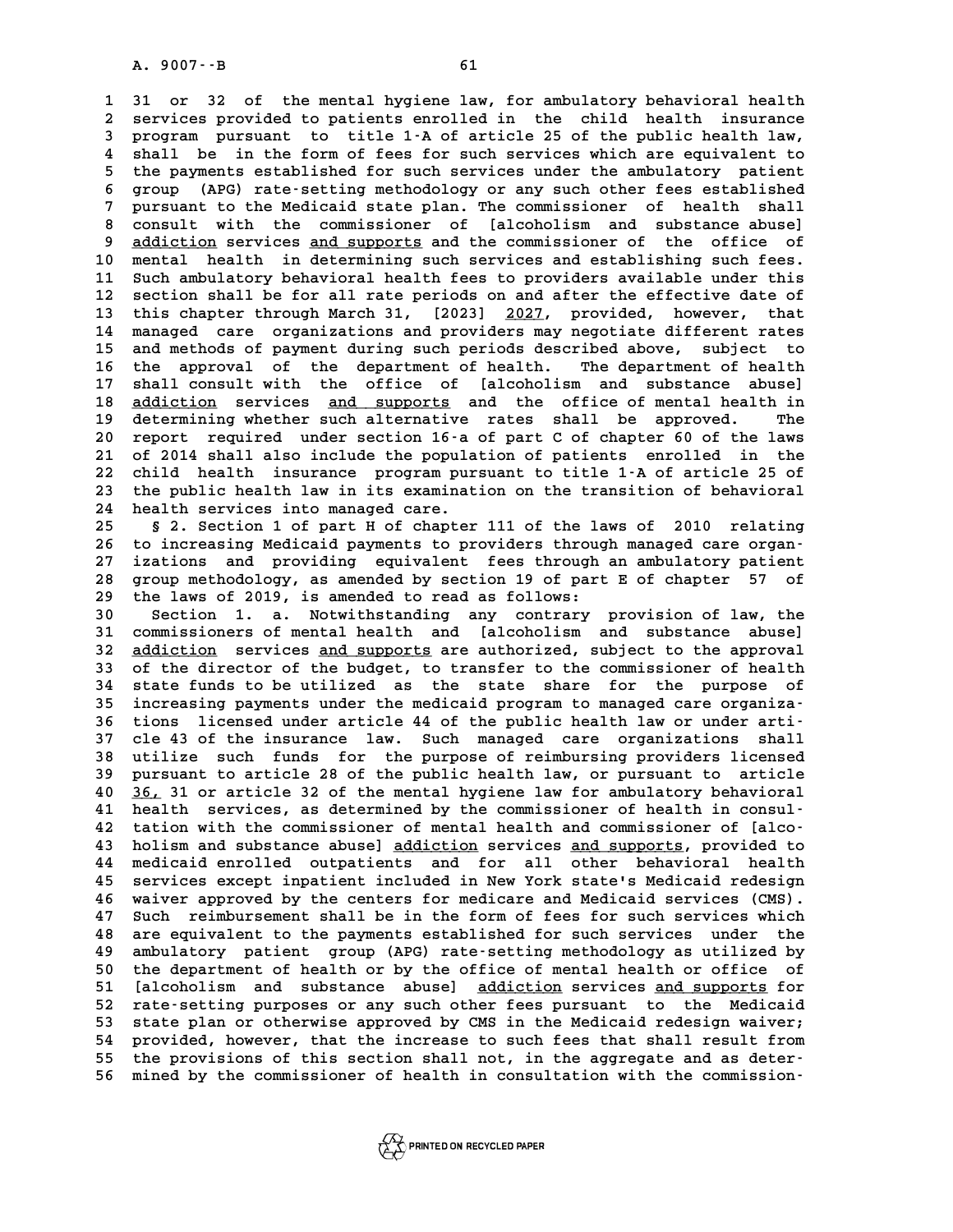**1** ers of mental health and [alcoholism and substance abuse] <u>addiction</u><br>1 ers of mental health and [alcoholism and substance abuse] <u>addiction</u> **2** ers of mental health and [alcoholism and substance abuse] <u>addiction</u><br>2 services <u>and supports</u>, be greater than the increased funds made avail-<br>3 able pursuant to this section. The increase of such behavioral bealth 1 ers of mental health and [alcoholism and substance abuse] <u>addiction</u><br>2 services <u>and supports</u>, be greater than the increased funds made avail-<br>3 able pursuant to this section. The increase of such behavioral health<br>4 f 2 services <u>and supports</u>, be greater than the increased funds made available pursuant to this section. The increase of such behavioral health fees to providers available under this section shall be for all rate<br>a poriods **5** able pursuant to this section. The increase of such behavioral health<br>4 fees to providers available under this section shall be for all rate<br>5 periods on and after the effective date of section [2] <u>19</u> of part [P] <u>E</u> **6 4 fees to providers available under this section shall be for all rate**<br>**6 of chapter 57 of the laws of [2017] <u>2019</u> through March 31, [2023] 2027<br><b>6 of chapter 57 of the laws of [2017] 2019 through March 31, [2023] 20 7 periods on and after the effective date of section [2] <u>19</u> of part [P] <u>E</u><br>6 of chapter 57 of the laws of [2017] <u>2019</u> through March 31, [2023] <u>2027</u><br>7 for patients in the city of New York, for all rate periods on an 8** of chapter 57 of the laws of  $[2017]$   $\underline{2019}$  through March 31,  $[2023]$   $\underline{2027}$ <br> **8** the effective date of section  $[2]$   $\underline{19}$  of part  $[P]$   $\underline{E}$  of chapter 57 of the<br> **8** laws of  $[2017]$  2019 through **9 laws of [2017] 2019 through March 31, [2023] 2027 for patients outside \_\_\_\_ \_\_\_\_** 8 the effective date of section [2] <u>19</u> of part [P] **E** of chapter 57 of the<br>
9 laws of [2017] <u>2019</u> through March 31, [2023] <u>2027</u> for patients outside<br>
10 the city of New York, and for all rate periods on and after th **11 tive date of section [2] 19 of part [P] E of chapter 57 of the laws of \_\_ \_** 10 the city of New York, and for all rate periods on and after the effec-<br>11 tive date of section [2] <u>19</u> of part [P] <u>E</u> of chapter 57 of the laws of<br>12 [2017] <u>2019</u> through March 31, [2023] <u>2027</u> for all services prov 11 tive date of section [2] <u>19</u> of part [P] **E** of chapter 57 of the laws of<br>12 [2017] <u>2019</u> through March 31, [2023] <u>2027</u> for all services provided to<br>13 persons under the age of twenty-one; provided, however, the com 12 [2017] <u>2019</u> through March 31, [2023] <u>2027</u> for all services provided to<br>13 persons under the age of twenty-one; provided, however, the commissioner<br>14 of health, in consultation with the commissioner of [alcoholism a 13 persons under the age of twenty-one; provided, however, the commissioner<br>14 of health, in consultation with the commissioner of [alcoholism and<br>15 substance abuse] <u>addiction</u> services <u>and supports</u> and the commissione 13 persons under the age of twenty-one; provided, however, the commissioner<br>14 of health, in consultation with the commissioner of [alcoholism and<br>15 substance abuse] <u>addiction</u> services <u>and supports</u> and the commissione **15 substance abuse] <u>addiction</u> services <u>and supports</u> and the commissioner of<br>16 mental health, may require, as a condition of approval of such ambulato-<br>17 ry behavioral health fees, that aggregate managed care expendi** 16 mental health, may require, as a condition of approval of such ambulato-<br>17 ry behavioral health fees, that aggregate managed care expenditures to<br>18 eligible providers meet the alternative payment methodology requireme **17 ry behavioral health fees, that aggregate managed care expenditures to**<br>18 eligible providers meet the alternative payment methodology requirements<br>19 as set forth in attachment I of the New York state medicaid section 20 eligible providers meet the alternative payment methodology requirements<br>20 thousand one hundred fifteen medicaid redesign team waiver as approved<br>21 by the centers for medicare and medicaid services. The commissioner o 19 as set forth in attachment I of the New York state medicaid section one<br>20 thousand one hundred fifteen medicaid redesign team waiver as approved<br>21 by the centers for medicare and medicaid services. The commissioner of 20 thousand one hundred fifteen medicaid redesign team waiver as approved<br>21 by the centers for medicare and medicaid services. The commissioner of<br>22 health shall, in consultation with the commissioner of [alcoholism and<br> 21 by the centers for medicare and medicaid services. The commissioner of<br>22 health shall, in consultation with the commissioner of [alcoholism and<br>23 substance abuse] <u>addiction</u> services <u>and supports</u> and the commission 22 health shall, in consultation with the commissioner of [alcoholism and<br>
23 substance abuse] <u>addiction</u> services <u>and supports</u> and the commissioner of<br>
24 mental health, waive such conditions if a sufficient number of 23 substance abuse] <u>addiction</u> services <u>and supports</u> and the commissioner of<br>24 mental health, waive such conditions if a sufficient number of provid-<br>25 exaces as determined by the commissioner, suffer a financial hard 24 mental health, waive such conditions if a sufficient number of provid-<br>25 ers, as determined by the commissioner, suffer a financial hardship as a<br>26 consequence of such alternative payment methodology requirements, or 25 ers, as determined by the commissioner, suffer a financial hardship as a<br>26 consequence of such alternative payment methodology requirements, or if<br>27 he or she shall determine that such alternative payment methodologie 26 consequence of such alternative payment methodology requirements, or if<br>27 he or she shall determine that such alternative payment methodologies<br>28 significantly threaten individuals access to ambulatory behavioral<br>29 h 27 he or she shall determine that such alternative payment methodologies<br>28 significantly threaten individuals access to ambulatory behavioral<br>29 health services. Such waiver may be applied on a provider specific or<br><sup>20</sup> i 28 significantly threaten individuals access to ambulatory behavioral<br>29 health services. Such waiver may be applied on a provider specific or<br>30 industry wide basis. Further, such conditions may be waived, as the<br>31 commi 29 health services. Such waiver may be applied on a provider specific or<br>30 industry wide basis. Further, such conditions may be waived, as the<br>31 commissioner determines necessary, to comply with federal rules or regu-<br><sup>3</sup> 30 industry wide basis. Further, such conditions may be waived, as the<br>31 commissioner determines necessary, to comply with federal rules or regu-<br>32 lations governing these payment methodologies. Nothing in this section<br>3 31 commissioner determines necessary, to comply with federal rules or regu-<br>32 lations governing these payment methodologies. Nothing in this section<br>33 shall prohibit managed care organizations and providers from negotiat 32 lations governing these payment methodologies. Nothing in this section<br>33 shall prohibit managed care organizations and providers from negotiating<br>34 different rates and methods of payment during such periods described, 33 shall prohibit managed care organizations and providers from negotiating<br>34 different rates and methods of payment during such periods described,<br>35 subject to the approval of the department of health. The department of **34 different rates and methods of payment during such periods described,**<br>35 subject to the approval of the department of health. The department of<br>36 health shall consult with the office of [alcoholism and substance abus 35 subject to the approval of the department of health. The department of<br>36 health shall consult with the office of [alcoholism and substance abuse]<br>37 <u>addiction</u> services <u>and supports</u> and the office of mental health i **36 health shall consult with the office of [alcoholism and substance abuse]**<br>**37 <u>addiction</u> services <u>and supports</u> and the office of mental health in<br><b>38 determining whether** such alternative rates shall be approved. Th **37 <u>addiction</u> services <u>and supports</u> and the office of mental health in<br>38 determining whether such alternative rates shall be approved. The<br>39 commissioner of health may, in consultation with the commissioners of<br>40 me 40 determining whether such alternative rates shall be approved. The commissioner of health may, in consultation with the commissioners of mental health and [alcoholism and substance abuse] <u>addiction</u> services** 39 commissioner of health may, in consultation with the commissioners of<br>40 mental health and [alcoholism and substance abuse] <u>addiction</u> services<br>41 <u>and supports</u>, promulgate regulations, including emergency regulations 40 mental health and [alcoholism and substance abuse] <u>addiction</u> services<br>41 <u>and supports</u>, promulgate regulations, including emergency regulations<br>42 promulgated prior to October 1, 2013 that establish rates for behavio 41 <u>and supports</u>, promulgate regulations, including emergency regulations<br>42 promulgated prior to October 1, 2013 that establish rates for behavioral<br>43 health services, as are necessary to implement the provisions of thi **42 promulgated prior to October 1, 2013 that establish rates for behavioral**<br>**43 health services, as are necessary to implement the provisions of this section. Rates promulgated under this section shall be included in the 43** health services, as are necessary to implement the provisions of this<br>44 section. Rates promulgated under this section shall be included in the<br>45 report required under section 45-c of part A of chapter 56 of the laws **44** section. R<br>**45** report requ<br>**46** of 2013. **45 report required under section 45-c of part A of chapter 56 of the laws<br>46 of 2013.**<br>47 b. Notwithstanding any contrary provision of law, the fees paid by<br>48 managed gave examinations ligensed under article 44 of the pu

**46 of 2013.**<br>47 b. Notwithstanding any contrary provision of law, the fees paid by<br>48 managed care organizations licensed under article 44 of the public<br>19 hostth law or under article 43 of the ingurance law to providers **47 b. Notwithstanding any contrary provision of law, the fees paid by<br>48 managed care organizations licensed under article 44 of the public<br>49 health law or under article 43 of the insurance law, to providers<br>50 licensed** 90 managed care organizations licensed under article 44 of the public health law or under article 43 of the insurance law, to providers 10 licensed pursuant to article 28 of the public health law or article  $\frac{36}{51}$  31 49 health law or under article 43 of the insurance law, to providers<br>50 licensed pursuant to article 28 of the public health law or article <u>36,</u><br>51 31 or 32 of the mental hygiene law, for ambulatory behavioral health<br>52 s 50 licensed pursuant to article 28 of the public health law or article 36,<br>51 31 or 32 of the mental hygiene law, for ambulatory behavioral health<br>52 services provided to patients enrolled in the child health insurance<br>53 51 31 or 32 of the mental hygiene law, for ambulatory behavioral health<br>52 services provided to patients enrolled in the child health insurance<br>53 program pursuant to title 1-A of article 25 of the public health law,<br>54 sh 52 services provided to patients enrolled in the child health insurance<br>53 program pursuant to title 1-A of article 25 of the public health law,<br>54 shall be in the form of fees for such services which are equivalent to<br>55 53 program pursuant to title 1-A of article 25 of the public health law,<br>54 shall be in the form of fees for such services which are equivalent to<br>55 the payments established for such services under the ambulatory patient<br> 54 shall be in the form of fees for such services which are equivalent to<br>55 the payments established for such services under the ambulatory patient<br>56 group (APG) rate-setting methodology. The commissioner of health shall

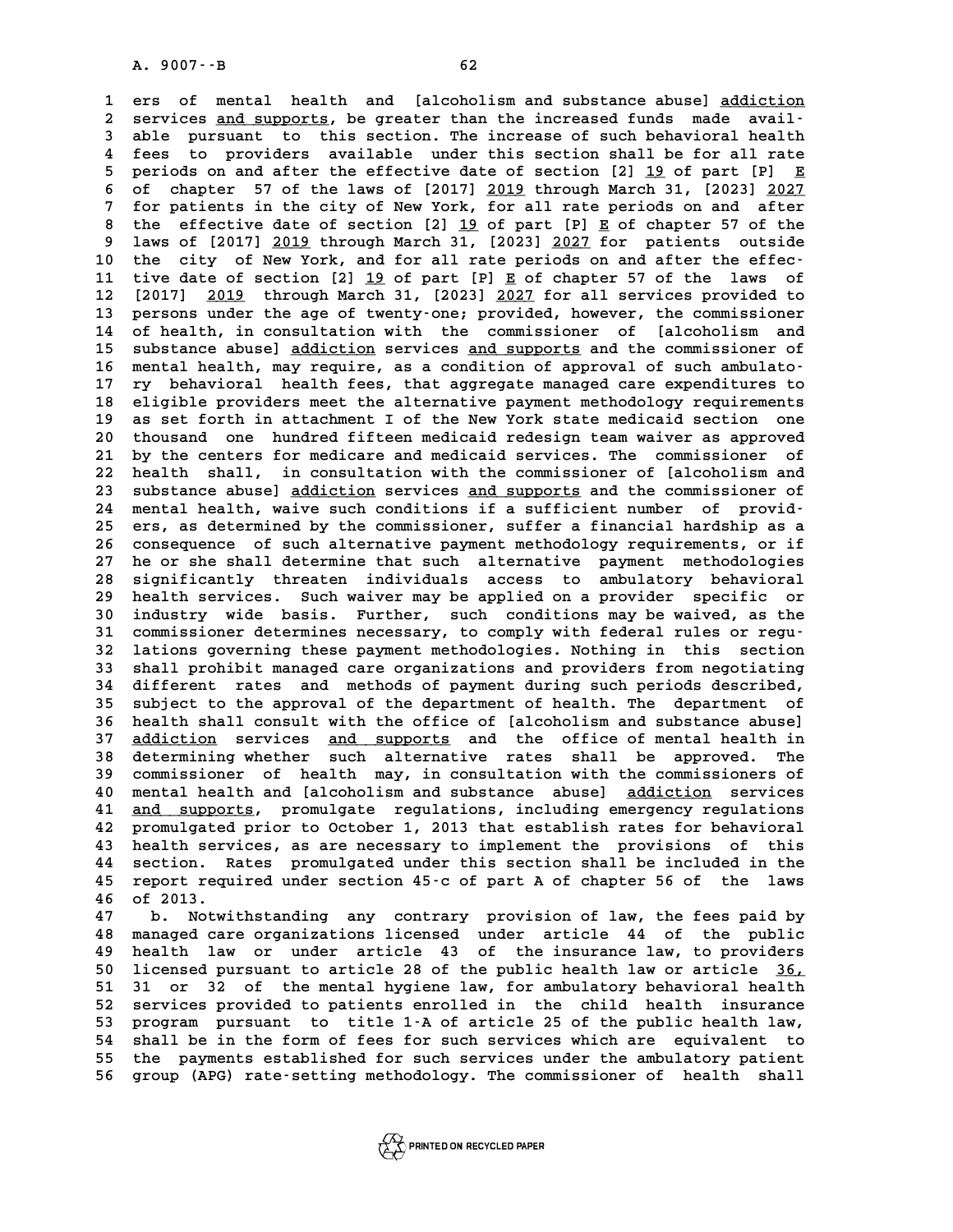**1 consult with the commissioner of [alcoholism and substance abuse]** 2 consult with the commissioner of [alcoholism and substance abuse]<br>2 <u>addiction</u> services <u>and supports</u> and the commissioner of the office of<br>3 mental bealth in determining such services and establishing such fees 2 consult with the commissioner of [alcoholism and substance abuse]<br>
2 <u>addiction</u> services <u>and supports</u> and the commissioner of the office of<br>
3 mental health in determining such services and establishing such fees.<br>
4 and addiction services and supports and the commissioner of the office of<br> **4 Such ambulatory behavioral health fees to providers available under this**<br> **4 Such ambulatory behavioral health fees to providers available unde 5** such a mental health in determining such services and establishing such fees.<br> **4** Such ambulatory behavioral health fees to providers available under this<br> **5** section shall be for all rate periods on and after the ef 8 Such ambulatory behavioral health fees to providers available under this<br>5 section shall be for all rate periods on and after the effective date of<br>6 this chapter through March 31, [2023] 2027, provided, however, that<br>7 5 section shall be for all rate periods on and after the effective date of<br>6 this chapter through March 31, [2023] <u>2027</u>, provided, however, that<br>7 managed care organizations and providers may negotiate different rates<br>2 6 this chapter through March 31, [2023] <u>2027</u>, provided, however, that<br>7 managed care organizations and providers may negotiate different rates<br>8 and methods of payment during such periods described above, subject to<br>the 9 managed care organizations and providers may negotiate different rates<br>8 and methods of payment during such periods described above, subject to<br>9 the approval of the department of health. The department of health shall 8 and methods of payment during such periods described above, subject to<br>9 the approval of the department of health. The department of health shall<br>10 consult with the office of [alcoholism and substance abuse] <u>addiction</u> 9 the approval of the department of health. The department of health shall<br>10 consult with the office of [alcoholism and substance abuse] <u>addiction</u><br>11 services <u>and supports</u> and the office of mental health in determinin 10 consult with the office of [alcoholism and substance abuse] <u>addiction</u><br>11 services <u>and supports</u> and the office of mental health in determining<br>12 whether such alternative rates shall be approved. The report required<br> 11 services <u>and supports</u> and the office of mental health in determining<br>12 whether such alternative rates shall be approved. The report required<br>13 under section 16-a of part C of chapter 60 of the laws of 2014 shall **12 whether such alternative rates shall be approved.** The report required<br> **13 under section 16-a of part C of chapter 60 of the laws of 2014 shall**<br> **14 also include the population of patients enrolled in the child healt** 13 under section 16-a of part C of chapter 60 of the laws of 2014 shall<br>14 also include the population of patients enrolled in the child health<br>15 insurance program pursuant to title 1-A of article 25 of the public<br>health 14 also include the population of patients enrolled in the child health<br>15 insurance program pursuant to title 1-A of article 25 of the public<br>16 health law in its examination on the transition of behavioral health<br>17 serv 15 insurance program pursuant<br>16 health law in its examination<br>17 services into managed care.<br><sup>19</sup> services and the services **16 health law in its examination on the transition of behavioral health**<br>17 services into managed care.<br>18 § 3. Section 2 of part H of chapter 111 of the laws of 2010, relating<br>to increasing Modicaid payments to providers

17 services into managed care.<br>18 § 3. Section 2 of part H of chapter 111 of the laws of 2010, relating<br>19 to increasing Medicaid payments to providers through managed care organ-<br>20 inctions and providing equivalent fees, 18 § 3. Section 2 of part H of chapter 111 of the laws of 2010, relating<br>19 to increasing Medicaid payments to providers through managed care organ-<br>20 izations and providing equivalent fees through an ambulatory patient<br>2 19 to increasing Medicaid payments to providers through managed care organ-<br>20 izations and providing equivalent fees through an ambulatory patient<br>21 group methodology, as amended by section 20 of part E of chapter 57 of<br> 20 izations and providing equivalent fees through an<br>21 group methodology, as amended by section 20 of pa<br>22 the laws of 2019, is amended to read as follows:<br><sup>23</sup> 5.2 This 20t shall take effect immediately and 21 group methodology, as amended by section 20 of part E of chapter 57 of<br>22 the laws of 2019, is amended to read as follows:<br>3 § 2. This act shall take effect immediately and shall be deemed to<br>24 have been in full force

22 the laws of 2019, is amended to read as follows:<br>23 § 2. This act shall take effect immediately and shall be deemed to<br>24 have been in full force and effect on and after April 1, 2010, and shall 8 2. This act shall take effect is<br>
24 have been in full force and effect<br>
25 expire on March 31, [2023] <u>2027</u>. 24 have been in full force and effect on and after April 1, 2010, and shall<br>25 expire on March 31, [2023] <u>2027</u>.<br>26 § 4. This act shall take effect immediately; provided, however that<br>27 the amendments to section 1 of par

**25 expire on March 31, [2023] <u>2027</u>.<br>26 § 4. This act shall take effect immediately; provided, however that<br>27 the amendments to section 1 of part H of chapter 111 of the laws of<br>28 2010 relating to ingressing Medigaid p 28 2010, relating to increasing Medicaid payments to providers through** 27 the amendments to section 1 of part H of chapter 111 of the laws of<br>28 2010, relating to increasing Medicaid payments to providers through<br>29 managed care organizations and providing equivalent fees through an<br>20 ambula 28 2010, relating to increasing Medicaid payments to providers through<br>29 managed care organizations and providing equivalent fees through an<br>30 ambulatory patient group methodology, made by section two of this act<br>31 shal 29 managed care organizations and providing equivalent fees through an ambulatory patient group methodology, made by section two of this act shall not affect the expiration of such section and shall expire there-<br><sup>32</sup> with 30 ambulatory patient group methodology, made by section two of this act shall not affect the expiration of such section and shall expire there-<br>32 with. 32 with.<br>33 **PART MM** 

PART MM<br>34 Section 1. Section 18 of chapter 408 of the laws of 1999, constituting<br>35 Kendra's law, as amended by chapter 67 of the laws of 2017, is amended **35 Kendra's law, as amended by chapter 67 of the laws of 2017, is amended 34 Section 1. Section 1**<br>**35 Kendra's law, as ame:**<br>**36 to read as follows:**<br>**37 5.19 This act shall 35 Kendra's law, as amended by chapter 67 of the laws of 2017, is amended**<br>36 to read as follows:<br>37 § 18. This act shall take effect immediately, provided that section<br>28. fifteen of this ast shall take effect April 1, 2

**58 follows:**<br>**38 fifteen of this act shall take effect immediately, provided that section**<br>**38 fifteen of this act shall take effect April 1, 2000, provided, further,**<br>**39 that subdivision (e) of section 9.60 of the menta 39 that subdivision (e) of section 9.60 of the mental hygiene law as added 40 by section six of this act shall take effect April 1, 2000, provided, further,**<br> **40 by section six of this act shall be effective 90 days after this act**<br> **41 shall become law, and that this act shall expire and be de 40 by section six of section 9.60 of the mental hygiene law as added**<br>**40 by section six of this act shall be effective 90 days after this act shall become law; and that this act shall expire and be deemed repealed**<br>**42 J 40 by section six of th<br>
<b>41 shall become law; and th**<br> **42 June 30, [2022] <u>2027</u>.**<br> **43** S. Raragraph 2 41 shall become law; and that this act shall expire and be deemed repealed<br>42 June 30, [2022] <u>2027</u>.<br>43 § 2. Paragraph 2 of subdivision (h) of section 9.60 of the mental<br>44 hygiene law, as amended by chapter 158 of the la

**44 hygiene law, as amended by chapter 158 of the laws of 2005, is amended** 43 § 2. Paragraph 2<br>44 hygiene law, as amende<br>45 to read as follows:<br><sup>46</sup> (2) The seurt shall **44 hygiene law, as amended by chapter 158 of the laws of 2005, is amended<br>45 to read as follows:**<br>46 (2) The court shall not order assisted outpatient treatment unless an<br>47 examining physician who recommonde assisted out

**47 examining physician, who recommends assisted outpatient treatment and 46** (2) The court shall not order assisted outpatient treatment unless an examining physician, who recommends assisted outpatient treatment and has personally examined the subject of the petition no more than ten<br>days bef 47 examining physician, who recommends assisted outpatient treatment and<br>48 has personally examined the subject of the petition no more than ten<br>49 days before the filing of the petition, testifies in person <u>or by video-</u> As has personally examined the subject of the petition no more than ten<br>
49 days before the filing of the petition, testifies in person <u>or by video</u>-<br>
50 <u>conference</u> at the hearing, provided however, a physician shall on days before the filing of the petition, testifies in person <u>or by video-</u><br>50 <u>conference</u> at the hearing, provided however, a physician shall only be<br>51 <u>authorized to testify by video conference when it has been shown th</u> 50 <u>conference</u> at the hearing, provided however, a physician shall only be<br>51 <u>authorized to testify by video conference when it has been shown that</u><br>52 diligent efforts have been met to attend such hearing in person and 51 authorized to testify by video conference when it has been shown that<br>52 <u>diligent efforts have been met to attend such hearing in person and the<br>53 subject of the petition consents to the physician testifying by video<br></u> 53 <u>subject of the petition consents to the physician testifying by video</u><br>54 <u>conference</u>. Such physician shall state the facts and clinical determi-

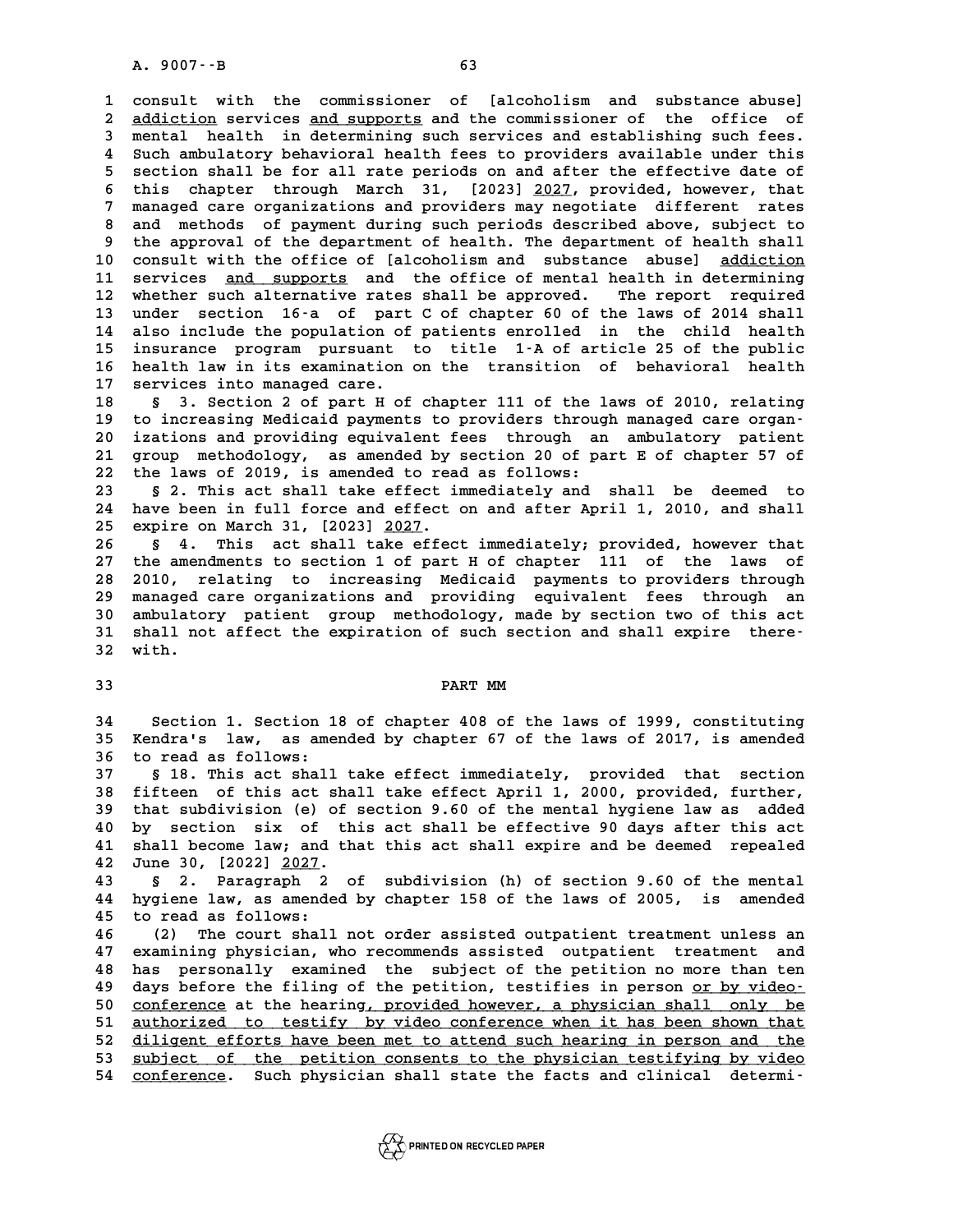**1 nations which support the allegation that the subject of the petition** 1 nations which support the allegation that the subject of the 1<br>2 meets each of the criteria for assisted outpatient treatment.<br>3 5 3 This ast shall take effect immediately provided boys: **1 nations which support the allegation that the subject of the petition<br>
2 meets each of the criteria for assisted outpatient treatment.<br>
3 \$ 3. This act shall take effect immediately, provided, however that<br>
<sup>4</sup> the amon** 

a meets each of the criteria for assisted outpatient treatment.<br> **4 6 3.** This act shall take effect immediately, provided, however that<br> **4** the amendments to section 9.60 of the mental hygiene law made by section<br> **5** 5 3. This act shall take effect immediately, provided, however that<br>4 the amendments to section 9.60 of the mental hygiene law made by section<br>5 two of this act shall not affect the repeal of such section and shall be<br>6 de 4 the amendments to section 9.6<br>5 two of this act shall not aff<br>6 deemed repealed therewith. 5 two of this act shall not affect the repeal of such section and shall be<br>6 deemed repealed therewith.<br>7 PART NN

**8** PART NN<br>8 Section 1. Section 41.38 of the mental hygiene law, as amended by<br>8 shapter 218 of the laws of 1988, is amended to read as follows: **8** Section 1. Section 41.38 of the mental hygiene law, as amend<br>9 chapter 218 of the laws of 1988, is amended to read as follows:<br>0 5.41.38 Bental and mertages parments of community regidential faci 8 Section 1. Section 41.38 of the mental hygiene law, as amended by<br>9 chapter 218 of the laws of 1988, is amended to read as follows:<br>10 § 41.38 Rental and mortgage payments of community residential facilities<br>for the ment

9 chapter 218 of the laws of 1988, is amended to read as follows:<br>10 § 41.38 Rental and mortgage payments of community residential facilities<br>11 for the mentally ill.<br>12 (a) "Supportive housing" shall mean, for the purpose

10 § 41.38 Rental and mortgage payments of community residential facilities<br>
11 for the mentally ill.<br>
12 <u>(a) "Supportive housing" shall mean, for the purpose of this section</u><br>
13 only, the method by which the commissione 13 only, the method by which the commissioner contracts to provide rental<br>14 support and funding for non-clinical support services in order to main-12 (a) "Supportive housing" shall mean, for the purpose of this section<br>13 <u>only, the method by which the commissioner contracts to provide rental</u><br>14 support and funding for non-clinical support services in order to main-13 only, the method by which th<br>14 support and funding for non<br>15 tain recipient stability.<br><sup>16</sup> (b) Notwithatogling one in **14 support and funding for non-clinical support services in order to main-<br>
<b>15 tain recipient stability.**<br> **16** (b) Notwithstanding any inconsistent provision of this article, the<br> **17 commissioner may reimburge voluntar** 

**15 cain recipient stability.**<br> **16 (b)** Notwithstanding any inconsistent provision of this article, the<br>
17 commissioner may reimburse voluntary agencies for the reasonable cost of<br>
18 rental of artho reasonable martsage **16 (b)** Notwithstanding any inconsistent provision of this article, the<br>17 commissioner may reimburse voluntary agencies for the reasonable cost of<br>18 rental of or the reasonable mortgage payment or the reasonable princip 17 commissioner may reimburse voluntary agencies for the reasonable cost of<br>18 rental of or the reasonable mortgage payment or the reasonable principal<br>19 and interest payment on a loan for the purpose of financing an owne 18 rental of or the reasonable mortgage payment or the reasonable principal<br>19 and interest payment on a loan for the purpose of financing an ownership<br>20 interest in, and proprietary lease from, an organization formed for 20 and interest payment on a loan for the purpose of financing an ownership<br>20 interest in, and proprietary lease from, an organization formed for the<br>21 purpose of the cooperative ownership of real estate, together with o 20 interest in, and proprietary lease from, an organization formed for the<br>21 purpose of the cooperative ownership of real estate, together with other<br>22 necessary costs associated with rental or ownership of property, for 21 purpose of the cooperative ownership of real estate, together with other<br>22 necessary costs associated with rental or ownership of property, for a<br>23 community residence [or], a residential care center for adults, or<br>24 recessary costs associated with rental or ownership of property, for a<br>23 community residence [or], a residential care center for adults, or<br>24 <u>supportive housing,</u> under [his] <u>their</u> jurisdiction less any income<br>25 rece 23 community residence [or], a residential care center for adults, or<br>24 <u>supportive housing,</u> under [his] <u>their</u> jurisdiction less any income<br>25 received from a state or federal agency or third party insurer which is<br>26 24 supportive housing, under [his] their jurisdiction less any income<br>25 received from a state or federal agency or third party insurer which is<br>26 specifically intended to offset the cost of rental of the facility or **25 received from a state or federal agency or third party insurer which is<br>
26 specifically intended to offset the cost of rental of the facility or<br>
27 housing a client at the facility, subject to the availability of app** 26 specifically intended to offset the cost of rental of the facility or<br>27 housing a client at the facility, subject to the availability of appro-<br>28 priations therefor and such commissioner's certification of the reason-27 housing a client at the facility, subject to the availability of appro-<br>28 priations therefor and such commissioner's certification of the reason-<br>29 ableness of the rental cost, mortgage payment, principal and interest priations therefor and such commissioner's certification of the reason-<br>29 ableness of the rental cost, mortgage payment, principal and interest<br>30 payment on a loan as provided in this section or other necessary costs<br>31 29 ableness of the rental cost, mortgage payment, principal and interest<br>30 payment on a loan as provided in this section or other necessary costs<br>31 associated with rental or ownership of property, with the approval of<br><sup>3</sup> 30 payment on a loan as provided in this section or other necessary costs<br>31 associated with rental or ownership of property, with the approval of<br>32 the director of the budget.<br>33 § 2. This act shall take effect April 1, **associated with rental or ownership of property,**<br>32 the director of the budget.<br>33 § 2. This act shall take effect April 1, 2022.

**5** 2. This act shall take effect April 1,<br>34 PART OO

**PART 00**<br>35 Section 1. Section 4 of part L of chapter 59 of the laws of 2016,<br>36 aponding the mental hygione law relating to the appeintment of temperary. **35 Section 1. Section 4 of part L of chapter 59 of the laws of 2016,<br>36 amending the mental hygiene law relating to the appointment of temporary**<br>37 operators, for the continued operation of programs and the provision of **35 Section 1. Section 4 of part L of chapter 59 of the laws of 2016,<br>36 amending the mental hygiene law relating to the appointment of temporary<br>37 operators for the continued operation of programs and the provision of<br>38** 36 amending the mental hygiene law relating to the appointment of temporary<br>37 operators for the continued operation of programs and the provision of<br>38 services for persons with serious mental illness and/or developmental 37 operators for the continued operation of programs and the provision of<br>38 services for persons with serious mental illness and/or developmental<br>39 disabilities and/or chemical dependence, as amended by section 1 of part **40 Services for persons with serious mental illness and/or development**<br> **40 U of chapter 57 of the laws of 2021, is amended to read as follows:**<br> **40 U of chapter 57 of the laws of 2021, is amended to read as follows:**<br> disabilities and/or chemical dependence, as amended by section 1 of part<br>40 U of chapter 57 of the laws of 2021, is amended to read as follows:<br>41 § 4. This act shall take effect immediately and shall be deemed to<br>here bee

**40 U of chapter 57 of the laws of 2021, is amended to read as follows:**<br>**41 § 4. This act shall take effect immediately and shall be deemed to**<br>**42 hourier that soctions one and two of this actually and provided,** 41 § 4. This act shall take effect immediately and shall be deemed to<br>42 have been in full force and effect on and after April 1, 2016; provided,<br>43 however, that sections one and two of this act shall expire and be<br>44 dee A have been in full force and effect on and after April 1, 2016; provided, however, that sections one and two of this act shall expire and be deemed repealed on March 31, [2022] <u>2025</u>.<br>**45** § 2. This act shall take effect however, that sections one and two of this act shall expire and be

**45** § 2. This act shall take effect immediately.<br>**46** PART PP

**47 Section 1. The public health law is amended by adding a new article 48 27-g to read as follows: 47** Section 1. The public health law is amene 48 27-g to read as follows:<br> **ARTICLE 27-G**<br> **ARTICLE 27-G**<br> **ADULT CYCTIC EIRPOSIS ASSISTED 50 ADULT CYSTIC FIBROSIS ASSISTANCE PROGRAM \_\_\_\_\_\_\_\_\_\_\_\_\_\_\_\_\_\_\_\_\_\_\_\_\_\_\_\_\_\_\_\_\_\_\_\_\_\_\_\_**

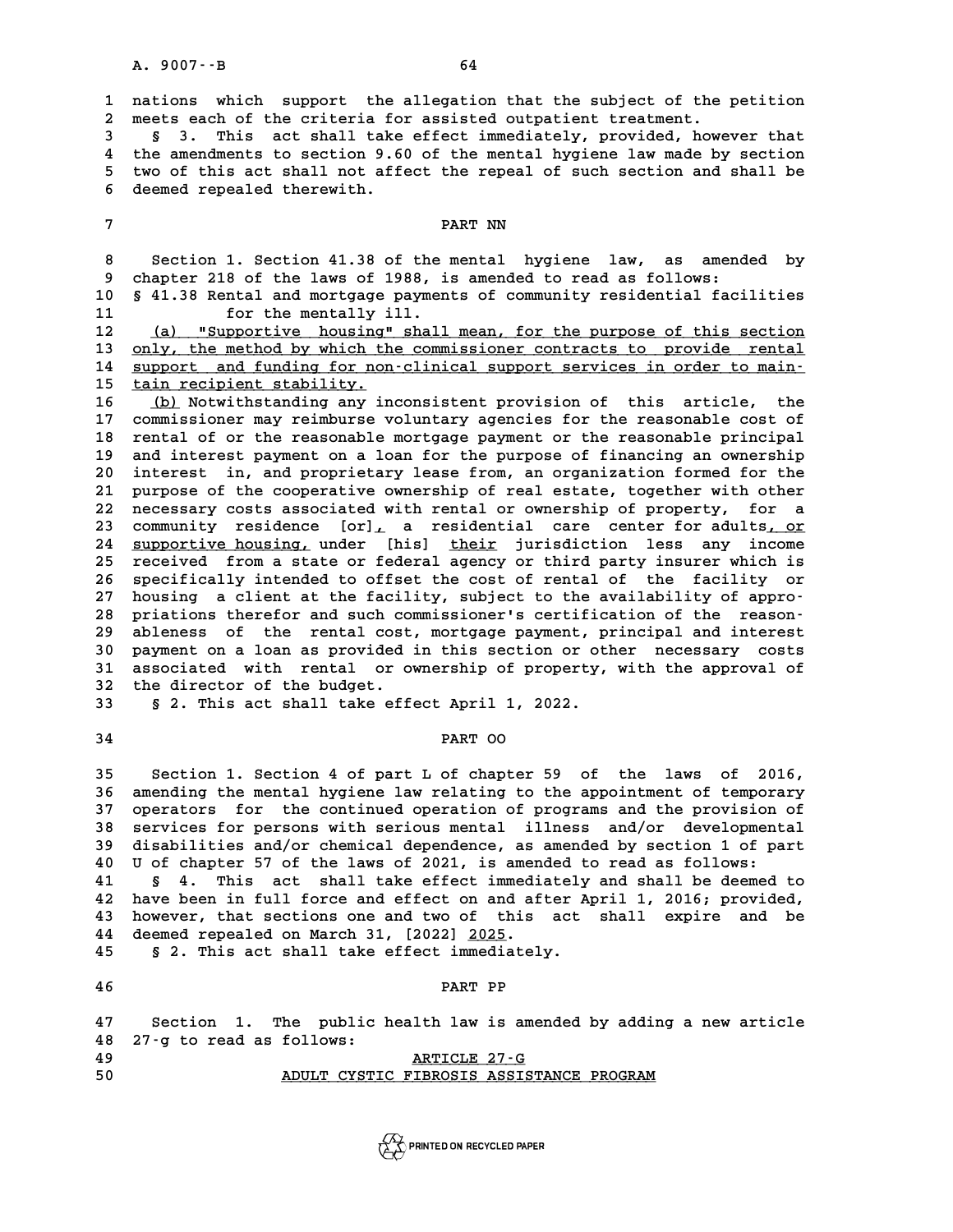|              | A. 9007 -- B<br>65                                                                                                                                |
|--------------|---------------------------------------------------------------------------------------------------------------------------------------------------|
|              |                                                                                                                                                   |
| 1            | Section 2795. Adult cystic fibrosis assistance program.                                                                                           |
| $\mathbf{2}$ | § 2795. Adult cystic fibrosis assistance program. 1. The commissioner                                                                             |
| 3            | shall establish a program to reimburse the cost of providing health care                                                                          |
| 4            | or health insurance to eligible individuals who have cystic fibrosis.                                                                             |
| 5            | 2. To be a fully eligible individual for whom health care<br>will<br>be                                                                           |
| 6            | provided under this section, such individual:                                                                                                     |
| 7            | (a) shall be at least twenty-one years old;                                                                                                       |
| 8            | (b) shall have been diagnosed as having cystic fibrosis;                                                                                          |
| 9            | (c) shall have resided in the state for a minimum of twelve continuous                                                                            |
| 10           | months immediately prior to application for services under this section;                                                                          |
| 11           | (d) shall not be eligible for medical benefits under any group or                                                                                 |
| 12           | individual health insurance policy; and                                                                                                           |
| 13           | (e) shall not be eligible for medical assistance pursuant to title                                                                                |
| 14           | eleven of article five of the social services law solely due to earned                                                                            |
| 15           | income.                                                                                                                                           |
| 16           | 3. To be a partially eligible individual for whom health care will be                                                                             |
| 17           | provided under this section, such individual shall meet all the criteria                                                                          |
| 18<br>19     | of a fully eligible individual except that a partially eligible individ-<br>ual shall be an individual who is eligible for medical benefits under |
| 20           | any group or individual health insurance policy but which does not cover                                                                          |
| 21           | all services necessary for the care and treatment of cystic fibrosis.                                                                             |
| 22           | 4. The commissioner shall require each fully eligible individual, upon                                                                            |
| 23           | determination of eligibility, to make application to a private health                                                                             |
| 24           | insurance provider as prescribed by the commissioner for an individual                                                                            |
| 25           | health insurance policy. If and when such policy is granted, the commis-                                                                          |
| 26           | sioner shall approve payment for the associated premium.                                                                                          |
| 27           | 5. The commissioner shall authorize payment for services related to                                                                               |
| 28           | the care and treatment of cystic fibrosis not otherwise covered by a                                                                              |
| 29           | health insurance policy. Providers of such services shall be reimbursed                                                                           |
| 30           | at the same rate and claims for payment shall be made as if such indi-                                                                            |
| 31           | vidual was eligible for benefits pursuant to title eleven of article                                                                              |
| 32           | five of the social services law.                                                                                                                  |
| 33           | 6. All eligible individuals shall be required to contribute seven                                                                                 |
| 34           | percent of their net annual income toward the cost of care and/or the                                                                             |
| 35           | cost of the annual health insurance premium.                                                                                                      |
| 36           | 7. The commissioner shall, in consultation with the commissioner of                                                                               |
| 37           | social services, promulgate rules and regulations necessary to implement                                                                          |
| 38           | the provisions of this article.                                                                                                                   |
| 39           | § 2. This act shall take effect immediately.                                                                                                      |
|              |                                                                                                                                                   |
| 40           | PART QQ                                                                                                                                           |
|              |                                                                                                                                                   |
| 41           | Section 1. Subdivision 26 of section 206 of the public health law, as                                                                             |
| 42           | separately amended by chapters 45 and 322 of the laws of<br>2021,<br>is<br>amended and a new subdivision 26-a is added to read as follows:        |
| 43<br>44     | 26. (a) The commissioner [is hereby authorized and directed to], in                                                                               |
| 45           | consultation with the commissioner of addiction services and supports in                                                                          |
| 46           | relation to subparagraph (x) of this paragraph, shall review any policy                                                                           |
| 47           | or practice instituted in facilities operated by the department of                                                                                |
| 48           | corrections and community supervision, and in all local correctional                                                                              |
| 49           | facilities, as defined in subdivision sixteen of section two of the                                                                               |
| 50           | correction law, regarding:                                                                                                                        |
| 51           | (i) human immunodeficiency virus (HIV) [,] and acquired immunodeficien-                                                                           |
| E O.         | $\frac{1}{2}$                                                                                                                                     |

50 correction law, regarding<br>51 (i) human immunodeficie:<br>52 cy syndrome (AIDS)[,]<u>;</u><br>53 (ii) bonatitie C (HCV)[ 51 (<u>i)</u> human immunodeficiency virus<br>52 cy syndrome (AIDS)[,]<u>;</u><br>53 (<u>ii)</u> hepatitis C (HCV)[, and];

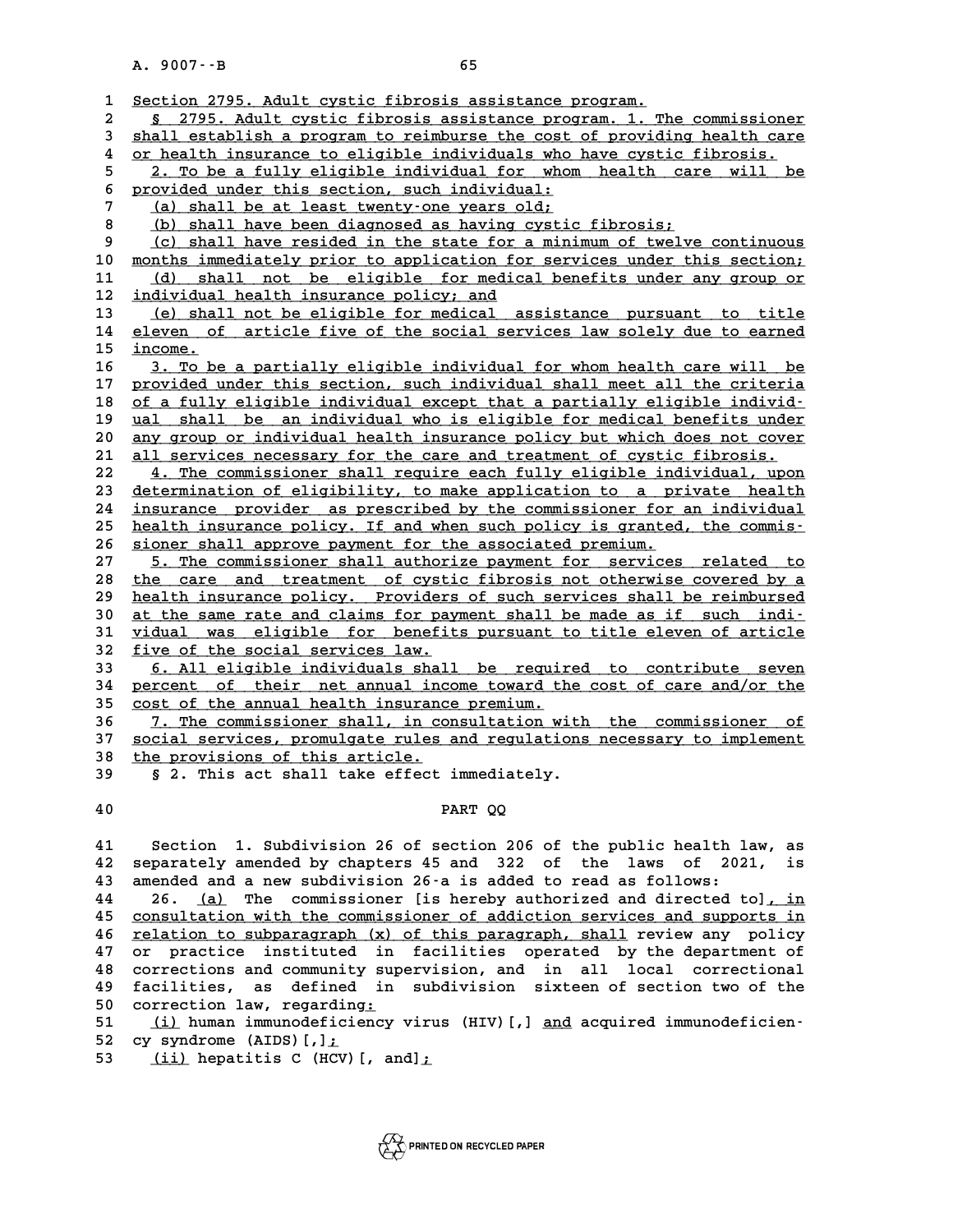|                   | A. 9007 - - B<br>66                                                                                                                             |
|-------------------|-------------------------------------------------------------------------------------------------------------------------------------------------|
|                   |                                                                                                                                                 |
| $\mathbf{1}$<br>2 | (iii) COVID-19 [, including the prevention of the transmission of and<br>the treatment of such infections and diseases among incarcerated indi- |
| 3                 | viduals];                                                                                                                                       |
| 4                 | (iv) emerging infectious diseases;                                                                                                              |
| 5                 | (v) women's health;                                                                                                                             |
| 6                 | (vi) transgender health;                                                                                                                        |
| 7                 | (vii) chronic health conditions including but not limited to asthma,                                                                            |
| 8                 | diabetes, and heart disease;                                                                                                                    |
| 9                 | (viii) health care services for individuals fifty years of age or                                                                               |
| 10                | older;                                                                                                                                          |
| 11                | (ix) discharge planning of health care services including planning for                                                                          |
| 12<br>13          | discharges requiring residential placement or long-term care services;                                                                          |
| 14                | and<br>(x) substance use disorders.                                                                                                             |
| 15                | (b) Such [review] reviews shall be performed at least annually,<br>and                                                                          |
| 16                | shall focus on whether such [policy or practice is] policies or prac-                                                                           |
| 17                | tices are consistent with current, generally accepted medical<br>standards                                                                      |
| 18                | and procedures used to prevent the transmission of and to treat those                                                                           |
| 19                | infections and diseases among the general public. In performing such                                                                            |
| 20                | reviews, in order to determine the quality and adequacy of care and                                                                             |
| 21                | treatment provided, department personnel are authorized to enter correc-                                                                        |
| 22                | tional facilities and inspect policy and procedure manuals and medical                                                                          |
| 23                | interview health services providers and incarcerated indivi-<br>protocols,                                                                      |
| 24<br>25          | dual-patients, review medical grievances, and inspect a representative<br>sample of medical records of incarcerated<br>individuals known to be  |
| 26                | infected with any such infections or diseases. Prior to<br>initiating a                                                                         |
| 27                | review of a correctional<br>system, the commissioner shall inform the                                                                           |
| 28                | public, including patients, their families and patient advocates, of the                                                                        |
| 29                | scheduled review and invite them to provide the commissioner with rele-                                                                         |
| 30                | vant information.                                                                                                                               |
| 31                | (c) Upon the completion of such review, the department shall, in writ-                                                                          |
| 32                | ing, approve such policy or practice as instituted in facilities oper-                                                                          |
| 33                | ated by the department of corrections and community supervision, and in                                                                         |
| 34                | local correctional facility, or, based on specific, written recom-<br>any                                                                       |
| 35<br>36          | mendations, direct the department of corrections and community super-<br>vision, or the authority responsible for the provision of medical care |
| 37                | to incarcerated individuals in local correctional facilities to prepare                                                                         |
| 38                | and<br>implement a corrective plan to address deficiencies in areas where                                                                       |
| 39                | such policy or practice fails to conform to current, generally accepted                                                                         |
| 40                | standards and procedures.<br>The commissioner shall monitor the<br>medical                                                                      |
| 41                | implementation of such corrective plans and shall conduct such further                                                                          |
| 42                | the commissioner deems necessary to ensure that identified<br>reviews<br>as                                                                     |
| 43                | deficiencies in those policies and practices are corrected. All written                                                                         |
| 44                | reports pertaining to reviews provided for in this subdivision shall not                                                                        |
| 45                | contain individual patient identifying information and shall be [main-<br>tained, under such conditions as the commissioner shall prescribe,    |
| 46<br>47          | as]<br>public information [available for public inspection] and shall be posted                                                                 |
| 48                | on the department's website.                                                                                                                    |
| 49                | (d) As used in this subdivision, "emerging infectious disease" means                                                                            |
| 50                | an infection that has increased recently or is threatening to increase                                                                          |
| 51                | in the near future.                                                                                                                             |
| 52                | 26-a. (a) The department, in consultation with the department of                                                                                |
| 53                | corrections and community supervision, shall biennially study health                                                                            |
| 54                | care staffing in facilities operated by the department of corrections                                                                           |
| 55                | and community supervision and in local correctional facilities<br>as                                                                            |

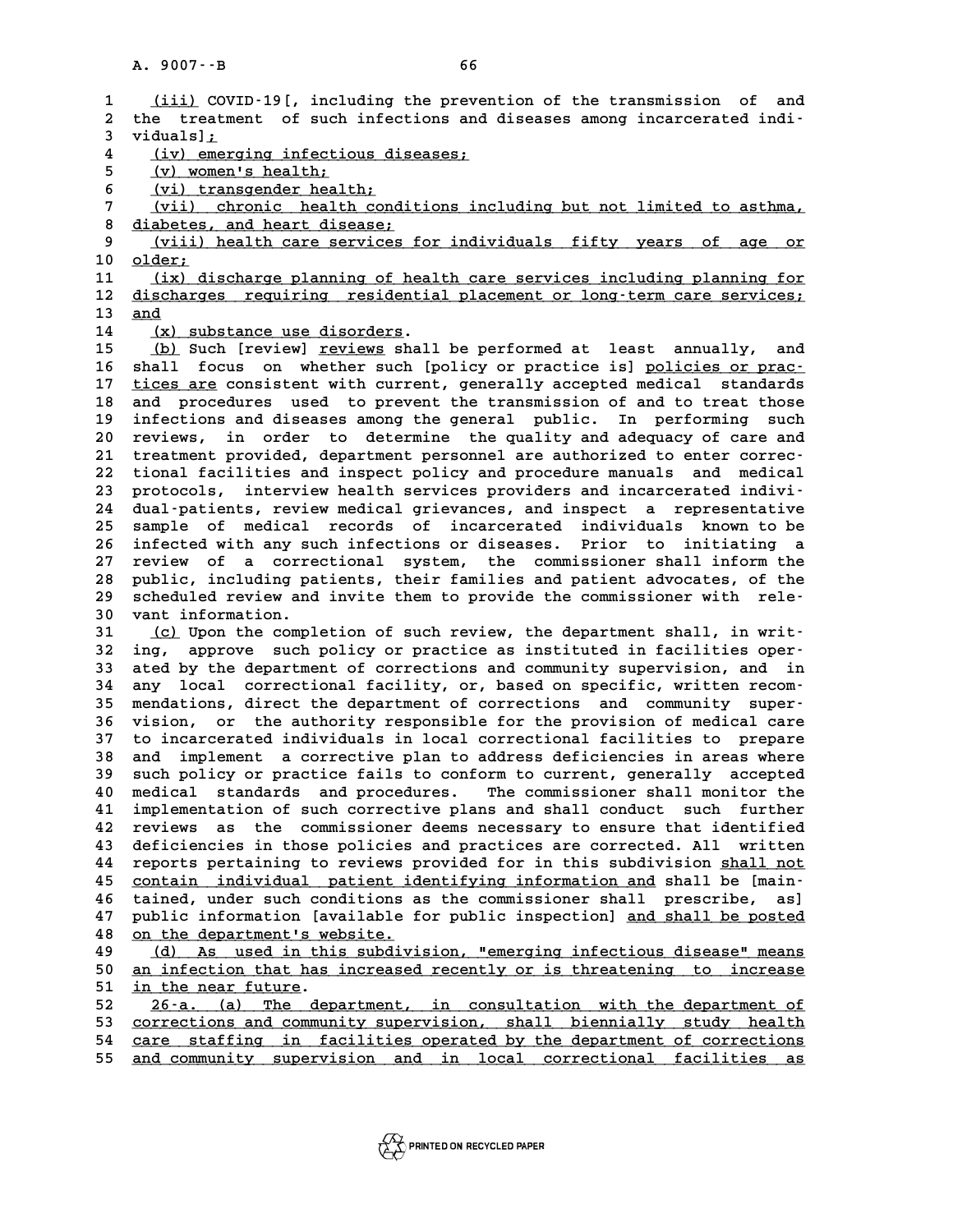|                     | A. 9007 -- B<br>67                                                                                                 |
|---------------------|--------------------------------------------------------------------------------------------------------------------|
| 1<br>$\overline{a}$ | defined in subdivision sixteen of section two of the correction law. The<br>study shall examine:                   |
| 3                   | (i) adequacy of staffing, including in specialties such as women's,                                                |
| 4                   | transgender, and geriatric health care;                                                                            |
| 5                   | (ii) potential challenges such as salary adequacy or geographic                                                    |
| 6                   | factors; and                                                                                                       |
| 7                   | (iii) impact of staffing levels on availability of services.                                                       |
| 8                   | The first such study shall be completed and submitted to the<br>(b)                                                |
| 9                   | governor, the temporary president of the senate, and the speaker of the                                            |
| 10<br>11            | assembly no later than one year after the effective date of this subdi-<br>vision.                                 |
| 12                  | § 2. This act shall take effect immediately.                                                                       |
|                     |                                                                                                                    |
| 13                  | PART RR                                                                                                            |
| 14                  | Section 1. Paragraph (d-3) of subdivision 3 of section 364-j of the                                                |
| 15                  | services law, as added by section 1 of part JJ of chapter 57 of<br>social                                          |
| 16                  | the laws of 2021, is amended to read as follows:                                                                   |
| 17                  | (d-3) Services provided in school-based health centers shall not be                                                |
| 18                  | provided to medical assistance recipients through managed care programs                                            |
| 19                  | established pursuant to this section [until at least April first, two                                              |
| 20                  | thousand twenty-three,] and shall continue to be provided outside of                                               |
| 21<br>22            | managed care programs.<br>§ 2. Section 2 of part JJ of chapter 57 of the laws of 2021 amending                     |
| 23                  | the social services law relating to managed care programs, is amended to                                           |
| 24                  | read as follows:                                                                                                   |
| 25                  | § 2. This act shall take effect immediately [and shall expire April 1,                                             |
| 26                  | 2023, when upon such date the provisions of this act shall be deemed                                               |
| 27                  | repealed]; provided [further,] that the amendments to section 364-j of                                             |
| 28                  | the social services law made by section one of this act shall not affect                                           |
| 29                  | the repeal of such section and shall be deemed repealed therewith.                                                 |
| 30                  | This act shall take effect immediately; provided, however, that<br>Ş.<br>3.                                        |
| 31                  | the amendments to section 364-j of the social services law made by                                                 |
| 32<br>33            | section one of this act shall not affect the repeal of such section and<br>shall be deemed repealed therewith.     |
|                     |                                                                                                                    |
| 34                  | PART SS                                                                                                            |
| 35                  | Section 1. Subdivision 3 of section 367-a of the social services law,                                              |
| 36                  | amended by chapter 558 of the laws of 1989, paragraph (a) as amended<br>as                                         |
| 37                  | by chapter 81 of the laws of 1995, subparagraph 1 of paragraph (b)<br>as                                           |
| 38                  | designated and subparagraph 2 as added by section 41 of part C of chap-                                            |
| 39                  | ter 58 of the laws of 2008, paragraph (c) as added by chapter 651 of the                                           |
| 40                  | laws of 1990, paragraph (d) as amended by section 27 of part B of chap-                                            |
| 41                  | of the laws of 2010, paragraph (e) as added by section 16 of<br>109<br>ter                                         |
| 42                  | part D of chapter 56 of the laws of 2013, subparagraph 2 of paragraph                                              |
| 43<br>44            | amended by section 52 of part C of chapter 60 of the laws of<br>(e).<br>as<br>2014, is amended to read as follows: |
| 45                  | 3. (a) As used in this subdivision, the following terms shall have the                                             |
| 46                  | following meanings:                                                                                                |
| 47                  | (1) "Qualified medicare beneficiary" means a person who is entitled to                                             |
| 48                  | hospital insurance benefits under part A of title XVIII of the federal                                             |
| 49                  | social security act, whose income does not exceed one hundred percent of                                           |
| 50                  | the official federal poverty line applicable to the person's family size                                           |
| 51                  | and whose resources do not exceed twice the maximum amount of resources                                            |
| 52                  | a person may have in order to qualify for benefits under the federal                                               |

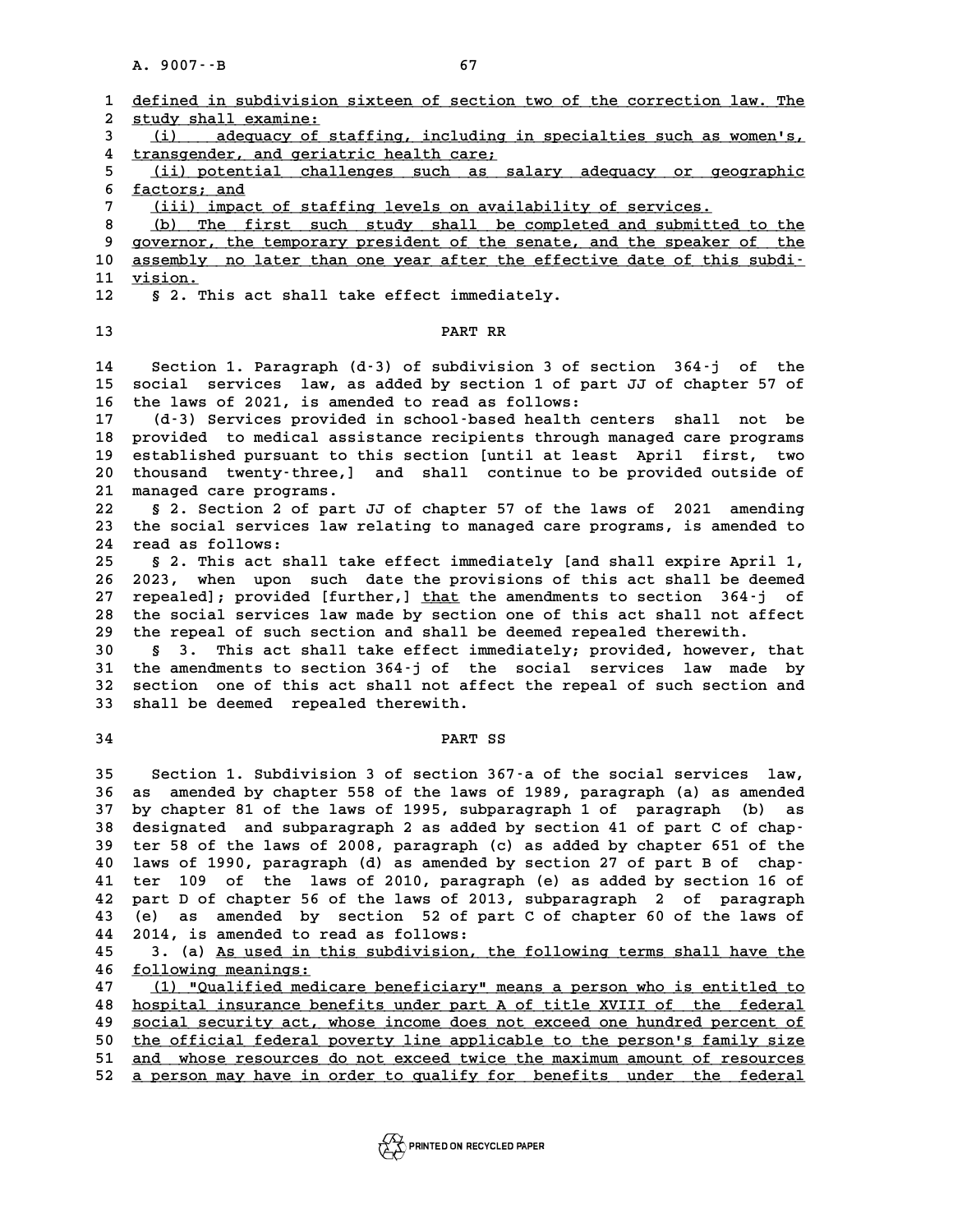|              | A. 9007 -- B<br>68                                                                                                                                |
|--------------|---------------------------------------------------------------------------------------------------------------------------------------------------|
|              |                                                                                                                                                   |
| $\mathbf{1}$ | supplemental security income program of title XVI of the federal social                                                                           |
| 2            | security act, as determined for purposes of such program. To the                                                                                  |
| 3            | extent that federal financial participation is available, a person                                                                                |
| 4            | whose resources are in excess of the amount specified in this                                                                                     |
| 5            | subparagraph but otherwise meets the requirements shall<br>be                                                                                     |
| 6            | considered a "qualified medicare beneficiary".                                                                                                    |
| 7            | (2) "Specified low income medicare beneficiary" means a person who                                                                                |
| 8<br>9       | would be a qualified medicare beneficiary except that person's income                                                                             |
| 10           | exceeds one hundred percent of the federal income poverty line applica-<br>ble to the person's family size, but is less than one hundred twenty   |
| 11           | percent of such poverty line.                                                                                                                     |
| 12           | (3) "Qualified individual" means a person who is entitled to hospital                                                                             |
| 13           | insurance benefits under part A of title XVIII of the federal social                                                                              |
| 14           | security act and whose income exceeds the income level established by                                                                             |
| 15           | the state and is at least one hundred twenty percent, but less than one                                                                           |
| 16           | hundred thirty-five percent, of the federal poverty level, for a family                                                                           |
| 17           | of the size involved and who is not otherwise eligible for medical                                                                                |
| 18           | assistance under this article; referred to as a qualified individual.                                                                             |
| 19           | (4) "Qualified disabled and working individual" means an individ-                                                                                 |
| 20           | ual who is not otherwise eligible for medical assistance and:                                                                                     |
| 21           | (i) who is entitled to enroll for hospital insurance benefits under                                                                               |
| 22           | section 1818A of part A of title XVIII of the federal social security                                                                             |
| 23           | act;                                                                                                                                              |
| 24           | (ii) whose income does not exceed two hundred percent of the official                                                                             |
| 25           | federal poverty line applicable to the person's family size; and                                                                                  |
| 26           | (iii) whose resources do not exceed twice the maximum amount of                                                                                   |
| 27           | resources that an individual or a couple, in the case of a married                                                                                |
| 28           | individual, may have and obtain federal supplemental security income                                                                              |
| 29           | benefits under title XVI of the federal social security act, as                                                                                   |
| 30           | determined for purposes of that program.                                                                                                          |
| 31           | For purposes of this subparagraph, income and resources are                                                                                       |
| 32           | determined by the same methodology as is used for determining                                                                                     |
| 33           | eligibility under the federal supplemental security income benefits                                                                               |
| 34           | under title XVI of the federal social security act.                                                                                               |
| 35           | (b) Payment of premiums for enrolling qualified disabled and working                                                                              |
| 36<br>37     | individuals and qualified medicare beneficiaries under Part A of title<br>XVIII of the federal social security act and for enrolling such benefi- |
|              | ciaries<br>and eligible recipients of public assistance under part B of                                                                           |
| 38<br>39     | title XVIII of the federal social security act, together with the costs                                                                           |
| 40           | of the applicable co-insurance and deductible amounts on behalf of such                                                                           |
| 41           | beneficiaries, and recipients, and premiums under section<br>1839 of the                                                                          |
| 42           | federal social security act for [persons who would be qualified medicare                                                                          |
| 43           | beneficiaries except that their incomes exceed one hundred percent of                                                                             |
| 44           | the federal income poverty line applicable to the person's<br>family size                                                                         |
| 45           | in calendar years nineteen hundred ninety-three and nineteen<br>but,                                                                              |
| 46           | hundred ninety-four, is less than one hundred ten percent of such pover-                                                                          |
| 47           | ty line and, in calendar year beginning in nineteen hundred ninety-five,                                                                          |
| 48           | is less than one hundred twenty percent of such poverty line] specified                                                                           |
| 49           | low income medicare beneficiaries shall be made and the cost thereof                                                                              |
| 50           | borne by the state or by the state and social services districts,                                                                                 |
| 51           | respectively, in accordance with the regulations of the department,                                                                               |
| 52           | provided, however, that the share of the cost to be borne by a social                                                                             |
| 53           | services district, if any, shall in no event exceed the proportionate                                                                             |
| 54           | share borne by such district with respect to other expenditures<br>under                                                                          |
| 55           | Moreover, if the director of the budget approves, payment<br>this title.                                                                          |
| 56           | of premiums for enrolling persons who have been determined to be<br>eligi-                                                                        |
|              |                                                                                                                                                   |

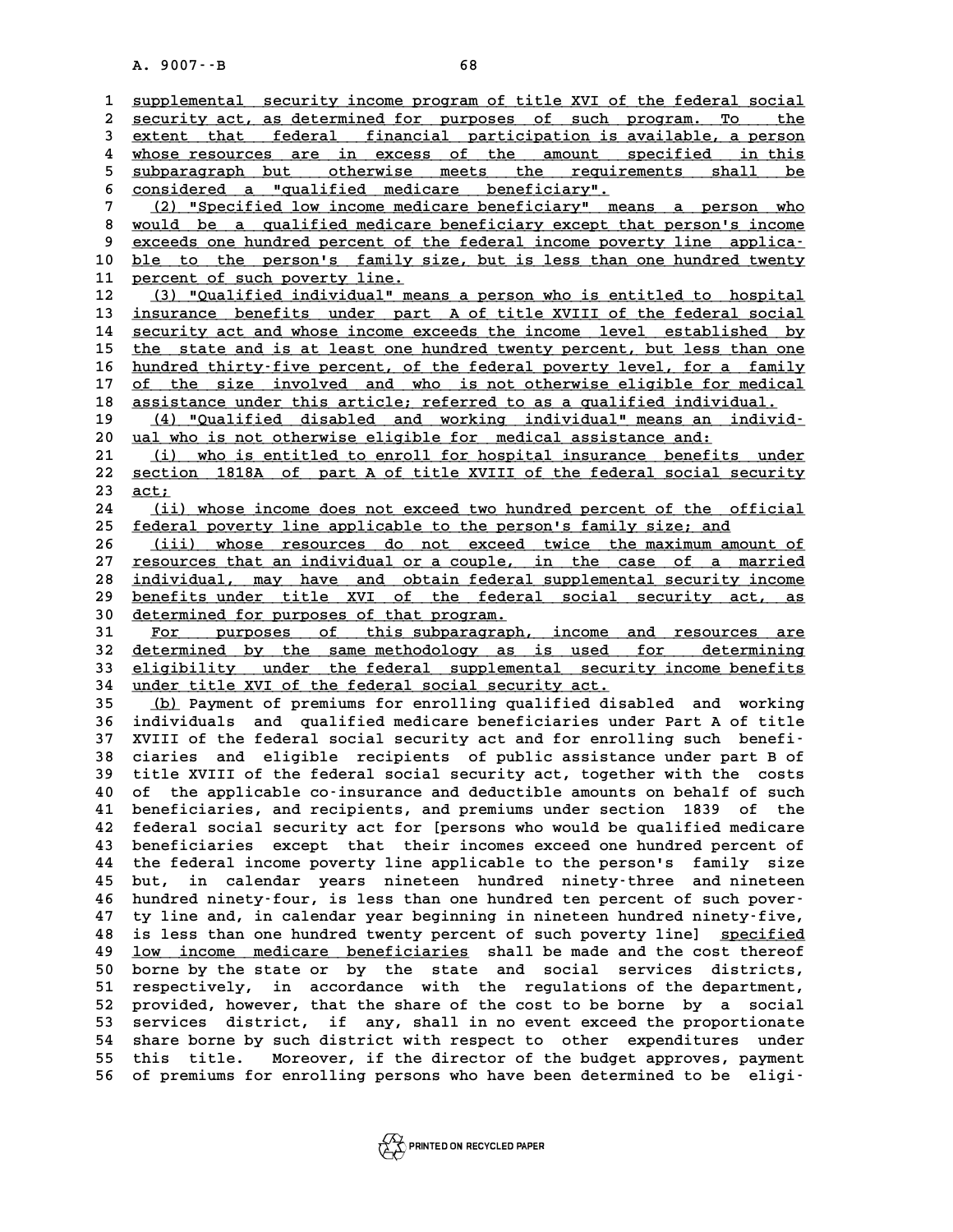**1 ble for medical assistance only may be made and the cost thereof borne** 1 ble for medical assistance only may be m<br>2 or shared pursuant to this subdivision.<br>3 ((b) (1) For purposes of this subdivision. **3** ble for medical assistance only may be made and the cost thereof borne<br>
2 or shared pursuant to this subdivision.<br>
(b) (1) For purposes of this subdivision, "qualified medicare benefi-<br>
<sup>1</sup> siarios", are these persons

**4 ciaries are those persons who are entitled in the medicare beneficance of this subdivision, "qualified medicare benefical insurance bene-**<br>**4 ciaries"** are those persons who are entitled to hospital insurance bene-<br>**5 f 5 fixture 1 for the fits in the fits subdivision, "qualified medicare benefication"**<br>4 ciaries" are those persons who are entitled to hospital insurance bene-<br>5 fits under part A of title XVIII of the federal social secur **6** ciaries" are those persons who are entitled to hospital insurance bene-<br>
5 fits under part A of title XVIII of the federal social security act,<br>
6 whose income does not exceed one hundred percent of the official federa 5 fits under part A of title XVIII of the federal social security act,<br>6 whose income does not exceed one hundred percent of the official federal<br>7 poverty line applicable to the person's family size and whose resources<br>3 **8 whose income does not exceed one hundred percent of the official federal<br>
7 poverty line applicable to the person's family size and whose resources<br>
8 do not exceed twice the maximum amount of resources a person may hav** poverty line applicable to the person's family size and whose resources<br>8 do not exceed twice the maximum amount of resources a person may have in<br>9 order to qualify for benefits under the federal supplemental security<br>10 8 do not exceed twice the maximum amount of resources a person may have in<br>9 order to qualify for benefits under the federal supplemental security<br>10 income program of title XVI of the federal social security act, as<br><sup>11</sup> 9 order to qualify for benefits under the fe<br>10 income program of title XVI of the fe<br>11 determined for purposes of such program.<br>12 (2) Notwithstanding any provision of subp 10 income program of title XVI of the federal social security act, as<br>
11 determined for purposes of such program.<br>
12 (2) Notwithstanding any provision of subparagraph one of this para-<br>
13 graph to the contrary to the ex

11 determined for purposes of such program.<br>
12 (2) Notwithstanding any provision of subparagraph one of this para-<br>
13 graph to the contrary, to the extent that federal financial partic-<br>
14 ipation is available, a person 12 (2) Notwithstanding any provision of subparagraph one of this para-<br>13 graph to the contrary, to the extent that federal financial partic-<br>14 ipation is available, a person whose resources are in excess of the<br>15 apount 13 graph to the contrary, to the extent that federal financial partic-<br>14 ipation is available, a person whose resources are in excess of the<br>15 amount specified but otherwise meets the requirements of subparagraph<br>16 apo 14 ipation is available, a person whose resources are in excess of the<br>
15 amount specified but otherwise meets the requirements of subparagraph<br>
16 one of this paragraph shall be considered a "qualified medicare benefi-<br> 15 amount specified but otherwise meets the requirements of subparagraph<br>16 one of this paragraph shall be considered a "qualified medicare benefi-<br>17 ciary" for the purposes of this subdivision. The commissioner is author **16 one of this paragraph shall be considered a "qualified medicare benefi-**<br>17 ciary" for the purposes of this subdivision. The commissioner is author-<br>18 ized to submit amendments to the state plan for medical assistance 17 ciary" for the purposes of this subdivision. The commissioner is author-<br>18 ized to submit amendments to the state plan for medical assistance<br>19 and/or submit one or more applications for waivers of the federal social<br> 18 ized to submit amendments to the state plan for medical assistance<br>19 and/or submit one or more applications for waivers of the federal social<br>20 security act, to obtain the federal approvals necessary to implement<br>21 t and/or submit one or more applications for waivers of the federal social<br>
20 security act, to obtain the federal approvals necessary to implement<br>
21 this subparagraph.<br>
22 (c) (1) For purposes of this subdivision, "qualif 20 security act, to obtain the federal approvals necessary to implement<br>21 this subparagraph.<br>22 (c) (1) For purposes of this subdivision, "qualified disabled and<br>23 working individuals" are individuals who are not otherwi

21 this subparagraph.<br>22 (c) (1) For purposes of this subdivision, "qualified disabled and<br>23 working individuals" are individuals who are not otherwise eligible for<br>24 modiael aggistance and: 22 (c) (1) For purposes<br>23 working individuals" are implied assistance and:<br>24 medical assistance and:<br><sup>25</sup> (i) reportantials in 23 working individuals" are individuals who are not otherwise eligible for<br>24 medical assistance and:<br>25 (i) who are entitled to enroll for hospital insurance benefits under<br>26 decise 1919 of part 1 of title WIII of the fo

24 medical assistance and:<br>25 (i) who are entitled to enroll for hospital insurance benefits under<br>26 section 1818A of part A of title XVIII of the federal social security<br>27 adt. 25 (i)<br>26 section<br>27 act;<br><sup>29 (ii)</sup> **26 section 1818A of part A of title XVIII of the federal social security**<br>27 act;<br>(ii) whose income does not exceed two hundred percent of the official<br>28 foderal poverty line applicable to the personis family size: and

**27 act;**<br>28 (ii) whose income does not exceed two hundred percent of the off<br>29 federal poverty line applicable to the person's family size; and<br>20 (iii) whose resources do not exceed twise the maximum amoun (ii) whose income does not exceed two hundred percent of the official<br>29 federal poverty line applicable to the person's family size; and<br>30 (iii) whose resources do not exceed twice the maximum amount of<br>31 resources that

**39 federal poverty line applicable to the person's family size; and<br>
30 (iii) whose resources do not exceed twice the maximum amount of<br>
31 resources that an individual or a couple, in the case of a married indi-<br>
<sup>32</sup> vi** 30 (ii) whose resources do not exceed twice the maximum amount of resources that an individual or a couple, in the case of a married indi-<br>32 vidual, may have and obtain federal supplemental security income bene-<br><sup>33</sup> fits 31 resources that an individual or a couple, in the case of a married indi-<br>32 vidual, may have and obtain federal supplemental security income bene-<br>33 fits under title XVI of the federal social security act, as determine 32 vidual, may have and obtain fe<br>33 fits under title XVI of the fede<br>34 for purposes of that program.<br><sup>35</sup> (2) For purposes of this pa 33 fits under title XVI of the federal social security act, as determined<br>34 for purposes of that program.<br>35 (2) For purposes of this paragraph, income and resources are deter-<br><sup>36</sup> mined by the same methodology as is use

**34 for purposes of that program.**<br> **35** (2) For purposes of this paragraph, income and resources are deter-<br> **36 mined by the same methodology as is used for determining eligibility**<br> **37 under the foderal surplemental so 35** (2) For purposes of this paragraph, income and resources are deter-<br>36 mined by the same methodology as is used for determining eligibility<br>37 under the federal supplemental security income benefits under title XVI<br>28 36 mined by the same methodology as is used for determining eligibility<br>37 under the federal supplemental security income benefits under title XVI<br>38 of the federal social security act.<br>39 (d) (c) (1) Beginning April first 37 under the federal supplemental security income benefits under title XVI<br>38 of the federal social security act.<br>39 (d)] <u>(c)</u> (1) Beginning April first, two thousand two and to the extent<br>40 that federal financial partic

(d)] <u>(c)</u> (1) Beginning April first, two thousand two and to the extent **41 percent federal Medical assistance percentage and subject to sections 40 that federal financial participation is available at a one hundred**<br>**41 percent federal Medical assistance percentage and subject to sections**<br>**42 1933 and 1902(a)(10)(E)(iv) of the federal social security act, medical** 41 percent federal Medical assistance percentage and subject to sections<br>42 1933 and 1902(a)(10)(E)(iv) of the federal social security act, medical<br>43 assistance shall be available for full payment of medicare part B premi **42** 1933 and 1902(a)(10)(E)(iv) of the federal social security act, medical<br>43 assistance shall be available for full payment of medicare part B premi-<br>44 ums for <u>qualified</u> individuals [(referred to as qualified individ 43 assistance shall be available for full payment of medicare part B premi-<br>44 ums for <u>qualified</u> individuals [(referred to as qualified individuals 1)<br>45 who are entitled to hospital insurance benefits under part A of ti 44 ums for <u>qualified</u> individuals [(referred to as qualified individuals 1)<br>45 who are entitled to hospital insurance benefits under part A of title<br>46 XVIII of the federal social security act and whose income exceeds the who are entitled to hospital insurance benefits under part A of title XVIII of the federal social security act and whose income exceeds the income level established by the state and is at least one hundred twenty<br>As person **46 XVIII of the federal social security act and whose income exceeds the**<br>47 income level established by the state and is at least one hundred twenty<br>48 percent, but less than one hundred thirty-five percent, of the feder 47 income level established by the state and is at least one hundred twenty<br>48 percent, but less than one hundred thirty-five percent, of the federal<br>49 poverty level, for a family of the size involved and who are not othe 90 percent, but less than one hundred thirty-five percent, of the federal<br>49 poverty level, for a family of the size involved and who are not other-<br>50 wise eligible for medical assistance under the state plan; 1.<br>51 (2) P **50** poverty level, for a family of the size involved and who are not other-<br>50 wise eligible for medical assistance under the state plan; <u>1.</u><br>51 (2) Premium payments for the individuals described in subparagraph one<br>52 o

**50** wise eligible for medical assistance under the state plan; 1.<br>
51 (2) Premium payments for the individuals described in subparagraph one<br>
52 of this paragraph will be one hundred percent federally funded up to the<br>
53 52 of this paragraph will be one hundred percent federally funded up to the<br>53 amount of the federal allotment. The department shall discontinue<br>54 enrollment into the program when the part B premium payments made pursu-52 of this paragraph will be one hundred percent federally funded up to the<br>
53 amount of the federal allotment. The department shall discontinue<br>
54 enrollment into the program when the part B premium payments made pursu-53 amount of the federal allotment. The department shall discontinue<br>54 enrollment into the program when the part B premium payments made pursu-<br>55 mont<br>56 mont 55 ant to subparagraph one of this paragraph meet the yearly federal allot<sup>1</sup><br>56 ment.

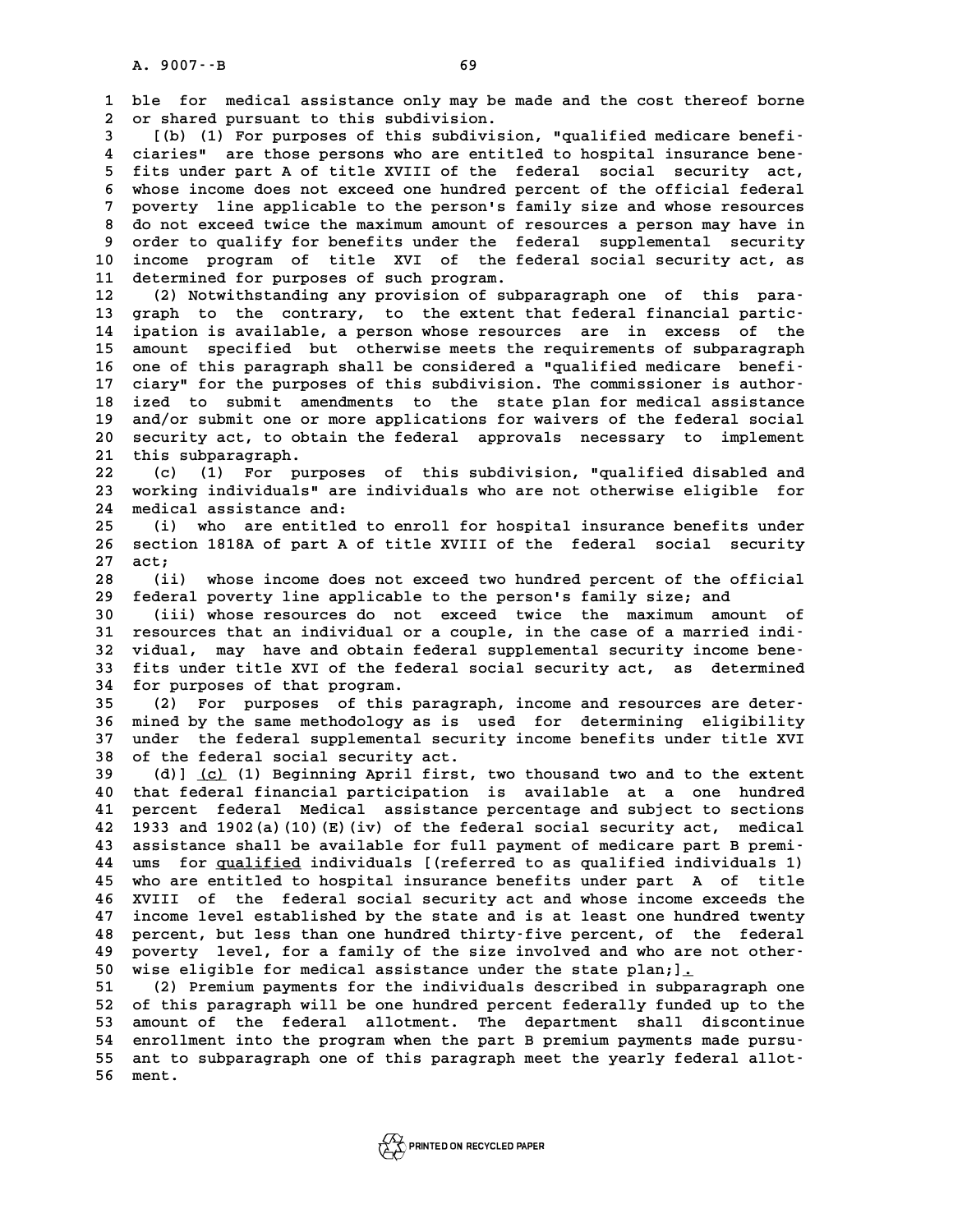A. 9007 - B<br>
1 [(3) The commissioner of health shall develop a simplified application<br>
<sup>2</sup> form consistent with federal law for payments pursuant to this **2 form, consistent with federal law, for payments pursuant to this** I (3) The commissioner of health shall develop a simplified application<br>2 form, consistent with federal law, for payments pursuant to this<br>3 section. The commissioner of health, in cooperation with the office for<br>4 the agi 2 form, consistent with federal law, for payments pursuant to this<br>3 section. The commissioner of health, in cooperation with the office for<br>4 the aging, shall publicize the availability of such payments to medicare<br>5 hono 3 section. The commi<br>4 the aging, shall p<br>5 beneficiaries.] 4 the aging, shall publicize the availability of such payments to medicare<br>5 beneficiaries.]<br>6 (d) Commencing April first, two thousand twenty-two, and subject to<br>7 federal approval which the commissioner shall seek, the f 5 beneficiaries.]<br>6 <u>(d) Commencing April first, two thousand twenty-two, and subject to</u><br>7 <u>federal approval, which the commissioner shall seek, the following shall</u><br>8 continu **8** <u>(d) Co</u><br>7 <u>federal a</u><br>8 <u>apply:</u><br>0 (1) For Federal approval, which the commissioner shall seek, the following shall<br>apply:<br>9 (1) For qualified medicare beneficiaries all countable income over one<br>pundred persont of the federal powerty lovel, up to one, hundred, two 8 <u>apply:</u><br>
9 (1) For qualified medicare beneficiaries all countable income over one<br>
10 hundred percent of the federal poverty level, shall be disregarded after taking 10 (1) For qualified medicare beneficiaries all countable income over one<br>
10 hundred percent of the federal poverty level, up to one hundred twenty<br>
11 percent of the federal poverty level, shall be disregarded, after tak 10 <u>hundred percent of the federal poverty level, up to one hundred twenty</u><br>11 <u>percent of the federal poverty level</u>, shall be disregarded, after taking<br>12 <u>all other disregards, deductions, and exclusions under federal a</u> 11 percent of the federal poverty level, shall be disregarded, after taking<br>
12 all other disregards, deductions, and exclusions under federal and state<br>
13 <u>law into account for those persons eligible pursuant to this sec</u> 12 all other disregards, deductions, and exclusions under federal and state<br>
13 <u>law into account for those persons eligible pursuant to this section.</u><br>
14 (2) For specified low income medicare beneficiaries all countable<br> 12 <u>all other disregards, deductions, and exclusions under federal and state</u><br>13 <u>law into account for those persons eligible pursuant to this section.</u><br>14 (2) For specified low income medicare beneficiaries all countable<br> 16 to one hundred thirty-eight percent of the federal poverty level, shall<br>17 be disregarded, after taking all other disregards, deductions, and is income over one hundred twenty percent of the federal poverty level, up<br>16 <u>to one hundred thirty-eight percent of the federal poverty level, shall</u><br>17 <u>be disregarded, after taking all other disregards, deductions, and</u> 16 to one hundred thirty-eight percent of the federal poverty level, shall<br>17 <u>be disregarded, after taking all other disregards, deductions, and<br>exclusions under federal and state law into account for those persons<br>aligni</u> 17 <u>be disregarded, after taking all offered and state</u><br>18 <u>eligible pursuant to this section.</u><br>20 (3) For gualifying individuals all 20 <u>eligible pursuant to this section.</u><br>
20 (3) For qualifying individuals all countable income over one hundred<br>
21 thirty-eight percent of the federal poverty level, up to one hundred **21 thirty-eight percent of the federal poverty level, up to one hundred \_\_\_\_\_\_\_\_\_\_\_\_\_\_\_\_\_\_\_\_\_\_\_\_\_\_\_\_\_\_\_\_\_\_\_\_\_\_\_\_\_\_\_\_\_\_\_\_\_\_\_\_\_\_\_\_\_\_\_\_\_\_\_\_\_\_\_\_\_\_\_\_** 20 (3) For qualifying individuals all countable income over one hundred<br>
21 thirty-eight percent of the federal poverty level, up to one hundred<br>
22 fifty-six percent of the federal poverty level, shall be disregarded,<br>
23 21 thirty-eight percent of the federal poverty level, up to one hundred<br>22 fifty-six percent of the federal poverty level, shall be disregarded,<br>23 <u>after taking all other disregards, deductions, and exclusions under</u><br>24 f 22 <u>fifty-six percent of the federal poverty level, shall be disregarded,<br>23 <u>after taking all other disregards, deductions, and exclusions under</u><br><u>16 federal and state law into account for those persons eligible pursuant</u></u> after taking all other disregards, deductions, and exclusions under<br> **24 federal and state law into account for those persons eligible pursuant**<br>
25 to this section.<br>
26 (e) (1) Payment of premiums for enrolling individual 24 <u>federal and state law into account for those persons eligible pursuant</u><br>25 <u>to this section.</u><br>26 (e) (1) Payment of premiums for enrolling individuals in qualified<br>27 health plans offered through a health insurance exc **27 health plans offered through a health insurance exchange established 26 (e) (1) Payment of premiums for enrolling individuals in qualified**<br>27 health plans offered through a health insurance exchange established<br>28 pursuant to the federal Patient Protection and Affordable Care Act (P.L.<br>2 27 health plans offered through a health insurance exchange established<br>
28 pursuant to the federal Patient Protection and Affordable Care Act (P.L.<br>
29 111-148), as amended by the federal Health Care and Education Reconci 28 pursuant to the federal Patient Protection and Affordable Care Act (P.L.<br>29 111-148), as amended by the federal Health Care and Education Reconcil-<br>30 iation Act of 2010 (P.L. 111-152), shall be available to individuals 111-148), as amended by the federal Health Care and Education Reconcil-<br>30 iation Act of 2010 (P.L. 111-152), shall be available to individuals<br>31 who:<br>(i) immediately prior to being enrolled in the qualified health plan, 30 iation Act of 2010 (P.L. 111-152), shall be available to individuals<br>31 who:<br>32 (i) immediately prior to being enrolled in the qualified health plan,<br>33 were or would have been eligible under the family health plus prog **33 were or would have been eligible under the family health plus program as 34 a parent or stepparent of a child under the age of twenty-one, and whose 33 were or would have been eligible under the family health plus program as<br>34 a parent or stepparent of a child under the age of twenty-one, and whose<br>35 MAGI household income, as defined in subparagraph eight of paragra 34 a parent or stepparent of a child under the age of twenty-one, and whose**<br>**35 MAGI household income, as defined in subparagraph eight of paragraph (a)**<br>36 of subdivision one of section three hundred sixty-six of this t **35 MAGI household income, as defined in subparagraph eight of paragraph (a)**<br>36 of subdivision one of section three hundred sixty-six of this title,<br>37 exceeds one hundred thirty-three percent of the federal poverty line 36 of subdivision one of section three hundred sixty-six of this title,<br>37 exceeds one hundred thirty-three percent of the federal poverty line for<br>38 the applicable family size;<br>39 (ii) are not otherwise eligible for medi 37 exceeds one hundred thirty-three percent of the federal poverty line for<br>38 the applicable family size;<br>(ii) are not otherwise eligible for medical assistance under this<br>40 title; and 38 the applicable family size;<br>39 (ii) are not otherwise<br>40 title; and<br>41 (iii) are enrolled in a s **41 (iii) are enrolled in a standard health plan in the silver level, as 42 defined in 42 U.S.C. 18022. 43 (2) Payment pursuant to this paragraph shall be for premium obli-44 gations of the individual under the qualified health plan and shall** 43 (2) Payment pursuant to this paragraph shall be for premium obli-<br>44 gations of the individual under the qualified health plan and shall<br>45 continue only if and for so long as the individual's MAGI household<br>46 income e 44 gations of the individual under the qualified health plan and shall<br>45 continue only if and for so long as the individual's MAGI household<br>46 income exceeds one hundred thirty-three percent, but does not exceed one<br>47 h 45 continue only if and for so long as the individual's MAGI household<br>46 income exceeds one hundred thirty-three percent, but does not exceed one<br>47 hundred fifty percent, of the federal poverty line for the applicable<br><sup>4</sup> **46 income exceeds one hundred thirty-three percent, but does not exceed one**<br>**47 hundred fifty percent, of the federal poverty line for the applicable**<br>**48 family size, or, if earlier, until the individual is eligible for 47 hundred fifty percent, of the federal poverty line for the applicable family size, or, if earlier, until the individual is eligible for enrollment in a standard health plan pursuant to section three hundred**<br>50 givty-p 48 family size, or, if earlier, until the individual is eligible for<br>49 enrollment in a standard health plan pursuant to section three hundred<br>50 sixty-nine-gg of this article.<br>51 (3) The commissioner of health shall submi **50 enrollment in a standard health plan pursuant to section three hundred**<br>
50 sixty-nine-gg of this article.<br>
51 (3) The commissioner of health shall submit amendments to the state<br>
52 plan for modical aggistance and/or 50 sixty-nine-gg of this article.<br>
51 (3) The commissioner of health shall submit amendments to the state<br>
52 plan for medical assistance and/or submit one or more applications for<br>
53 vaivers of the federal social sequrit 51 (3) The commissioner of health shall submit amendments to the state<br>52 plan for medical assistance and/or submit one or more applications for<br>53 waivers of the federal social security act as may be necessary to<br>54 requi 52 plan for medical assistance and/or submit one or more applications for<br>53 waivers of the federal social security act as may be necessary to<br>54 receive federal financial participation in the costs of payments made<br>55 pur **53 waivers of the federal social security act as may be necessary to**<br>54 receive federal financial participation in the costs of payments made<br>55 pursuant to this paragraph; provided further, however, that nothing in<br>56 t 53 waivers of the federal social security act as may be necessary to<br>54 receive federal financial participation in the costs of payments made<br>55 pursuant to this paragraph; provided further, however, that nothing in<br>56 thi

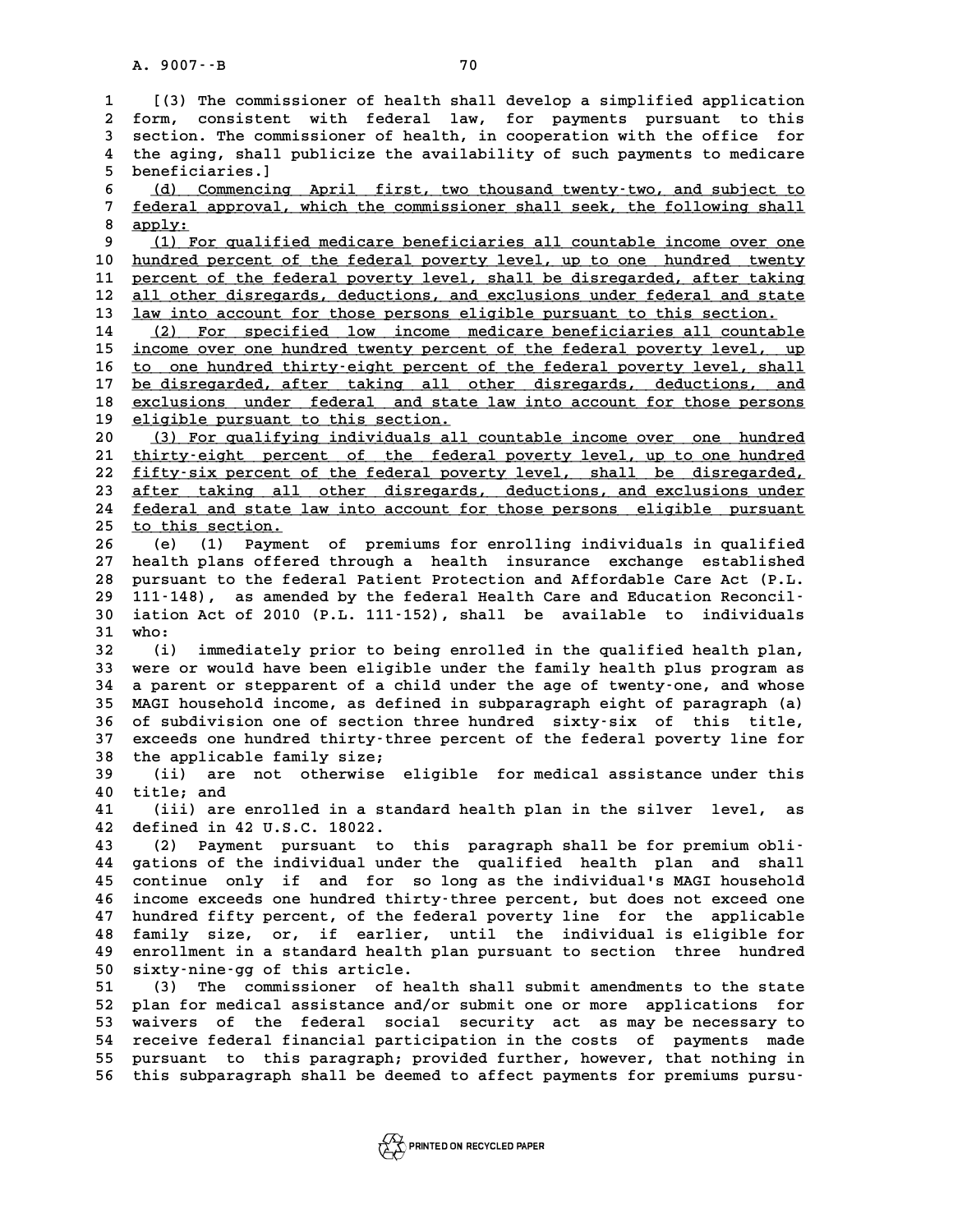**1 ant to this paragraph if federal financial participation in the costs of 2** ant to this paragraph if federal f<br>2 such payments is not available.<br>3 5 2 This ast shall take offe **3 1** ant to this paragraph if federal financial participation in the costs of<br>2 such payments is not available.<br>3 § 2. This act shall take effect on the thirtieth day after it shall<br>4 have become a law Effective immedia

a such payments is not available.<br>
4 have become a law. Effective immediately, the addition, amendment and/or<br>
5 repeal of any rule or requision pecessary, for the implementation of **5 2.** This act shall take effect on the thirtieth day after it shall<br>4 have become a law. Effective immediately, the addition, amendment and/or<br>5 repeal of any rule or regulation necessary for the implementation of<br>this a 4 have become a law. Effective immediately, the addition, amendment and/or<br>5 repeal of any rule or regulation necessary for the implementation of<br>6 this act on its effective date are authorized to be made and completed<br>7 o 5 repeal of any rule or regulation nec<br>6 this act on its effective date are<br>7 on or before such effective date. <sup>7</sup> on or before such effective date.<br>8 PART TT

**9 Section 1. The public health law is amended by adding a new section<br>Property Section 1. The public health law is amended by adding a new section 9 Section 1. The public healt**<br>**10 3614-f to read as follows:**<br>11 8 3614-f Fair pay for hom Section 1. The public health law is amended by adding a new section<br>
10 3614-f to read as follows:<br>
<u>S 3614-f. Fair pay for home care. 1. For the purpose of this section,</u><br>
12 "home care aide" shall have the same meaning d

12 <u>"home care aide" shall have the same meaning defined in section thirty-</u><br>13 six hundred fourteen-c of this article. 13 <u>six hundred fourteen-c of this article.</u><br>14 2. Beginning October first, two thous **12** <u>"home care aide" shall have the same meaning defined in section thirty-</u><br> **13** <u>six hundred fourteen-c of this article</u>.<br> **14** <u>2. Beginning October first, two thousand twenty-two, the minimum wage</u><br> **15** for a home

**13** six hundred fourteen-c of this article.<br> **14** 2. Beginning October first, two thousand twenty-two, the minimum wage<br>
<u>for a home care aide shall be no less than one hundred and fifty percent</u><br>
of the bigher of (c) the 14 2. Beginning October first, two thousand twenty-two, the minimum wage<br>
15 <u>for a home care aide shall be no less than one hundred and fifty percent</u><br>
16 <u>of the higher of: (a) the otherwise applicable minimum wage under</u> for a home care aide shall be no less than one hundred and fifty percent<br>
of the higher of: (a) the otherwise applicable minimum wage under<br> **Example 2018 Example 2018 Example 2018 Example 2018 Example 2019 Examp** of the higher of: (a) the otherwise applicable minimum wage under<br>
17 <u>section six hundred fifty-two of the labor law, or (b) any otherwise</u><br>
18 applicable wage rule or order under article nineteen of the labor law.<br>
19 3 17 <u>section six hundred fifty-two of the labor law, or (b) any otherwise</u><br>18 <u>applicable wage rule or order under article nineteen of the labor law.</u><br>19 3. Where any home care aide is paid less than required by this<br>20 sec

applicable wage rule or order under article nineteen of the labor law.<br>
20 <u>section, the home care aide, or the commissioner of labor acting on</u><br>
21 behalf of the home care aide, may bring an action under article six or 3. Where any home care aide is paid less than required by this<br>
20 <u>section, the home care aide, or the commissioner of labor acting on</u><br>
21 <u>behalf of the home care aide, may bring an action under article six or</u><br>
22 nine 20 <u>section, the home care aide</u><br>21 <u>behalf of the home care aide,</u><br>22 <u>nineteen of the labor law.</u><br>23 *A* (a) The commissioner sha 21 behalf of the home care aide, may bring an action under article six or<br>
22 <u>nineteen of the labor law.</u><br>
23 4. (a) The commissioner shall establish a regional minimum hourly base<br>
24 reimbursement rate for all providers

22 <u>nineteen of the labor law.</u><br>23 4. (a) The commissioner shall establish a regional minimum hourly base<br>24 reimbursement rate for all providers employing workers subject to the<br>25 minimum wage providens established in su 23 4. (a) The commissioner shall establish a regional minimum hourly base<br>24 <u>reimbursement rate for all providers employing workers subject to the</u><br>25 minimum wage provisions established in subdivision one of this section 24 <u>reimbursement rate for all providers employing workers subject to the<br>25 <u>minimum wage provisions established in subdivision one of this section.</u><br>26 <u>The regional minimum hourly base reimbursement rate shall be based </u></u> 25 <u>minimum wage provisions established in subdivision one of this section.<br>26 The regional minimum hourly base reimbursement rate shall be based on<br>27 regions established by the commissioner, provided that for areas subje</u> The regional minimum hourly base reimbursement rate shall be based on<br>
27 regions established by the commissioner, provided that for areas subject<br>
28 <u>to section thirty-six hundred fourteen-c of this article, each area wi</u> 27 <u>regions established by the commissioner, provided that for areas subject</u><br>28 <u>to section thirty six hundred fourteen c of this article, each area with</u><br>29 <u>a different prevailing rate of total compensation, as defined </u> **38 to section thirty-six hundred fourte**<br> **30 <u>section, shall be its own region.</u><br>
<b>31** (b) For the nurposes of this se **30** <u>a different prevailing rate of total compensation, as defined in that</u><br>30 <u>section, shall be its own region.</u><br>31 (b) For the purposes of this section, "regional minimum hourly base<br>22 reimburgsment ratel means a reim

31 (b) For the purposes of this section, "regional minimum hourly base<br>32 <u>reimbursement rate" means a reimbursement rate that reflects the average</u><br>33 combined costs associated with the provision of direct service inclusi 31 (b) For the purposes of this section, "regional minimum hourly base<br>32 <u>reimbursement rate"</u> means a reimbursement rate that reflects the average<br>33 <u>combined costs associated with the provision of direct service inclus</u> 32 <u>reimbursement rate" means a reimbursement rate that reflects the average<br>33 combined costs associated with the provision of direct service inclusive<br>34 of, but not limited to, overtime costs; all benefits; all payroll </u> 33 combined costs associated with the provision of direct service inclusive<br>34 of, but not limited to, overtime costs; all benefits; all payroll taxes,<br>35 <u>including but not limited to federal insurance contributions act, </u> 34 of, but not limited to, overtime costs; all benefits; all payroll taxes,<br>35 <u>including but not limited to federal insurance contributions act, medi-</u><br>36 <u>care, federal unemployment tax act, state unemployment insurance,</u> including but not limited to federal insurance contributions act, medi-<br>36 <u>care, federal unemployment tax act, state unemployment insurance, disa-</u><br><u>bility insurance, workers' compensation, and the metropolitan transpor-</u> 36 care, federal unemployment tax act, state unemployment insurance, disa-<br>37 bility insurance, workers' compensation, and the metropolitan transpor-<br>38 tation authority tax; related increases tied to base wages such as<br>39 37 bility insurance, workers' compensation, and the metropolitan transpor-<br>38 tation authority tax; related increases tied to base wages such as<br><u>compression; reasonable administrative costs as defined by the commis-</u><br>cont <sup>4</sup> 38 <br> **40** <u>compression;</u> reasonable administrative costs as defined by the commis-<br> **40** sioner; allowances for capital costs; the development of profit or<br> **41** reserves as allowable by law or requisions of the commis compression; reasonable administrative costs as defined by the commis-<br>40 <u>sioner; allowances for capital costs; the development of profit or</u><br>41 <u>reserves as allowable by law or regulations of the commissioner; and any</u><br>a 40 <u>sioner; allowances for capital c</u><br>41 <u>reserves as allowable by law or regu</u><br>42 <u>additional supplemental payments.</u><br>43 (9) For bore and community-based 3 **41** Teserves as allowable by law or regulations of the commissioner; and any additional supplemental payments.<br>43 (c) For home and community-based services under the 1915(c) Nursing<br>44 Une Example: and Diversion and Examp

additional supplemental payments.<br>
43 (c) For home and community-based services under the 1915(c) Nursing<br>
44 Home Transition and Diversion and Traumatic Brain Injury Medicaid Waiv-<br>
45 ers, the regional rate shall be deve 43 (c) For home and community-based services under the 1915(c) Nursing<br>44 <u>Home Transition and Diversion and Traumatic Brain Injury Medicaid Waiv-<br>ers, the regional rate shall be developed in accordance with waiver rate<br>de</u> **44 Home Transition and Diversion 45 ers, the regional rate shall 146 determination methodology.**<br>46 determination methodology. 45 ers, the regional rate shall be developed in accordance with waiver rate<br>46 determination methodology.<br>47 5. (a) The regional minimum hourly base reimbursement rate shall be no<br>1955 than the following.

determination methodology.<br> **48** <u>less than the following:</u><br> **48** <u>less than the following:</u><br>
<u>**49** (i) thirty-eight dollars and fifty cents per hour in the wage parity</u> **5. (a) The regional minimum hourly base reimbursement rate shall be no<br>
<u>18 Less than the following:</u><br>
<b>49** <u>(i) thirty-eight dollars and fifty cents per hour in the wage parity</u><br> **60** region, encompassing all counties **18** <u>less than the following:</u><br> **49** (i) thirty-eight dollars and fifty cents per hour in the wage parity<br>
<u>region, encompassing all counties subject to section thirty-six hundred</u><br> **51** fourteen of this artigle: and

49 (i) thirty-eight dollars and f<br>50 <u>region, encompassing all counti</u><br>51 <u>fourteen of this article; and</u><br>52 (ii) thirty-oight dollars and

50 <u>region, encompassing all counties subject to section thirty-six hundred</u><br>51 <u>fourteen of this article; and</u><br>52 (ii) thirty-eight dollars and eighteen cents per hour for the counties<br>in the remainder of the state 51 <u>fourteen of this article; and</u><br>52 <u>(ii) thirty-eight dollars and eighteen cents per hour for the counties</u><br>53 <u>in the remainder of the state.</u>

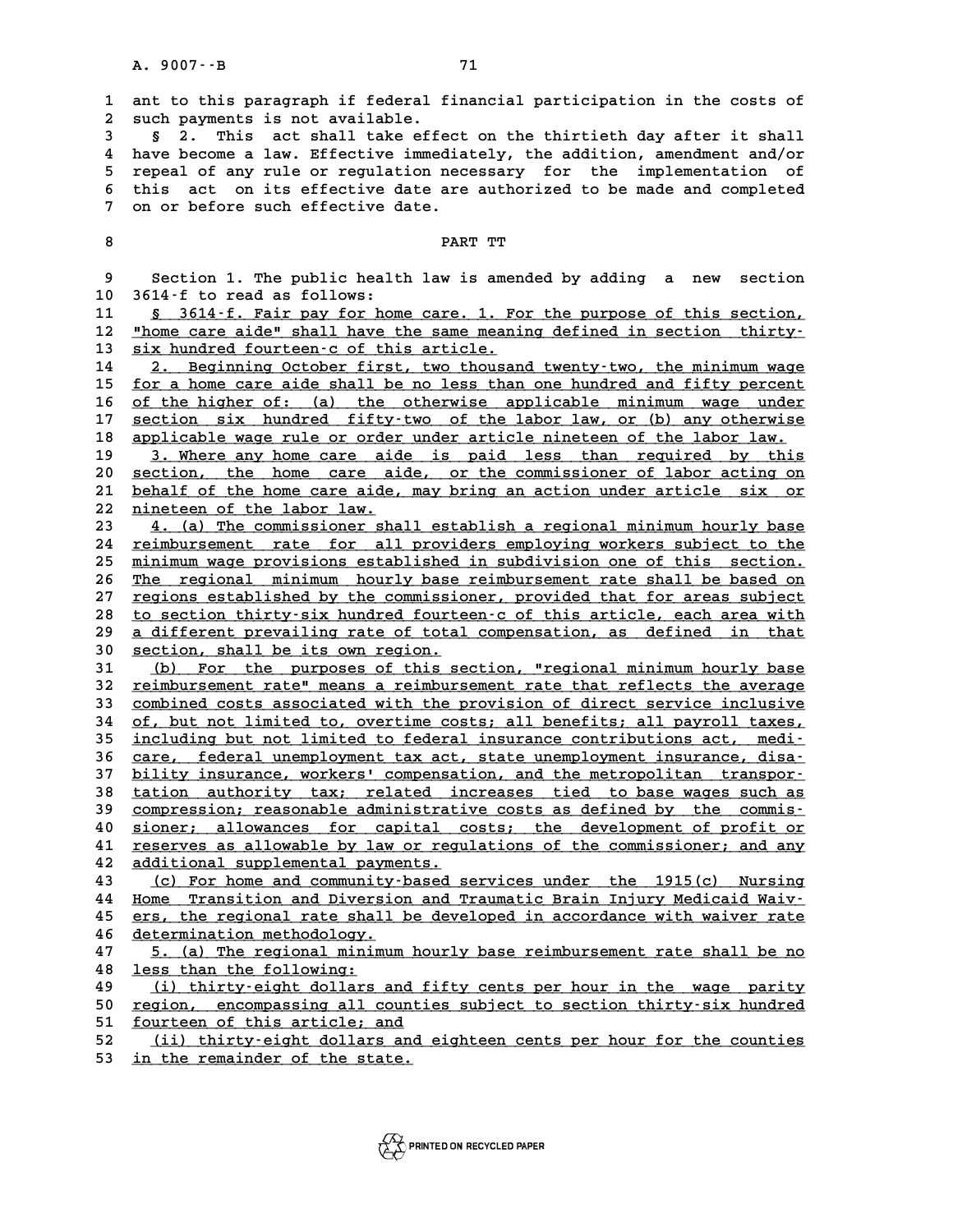A. 9007 · - B<br>
1 <u>(b) For consumer directed personal assistance services provided under</u><br>
2 section three bundred givty-five-f of the secial services law the <u>(b) For consumer directed personal assistance services provided under section three hundred sixty-five-f of the social services law, the<br>2 section three hundred sixty-five-f of the social services law, the rates</u> (b) For consumer directed personal assistance services provided under<br>
<u>section three hundred sixty-five-f of the social services law, the</u><br> **propertional minimum hourly base reimbursement rate shall reflect the rates**<br> **p** 4 section three hundred sixty-five-f of the social services law, the<br>
4 <u>regional minimum hourly base reimbursement</u> rate shall reflect the rates<br>
4 established in paragraph (a) of this subdivision, provided that the<br>
comm **Fegional minimum hourly base reimbursement rate shall reflect the rates<br>
established in paragraph (a) of this subdivision, provided that the<br>
<u>commissioner may reduce such rates by no more than twelve and nine-</u><br>
top-top-**4 established in paragraph (a) of this subdivision, provided that the commissioner may reduce such rates by no more than twelve and nine-<br>6 tenths percent. In the event that such reduction occurs, a per member,<br>por month i 5 commissioner may reduce such rates by no more than twelve and nine-<br>
tenths percent. In the event that such reduction occurs, a per member,<br>
<u>per month increase reflective of actual administrative and general</u><br>
costs adj 8 tenths percent. In the event that such reduction occurs, a per member,<br> **8 costs, adjusted to reflect regional differences as regions are defined**<br> **2 in this section, shall be made to fiscal intermediaries administering** 9 per month increase reflective of actual administrative and general<br>8 costs, adjusted to reflect regional differences as regions are defined<br>9 <u>in this section, shall be made to fiscal intermediaries administering</u><br>10 suc 8 costs, adjusted to reflect regional differences as regions are defined<br>
9 <u>in this section, shall be made to fiscal intermediaries administering</u><br>
10 <u>such programs. If the department or a managed care organization choos</u> <sup>9</sup> in this section, shall be made to fiscal intermediaries administering<br>
10 <u>such programs. If the department or a managed care organization chooses</u><br>
11 <u>not to utilize the per member, per month payment established purs</u> 10 <u>such programs. If the department or a managed care organization chooses</u><br>11 <u>not to utilize the per member, per month payment established pursuant to</u><br>12 <u>this paragraph, the regional minimum hourly base reimbursement </u> 11 <u>not to utilize the per member, per month payment established pursuant to this paragraph, the regional minimum hourly base reimbursement rate for that region, as defined in paragraph (a) of this subdivision, shall</u> 12 <u>this par</u><br>13 <u>that regi</u><br>14 <u>apply.</u> that region, as defined in paragraph (a) of this subdivision, shall<br>
14 apply.<br>
15 <u>6. No payment made to a provider who employs home care aides subject</u><br>
16 this section that is loss than the regional minimum hourly base 14 apply.<br>15 <u>6. No payment made to a provider who employs home care aides subject</u><br>16 <u>to this section that is less than the regional minimum hourly base</u><br>17 reimbursement rate established by the commissioner for a region 15 6. No payment made to a provider who employs home care aides subject<br>
16 to this section that is less than the regional minimum hourly base<br>
<u>reimbursement rate established by the commissioner for a region for</u><br>
commiss 16 <u>to this section that is less than the regional minimum hourly base</u><br>17 <u>reimbursement rate established by the commissioner for a region for</u><br>18 <u>services provided under authorization by a local department of social</u><br>20 reimbursement rate established by the commissioner for a region for<br>
18 services provided under authorization by a local department of social<br>
19 services, a managed care provider under section three hundred sixty-<br>
20 fou 18 <u>services provided under authorization by a local department of social</u><br>19 <u>services, a managed care provider under section three hundred sixty</u><br>20 <u>four-j of the social services law, or a managed long-term care provide</u> 19 services, a managed care provider under section three hundred sixty-<br>20 <u>four-j of the social services law, or a managed long-term care provider</u><br>21 <u>under section forty-four hundred three-f of this chapter shall be dee</u> <u>four-j of the social services law, or a managed long-term care provider<br>
21 under section forty-four hundred three-f of this chapter shall be deemed<br>
22 <u>dequate.</u><br>
<u>(a)</u> The commissioner shall submit any and all necessar</u> 21 <u>under section forty-four hundred three-f of this chapter shall be deemed<br>22 <u>adequate.</u><br>23 (a) The commissioner shall submit any and all necessary applications<br>24 for approvals and/or waivers to the federal centers for</u> **24 for approvals and/or waivers to the federal centers for medicare and \_\_\_\_\_\_\_\_\_\_\_\_\_\_\_\_\_\_\_\_\_\_\_\_\_\_\_\_\_\_\_\_\_\_\_\_\_\_\_\_\_\_\_\_\_\_\_\_\_\_\_\_\_\_\_\_\_\_\_\_\_\_\_\_\_\_\_\_\_\_\_\_ 23** (a) The commissioner shall submit any and all necessary applications<br>24 for approvals and/or waivers to the federal centers for medicare and<br>25 medicaid services to secure approval to establish minimum hourly base<br>26 24 <u>for approvals and/or waivers to the federal centers for medicare and</u><br>25 <u>medicaid services to secure approval to establish minimum hourly base</u><br>26 <u>reimbursement rates and make state-directed payments to providers for</u> 25 <u>medicaid services to secure approval to es</u><br>26 <u>reimbursement rates and make state-directed p</u><br>27 <u>the purposes of supporting wage increases.</u><br>(b) Directed porments shall be made to 26 <u>reimbursement rates and make state-directed payments to providers for</u><br>
28 (b) Directed payments shall be made to such providers of medicaid<br>
29 services through contracts with managed care organizations where appli-<sup>27</sup> the purposes of supporting wage increases.<br>
<sup>28</sup> (b) Directed payments shall be made to such providers of medicaid<br>
<sup>29</sup> services through contracts with managed care organizations where appli-<br>
<sup>20</sup> sable provided tha (b) Directed payments shall be made to such providers of medicaid<br>
29 <u>services through contracts with managed</u> care organizations where appli-<br>
30 cable, provided that the commissioner ensures that such directed<br>
31 payme **39** services through contracts with managed care organizations wh<br> **30** cable, provided that the commissioner ensures that such<br> **31** payments are in accordance with the terms of this section.<br> **32** (a) The commissioner s 30 cable, provided that the commissioner ensures that such directed<br>31 payments are in accordance with the terms of this section.<br>32 (c) The commissioner shall ensure that managed care capitation is<br>33 adjusted to ensure r 31 payments are in accordance with the terms of this section.<br>
32 (c) The commissioner shall ensure that managed care capitation is<br>
33 <u>adjusted to ensure rate adequacy for the managed care organizations.</u><br>
34 7 Nothing i **32** (c) The commissioner shall ensure that managed care capitation is<br> **33** <u>adjusted to ensure rate adequacy for the managed care organizations.</u><br> **34** 7. Nothing in this section shall preclude providers employing home<br> <u>(c) The commissioner shall ensure that managed care capitation is<br>
33 adjusted to ensure rate adequacy for the managed care organizations.<br>
34 7. Nothing in this section shall preclude providers employing home<br>
35 care ai</u> 34 7. Nothing in this section shall preclude providers employing home<br>35 <u>care aides covered under this section or payers from contracting for</u><br>36 <u>services at rates higher than the regional minimum hourly</u> base<br>27 reimbur 35 <u>care aides covered under this section or payers from containing terms are services at rates higher than the regional minimum<br>37 <u>reimbursement rate if the parties agree to such terms.</u><br>38 **and the commissioner shall pu</u>** 36 <u>services at rates higher than the regional minimum hourly base</u><br>37 <u>reimbursement rate if the parties agree to such terms.</u><br>38 <u>8. The commissioner shall publish and post regional minimum hourly</u><br>base reimbursement rat **39 base reimbursement rates annually and shall take all necessary steps to \_\_\_\_\_\_\_\_\_\_\_\_\_\_\_\_\_\_\_\_\_\_\_\_\_\_\_\_\_\_\_\_\_\_\_\_\_\_\_\_\_\_\_\_\_\_\_\_\_\_\_\_\_\_\_\_\_\_\_\_\_\_\_\_\_\_\_\_\_\_\_\_** 8. The commissioner shall publish and post regional minimum hourly<br>
<u>base reimbursement rates annually and shall take all necessary steps to</u><br> **40** <u>advise commercial and government programs payers of home care services</u><br> base reimbursement rates annually and shall take all necessary steps to<br>
40 advise commercial and government programs payers of home care services<br>
41 of the regional minimum hourly base reimbursement rates and require<br>
42 A advise commercial and government programs payers of home care services<br>
of the regional minimum hourly base reimbursement rates and require<br>
the state authorized payers to reimburse providers of home care<br>
services at th 41 <u>of the regional minimum hourly base reimbursement rate</u><br>42 <u>other state authorized payers to reimburse providers</u><br>43 <u>services at the minimum hourly base reimbursement rate.</u><br>44 5 2 Sostion 3614-4 of the publis boalth **42** <u>other state authorized</u> payers to reimburse providers of home care<br> **43** <u>services at the minimum hourly base reimbursement rate.</u><br> **44** § 2. Section 3614-d of the public health law, as added by section 49<br> **45** of p **42** other state authorized payers to reimburse providers of home care<br> **43** services at the minimum hourly base reimbursement rate.<br> **44** § 2. Section 3614 d of the public health law, as added by section 49<br> **45** of part **44 6** 2. Se<br> **45** of part B o<br> **46** follows: **45 of part B of chapter 57 of the laws of 2015, is amended to read as<br>46 follows:<br>47 § 3614-d. Universal standards for coding of payment for medical<br>18 aggistance claims for lang term gave. Claims for payment submitted un 46 follows:**<br>47 § 3614-d. Universal standards for coding of payment for medical<br>48 assistance claims for long term care. Claims for payment submitted under<br>49 contracts or agreements with insurers under the medical assist **47** § 3614-d. Universal standards for coding of payment for medical<br>48 assistance claims for long term care. Claims for payment submitted under<br>49 contracts or agreements with insurers under the medical assistance<br>50 prog 48 assistance claims for long term care. Claims for payment submitted under<br>49 contracts or agreements with insurers under the medical assistance<br>50 program for home and community-based long-term care services provided 49 contracts or agreements with insurers under the medical assistance<br>50 program for home and community-based long-term care services provided<br>51 under this article, by fiscal intermediaries operating pursuant to<br>52 sectio 50 program for home and community-based long-term care services provided<br>51 under this article, by fiscal intermediaries operating pursuant to<br>52 section three hundred sixty-five-f of the social services law, and by<br>53 res 51 under this article, by fiscal intermediaries operating pursuant to section three hundred sixty-five-f of the social services law, and by residential health care facilities operating pursuant to article twen-<br>
<sup>54</sup> type 52 section three hundred sixty-five-f of the social services law, and by<br>
53 residential health care facilities operating pursuant to article twen-<br>
54 ty-eight of this chapter shall have standard billing codes. Such insur **53 residential health care facilities operating pursuant to article twen-**<br>54 ty-eight of this chapter shall have standard billing codes. Such insur-<br>55 ers shall include but not be limited to Medicaid managed care plans 54 ty-eight of this chapter shall have standard billing codes. Such insur-<br>55 ers shall include but not be limited to Medicaid managed care plans and<br>56 managed long term care plans. Such payments shall be based on univers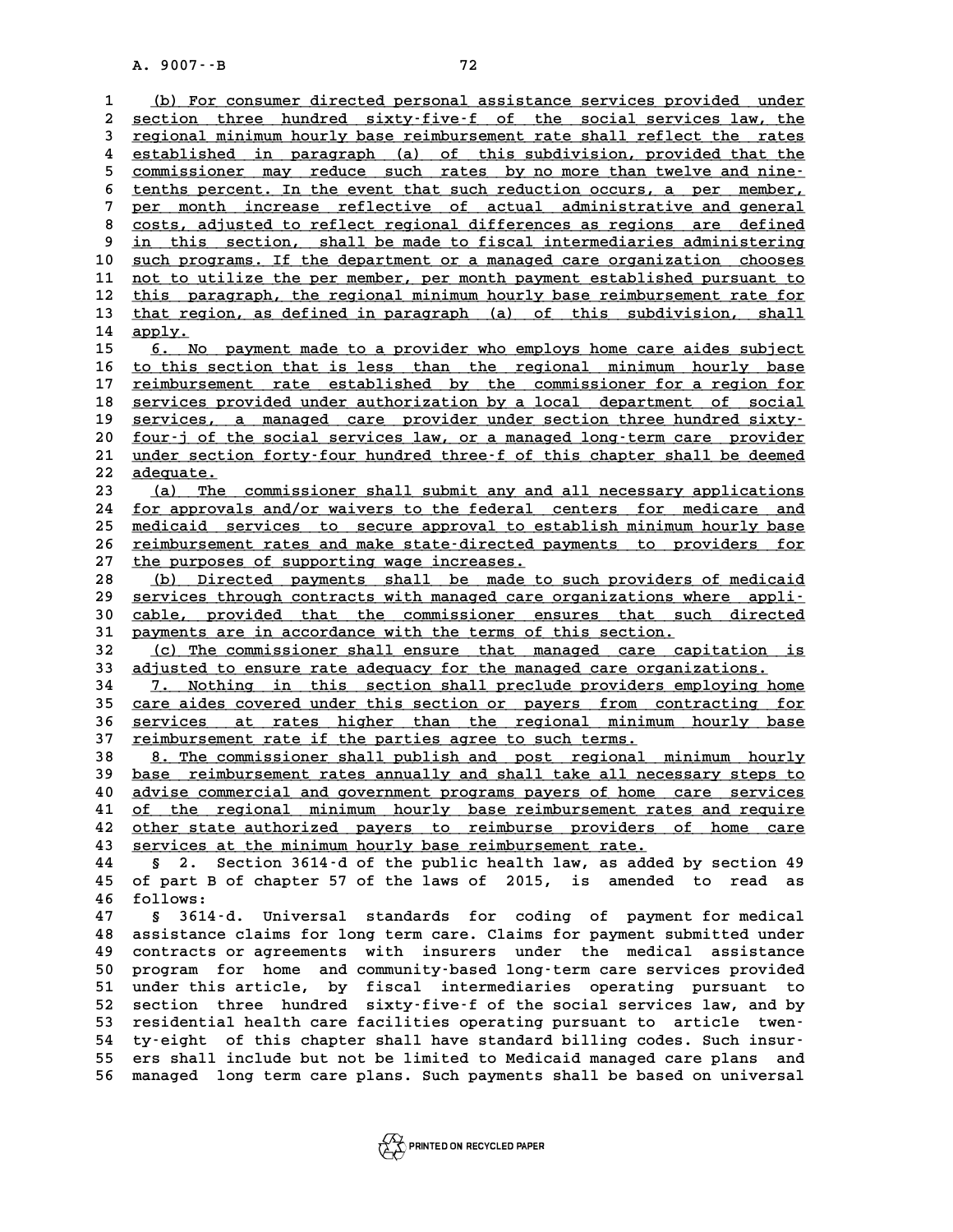**1 billing codes approved by the department or a nationally accredited** 1 billing codes approved by the department or a nationally accredited<br>2 organization as approved by the department; provided, however, such<br>3 soding shall be consistent with any sodes developed as part of the 1 billing codes approved by the department or a nationally accredited<br>2 organization as approved by the department; provided, however, such<br>3 coding shall be consistent with any codes developed as part of the<br>4 uniform ass 2 organization as approved by the department; provided, however, such<br>3 coding shall be consistent with any codes developed as part of the<br>4 uniform assessment system for long term care established by the depart-<br>5 montion 3 coding shall be consistent with any codes developed as part of the<br>4 uniform assessment system for long term care established by the depart-<br>5 ment <u>and shall include, for any entity operating pursuant to this arti-</u><br><sup>5</sup> 4 uniform assessment system for long term care established by the depart-<br>5 ment <u>and shall include, for any entity operating pursuant to this arti-</u><br>6 <u>cle or section three hundred sixty-five-f of the social services law</u> 5 ment <u>and shall include, for any entity operating pursuant to this arti-</u><br>6 <u>cle or section three hundred sixty-five-f of the social services law</u><br>that is unable to control the cumulative hours worked by an individual<br>in 6 <u>cle or section three hundred sixty-five-f of the social services law</u><br>
7 that is unable to control the cumulative hours worked by an individual<br>
8 in a given payroll period, a code that is specific to the hourly cost of 9 **chat is unable to control the cup**<br>8 <u>in a given payroll period, a code</u><br>9 **services at an overtime rate.**<br>0 **5** <sup>2</sup> **Paragraph** (c) of subdivis **10 § 3. Paragraph (c) of subdivision 1 of section 92 of part H of chapter 10 9 services at an overtime rate.**<br> **10** § 3. Paragraph (c) of subdivision 1 of section 92 of part H of chapter<br> **11** 59 of the laws of 2011 amending the public health law and other laws<br> **12** relating to known and proje **10 5** 3. Paragraph (c) of subdivision 1 of section 92 of part H of chapter<br>11 59 of the laws of 2011 amending the public health law and other laws<br>12 relating to known and projected department of health state fund Medic 11 59 of the laws of 2011 amending the public health law and other laws<br>12 relating to known and projected department of health state fund Medicaid<br>13 expenditures, as amended by section 1 of part CCC of chapter 56 of the<br> 11 59 of the laws of 2011 amending the public health law and other laws<br>12 relating to known and projected department of health state fund Medicaid<br>13 expenditures, as amended by section 1 of part CCC of chapter 56 of the<br> 13 expenditures, as amended by section 1 of part CCC of chapter 56 of the<br>14 laws of 2020, is amended to read as follows:<br>(c) Projections may be adjusted by the director of the budget to<br>16 aggiunt for any chapter in the N **16 account for any changes in the New York state federal medical assistance** 15 (c) Projections may be adjusted by the director of the budget to<br>16 account for any changes in the New York state federal medical assistance<br>17 percentage amount established pursuant to the federal social security<br>18 ac 16 account for any changes in the New York state federal medical assistance<br>17 percentage amount established pursuant to the federal social security<br>18 act, changes in provider revenues, reductions to local social services 17 percentage amount established pursuant to the federal social security<br>18 act, changes in provider revenues, reductions to local social services<br>19 district medical assistance administration, minimum wage increases,<br>20 i act, changes in provider revenues, reductions to local social services<br>19 district medical assistance administration, minimum wage increases,<br>20 <u>increases to the mandatory base wage for home care workers pursuant to</u><br>21 <u></u> district medical assistance administration, minimum wage increases, **22 operational costs of the New York state medical indemnity fund and state** 21 <u>article 36 of the public health law</u>, and beginning April 1, 2012 the<br>22 operational costs of the New York state medical indemnity fund and state<br>23 costs or savings from the basic health plan. Such projections may be<br> 22 operational costs of the New York state medical indemnity fund and state<br>23 costs or savings from the basic health plan. Such projections may be<br>24 adjusted by the director of the budget to account for increased or expe 23 costs or savings from the basic health plan. Such projections may be<br>24 adjusted by the director of the budget to account for increased or expe-<br>25 dited department of health state funds medicaid expenditures as a resul 24 adjusted by the director of the budget to account for increased or expe-<br>25 dited department of health state funds medicaid expenditures as a result<br>26 of a natural or other type of disaster, including a governmental de 25 dited department of hea<br>26 of a natural or other the<br>27 ration of emergency. % 26 of a natural or other type of disaster, including a governmental decla-<br>
27 ration of emergency.<br>
28 § 4. Paragraph (a) of subdivision 3 of section 3614 c of the public<br>
29 health law is amended by adding a new subpar 27 ration of emergency.<br>28 § 4. Paragraph (a) of subdivision 3 of section 3614–c of the public<br>29 health law is amended by adding a new subparagraph (v) to read as<br><sup>20</sup> follows: 28 **s** 4. **P**<br>29 health law<br>30 follows:<br>31 (v) for bealth law is amended by adding a new subparagraph (v) to read as<br>30 follows:<br>31 (v) for all periods on or after January first, two thousand twenty-<br><sup>32</sup> three the 33sh pertien of the minimum rate of home gare aide total 50 follows:<br>
31 (v) for all periods on or after January first, two thousand twenty-<br>
32 three, the cash portion of the minimum rate of home care aide total<br> **Rube Components on the second to the minimum** wage for home care **31** (v) for all periods on or after January first, two thousand twenty-<br> **32** three, the cash portion of the minimum rate of home care aide total<br> **33** compensation shall be the minimum wage for home care aides in the app 32 three, the cash portion of the minimum rate of home care aide total<br>33 <u>compensation shall be the minimum wage for home care aides in the appli-</u><br>34 cable region, as defined in section thirty-six hundred fourteen-f of<br>3 33 compensation shall be the minimum wage for home care aides in the appli-<br>34 cable region, as defined in section thirty-six hundred fourteen-f of<br>this article. The benefit portion of the minimum rate of home care aide<br>to 34 cable region, as defined in section thirty-six hundred fourtee:<br>35 this article. The benefit portion of the minimum rate of home care<br>36 total compensation shall be four dollars and eighty-four cents.<br><sup>27</sup> 5 Subbaragary **135 Example 11 Start Containst Exercise 136**<br> **37** § 5. Subparagraph (iv) of paragraph (b) of subdivision 3 of section<br> **37** § 5. Subparagraph (iv) of paragraph (b) of subdivision 3 of section<br> **38** 3614 a of the public **36 <u>total compensation shall be four dollars and eighty-four cents.</u><br>37 § 5. Subparagraph (iv) of paragraph (b) of subdivision 3 of section<br>38 3614-c of the public health law, as amended by section 1 of part 00 of<br>29 sh 37 s** 5. Subparagraph (iv) of paragraph (b) of subdivision 3 of section 38 3614-c of the public health law, as amended by section 1 of part 00 of chapter 56 of the laws of 2020, is amended and a new subparagraph (v) is **40 added to read as follows:**<br>**40 added to read as follows:**<br>**40 added to read as follows:** ded to read as follows:<br>
41 (iv) for all periods on or after March first, two thousand sixteen,<br>
42 the cash portion of the minimum rate of home care aide total compen-**42 the cash portion of the minimum rate of home care aide total compen-43 sation shall be ten dollars or the minimum wage as laid out in paragraph 44 (b) of subdivision one of section six hundred fifty-two of the labor 43 sation shall be ten dollars or the minimum wage as laid out in paragraph**<br>**44 (b) of subdivision one of section six hundred fifty-two of the labor**<br>**45 law, whichever is higher. The benefit portion of the minimum rate 44 (b)** of subdivision one of section six hundred fifty-two of the labor<br>45 law, whichever is higher. The benefit portion of the minimum rate of<br>46 home care aide total compensation shall be three dollars and twenty-two<br>4 **45** law, whichev<br>**46** home care a<br>**47** cents[.]<u>;</u><br><sup>49</sup> (x) for al At the care aide total compensation shall be three dollars and twenty-two<br>
47 cents[.]<u>;</u><br>
<u>(v) for all periods on or after January first, two thousand twenty-</u><br>
49 three, the cash portion of the minimum rate of home care 49 three, the cash portion of the minimum rate of home care aide total 49 compensation shall be the minimum wage for the applicable region, as 48 (v) for all periods on or after January first, two thousand twenty-<br>49 <u>three, the cash portion of the minimum rate of home care aide total</u><br>50 <u>compensation shall be the minimum wage for the applicable region, as</u><br>51 d three, the cash portion of the minimum rate of home care aide total<br>50 <u>compensation shall be the minimum wage for the applicable region, as<br>51 <u>defined in section thirty-six hundred fourteen-f of this chapter. The</u><br>52 bon</u> compensation shall be the minimum wage for the applicable region, as<br>51 <u>defined in section thirty-six hundred fourteen-f of this chapter. The<br>52 benefit portion of the minimum rate of home care aide total compensation<br>53 </u> 51 <u>defined in section thirty-six hundred fourteen-f of this chapter. The</u><br>52 <u>benefit portion of the minimum rate of home care aide total compensation</u><br>53 <u>shall be three dollars and eighty-nine cents.</u><br>54 § 6. Severabili **52 benefit portion of the minimum rate of home care aide total compensation**<br>53 shall be three dollars and eighty-nine cents.<br>54 § 6. Severability. If any provision of this act, or any application of<br>55 any provision of t **55 any provision of this act, is held to be invalid, or to violate or be 56 inconsistent with any federal law or regulation, that shall not affect**

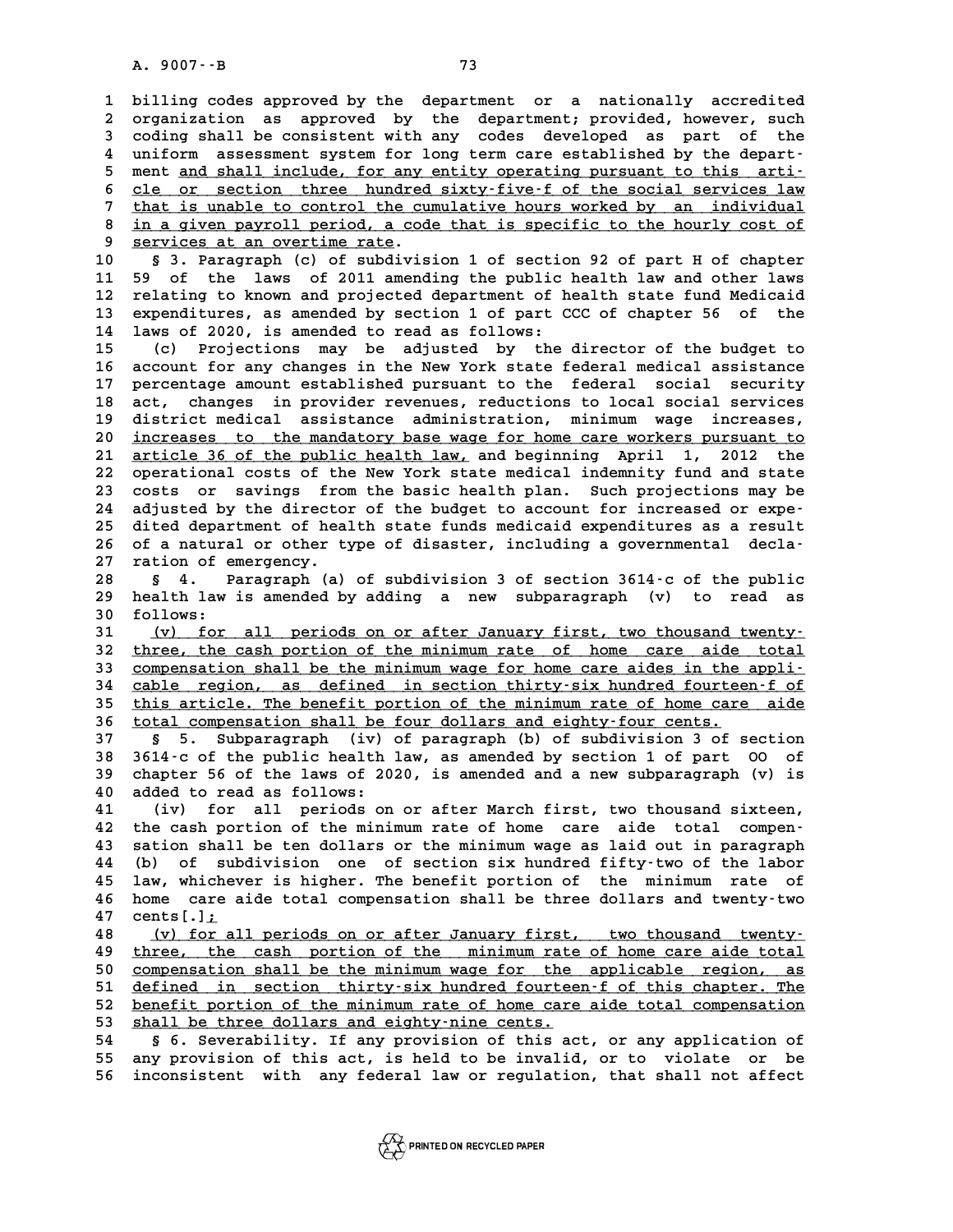**1 the validity or effectiveness of any other provision of this act, or of** 1 the validity or effectiveness of any other provision of this act, or of<br>2 any other application of any provision of this act which can be given<br>3 effect without that provision or, application, and to that end, the 1 the validity or effectiveness of any other provision of this act, or of<br>2 any other application of any provision of this act which can be given<br>3 effect without that provision or application; and to that end, the<br><sup>4</sup> pro 2 any other application of any provision of this act whi<br>3 effect without that provision or application; and to<br>4 provisions and applications of this act are severable.<br>5 5 7 mbig 20t shall take offect immediately **5** effect without that provision or application; and applications of this act are sever.<br> **5 5** 7. This act shall take effect immediately. **6 PART UU**

**7 Section 1. Paragraph 7 of subdivision (c) of section 1261 of the tax 8 Section 1. Paramy**<br>**8 law is REPEALED.**<br>0 5 2 Subparagraph **9 § 2. Subparagraph (ii) of paragraph 5 of subdivision (c) of section**

10 1261 of the tax law is REPEALED.<br>
10 1261 of the tax law, as amended by section 2 of part ZZ of chapter 56 of<br>
11 the laws of 2020, is amended to read as follows: **11 the laws of 2020, is amended to read as follows:**

**12 (ii) After withholding the taxes, penalties and interest imposed by 13 the city of New York on and after August first, two thousand eight as 12** (ii) After withholding the taxes, penalties and interest imposed by<br>
13 the city of New York on and after August first, two thousand eight as<br>
14 provided in subparagraph (i) of this paragraph, the comptroller shall<br> 13 the city of New York on and after August first, two thousand eight as<br>14 provided in subparagraph (i) of this paragraph, the comptroller shall<br>15 withhold a portion of such taxes, penalties and interest sufficient to<br>16 14 provided in subparagraph (i) of this paragraph, the comptroller shall<br>15 withhold a portion of such taxes, penalties and interest sufficient to<br>16 deposit annually into the central business district tolling capital<br>17 l 15 withhold a portion of such taxes, penalties and interest sufficient to 16 deposit annually into the central business district tolling capital 17 lockbox established pursuant to section five hundred fifty-three-j of the 16 deposit annually into the central business district tolling capital<br>17 lockbox established pursuant to section five hundred fifty-three-j of<br>18 the public authorities law: (A) in state fiscal year two thousand nine-<br>19 lockbox established pursuant to section five hundred fifty-three-j of 18 the public authorities law: (A) in state fiscal year two thousand nine-<br>19 teen - two thousand twenty, one hundred twenty-seven million five<br>20 hundred thousand dollars; (B) in state fiscal year two thousand twenty -<br><sup>2</sup> 19 teen - two thousand twenty, one hundred twenty-seven million five<br>20 hundred thousand dollars; (B) in state fiscal year two thousand twenty -<br>21 two thousand twenty-one, one hundred seventy million dollars; (C) in<br>22 st 20 hundred thousand dollars; (B) in state fiscal year two thousand twenty -<br>21 two thousand twenty-one, one hundred seventy million dollars; (C) in<br>22 state fiscal year two thousand twenty-one - two thousand twenty-two and 21 two thousand twenty-one, one hundred seventy million dollars; (C) in<br>22 state fiscal year two thousand twenty-one - two thousand twenty-two and<br>23 every succeeding state fiscal year, an amount equal to one hundred one 22 state fiscal year two thousand twenty-one - two thousand twenty-two and<br>23 every succeeding state fiscal year, an amount equal to one hundred one<br>24 percent of the amount deposited in the immediately preceding state<br>25 23 every succeeding state fiscal year, an amount equal to one hundred one<br>24 percent of the amount deposited in the immediately preceding state<br>25 fiscal year. The funds shall be deposited monthly in equal installments.<br>26 24 percent of the amount deposited in the immediately preceding state<br>25 fiscal year. The funds shall be deposited monthly in equal installments.<br>26 During the period that the comptroller is required to withhold amounts<br>27 <sup>25</sup> fiscal year. The funds shall be deposited monthly in equal installments.<br>26 During the period that the comptroller is required to withhold amounts<br>27 and make payments described in this paragraph, the city of New York 26 During the period that the comptroller is required to withhold amounts<br>27 and make payments described in this paragraph, the city of New York has<br>28 no right, title or interest in or to those taxes, penalties and intere 27 and make payments described in this paragraph, the city of New York has<br>28 no right, title or interest in or to those taxes, penalties and interest<br>29 required to be paid into the above referenced central business distr 28 no right, title or interest in or to those taxes, penalties and interest<br>29 required to be paid into the above referenced central business district<br>30 tolling capital lockbox. In addition, the comptroller shall withhold **39 required to be paid into the above referenced central business district**<br>30 tolling capital lockbox. In addition, the comptroller shall withhold a<br>31 portion of such taxes, penalties and interest in the amount of [two] 30 tolling capital lockbox. In addition, the comptroller shall withhold a<br>31 portion of such taxes, penalties and interest in the amount of [two] <u>one</u><br>32 hundred <u>fifty</u> million dollars, to be withheld in four quarterly i 31 portion of such taxes, penalties and interest in the amount of [two] <u>one</u><br>32 hundred <u>fifty</u> million dollars, to be withheld in four quarterly install-<br>33 ments on January fifteenth, April fifteenth, July fifteenth and **32 hundred <u>fifty</u> million dollars, to be withheld in four quarterly install-<br>33 ments on January fifteenth, April fifteenth, July fifteenth and October<br>34 fifteenth of each year, and shall deposit such amounts into the N** 33 ments on January fifteenth, April fifteenth, July fifteenth and Oc<br>34 fifteenth of each year, and shall deposit such amounts into the New<br>35 State Agency Trust Fund, Distressed Provider Assistance Account. **34 fifteenth of each year, and shall deposit such amounts into the New York**<br>**35 State Agency Trust Fund, Distressed Provider Assistance Account.**<br>**36** § 3. Section 5 of part ZZ of chapter 56 of the laws of 2020 amending<br>

35 State Agency Trust Fund, Distressed Provider Assistance Account.<br>36 § 3. Section 5 of part ZZ of chapter 56 of the laws of 2020 amending<br>37 the tax law and the social services law relating to certain Medicaid<br>38 managem 36 § 3. Section 5 of part ZZ of chapter 56 of<br>37 the tax law and the social services law r<br>38 management, is amended to read as follows:<br>39 § 5 This 39t shall take effect immediation 37 the tax law and the social services law relating to certain Medicaid<br>38 management, is amended to read as follows:<br>39 § 5. This act shall take effect immediately and shall be deemed<br>40 repealed [two] three years after s

**40 repealed [two] three years after such effective date. \_\_\_\_\_**

**41 § 4. This act shall take effect immediately; provided that the amend-40 repealed [two] three years after such effective date.**<br> **41** § 4. This act shall take effect immediately; provided that the amend-<br> **42** ments to subparagraph (ii) of paragraph 5 of subdivision (c) of section<br> **43** 126 **41** § 4. This act shall take effect immediately; provided that the amend-<br>42 ments to subparagraph (ii) of paragraph 5 of subdivision (c) of section<br>43 1261 of the tax law made by section two of this act shall not affect 42 ments to subparagraph (ii) of paragraph 5 of subdivision (c) of section<br>43 1261 of the tax law made by section two of this act shall not affect the<br>44 expiration of such subparagraph and shall be deemed expired therewit 1261 of the tax law made by section two of this act shall not affect the<br>
44 expiration of such subparagraph and shall be deemed expired therewith.<br>
45 § 2. Severability clause. If any clause, sentence, paragraph, subdivi-

**44 expiration of such subparagraph and shall be deemed expired therewith.**<br> **45** § 2. Severability clause. If any clause, sentence, paragraph, subdivi-<br> **46 sion, section or part of this act shall be adjudged by any court 45 5** 2. Severability clause. If any clause, sentence, paragraph, subdivi-<br>46 sion, section or part of this act shall be adjudged by any court of<br>47 competent jurisdiction to be invalid, such judgment shall not affect,<br> 46 sion, section or part of this act shall be adjudged by any court of<br>47 competent jurisdiction to be invalid, such judgment shall not affect,<br>48 impair, or invalidate the remainder thereof, but shall be confined in<br>19 it 47 competent jurisdiction to be invalid, such judgment shall not affect,<br>48 impair, or invalidate the remainder thereof, but shall be confined in<br>49 its operation to the clause, sentence, paragraph, subdivision, section<br>50 48 impair, or invalidate the remainder thereof, but shall be confined in<br>49 its operation to the clause, sentence, paragraph, subdivision, section<br>50 or part thereof directly involved in the controversy in which such judg-49 its operation to the clause, sentence, paragraph, subdivision, section<br>50 or part thereof directly involved in the controversy in which such judg-<br>51 ment shall have been rendered. It is hereby declared to be the intent 50 or part thereof directly involved in the controversy in which such judg-<br>51 ment shall have been rendered. It is hereby declared to be the intent of<br>52 the legislature that this act would have been enacted even if such<br> 51 ment shall have been rendered. It is hereby decl<br>52 the legislature that this act would have b<br>53 invalid provisions had not been included herein.